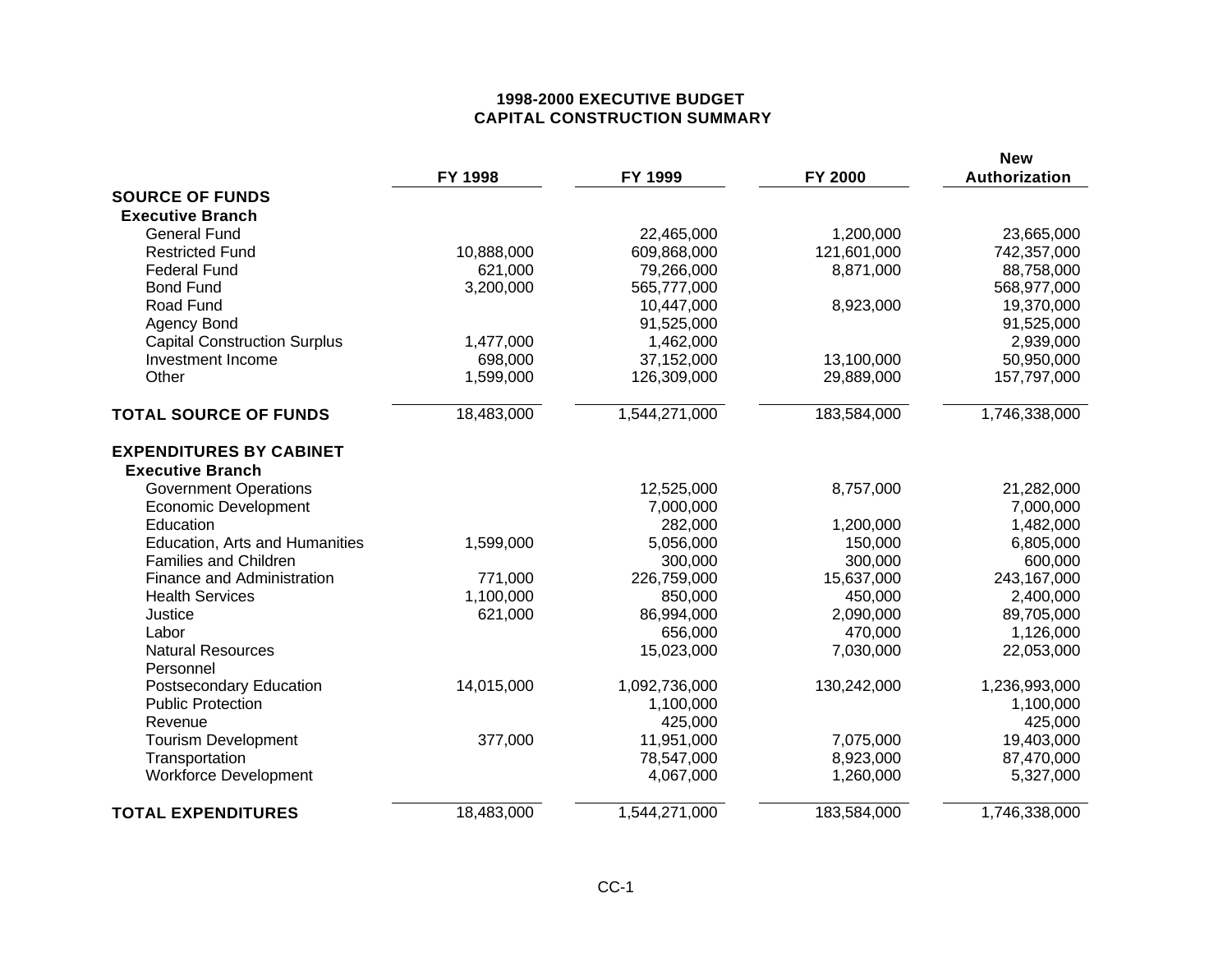## *Capital Construction Overview*

The Commonwealth's capital construction program for the 1998-2000 biennium is reflected in two separate parts. The first and largest of these is depicted in this document and Part II of the Appropriations Bill for the Executive Branch of government. The following narrative describes the treatment of capital construction projects, major items of equipment, and technology systems recommended for funding in the 1998-2000 biennium in the Executive Budget of the Commonwealth.

A second tier of significant capital project expenditures involving additional funding for community development projects, infrastructure, the Budget Reserve Trust Fund, and technology initiatives is addressed in the General Fund Surplus Expenditure Plan outlined separately. Thus, Volume II of this document and the accompanying project descriptions focus on the regular budget and the capital construction priorities, policies, and information incorporated therein.

## *Policy Emphases*

The capital construction budget for 1998-2000 includes significant recommendations in the following major policy areas :

- New policy, programmatic or project initiatives the most prominent of which is postsecondary education improvement.
- Major investment in public safety including juvenile justice, corrections, law enforcement, and disaster and emergency services.
- Construction of a major new office building/complex in Frankfort.
- Maintenance and renovation of the existing capital investment and p hysical plant.
- Completing projects previously authorized or initiated.
- Technology advances.
- State matching funds needed to access federal funds and other non-state revenue resources.
- Critical one-time increases in capital outlay (equipment, furnishings, and vehicles) for selected programs and agencies.

## *Resource Options: Source of Funds/Type of Approach*

A broad array of funding options to support all types of capital projects is recommended in the budget. The specific financing mechanism for an individual project has been tied to the character and useful life of that particular project or "pool." Bonded indebtedness and long-term financing is recommended for the most significant, expensive, and long-lived projects with special emphasis accorded to investments in postsecondary education, elementary and secondary education, public safety, and infrastructure. The amount of General Fund-supported new capital project bonds recommended is \$500,877,000, typically to be financed over a 20-year period (with some exceptions for shorter term issues involving equipment or technology initiatives). Some \$91,525,000 in agency fund-supported bonds selected for similar reasons of public purpose and useful life span have also been recommended – concentrated in the areas of postsecondary education and infrastructure. Road Fund-supported bonds are recommended for a new office complex to serve the Kentucky Transportation Cabinet. Additionally, a \$200,000,000 Turnpike Authority bond issue for highway and bridge construction is described elsewhere in the Executive Budget documents.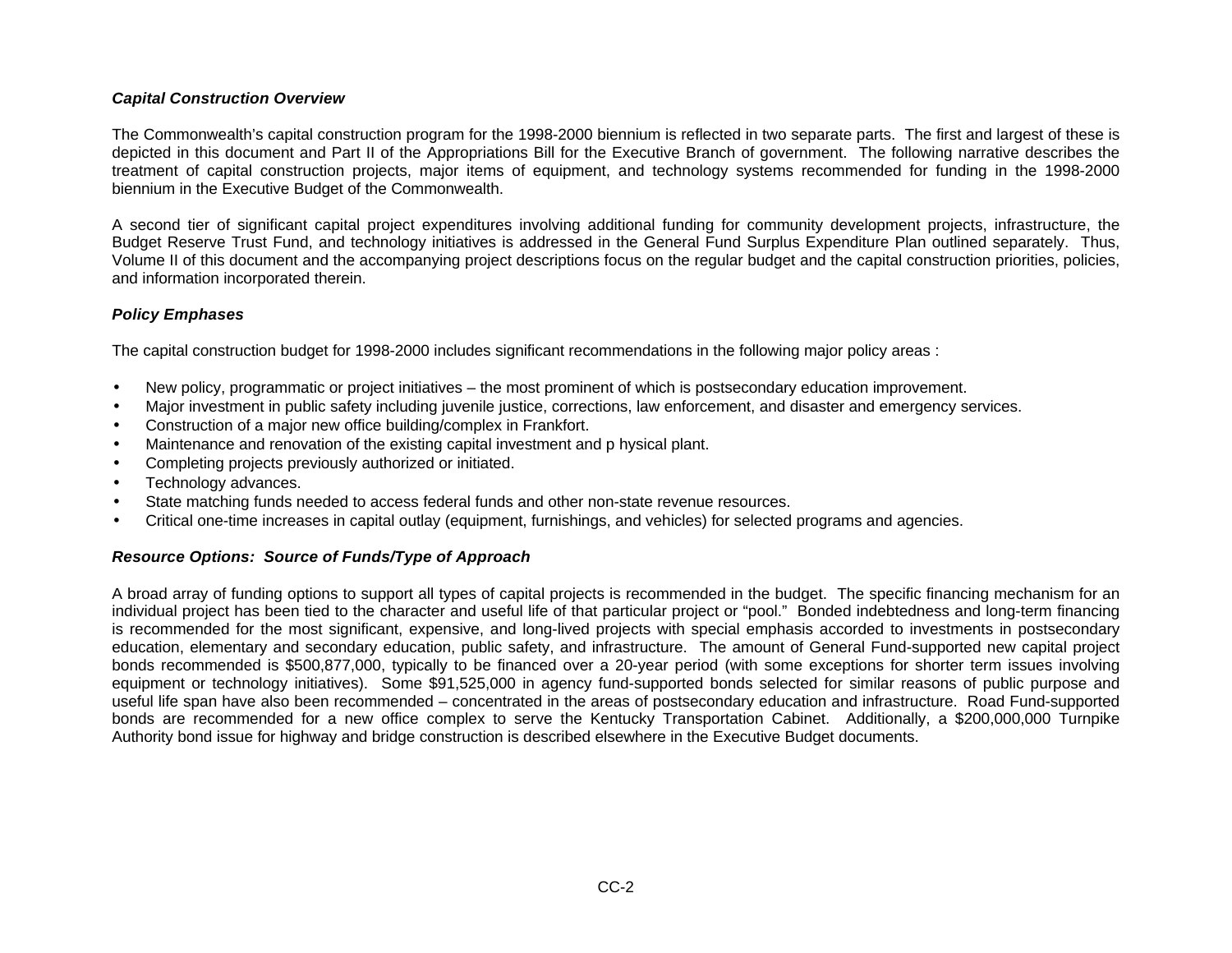A significant number of medium to smaller size projects are recommended for support from General Fund cash currently available. Individual projects of this type are detailed in the specific agency sections of this document.

In a few areas the budget recommendation references that a project is authorized to be undertaken from either a conventional state construction approach or by means of a built-to-suit or other similar "privatized" means. The term "conventional state construction" as used here means by the sale of tax exempt bonds through the State Property and Buildings Commission or the Kentucky Turnpike Authority or through a lease/purchase arrangement directly administered by the Finance and Administration Cabinet. The built-to-suit or privatized option broadly indicates that a private "design build," price contract, or other financing and/or construction method is sanctioned with less "hands on" attention or adherence to the procedural requirements of typical state construction administration. The projects eligible for this "option" include the new medium security state prison (authorized for design only in this biennium); the new maximum security juvenile justice facility; a new residential complex development at Murray State University; and possibly the new state office building in Frankfort.

Another set of capital projects primarily involving "maintenance" as defined by statute (individual projects costing less than \$400,000) will be funded from Capital Construction Investment Income – most often in the form of "maintenance pools" for individual departments. A few projects of more complexity or cost receive direct funding from this same cash source reflecting the highest priority renovation and maintenance needs. Examples of such projects would be repair of the State Capitol Dome, essential aircraft maintenance, and support for the statutory Emergency Repair, Maintenance and Replacement Fund as well as the statutory Capital Construction and Equipment Purchase Contingency Fund.

Finally, numerous projects are recommended for support from restricted funds (agency-generated resources) and/or federal funds. The vast majority of the purely agency (restricted) fund-supported projects are, as in previous budgets, in postsecondary education. Federal funds recommended which require a match of state funds have been accorded a high priority in a number of areas including the Kentucky Infrastructure Authority (KIA) program and the Corps of Engineers Flood Control (Department for Local Government) matching funds program.

### *New Policy, Programmatic, or Project Initiatives*

The two most significant policy priorities for new capital construction financing are postsecondary education and public safety. Of the total new bonds recommended, some \$334,800,000 is dedicated to General Fund-supported capital construction projects in postsecondary education. Another \$80,500,000 in agency fund-supported bonds will also go to postsecondary education projects, as well as numerous agency fund cashsupported projects. In the wake of the passage of House Bill 1 in the May 1997 Special Session, mandating postsecondary education improvements, a number of trust funds involving capital projects, research equipment, and technology initiatives were established. The detailed capital project listing recommended for the entirety of state General Fund bond support is depicted on the following charts: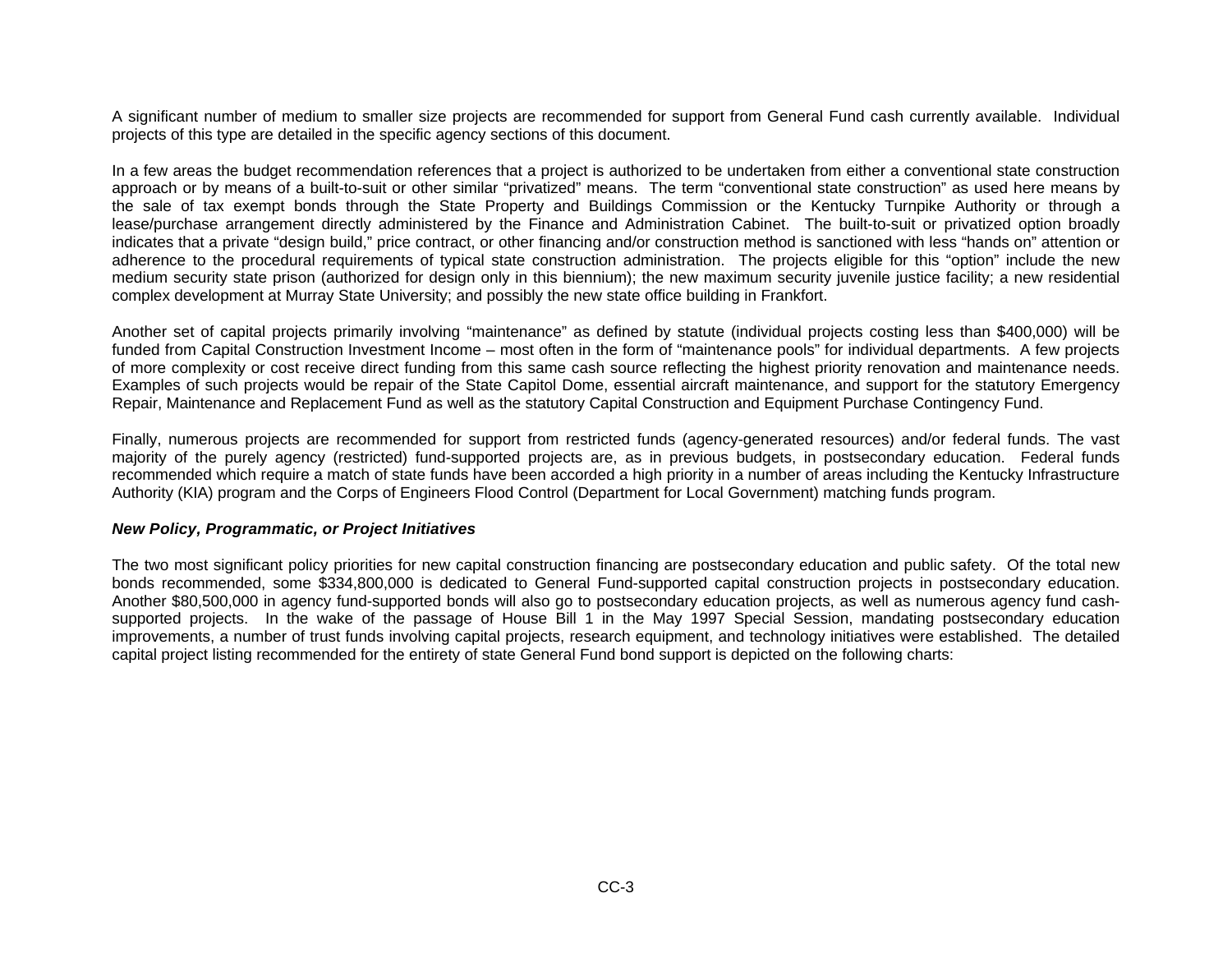# *EXECUTIVE BRANCH - ALL AGENCIES AND POSTSECONDARY EDUCATION*

| <b>CHART I</b>                 |  |
|--------------------------------|--|
| <b>Bond Fund - Recommended</b> |  |
| (General Fund Debt Service)    |  |

| Agency                  | Project                                                    | <b>Reauthorized</b> | <b>Project/Pool</b><br>Authorization | <b>Finance</b><br><b>Term</b> |
|-------------------------|------------------------------------------------------------|---------------------|--------------------------------------|-------------------------------|
|                         |                                                            |                     |                                      |                               |
| <b>Military Affairs</b> | <b>DES-2-Way Communications</b>                            |                     | 1,200,000                            | <b>10 YR</b>                  |
| DLG                     | <b>Flood Control Matching</b>                              |                     | 5,000,000                            | <b>20 YR</b>                  |
| <b>State Police</b>     | Integrated Criminal Apprehension Program                   |                     | 1,583,000                            | 7 YR                          |
| <b>State Police</b>     | Kentucky Accident Reporting System                         |                     | 1,587,000                            | 7 YR                          |
| <b>State Police</b>     | <b>Basic Radio System</b>                                  |                     | 20,082,000                           | <b>10 YR</b>                  |
| Juvenile Justice        | Detention Facilities #1                                    |                     | 5,357,000                            | <b>20 YR</b>                  |
| Juvenile Justice        | Detention Facilities #2                                    |                     | 5,357,000                            | <b>20 YR</b>                  |
| Juvenile Justice        | Detention Facilities #3                                    |                     | 5,357,000                            | <b>20 YR</b>                  |
| Juvenile Justice        | <b>Central Kentucky Treatment Center</b>                   |                     | 8,410,000                            | <b>20 YR</b>                  |
| Juvenile Justice        | <b>Expansion-Breathitt County Detention Center</b>         |                     | 2,500,000                            | <b>20 YR</b>                  |
| Corrections             | New Prison - Design                                        |                     | 3,440,000                            | <b>20 YR</b>                  |
| Corrections             | KCIW - Phase I Expansion                                   |                     | 16,434,000                           | <b>20 YR</b>                  |
| Corrections             | BCC-200 Bed Minimum                                        |                     | 5,195,000                            | <b>20 YR</b>                  |
| Corrections             | NTC - Water Storage Tank                                   |                     | 849,000                              | <b>20 YR</b>                  |
| Postsecondary Education | <b>CPE-Deferred Maintenance/Government</b>                 |                     | 20,613,000                           | <b>20 YR</b>                  |
|                         | <b>Mandates Pool</b>                                       |                     |                                      |                               |
| Postsecondary Education | <b>KCTCS-Deferred Maintenance/Government</b>               |                     | 4,387,000                            | 20 YR                         |
|                         | <b>Mandates Pool</b>                                       |                     |                                      |                               |
| Postsecondary Education | <b>KCTCS-Automated Administrative Systems</b>              |                     | 3,200,000                            | 20 YR                         |
| Postsecondary Education | <b>KCTCS-Central Regional Postsecondary Education</b>      |                     | 10,663,000                           | 20 YR                         |
|                         | Center - Phase I                                           |                     |                                      |                               |
| Postsecondary Education | <b>KCTCS-Hazard Community College Classroom</b>            |                     | 4,355,000                            | <b>20 YR</b>                  |
|                         | Building - Phase II                                        |                     |                                      |                               |
| Postsecondary Education | <b>KCTCS-Kentucky Technical College of Arts and Crafts</b> |                     | 2,747,000                            | <b>20 YR</b>                  |
| Postsecondary Education | <b>KCTCS-Kentucky Tech Clinton County: Regional</b>        |                     | 3,537,000                            | <b>20 YR</b>                  |
|                         | <b>Technology Center</b>                                   |                     |                                      |                               |
| Postsecondary Education | <b>KCTCS-Kentucky Tech Danville: Regional</b>              |                     | 4,680,000                            | 20 YR                         |
|                         | <b>Technology Center</b>                                   |                     |                                      |                               |
| Postsecondary Education | <b>KCTCS-Madisonville Community College-Science/</b>       |                     | 2,900,000                            | 20 YR                         |
|                         | <b>Technical Classroom Building</b>                        |                     |                                      |                               |
| Postsecondary Education | <b>KCTCS-Maysville Community College and</b>               |                     | 1,675,000                            | <b>20 YR</b>                  |
|                         | Kentucky Tech Maysville: New Technology Center             |                     |                                      |                               |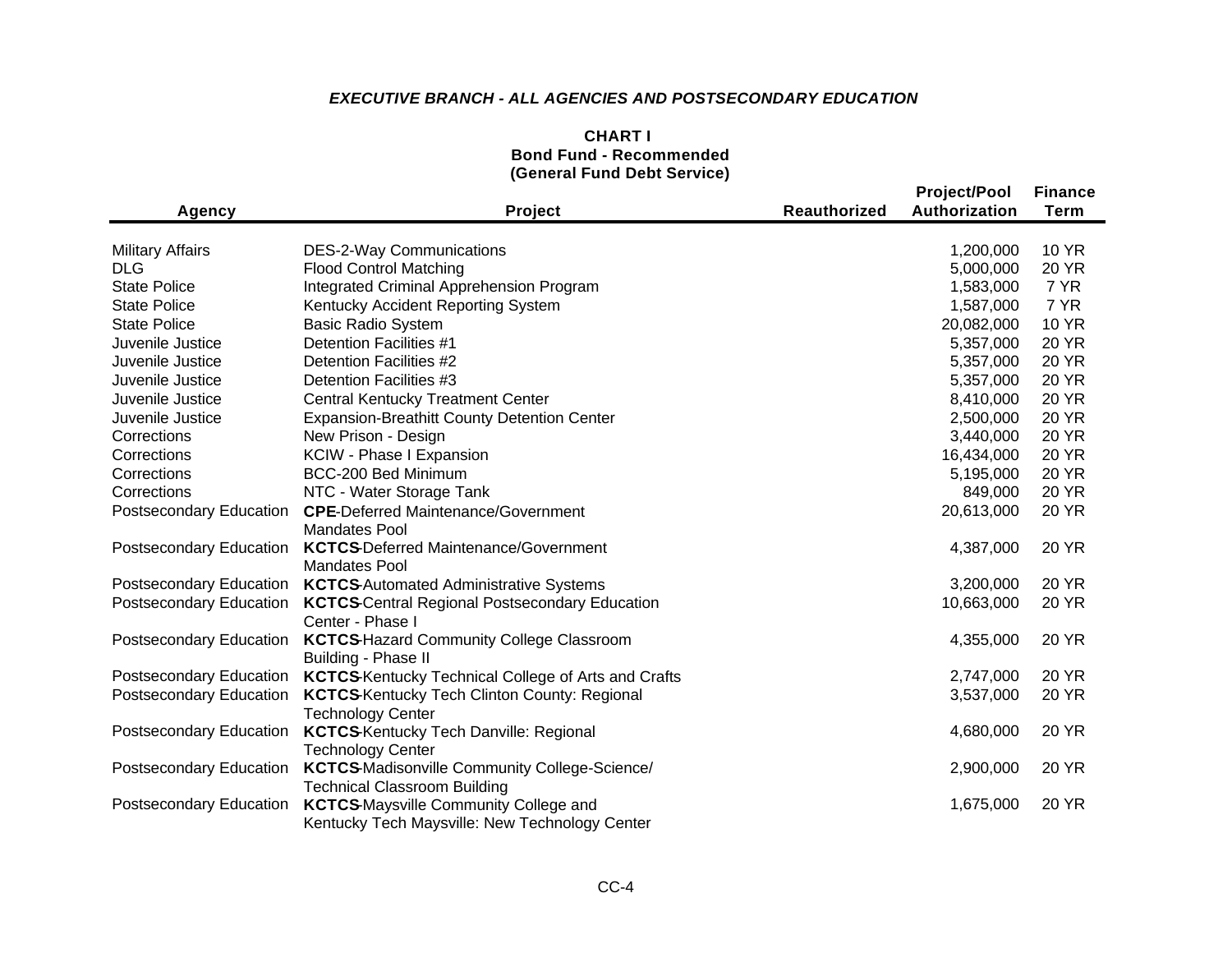| <b>Agency</b>            | Project                                                                            | <b>Reauthorized</b> | <b>Project/Pool</b><br>Authorization | <b>Finance</b><br><b>Term</b> |
|--------------------------|------------------------------------------------------------------------------------|---------------------|--------------------------------------|-------------------------------|
|                          |                                                                                    |                     |                                      |                               |
|                          | Postsecondary Education  KCTCS-New Kentucky Tech Shelby County Campus              |                     | 7,208,000                            | <b>20 YR</b>                  |
|                          | and Jefferson Community College Extension                                          |                     |                                      |                               |
| Postsecondary Education  | <b>KCTCS-Northeast Regional Postsecondary</b>                                      |                     | 5,000,000                            | 20 YR                         |
|                          | <b>Education Center</b>                                                            |                     |                                      |                               |
| Postsecondary Education  | <b>KCTCS-Somerset Community College and</b>                                        |                     | 6,873,000                            | 20 YR                         |
|                          | Kentucky Tech - Academic Support/Tech Ed Complex                                   |                     |                                      |                               |
| Postsecondary Education  | <b>KCTCS-South Regional Postsecondary</b>                                          |                     | 6,180,000                            | 20 YR                         |
|                          | <b>Education Center - Phase I</b>                                                  |                     |                                      |                               |
| Postsecondary Education  | <b>KCTCS-Southeast Regional Postsecondary</b><br><b>Education Center - Phase 1</b> |                     | 10,484,000                           | <b>20 YR</b>                  |
| Postsecondary Education  | <b>KCTCS</b> West Regional Postsecondary                                           |                     | 5,000,000                            | <b>20 YR</b>                  |
|                          | <b>Education Center - Phase 2</b>                                                  |                     |                                      |                               |
| Postsecondary Education  | <b>CVU Technology Pool</b>                                                         |                     | 30,000,000                           | 7YR                           |
| Postsecondary Education  | Research Equipment/Lab Replacement/Acquisition                                     |                     | 26,250,000                           | 7 YR                          |
| Postsecondary Education  | <b>NKU-Natural Science</b>                                                         |                     | 36,500,000                           | <b>20 YR</b>                  |
| Postsecondary Education  | MoSU-Breckinridge Hall Renovation                                                  |                     | 14,000,000                           | <b>20 YR</b>                  |
| Postsecondary Education  | <b>UK-Mechanical Engineering Facility</b>                                          |                     | 19,600,000                           | <b>20 YR</b>                  |
| Postsecondary Education  | MuSU-Carr Health/Cutchin Renovation                                                |                     | 10,184,000                           | <b>20 YR</b>                  |
| Postsecondary Education  | <b>EKU-Student Service/Classroom Building</b>                                      |                     | 20,000,000                           | <b>20 YR</b>                  |
| Postsecondary Education  | KSU-Hill Student Center Renovation/Expansion                                       |                     | 8,250,000                            | <b>20 YR</b>                  |
| Postsecondary Education  | UL-Research Bldg (Belknap Campus)                                                  |                     | 32,040,000                           | <b>20 YR</b>                  |
| Postsecondary Education  | WKU-Postsecondary Education Improvement Act of 1997 Facility                       |                     | 18,500,000                           | <b>20 YR</b>                  |
| Postsecondary Education  | UK-Aging/Allied Health Bldg-Phase I                                                |                     | 20,000,000                           | <b>20 YR</b>                  |
| <b>SFCC</b>              | Reauthorized                                                                       | 30,000,000          |                                      | <b>20 YR</b>                  |
| <b>SFCC</b>              | Bond Pool - Year 1                                                                 |                     | 62,500,000                           | <b>20 YR</b>                  |
| <b>Public Protection</b> | PSC Building - Additional Funding                                                  |                     | 1,100,000                            | <b>20 YR</b>                  |
| Finance                  | KIA-Fund A Waste Water<br>KIA-Fund A Waste Water                                   | 9,351,000           |                                      | <b>20 YR</b><br><b>20 YR</b>  |
| Finance                  |                                                                                    |                     | 5,600,000                            |                               |
| Finance                  | <b>KIA-Fund F Drinking Water</b>                                                   |                     | 5,000,000                            | <b>20 YR</b>                  |
| Economic Development     | EDB - Pool<br>EDB - Pool                                                           |                     | 7,000,000                            | <b>20 YR</b><br><b>20 YR</b>  |
| Finance<br>Finance       | Winchester State Office Building                                                   | 29,051,000          | 2,500,000                            | <b>20 YR</b>                  |
|                          |                                                                                    |                     |                                      |                               |
| <b>TOTALS</b>            |                                                                                    | 68,402,000          | 500,877,000                          |                               |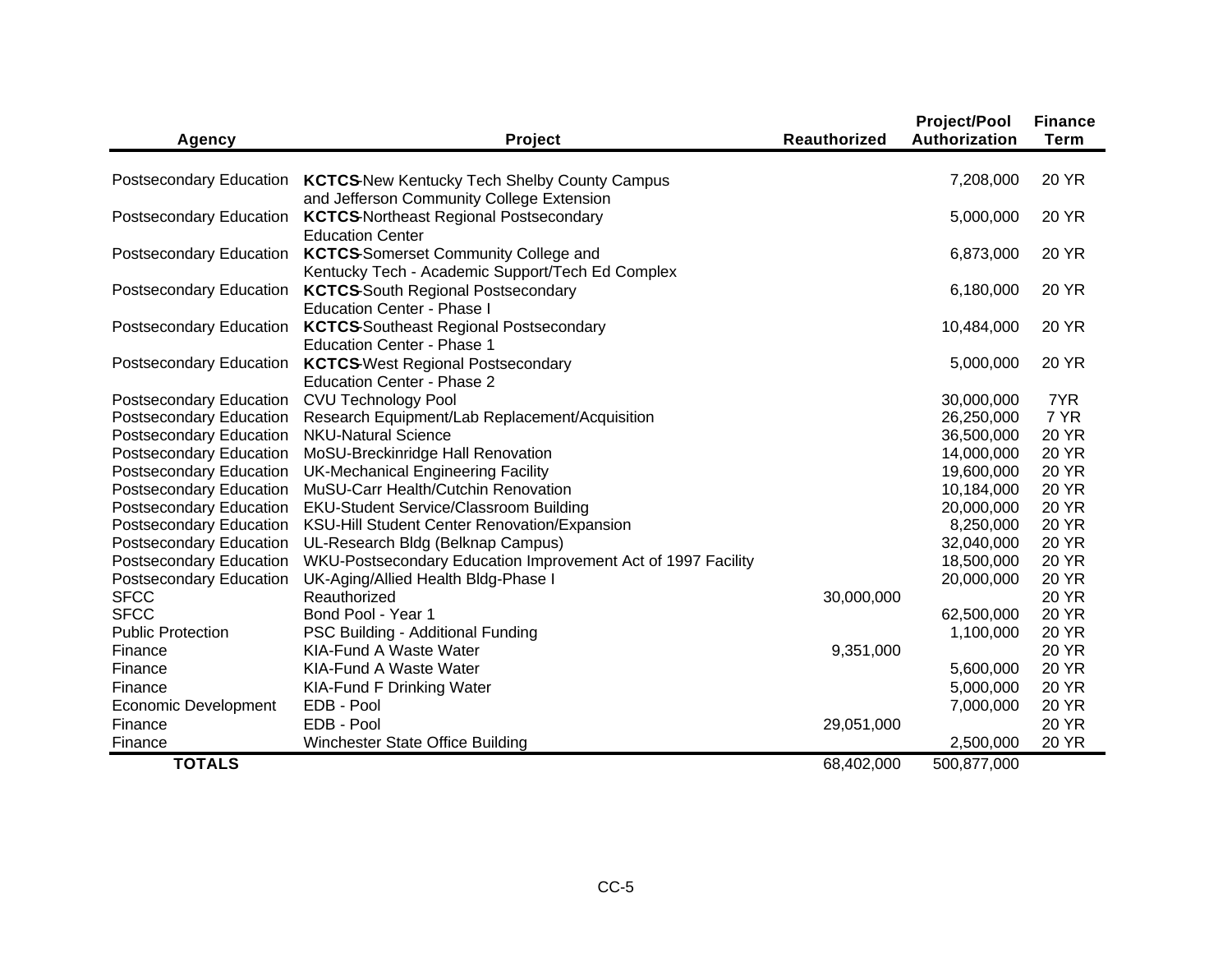# *POSTSECONDARY EDUCATION*

## **CHART II Governor's 1998-2000 Budget Recommendation State Funded Capital Construction Projects (General Fund Debt Service)**

| Deferred Maintenance and Government Mandates Pools<br>University Projects to be Identified by CPE<br><b>KCTCS Pool</b> | 20,613,000<br>4,387,000 |             |
|------------------------------------------------------------------------------------------------------------------------|-------------------------|-------------|
|                                                                                                                        |                         | 25,000,000  |
| <b>KCTCS Projects Pool</b>                                                                                             |                         | 49,502,000  |
| <b>Commonwealth Virtual University Technology</b><br>Pool                                                              |                         | 30,000,000  |
| <b>KCTCS: Regional Postsecondary Education Centers</b>                                                                 |                         | 25,000,000  |
| Research Equipment/Laboratory Replacement/Acquisition                                                                  |                         | 26,250,000  |
| Major Renovations and New Facilities                                                                                   |                         |             |
| NKU - Natural Science Building                                                                                         | 36,500,000              |             |
| MoSU Breckinridge Hall Renovation                                                                                      | 14,000,000              |             |
| UK - Mechanical Engineering Facility                                                                                   | 19,600,000              |             |
| MuSU - Carr Health/Cutchin Renovation                                                                                  | 10,184,000              |             |
| EKU - Student Service/Classroom Building                                                                               | 20,000,000              |             |
| KSU - Hill Student Center Renovation/Expansion                                                                         | 8,250,000               |             |
| UL - Research Building (Belknap Campus)                                                                                | 32,040,000              |             |
| WKU - Postsecondary Education Improvement Act of 1997 Facility                                                         | 18,500,000              |             |
| UK - Aging/Allied Health Building - Phase<br>$\mathbf{H}$                                                              | 20,000,000              |             |
|                                                                                                                        |                         | 179,074,000 |

Total State Funded Recommendation **334,826,000**

# *Postsecondary Education*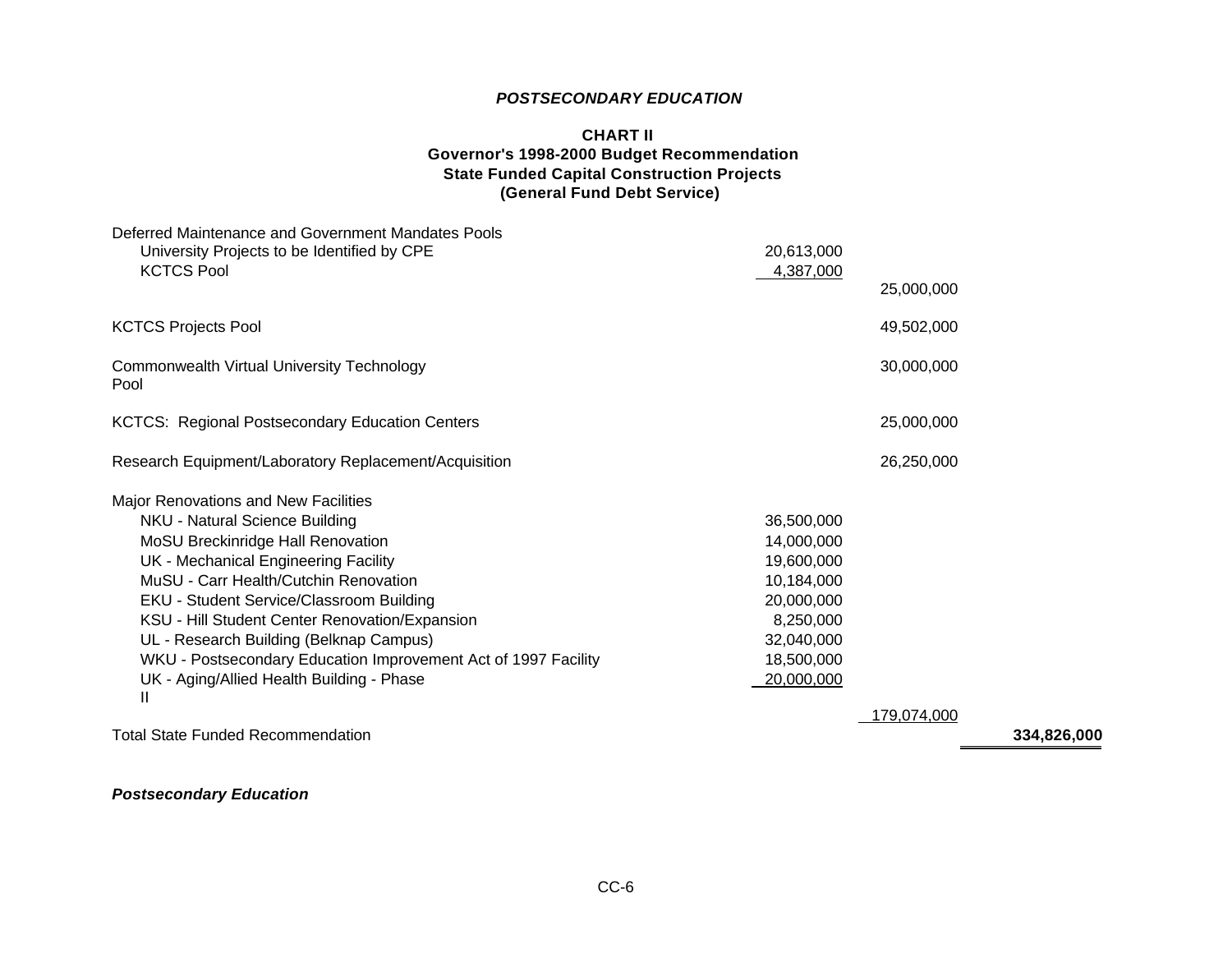Chart II identifies nine individual capital projects presenting the highest priorities for new construction or major renovation at each of the state's public universities. These total \$179,074,000 in state General Fund bond support. The new Kentucky Community and Technical College System (KCTCS) is recommended to receive line-items totaling \$49,502,000 (listed in Chart I above) for community colleges and Kentucky Tech projects on numerous campuses, as well as \$25,000,000 in new bond support for regional postsecondary education centers identified in Chart I. Beyond these specific line-item projects, three major initiatives are also endorsed with state General Fund-supported bonds. The first is a Deferred Maintenance and Government Mandates Pool including separately identified pools for both the university system and the KCTCS system (university projects - \$20,613,000; KCTCS - \$4,387,000; total \$25,000,000). The purpose of this new pool is to make substantial progress on a sizable backlog of statewide maintenance needs. To accomplish this, a dollar for dollar matching relationship is recommended from nonstate funds for each project selected. The second major initiative is the creation of a Commonwealth Virtual University (CVU) Technology Pool in the amount of \$30,000,000. Kentucky's creation of a CVU was contemplated during the passage of House Bill 1 with the objective of broadening access to high quality postsecondary education through new technology. The third new initiative involves a \$26,250,000 pool of funds to be shared by the University of Kentucky and the University of Louisville for research equipment, major replacement and new acquisitions for scientific instruments.

#### **Chart III Bond Fund Recommended (Agency Fund Debt Service)**

**FINANCE**

| <b>AGENCY</b>            | <b>PROJECT</b>                               | <b>REAUTHORIZATIONS PROJECT SIZE</b> |            | <b>FINANCE</b><br><b>TERM</b> | <b>DEBT</b><br><b>SERVICE</b> |
|--------------------------|----------------------------------------------|--------------------------------------|------------|-------------------------------|-------------------------------|
|                          |                                              |                                      |            |                               |                               |
| Kentucky River Authority | Kentucky River Water Storage<br>Enhancements | 2,000,000                            | 2,000,000  | 20 YR                         | 388,000                       |
| Postsecondary Education  | Agency Bond Pool                             |                                      | 35,000,000 | 20 YR                         | 3,527,000                     |
| Postsecondary Education  | <b>UK Stadium Expansion</b>                  |                                      | 24,000,000 | 20 YR                         | 2,280,000                     |
| Postsecondary Education  | <b>EKU Law Enforcement Complex</b>           |                                      | 20,000,000 | 20 YR                         | 2,016,000                     |
| Postsecondary Education  | <b>WKU/KCTCS Regional Postsecondary</b>      |                                      | 1,525,000  | 20 YR                         | 150,000                       |
|                          | Education Center South-Phase I - Glasgow     |                                      |            |                               |                               |
| KHEAA                    | <b>KHEAA Building</b>                        |                                      | 9,000,000  | 20 YR                         | 855,000                       |
| <b>TOTALS</b>            |                                              | 2,000,000                            | 91,525,000 |                               | 9,216,000                     |

Chart III above identifies four specific projects for postsecondary education including a \$35,000,000 pool of agency funded bonds identical to that recommended in the 1996-98 budget permitting universities to move forward selectively, on a priority basis from their own resources, during the 1998-2000 interim. Projects will be selected from among those identified in the budget document and Appropriations Bill for "restricted fund support." In addition, a line-item \$24,000,000 Football Stadium Expansion for the University of Kentucky is recommended, as well as a new \$20,000,000 Law Enforcement Basic Training Complex at Eastern Kentucky University. A \$1,525,0000 agency fund-supported bond project for the Western Kentucky University/KCTCS Regional Postsecondary Education Center South Phase I at Glasgow is also endorsed. Not included in the postsecondary education summary totals, but also recommended, is a new office building for the Kentucky Higher Education Assistance Authority funded by a combination of \$9,000,000 in agency fund-supported bonds plus \$1,710,000 in direct agency fund support.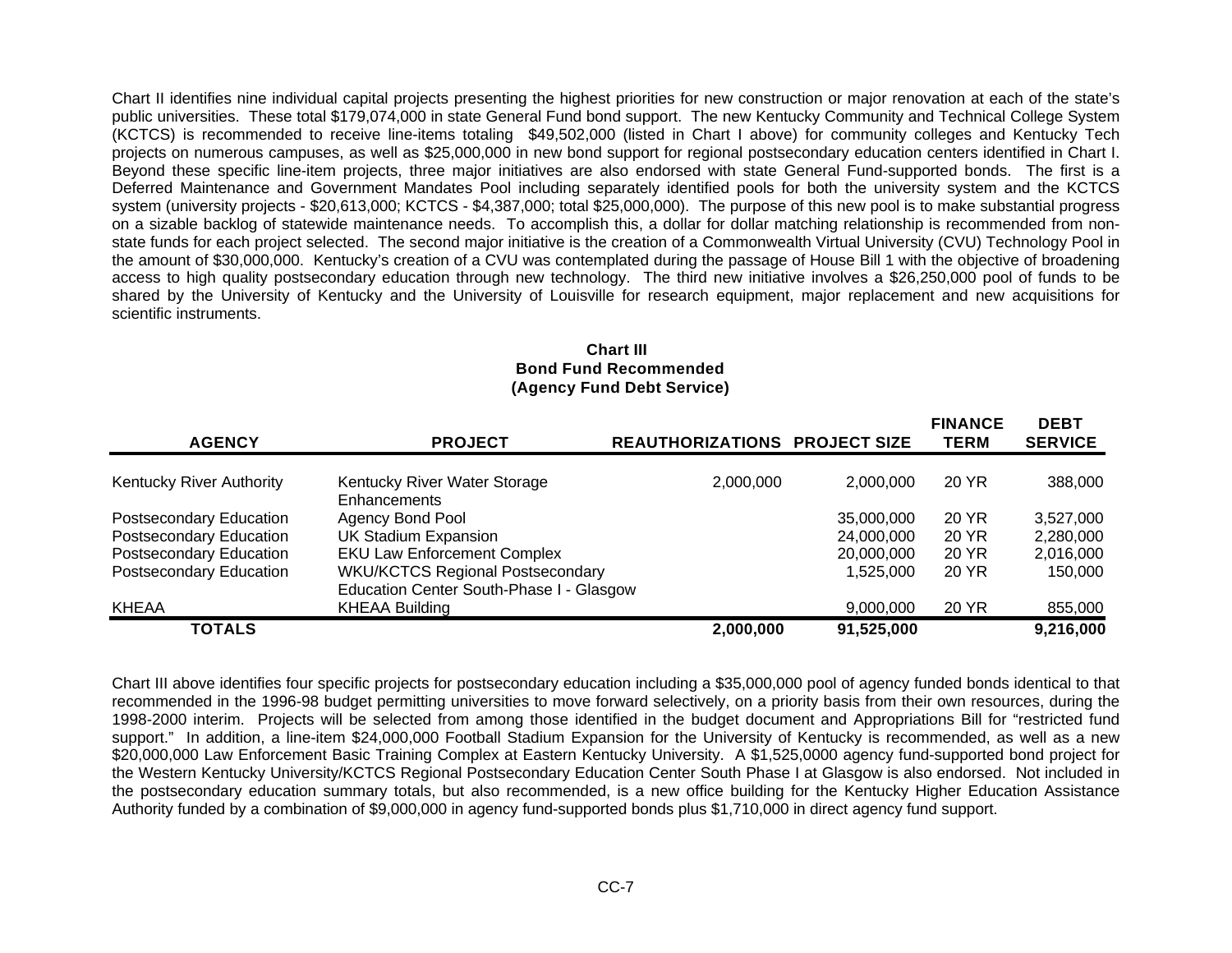## *Public Safety*

The preceding charts also identify \$77,300,000 in recommended public safety projects including: for the Department of Juvenile Justice – the construction of three new secure juvenile detention facilities; a replacement maximum security juvenile justice facility; expansion of the Breathitt County Detention Center; for the Department of Corrections – funding for design of a major new prison to hold 1,800 inmates; a major expansion of the Kentucky Correctional Institution for Women; a replacement dormitory at Blackburn Correctional Complex for a unit that has been razed; a replacement for the Northpoint Training Center Water System; for the Kentucky State Police – support for a new radio system for the Kentucky State Police and for Disaster and Emergency Services (Military Affairs) operations; as well as sophisticated new technology for the State Police including the Integrated Criminal Apprehension Program (ICAP) and Kentucky Accident Reporting System (CRASH). Agency fund bonds (\$20,000,000) are recommended to construct a Law Enforcement Basic Training Complex for the Department of Criminal Justice Training at Eastern Kentucky University. In addition to bond projects, General Fund (cash) support is provided for construction of a new execution building for the Department of Corrections. Also, the Northern Kentucky Juvenile Treatment Facility will receive funds for an HVAC replacement (\$558,000) and a maintenance pool increase of \$500,000.

### *Other Major Projects*

Major new bond support of \$62,500,000 is recommended for the School Facilities Construction Commission in addition to \$30,000,000 in reauthorized bonds for that public school financing authority. The Kentucky River Authority is recommended for \$2,000,000 in additional agency fund-supported bonds as well as a reauthorization of \$2 million in bonds previously committed by the General Assembly. A new state office building in Winchester/Clark County is recommended in the amount of \$2,500,000 from General Fund-supported bonds. The Economic Development Bond program will receive \$7,000,000 in additional authorization; and the Public Service Commission is recommended for \$1,100,000 in additional bond authority to finish construction of its previously authorized building. Numerous less costly projects are also recommended from General Fund support. Among the most significant of these is a major addition to Breaks Interstate Park (\$1,350,000) to be matched with a like amount by the Commonwealth of Virginia. Other projects recommended are property acquisition in Bowling Green at the site of the Kentucky Advanced Technology Institution - \$265,000; safety monitoring equipment at Maxey Flats (Fleming County) for the Natural Resources and Environmental Protection Cabinet; and community projects including the intergenerational Oak and Acorn Center in Jefferson County - \$250,000; Ben C. Clement Mineral Museum - \$169,000; Hancock County Emergency Vehicle Building - \$100,000; Caverna Memorial Hospital Renovation - \$350,000; both the Cast Center/New Directions Housing - \$250,000 and New Roof for Center for Women and Families - \$75,000 in Jefferson County; Breckinridge County Courthouse Elevator - \$150,000; Kentucky Advanced Technical Institute Wood Industries - \$100,000 in Bowling Green; Estill County Courthouse Renovation - \$200,000; Lancaster City Hall Renovation - \$200,000; Ballard County Jail - \$100,000; Campbell County Training Center - \$240,000; Scott County Vegetable Processing - \$50,000; statewide Child Advocacy/Spouse Abuse Projects - \$1,500,000; and Letcher County Athletic Project - \$29,000.

## *New State Office Building*

Funding is recommended for the construction of the first major state office building in Frankfort in over 20 years. This project encompasses design, site preparation and construction of an approximately 420,000 square foot structure. The building will serve as the primary office building for the Transportation Cabinet, which is currently housed in the State Office Building and several smaller buildings in Frankfort. A new Road Fund bond authorization of \$68,100,000 is to be combined with \$18,900,000 of previously authorized General Fund-supported bonds for an all funds total project scope of \$87,000,000. The \$18,900,000 portion of the funding will be derived from the proceeds of previously authorized General Fund bonds for renovation projects relating to the existing State Office Building. Expenditure commitments from the \$21,900,000 in previously authorized bond proceeds have been \$3,000,000 to date leaving a residual of \$18,900,000 recommended for authorization for this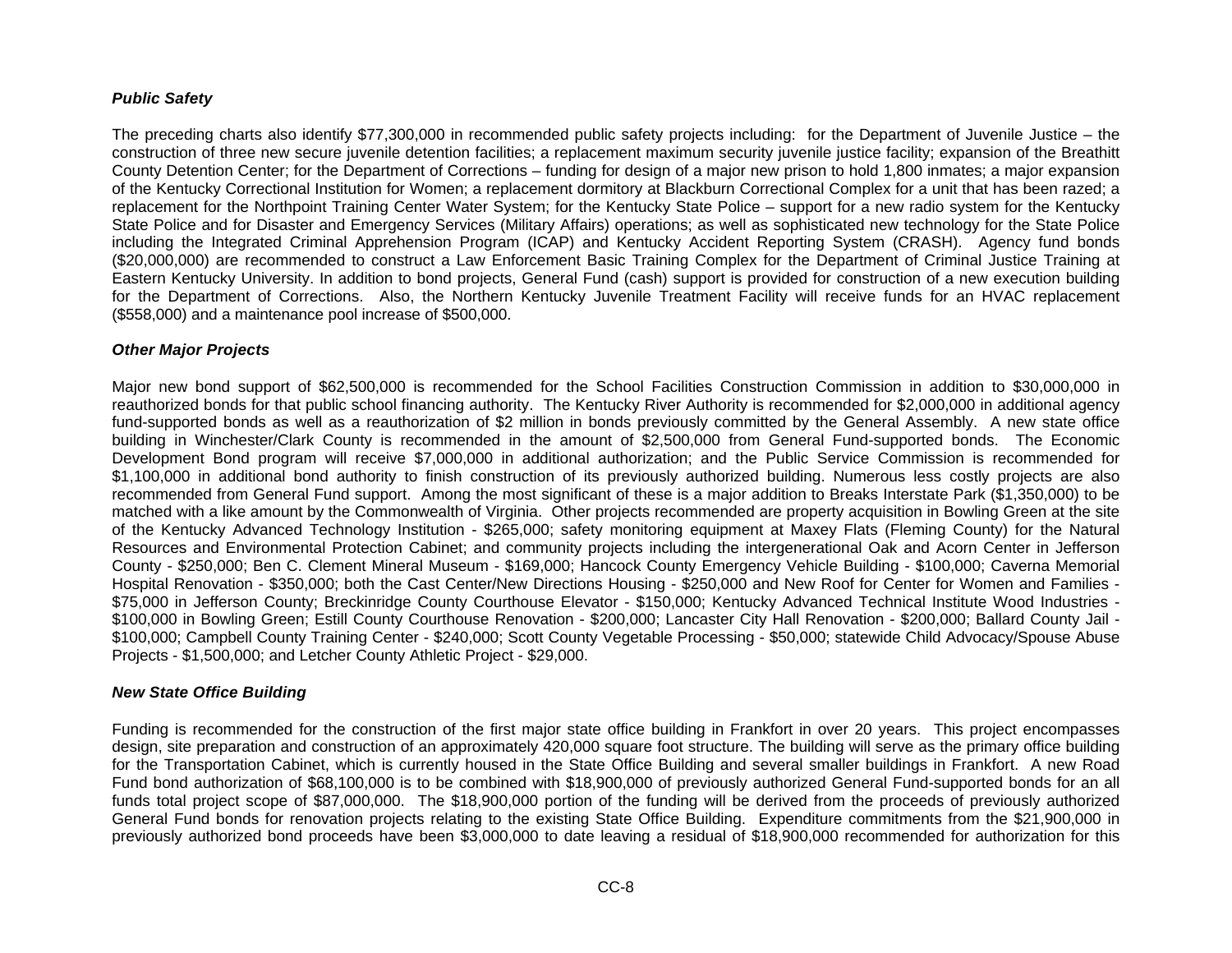new project. The first phase of that renovation project was authorized in the 1994-96 biennial budget at \$10,000,000; phase two of the renovation project for the same building was authorized in the 1996-98 biennial budget at \$11,900,000 for fiscal year 1997. However, that original renovation project has now been temporarily halted due to major cost overruns encountered during the bid process and will be deferred until this new building project can be completed and the current occupants (primarily Transportation Cabinet employees) relocated.

### *Maintenance and Renovation*

As a matter of policy, the Executive Budget recommendation has continued, initiated, or improved maintenance pools for all Cabinets and Departments of the Executive Branch. These pools of maintenance funds are restricted for expenditure on projects costing less than \$400,000 each unless given separate line-item attention. Among the projects given that high priority attention are the aforementioned Emergency Repair, Maintenance and Replacement Fund at \$8,000,000 in new funding for the biennium, as well as \$8,000,000 in new funding for the Capital Construction and Equipment Purchase Contingency Fund. These amounts are the same as provided in the 1996-1998 budget and will replenish these two statutory funds which serve statewide purposes. Importantly, the statewide Deferred Maintenance Fund, first established in the 1996- 98 Executive Budget, is being recommended for a new \$3,500,000 appropriation paralleling that provided initially. Moreover, this fund is proposed to be given statutory status by the 1998 General Assembly as recommended by the Capital Projects and Bond Oversight Committee. It is used for maintenance projects (no new construction) of statewide import and/or to provide a source of maintenance funds when agencyspecific resources are depleted or non-existent, upon selection by the Secretary of the Finance and Administration Cabinet.

Among line-item projects supported for maintenance and renovation funding are: repair of the State Capitol Dome - \$698,000 in additional funding in addition to \$1,802,000 provided by the 1996 General Assembly; Capital Plaza Complex Repairs Phase I - \$2,400,000 of what will be a multi-year, multi-million dollar renovation effort; Repair of the Capitol Complex Parking Structure - \$1,000,000 to repair the deteriorated six level structure that has seen only patchwork attention in previous biennia; replacement of the primary electrical line at the Kentucky Horse Park; a new roof replacement project pool for Mental Health/Mental Retardation facilities; fire alarm system replacements for the Department of Corrections; emergency generators for both the Glasgow ICF/MR facility and Central State Hospital; and the most significant increase in maintenance funding for the Kentucky Schools for the Deaf and Blind, the FAA Leadership School, and the Department of Education in recent memory (\$1,200,000 in total).

## *Completing What We Have Started*

Another policy concern receiving attention is the completion of projects already initiated by previous General Assemblies that require additional financial support for a variety of reasons. Projects in this category include the provision of \$958,000 for the network/communications component of the new Kentucky History Center. This important feature of the History Center had been deferred initially due to cost considerations when construction contracts were awarded. The Paducah Community College Engineering building will receive \$709,000 in infrastructure funding to complete and complement the private funding dedicated to its construction by the 1996 General Assembly. Related to this Paducah Community College initiative are appropriations recommended for Engineering Labs (\$734,000) and the Paducah Community College Library (\$1,150,000). The completion of construction of additional horse stalls at the Kentucky Horse Park for the purpose of generating additional revenues associated with event activity has been funded in the amount of \$435,000 and Kentucky Educational Television's acquisition of Channel 15 in Jefferson County (already contracted) is finalized with a \$1,100,000 appropriation.

## *Technology*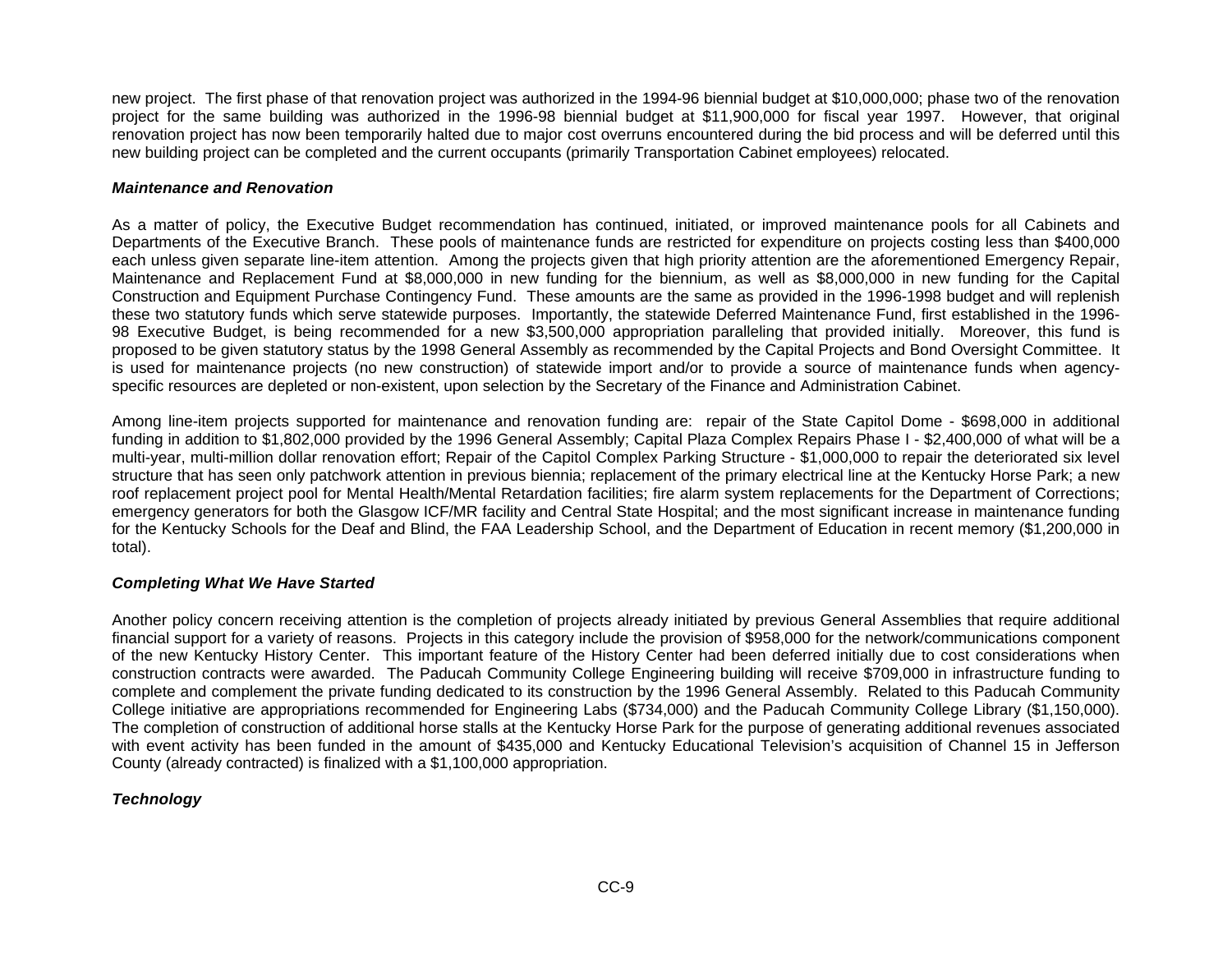Another area of continued emphasis is the placement of new and replacement technology in universities, technical schools, state offices, and field operations. (The Empower Kentucky program authorized as the Technology Trust Fund in the 1996 General Assembly has been recommended for additional funding as part of the Surplus Expenditure Plan described elsewhere.)

Consistent with the national imperative to be computer ready for the "Year 2000 Conversion" phenomenon, Kentucky state government directed early in the 1996-98 biennium that all agencies and service units undertake Year 2000 Conversion efforts immediately. A number of agencies have now indicated a need for some financial assistance in accomplishing that transition. Consequently, \$6,700,000 in General Funds is recommended to facilitate the conversion on a highest priority basis. Smaller technology improvements are provided to the Revenue Cabinet (\$425,000) and the Department of Parks (\$244,000) with other technology improvements described in individual agency budget pages.

### *Matching Federal Funds*

The budget recommendation earmarks additional matching funds for federal/state partnership programs such as the Kentucky Infrastructure Authority (\$5,600,000 in the Fund A Wastewater program and \$5,000,000 for the Fund F Drinking Water program) in new bond authorizations and the Flood Control (Corps of Engineers) Matching program in the Department for Local Government (\$5,000,000 in new bond authorization). Each of these programs leverage significant federal appropriations and represent ongoing needs for statewide purposes.

#### *Capital Outlay*

A number of agencies including the Division of Forestry in the Natural Resources and Environmental Protection Cabinet and the Department of Parks as well as the Kentucky Horse Park in the Tourism Development Cabinet are recommended to receive non-recurring General Fund dollars to support equipment, vehicle, and furnishings acquisitions in the capital budget. These are provided in the following amounts: Forestry - \$500,000; Parks - \$2,000,000; and Horse Park - \$100,000. Similar infusions of capital outlay funds were provided in the 1996-1998 budget for these agencies to help them "catch up" with past deficiencies.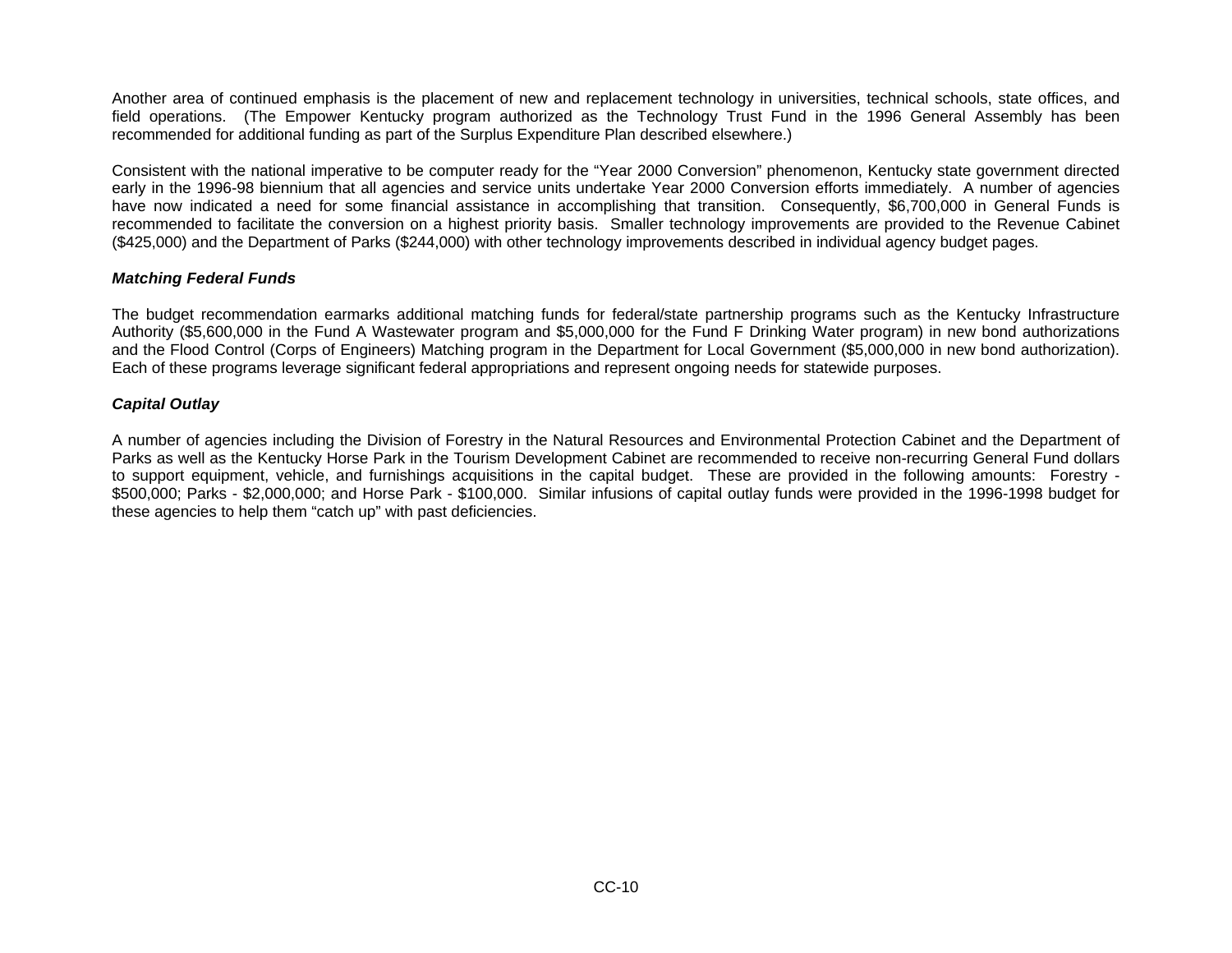| <b>Government Operations</b>        | <b>Fiscal Year</b> | <b>Fiscal Year</b> | <b>Fiscal Year</b> |
|-------------------------------------|--------------------|--------------------|--------------------|
| <b>Unified Prosecutorial System</b> | 1997-1998          | 1998-1999          | 1999-2000          |
| <b>REAL PROPERTY LEASES</b>         |                    |                    |                    |

# **30th Circuit (Jefferson) Lease**

Current lease agreement for the Jefferson County Commonwealth Attorney.

**Unified Prosecutorial System Summary**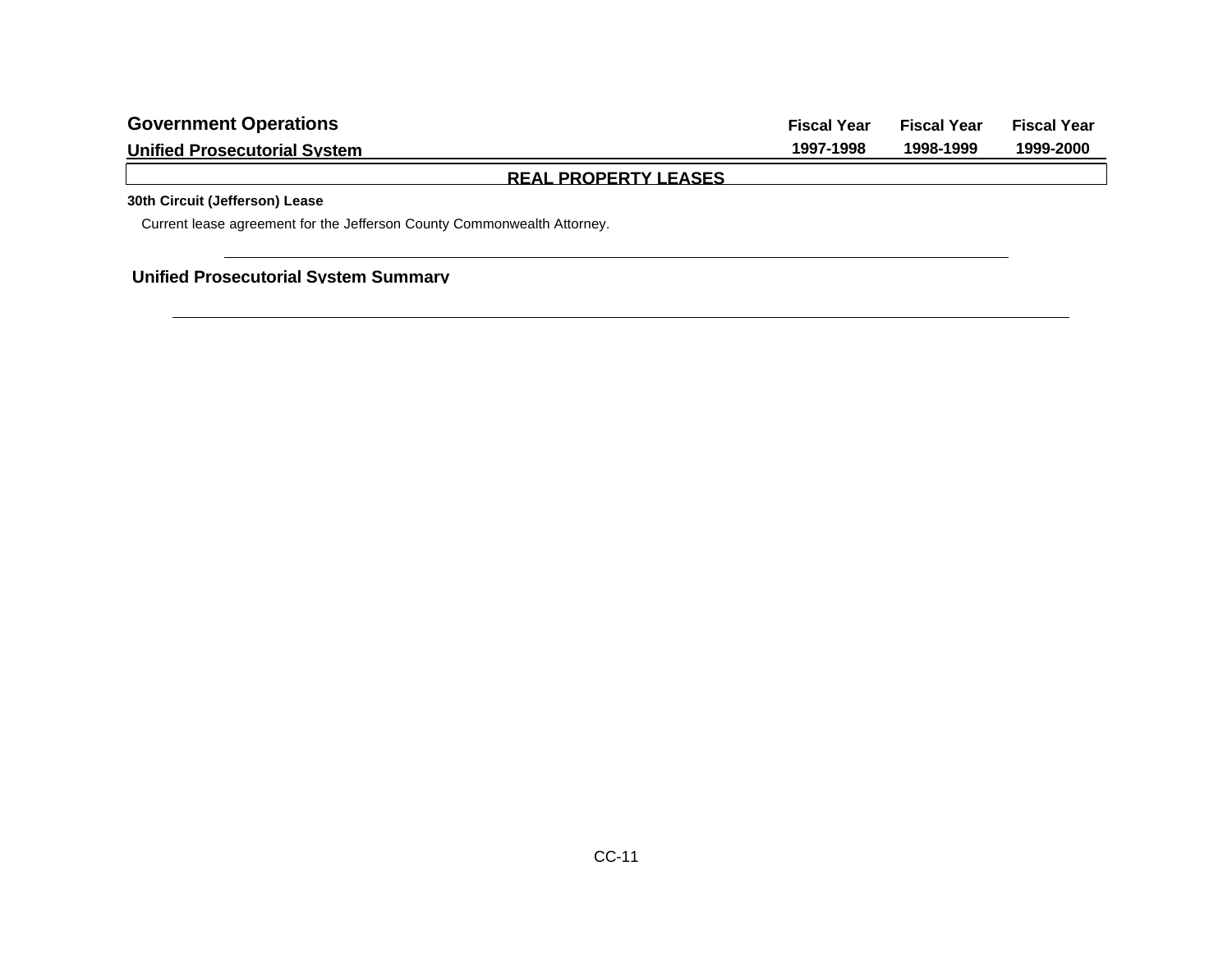| <b>Government Operations</b>                                    | <b>Fiscal Year</b> | <b>Fiscal Year</b> | <b>Fiscal Year</b> |
|-----------------------------------------------------------------|--------------------|--------------------|--------------------|
| <b>Attorney General</b>                                         | 1997-1998          | 1998-1999          | 1999-2000          |
| <b>REAL PROPERTY LEASES</b>                                     |                    |                    |                    |
| PR#03799 - Frankfort, 1024 Capitol Center Dr                    |                    |                    |                    |
| Office space leased for the staff of Attorney General's office. |                    |                    |                    |
|                                                                 |                    |                    |                    |
| <b>Attorney General Summary</b>                                 |                    |                    |                    |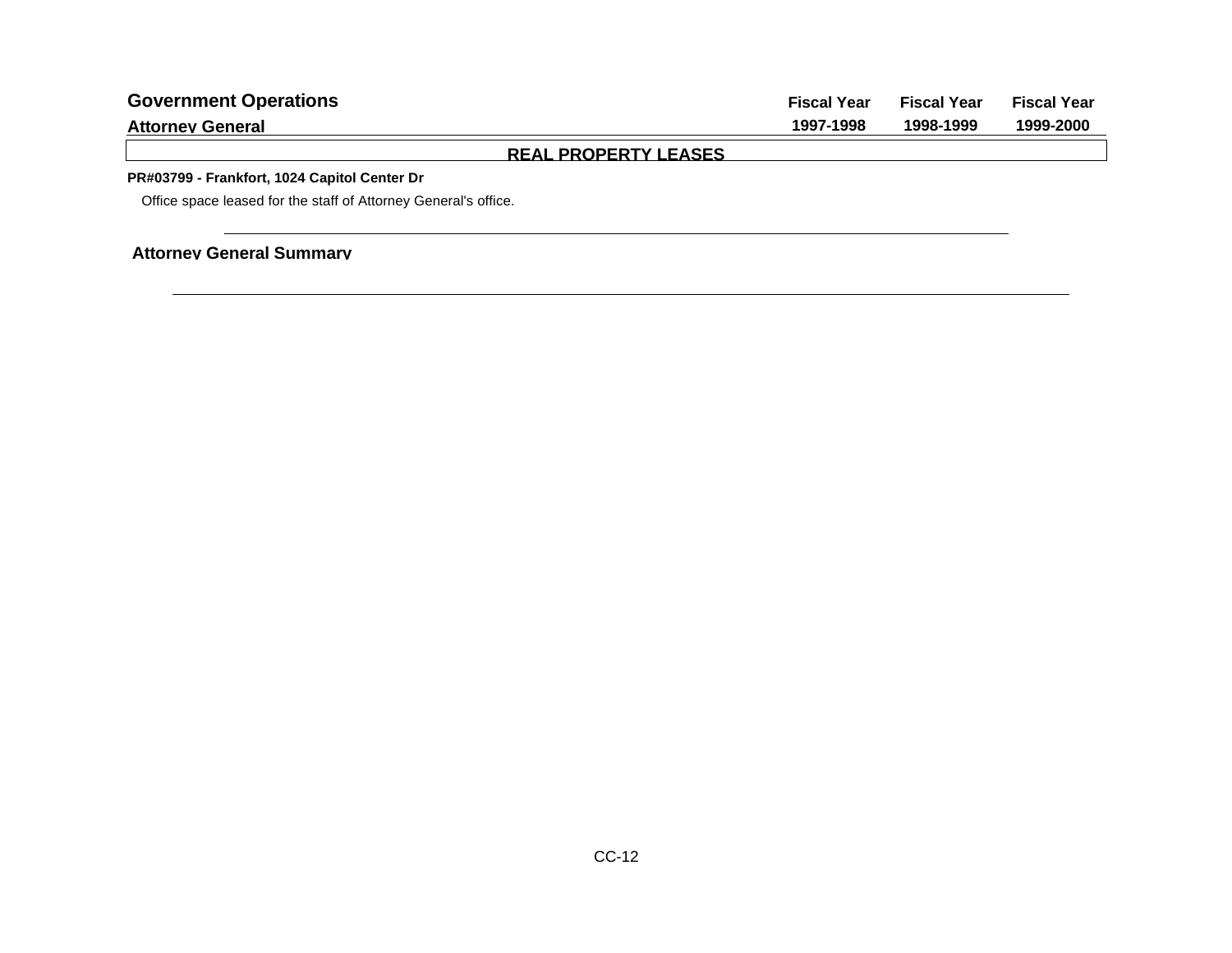|                                                                                                                                                                                                                                                                                                                                                                                                                                                                  |           | <b>Fiscal Year</b> | <b>Fiscal Year</b> |
|------------------------------------------------------------------------------------------------------------------------------------------------------------------------------------------------------------------------------------------------------------------------------------------------------------------------------------------------------------------------------------------------------------------------------------------------------------------|-----------|--------------------|--------------------|
| <b>Military Affairs</b>                                                                                                                                                                                                                                                                                                                                                                                                                                          | 1997-1998 | 1998-1999          | 1999-2000          |
| <b>CAPITAL CONSTRUCTION PROJECTS</b>                                                                                                                                                                                                                                                                                                                                                                                                                             |           |                    |                    |
| <b>Environmental Pool</b>                                                                                                                                                                                                                                                                                                                                                                                                                                        |           | \$821,000          | \$1,007,000        |
| This project would correct non-compliant environmental conditions at Departmental locations<br>statewide. Also included are the costs of environmental baseline studies and environmental impact<br>statement preparation to support future land acquisition and utilization.                                                                                                                                                                                    |           |                    |                    |
| The Environmental Pool will provide for construction, maintenance, and projects mandated by state<br>and federal laws and regulations. Federal funds are forthcoming for most of the requirements;<br>however, certain armory projects require 25 percent state matching funds.                                                                                                                                                                                  |           |                    |                    |
| <b>Federal Fund</b>                                                                                                                                                                                                                                                                                                                                                                                                                                              |           | \$771,000          | \$957,000          |
| Investment Income                                                                                                                                                                                                                                                                                                                                                                                                                                                |           | \$50,000           | \$50,000           |
| <b>Facilities Building Addition</b>                                                                                                                                                                                                                                                                                                                                                                                                                              |           |                    |                    |
| Reauthorization - This project will construct an addition to the existing Facilities Division building<br>located on Boone National Guard Center in Frankfort. The expansion will provide administrative<br>offices, conference room, storage spaces for supplies and files, restrooms, mechanical rooms, break<br>room, and necessary corridors to access the functional areas. No additional privately owned parking<br>is required at this time.              |           |                    |                    |
| <b>Maintenance Pool - Bluegrass Station</b>                                                                                                                                                                                                                                                                                                                                                                                                                      |           | \$762,000          | \$1,324,000        |
| This maintenance pool represents capital expenditures requested to repair and improve buildings<br>and infrastructure at Bluegrass Station. Modifications proposed under this pool are for smaller<br>projects which are urgent in nature because of code enforcement, safety, or other occupancy<br>concerns. Also anticipated and provided for are emergency infrastructure modifications that may<br>arise (i.e., burst water mains or damaged transformers). |           |                    |                    |
| <b>Restricted Fund</b>                                                                                                                                                                                                                                                                                                                                                                                                                                           |           | \$762,000          | \$1,324,000        |
| <b>Major Maintenance Pool</b>                                                                                                                                                                                                                                                                                                                                                                                                                                    |           | \$950,000          | \$950,000          |
| The Major Maintenance Pool includes maintenance, alteration, and renovation projects to protect<br>real property, adjust to changes in unit missions, lengthen facility life spans, and to keep facilities in<br>working order by avoiding more costly major maintenance and repair projects. In the past, \$900,000<br>has been appropriated annually.                                                                                                          |           |                    |                    |
| Investment Income                                                                                                                                                                                                                                                                                                                                                                                                                                                |           | \$950,000          | \$950,000          |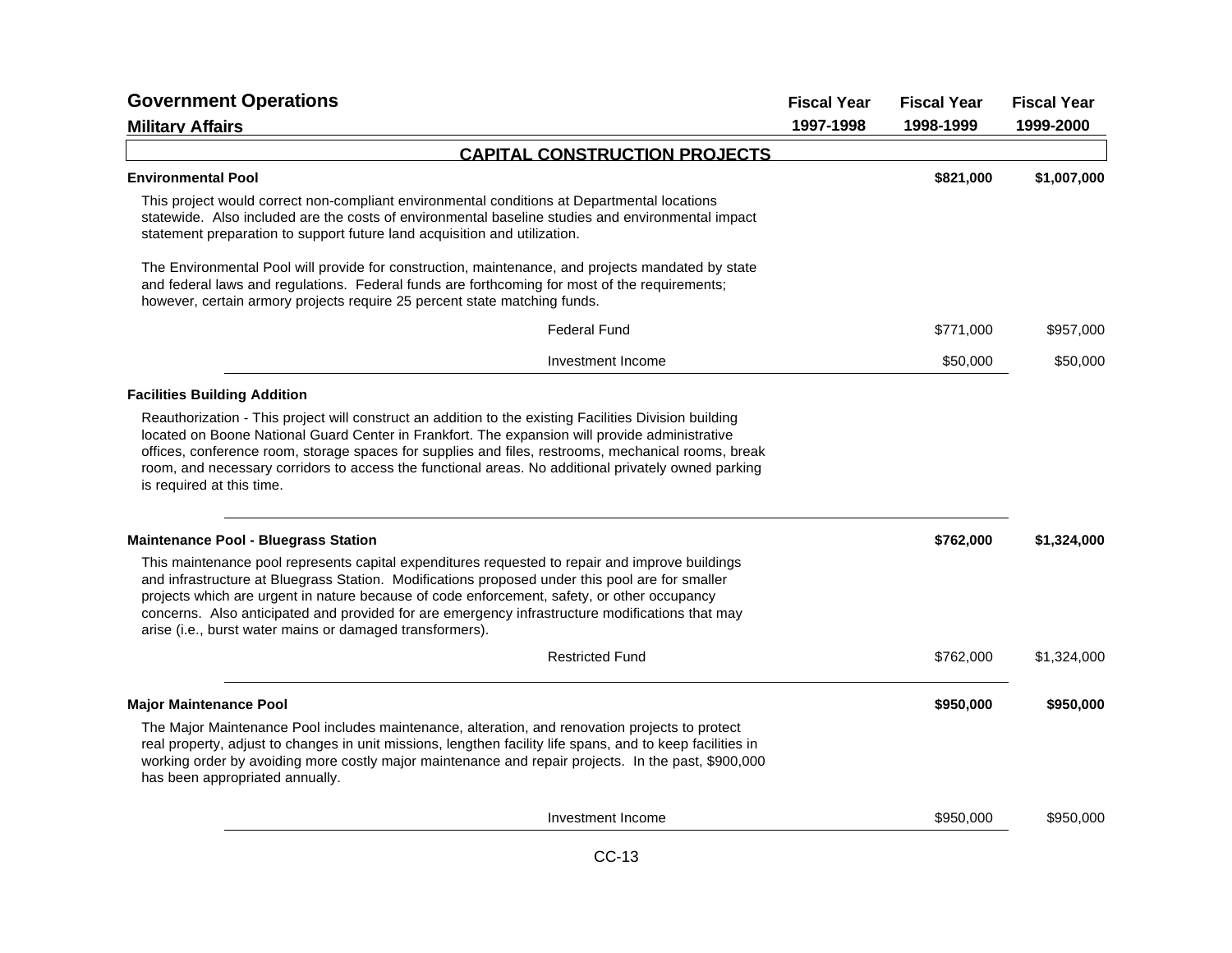| <b>Government Operations</b>                                                                                                                                                                                                                                                                                                                                                                                                                                                                                                                                                                               | <b>Fiscal Year</b><br>1997-1998 | <b>Fiscal Year</b><br>1998-1999 | <b>Fiscal Year</b><br>1999-2000 |
|------------------------------------------------------------------------------------------------------------------------------------------------------------------------------------------------------------------------------------------------------------------------------------------------------------------------------------------------------------------------------------------------------------------------------------------------------------------------------------------------------------------------------------------------------------------------------------------------------------|---------------------------------|---------------------------------|---------------------------------|
| <b>Military Affairs</b>                                                                                                                                                                                                                                                                                                                                                                                                                                                                                                                                                                                    |                                 |                                 |                                 |
| Re-Roof Building 6 (4 bays)-Bluegrass Station<br>Re-roof four bays of Building 6.                                                                                                                                                                                                                                                                                                                                                                                                                                                                                                                          |                                 | \$749,000                       |                                 |
| <b>Restricted Fund</b>                                                                                                                                                                                                                                                                                                                                                                                                                                                                                                                                                                                     |                                 | \$749,000                       |                                 |
| Training Complex Development, Phase III NGB Project #0204                                                                                                                                                                                                                                                                                                                                                                                                                                                                                                                                                  |                                 |                                 | \$5,176,000                     |
| Additional Funding - This represents an increase from the estimates made in the late 1980s and<br>early 1990s. Phase III was authorized at \$4,145,000 for the 1996-98 biennium. The project<br>description has changed from the original Phase III in numerous ways: increases in National Guard<br>Bureau construction criteria for training and quality of life, additional environmental protection<br>facilities, and updated priorities for the total training site development (Phases 1 through V). This<br>would bring the total scope for Phase III to \$9,321,000.                              |                                 |                                 |                                 |
| <b>CURRENT AND NEW MISSIONS PHASE III</b>                                                                                                                                                                                                                                                                                                                                                                                                                                                                                                                                                                  |                                 |                                 |                                 |
| Phase III includes facilities consisting of live fire and simulated fire ranges and 55,043 square feet of<br>building space to support the training activities at the training site. This space will consist of<br>educational and training support facilities, range facilities, troop barracks with unit support facilities,<br>troop and student support facilities, site support facilities, and logistics facilities. Other<br>improvements will include: site preparation, grading, seeding, erosion control, paving, utilities,<br>signage, furniture, ancillary, and telecommunications equipment. |                                 |                                 |                                 |
| This facility will play a major state support role in the event of any New Madrid Seismic activity. It will<br>be a multi-use facility available for state functions (training) in addition to the federal training<br>missions.                                                                                                                                                                                                                                                                                                                                                                           |                                 |                                 |                                 |
| <b>Federal Fund</b>                                                                                                                                                                                                                                                                                                                                                                                                                                                                                                                                                                                        |                                 |                                 | \$5,176,000                     |
| <b>MAJOR EQUIPMENT</b>                                                                                                                                                                                                                                                                                                                                                                                                                                                                                                                                                                                     |                                 |                                 |                                 |
| <b>Aircraft Maintenance Pool</b>                                                                                                                                                                                                                                                                                                                                                                                                                                                                                                                                                                           |                                 | \$300,000                       | \$300,000                       |
| This aircraft maintenance pool represents capital expenditures required to maintain the existing fleet<br>of aircraft owned and operated by the state. This incorporates major maintenance items such as<br>engine overhauls and component replacements. Component replacements include transmissions,<br>tail rotors, avionics, and gear boxes.                                                                                                                                                                                                                                                           |                                 |                                 |                                 |
| Investment Income                                                                                                                                                                                                                                                                                                                                                                                                                                                                                                                                                                                          |                                 | \$300,000                       | \$300,000                       |
|                                                                                                                                                                                                                                                                                                                                                                                                                                                                                                                                                                                                            |                                 |                                 |                                 |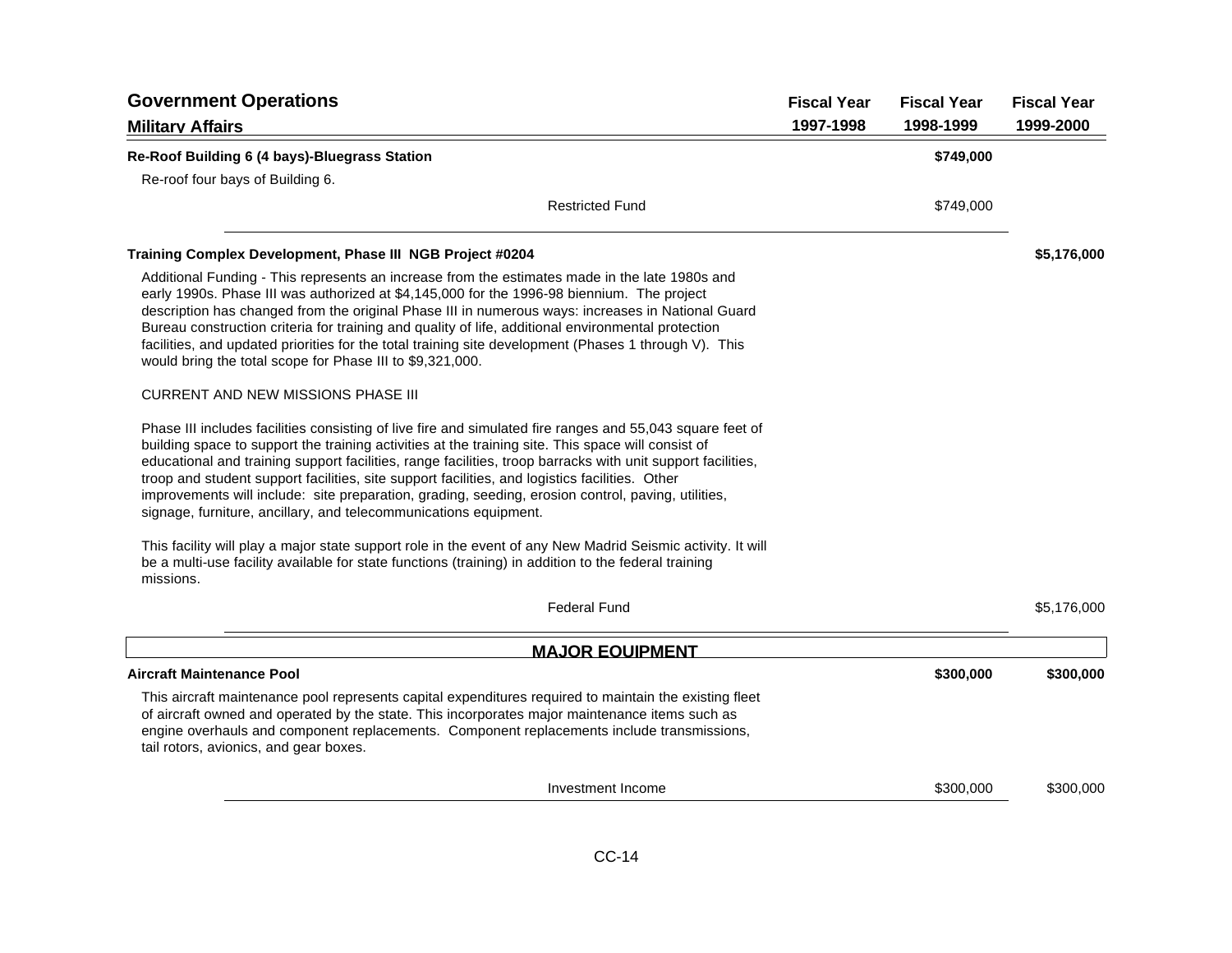| <b>Government Operations</b>                                                                                                                                                                                                                                                                                                                                                                                                                                                                                                                                                                                                                             |                                         | <b>Fiscal Year</b> | <b>Fiscal Year</b> | <b>Fiscal Year</b> |
|----------------------------------------------------------------------------------------------------------------------------------------------------------------------------------------------------------------------------------------------------------------------------------------------------------------------------------------------------------------------------------------------------------------------------------------------------------------------------------------------------------------------------------------------------------------------------------------------------------------------------------------------------------|-----------------------------------------|--------------------|--------------------|--------------------|
| <b>Military Affairs</b>                                                                                                                                                                                                                                                                                                                                                                                                                                                                                                                                                                                                                                  |                                         | 1997-1998          | 1998-1999          | 1999-2000          |
|                                                                                                                                                                                                                                                                                                                                                                                                                                                                                                                                                                                                                                                          | <b>INFORMATION TECHNOLOGY EQUIPMENT</b> |                    |                    |                    |
| <b>Emergency Operations Center (EOC) Automation Upgrade</b>                                                                                                                                                                                                                                                                                                                                                                                                                                                                                                                                                                                              |                                         |                    | \$2,395,000        |                    |
| The current system will be upgraded into a multi-hazard geographic information system consisting<br>of: fileservers, communications controller/file server PCs (as workstations and stand-alone systems),<br>LAN circuits, video display system, closed circuit television broadcast television through the KET<br>system, Federal Emergency Information Management Software (FEMIS), Chemical Stockpile<br>Emergency Preparedness Program (CSEPP) software, and various audio and visual display<br>systems. This system is used by DES and State Agency Representatives to coordinate and<br>manage the state's response to disasters and emergencies. |                                         |                    |                    |                    |
|                                                                                                                                                                                                                                                                                                                                                                                                                                                                                                                                                                                                                                                          | <b>Federal Fund</b>                     |                    | \$2,395,000        |                    |
| Two-Way Communications for Statewide Emergency Responses                                                                                                                                                                                                                                                                                                                                                                                                                                                                                                                                                                                                 |                                         |                    | \$1,200,000        |                    |
| Current console and radios are obsolete, unreliable, and require extensive maintenance and repair<br>parts that are no longer commercially available. The replacement system will fulfill federal and state<br>response mandates, and meet reasonable standards of public safety with serviceable two-way<br>communications.                                                                                                                                                                                                                                                                                                                             |                                         |                    |                    |                    |
|                                                                                                                                                                                                                                                                                                                                                                                                                                                                                                                                                                                                                                                          | <b>Bond Fund</b>                        |                    | \$1,200,000        |                    |
| <b>Military Affairs Summary</b>                                                                                                                                                                                                                                                                                                                                                                                                                                                                                                                                                                                                                          |                                         |                    | \$7,177,000        | \$8,757,000        |
|                                                                                                                                                                                                                                                                                                                                                                                                                                                                                                                                                                                                                                                          | <b>Restricted Fund</b>                  |                    | \$1,511,000        | \$1,324,000        |
|                                                                                                                                                                                                                                                                                                                                                                                                                                                                                                                                                                                                                                                          | <b>Federal Fund</b>                     |                    | \$3,166,000        | \$6,133,000        |
|                                                                                                                                                                                                                                                                                                                                                                                                                                                                                                                                                                                                                                                          | <b>Bond Fund</b>                        |                    | \$1,200,000        |                    |
|                                                                                                                                                                                                                                                                                                                                                                                                                                                                                                                                                                                                                                                          | <b>Investment Income</b>                |                    | \$1,300,000        | \$1,300,000        |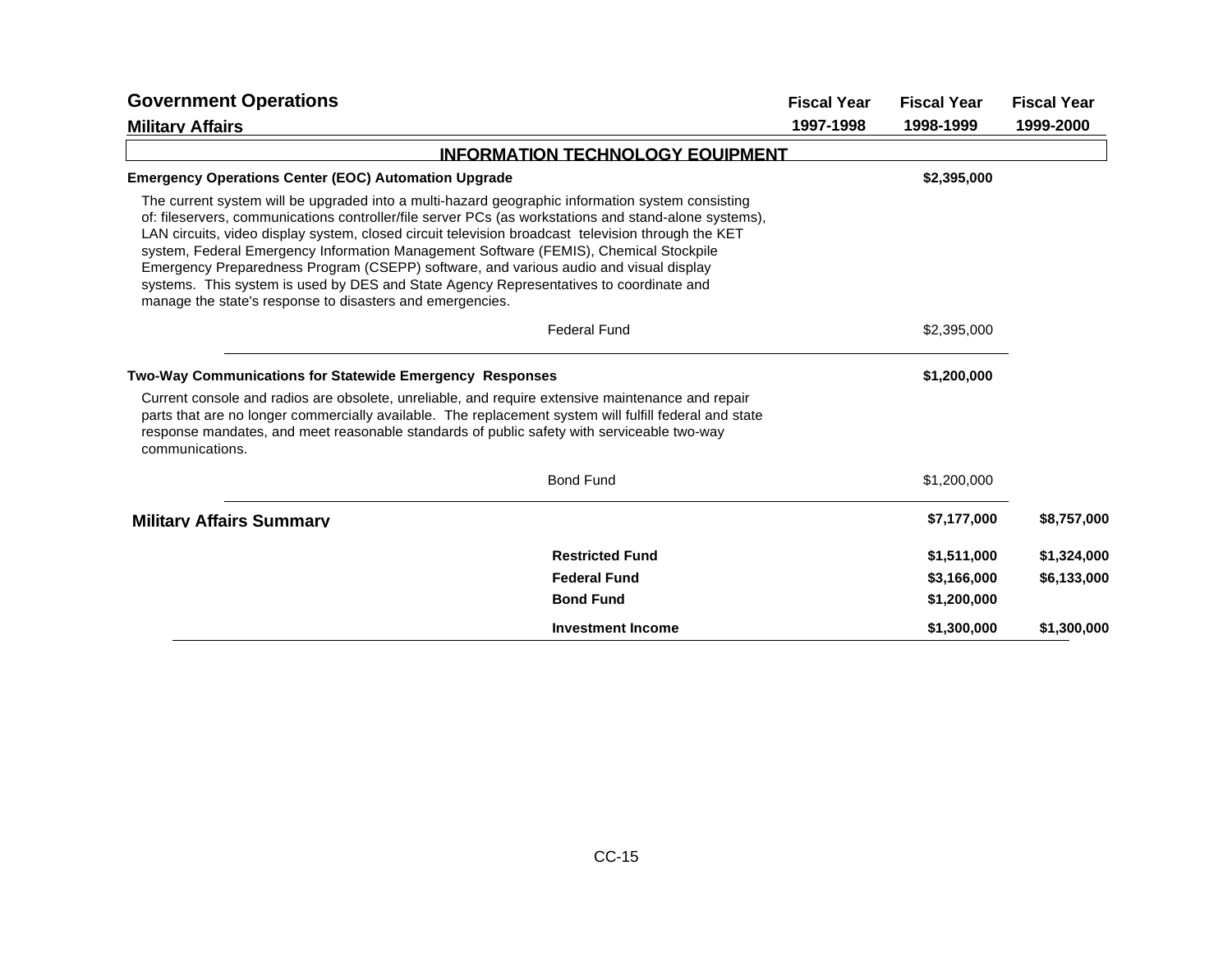| <b>Government Operations</b>                                                                                                                                                                                                                                                                                 | <b>Fiscal Year</b> | <b>Fiscal Year</b> | <b>Fiscal Year</b> |
|--------------------------------------------------------------------------------------------------------------------------------------------------------------------------------------------------------------------------------------------------------------------------------------------------------------|--------------------|--------------------|--------------------|
| <b>Kentucky Retirement Systems</b>                                                                                                                                                                                                                                                                           | 1997-1998          | 1998-1999          | 1999-2000          |
| <b>INFORMATION TECHNOLOGY EQUIPMENT</b>                                                                                                                                                                                                                                                                      |                    |                    |                    |
| <b>Enhanced Imaging Processor</b>                                                                                                                                                                                                                                                                            |                    | \$348,000          |                    |
| Funds are provided for the equipment and software necessary for enhanced imaging processing<br>capabilities for the Systems' existing document imaging system.                                                                                                                                               |                    |                    |                    |
| <b>Restricted Fund</b>                                                                                                                                                                                                                                                                                       |                    | \$348,000          |                    |
| <b>REAL PROPERTY LEASES</b>                                                                                                                                                                                                                                                                                  |                    |                    |                    |
| <b>Office Space</b>                                                                                                                                                                                                                                                                                          |                    |                    |                    |
| This is a continuation of the existing lease, PR-6000, for office space in Perimeter Park West in<br>Frankfort. There are 46,375 square feet occupied at a cost of nine dollars per square foot for an<br>annual cost of \$417,400. It is anticipated that this lease will be continued at the current rate. |                    |                    |                    |
| <b>Kentucky Retirement Systems Summary</b>                                                                                                                                                                                                                                                                   |                    | \$348,000          |                    |
| <b>Restricted Fund</b>                                                                                                                                                                                                                                                                                       |                    | \$348,000          |                    |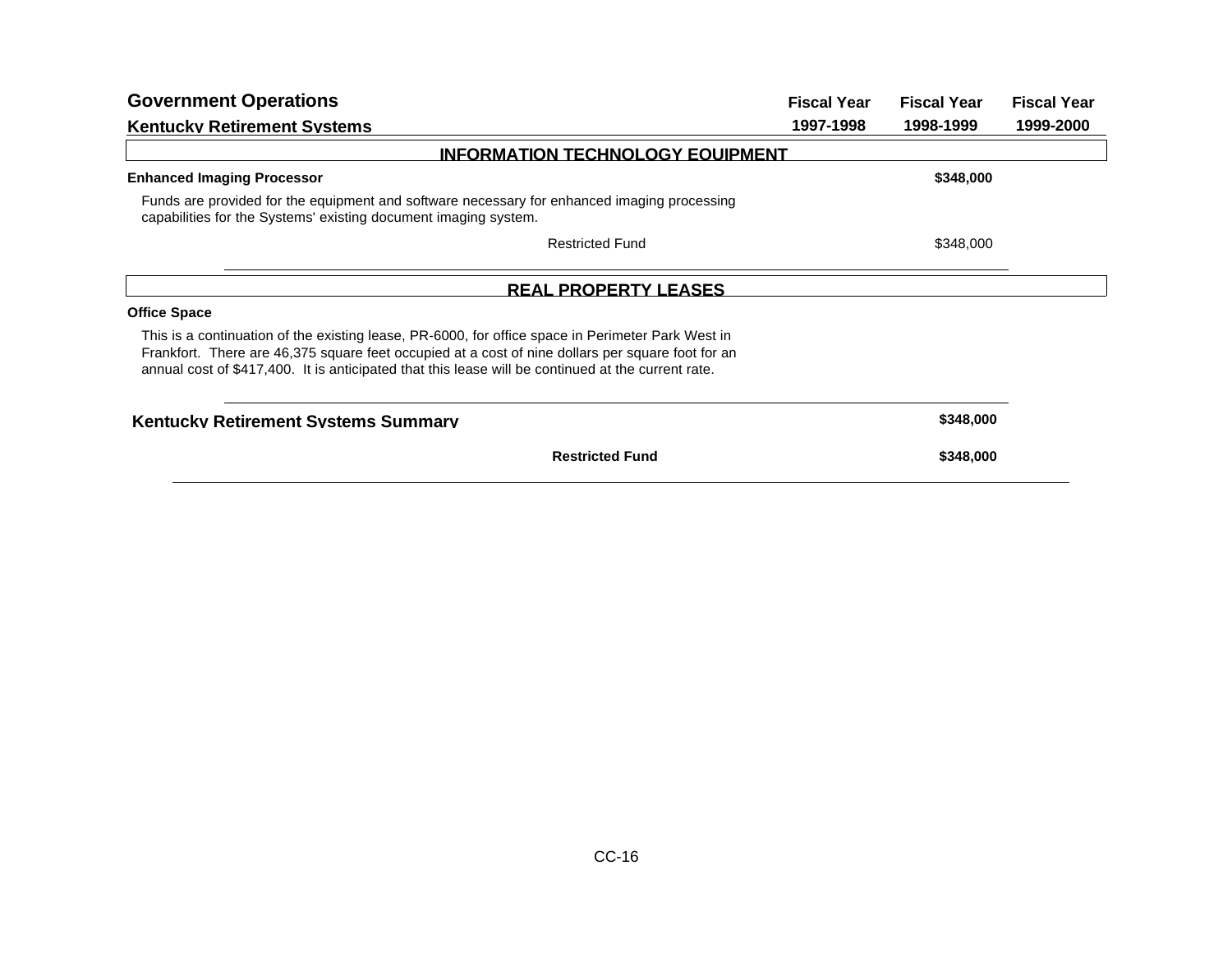| <b>Government Operations</b>                                                                                                                                                                                                                                                                                                                                                                                                                                                                                                                                                                                                                                                                                                                                                                                                                                                                                                              |                                      | <b>Fiscal Year</b> | <b>Fiscal Year</b> | <b>Fiscal Year</b> |
|-------------------------------------------------------------------------------------------------------------------------------------------------------------------------------------------------------------------------------------------------------------------------------------------------------------------------------------------------------------------------------------------------------------------------------------------------------------------------------------------------------------------------------------------------------------------------------------------------------------------------------------------------------------------------------------------------------------------------------------------------------------------------------------------------------------------------------------------------------------------------------------------------------------------------------------------|--------------------------------------|--------------------|--------------------|--------------------|
| <b>Dept of Local Government</b>                                                                                                                                                                                                                                                                                                                                                                                                                                                                                                                                                                                                                                                                                                                                                                                                                                                                                                           |                                      | 1997-1998          | 1998-1999          | 1999-2000          |
|                                                                                                                                                                                                                                                                                                                                                                                                                                                                                                                                                                                                                                                                                                                                                                                                                                                                                                                                           | <b>CAPITAL CONSTRUCTION PROJECTS</b> |                    |                    |                    |
| <b>Flood Control Matching Fund</b>                                                                                                                                                                                                                                                                                                                                                                                                                                                                                                                                                                                                                                                                                                                                                                                                                                                                                                        |                                      |                    | \$5,000,000        |                    |
| Additional Funding - In partnership with federal and local agencies, the matching program lessens<br>flood damage losses by providing structural and nonstructural assistance to Kentucky communities.<br>The fund ensures that matching funds required by the U.S. Corps of Engineers are available for vital<br>projects. Federal financial participation in Kentucky projects typically results in up to a 95<br>percent/five percent federal/state project such that this \$5,000,000 could attract up to \$95,000,000 in<br>federal matching funds. In the event that other federal agencies (outside of the Corps of Engineers)<br>provide similar support, this authorization will enable the Commonwealth to take advantage of that<br>federal financial support. There are approximately 20 local flood control projects across Kentucky in<br>various stages of development under consideration by the U.S. Corps of Engineers. |                                      |                    |                    |                    |
|                                                                                                                                                                                                                                                                                                                                                                                                                                                                                                                                                                                                                                                                                                                                                                                                                                                                                                                                           | <b>Bond Fund</b>                     |                    | \$5,000,000        |                    |
| <b>Dept of Local Government Summary</b>                                                                                                                                                                                                                                                                                                                                                                                                                                                                                                                                                                                                                                                                                                                                                                                                                                                                                                   |                                      |                    | \$5,000,000        |                    |
|                                                                                                                                                                                                                                                                                                                                                                                                                                                                                                                                                                                                                                                                                                                                                                                                                                                                                                                                           | <b>Bond Fund</b>                     |                    | \$5,000,000        |                    |
| <b>Government Operations Summary</b>                                                                                                                                                                                                                                                                                                                                                                                                                                                                                                                                                                                                                                                                                                                                                                                                                                                                                                      |                                      |                    | \$12,525,000       | \$8,757,000        |
|                                                                                                                                                                                                                                                                                                                                                                                                                                                                                                                                                                                                                                                                                                                                                                                                                                                                                                                                           | <b>Restricted Fund</b>               |                    | \$1,859,000        | \$1,324,000        |
|                                                                                                                                                                                                                                                                                                                                                                                                                                                                                                                                                                                                                                                                                                                                                                                                                                                                                                                                           | <b>Federal Fund</b>                  |                    | \$3,166,000        | \$6,133,000        |
|                                                                                                                                                                                                                                                                                                                                                                                                                                                                                                                                                                                                                                                                                                                                                                                                                                                                                                                                           | <b>Bond Fund</b>                     |                    | \$6,200,000        |                    |
|                                                                                                                                                                                                                                                                                                                                                                                                                                                                                                                                                                                                                                                                                                                                                                                                                                                                                                                                           | <b>Investment Income</b>             |                    | \$1,300,000        | \$1,300,000        |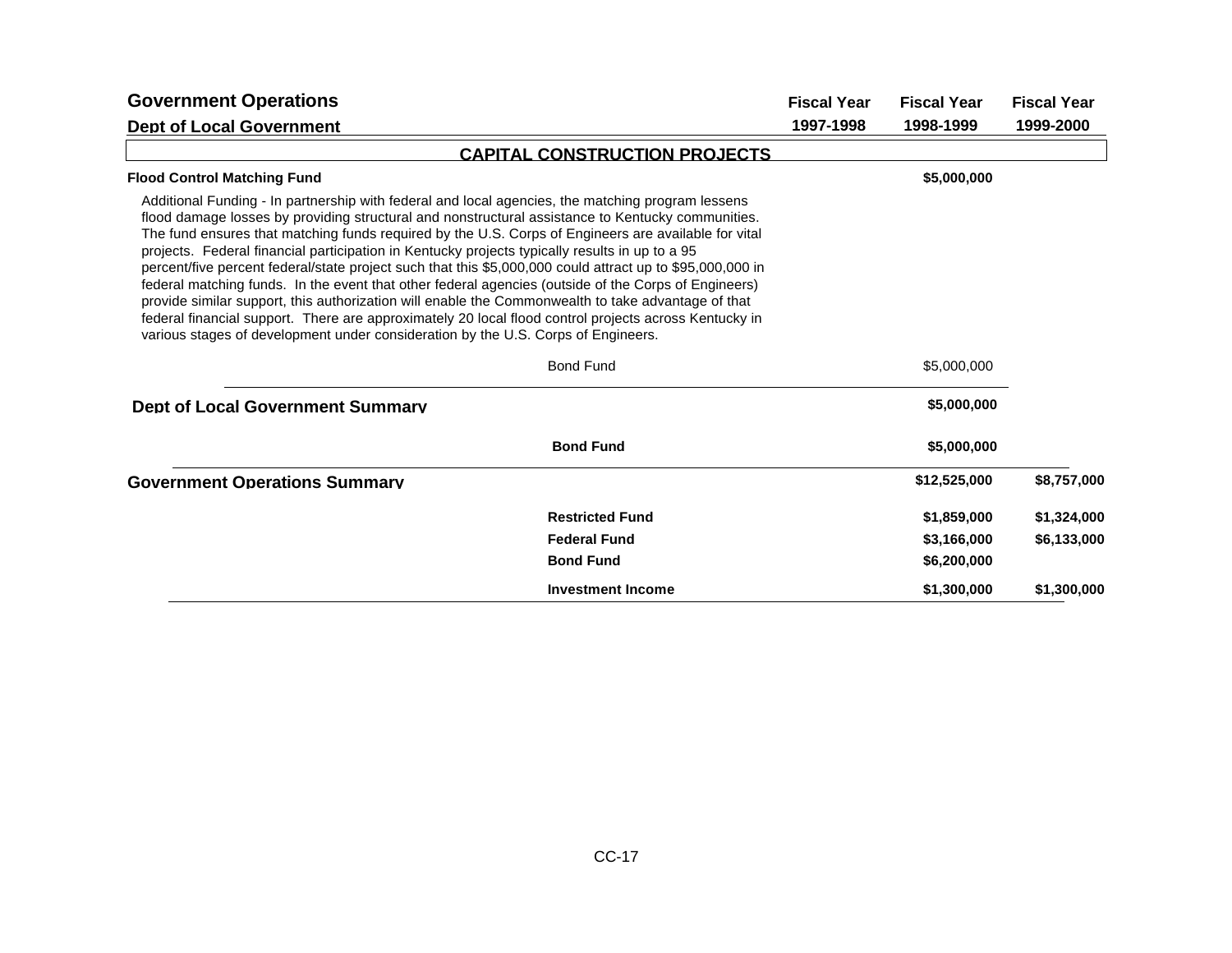| <b>Economic Development</b>                                                                                                                                                                                                                                                                                                                                                                                                                                                           | <b>Fiscal Year</b> | <b>Fiscal Year</b> | <b>Fiscal Year</b> |
|---------------------------------------------------------------------------------------------------------------------------------------------------------------------------------------------------------------------------------------------------------------------------------------------------------------------------------------------------------------------------------------------------------------------------------------------------------------------------------------|--------------------|--------------------|--------------------|
| <b>Dept of Financial Incentives</b>                                                                                                                                                                                                                                                                                                                                                                                                                                                   | 1997-1998          | 1998-1999          | 1999-2000          |
| <b>CAPITAL CONSTRUCTION PROJECTS</b>                                                                                                                                                                                                                                                                                                                                                                                                                                                  |                    |                    |                    |
| <b>Economic Development Bond Program</b>                                                                                                                                                                                                                                                                                                                                                                                                                                              |                    | \$7,000,000        |                    |
| Reauthorization and Additional Funding - The Economic Development Bond program utilizes bond<br>proceeds as leverage against private investment to promote the overall economic development of<br>the Commonwealth. The statutory authorization for this program is KRS. 154.12. The reauthorized<br>portion of this program (\$29,051,000) is included in the Finance and Administration Cabinet budget.<br>Debt service in the operating budget is supported from the General Fund. |                    |                    |                    |
| Bond Fund                                                                                                                                                                                                                                                                                                                                                                                                                                                                             |                    | \$7,000,000        |                    |
| <b>Dept of Financial Incentives Summary</b>                                                                                                                                                                                                                                                                                                                                                                                                                                           |                    | \$7,000,000        |                    |
| <b>Bond Fund</b>                                                                                                                                                                                                                                                                                                                                                                                                                                                                      |                    | \$7,000,000        |                    |
| <b>Economic Development Summarv</b>                                                                                                                                                                                                                                                                                                                                                                                                                                                   |                    | \$7,000,000        |                    |
| <b>Bond Fund</b>                                                                                                                                                                                                                                                                                                                                                                                                                                                                      |                    | \$7,000,000        |                    |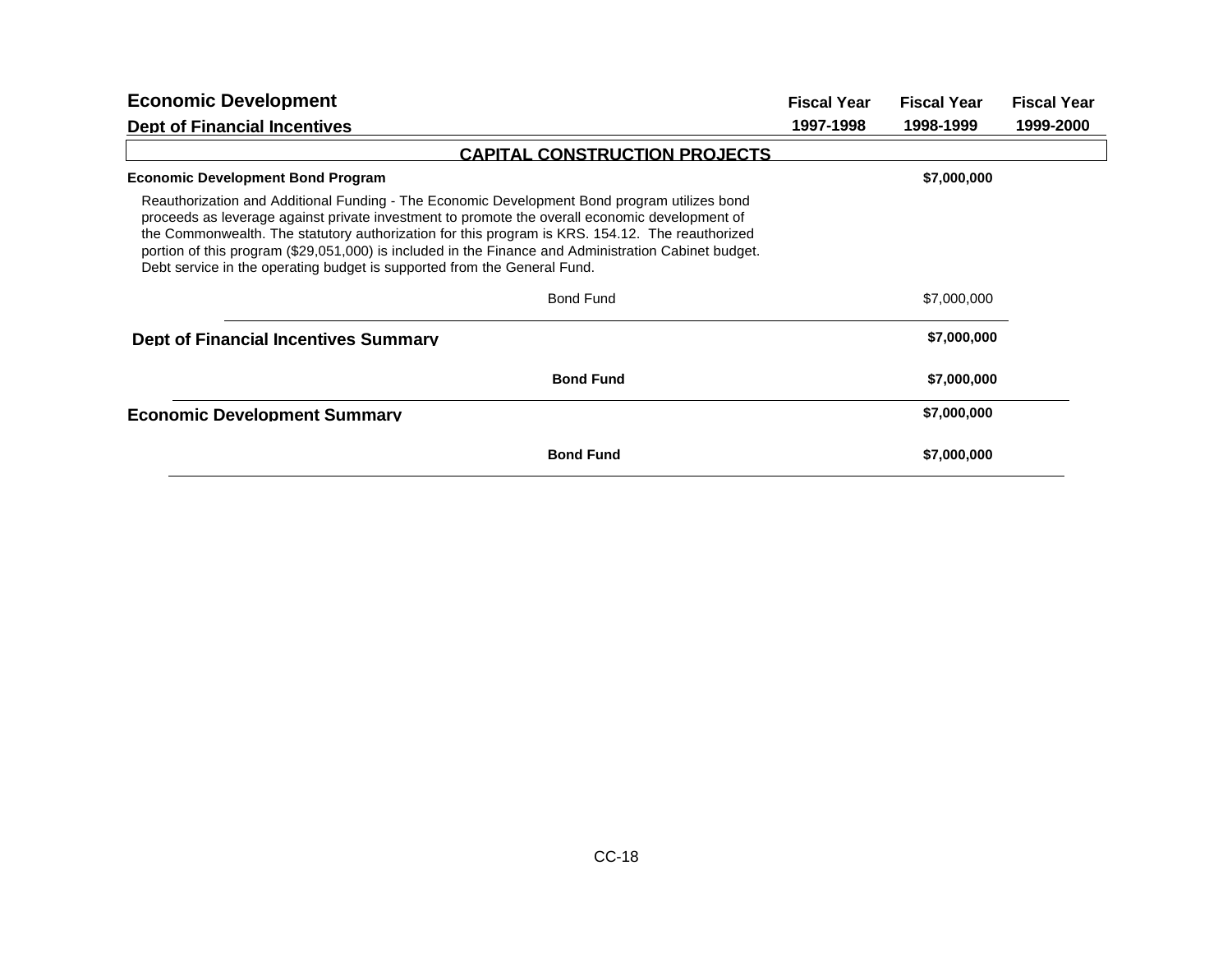| <b>Education</b>                                                                                                                                                                                                                                                                                                                                                                                                                                                                                                                                                                                                                                                                                                                                                                                                 | <b>Fiscal Year</b> | <b>Fiscal Year</b> | <b>Fiscal Year</b> |
|------------------------------------------------------------------------------------------------------------------------------------------------------------------------------------------------------------------------------------------------------------------------------------------------------------------------------------------------------------------------------------------------------------------------------------------------------------------------------------------------------------------------------------------------------------------------------------------------------------------------------------------------------------------------------------------------------------------------------------------------------------------------------------------------------------------|--------------------|--------------------|--------------------|
| <b>Dept of Education</b>                                                                                                                                                                                                                                                                                                                                                                                                                                                                                                                                                                                                                                                                                                                                                                                         | 1997-1998          | 1998-1999          | 1999-2000          |
| <b>CAPITAL CONSTRUCTION PROJECTS</b>                                                                                                                                                                                                                                                                                                                                                                                                                                                                                                                                                                                                                                                                                                                                                                             |                    |                    |                    |
| Kentucky School for the Blind Roof Replacement Project                                                                                                                                                                                                                                                                                                                                                                                                                                                                                                                                                                                                                                                                                                                                                           |                    | \$282,000          |                    |
| Funding is recommended to replace damaged roof sections of the Richie Building and the Gregory<br><b>Ries Student Center.</b>                                                                                                                                                                                                                                                                                                                                                                                                                                                                                                                                                                                                                                                                                    |                    |                    |                    |
| Capital Const. Surplus Account                                                                                                                                                                                                                                                                                                                                                                                                                                                                                                                                                                                                                                                                                                                                                                                   |                    | \$282,000          |                    |
| <b>Maintenance Pool</b>                                                                                                                                                                                                                                                                                                                                                                                                                                                                                                                                                                                                                                                                                                                                                                                          |                    |                    | \$1,200,000        |
| This maintenance pool provides the Department with a source of funds for capital construction<br>projects with a total scope of less than \$400,000 each, primarily for the Kentucky School for the<br>Deaf, the Kentucky School for the Blind, the FFA Leadership Training Center, and Central Office.<br>Maintenance projects such as roof and HVAC system repairs and modifications to structures to meet<br>health and safety standards are the principal components of the program. Additionally, these funds<br>will be utilized for infrastructure improvements.                                                                                                                                                                                                                                          |                    |                    |                    |
| This major increase for necessary maintenance will provide an amount equal to the biennial amount<br>set forth by the Department of Education in its Six-Year Capital Plan with regard to maintenance<br>pool funding for the schools and other facilities referenced in the preceding paragraph. It is<br>recommended that the Department be authorized to undertake any critical projects in the first year of<br>the 1998-2000 biennium with interim funding advanced from the Capital Construction and Equipment<br>Purchase Contingency Account pending appropriate approval from the Secretary of the Finance and<br>Administration Cabinet and review by the Capital Projects and Bond Oversight Committee. Any<br>monies so advanced will be repaid from the recommended fiscal year 2000 appropriation. |                    |                    |                    |
| <b>General Fund</b>                                                                                                                                                                                                                                                                                                                                                                                                                                                                                                                                                                                                                                                                                                                                                                                              |                    |                    | \$1,200,000        |
| <b>Dept of Education Summary</b>                                                                                                                                                                                                                                                                                                                                                                                                                                                                                                                                                                                                                                                                                                                                                                                 |                    | \$282,000          | \$1,200,000        |
| <b>General Fund</b>                                                                                                                                                                                                                                                                                                                                                                                                                                                                                                                                                                                                                                                                                                                                                                                              |                    |                    | \$1,200,000        |
| <b>Capital Const. Surplus Account</b>                                                                                                                                                                                                                                                                                                                                                                                                                                                                                                                                                                                                                                                                                                                                                                            |                    | \$282,000          |                    |
| <b>Education Summary</b>                                                                                                                                                                                                                                                                                                                                                                                                                                                                                                                                                                                                                                                                                                                                                                                         |                    | \$282,000          | \$1,200,000        |
| <b>General Fund</b>                                                                                                                                                                                                                                                                                                                                                                                                                                                                                                                                                                                                                                                                                                                                                                                              |                    |                    | \$1,200,000        |
| <b>Capital Const. Surplus Account</b>                                                                                                                                                                                                                                                                                                                                                                                                                                                                                                                                                                                                                                                                                                                                                                            |                    | \$282,000          |                    |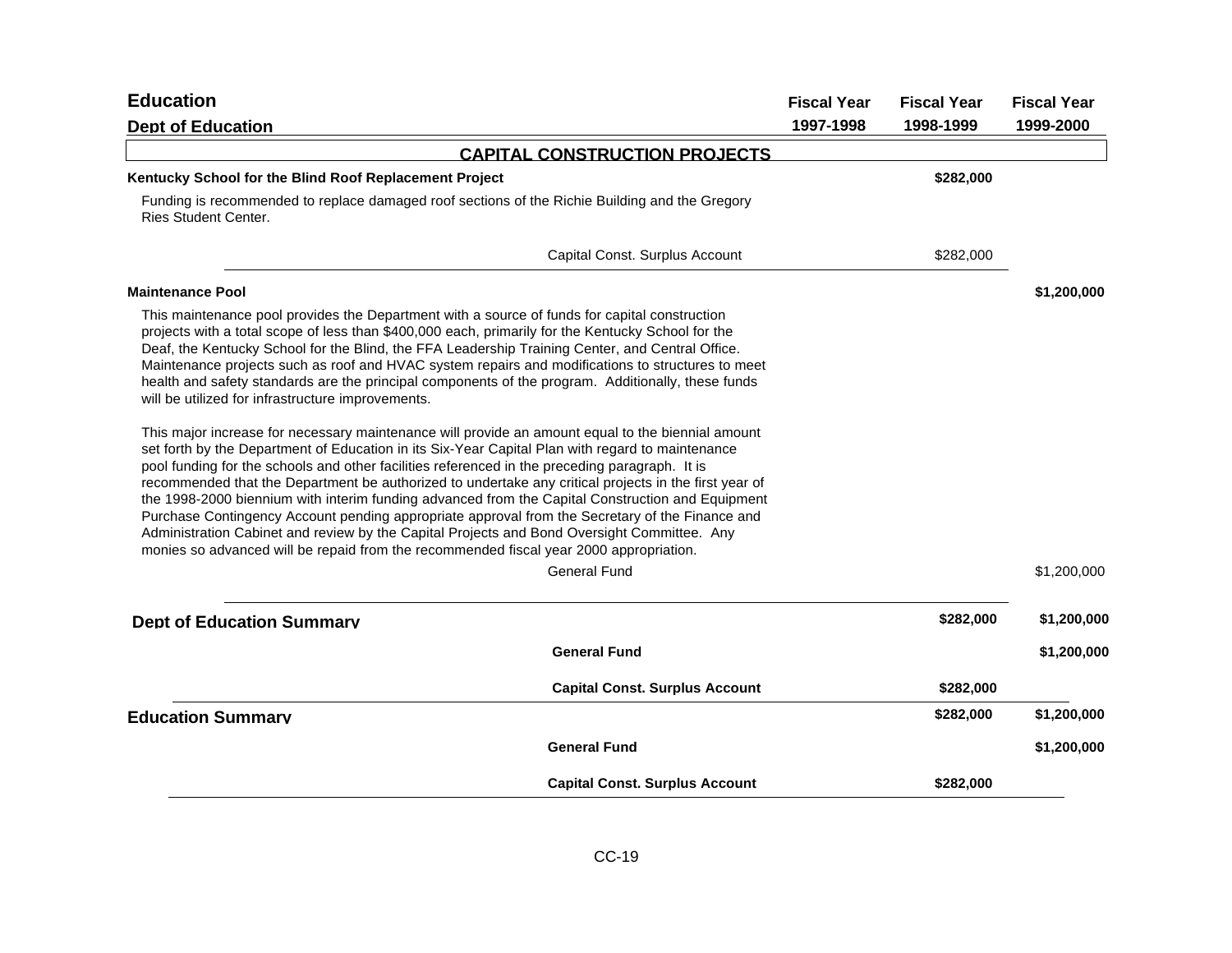| <b>Education/Humanities</b>                                                                                                                                                                                                                                                                                                                                                                                                                                                                                                                                                                                            | <b>Fiscal Year</b> | <b>Fiscal Year</b> | <b>Fiscal Year</b> |
|------------------------------------------------------------------------------------------------------------------------------------------------------------------------------------------------------------------------------------------------------------------------------------------------------------------------------------------------------------------------------------------------------------------------------------------------------------------------------------------------------------------------------------------------------------------------------------------------------------------------|--------------------|--------------------|--------------------|
| <b>KY Educational Television</b>                                                                                                                                                                                                                                                                                                                                                                                                                                                                                                                                                                                       | 1997-1998          | 1998-1999          | 1999-2000          |
| <b>INFORMATION TECHNOLOGY EQUIPMENT</b>                                                                                                                                                                                                                                                                                                                                                                                                                                                                                                                                                                                |                    |                    |                    |
| <b>Channel 15 Acquisition</b>                                                                                                                                                                                                                                                                                                                                                                                                                                                                                                                                                                                          |                    | \$1,100,000        |                    |
| This project proposes the purchase of the equipment and tower site currently under lease. KET has<br>purchased the Channel 15 WKPC license for \$399,000. KET is presently leasing the equipment,<br>tower and land and transmitter at \$10,000/month and plans to purchase for \$1.1 million pending<br>legislative approval. Under the terms of the lease agreements, the \$10,000/monthly lease is set until<br>June 30, 1998; thereafter, the monthly lease will increase to prime (approximately \$23,000/month) to<br>amortize the \$1.1 million over a 5-year term costing an additional \$262,000 in interest. |                    |                    |                    |
| Capital Const. Surplus Account                                                                                                                                                                                                                                                                                                                                                                                                                                                                                                                                                                                         |                    | \$1,100,000        |                    |
| <b>KY Educational Television Summary</b>                                                                                                                                                                                                                                                                                                                                                                                                                                                                                                                                                                               |                    | \$1,100,000        |                    |
| <b>Capital Const. Surplus Account</b>                                                                                                                                                                                                                                                                                                                                                                                                                                                                                                                                                                                  |                    | \$1,100,000        |                    |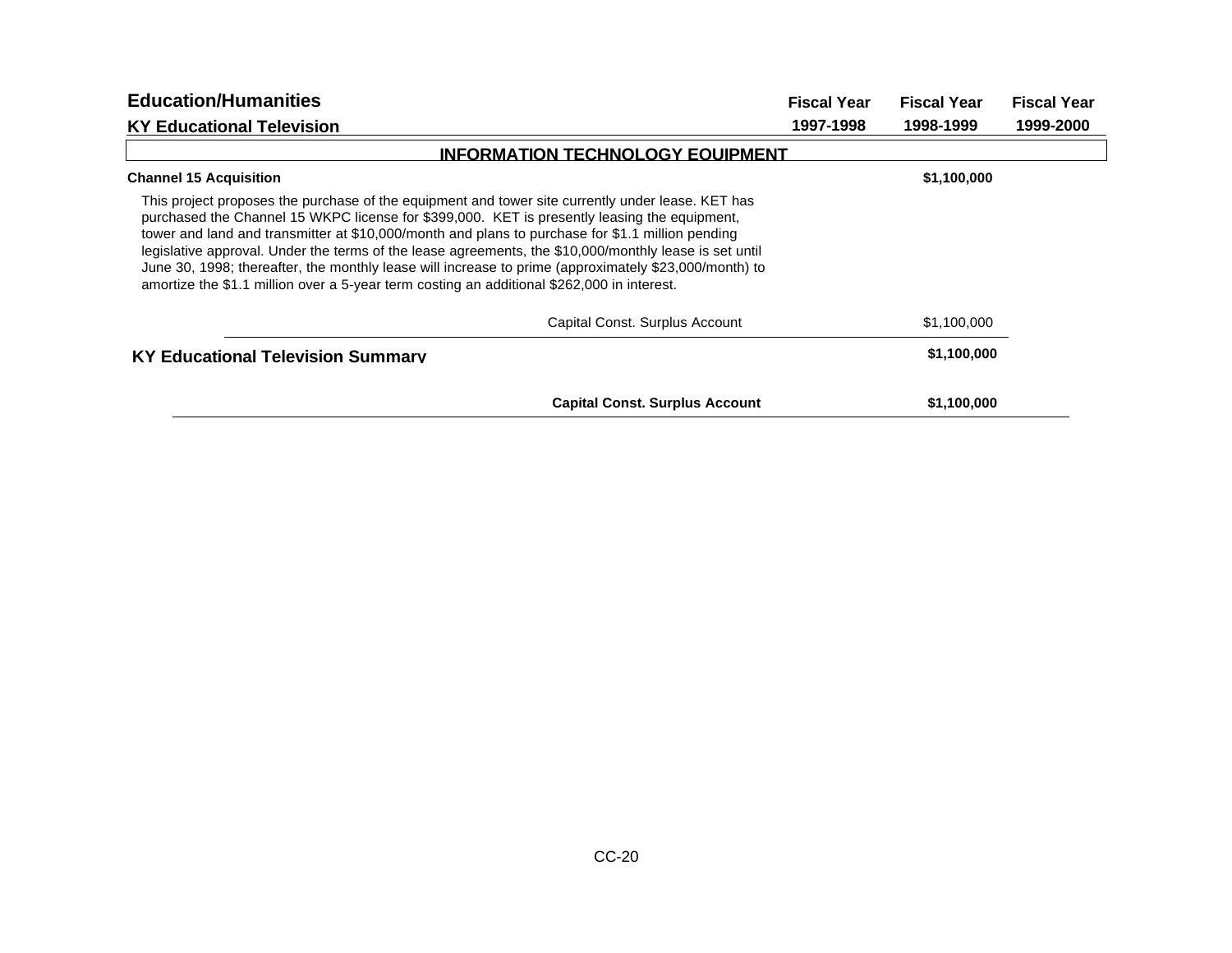| <b>Education/Humanities</b>                                                                                                                                                                                                                                                                                                                                                                                                                                                                                                                                                        |                                         | <b>Fiscal Year</b> | <b>Fiscal Year</b> | <b>Fiscal Year</b> |
|------------------------------------------------------------------------------------------------------------------------------------------------------------------------------------------------------------------------------------------------------------------------------------------------------------------------------------------------------------------------------------------------------------------------------------------------------------------------------------------------------------------------------------------------------------------------------------|-----------------------------------------|--------------------|--------------------|--------------------|
| <b>KY Historical Societv</b>                                                                                                                                                                                                                                                                                                                                                                                                                                                                                                                                                       |                                         | 1997-1998          | 1998-1999          | 1999-2000          |
|                                                                                                                                                                                                                                                                                                                                                                                                                                                                                                                                                                                    | <b>CAPITAL CONSTRUCTION PROJECTS</b>    |                    |                    |                    |
| <b>Legacy II - Kentucky History Center Enhancement</b>                                                                                                                                                                                                                                                                                                                                                                                                                                                                                                                             |                                         | \$1,599,000        | \$1,599,000        |                    |
| This is a multi-faceted project which includes: 1) creation of historic garden space adjacent the<br>Kentucky History Center and refurbishment of public spaces in the Old Governor's Mansion; 2)<br>acquisition of additional compact shelving, casework, and conservation lab equipment for the<br>Kentucky History Center; and 3) completion of the interior renovation of the Barstow House for office<br>space use by Society staff. The Kentucky Historical Society Foundation, Inc. will raise<br>approximately \$3.2 million in private monies to fully fund this project. |                                         |                    |                    |                    |
|                                                                                                                                                                                                                                                                                                                                                                                                                                                                                                                                                                                    | Other Fund                              | \$1,599,000        | \$1,599,000        |                    |
|                                                                                                                                                                                                                                                                                                                                                                                                                                                                                                                                                                                    | <b>INFORMATION TECHNOLOGY EQUIPMENT</b> |                    |                    |                    |
| <b>KY History Center Network/Communications</b>                                                                                                                                                                                                                                                                                                                                                                                                                                                                                                                                    |                                         |                    | \$1,307,000        |                    |
| The purpose of this initiative is to: 1) provide for telecommunications; 2) establish a local area<br>network (with approximately 100 workstations and 7 servers) encompassing all four Society<br>facilities - Kentucky History Center, Old State Capitol, Old Capitol Annex, and Old State Arsenal; 3)<br>connect the Society to the state's WAN and to the Internet; and 4) allow digitizing of Society artifact<br>and research collections to ensure heightened access.                                                                                                       |                                         |                    |                    |                    |
|                                                                                                                                                                                                                                                                                                                                                                                                                                                                                                                                                                                    | <b>General Fund</b>                     |                    | \$958,000          |                    |
|                                                                                                                                                                                                                                                                                                                                                                                                                                                                                                                                                                                    | Other Fund                              |                    | \$349,000          |                    |
| <b>KY Historical Society Summary</b>                                                                                                                                                                                                                                                                                                                                                                                                                                                                                                                                               |                                         | \$1,599,000        | \$2,906,000        |                    |
|                                                                                                                                                                                                                                                                                                                                                                                                                                                                                                                                                                                    | <b>General Fund</b>                     |                    | \$958,000          |                    |
|                                                                                                                                                                                                                                                                                                                                                                                                                                                                                                                                                                                    | <b>Other Fund</b>                       | \$1,599,000        | \$1,948,000        |                    |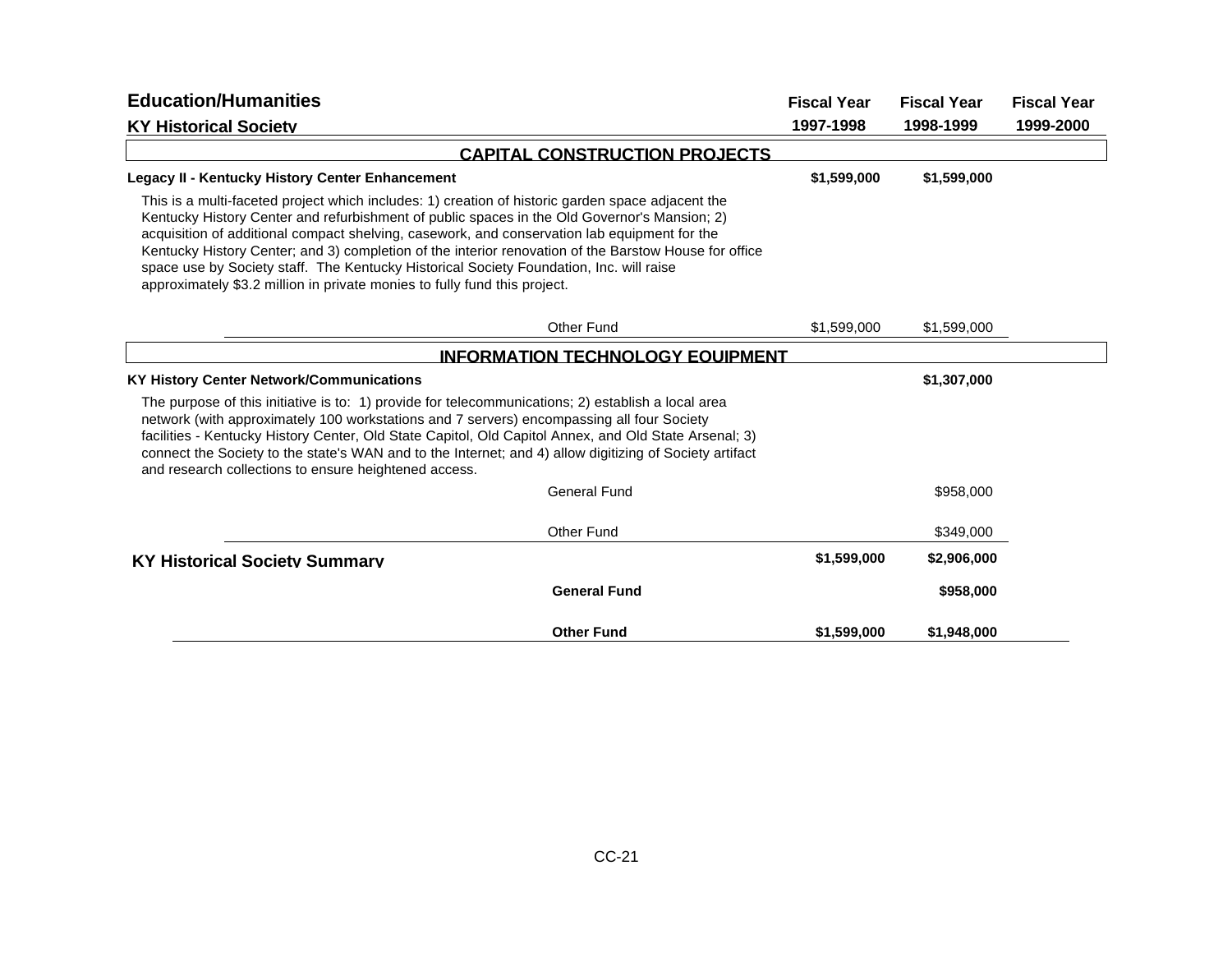| <b>Education/Humanities</b>                                                                                                                                                                                                                                                            | <b>Fiscal Year</b> | <b>Fiscal Year</b> | <b>Fiscal Year</b> |
|----------------------------------------------------------------------------------------------------------------------------------------------------------------------------------------------------------------------------------------------------------------------------------------|--------------------|--------------------|--------------------|
| <b>KY Center for the Arts</b>                                                                                                                                                                                                                                                          | 1997-1998          | 1998-1999          | 1999-2000          |
| <b>CAPITAL CONSTRUCTION PROJECTS</b>                                                                                                                                                                                                                                                   |                    |                    |                    |
| <b>Maintenance Pool</b>                                                                                                                                                                                                                                                                |                    | \$350,000          | \$150,000          |
| The Kentucky Center for the Arts has identified the following maintenance projects as possible uses<br>for this maintenance pool: re-roof balance of flat roofs; waterproof and tuckpoint building exterior; re-<br>glaze and paint exterior windows; and replace stage lift controls. |                    |                    |                    |
| Investment Income                                                                                                                                                                                                                                                                      |                    | \$350,000          | \$150,000          |
| KY Center for the Arts Summary                                                                                                                                                                                                                                                         |                    | \$350,000          | \$150,000          |
| <b>Investment Income</b>                                                                                                                                                                                                                                                               |                    | \$350,000          | \$150,000          |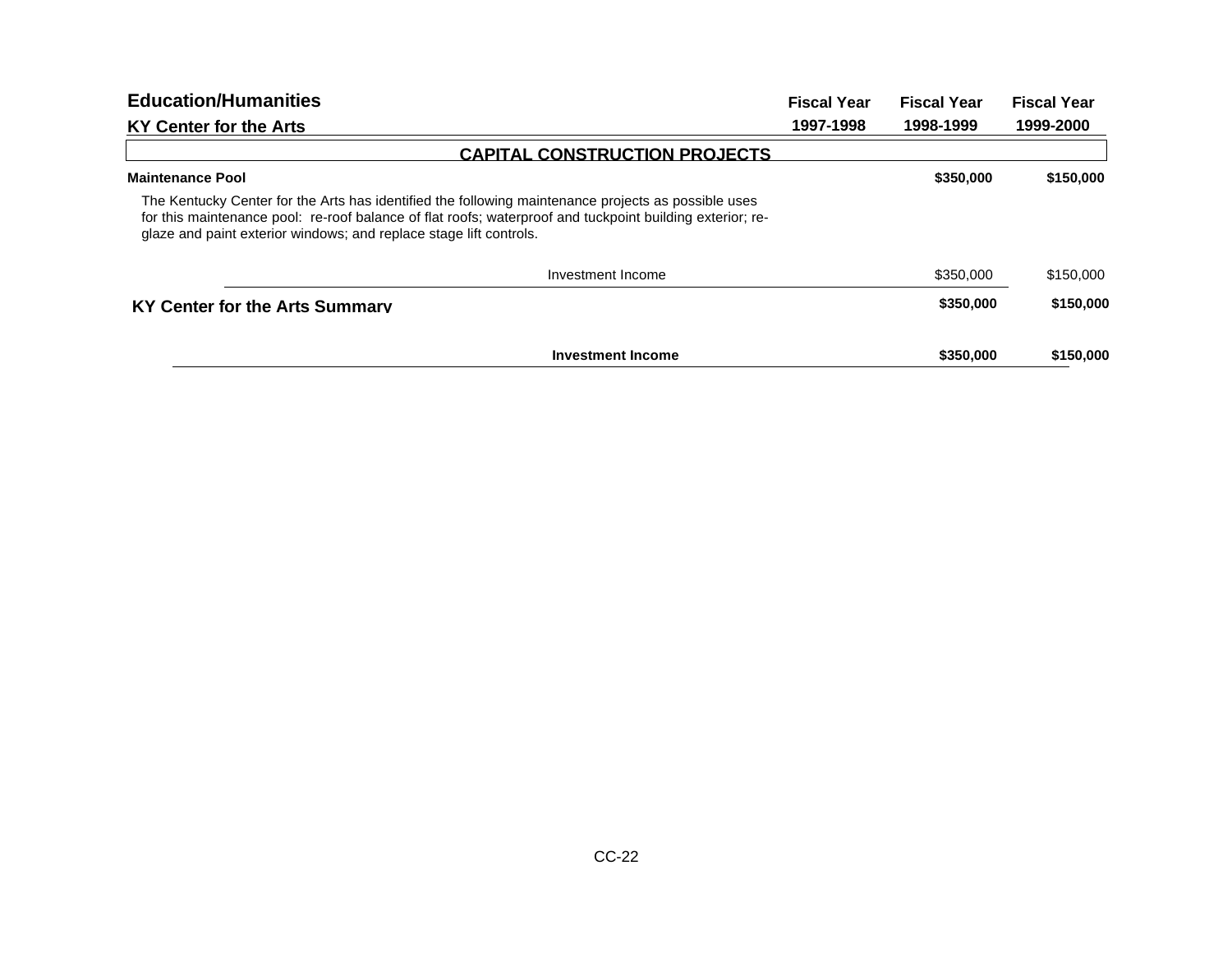| <b>Education/Humanities</b>                                                                                                                                                                                                                                                                                                      |                                         | <b>Fiscal Year</b> | <b>Fiscal Year</b> | <b>Fiscal Year</b> |
|----------------------------------------------------------------------------------------------------------------------------------------------------------------------------------------------------------------------------------------------------------------------------------------------------------------------------------|-----------------------------------------|--------------------|--------------------|--------------------|
| <b>KY Teachers' Retirement System</b>                                                                                                                                                                                                                                                                                            |                                         | 1997-1998          | 1998-1999          | 1999-2000          |
|                                                                                                                                                                                                                                                                                                                                  | <b>INFORMATION TECHNOLOGY EQUIPMENT</b> |                    |                    |                    |
| <b>Purchase Imaging System</b>                                                                                                                                                                                                                                                                                                   |                                         |                    | \$700,000          |                    |
| Funding is recommended for the purchase of an imaging system to be utilized in the conversion of<br>member and retiree files to optical disk images. Other agency records such as summary plan<br>descriptions, annual financial reports, investment reports, journal vouchers, etc. will eventually utilize<br>this technology. |                                         |                    |                    |                    |
| Related equipment will consist of additional personal computers, additional 21 inch monitors,<br>additional memory for the System's AS/400 minicomputer and an optical disk library to store and<br>view imaged documents.                                                                                                       |                                         |                    |                    |                    |
|                                                                                                                                                                                                                                                                                                                                  | <b>Restricted Fund</b>                  |                    | \$700,000          |                    |
| <b>KY Teachers' Retirement System Summary</b>                                                                                                                                                                                                                                                                                    |                                         |                    | \$700,000          |                    |
|                                                                                                                                                                                                                                                                                                                                  | <b>Restricted Fund</b>                  |                    | \$700,000          |                    |
| <b>Education/Humanities Summary</b>                                                                                                                                                                                                                                                                                              |                                         | \$1,599,000        | \$5,056,000        | \$150,000          |
|                                                                                                                                                                                                                                                                                                                                  | <b>General Fund</b>                     |                    | \$958,000          |                    |
|                                                                                                                                                                                                                                                                                                                                  | <b>Restricted Fund</b>                  |                    | \$700,000          |                    |
|                                                                                                                                                                                                                                                                                                                                  | <b>Capital Const. Surplus Account</b>   |                    | \$1,100,000        |                    |
|                                                                                                                                                                                                                                                                                                                                  | <b>Investment Income</b>                |                    | \$350,000          | \$150,000          |
|                                                                                                                                                                                                                                                                                                                                  | <b>Other Fund</b>                       | \$1,599,000        | \$1.948,000        |                    |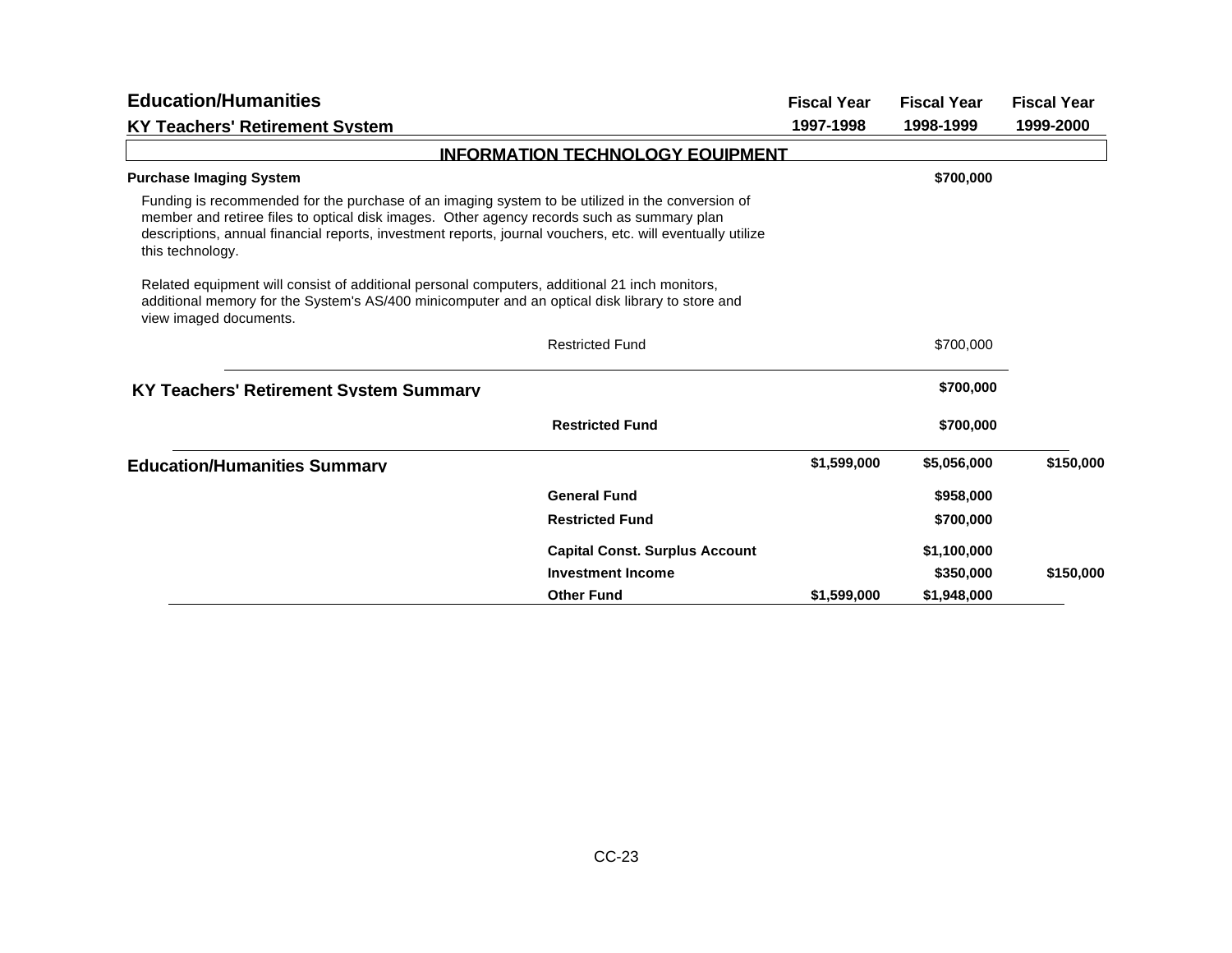| <b>Families and Children</b> | <b>Fiscal Year</b> | <b>Fiscal Year</b> | <b>Fiscal Year</b> |
|------------------------------|--------------------|--------------------|--------------------|
|                              | 1997-1998          | 1998-1999          | 1999-2000          |
| <b>REAL PROPERTY LEASES</b>  |                    |                    |                    |

#### **PR#01766 - Covington, 6th & Madison Sts**

This lease houses a Department for Social Insurance field office in Covington. The amounts are as follows: fiscal year 1998 - \$201,400; fiscal year 1999 - \$207,400; fiscal year 2000 - \$213,600.

#### **PR#03515 - Bowling Green, 1010-1020 State St**

This lease houses a Department for Social Services and Social Insurance field office in Bowling Green. The amounts are as follows: fiscal year 1998 - \$344,500; fiscal year 1999 - \$354,900; fiscal 2000 - \$365,500.

#### **PR#03698 - Newport, 6th & Washington St**

This lease houses a Department for Social Insurance field office in Newport. The amounts are as follows: fiscal year 1998 - \$200,500; fiscal year 1999 - \$206,500; fiscal year 2000 - \$212,700.

#### **PR#03720 - Elizabethtown, 916 N Mulberry**

This lease houses a Department for Social Insurance and Social Services field office. The amounts are as follows: fiscal year 1998 - \$293,200; fiscal year 1999 - \$301,900; fiscal year 2000 - \$311,100.

#### **PR#03843 - Covington, 624 Madison Ave**

This lease houses a Department for Social Services field office in Covington. The amounts are as follows: fiscal year 1998 - \$251,300; fiscal year 1999 - \$258,900; fiscal year 2000 - \$266,600.

### **Summary**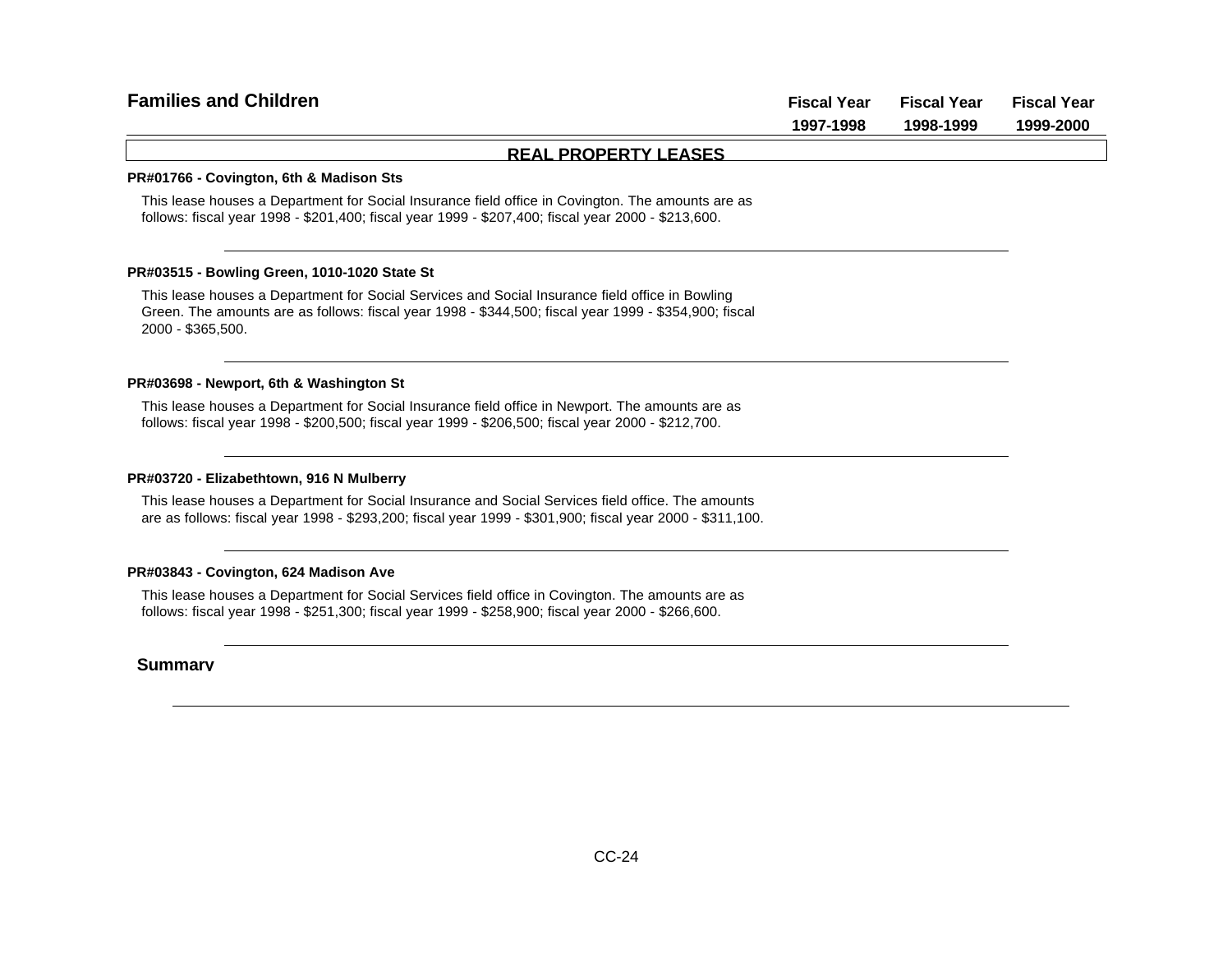| <b>Families and Children</b>                                                                                                                                                                                                    | <b>Fiscal Year</b> | <b>Fiscal Year</b> | <b>Fiscal Year</b> |
|---------------------------------------------------------------------------------------------------------------------------------------------------------------------------------------------------------------------------------|--------------------|--------------------|--------------------|
| <b>Dept for Administration Services</b>                                                                                                                                                                                         | 1997-1998          | 1998-1999          | 1999-2000          |
| <b>CAPITAL CONSTRUCTION PROJECTS</b>                                                                                                                                                                                            |                    |                    |                    |
| <b>Maintenance Pool-CFC</b>                                                                                                                                                                                                     |                    | \$300,000          | \$300,000          |
| This miscellaneous projects pool provides funds for minor renovations, repairs, maintenance, and<br>equipment replacement projects at the Cabinet's statewide office buildings and facilities.                                  |                    |                    |                    |
| No specific projects have been identified at this time. Dollar amounts are based on historical costs<br>incurred by this Cabinet during past biennia for minor projects funded through the miscellaneous<br>project cash pools. |                    |                    |                    |
| Investment Income                                                                                                                                                                                                               |                    | \$300,000          | \$300,000          |
| <b>Dept for Administration Services Summary</b>                                                                                                                                                                                 |                    | \$300,000          | \$300,000          |
| <b>Investment Income</b>                                                                                                                                                                                                        |                    | \$300,000          | \$300,000          |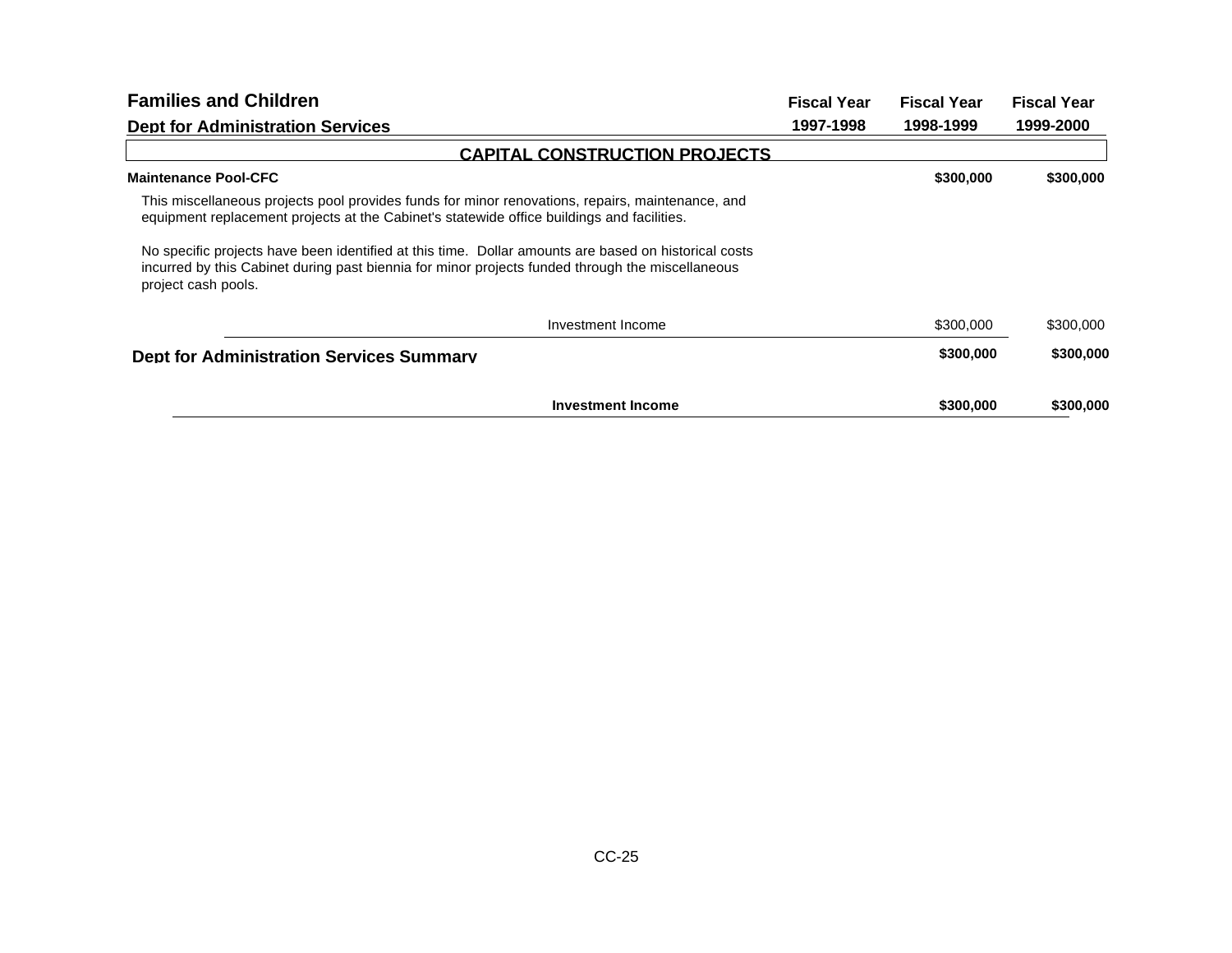| <b>Families and Children</b>                                                                                                                                                                | <b>Fiscal Year</b> | <b>Fiscal Year</b> | <b>Fiscal Year</b> |
|---------------------------------------------------------------------------------------------------------------------------------------------------------------------------------------------|--------------------|--------------------|--------------------|
| <b>Dept for Social Insurance</b>                                                                                                                                                            | 1997-1998          | 1998-1999          | 1999-2000          |
| <b>REAL PROPERTY LEASES</b>                                                                                                                                                                 |                    |                    |                    |
| <b>DSI - Disability Determinations</b>                                                                                                                                                      |                    |                    |                    |
| This lease houses the Division of Disability Determinations Jefferson County staff.                                                                                                         |                    |                    |                    |
| <b>DSI - Disability Determinations/Child Support</b>                                                                                                                                        |                    |                    |                    |
| This lease currently houses the Division of Disability Determinations Central Office and Frankfort-<br>based line staff and the Division of Child Support Enforcement Central Office staff. |                    |                    |                    |
| <b>DSI - Field Services and Child Support</b>                                                                                                                                               |                    |                    |                    |
| This lease currently houses the Division of Field Services Fayette County staff and the Division of<br>Child Support Enforcement Fayette County District staff.                             |                    |                    |                    |
| <b>Dept for Social Insurance Summarv</b>                                                                                                                                                    |                    |                    |                    |
| <b>Families and Children Summary</b>                                                                                                                                                        |                    | \$300,000          | \$300,000          |
| <b>Investment Income</b>                                                                                                                                                                    |                    | \$300,000          | \$300,000          |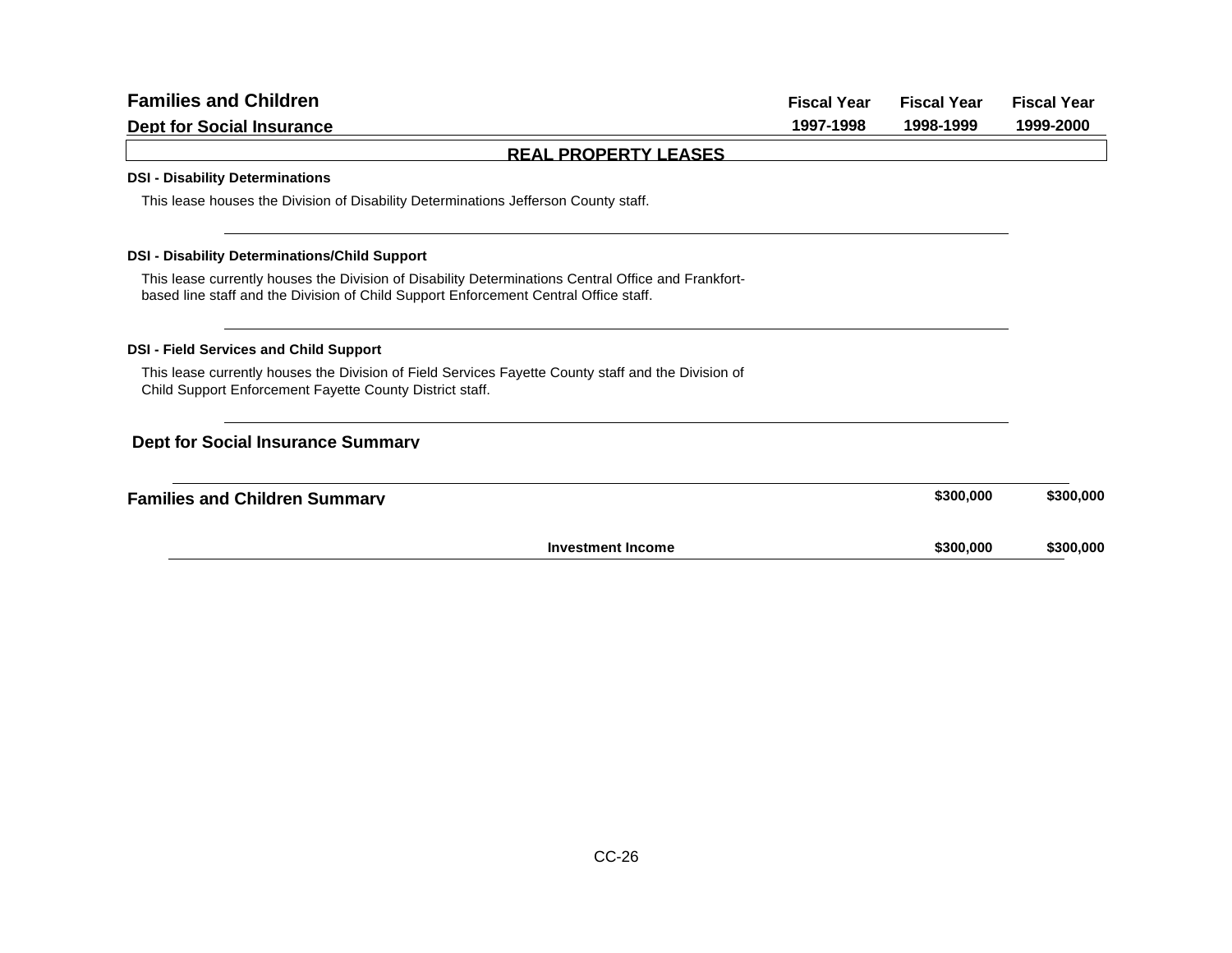| <b>Finance/Administration</b>                                                                                                                                                                                                                                                                                                                                                                                                                                                                                                                                                                                                                                                                                            | <b>Fiscal Year</b> | <b>Fiscal Year</b> | <b>Fiscal Year</b> |
|--------------------------------------------------------------------------------------------------------------------------------------------------------------------------------------------------------------------------------------------------------------------------------------------------------------------------------------------------------------------------------------------------------------------------------------------------------------------------------------------------------------------------------------------------------------------------------------------------------------------------------------------------------------------------------------------------------------------------|--------------------|--------------------|--------------------|
| <b>KY Lottery Corporation</b>                                                                                                                                                                                                                                                                                                                                                                                                                                                                                                                                                                                                                                                                                            | 1997-1998          | 1998-1999          | 1999-2000          |
| <b>CAPITAL CONSTRUCTION PROJECTS</b>                                                                                                                                                                                                                                                                                                                                                                                                                                                                                                                                                                                                                                                                                     |                    |                    |                    |
| <b>Contingency on Property Adjacent to New Headquarters</b>                                                                                                                                                                                                                                                                                                                                                                                                                                                                                                                                                                                                                                                              |                    | \$1,500,000        |                    |
| This money will be used to acquire properties related to the consolidation of the Kentucky Lottery's<br>facilities, assuming one or more such properties becomes available for purchase.                                                                                                                                                                                                                                                                                                                                                                                                                                                                                                                                 |                    |                    |                    |
| <b>Other Fund</b>                                                                                                                                                                                                                                                                                                                                                                                                                                                                                                                                                                                                                                                                                                        |                    | \$1,500,000        |                    |
| <b>MAJOR EQUIPMENT</b>                                                                                                                                                                                                                                                                                                                                                                                                                                                                                                                                                                                                                                                                                                   |                    |                    |                    |
| <b>Instant Ticket Vending Machines</b>                                                                                                                                                                                                                                                                                                                                                                                                                                                                                                                                                                                                                                                                                   |                    | \$3,420,000        | \$3,420,000        |
| Instant Ticket vending machines at retailer locations.                                                                                                                                                                                                                                                                                                                                                                                                                                                                                                                                                                                                                                                                   |                    |                    |                    |
| <b>Other Fund</b>                                                                                                                                                                                                                                                                                                                                                                                                                                                                                                                                                                                                                                                                                                        |                    | \$3,420,000        | \$3,420,000        |
| <b>Play Centers for retail outlets</b>                                                                                                                                                                                                                                                                                                                                                                                                                                                                                                                                                                                                                                                                                   |                    | \$325,000          | \$325,000          |
| Play Centers are used for advertising lottery products, stocking lottery playslips and other supplies,<br>and providing a convenient place for players to fill out playslips or gather lottery game information.                                                                                                                                                                                                                                                                                                                                                                                                                                                                                                         |                    |                    |                    |
| Other Fund                                                                                                                                                                                                                                                                                                                                                                                                                                                                                                                                                                                                                                                                                                               |                    | \$325,000          | \$325,000          |
| <b>Potential Buyout of On-line Gaming System</b>                                                                                                                                                                                                                                                                                                                                                                                                                                                                                                                                                                                                                                                                         |                    | \$24,447,000       |                    |
| This project authorizes the Lottery to purchase the on-line gaming system hardware consisting of<br>terminals, mainframe computers, telecommunications equipment and related equipment only in the<br>event that the on-line vendor is unable to fulfill its contractual obligations or in the event the Lottery's<br>business needs so dictate. The cost of such a buyout of the on-line gaming system would be a<br>maximum of \$24,447,000, as stipulated in the vendor's proposal, during the 1998-2000 biennium. A<br>decision by the Lottery Corporation Board to exercise the buyout option authorized here must first<br>obtain the concurrence and approval of the Secretary of the Finance and Administration. |                    |                    |                    |
| Other Fund                                                                                                                                                                                                                                                                                                                                                                                                                                                                                                                                                                                                                                                                                                               |                    | \$24,447,000       |                    |
| <b>Pull Tab Ticket Vending Machines</b>                                                                                                                                                                                                                                                                                                                                                                                                                                                                                                                                                                                                                                                                                  |                    | \$2,304,000        | \$2,304,000        |
| Vending machines for Pull Tab lottery tickets.                                                                                                                                                                                                                                                                                                                                                                                                                                                                                                                                                                                                                                                                           |                    |                    |                    |
| Other Fund                                                                                                                                                                                                                                                                                                                                                                                                                                                                                                                                                                                                                                                                                                               |                    | \$2,304,000        | \$2,304,000        |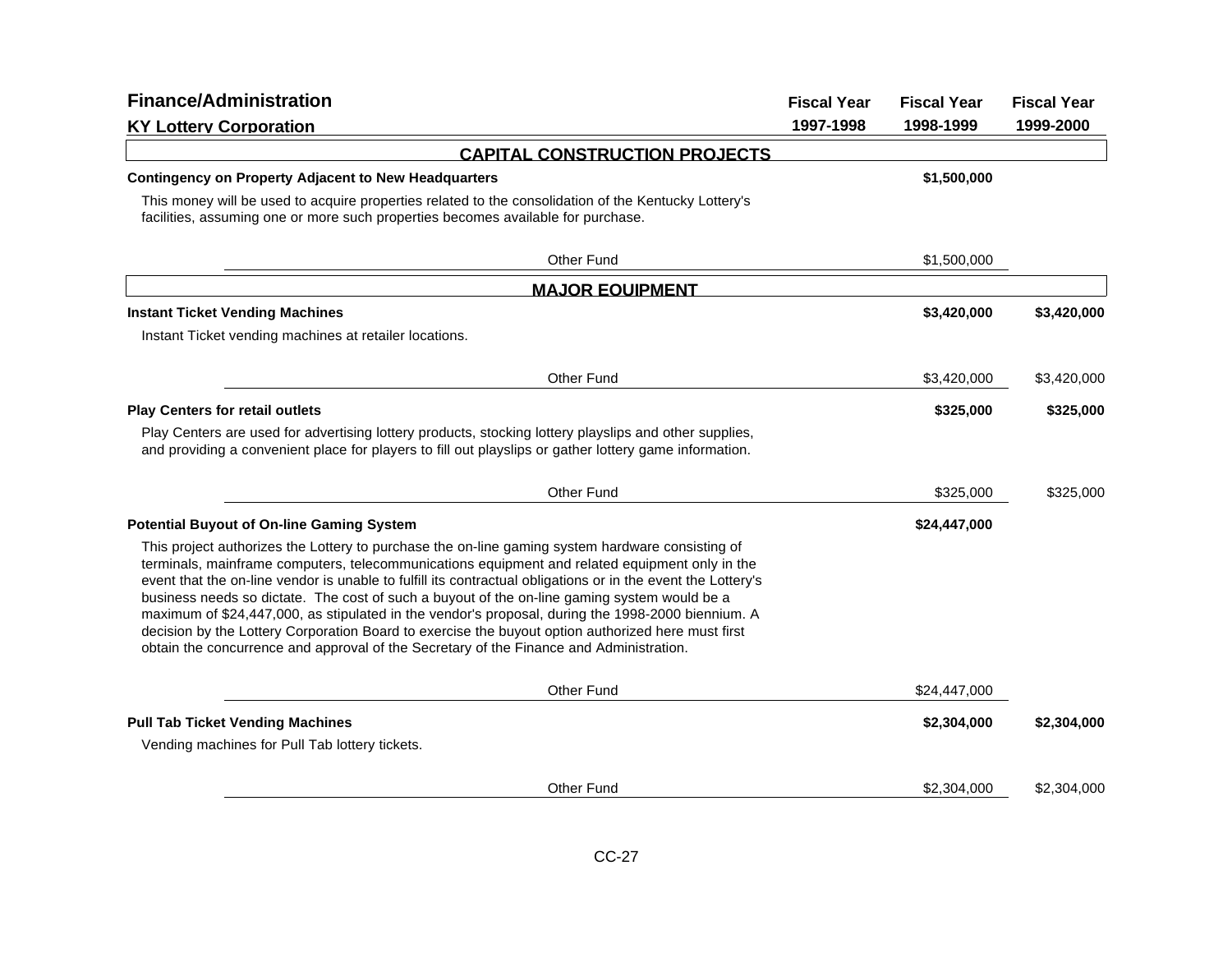| <b>Finance/Administration</b>                                                                                                                                                                                       | <b>Fiscal Year</b> | <b>Fiscal Year</b> | <b>Fiscal Year</b> |
|---------------------------------------------------------------------------------------------------------------------------------------------------------------------------------------------------------------------|--------------------|--------------------|--------------------|
| <b>KY Lottery Corporation</b>                                                                                                                                                                                       | 1997-1998          | 1998-1999          | 1999-2000          |
| <b>INFORMATION TECHNOLOGY EQUIPMENT</b>                                                                                                                                                                             |                    |                    |                    |
| <b>Automate Sales Force Communications</b>                                                                                                                                                                          |                    | \$275,000          |                    |
| This equipment would be a prototype for remote communications consoles.                                                                                                                                             |                    |                    |                    |
| Other Fund                                                                                                                                                                                                          |                    | \$275,000          |                    |
| Data Processing, Telecommunications and Related Equipment                                                                                                                                                           |                    | \$3,350,000        |                    |
| Data processing hardware, telecommunications equipment and related peripheral equipment.<br>These items individually exceed \$100,000 or together comprise systems purchased at one time<br>which exceed \$200,000. |                    |                    |                    |
| Other Fund                                                                                                                                                                                                          |                    | \$3,350,000        |                    |
| <b>Replacement of Personal Computers</b>                                                                                                                                                                            |                    | \$160,000          | \$160,000          |
| Replacement of 80 personal computers from July 1998 through June 2000.                                                                                                                                              |                    |                    |                    |
| Other Fund                                                                                                                                                                                                          |                    | \$160,000          | \$160,000          |
| <b>Upgrade AS400 Disk Capacity</b><br>AS400 Disk upgrade                                                                                                                                                            |                    | \$375,000          |                    |
| Other Fund                                                                                                                                                                                                          |                    | \$375,000          |                    |
| <b>Upgrade AS400 to RISC Technology</b>                                                                                                                                                                             |                    | \$1,020,000        |                    |
| This request encompasses the upgrade of AS400 hardware to accommodate a change to RISC<br>architecture.                                                                                                             |                    |                    |                    |
| Other Fund                                                                                                                                                                                                          |                    | \$1,020,000        |                    |
| <b>Upgrade Communications of Regional Offices to ATM</b>                                                                                                                                                            |                    | \$350,000          |                    |
| Upgrade communications to regional offices to asynchronous transmission mode, replacing current<br>token ring system.                                                                                               |                    |                    |                    |
| Other Fund                                                                                                                                                                                                          |                    | \$350,000          |                    |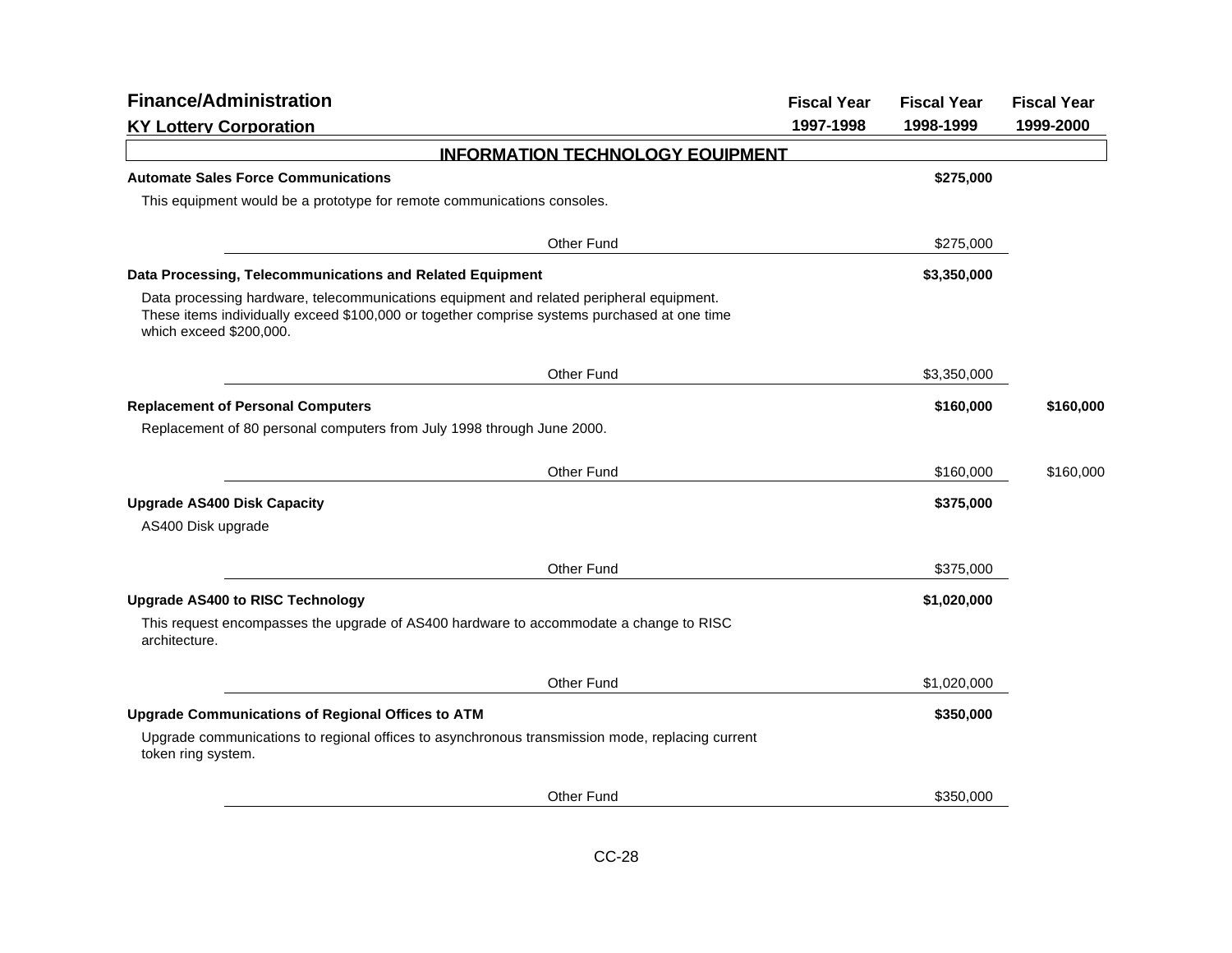| <b>Finance/Administration</b>           |                                                                                                                          | <b>Fiscal Year</b> | <b>Fiscal Year</b> | <b>Fiscal Year</b> |
|-----------------------------------------|--------------------------------------------------------------------------------------------------------------------------|--------------------|--------------------|--------------------|
| <b>KY Lottery Corporation</b>           | 1997-1998<br>This request supports the movement to a client-server environment and distributed processing.<br>Other Fund | 1998-1999          | 1999-2000          |                    |
| Upgrade to Distributed Processing Model |                                                                                                                          |                    | \$300,000          |                    |
|                                         |                                                                                                                          |                    |                    |                    |
|                                         |                                                                                                                          |                    | \$300,000          |                    |
| <b>KY Lottery Corporation Summary</b>   |                                                                                                                          |                    | \$37,826,000       | \$6,209,000        |
|                                         | <b>Other Fund</b>                                                                                                        |                    | \$37,826,000       | \$6,209,000        |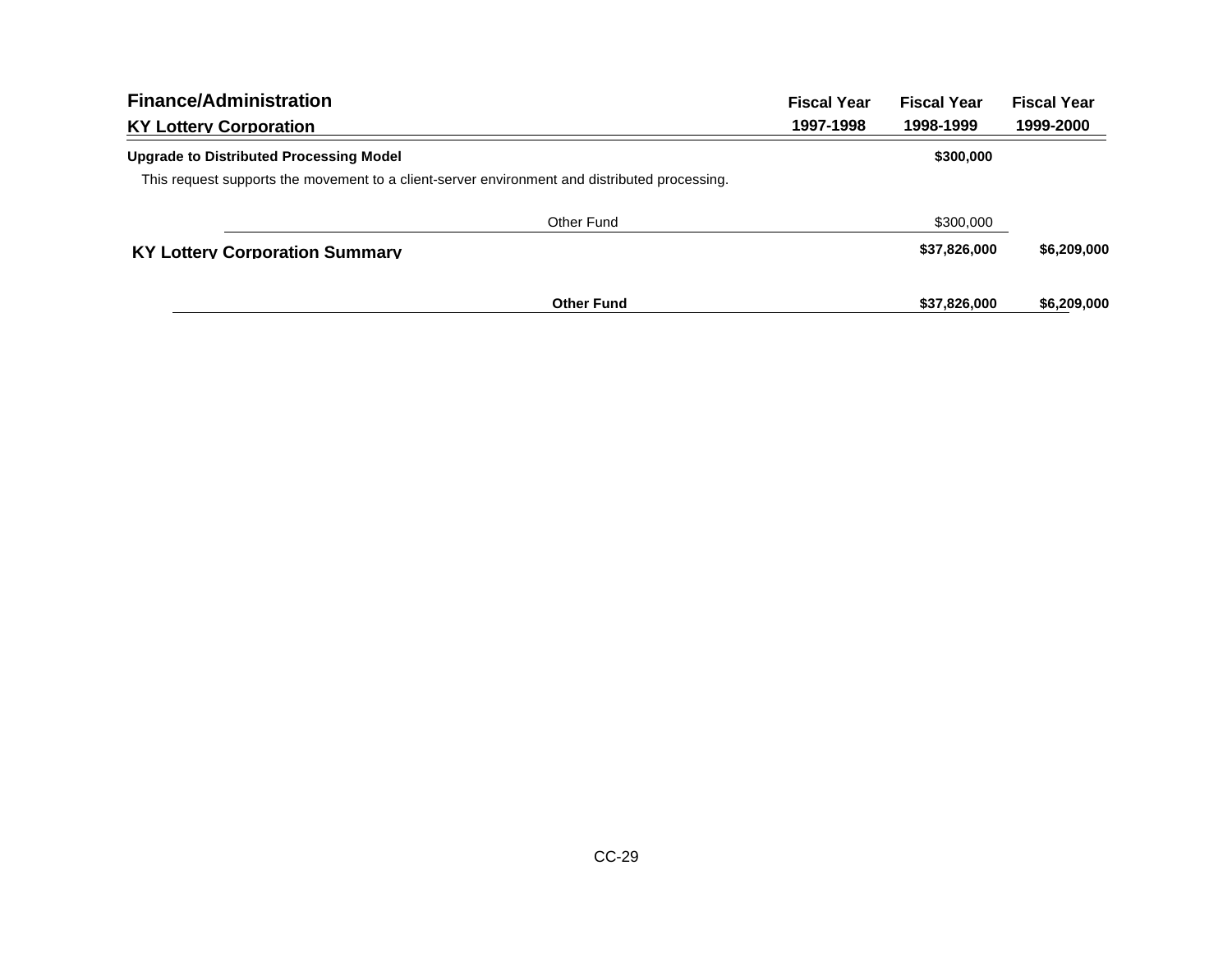| <b>Finance/Administration</b>                                                                                                                                                                                                                                                                                                                                                                                                                                                                                                                                                                                                                                                                                                   | <b>Fiscal Year</b> | <b>Fiscal Year</b> | <b>Fiscal Year</b> |
|---------------------------------------------------------------------------------------------------------------------------------------------------------------------------------------------------------------------------------------------------------------------------------------------------------------------------------------------------------------------------------------------------------------------------------------------------------------------------------------------------------------------------------------------------------------------------------------------------------------------------------------------------------------------------------------------------------------------------------|--------------------|--------------------|--------------------|
| <b>School Facilities Construction Commission</b>                                                                                                                                                                                                                                                                                                                                                                                                                                                                                                                                                                                                                                                                                | 1997-1998          | 1998-1999          | 1999-2000          |
| <b>CAPITAL CONSTRUCTION PROJECTS</b>                                                                                                                                                                                                                                                                                                                                                                                                                                                                                                                                                                                                                                                                                            |                    |                    |                    |
| <b>School Facilities Construction Commission (SFCC)</b>                                                                                                                                                                                                                                                                                                                                                                                                                                                                                                                                                                                                                                                                         |                    | \$62,500,000       |                    |
| Reauthorization and Additional Funding - The Commission is empowered to issue bonds, to act on<br>behalf of local school districts to issue bonds in the name of the Commission, and to enter into lease<br>arrangements with local boards of education to finance construction of new facilities or major<br>renovations of existing facilities. The Commission is administratively attached to the Finance and<br>Administration Cabinet. Reauthorization - Remaining bond authorization from the 1996 Regular<br>Session of the General Assembly in the amount of \$30,000,000 is recommended for authorization.<br>New Authorization - New bonding capacity in the amount of \$62,500,000 recommended for<br>authorization. |                    |                    |                    |
| <b>Bond Fund</b>                                                                                                                                                                                                                                                                                                                                                                                                                                                                                                                                                                                                                                                                                                                |                    | \$62,500,000       |                    |
| <b>School Facilities Construction Commission Summary</b>                                                                                                                                                                                                                                                                                                                                                                                                                                                                                                                                                                                                                                                                        |                    | \$62,500,000       |                    |
| <b>Bond Fund</b>                                                                                                                                                                                                                                                                                                                                                                                                                                                                                                                                                                                                                                                                                                                |                    | \$62,500,000       |                    |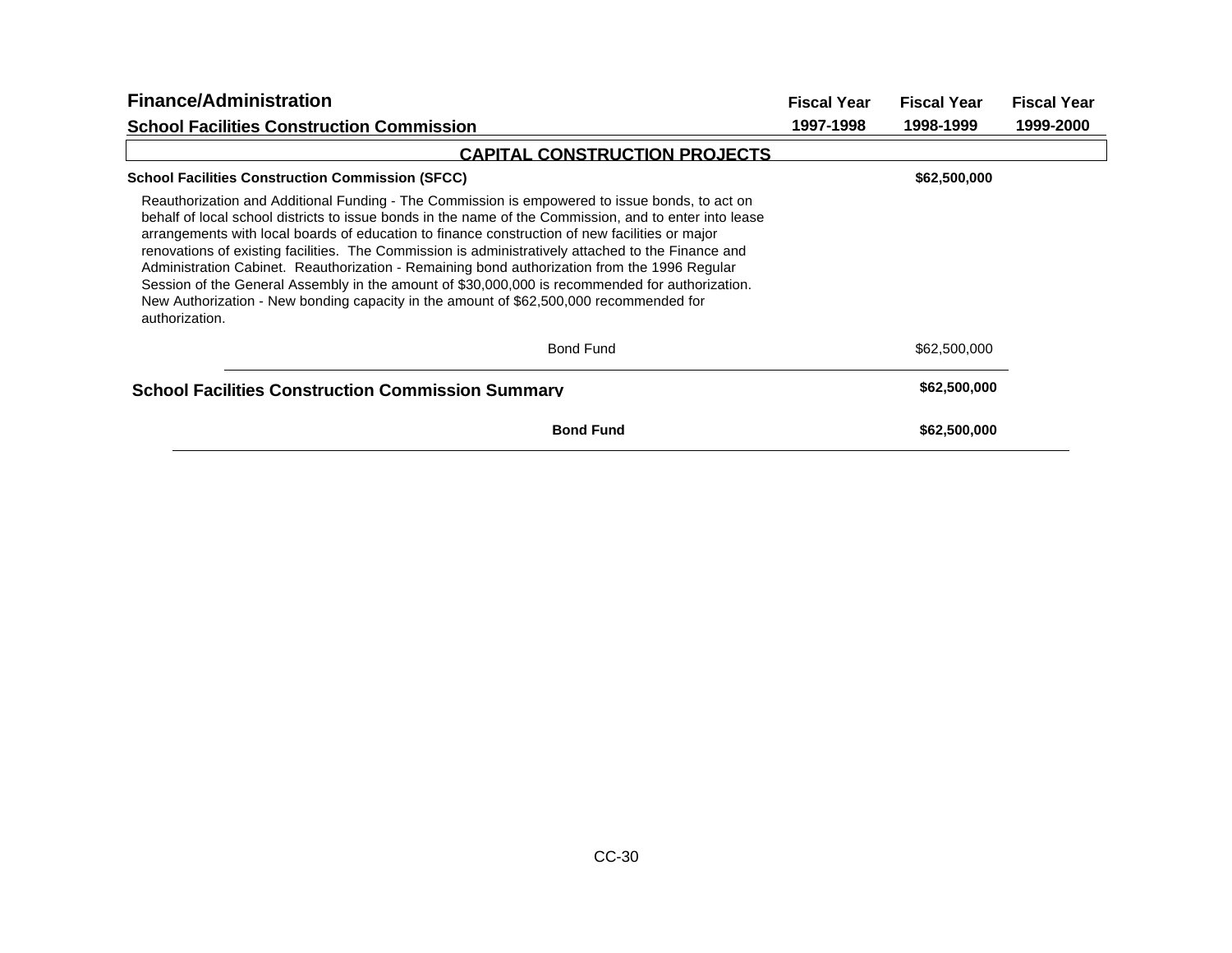| <b>Finance/Administration</b>                                                                                                                                                                                                                                                                                                                                                                                                                                                                                                                                                                                                                                                                                                                                      | <b>Fiscal Year</b> | <b>Fiscal Year</b> | <b>Fiscal Year</b> |
|--------------------------------------------------------------------------------------------------------------------------------------------------------------------------------------------------------------------------------------------------------------------------------------------------------------------------------------------------------------------------------------------------------------------------------------------------------------------------------------------------------------------------------------------------------------------------------------------------------------------------------------------------------------------------------------------------------------------------------------------------------------------|--------------------|--------------------|--------------------|
| Office of the Secretary (incl KIRM and GIS)                                                                                                                                                                                                                                                                                                                                                                                                                                                                                                                                                                                                                                                                                                                        | 1997-1998          | 1998-1999          | 1999-2000          |
| <b>CAPITAL CONSTRUCTION PROJECTS</b>                                                                                                                                                                                                                                                                                                                                                                                                                                                                                                                                                                                                                                                                                                                               |                    |                    |                    |
| KIA Fund A - Federally Assisted Wastewater Program                                                                                                                                                                                                                                                                                                                                                                                                                                                                                                                                                                                                                                                                                                                 |                    | \$45,600,000       |                    |
| Reauthorization (\$9,351,000) and Additional Funding - The Fund A (Federally Assisted Wastewater<br>Revolving Fund Program) finances local wastewater treatment and collection facilities that qualify<br>under U.S. Environmental Protection Agency requirements. Funds are provided by the U.S.<br>Environmental Protection Agency through capitalization grants for 83.33 percent of the total project.<br>The state matches these funds with a 16.67 percent match of the total project through issuance of<br>General Fund-supported debt.                                                                                                                                                                                                                    |                    |                    |                    |
| <b>Federal Fund</b>                                                                                                                                                                                                                                                                                                                                                                                                                                                                                                                                                                                                                                                                                                                                                |                    | \$40,000,000       |                    |
| <b>Bond Fund</b>                                                                                                                                                                                                                                                                                                                                                                                                                                                                                                                                                                                                                                                                                                                                                   |                    | \$5,600,000        |                    |
| KIA Fund F - KIA Drinking Water Revolving Loan Fund Program                                                                                                                                                                                                                                                                                                                                                                                                                                                                                                                                                                                                                                                                                                        |                    | \$30,000,000       |                    |
| The Fund F (Federally Assisted Drinking Water Revolving Loan Fund Program) finances local<br>drinking water facilities that qualify under U.S. Environmental Protection Agency requirements.<br>Funds are provided by the U.S. Environmental Protection Agency through capitalization grants for<br>83.33 percent of the total project. The state matches these funds with 16.67 percent of the total<br>project through issuance of General Fund-supported debt.                                                                                                                                                                                                                                                                                                  |                    |                    |                    |
| <b>Federal Fund</b>                                                                                                                                                                                                                                                                                                                                                                                                                                                                                                                                                                                                                                                                                                                                                |                    | \$25,000,000       |                    |
| <b>Bond Fund</b>                                                                                                                                                                                                                                                                                                                                                                                                                                                                                                                                                                                                                                                                                                                                                   |                    | \$5,000,000        |                    |
| <b>INFORMATION TECHNOLOGY EQUIPMENT</b>                                                                                                                                                                                                                                                                                                                                                                                                                                                                                                                                                                                                                                                                                                                            |                    |                    |                    |
| <b>Statewide Digital Basemap</b>                                                                                                                                                                                                                                                                                                                                                                                                                                                                                                                                                                                                                                                                                                                                   |                    | \$2,352,000        |                    |
| Commonwealth agencies who are using Geographic Information Systems (GIS) have a recurring<br>need for a few common themes of data. The statewide digital basemap is a digital version of those<br>needed themes of data created to a consistent set of accepted standards. A statewide digital<br>basemap allows agencies to represent data that they collect as part of their mission, on the surface<br>of the earth where the data actually exist. After the data are "registered" to the earth, GIS software<br>allows many kinds of analysis including "spatial or area analysis." Specific hardware includes a GIS<br>server and workstations and additional mass storage devices to accommodate the considerable<br>amount of data that require processing. |                    |                    |                    |
| <b>Federal Fund</b>                                                                                                                                                                                                                                                                                                                                                                                                                                                                                                                                                                                                                                                                                                                                                |                    | \$1,231,000        |                    |
| Investment Income                                                                                                                                                                                                                                                                                                                                                                                                                                                                                                                                                                                                                                                                                                                                                  |                    | \$1,121,000        |                    |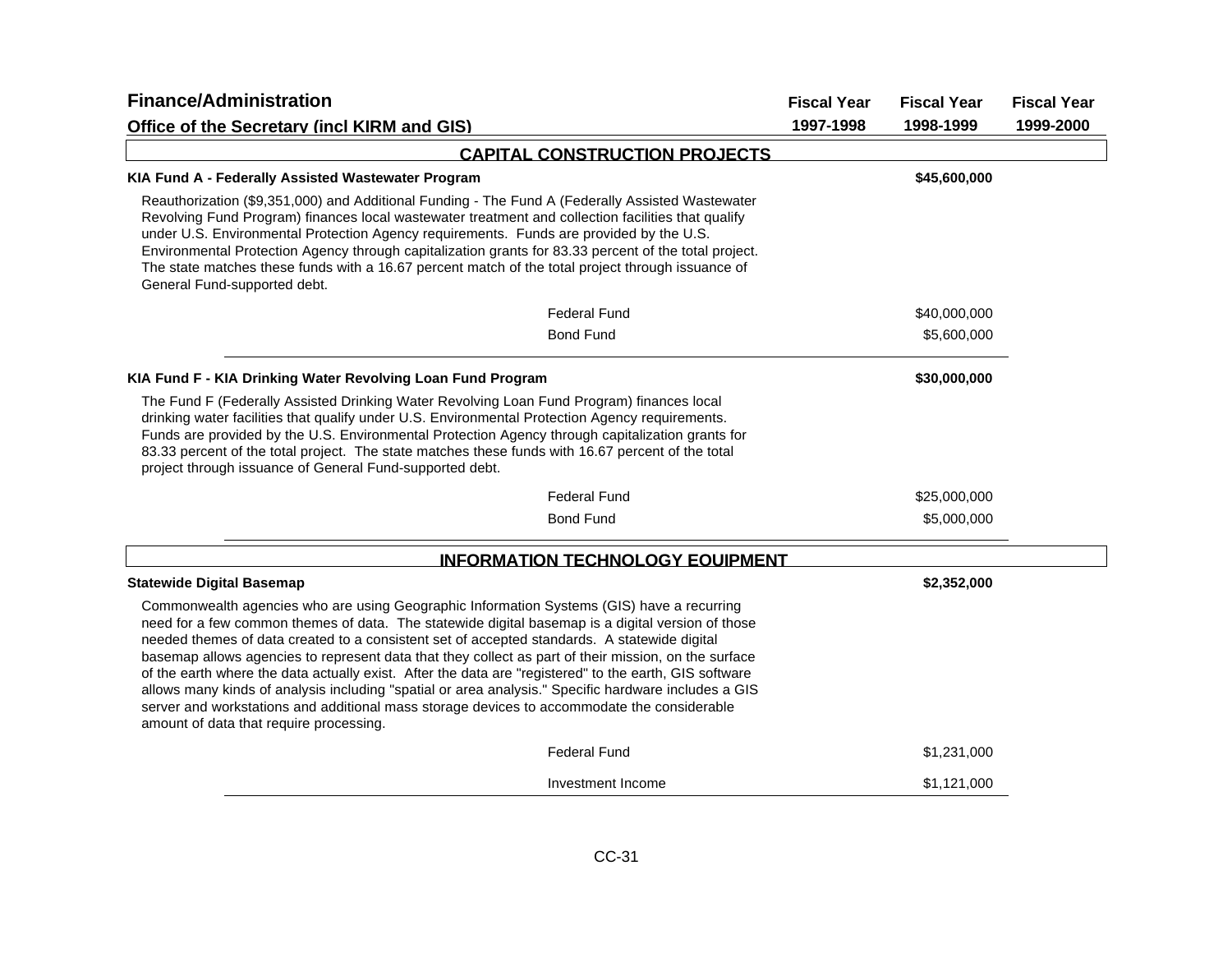| <b>Finance/Administration</b>                       |                          | <b>Fiscal Year</b> | <b>Fiscal Year</b> | <b>Fiscal Year</b> |
|-----------------------------------------------------|--------------------------|--------------------|--------------------|--------------------|
| <b>Office of the Secretary (incl KIRM and GIS)</b>  |                          | 1997-1998          | 1998-1999          | 1999-2000          |
| Office of the Secretary (incl KIRM and GIS) Summary |                          |                    | \$77,952,000       |                    |
|                                                     | <b>Federal Fund</b>      |                    | \$66,231,000       |                    |
|                                                     | <b>Bond Fund</b>         |                    | \$10,600,000       |                    |
|                                                     | <b>Investment Income</b> |                    | \$1,121,000        |                    |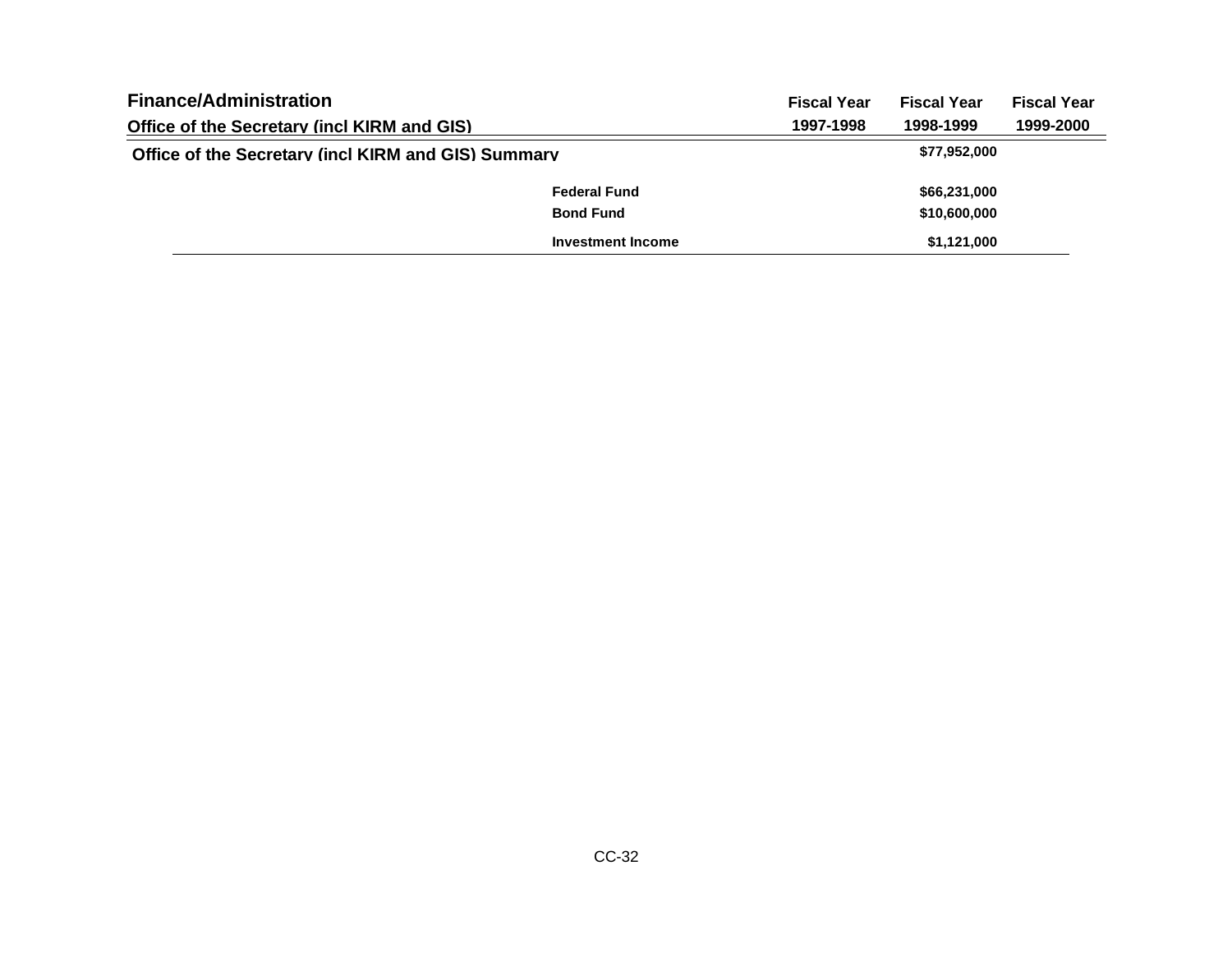| <b>Finance/Administration</b>                                                                                                                                                                                                                                                                                                                                                                                                                                                                                                                                                                                                                                                                                         | <b>Fiscal Year</b> | <b>Fiscal Year</b> | <b>Fiscal Year</b> |
|-----------------------------------------------------------------------------------------------------------------------------------------------------------------------------------------------------------------------------------------------------------------------------------------------------------------------------------------------------------------------------------------------------------------------------------------------------------------------------------------------------------------------------------------------------------------------------------------------------------------------------------------------------------------------------------------------------------------------|--------------------|--------------------|--------------------|
| <b>Dept for Administration</b>                                                                                                                                                                                                                                                                                                                                                                                                                                                                                                                                                                                                                                                                                        | 1997-1998          | 1998-1999          | 1999-2000          |
| <b>MAJOR EQUIPMENT</b>                                                                                                                                                                                                                                                                                                                                                                                                                                                                                                                                                                                                                                                                                                |                    |                    |                    |
| <b>Bar Code Printing and Sorting Equipment</b>                                                                                                                                                                                                                                                                                                                                                                                                                                                                                                                                                                                                                                                                        | \$73,000           |                    |                    |
| Additional Funding - The 1996 General Assembly authorized \$317,700.00 for this item of equipment<br>from restricted funds. The Division of Postal Services now estimates the total cost of the equipment<br>to be \$390,700. This equipment will allow the Commonwealth of Kentucky to take advantage of the<br>increasing postage discounts for automation compatible mail as the United States Postal Service<br>moves toward 100 percent bar coded mail. This piece of equipment is expected to pay for itself<br>within two years. The Finance and Administration cabinet is reserving the option to purchase the<br>equipment either with cash or through a lease-purchase agreement not to exceed three years. |                    |                    |                    |
| <b>Restricted Fund</b>                                                                                                                                                                                                                                                                                                                                                                                                                                                                                                                                                                                                                                                                                                | \$73,000           |                    |                    |
| <b>REAL PROPERTY LEASES</b>                                                                                                                                                                                                                                                                                                                                                                                                                                                                                                                                                                                                                                                                                           |                    |                    |                    |
| <b>Division of Printing - Building Lease</b>                                                                                                                                                                                                                                                                                                                                                                                                                                                                                                                                                                                                                                                                          |                    |                    |                    |
| The facility at 300 Myrtle Avenue houses the Division of Printing at an annual cost of approximately<br>\$200,100 a year. The facility consists of office space, warehouse space, and the print shop at<br>54,600 square feet.                                                                                                                                                                                                                                                                                                                                                                                                                                                                                        |                    |                    |                    |
| <b>Dept for Administration Summary</b>                                                                                                                                                                                                                                                                                                                                                                                                                                                                                                                                                                                                                                                                                | \$73,000           |                    |                    |
| <b>Restricted Fund</b>                                                                                                                                                                                                                                                                                                                                                                                                                                                                                                                                                                                                                                                                                                | \$73,000           |                    |                    |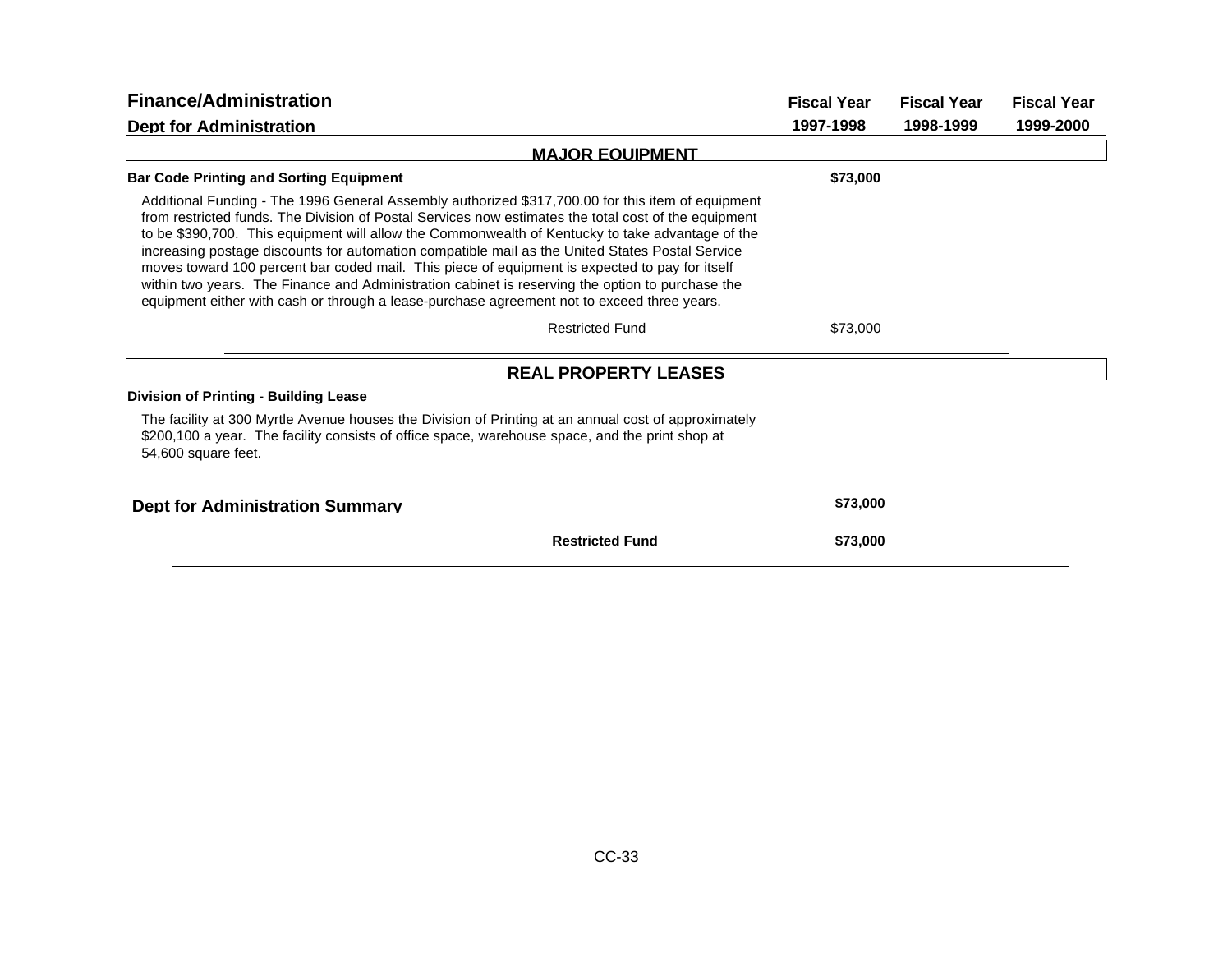| <b>Finance/Administration</b>                                                                                                                                                                                                                                                                                                                                                                                                                     | <b>Fiscal Year</b> | <b>Fiscal Year</b> | <b>Fiscal Year</b> |
|---------------------------------------------------------------------------------------------------------------------------------------------------------------------------------------------------------------------------------------------------------------------------------------------------------------------------------------------------------------------------------------------------------------------------------------------------|--------------------|--------------------|--------------------|
| <b>Dept for Facilities Management</b>                                                                                                                                                                                                                                                                                                                                                                                                             | 1997-1998          | 1998-1999          | 1999-2000          |
| <b>CAPITAL CONSTRUCTION PROJECTS</b>                                                                                                                                                                                                                                                                                                                                                                                                              |                    |                    |                    |
| <b>ADA Compliance Requirements - Various State Buildings</b>                                                                                                                                                                                                                                                                                                                                                                                      |                    | \$250,000          |                    |
| This project pool is for funding Americans with Disabilities Act (ADA) projects in Finance and<br>Administration-operated buildings in Frankfort/Franklin County, London, Madisonville, and<br>Lexington. This project will address ADA requirements and include improvements and modifications<br>to building entrances/exits, ramps, restrooms, elevators, fire alarm systems, chairlifts, parking areas,<br>and other interior/exterior needs. |                    |                    |                    |
| Investment Income                                                                                                                                                                                                                                                                                                                                                                                                                                 |                    | \$250,000          |                    |
| <b>Ballard County Jail Project</b>                                                                                                                                                                                                                                                                                                                                                                                                                |                    | \$100,000          |                    |
| This project will result in the renovation of the old county jail into offices for the Judge/Executive and<br>county sheriff in space adjacent to the courthouse. Previously undertaken courthouse renovations<br>did not provide space for these offices.                                                                                                                                                                                        |                    |                    |                    |
| <b>General Fund</b>                                                                                                                                                                                                                                                                                                                                                                                                                               |                    | \$100,000          |                    |
| <b>Ben C. Clement Mineral Museum</b>                                                                                                                                                                                                                                                                                                                                                                                                              |                    | \$169,000          |                    |
| This project will result in the repair and upgrading of the Ben C. Clement Mineral Museum in<br>Crittenden County. Space limitations prevent the display of the majority of the collection of fluorite<br>carvings, history, art, Native American heritage. Only 2,000 pieces of 15,000 are currently on<br>display. The unheated Gift Shop will also be heated.                                                                                  |                    |                    |                    |
| <b>General Fund</b>                                                                                                                                                                                                                                                                                                                                                                                                                               |                    | \$169,000          |                    |
| <b>Breckinridge County Courthouse Elevator</b>                                                                                                                                                                                                                                                                                                                                                                                                    |                    | \$150,000          |                    |
| This project will result in paying off of debt incurred by the county from installation of a new elevator<br>for the County Courthouse.                                                                                                                                                                                                                                                                                                           |                    |                    |                    |
| <b>General Fund</b>                                                                                                                                                                                                                                                                                                                                                                                                                               |                    | \$150,000          |                    |
| <b>Campbell County Fire Training Center Project</b>                                                                                                                                                                                                                                                                                                                                                                                               |                    | \$240,000          |                    |
| This project will result in the improvements to existing fire training facility, including paving of the<br>parking lot and installation of security fencing.                                                                                                                                                                                                                                                                                     |                    |                    |                    |
| <b>General Fund</b>                                                                                                                                                                                                                                                                                                                                                                                                                               |                    | \$240,000          |                    |
|                                                                                                                                                                                                                                                                                                                                                                                                                                                   |                    |                    |                    |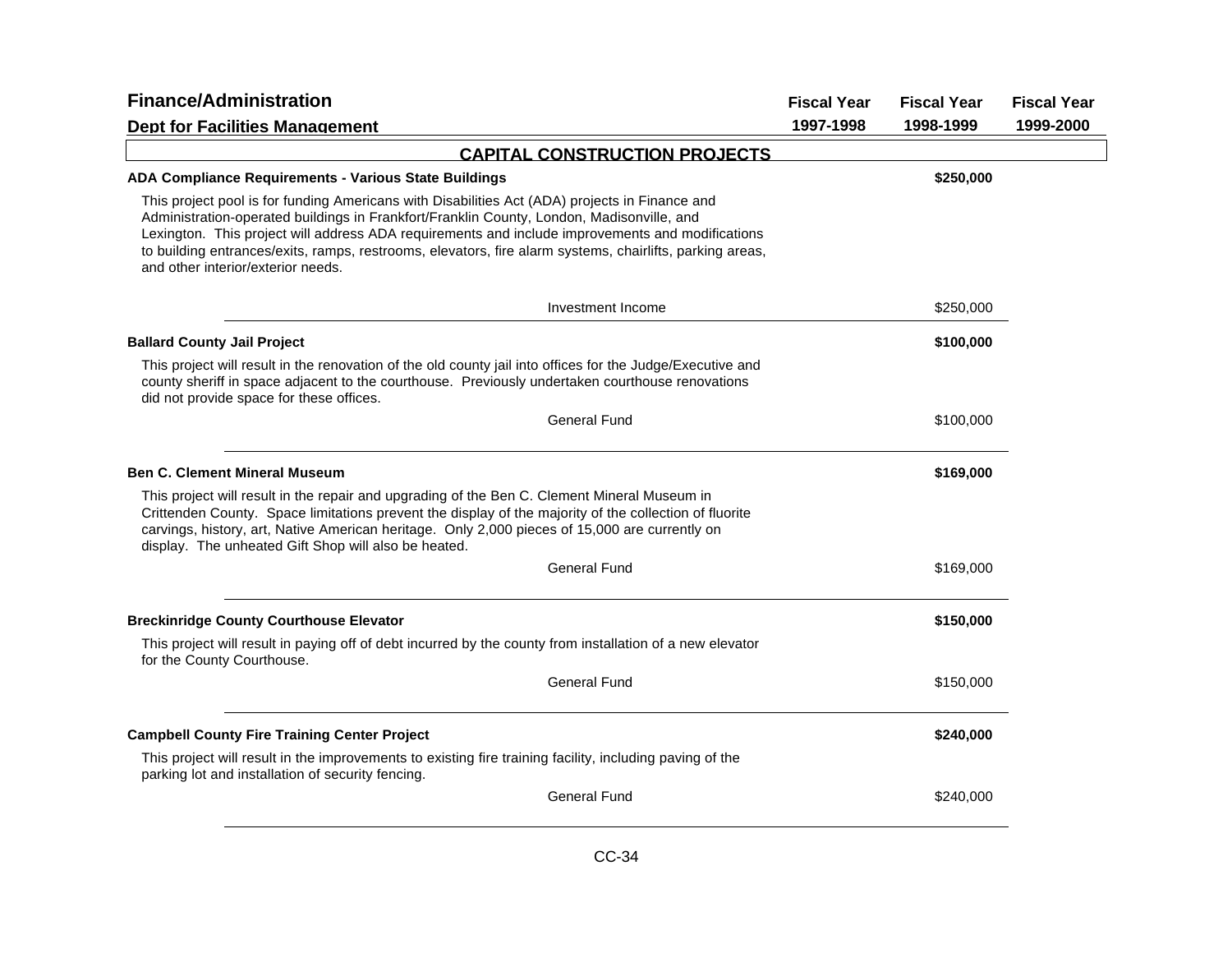| <b>Finance/Administration</b>                                                                                                                                                                                                                                                                                                                                                                                                                                                                                                                                                                        | <b>Fiscal Year</b> | <b>Fiscal Year</b> | <b>Fiscal Year</b> |
|------------------------------------------------------------------------------------------------------------------------------------------------------------------------------------------------------------------------------------------------------------------------------------------------------------------------------------------------------------------------------------------------------------------------------------------------------------------------------------------------------------------------------------------------------------------------------------------------------|--------------------|--------------------|--------------------|
| <b>Dept for Facilities Management</b>                                                                                                                                                                                                                                                                                                                                                                                                                                                                                                                                                                | 1997-1998          | 1998-1999          | 1999-2000          |
| <b>Capital Construction and Equipment Purchase Contingency Fund</b>                                                                                                                                                                                                                                                                                                                                                                                                                                                                                                                                  |                    | \$8,000,000        |                    |
| Contingency fund for capital construction projects and major equipment purchases (KRS 45.770).                                                                                                                                                                                                                                                                                                                                                                                                                                                                                                       |                    |                    |                    |
| Investment Income                                                                                                                                                                                                                                                                                                                                                                                                                                                                                                                                                                                    |                    | \$8,000,000        |                    |
| <b>Capital Plaza Complex - Repairs</b>                                                                                                                                                                                                                                                                                                                                                                                                                                                                                                                                                               |                    | \$1,374,000        | \$1,026,000        |
| A recently completed master plan study has identified the entire Capital Plaza Complex as in need<br>of a major and comprehensive renovation at an estimated total cost of \$17 million. This project will<br>be the first phase and will address ADA issues, major structural problems, lighting, and various<br>maintenance items. Changes in how the government delivers its services, changes in usage and<br>needs, changes in building standards and codes, and changes in systems and data technology will<br>serve as the guide for the first complete renovation of this government center. |                    |                    |                    |
| Investment Income                                                                                                                                                                                                                                                                                                                                                                                                                                                                                                                                                                                    |                    | \$1,374,000        | \$1,026,000        |
| <b>Caverna Memorial Hospital Renovation</b>                                                                                                                                                                                                                                                                                                                                                                                                                                                                                                                                                          |                    | \$350,000          |                    |
| This project will contribute toward the renovation and expansion of the 30-year old hospital in Hart<br>County, including the front entrance, admitting, waiting lobby, labs, medical records, radiology,<br>physicians lounge, gift shop, ER, out-patient service clinic, and the HVAC. The total cost is<br>estimated to be \$2.7 million.                                                                                                                                                                                                                                                         |                    |                    |                    |
| <b>General Fund</b>                                                                                                                                                                                                                                                                                                                                                                                                                                                                                                                                                                                  |                    | \$350,000          |                    |
| <b>Center for Women and Families Roof</b>                                                                                                                                                                                                                                                                                                                                                                                                                                                                                                                                                            |                    | \$75,000           |                    |
| This project will result in the repair of the roof and shelter for this Spouse Abuse Center in Jefferson<br>County.                                                                                                                                                                                                                                                                                                                                                                                                                                                                                  |                    |                    |                    |
| <b>General Fund</b>                                                                                                                                                                                                                                                                                                                                                                                                                                                                                                                                                                                  |                    | \$75,000           |                    |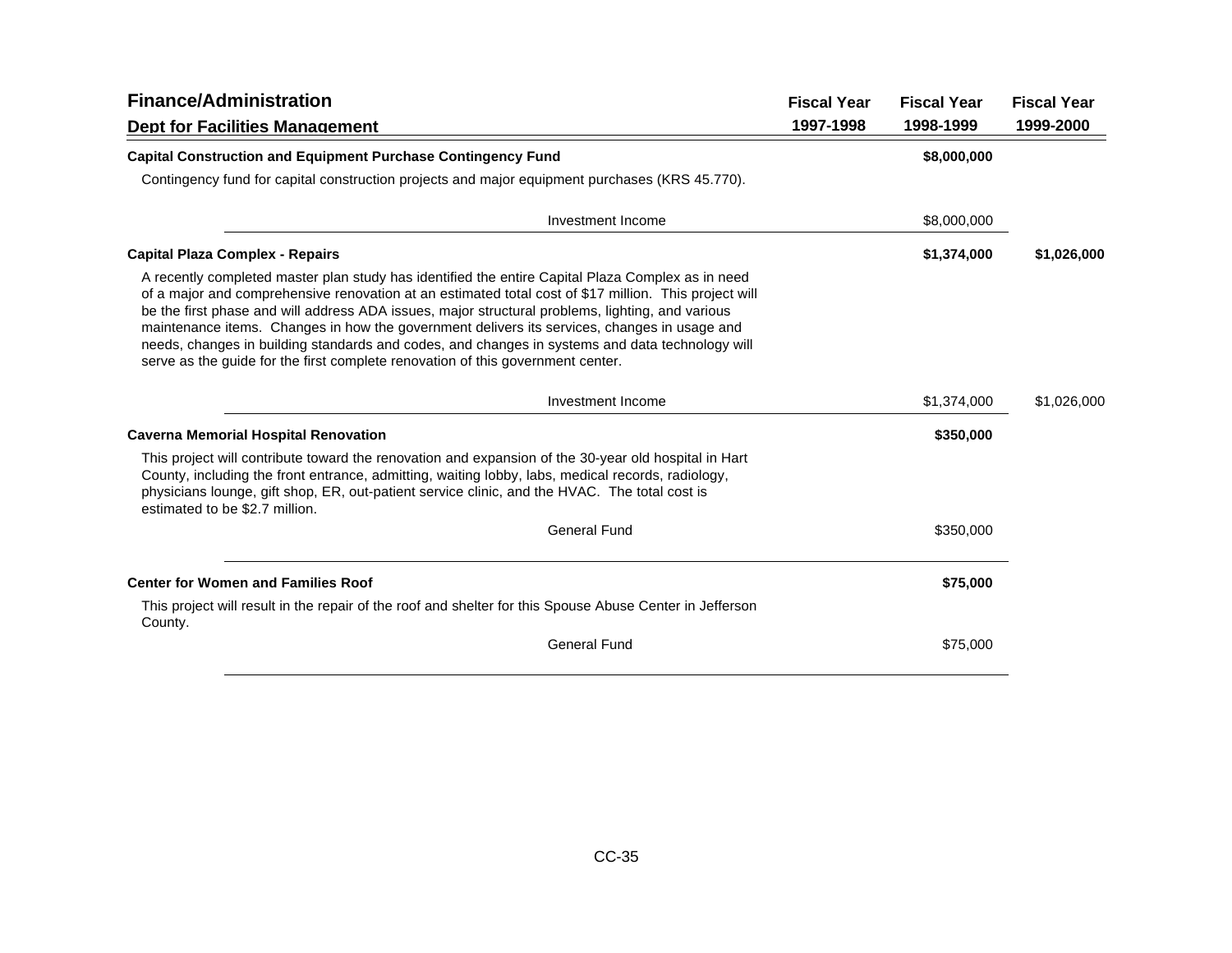| <b>Finance / Administration</b>                                                                                                                                                                                                                                                                                                                                                                                                                                                                                                                                                                                         | <b>Fiscal Year</b> | <b>Fiscal Year</b> | <b>Fiscal Year</b> |
|-------------------------------------------------------------------------------------------------------------------------------------------------------------------------------------------------------------------------------------------------------------------------------------------------------------------------------------------------------------------------------------------------------------------------------------------------------------------------------------------------------------------------------------------------------------------------------------------------------------------------|--------------------|--------------------|--------------------|
| <b>Dept for Facilities Management</b>                                                                                                                                                                                                                                                                                                                                                                                                                                                                                                                                                                                   | 1997-1998          | 1998-1999          | 1999-2000          |
| <b>Children's Advocacy/Spouse Abuse Projects</b>                                                                                                                                                                                                                                                                                                                                                                                                                                                                                                                                                                        |                    | \$1,500,000        |                    |
| This project will result in the improvement of statewide facilities housing existing spouse abuse<br>centers and contribute toward the creation of a number of new Children's Advocacy Centers<br>through non-recurring capital improvements and renovations to existing Spouse Abuse Centers.<br>New children's centers will be a state-of-the-art model for community response to child physical and<br>sexual abuse. The public purpose served is to promote coordinated efforts of investigative agencies<br>in child abuse cases in order to increase the efficiency of prosecution and reduce trauma for victims. |                    |                    |                    |
| <b>General Fund</b>                                                                                                                                                                                                                                                                                                                                                                                                                                                                                                                                                                                                     |                    | \$1,500,000        |                    |
| <b>Emergency Repair, Maintenance and Replacement Fund</b>                                                                                                                                                                                                                                                                                                                                                                                                                                                                                                                                                               |                    | \$8,000,000        |                    |
| Funds from the Emergency Repair, Maintenance and Replacement Fund are used (per KRS 45.780)<br>to fund unforeseen statewide repair, maintenance and replacement projects for state-owned facilities<br>throughout the Commonwealth.                                                                                                                                                                                                                                                                                                                                                                                     |                    |                    |                    |
| Investment Income                                                                                                                                                                                                                                                                                                                                                                                                                                                                                                                                                                                                       |                    | \$8,000,000        |                    |
| <b>Estill County Courthouse - Renovation</b>                                                                                                                                                                                                                                                                                                                                                                                                                                                                                                                                                                            |                    | \$200,000          |                    |
| This project will result in the installation of an elevator to bring the courthouse in compliance with<br>American with Disabilities Act requirements, as well as the replacement of windows and the steam<br>pipe heating system.                                                                                                                                                                                                                                                                                                                                                                                      |                    |                    |                    |
| <b>General Fund</b>                                                                                                                                                                                                                                                                                                                                                                                                                                                                                                                                                                                                     |                    | \$200,000          |                    |
| <b>Hancock County Emergency Vehicle Building</b>                                                                                                                                                                                                                                                                                                                                                                                                                                                                                                                                                                        |                    | \$100,000          |                    |
| This project will result in construction of a building to house emergency services vehicles and<br>personnel. Hancock County has already allocated \$150,000 toward the project.                                                                                                                                                                                                                                                                                                                                                                                                                                        |                    |                    |                    |
| General Fund                                                                                                                                                                                                                                                                                                                                                                                                                                                                                                                                                                                                            |                    | \$100,000          |                    |
| KY Advanced Technical Institute Wood Industries                                                                                                                                                                                                                                                                                                                                                                                                                                                                                                                                                                         |                    | \$100,000          |                    |
| This project in Warren County will provide for a matching contribution to the allocation made by the<br>West Kentucky Corporation and the Kentucky Wood Product Corporation for wood industries<br>programs at the Kentucky Advanced Technical Institute.                                                                                                                                                                                                                                                                                                                                                               |                    |                    |                    |
| <b>General Fund</b>                                                                                                                                                                                                                                                                                                                                                                                                                                                                                                                                                                                                     |                    | \$100,000          |                    |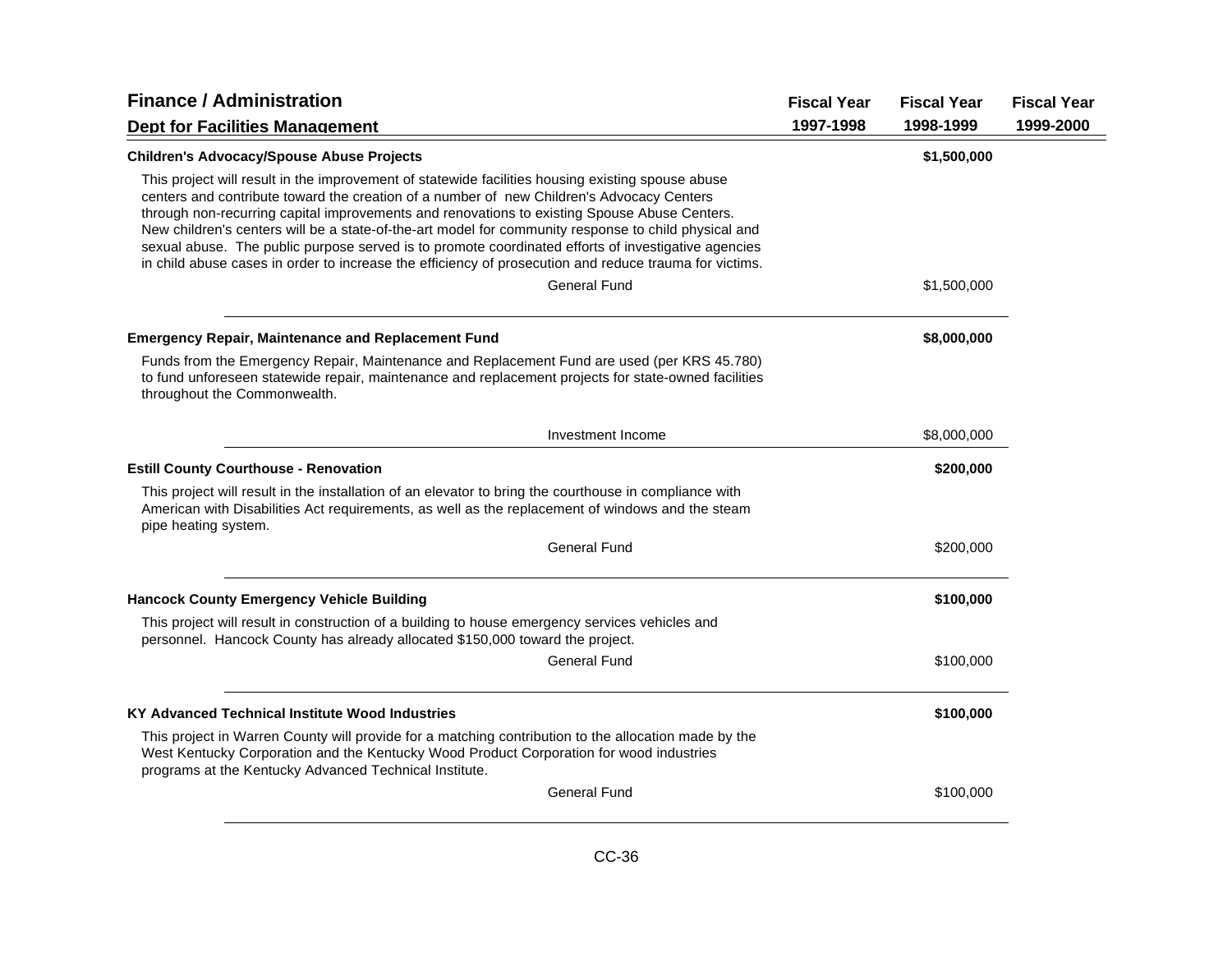| <b>Finance/Administration</b>                                                                                                                                                                                                                                                                                                                                                                                                                                                                                                                                                                                                                                                                                                                                                                                    | <b>Fiscal Year</b> | <b>Fiscal Year</b> | <b>Fiscal Year</b> |
|------------------------------------------------------------------------------------------------------------------------------------------------------------------------------------------------------------------------------------------------------------------------------------------------------------------------------------------------------------------------------------------------------------------------------------------------------------------------------------------------------------------------------------------------------------------------------------------------------------------------------------------------------------------------------------------------------------------------------------------------------------------------------------------------------------------|--------------------|--------------------|--------------------|
| <b>Dept for Facilities Management</b>                                                                                                                                                                                                                                                                                                                                                                                                                                                                                                                                                                                                                                                                                                                                                                            | 1997-1998          | 1998-1999          | 1999-2000          |
| Kentucky State Capitol - Dome Restoration/Renovation<br>Reauthorization (\$1,802,000) and Additional Funding - A consultant's analysis showed the Capitol<br>Dome to be in a deteriorated condition. The project includes partial replacement of the tile on the<br>dome and lantern, followed by cleaning and tuckpointing both the dome and its base.                                                                                                                                                                                                                                                                                                                                                                                                                                                          | \$698,000          |                    |                    |
| The \$698,000 in additional funds is attributable to an increase in area covered, increases in<br>construction costs, the discovery of asbestos-laden materials, and the results of the preliminary<br>investigative tests performed on the Capitol dome.                                                                                                                                                                                                                                                                                                                                                                                                                                                                                                                                                        |                    |                    |                    |
| Investment Income                                                                                                                                                                                                                                                                                                                                                                                                                                                                                                                                                                                                                                                                                                                                                                                                | \$698,000          |                    |                    |
| Kentucky State Capitol - Master Plan/Programming                                                                                                                                                                                                                                                                                                                                                                                                                                                                                                                                                                                                                                                                                                                                                                 |                    | \$950,000          |                    |
| This project will comprehensively and thoroughly address the work needed to restore and renovate<br>the Capitol Building. It is imperative to examine all systems and areas of the Capitol for short and<br>long term programs prior to any construction.<br>The programming and master plan will:<br>- record existing conditions, defects, and architectural features of the building;<br>- provide structural, mechanical, and space analysis;<br>- list prioritized restoration, renovation, and maintenance needs;<br>- detail preservation treatments and the basis for each recommendation;<br>- discuss standards for long term care, protection, and conservation; and<br>- landscape master plan.<br>Restoring and renovating state government's centerpiece while maintaining its unique architecture |                    |                    |                    |
| and functionality could possibly be as high as \$100 million. Therefore, as a first step, this<br>comprehensive review to more accurately estimate the total need and cost is recommended.                                                                                                                                                                                                                                                                                                                                                                                                                                                                                                                                                                                                                       |                    |                    |                    |
| Investment Income                                                                                                                                                                                                                                                                                                                                                                                                                                                                                                                                                                                                                                                                                                                                                                                                |                    | \$950,000          |                    |
| <b>Lancaster City Hall - Renovation</b>                                                                                                                                                                                                                                                                                                                                                                                                                                                                                                                                                                                                                                                                                                                                                                          |                    | \$200,000          |                    |
| This project will result in the renovation of City hall to complete the revitalization effort of downtown.                                                                                                                                                                                                                                                                                                                                                                                                                                                                                                                                                                                                                                                                                                       |                    |                    |                    |
| <b>General Fund</b>                                                                                                                                                                                                                                                                                                                                                                                                                                                                                                                                                                                                                                                                                                                                                                                              |                    | \$200,000          |                    |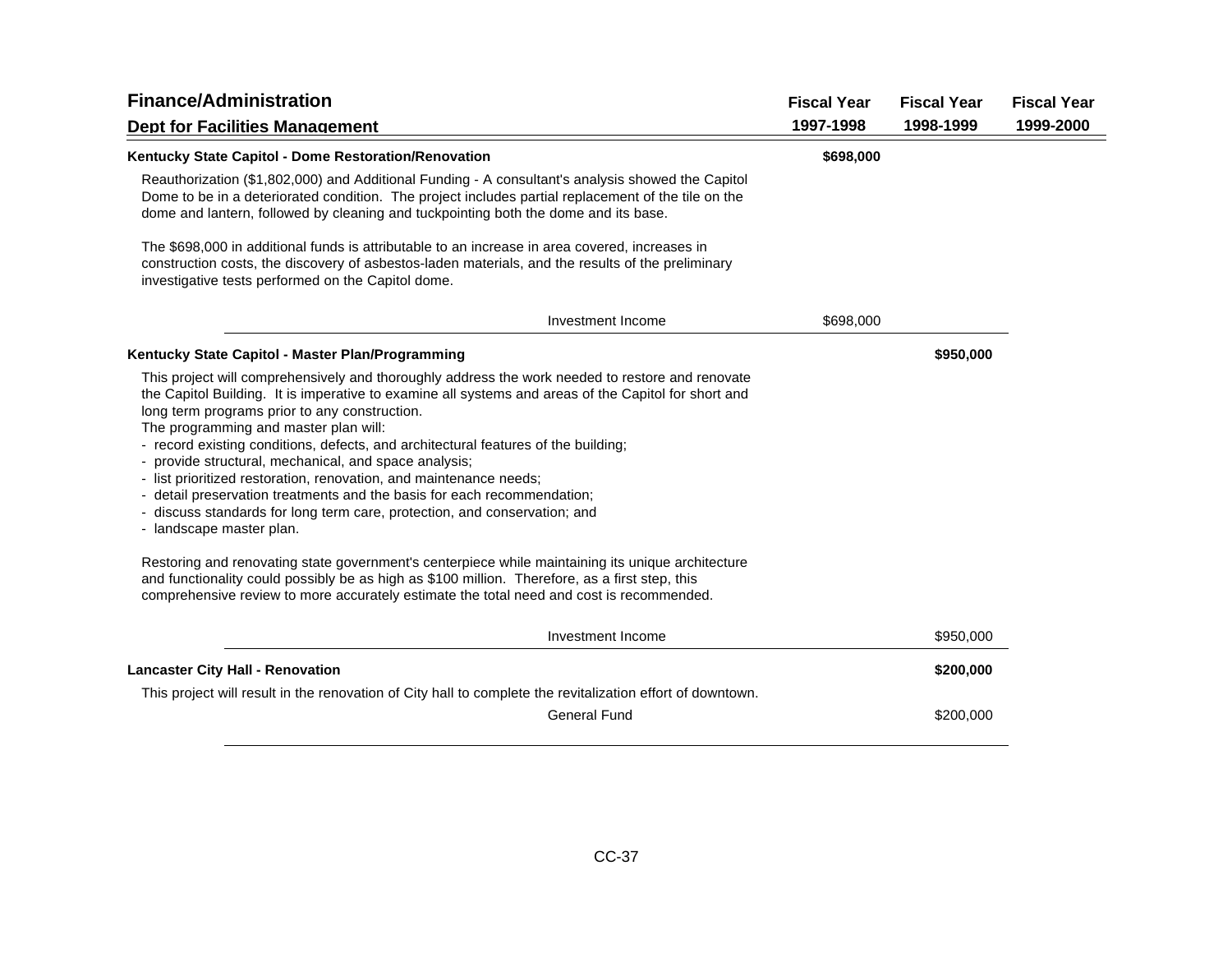| <b>Finance / Administration</b>                                                                                                                                                                                                                                                                                                                                                                                                                                                                                                                                                                                                                                | <b>Fiscal Year</b> | <b>Fiscal Year</b> | <b>Fiscal Year</b> |
|----------------------------------------------------------------------------------------------------------------------------------------------------------------------------------------------------------------------------------------------------------------------------------------------------------------------------------------------------------------------------------------------------------------------------------------------------------------------------------------------------------------------------------------------------------------------------------------------------------------------------------------------------------------|--------------------|--------------------|--------------------|
| <b>Dept for Facilities Management</b>                                                                                                                                                                                                                                                                                                                                                                                                                                                                                                                                                                                                                          | 1997-1998          | 1998-1999          | 1999-2000          |
| <b>Letcher County Athletic Project</b>                                                                                                                                                                                                                                                                                                                                                                                                                                                                                                                                                                                                                         |                    | \$29,000           |                    |
| This project will result in a community athletic project development in Letcher County.                                                                                                                                                                                                                                                                                                                                                                                                                                                                                                                                                                        |                    |                    |                    |
| <b>General Fund</b>                                                                                                                                                                                                                                                                                                                                                                                                                                                                                                                                                                                                                                            |                    | \$29,000           |                    |
| <b>Maintenance Pool</b>                                                                                                                                                                                                                                                                                                                                                                                                                                                                                                                                                                                                                                        |                    | \$1,675,000        | \$1,449,000        |
| The Finance and Administration Cabinet is responsible for the operation, management, and<br>repair/maintenance of over seventy buildings in the Frankfort/Franklin County area, in addition to<br>state office buildings in Madisonville, London, and Lexington. This pool provides funding for<br>miscellaneous repair/maintenance/renovation projects. The \$500,000 in restricted fund<br>appropriations in fiscal year 1999 will originate from the state Surplus Property program. This non-<br>recurring revenue is the result of increased public auctions due to the closing of several warehouses<br>identified through the Empower Kentucky program. |                    |                    |                    |
| <b>Restricted Fund</b>                                                                                                                                                                                                                                                                                                                                                                                                                                                                                                                                                                                                                                         |                    | \$500,000          |                    |
| Investment Income                                                                                                                                                                                                                                                                                                                                                                                                                                                                                                                                                                                                                                              |                    | \$1,175,000        | \$1,449,000        |
| <b>Maintenance Pool - Statewide Deferred</b>                                                                                                                                                                                                                                                                                                                                                                                                                                                                                                                                                                                                                   |                    | \$3,500,000        |                    |
| This pool of maintenance funds is recommended for use on a priority basis for all state agencies.<br>Priorities for funding will be selected by the Secretary of the Finance and Administration Cabinet in<br>consultation with the State Budget Director and the Commissioner of the Department for Facilities<br>Management. Eligible Projects may include deferred maintenance and government mandates with<br>the individual project cost not exceeding \$400,000. Funds may not be expended for new project<br>construction.                                                                                                                              |                    |                    |                    |
| Investment Income                                                                                                                                                                                                                                                                                                                                                                                                                                                                                                                                                                                                                                              |                    | \$3,500,000        |                    |
| <b>New Capitol Complex - Parking Structure Repairs</b>                                                                                                                                                                                                                                                                                                                                                                                                                                                                                                                                                                                                         |                    |                    | \$1,000,000        |
| The major portion of this project will consist of leakage control. The work needed will consist of<br>repair and/or replacement of existing expansion joints, re-caulking, polymeric sealing of the top<br>deck, and some crack and joint repair on other levels. Minor structural support problems should be<br>corrected, as well as some preventive actions against possible future structural damage.                                                                                                                                                                                                                                                      |                    |                    |                    |
| Investment Income                                                                                                                                                                                                                                                                                                                                                                                                                                                                                                                                                                                                                                              |                    |                    | \$1,000,000        |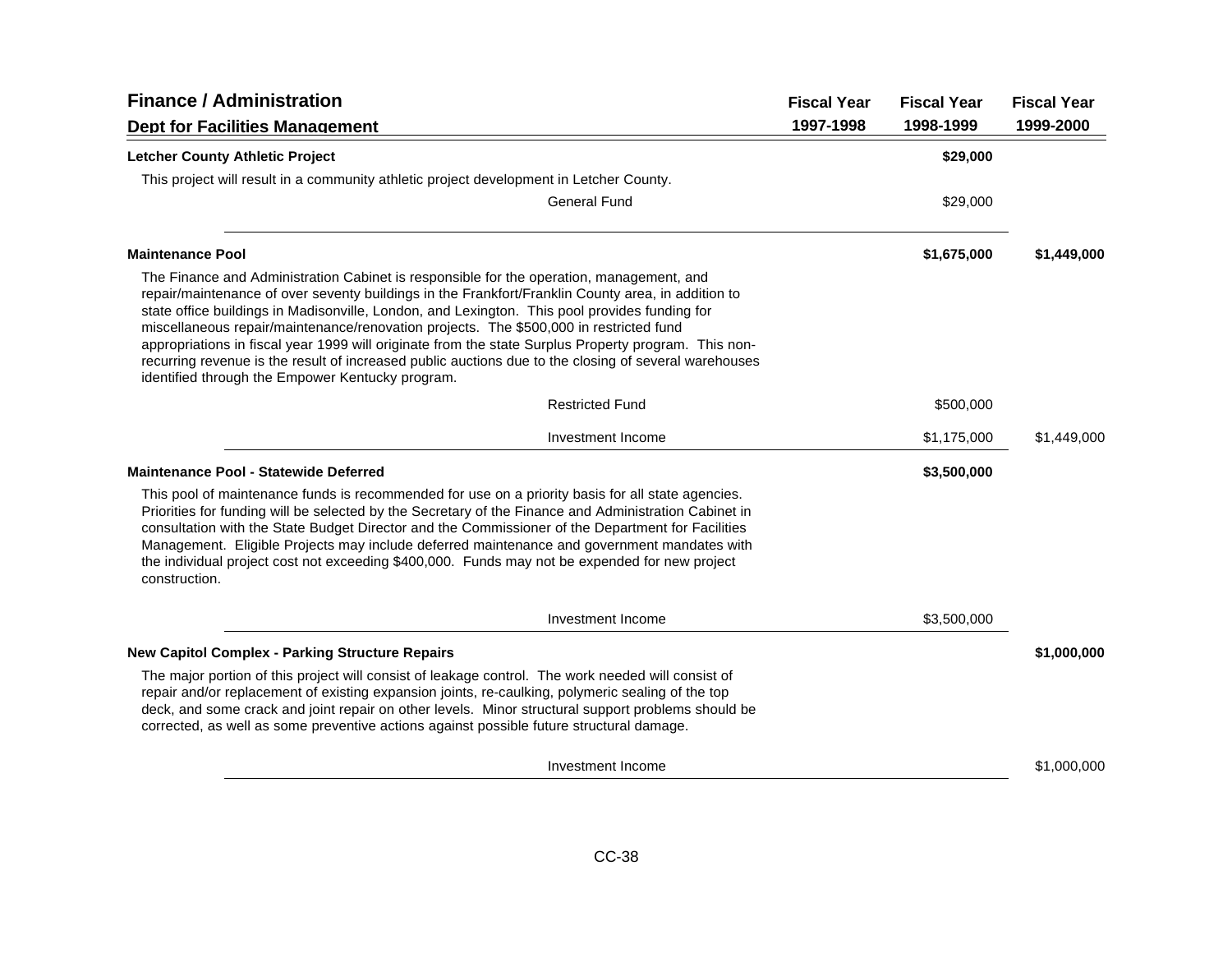| <b>Finance / Administration</b>                                                                                                                                                                                                                                                                                                                                                                                                                                                                                                                                                                                                                                                                                                                                                                                   | <b>Fiscal Year</b> | <b>Fiscal Year</b> | <b>Fiscal Year</b> |
|-------------------------------------------------------------------------------------------------------------------------------------------------------------------------------------------------------------------------------------------------------------------------------------------------------------------------------------------------------------------------------------------------------------------------------------------------------------------------------------------------------------------------------------------------------------------------------------------------------------------------------------------------------------------------------------------------------------------------------------------------------------------------------------------------------------------|--------------------|--------------------|--------------------|
| <b>Dept for Facilities Management</b>                                                                                                                                                                                                                                                                                                                                                                                                                                                                                                                                                                                                                                                                                                                                                                             | 1997-1998          | 1998-1999          | 1999-2000          |
| Oak and Acorn                                                                                                                                                                                                                                                                                                                                                                                                                                                                                                                                                                                                                                                                                                                                                                                                     |                    | \$250,000          |                    |
| This project will result in paying off the existing loan balance of \$250,000 and allow increased<br>programming activities. This is Louisville West End property in the Russell neighborhood with a<br>unique intergenerational facility combining child development programs with services to elderly. It<br>opened in 1995. It is operated by a partnership of Louisville Central Community Centers, Inc. and<br>ElderServe, Inc. Approximately one million dollars in private funds were raised in exchange for long-<br>term leases for operating agencies. The state owns the property, after an investment of \$694,000.<br>The property is valued at approximately two million dollars.                                                                                                                   |                    |                    |                    |
| <b>General Fund</b>                                                                                                                                                                                                                                                                                                                                                                                                                                                                                                                                                                                                                                                                                                                                                                                               |                    | \$250,000          |                    |
| <b>Scott County Vegetable Processing Project</b>                                                                                                                                                                                                                                                                                                                                                                                                                                                                                                                                                                                                                                                                                                                                                                  |                    | \$50,000           |                    |
| This project will result in a state contribution to the Central Kentucky Vegetable Marketing project.<br>Matching contributions have also been solicited from numerous other groups. This will help support<br>the construction and operation of a new vegetable processing facility (cooling, grading, purchasing)<br>in the burley area, as well as facilitate vegetable production and economic diversification by tobacco<br>farmers.                                                                                                                                                                                                                                                                                                                                                                         |                    |                    |                    |
| <b>General Fund</b>                                                                                                                                                                                                                                                                                                                                                                                                                                                                                                                                                                                                                                                                                                                                                                                               |                    | \$50,000           |                    |
| The Casa Center/New Directions Housing                                                                                                                                                                                                                                                                                                                                                                                                                                                                                                                                                                                                                                                                                                                                                                            |                    | \$250,000          |                    |
| This project will result in supporting low income families in need and assisting community based<br>groups working with the New Directions Housing Corporation. New Directions has a 28-year history<br>in Louisville. It channels public and private resources into three housing initiatives: "New<br>Directions," Brandeis Apartments, and Roosevelt School apartments in Portland now under<br>construction. Among the services provided are affordable housing, partnering with education, job<br>training and violence prevention groups; resident services providing community linkages to social<br>services for New Directions residents, including drug elimination, homeless counseling, after school<br>programs; and Repair Affair, a program to help older low income homeowners with home repairs. |                    |                    |                    |
| <b>General Fund</b>                                                                                                                                                                                                                                                                                                                                                                                                                                                                                                                                                                                                                                                                                                                                                                                               |                    | \$250,000          |                    |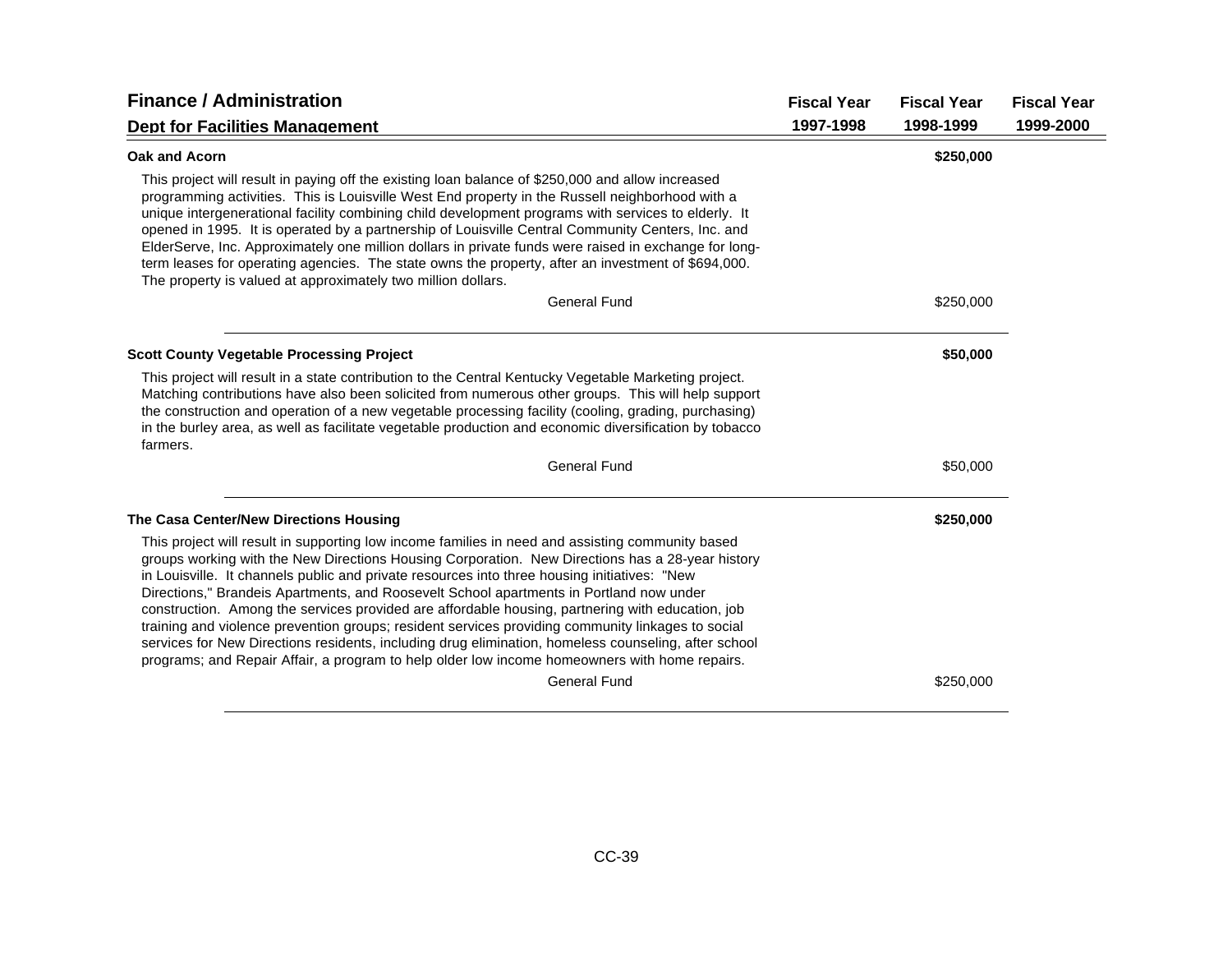| <b>Finance / Administration</b>                                                                                                                                                                                                                                                                                                                                                                                                          |                          | <b>Fiscal Year</b> | <b>Fiscal Year</b> | <b>Fiscal Year</b> |
|------------------------------------------------------------------------------------------------------------------------------------------------------------------------------------------------------------------------------------------------------------------------------------------------------------------------------------------------------------------------------------------------------------------------------------------|--------------------------|--------------------|--------------------|--------------------|
| <b>Dept for Facilities Management</b>                                                                                                                                                                                                                                                                                                                                                                                                    |                          | 1997-1998          | 1998-1999          | 1999-2000          |
| <b>Winchester State Office Building</b>                                                                                                                                                                                                                                                                                                                                                                                                  |                          |                    | \$2,500,000        |                    |
| This project will result in the acquisition of property and construction of a new state office building in<br>Winchester. The proposed facility will house pre-trial services, social services, employment<br>services, social insurance, probation and parole, highway resident engineer, vocational<br>rehabilitation, office space suitable for leasing. A two story, 17,600 sq. ft., to house 75 or more<br>persons is contemplated. |                          |                    |                    |                    |
|                                                                                                                                                                                                                                                                                                                                                                                                                                          | <b>Bond Fund</b>         |                    | \$2,500,000        |                    |
| <b>Dept for Facilities Management Summary</b>                                                                                                                                                                                                                                                                                                                                                                                            |                          | \$698,000          | \$30,012,000       | \$3,475,000        |
|                                                                                                                                                                                                                                                                                                                                                                                                                                          | <b>General Fund</b>      |                    | \$3,763,000        |                    |
|                                                                                                                                                                                                                                                                                                                                                                                                                                          | <b>Restricted Fund</b>   |                    | \$500,000          |                    |
|                                                                                                                                                                                                                                                                                                                                                                                                                                          | <b>Bond Fund</b>         |                    | \$2,500,000        |                    |
|                                                                                                                                                                                                                                                                                                                                                                                                                                          | <b>Investment Income</b> | \$698,000          | \$23,249,000       | \$3,475,000        |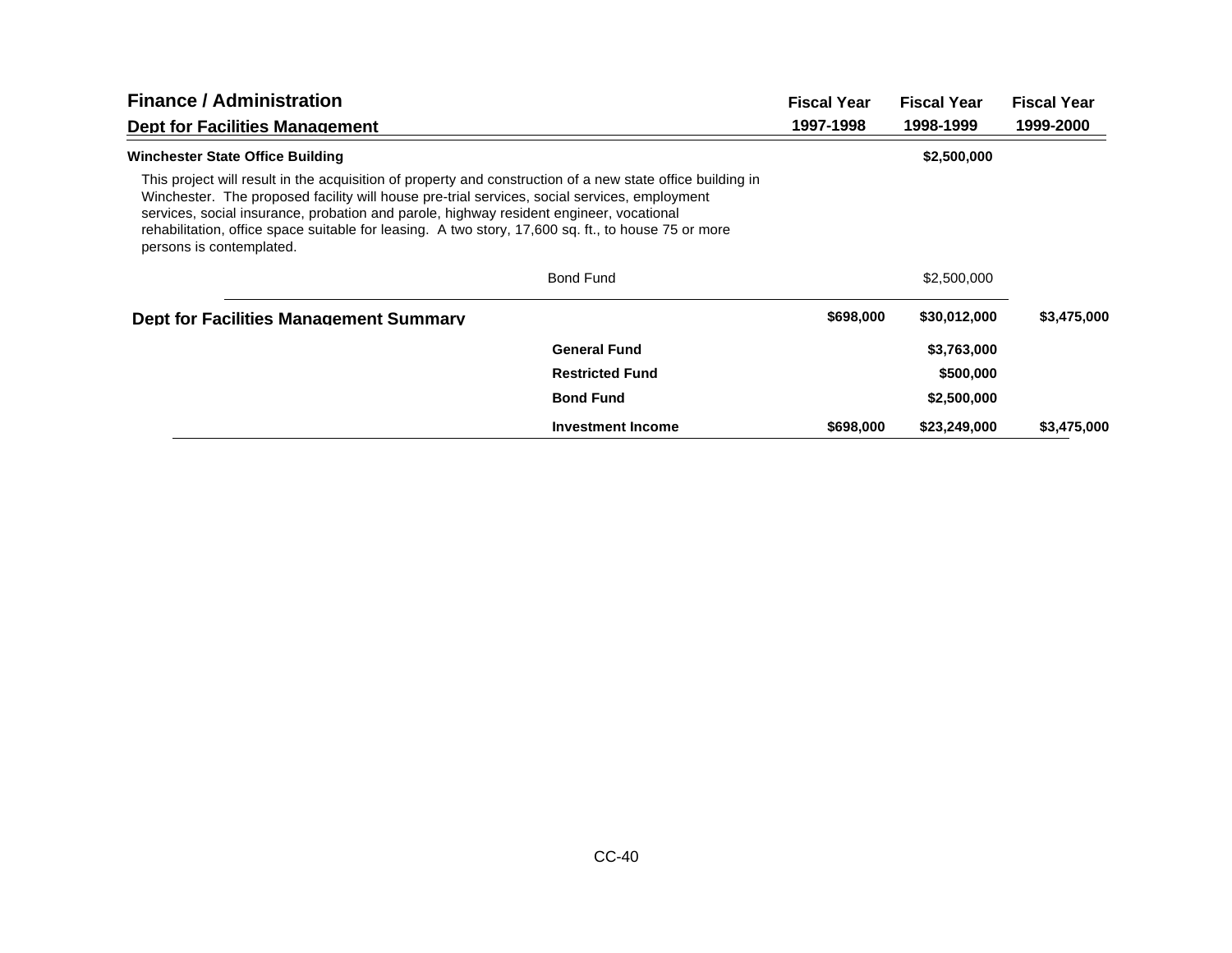| <b>Finance / Administration</b>                                                                                                                                                                                                                                                                                                                                                                                                                                                                                                                                                                                                                                                                          |           | <b>Fiscal Year</b> | <b>Fiscal Year</b> |
|----------------------------------------------------------------------------------------------------------------------------------------------------------------------------------------------------------------------------------------------------------------------------------------------------------------------------------------------------------------------------------------------------------------------------------------------------------------------------------------------------------------------------------------------------------------------------------------------------------------------------------------------------------------------------------------------------------|-----------|--------------------|--------------------|
| <b>Dept of Information Systems</b>                                                                                                                                                                                                                                                                                                                                                                                                                                                                                                                                                                                                                                                                       | 1997-1998 | 1998-1999          | 1999-2000          |
| <b>CAPITAL CONSTRUCTION PROJECTS</b>                                                                                                                                                                                                                                                                                                                                                                                                                                                                                                                                                                                                                                                                     |           |                    |                    |
| Year 2000 Conversion                                                                                                                                                                                                                                                                                                                                                                                                                                                                                                                                                                                                                                                                                     |           | \$6,700,000        |                    |
| The Governor recommends a pool of funds in the Finance and Administration Cabinet as a<br>contingency for all agencies to ensure the ongoing operations of state government are not impeded<br>by the well publicized computer programming problem commonly referred to as Year 2000. Prior to<br>allocating any of this Year 2000 Conversion funding, the Chief Information Officer (CIO) shall<br>evaluate and recommend the project to the Secretary of the Finance and Administration Cabinet.<br>Upon the concurrence of the Secretary of the Finance and Administration Cabinet these funds will<br>be made available for expenditure on individual high priority projects.<br><b>General Fund</b> |           | \$6,700,000        |                    |
|                                                                                                                                                                                                                                                                                                                                                                                                                                                                                                                                                                                                                                                                                                          |           |                    |                    |
| <b>INFORMATION TECHNOLOGY EQUIPMENT</b>                                                                                                                                                                                                                                                                                                                                                                                                                                                                                                                                                                                                                                                                  |           |                    |                    |
| <b>Disk Storage Complex Expansion</b>                                                                                                                                                                                                                                                                                                                                                                                                                                                                                                                                                                                                                                                                    |           | \$418,000          |                    |
| Provides an interface between a cluster of magnetic storage disk drives and the mainframe<br>computer complex and includes large amounts of solid-state random access memory (RAM).                                                                                                                                                                                                                                                                                                                                                                                                                                                                                                                      |           |                    |                    |
| <b>Restricted Fund</b>                                                                                                                                                                                                                                                                                                                                                                                                                                                                                                                                                                                                                                                                                   |           | \$418,000          |                    |
| <b>Enterprise Disk Controller</b>                                                                                                                                                                                                                                                                                                                                                                                                                                                                                                                                                                                                                                                                        |           | \$345,000          |                    |
| Provides an interface between a cluster of magnetic storage disk drives and the mainframe<br>computer complex and includes large amounts of solid-state random access memory (RAM).                                                                                                                                                                                                                                                                                                                                                                                                                                                                                                                      |           |                    |                    |
| <b>Restricted Fund</b>                                                                                                                                                                                                                                                                                                                                                                                                                                                                                                                                                                                                                                                                                   |           | \$345,000          |                    |
| <b>Enterprise Disk Controller</b>                                                                                                                                                                                                                                                                                                                                                                                                                                                                                                                                                                                                                                                                        |           |                    | \$345,000          |
| Provides an interface between a cluster of magnetic storage disk drives and the mainframe<br>computer complex and includes large amounts of solid-state random access memory (RAM).                                                                                                                                                                                                                                                                                                                                                                                                                                                                                                                      |           |                    |                    |
| <b>Restricted Fund</b>                                                                                                                                                                                                                                                                                                                                                                                                                                                                                                                                                                                                                                                                                   |           |                    | \$345,000          |
| <b>Enterprise Disk Storage Group</b>                                                                                                                                                                                                                                                                                                                                                                                                                                                                                                                                                                                                                                                                     |           | \$460,000          |                    |
| A Disk Storage Group provides large scale random access magnetic disk storage.                                                                                                                                                                                                                                                                                                                                                                                                                                                                                                                                                                                                                           |           |                    |                    |
| <b>Restricted Fund</b>                                                                                                                                                                                                                                                                                                                                                                                                                                                                                                                                                                                                                                                                                   |           | \$460,000          |                    |
|                                                                                                                                                                                                                                                                                                                                                                                                                                                                                                                                                                                                                                                                                                          |           |                    |                    |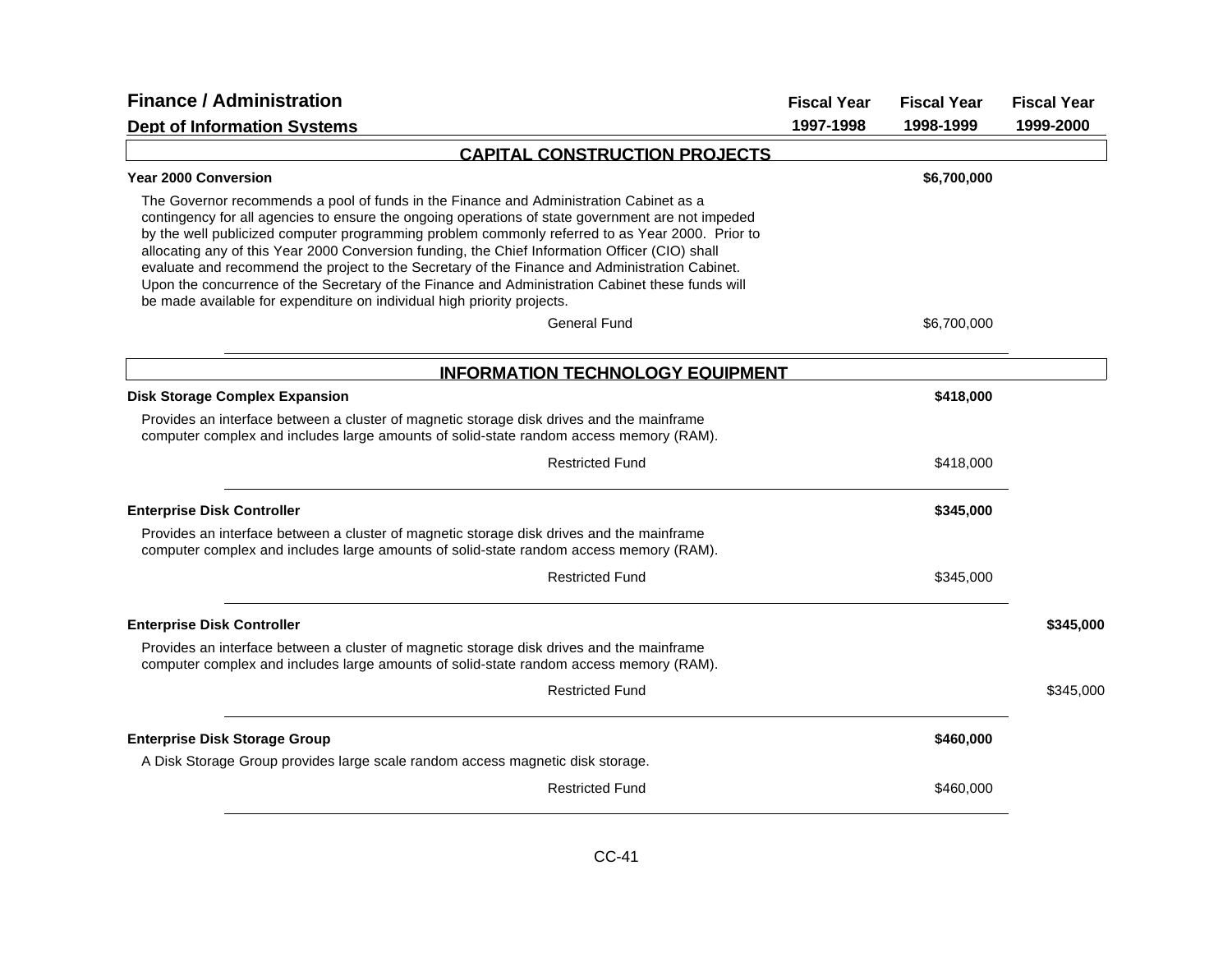| <b>Finance/Administration</b>                                                                                                                                                                                                                                                             |                        | <b>Fiscal Year</b> | <b>Fiscal Year</b> | <b>Fiscal Year</b> |
|-------------------------------------------------------------------------------------------------------------------------------------------------------------------------------------------------------------------------------------------------------------------------------------------|------------------------|--------------------|--------------------|--------------------|
| <b>Dept of Information Systems</b>                                                                                                                                                                                                                                                        |                        | 1997-1998          | 1998-1999          | 1999-2000          |
| <b>Enterprise Disk Storage Group</b>                                                                                                                                                                                                                                                      |                        |                    |                    | \$460,000          |
| A Disk Storage Group provides large scale random access magnetic disk storage.                                                                                                                                                                                                            |                        |                    |                    |                    |
|                                                                                                                                                                                                                                                                                           | <b>Restricted Fund</b> |                    |                    | \$460,000          |
| <b>Enterprise Server</b>                                                                                                                                                                                                                                                                  |                        |                    |                    | \$3,335,000        |
| Augment current processors or acquire additional processors.                                                                                                                                                                                                                              |                        |                    |                    |                    |
|                                                                                                                                                                                                                                                                                           | <b>Restricted Fund</b> |                    |                    | \$3,335,000        |
| <b>Enterprise Server</b>                                                                                                                                                                                                                                                                  |                        |                    | \$4,470,000        |                    |
| Augment current processors or acquire additional processors.                                                                                                                                                                                                                              |                        |                    |                    |                    |
|                                                                                                                                                                                                                                                                                           | <b>Restricted Fund</b> |                    | \$4,470,000        |                    |
| <b>Imaging System</b>                                                                                                                                                                                                                                                                     |                        |                    | \$1,150,000        |                    |
| Includes high-speed automatically fed scanning stations(s), high-density magnetic and optical<br>storage, central processor with peripheral and network interfaces, and workstations for access.                                                                                          |                        |                    |                    |                    |
|                                                                                                                                                                                                                                                                                           | <b>Restricted Fund</b> |                    | \$1,150,000        |                    |
| Kentucky Information Highway Upgrade Expansion                                                                                                                                                                                                                                            |                        |                    | \$1,500,000        | \$1,500,000        |
| Equipment consists of communications hardware, such as network interface units, multiplexors,<br>digital switches, e-mail routers, Asynchronous Transfer Mode (ATM) service units, multiprotocol<br>routers, Video Teleconferencing switches and other ancillary communications hardware. |                        |                    |                    |                    |
|                                                                                                                                                                                                                                                                                           | <b>Restricted Fund</b> |                    | \$1,500,000        | \$1,500,000        |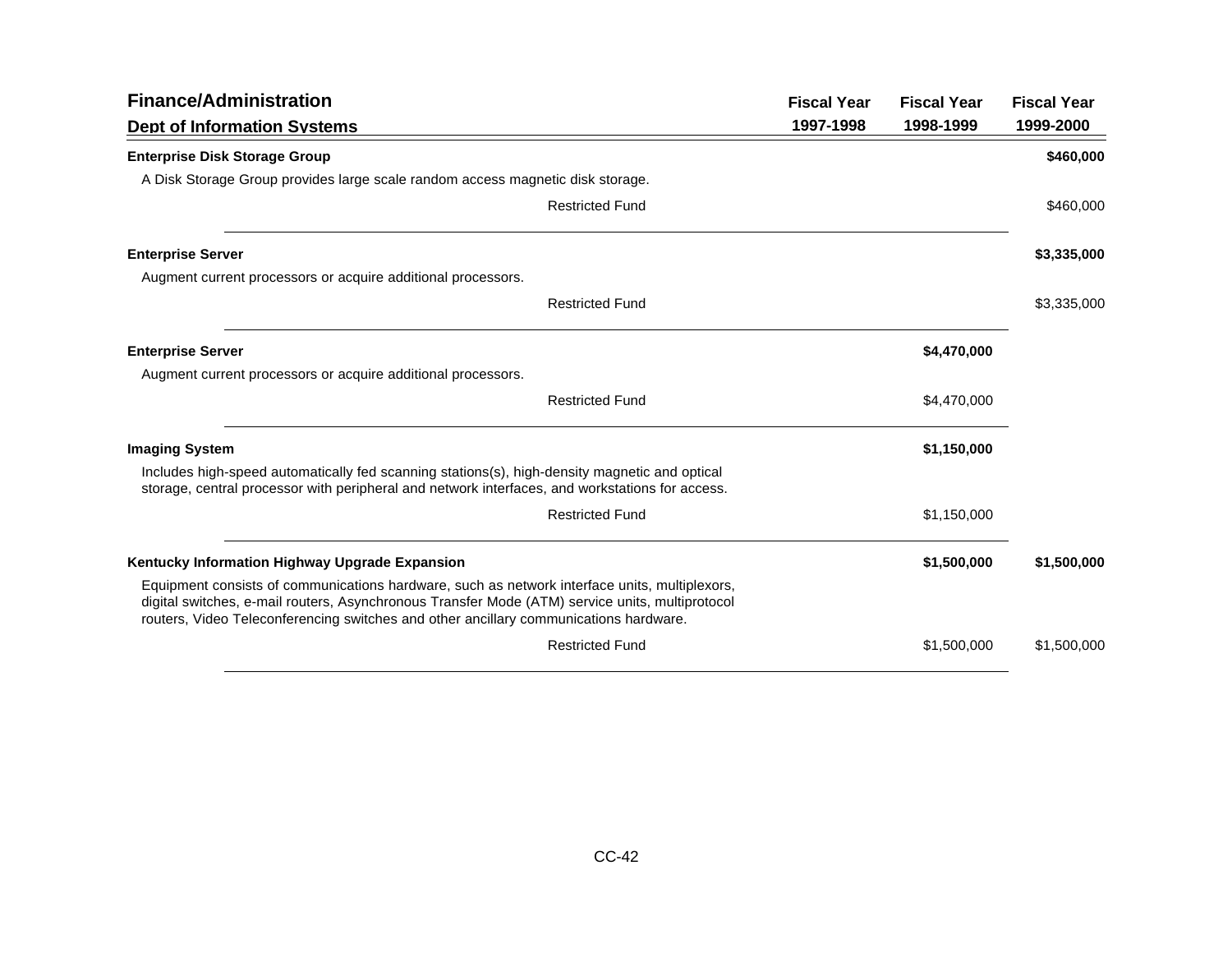| <b>Finance/Administration</b>                                                                                                                                                                                                                                                                                                                                                                                                                                                                                                                        | <b>Fiscal Year</b> | <b>Fiscal Year</b> | <b>Fiscal Year</b> |
|------------------------------------------------------------------------------------------------------------------------------------------------------------------------------------------------------------------------------------------------------------------------------------------------------------------------------------------------------------------------------------------------------------------------------------------------------------------------------------------------------------------------------------------------------|--------------------|--------------------|--------------------|
| <b>Dept of Information Systems</b>                                                                                                                                                                                                                                                                                                                                                                                                                                                                                                                   | 1997-1998          | 1998-1999          | 1999-2000          |
| <b>Processor Complex Expansion</b>                                                                                                                                                                                                                                                                                                                                                                                                                                                                                                                   |                    | \$2,588,000        |                    |
| This will include a processor that may be a stand-alone server, a server that is part of the mainframe<br>system complex, or an augmentation of a mainframe server as a result of a reengineering effort of<br>the Kentucky Automated Management and Eligibility System (KAMES) as required for the<br>implementation of Welfare Reform mandated by the federal government. In addition, the Kentucky<br>Automated Support and Enforcement System (KASES) is also undergoing some major<br>enhancements that would require the same equipment needs. |                    |                    |                    |
| <b>Restricted Fund</b>                                                                                                                                                                                                                                                                                                                                                                                                                                                                                                                               |                    | \$2,588,000        |                    |
| <b>Tape Controller and Transports</b>                                                                                                                                                                                                                                                                                                                                                                                                                                                                                                                |                    | \$313,000          |                    |
| Magnetic tape subsystem consisting of a tape controller and tape transports, including tape handling<br>facilities.                                                                                                                                                                                                                                                                                                                                                                                                                                  |                    |                    |                    |
| <b>Restricted Fund</b>                                                                                                                                                                                                                                                                                                                                                                                                                                                                                                                               |                    | \$313,000          |                    |
| <b>Tape Controller and Transports</b>                                                                                                                                                                                                                                                                                                                                                                                                                                                                                                                |                    |                    | \$313,000          |
| Magnetic tape subsystem consisting of a tape controller and tape transports, including tape handling<br>facilities.                                                                                                                                                                                                                                                                                                                                                                                                                                  |                    |                    |                    |
| <b>Restricted Fund</b>                                                                                                                                                                                                                                                                                                                                                                                                                                                                                                                               |                    |                    | \$313,000          |
| <b>Teleprocessing Controller</b>                                                                                                                                                                                                                                                                                                                                                                                                                                                                                                                     |                    | \$525,000          |                    |
| High speed telecommunications controller that provides an interface between the mainframe<br>computer complex and the statewide telecommunications network.                                                                                                                                                                                                                                                                                                                                                                                          |                    |                    |                    |
| <b>Restricted Fund</b>                                                                                                                                                                                                                                                                                                                                                                                                                                                                                                                               |                    | \$525,000          |                    |
| <b>REAL PROPERTY LEASES</b>                                                                                                                                                                                                                                                                                                                                                                                                                                                                                                                          |                    |                    |                    |
| PR#03463 - Frankfort, Fair Oaks Lane - Lease                                                                                                                                                                                                                                                                                                                                                                                                                                                                                                         |                    |                    |                    |
| Ongoing lease.                                                                                                                                                                                                                                                                                                                                                                                                                                                                                                                                       |                    |                    |                    |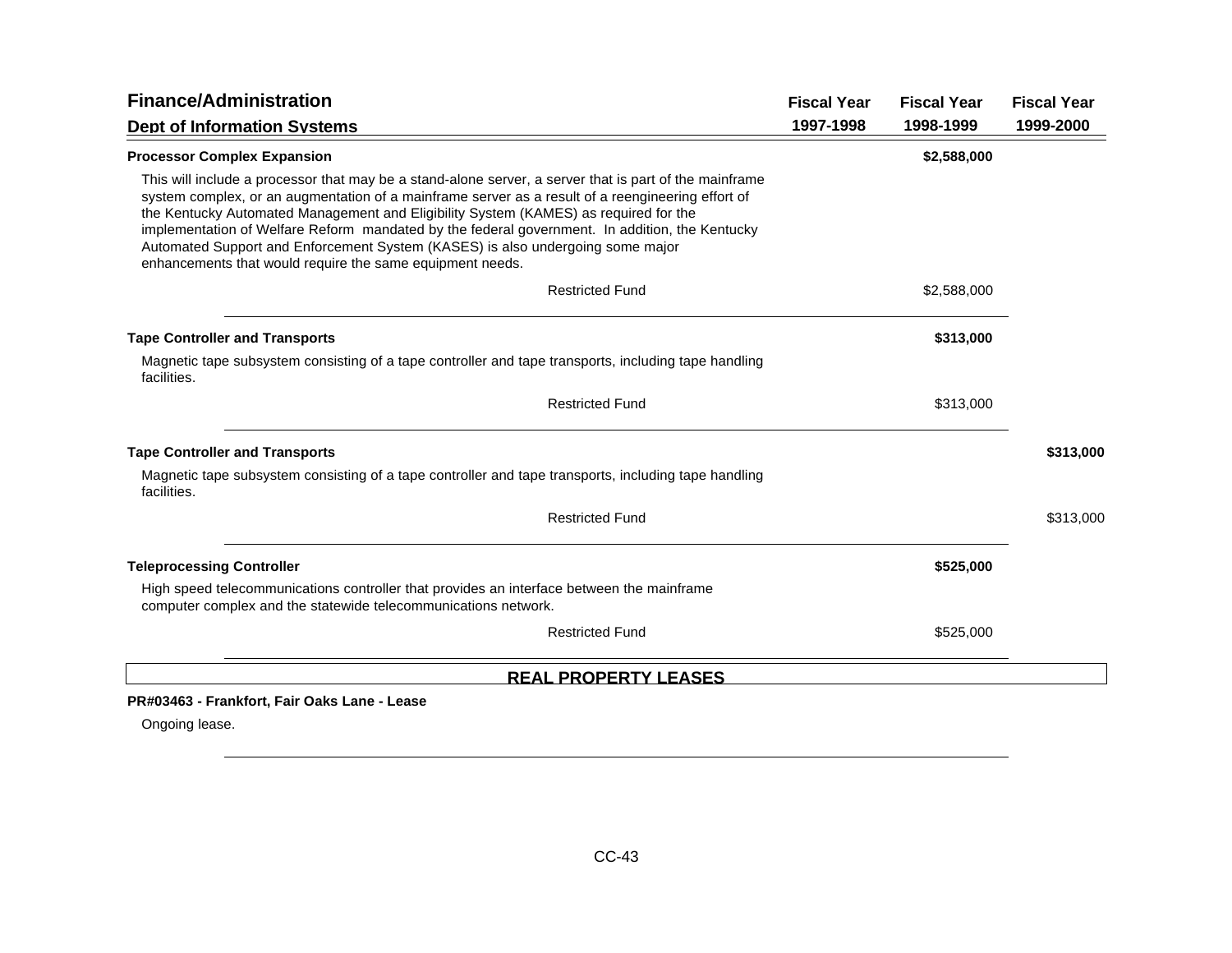| <b>Finance / Administration</b>            |                          | <b>Fiscal Year</b> | <b>Fiscal Year</b> | <b>Fiscal Year</b> |
|--------------------------------------------|--------------------------|--------------------|--------------------|--------------------|
| <b>Dept of Information Systems</b>         |                          | 1997-1998          | 1998-1999          | 1999-2000          |
| <b>Dept of Information Systems Summary</b> |                          |                    | \$18,469,000       | \$5,953,000        |
|                                            | <b>General Fund</b>      |                    | \$6,700,000        |                    |
|                                            | <b>Restricted Fund</b>   |                    | \$11,769,000       | \$5,953,000        |
| <b>Finance / Administration Summary</b>    |                          | \$771,000          | \$226,759,000      | \$15,637,000       |
|                                            | <b>General Fund</b>      |                    | \$10,463,000       |                    |
|                                            | <b>Restricted Fund</b>   | \$73,000           | \$12,269,000       | \$5,953,000        |
|                                            | <b>Federal Fund</b>      |                    | \$66,231,000       |                    |
|                                            | <b>Bond Fund</b>         |                    | \$75,600,000       |                    |
|                                            | <b>Investment Income</b> | \$698,000          | \$24,370,000       | \$3,475,000        |
|                                            | <b>Other Fund</b>        |                    | \$37,826,000       | \$6,209,000        |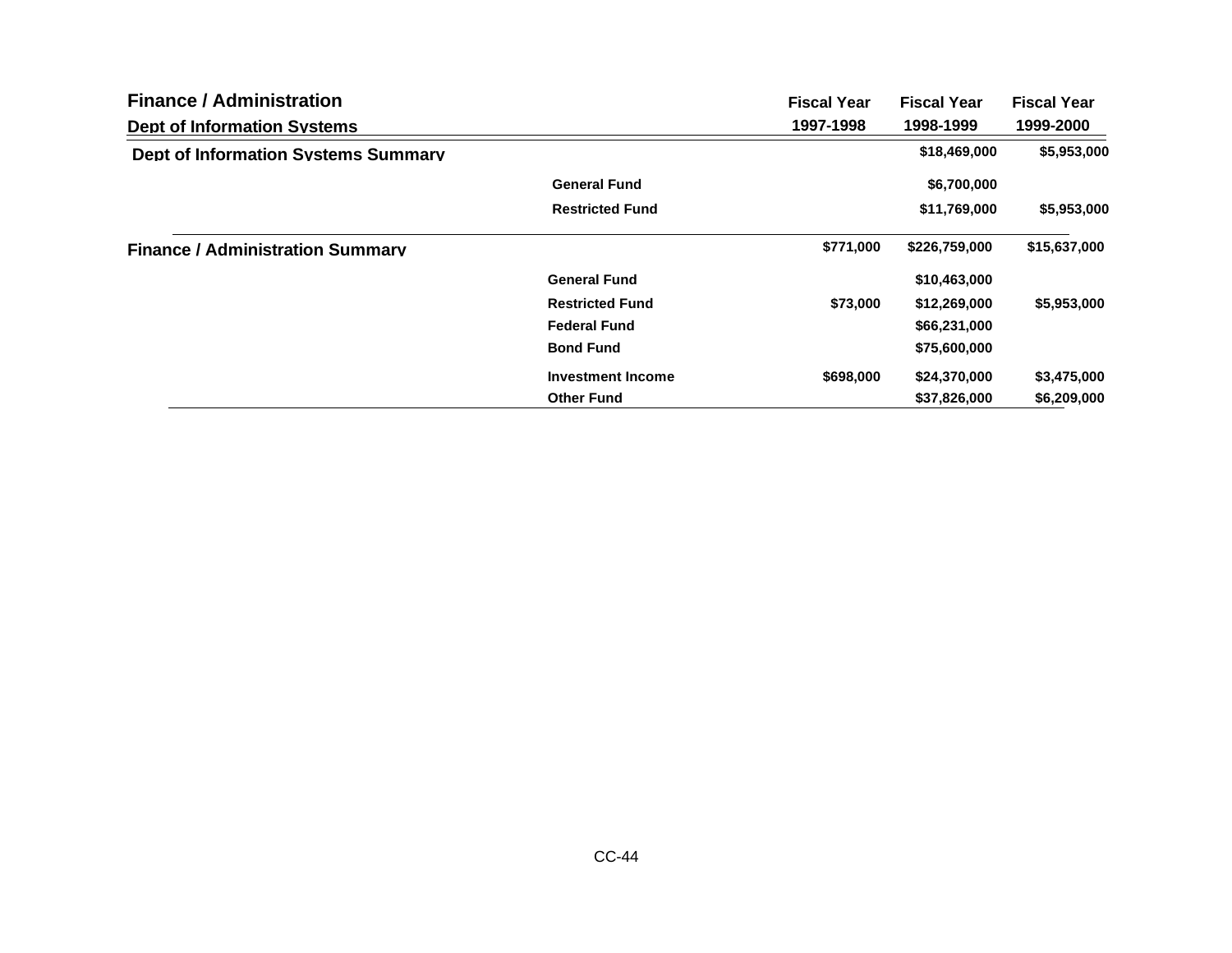| <b>Health Services</b>                                                                                                                                                                                                                 | <b>Fiscal Year</b> | <b>Fiscal Year</b> | <b>Fiscal Year</b> |
|----------------------------------------------------------------------------------------------------------------------------------------------------------------------------------------------------------------------------------------|--------------------|--------------------|--------------------|
| Dept for Mental Health and Mental Retardation                                                                                                                                                                                          | 1997-1998          | 1998-1999          | 1999-2000          |
| <b>CAPITAL CONSTRUCTION PROJECTS</b>                                                                                                                                                                                                   |                    |                    |                    |
| <b>Emergency Generator Replacement - Glasgow SNF</b>                                                                                                                                                                                   | \$550,000          |                    |                    |
| This project will replace the emergency power generators at the Glasgow State Nursing Facility.<br>This will allow the facility to meet Kentucky licensure and safety requirements pursuant to Kentucky<br>Administrative Regulations. |                    |                    |                    |
| Capital Const. Surplus Account                                                                                                                                                                                                         | \$550,000          |                    |                    |
| <b>Emergency Generator Replacement-Central State Hospital</b>                                                                                                                                                                          | \$550,000          |                    |                    |
| This project will replace emergency power generators at Central State Hospital. This will allow the<br>facility to meet Kentucky licensure and safety requirements pursuant to Kentucky Administrative<br>Regulations.                 |                    |                    |                    |
| Capital Const. Surplus Account                                                                                                                                                                                                         | \$550,000          |                    |                    |
| <b>Maintenance Pool</b>                                                                                                                                                                                                                |                    | \$450,000          | \$450,000          |
| This pool will provide funds for minor renovations, repairs, maintenance, and equipment<br>replacement projects at statewide MH/MR facilities. These projects are for needs known and<br>unknown at this time.                         |                    |                    |                    |
| Investment Income                                                                                                                                                                                                                      |                    | \$450,000          | \$450,000          |
| Miscellaneous Roof Replacement/Repair Pool                                                                                                                                                                                             |                    | \$400,000          |                    |
| This pool will provide funds for roof replacement/repair at statewide MH/MR facilities.                                                                                                                                                |                    |                    |                    |
| Investment Income                                                                                                                                                                                                                      |                    | \$400,000          |                    |
| <b>REAL PROPERTY LEASES</b>                                                                                                                                                                                                            |                    |                    |                    |
| <b>MH/MR - Fair Oaks Lane</b>                                                                                                                                                                                                          |                    |                    |                    |

PR # 3734 is located at 100 Fair Oaks Lane in Frankfort. The office is on the 4th floor and contains 34,525 square feet of office space. The annual cost is \$253,760 plus \$3,933 for 1,311 square feet of storage space.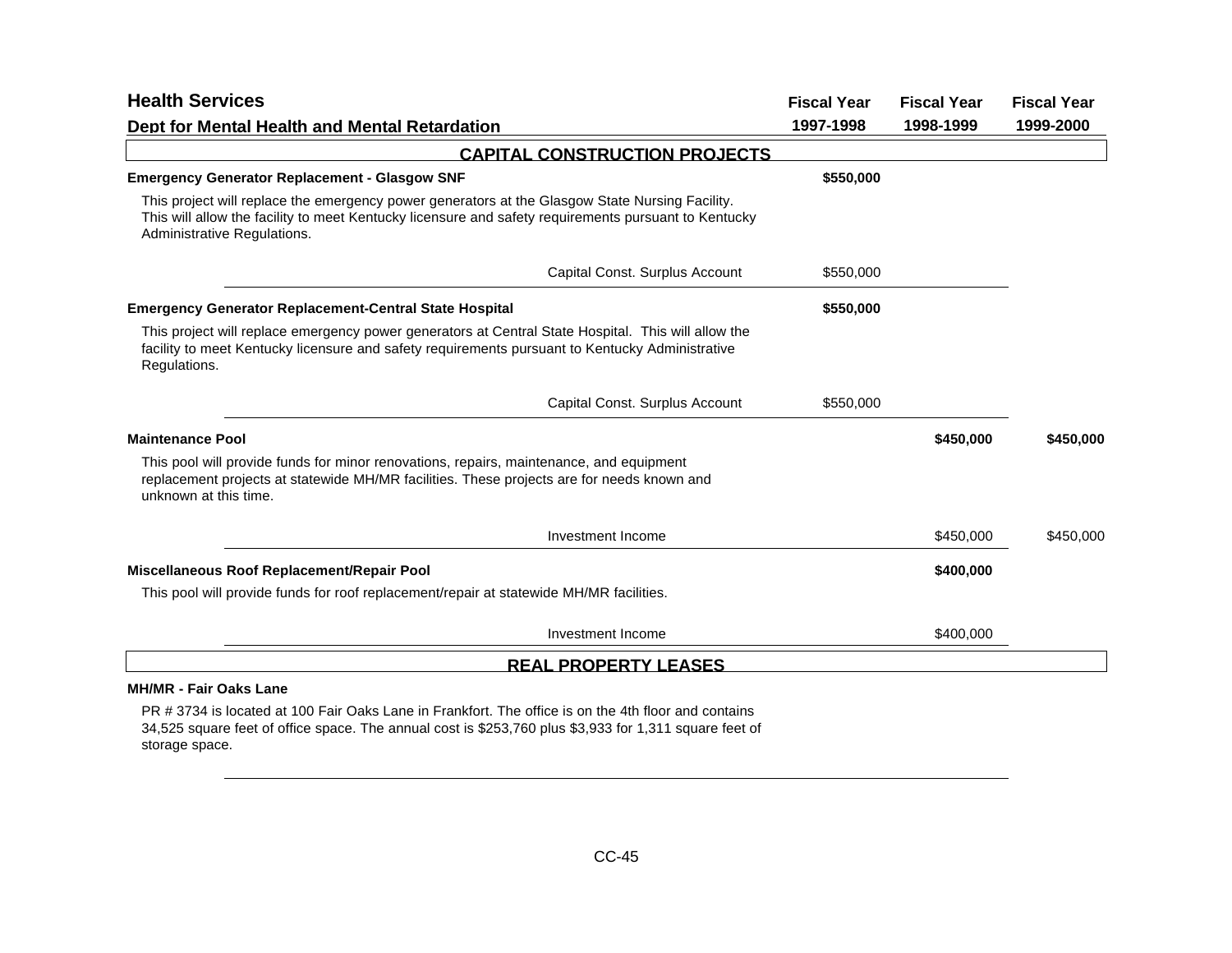| <b>Health Services</b>                                |                                       | <b>Fiscal Year</b> | <b>Fiscal Year</b> | <b>Fiscal Year</b> |
|-------------------------------------------------------|---------------------------------------|--------------------|--------------------|--------------------|
| Dept for Mental Health and Mental Retardation         |                                       | 1997-1998          | 1998-1999          | 1999-2000          |
| Dept for Mental Health and Mental Retardation Summary |                                       | \$1,100,000        | \$850,000          | \$450,000          |
|                                                       | <b>Capital Const. Surplus Account</b> | \$1,100,000        |                    |                    |
|                                                       | <b>Investment Income</b>              |                    | \$850,000          | \$450,000          |
| <b>Health Services Summary</b>                        |                                       | \$1,100,000        | \$850,000          | \$450,000          |
|                                                       | <b>Capital Const. Surplus Account</b> | \$1,100,000        |                    |                    |
|                                                       | <b>Investment Income</b>              |                    | \$850,000          | \$450,000          |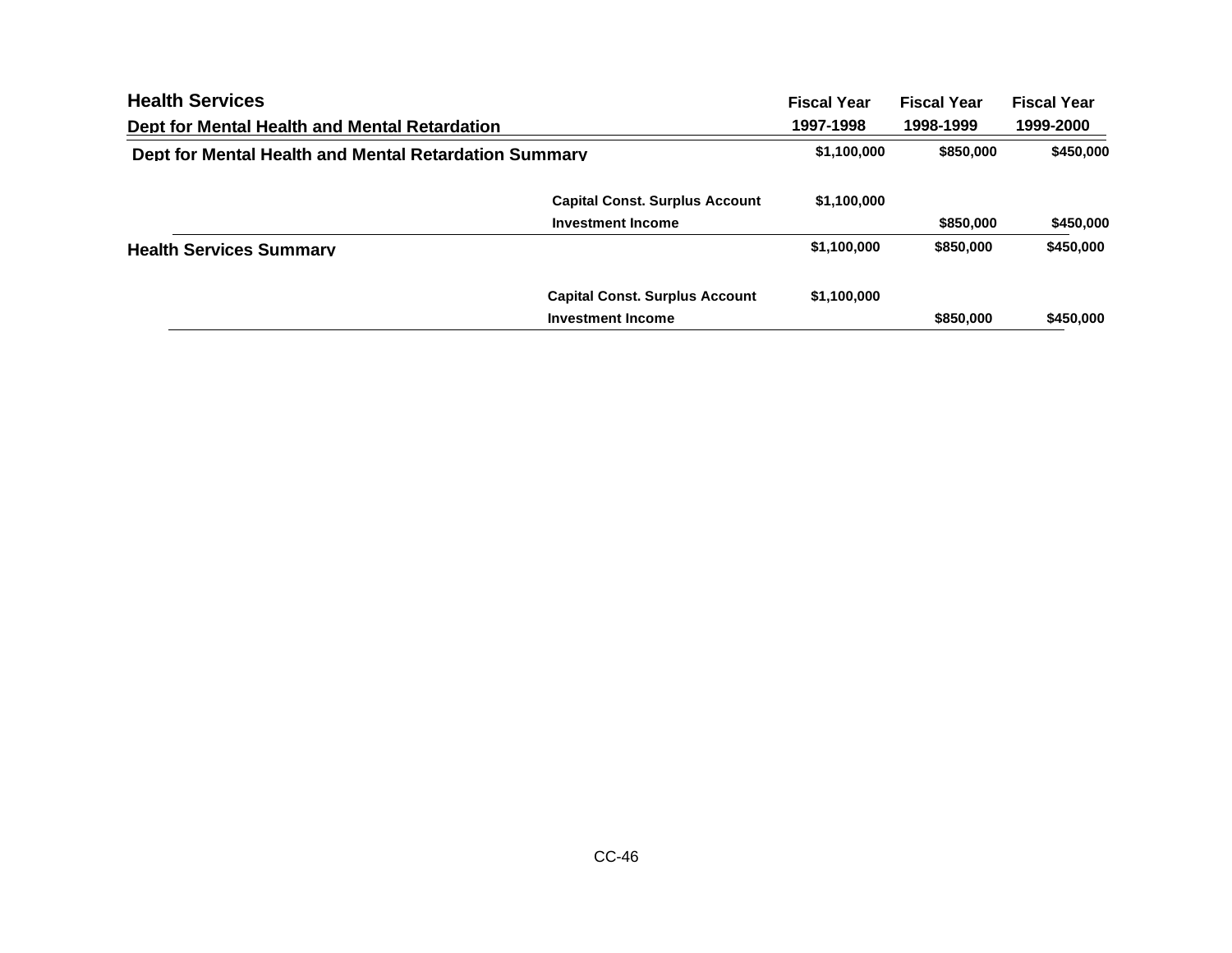| <b>Justice</b>                                                                                                                                                                                                                                                                                                                                                                                                                                                                                                                                                                                                                                                                                                                                        | <b>Fiscal Year</b> | <b>Fiscal Year</b> | <b>Fiscal Year</b> |
|-------------------------------------------------------------------------------------------------------------------------------------------------------------------------------------------------------------------------------------------------------------------------------------------------------------------------------------------------------------------------------------------------------------------------------------------------------------------------------------------------------------------------------------------------------------------------------------------------------------------------------------------------------------------------------------------------------------------------------------------------------|--------------------|--------------------|--------------------|
| <b>Dept of State Police</b>                                                                                                                                                                                                                                                                                                                                                                                                                                                                                                                                                                                                                                                                                                                           | 1997-1998          | 1998-1999          | 1999-2000          |
| <b>CAPITAL CONSTRUCTION PROJECTS</b>                                                                                                                                                                                                                                                                                                                                                                                                                                                                                                                                                                                                                                                                                                                  |                    |                    |                    |
| <b>Maintenance Pool</b>                                                                                                                                                                                                                                                                                                                                                                                                                                                                                                                                                                                                                                                                                                                               |                    | \$200,000          | \$200,000          |
| Maintenance/renovation projects with a total cost less than \$400,000 each.                                                                                                                                                                                                                                                                                                                                                                                                                                                                                                                                                                                                                                                                           |                    |                    |                    |
| Investment Income                                                                                                                                                                                                                                                                                                                                                                                                                                                                                                                                                                                                                                                                                                                                     |                    | \$200,000          | \$200,000          |
| <b>MAJOR EQUIPMENT</b>                                                                                                                                                                                                                                                                                                                                                                                                                                                                                                                                                                                                                                                                                                                                |                    |                    |                    |
| <b>Inductively Coupled Mass Spectrometer</b>                                                                                                                                                                                                                                                                                                                                                                                                                                                                                                                                                                                                                                                                                                          |                    | \$200,000          |                    |
| Purchase of new instrumentation which will allow for more accurate analysis of glass, gun shot<br>residue (GSR) and general chemical substances.                                                                                                                                                                                                                                                                                                                                                                                                                                                                                                                                                                                                      |                    |                    |                    |
| <b>Federal Fund</b>                                                                                                                                                                                                                                                                                                                                                                                                                                                                                                                                                                                                                                                                                                                                   |                    | \$150,000          |                    |
| Capital Const. Surplus Account                                                                                                                                                                                                                                                                                                                                                                                                                                                                                                                                                                                                                                                                                                                        |                    | \$50,000           |                    |
| <b>Microspectrometer</b>                                                                                                                                                                                                                                                                                                                                                                                                                                                                                                                                                                                                                                                                                                                              |                    | \$120,000          |                    |
| Purchase of new instrumentation which will allow for more accurate forensic analysis of fibers.                                                                                                                                                                                                                                                                                                                                                                                                                                                                                                                                                                                                                                                       |                    |                    |                    |
| <b>Federal Fund</b>                                                                                                                                                                                                                                                                                                                                                                                                                                                                                                                                                                                                                                                                                                                                   |                    | \$90,000           |                    |
| Capital Const. Surplus Account                                                                                                                                                                                                                                                                                                                                                                                                                                                                                                                                                                                                                                                                                                                        |                    | \$30,000           |                    |
| <b>INFORMATION TECHNOLOGY EQUIPMENT</b>                                                                                                                                                                                                                                                                                                                                                                                                                                                                                                                                                                                                                                                                                                               |                    |                    |                    |
| Integrated Criminal Apprehension Program (ICAP) - Upgrade                                                                                                                                                                                                                                                                                                                                                                                                                                                                                                                                                                                                                                                                                             |                    | \$1,583,000        |                    |
| Upgrade existing ICAP system - The current system has been disabled due to power failure. It has<br>been used for the mandatory collection, classification, analysis and reporting of criminal offense and<br>arrest information. Examples are uniform crime statistics to the Federal Bureau of Investigation and<br>the publication of "Crime in Kentucky." This information is used not only by the State Police, but<br>other state, local, and federal agencies, also. The new system will provide improved quality criminal<br>history record information and give the agency the capability to report information within a National<br>Based Reporting System. State bonds in the amount of \$1,583,000 (seven year issue) are<br>recommended. |                    |                    |                    |
| <b>Bond Fund</b>                                                                                                                                                                                                                                                                                                                                                                                                                                                                                                                                                                                                                                                                                                                                      |                    | \$1,583,000        |                    |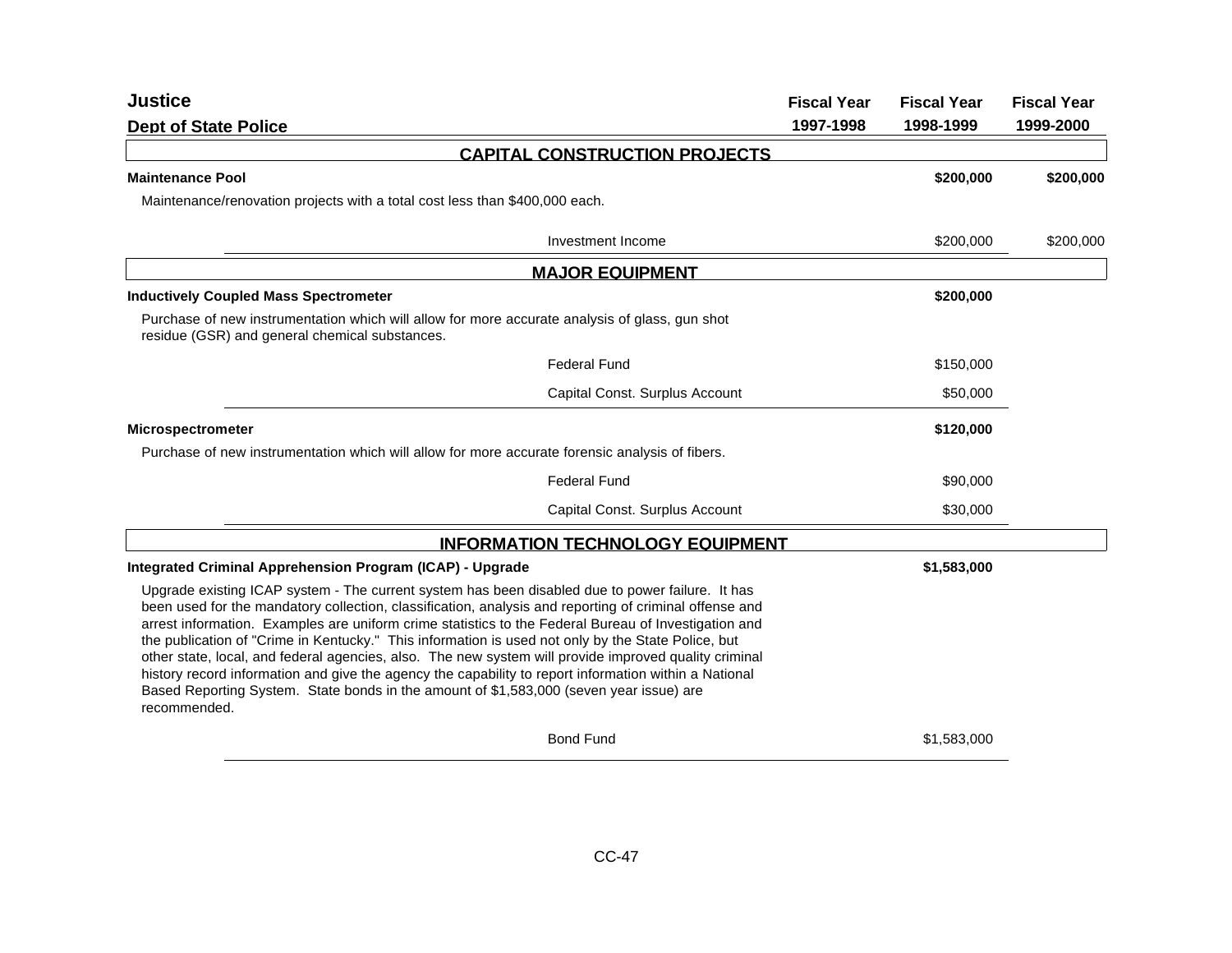| <b>Justice</b><br><b>Dept of State Police</b>                                                                                                                                                                                                                                                                                                                                                                                                                                                                                                                                                                                                                                         |                                       | <b>Fiscal Year</b><br>1997-1998 | <b>Fiscal Year</b><br>1998-1999 | <b>Fiscal Year</b><br>1999-2000 |
|---------------------------------------------------------------------------------------------------------------------------------------------------------------------------------------------------------------------------------------------------------------------------------------------------------------------------------------------------------------------------------------------------------------------------------------------------------------------------------------------------------------------------------------------------------------------------------------------------------------------------------------------------------------------------------------|---------------------------------------|---------------------------------|---------------------------------|---------------------------------|
| KSP - Automated Fingerprint Identification System (AFIS)                                                                                                                                                                                                                                                                                                                                                                                                                                                                                                                                                                                                                              |                                       |                                 | \$1,871,000                     |                                 |
| Purchase of 13 live-scan fingerprint devices at an estimated \$67,000 each for distribution at regional<br>jail sites across the Commonwealth and in the Department of Corrections - subtotal of \$871,000.<br>Upgrade Automated Fingerprint Identification System host - subtotal of \$1,000,000. The live-scan<br>will be used to electronically capture fingerprint images and compare them with the AFIS host<br>database.                                                                                                                                                                                                                                                        |                                       |                                 |                                 |                                 |
|                                                                                                                                                                                                                                                                                                                                                                                                                                                                                                                                                                                                                                                                                       | <b>Federal Fund</b>                   |                                 | \$1,871,000                     |                                 |
| <b>KSP - KY Accident Reporting System (CRASH)</b>                                                                                                                                                                                                                                                                                                                                                                                                                                                                                                                                                                                                                                     |                                       |                                 | \$2,500,000                     |                                 |
| CRASH (Collision Report Analysis for Safer Highways) is an information management system used<br>for the collection and initial processing of data associated with motor vehicle accidents in Kentucky.<br>This replacement of the current system (Kentucky Accident Reporting System) as a data<br>extraction/imaging platform system with reengineered manual processes will provide enhanced law<br>enforcement access and information output to the user community. State bonds in the amount of<br>\$1,587,000 (seven year issue) are recommended.                                                                                                                               |                                       |                                 |                                 |                                 |
|                                                                                                                                                                                                                                                                                                                                                                                                                                                                                                                                                                                                                                                                                       | <b>Federal Fund</b>                   |                                 | \$913,000                       |                                 |
|                                                                                                                                                                                                                                                                                                                                                                                                                                                                                                                                                                                                                                                                                       | <b>Bond Fund</b>                      |                                 | \$1,587,000                     |                                 |
| <b>Replacement of Basic Radio System</b>                                                                                                                                                                                                                                                                                                                                                                                                                                                                                                                                                                                                                                              |                                       |                                 | \$20,082,000                    |                                 |
| Replaces 17 radios (\$3,250,000), 750 mobile radios (\$4,013,000), 192 base stations (\$2,400,000),<br>and 21 sets of test equipment (\$857,000), comprising current State Police radio system - subtotal<br>\$10,520,000. Construction of 11 additional radio tower sites - subtotal \$3,802,000. Construct 96<br>replacement equipment shelters at existing KEWS and State Police radio tower sites - subtotal<br>\$5,760,000. This is a replacement of the current analog system. The new system does have digital<br>capability if opportunities may arise within the funding available. The bonds for this project are to be<br>amortized over a period not to exceed ten years. |                                       |                                 |                                 |                                 |
|                                                                                                                                                                                                                                                                                                                                                                                                                                                                                                                                                                                                                                                                                       | <b>Bond Fund</b>                      |                                 | \$20,082,000                    |                                 |
| <b>Dept of State Police Summary</b>                                                                                                                                                                                                                                                                                                                                                                                                                                                                                                                                                                                                                                                   |                                       |                                 | \$26,556,000                    | \$200,000                       |
|                                                                                                                                                                                                                                                                                                                                                                                                                                                                                                                                                                                                                                                                                       | <b>Federal Fund</b>                   |                                 | \$3,024,000                     |                                 |
|                                                                                                                                                                                                                                                                                                                                                                                                                                                                                                                                                                                                                                                                                       | <b>Bond Fund</b>                      |                                 | \$23,252,000                    |                                 |
|                                                                                                                                                                                                                                                                                                                                                                                                                                                                                                                                                                                                                                                                                       | <b>Capital Const. Surplus Account</b> |                                 | \$80,000                        |                                 |
|                                                                                                                                                                                                                                                                                                                                                                                                                                                                                                                                                                                                                                                                                       | <b>Investment Income</b>              |                                 | \$200,000                       | \$200,000                       |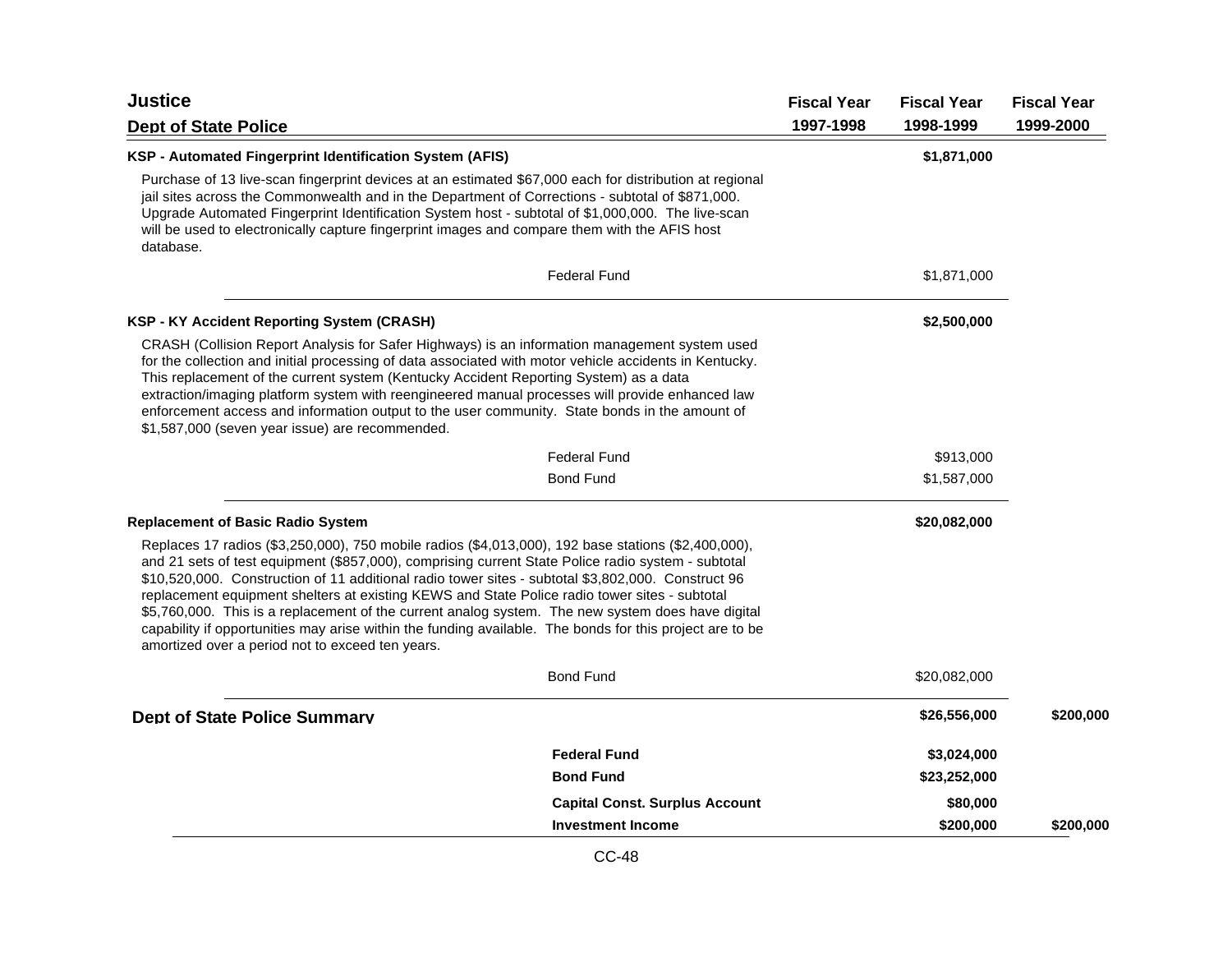| <b>Justice</b>                                                                                                                                                                                                                                                                                                                                                      | <b>Fiscal Year</b> | <b>Fiscal Year</b> | <b>Fiscal Year</b> |
|---------------------------------------------------------------------------------------------------------------------------------------------------------------------------------------------------------------------------------------------------------------------------------------------------------------------------------------------------------------------|--------------------|--------------------|--------------------|
| <b>Dept of Juvenile Justice</b>                                                                                                                                                                                                                                                                                                                                     | 1997-1998          | 1998-1999          | 1999-2000          |
| <b>CAPITAL CONSTRUCTION PROJECTS</b>                                                                                                                                                                                                                                                                                                                                |                    |                    |                    |
| 40-Bed Bootcamp                                                                                                                                                                                                                                                                                                                                                     | \$621,000          |                    |                    |
| New facility to serve as a bootcamp program for juveniles committed to the Department's custody. It<br>will include a very structured program including physical exercise, education and treatment<br>program. General Funds in the amount of \$69,000 will be transferred from the operating budget in<br>fiscal year 1998 for a total project scope of \$690,000. |                    |                    |                    |
| <b>Federal Fund</b>                                                                                                                                                                                                                                                                                                                                                 | \$621,000          |                    |                    |
| <b>Expansion of Breathitt County Detention Center</b>                                                                                                                                                                                                                                                                                                               |                    | \$2,500,000        |                    |
| Addition of 32 beds to this newly built facility.                                                                                                                                                                                                                                                                                                                   |                    |                    |                    |
| <b>Bond Fund</b>                                                                                                                                                                                                                                                                                                                                                    |                    | \$2,500,000        |                    |
| <b>Maintenance Pool</b>                                                                                                                                                                                                                                                                                                                                             |                    | \$900,000          | \$400,000          |
| Provides funds for minor renovations, repairs, maintenance, and equipment replacement projects<br>costing less than \$400,000 each.                                                                                                                                                                                                                                 |                    |                    |                    |
| <b>General Fund</b>                                                                                                                                                                                                                                                                                                                                                 |                    | \$500,000          |                    |
| Investment Income                                                                                                                                                                                                                                                                                                                                                   |                    | \$400,000          | \$400,000          |
| <b>New Maximum Security Facility</b>                                                                                                                                                                                                                                                                                                                                |                    | \$8,410,000        |                    |
| This facility will replace the current maximum security facility (Central Kentucky Treatment Center).<br>The project is authorized both as a built-to-suit with a lease/purchase option and/or as a<br>conventional state capital construction (bond) project.                                                                                                      |                    |                    |                    |
| <b>Bond Fund</b>                                                                                                                                                                                                                                                                                                                                                    |                    | \$8,410,000        |                    |
| Northern Ky Treatment Center - HVAC Replacement                                                                                                                                                                                                                                                                                                                     |                    | \$558,000          |                    |
| Replacement of HVAC system.                                                                                                                                                                                                                                                                                                                                         |                    |                    |                    |
| <b>General Fund</b>                                                                                                                                                                                                                                                                                                                                                 |                    | \$558,000          |                    |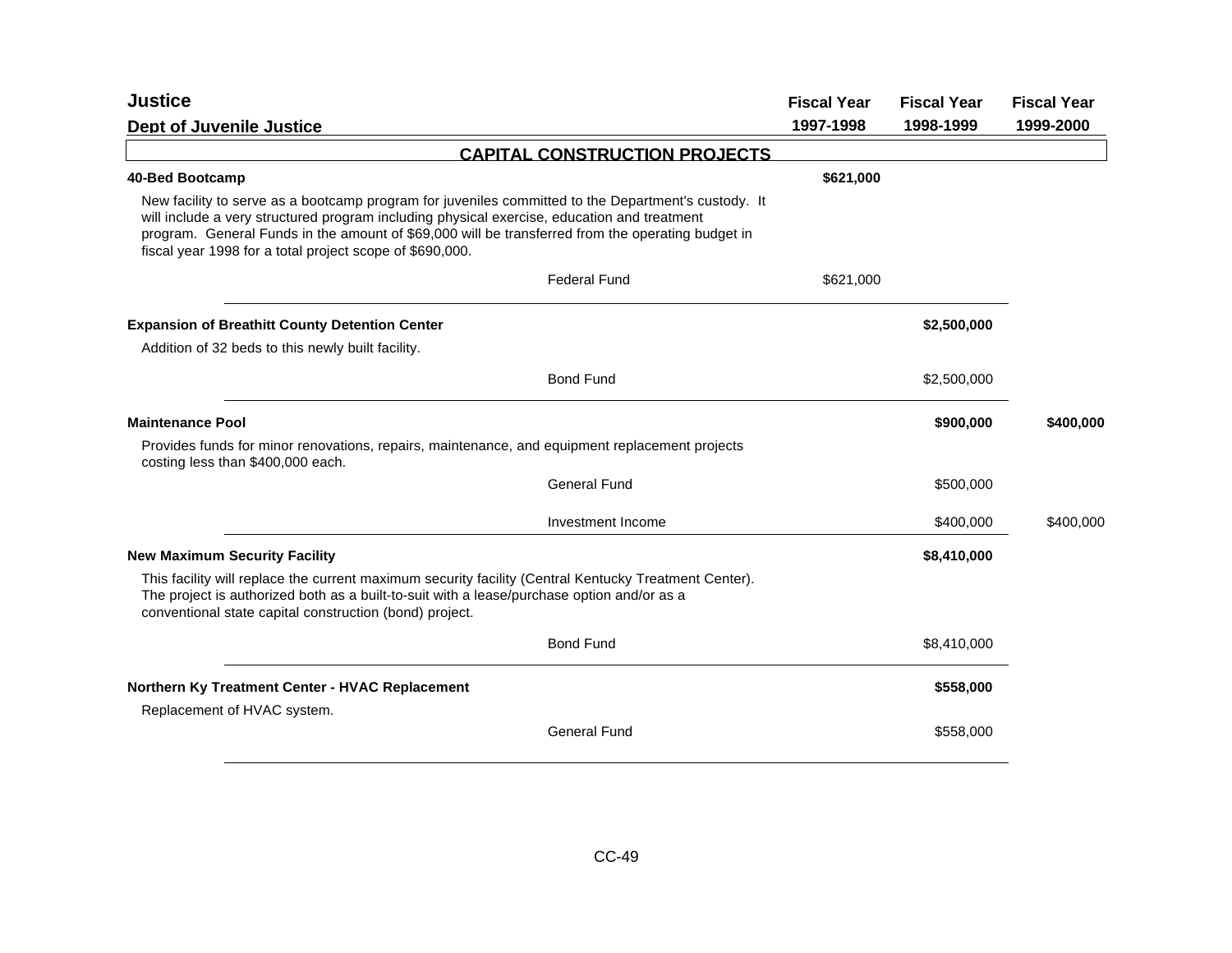| <b>Justice</b>                                                  |                          | <b>Fiscal Year</b> | <b>Fiscal Year</b> | <b>Fiscal Year</b> |
|-----------------------------------------------------------------|--------------------------|--------------------|--------------------|--------------------|
| <b>Dept of Juvenile Justice</b>                                 |                          | 1997-1998          | 1998-1999          | 1999-2000          |
| Secure Juvenile Detention Facility #1                           |                          |                    | \$5,357,000        |                    |
| Construction of a 48-bed detention facility, site undetermined. |                          |                    |                    |                    |
|                                                                 | <b>Bond Fund</b>         |                    | \$5,357,000        |                    |
| Secure Juvenile Detention Facility #2                           |                          |                    | \$5,357,000        |                    |
| Construction of a 48-bed detention facility, site undetermined. |                          |                    |                    |                    |
|                                                                 | <b>Bond Fund</b>         |                    | \$5,357,000        |                    |
| Secure Juvenile Detention Facility #3                           |                          |                    | \$5,357,000        |                    |
| Construction of a 48-bed detention facility, site undetermined. |                          |                    |                    |                    |
|                                                                 | <b>Bond Fund</b>         |                    | \$5,357,000        |                    |
| <b>Dept of Juvenile Justice Summary</b>                         |                          | \$621,000          | \$28,439,000       | \$400,000          |
|                                                                 | <b>General Fund</b>      |                    | \$1,058,000        |                    |
|                                                                 | <b>Federal Fund</b>      | \$621,000          |                    |                    |
|                                                                 | <b>Bond Fund</b>         |                    | \$26,981,000       |                    |
|                                                                 | <b>Investment Income</b> |                    | \$400,000          | \$400,000          |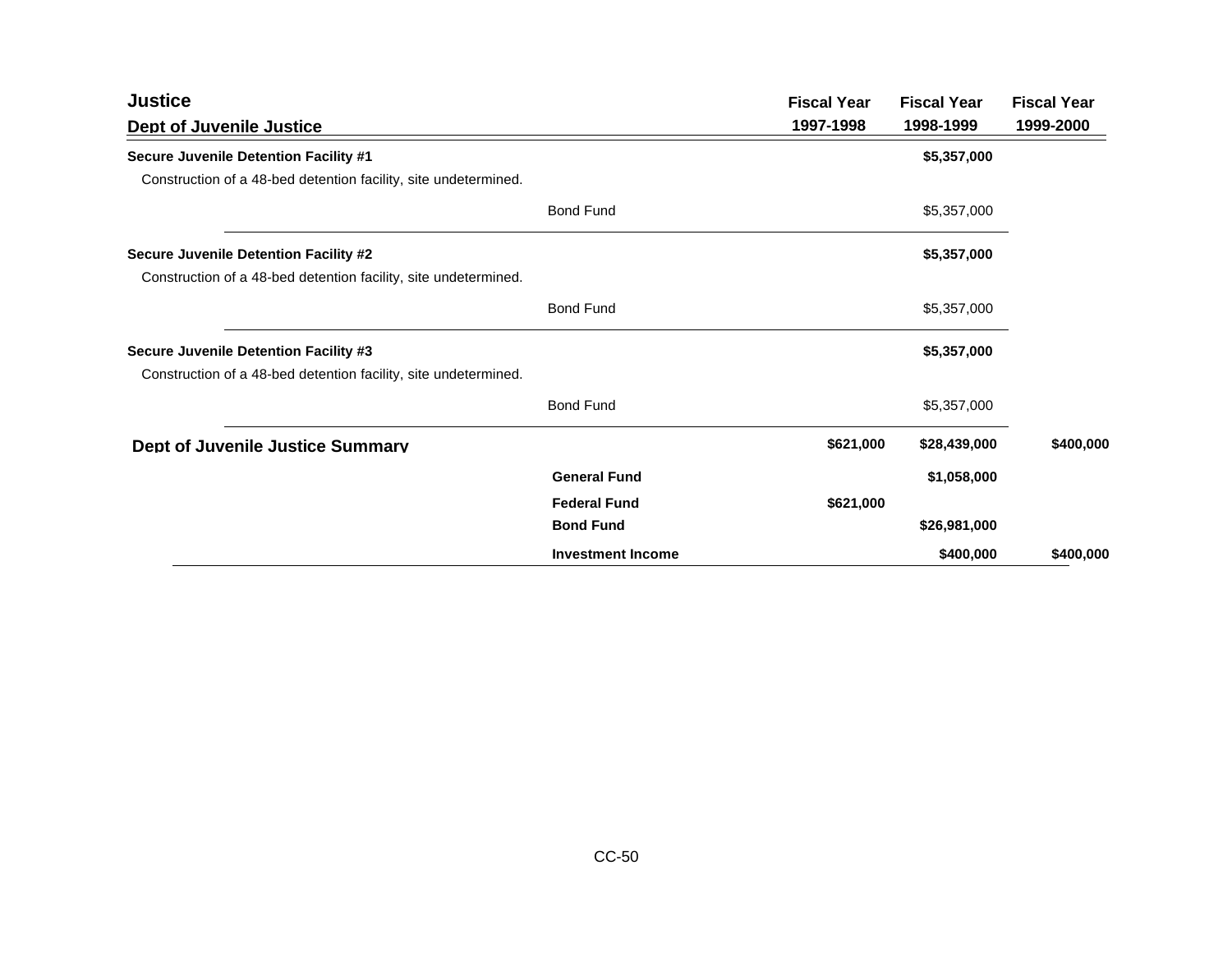| <b>Justice</b>                                                                                                                                                                                                                                                                                                                                                                                     | <b>Fiscal Year</b> | <b>Fiscal Year</b> | <b>Fiscal Year</b> |
|----------------------------------------------------------------------------------------------------------------------------------------------------------------------------------------------------------------------------------------------------------------------------------------------------------------------------------------------------------------------------------------------------|--------------------|--------------------|--------------------|
| <b>Dept of Corrections</b>                                                                                                                                                                                                                                                                                                                                                                         | 1997-1998          | 1998-1999          | 1999-2000          |
| <b>CAPITAL CONSTRUCTION PROJECTS</b>                                                                                                                                                                                                                                                                                                                                                               |                    |                    |                    |
| BCC-200 Bed Minimum Security Dorm - Phase I                                                                                                                                                                                                                                                                                                                                                        |                    | \$5,195,000        |                    |
| Construction of one new dorm to replace dorm B-2 (which was razed) at Blackburn Correctional<br>Complex.                                                                                                                                                                                                                                                                                           |                    |                    |                    |
| <b>Bond Fund</b>                                                                                                                                                                                                                                                                                                                                                                                   |                    | \$5,195,000        |                    |
| <b>Correctional Industries Warehouse/Office Complex</b>                                                                                                                                                                                                                                                                                                                                            |                    | \$2,741,000        |                    |
| Construction of a 33,000 square foot storage/office/commercial building for Correctional Industries<br>Division in Frankfort. This facility will replace the existing smaller facility which will be used for<br>additional storage.                                                                                                                                                               |                    |                    |                    |
| <b>Restricted Fund</b>                                                                                                                                                                                                                                                                                                                                                                             |                    | \$2,741,000        |                    |
| <b>Execution Building</b>                                                                                                                                                                                                                                                                                                                                                                          |                    | \$643,000          |                    |
| Construction of a maximum security building which will contain the electrocution chair and facilities<br>necessary to provide for lethal injection. Accommodations will be provided for crime victims, media,<br>government officials, and authorized personnel.                                                                                                                                   |                    |                    |                    |
| <b>General Fund</b>                                                                                                                                                                                                                                                                                                                                                                                |                    | \$643,000          |                    |
| <b>KCIW Expansion - Phase I</b>                                                                                                                                                                                                                                                                                                                                                                    |                    | \$16,434,000       |                    |
| Construction at the Kentucky Correctional Institution for Women of a 180-bed unit, general<br>warehouse, acquisition of fixtures and equipment for warehouse, entry/lobby/visiting area in main<br>facility, prison industries and industries warehouse, renovate recreation area, facility security,<br>upgrade sewer, water gas and electrical; improve security fencing, lighting, and parking. |                    |                    |                    |
| <b>Bond Fund</b>                                                                                                                                                                                                                                                                                                                                                                                   |                    | \$16,434,000       |                    |
| <b>Maintenance Pool</b>                                                                                                                                                                                                                                                                                                                                                                            |                    | \$1,400,000        | \$1,400,000        |
| Provides funds for minor renovations, repairs, maintenance, and equipment replacement projects<br>costing less than \$400,000 each.                                                                                                                                                                                                                                                                |                    |                    |                    |
| Investment Income                                                                                                                                                                                                                                                                                                                                                                                  |                    | \$1,400,000        | \$1,400,000        |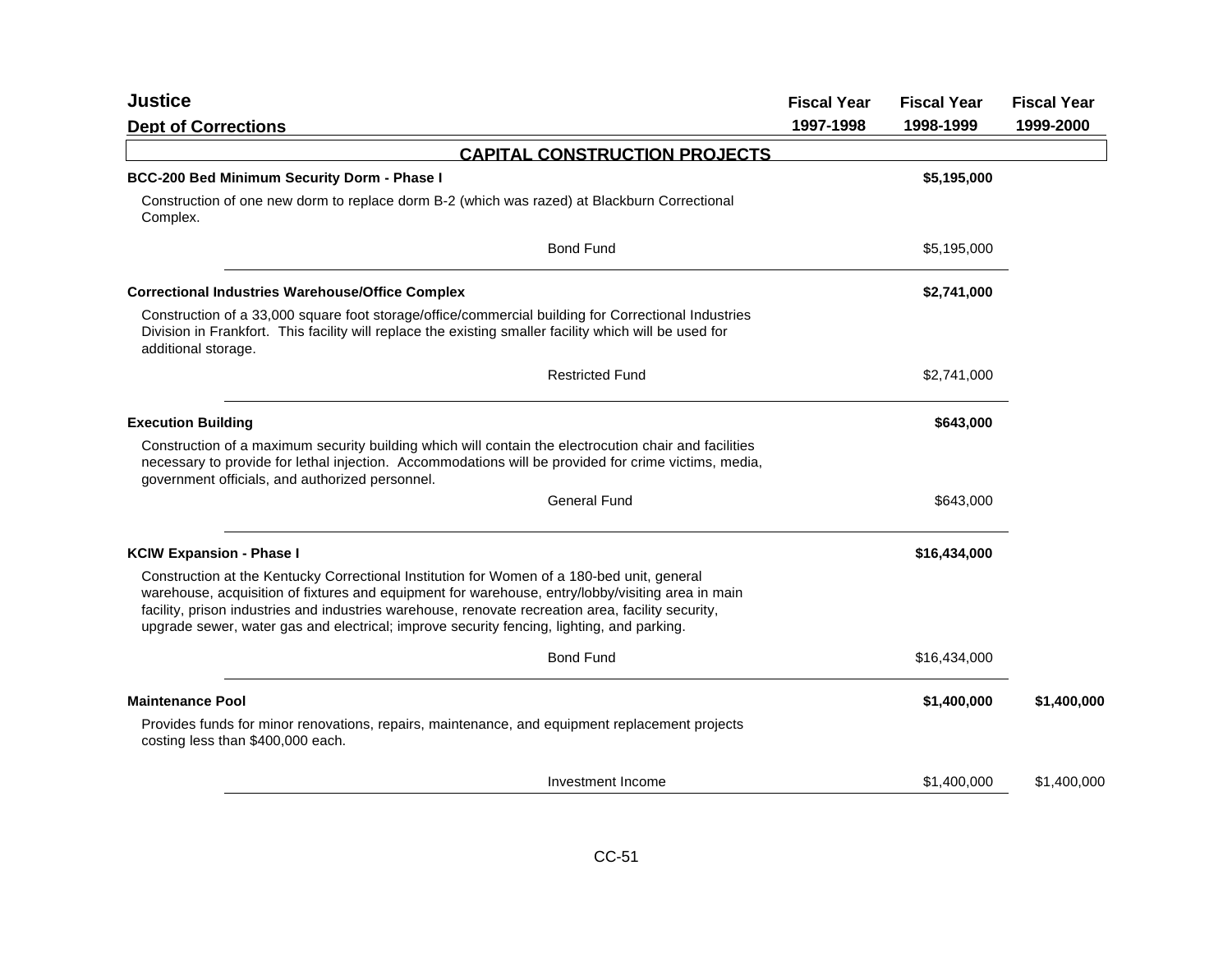| <b>Justice</b>                                                                                                                                                                                                                                                                                                                                                                                                                                                         | <b>Fiscal Year</b> | <b>Fiscal Year</b> | <b>Fiscal Year</b> |
|------------------------------------------------------------------------------------------------------------------------------------------------------------------------------------------------------------------------------------------------------------------------------------------------------------------------------------------------------------------------------------------------------------------------------------------------------------------------|--------------------|--------------------|--------------------|
| <b>Dept of Corrections</b>                                                                                                                                                                                                                                                                                                                                                                                                                                             | 1997-1998          | 1998-1999          | 1999-2000          |
| NTC-Water Storage Tank And Water Line Replacement                                                                                                                                                                                                                                                                                                                                                                                                                      |                    | \$849,000          |                    |
| This project will increase the water storage capacity at Northpoint Training Center from 200,000 to<br>600,000 gallons per day and replace the distribution system main lines.                                                                                                                                                                                                                                                                                         |                    |                    |                    |
| <b>Bond Fund</b>                                                                                                                                                                                                                                                                                                                                                                                                                                                       |                    | \$849,000          |                    |
| New 1790-Bed Medium Security Facility for Men                                                                                                                                                                                                                                                                                                                                                                                                                          |                    | \$3,440,000        |                    |
| Design and site acquisition of a new 1,790-bed medium security facility (site undetermined) for men.<br>Authorized for construction by a private industry and leased to the Department of Corrections with<br>an option to buy and/or conventional state construction procedures. Project will consist of five 314-<br>bed dormitories, one 120-bed segregation unit, and one 100-bed minimum security housing unit in<br>addition to support and services facilities. |                    |                    |                    |
| <b>Bond Fund</b>                                                                                                                                                                                                                                                                                                                                                                                                                                                       |                    | \$3,440,000        |                    |
| <b>Replace Fire Alarm System</b>                                                                                                                                                                                                                                                                                                                                                                                                                                       |                    | \$450,000          |                    |
| Replacement of fire alarm system at Northpoint Training Center.                                                                                                                                                                                                                                                                                                                                                                                                        |                    |                    |                    |
| Investment Income                                                                                                                                                                                                                                                                                                                                                                                                                                                      |                    | \$450,000          |                    |
| <b>MAJOR EQUIPMENT</b>                                                                                                                                                                                                                                                                                                                                                                                                                                                 |                    |                    |                    |
| <b>Corr Industries/Heidelberg Print Press</b>                                                                                                                                                                                                                                                                                                                                                                                                                          |                    | \$151,000          |                    |
| Purchase of Heidelberg printing press to replace an older press used by Correctional Industries at<br>Luther Luckett Correctional Complex.                                                                                                                                                                                                                                                                                                                             |                    |                    |                    |
| <b>Restricted Fund</b>                                                                                                                                                                                                                                                                                                                                                                                                                                                 |                    | \$151,000          |                    |
| <b>Correctional Industries-Unitized Tooling</b>                                                                                                                                                                                                                                                                                                                                                                                                                        |                    | \$109,000          |                    |
| Purchase of unitized tool equipment which will allow metal fabricated jobs to be set up in 80 percent<br>less time at the Kentucky State Reformatory.                                                                                                                                                                                                                                                                                                                  |                    |                    |                    |
| <b>Restricted Fund</b>                                                                                                                                                                                                                                                                                                                                                                                                                                                 |                    | \$109,000          |                    |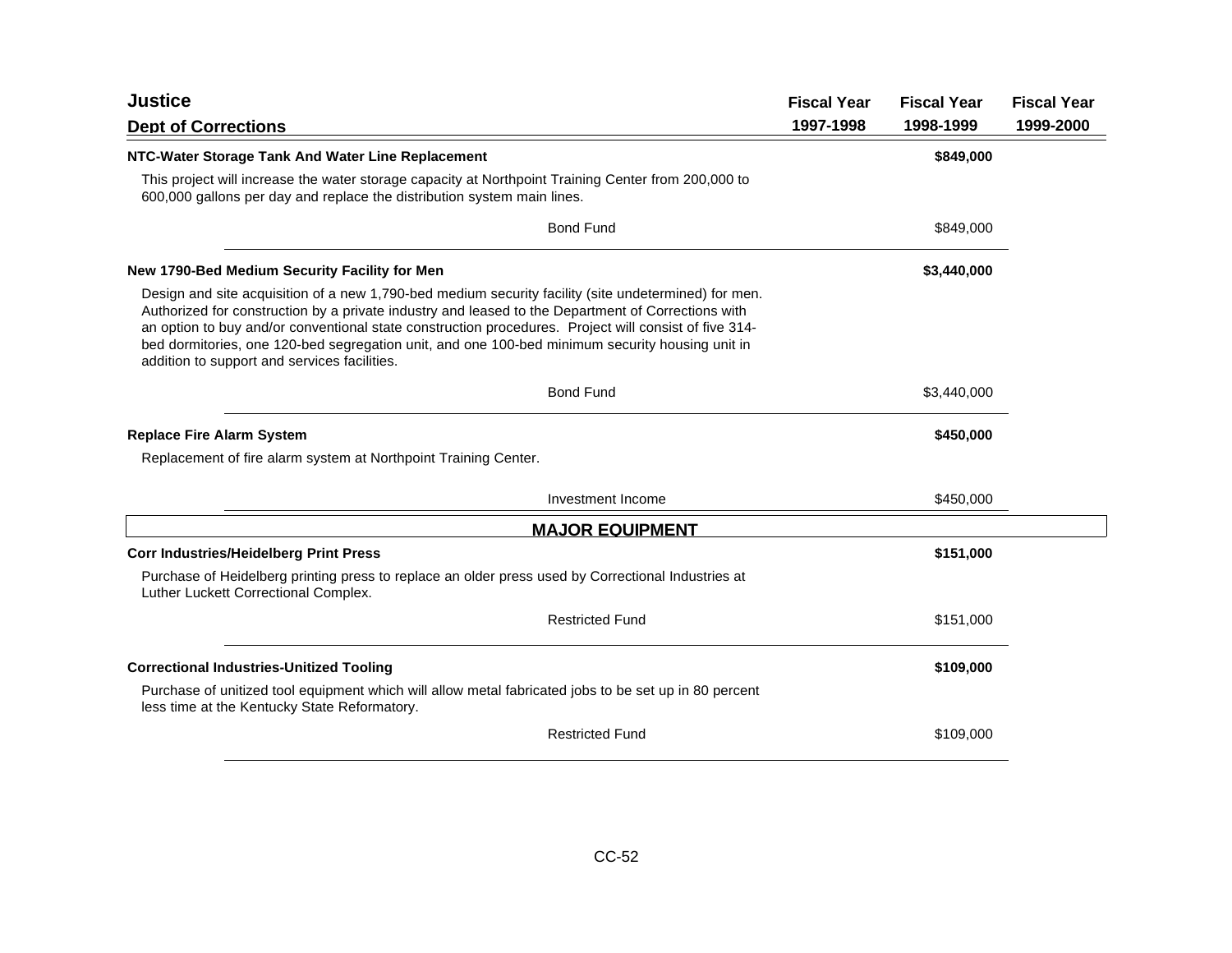| <b>Justice</b>                                                                                                                                                           | <b>Fiscal Year</b> | <b>Fiscal Year</b> | <b>Fiscal Year</b> |
|--------------------------------------------------------------------------------------------------------------------------------------------------------------------------|--------------------|--------------------|--------------------|
| <b>Dept of Corrections</b>                                                                                                                                               | 1997-1998          | 1998-1999          | 1999-2000          |
| <b>Embroidery Machine</b>                                                                                                                                                |                    | \$110,000          |                    |
| Purchase of a new twelve head embroidery machine which will provide a cost effective addition to<br>the Kentucky Correctional Institute for Women silk screen operation. |                    |                    |                    |
| <b>Restricted Fund</b>                                                                                                                                                   |                    | \$110,000          |                    |
| <b>HPM Press-License Tags</b>                                                                                                                                            |                    | \$165,000          |                    |
| Purchase of metal stamping machine for producing license tags.                                                                                                           |                    |                    |                    |
| <b>Restricted Fund</b>                                                                                                                                                   |                    | \$165,000          |                    |
| <b>Kluge Letter Press</b>                                                                                                                                                |                    | \$110,000          |                    |
| Purchase of letter press with numbering machine.                                                                                                                         |                    |                    |                    |
| <b>Restricted Fund</b>                                                                                                                                                   |                    | \$110,000          |                    |
| <b>Washer System</b>                                                                                                                                                     |                    | \$112,000          |                    |
| Purchase of washer conversion package for three stage use in the powder coat paint system for<br>metal products.                                                         |                    |                    |                    |
| <b>Restricted Fund</b>                                                                                                                                                   |                    | \$112,000          |                    |
| <b>INFORMATION TECHNOLOGY EQUIPMENT</b>                                                                                                                                  |                    |                    |                    |
| <b>Automated Fingerprinting and Photo System</b>                                                                                                                         |                    | \$90,000           | \$90,000           |
| Automated fingerprinting and photo system equipment, computers, scanners, printers, and storage<br>and retrieval devices.                                                |                    |                    |                    |
| <b>Restricted Fund</b>                                                                                                                                                   |                    | \$90,000           | \$90,000           |
| <b>REAL PROPERTY LEASES</b>                                                                                                                                              |                    |                    |                    |
| PR#02936 - Louisville, 200 S 7th St                                                                                                                                      |                    |                    |                    |

Leased space for Louisville Probation and Parole Office.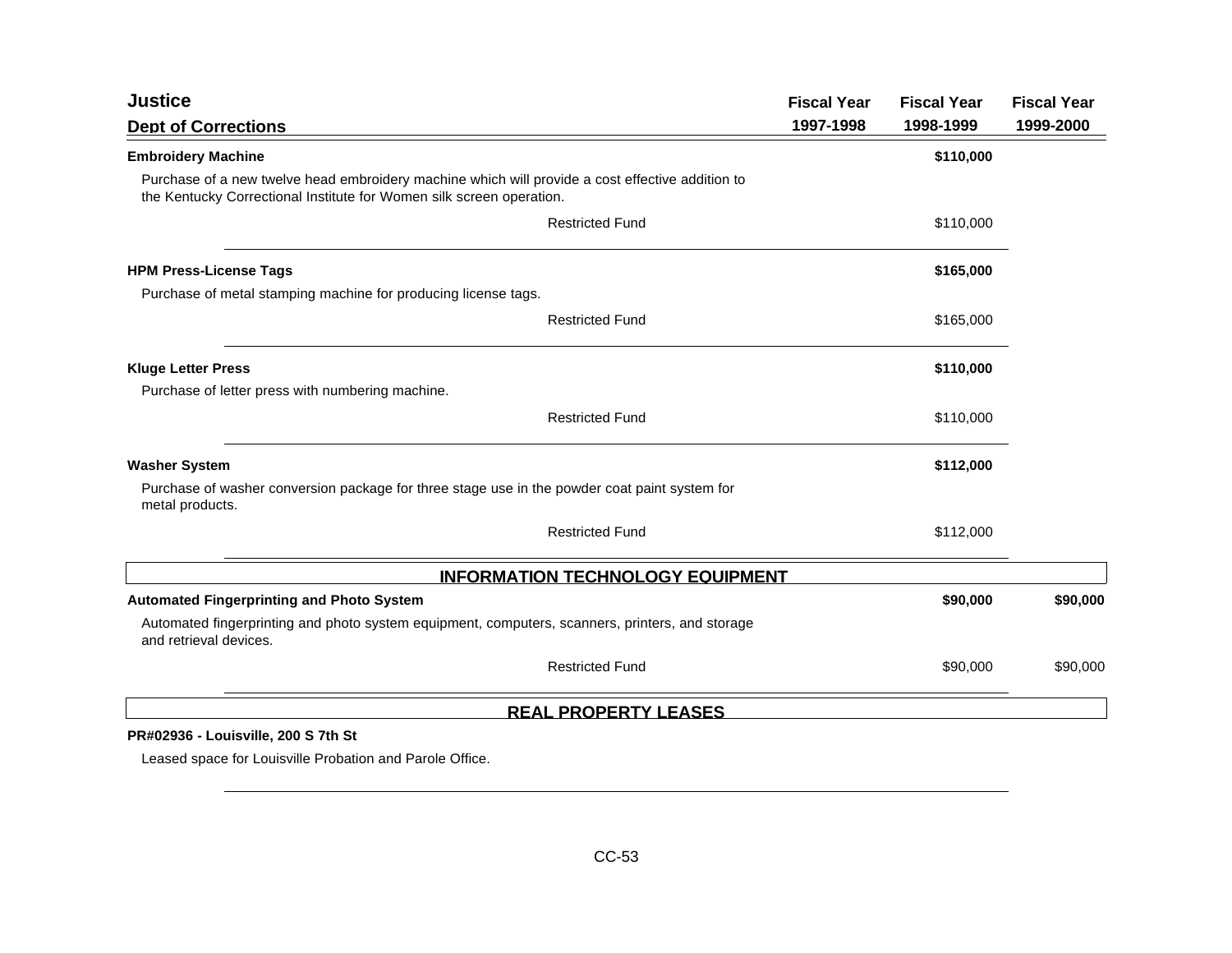| <b>Justice</b>                     |                                       | <b>Fiscal Year</b> | <b>Fiscal Year</b> | <b>Fiscal Year</b> |
|------------------------------------|---------------------------------------|--------------------|--------------------|--------------------|
| <b>Dept of Corrections</b>         |                                       | 1997-1998          | 1998-1999          | 1999-2000          |
| <b>Dept of Corrections Summary</b> |                                       |                    | \$31,999,000       | \$1,490,000        |
|                                    | <b>General Fund</b>                   |                    | \$643,000          |                    |
|                                    | <b>Restricted Fund</b>                |                    | \$3,588,000        | \$90,000           |
|                                    | <b>Bond Fund</b>                      |                    | \$25,918,000       |                    |
|                                    | <b>Investment Income</b>              |                    | \$1,850,000        | \$1,400,000        |
| <b>Justice Summarv</b>             |                                       | \$621,000          | \$86,994,000       | \$2,090,000        |
|                                    | <b>General Fund</b>                   |                    | \$1,701,000        |                    |
|                                    | <b>Restricted Fund</b>                |                    | \$3,588,000        | \$90,000           |
|                                    | <b>Federal Fund</b>                   | \$621,000          | \$3,024,000        |                    |
|                                    | <b>Bond Fund</b>                      |                    | \$76,151,000       |                    |
|                                    | <b>Capital Const. Surplus Account</b> |                    | \$80,000           |                    |
|                                    | <b>Investment Income</b>              |                    | \$2,450,000        | \$2,000,000        |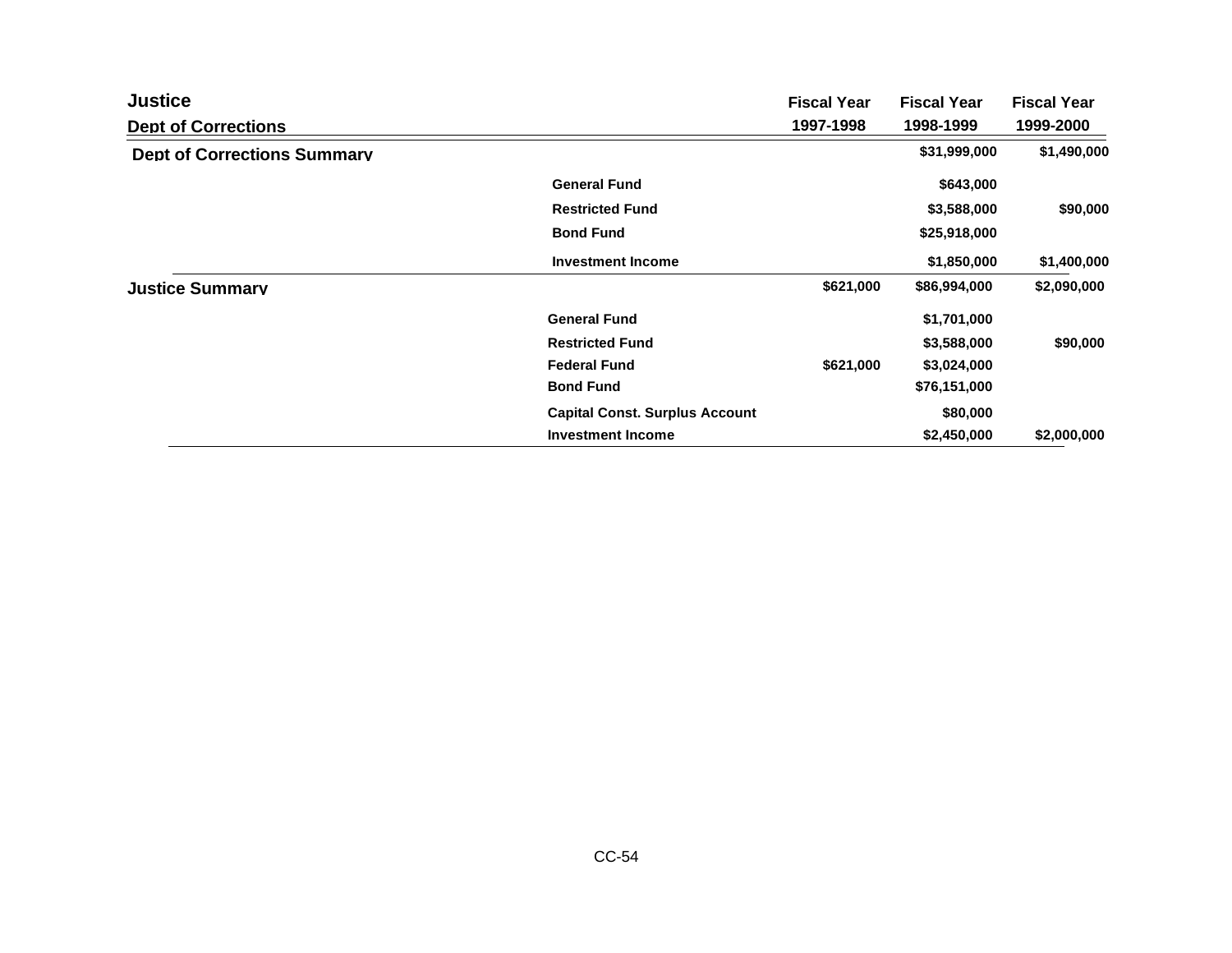|           | <b>Fiscal Year</b> | <b>Fiscal Year</b> |
|-----------|--------------------|--------------------|
| 1997-1998 |                    | 1999-2000          |
|           |                    |                    |
|           | \$656,000          | \$470,000          |
|           |                    |                    |
|           | \$656,000          | \$470,000          |
|           | \$656,000          | \$470,000          |
|           | \$656,000          | \$470,000          |
|           |                    | 1998-1999          |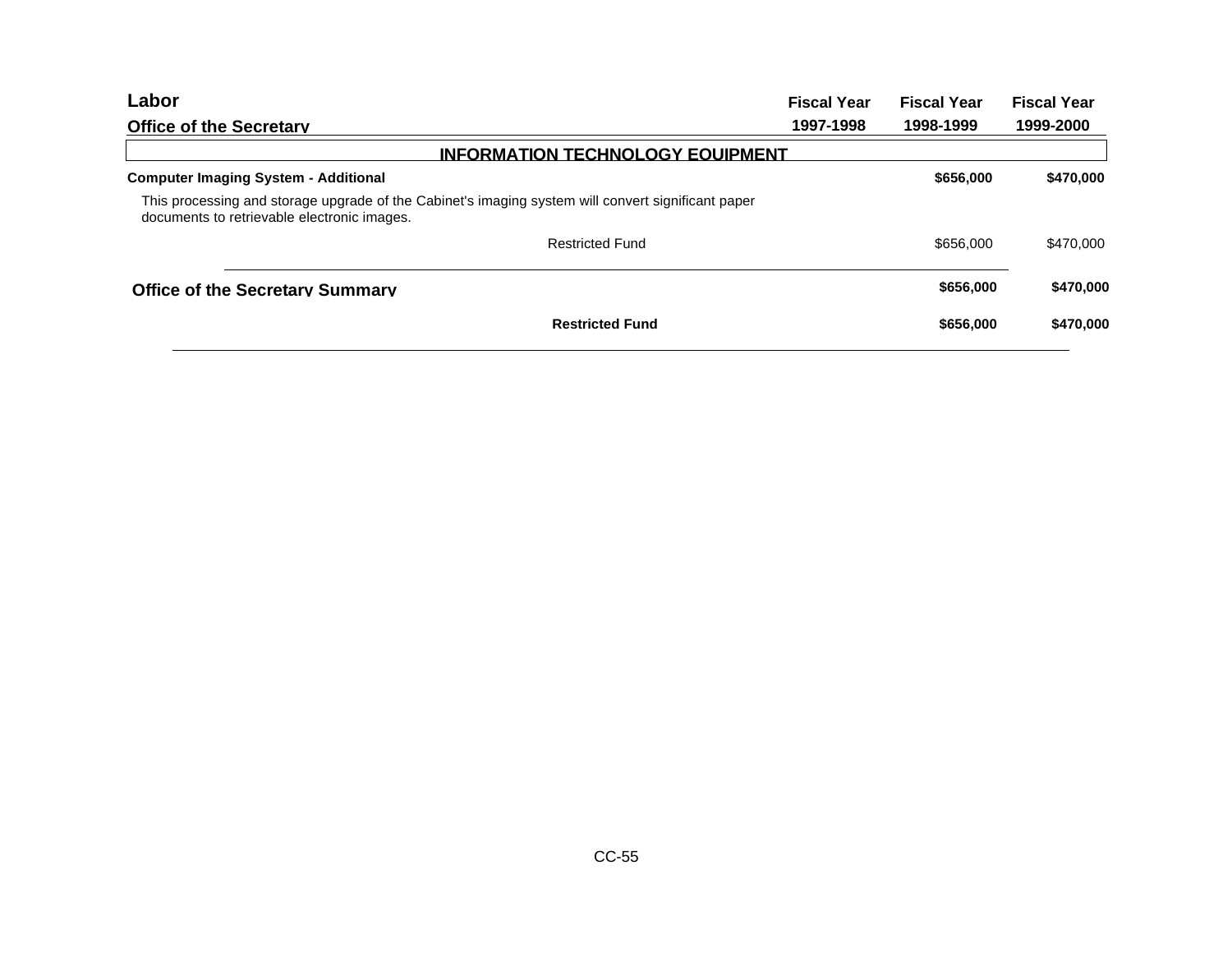| Labor                                                                                              | <b>Fiscal Year</b> | <b>Fiscal Year</b> | <b>Fiscal Year</b> |
|----------------------------------------------------------------------------------------------------|--------------------|--------------------|--------------------|
| <b>Dept of Workplace Standards</b>                                                                 | 1997-1998          | 1998-1999          | 1999-2000          |
| <b>REAL PROPERTY LEASES</b>                                                                        |                    |                    |                    |
| LEASE - 127 Building - Frankfort                                                                   |                    |                    |                    |
| Funding for the lease of the 127 Building is included in the operating budget. In each year of the |                    |                    |                    |

1998-2000 biennium, there is \$420,000 budgeted for the lease of the building located at 1047 U.S. 127 South in Frankfort. Fund sources for the 127 Building lease include General, Federal, and Restricted. The PR number for the 127 Building is PR001069.

## **Dept of Workplace Standards Summary**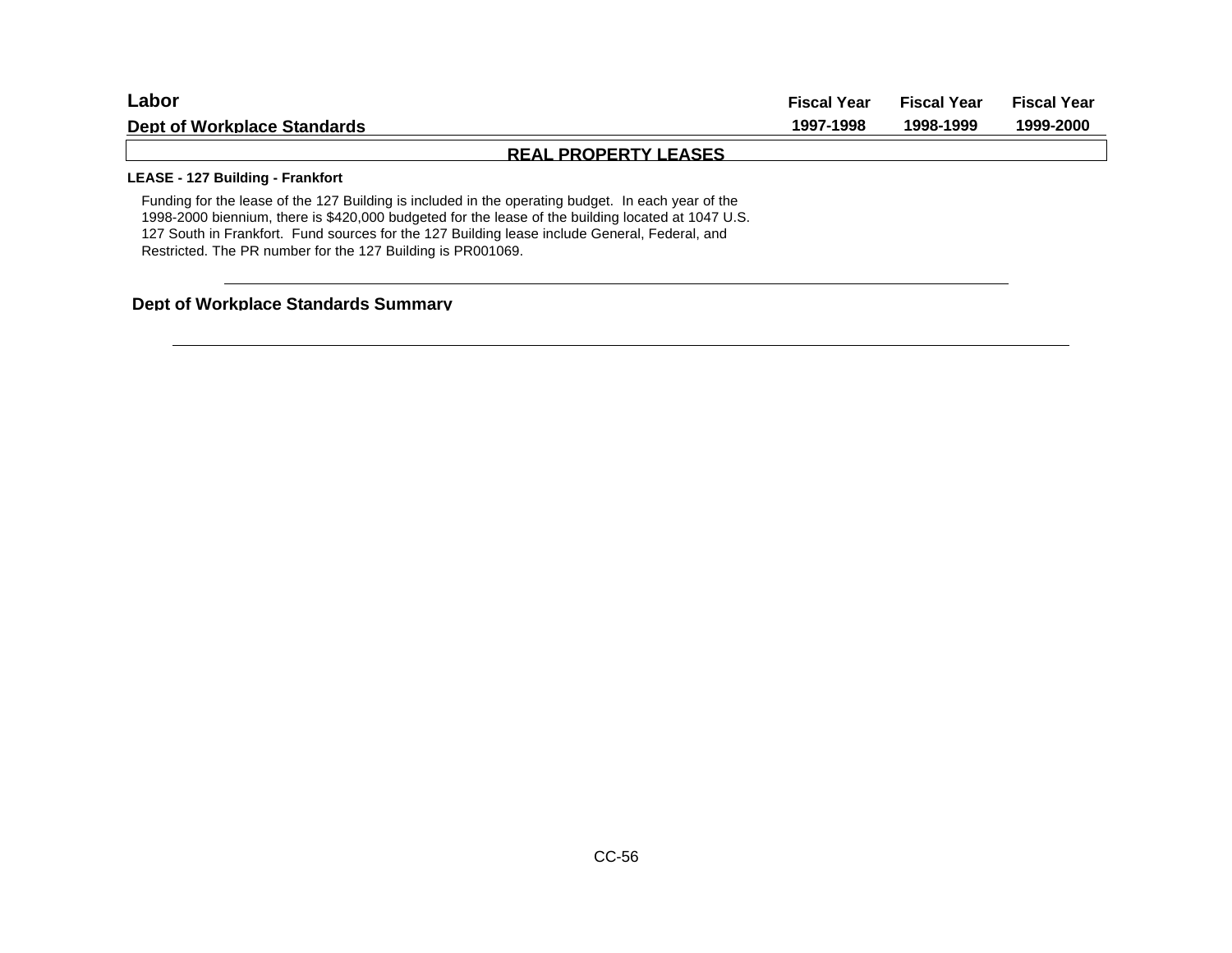| ∟abor                                                                                                                                                                                                                                                                           | <b>Fiscal Year</b> | <b>Fiscal Year</b> | <b>Fiscal Year</b> |
|---------------------------------------------------------------------------------------------------------------------------------------------------------------------------------------------------------------------------------------------------------------------------------|--------------------|--------------------|--------------------|
| 1997-1998<br><b>Dept of Worker's Claims</b>                                                                                                                                                                                                                                     |                    | 1998-1999          | 1999-2000          |
| <b>REAL PROPERTY LEASES</b>                                                                                                                                                                                                                                                     |                    |                    |                    |
| LEASE - 1270 Louisville Road - Frankfort                                                                                                                                                                                                                                        |                    |                    |                    |
| In each year of the 1998-2000 biennium, there is \$307,000 budgeted for the lease of the building<br>located at 1270 Louisville Road in Frankfort. The fund source for the this building is Restricted<br>Funds. The PR number for the 1270 Louisville Rd Building is PR003460. |                    |                    |                    |
| <b>Dept of Worker's Claims Summarv</b>                                                                                                                                                                                                                                          |                    |                    |                    |
| Labor Summarv                                                                                                                                                                                                                                                                   |                    | \$656,000          | \$470,000          |
| <b>Restricted Fund</b>                                                                                                                                                                                                                                                          |                    | \$656,000          | \$470,000          |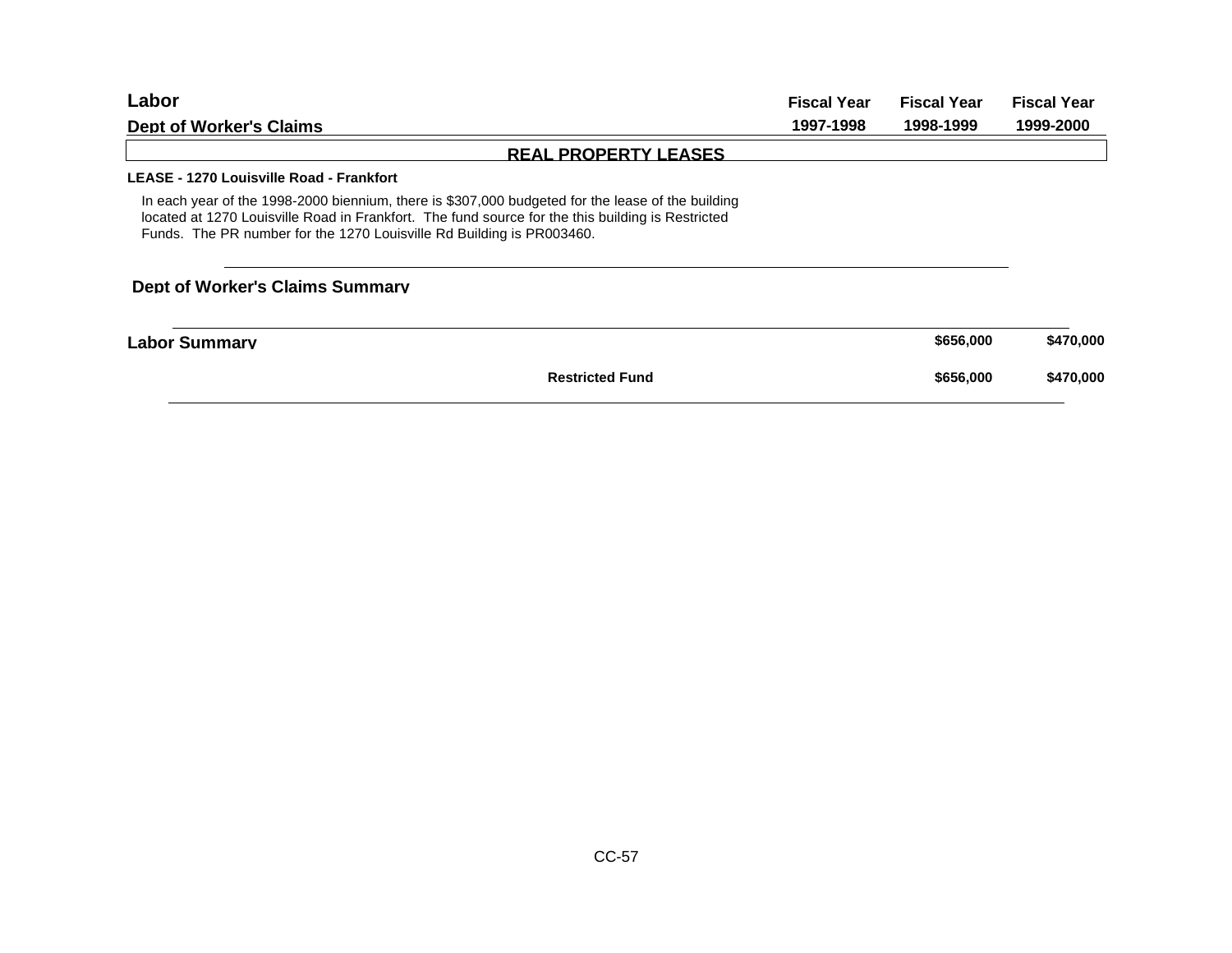| <b>Natural Res. / Environmental Prot.</b>                                                                                                                                                                                                                                                                                                                                    |                                      | <b>Fiscal Year</b> | <b>Fiscal Year</b> | <b>Fiscal Year</b> |
|------------------------------------------------------------------------------------------------------------------------------------------------------------------------------------------------------------------------------------------------------------------------------------------------------------------------------------------------------------------------------|--------------------------------------|--------------------|--------------------|--------------------|
| <b>KY River Authority</b>                                                                                                                                                                                                                                                                                                                                                    |                                      | 1997-1998          | 1998-1999          | 1999-2000          |
|                                                                                                                                                                                                                                                                                                                                                                              | <b>CAPITAL CONSTRUCTION PROJECTS</b> |                    |                    |                    |
| <b>Acquisition of Kentucky River Locks and Dams 5-14</b>                                                                                                                                                                                                                                                                                                                     |                                      |                    |                    |                    |
| Reauthorization - Reauthorization is provided for the acquisition of locks and dams 5 through 14 and<br>the adjacent lockmaster properties on the Kentucky River from the U.S. Army Corps of Engineers<br>upon completion of the repair work to the dams and/or other agreed-upon work to these properties<br>by the U.S. Army Corps of Engineers.                           |                                      |                    |                    |                    |
| <b>Kentucky River Lock 6 Repairs</b>                                                                                                                                                                                                                                                                                                                                         |                                      |                    | \$302,000          |                    |
| Funds are provided for the construction necessary to remove the upstream land guard wall at Lock 6<br>on the Kentucky River to eliminate the public safety threat that presently exists.                                                                                                                                                                                     |                                      |                    |                    |                    |
|                                                                                                                                                                                                                                                                                                                                                                              | <b>Restricted Fund</b>               |                    | \$302,000          |                    |
| Kentucky River Water Release System                                                                                                                                                                                                                                                                                                                                          |                                      |                    | \$2,800,000        |                    |
| Reauthorization and Additional Funding - In addition to a previously authorized \$2 million agency<br>bond appropriation, new restricted agency bond funds are provided for renovations and<br>modifications to the lock systems at Dams 5 through 9 on the Kentucky River to enable use of these<br>facilities for low-level downstream water releases in times of drought. |                                      |                    |                    |                    |
|                                                                                                                                                                                                                                                                                                                                                                              | <b>Restricted Fund</b>               |                    | \$800,000          |                    |
|                                                                                                                                                                                                                                                                                                                                                                              | <b>Agency Bond</b>                   |                    | \$2,000,000        |                    |
| <b>KY River Authority Summary</b>                                                                                                                                                                                                                                                                                                                                            |                                      |                    | \$3,102,000        |                    |
|                                                                                                                                                                                                                                                                                                                                                                              | <b>Restricted Fund</b>               |                    | \$1,102,000        |                    |
|                                                                                                                                                                                                                                                                                                                                                                              | <b>Agency Bond</b>                   |                    | \$2,000,000        |                    |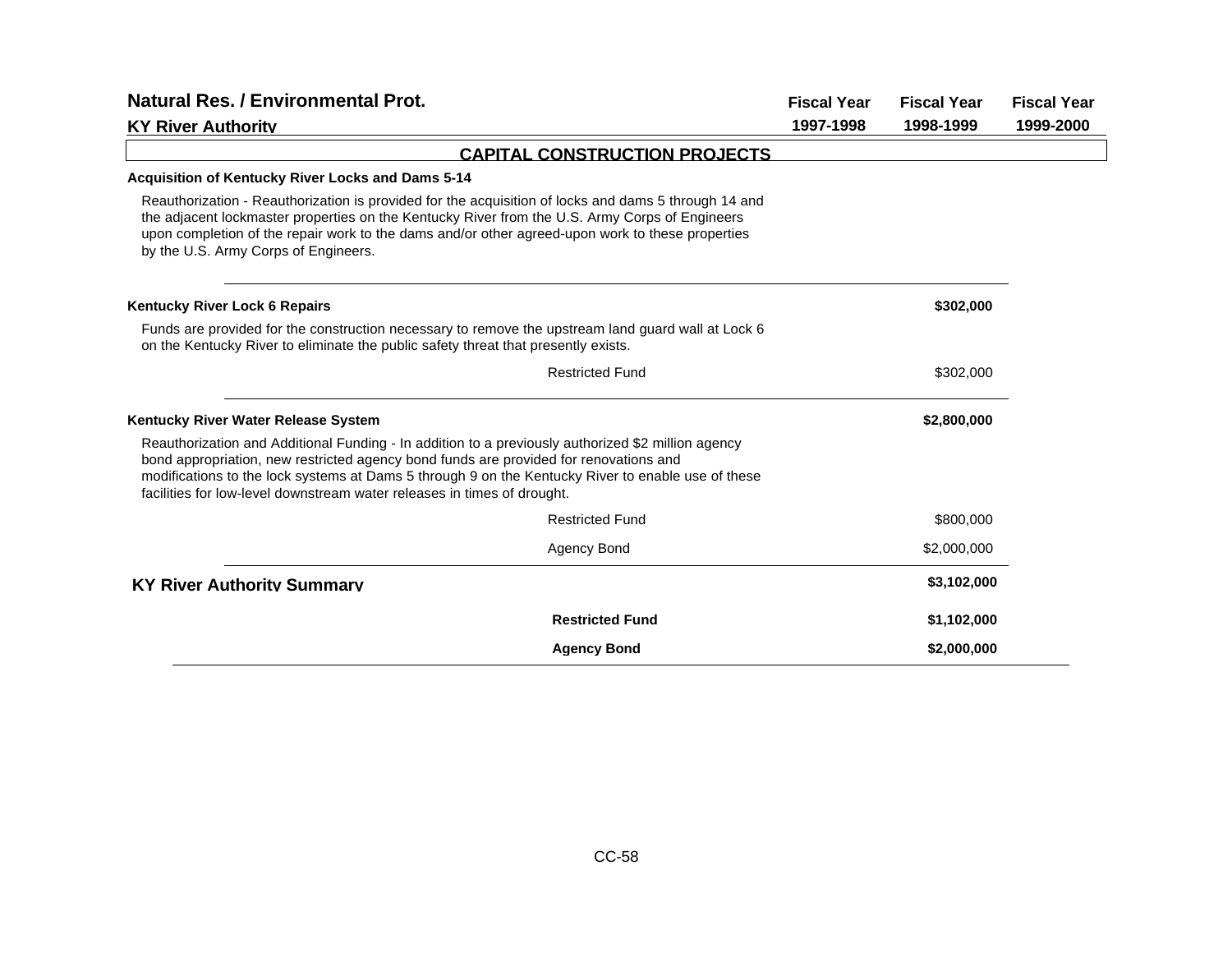| <b>Natural Res. / Environmental Prot.</b>                                                                                                                                                                       |                                      | <b>Fiscal Year</b> | <b>Fiscal Year</b> | <b>Fiscal Year</b> |
|-----------------------------------------------------------------------------------------------------------------------------------------------------------------------------------------------------------------|--------------------------------------|--------------------|--------------------|--------------------|
| <b>KY Nature Preserves Commission</b>                                                                                                                                                                           |                                      | 1997-1998          | 1998-1999          | 1999-2000          |
|                                                                                                                                                                                                                 | <b>CAPITAL CONSTRUCTION PROJECTS</b> |                    |                    |                    |
| <b>Kentucky Nature Preserves Acquisition Fund</b>                                                                                                                                                               |                                      |                    | \$330,000          | \$330,000          |
| Reauthorization and Additional Funding - In addition to previously authorized appropriations, new<br>funds are provided for the acquisition of nature preserves by the Kentucky Nature Preserves<br>Commission. |                                      |                    |                    |                    |
|                                                                                                                                                                                                                 | <b>Restricted Fund</b>               |                    | \$30,000           | \$30,000           |
|                                                                                                                                                                                                                 | Other Fund                           |                    | \$300,000          | \$300,000          |
| <b>KY Nature Preserves Commission Summarv</b>                                                                                                                                                                   |                                      |                    | \$330,000          | \$330,000          |
|                                                                                                                                                                                                                 | <b>Restricted Fund</b>               |                    | \$30,000           | \$30,000           |
|                                                                                                                                                                                                                 | <b>Other Fund</b>                    |                    | \$300,000          | \$300,000          |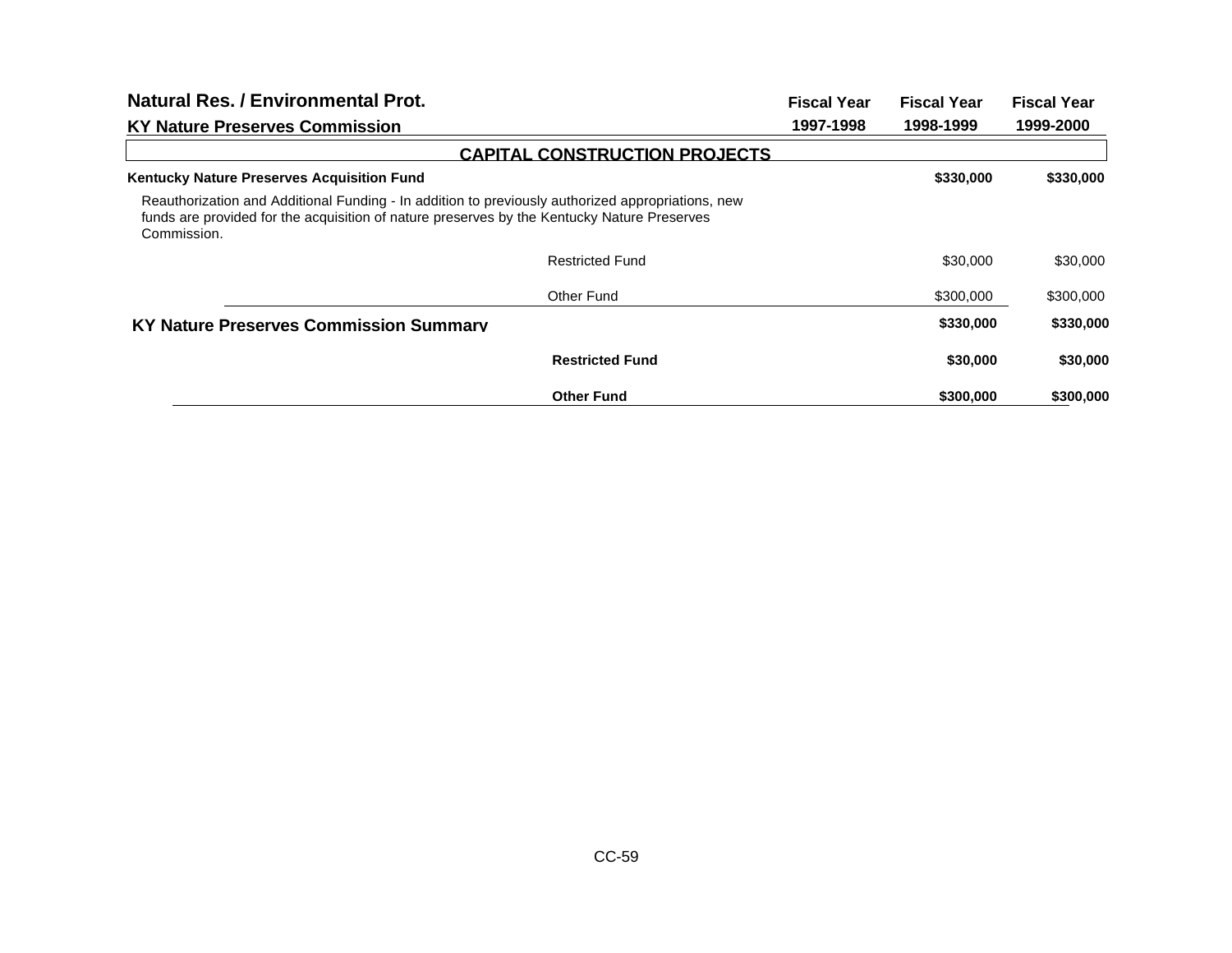| <b>Natural Res. / Environmental Prot.</b>                                                                                                                                                                                                                                                                                                                                                                                                                                                |                                      | <b>Fiscal Year</b> | <b>Fiscal Year</b> | <b>Fiscal Year</b> |
|------------------------------------------------------------------------------------------------------------------------------------------------------------------------------------------------------------------------------------------------------------------------------------------------------------------------------------------------------------------------------------------------------------------------------------------------------------------------------------------|--------------------------------------|--------------------|--------------------|--------------------|
| <b>Office of the Secretary</b>                                                                                                                                                                                                                                                                                                                                                                                                                                                           |                                      | 1997-1998          | 1998-1999          | 1999-2000          |
|                                                                                                                                                                                                                                                                                                                                                                                                                                                                                          | <b>CAPITAL CONSTRUCTION PROJECTS</b> |                    |                    |                    |
| Kentucky Heritage Land Conservation Fund                                                                                                                                                                                                                                                                                                                                                                                                                                                 |                                      |                    | \$7,500,000        | \$3,500,000        |
| Reauthorization and Additional Funding - In addition to previously authorized appropriations, funds<br>are provided for expenditures authorized by the Heritage Land Conservation Fund Board to the<br>Department of Parks, Department of Fish and Wildlife Resources, Division of Forestry, Division of<br>Water, Kentucky Nature Preserves Commission, and other state agencies, local governments, and<br>state colleges and universities for the purposes authorized in KRS 146.565. |                                      |                    |                    |                    |
|                                                                                                                                                                                                                                                                                                                                                                                                                                                                                          | <b>Restricted Fund</b>               |                    | \$7,500,000        | \$3,500,000        |
| <b>Maintenance Pool</b>                                                                                                                                                                                                                                                                                                                                                                                                                                                                  |                                      |                    | \$100,000          | \$100,000          |
| This pool of funds creates the Natural Resources and Environmental Protection Cabinet's first ever<br>maintenance fund pool. Funds are provided for maintenance of and minor repairs at thirteen sites<br>owned by the Cabinet.                                                                                                                                                                                                                                                          |                                      |                    |                    |                    |
|                                                                                                                                                                                                                                                                                                                                                                                                                                                                                          | Investment Income                    |                    | \$100,000          | \$100,000          |
| <b>Office of the Secretary Summary</b>                                                                                                                                                                                                                                                                                                                                                                                                                                                   |                                      |                    | \$7,600,000        | \$3,600,000        |
|                                                                                                                                                                                                                                                                                                                                                                                                                                                                                          | <b>Restricted Fund</b>               |                    | \$7,500,000        | \$3,500,000        |
|                                                                                                                                                                                                                                                                                                                                                                                                                                                                                          | <b>Investment Income</b>             |                    | \$100,000          | \$100,000          |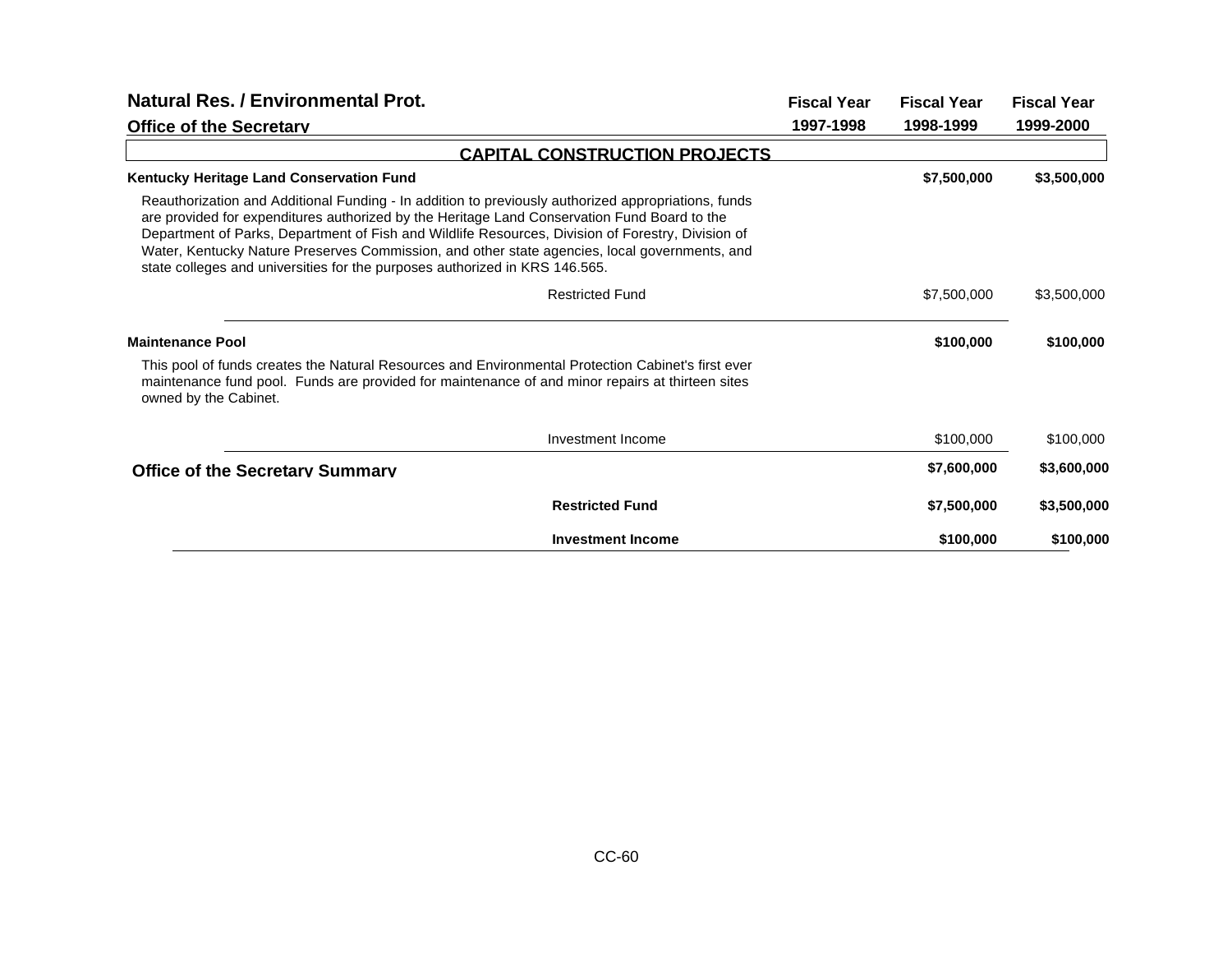| <b>Natural Res. / Environmental Prot.</b>                                                                                                                                                                                                                                                                           | <b>Fiscal Year</b> | <b>Fiscal Year</b> | <b>Fiscal Year</b> |
|---------------------------------------------------------------------------------------------------------------------------------------------------------------------------------------------------------------------------------------------------------------------------------------------------------------------|--------------------|--------------------|--------------------|
| <b>Dept for Environmental Protection</b>                                                                                                                                                                                                                                                                            | 1997-1998          | 1998-1999          | 1999-2000          |
| <b>CAPITAL CONSTRUCTION PROJECTS</b>                                                                                                                                                                                                                                                                                |                    |                    |                    |
| <b>Hazardous Waste Management Fund</b>                                                                                                                                                                                                                                                                              |                    | \$2,100,000        | \$2,100,000        |
| Reauthorization and Additional Funding - In addition to previously authorized appropriations, new<br>funds are provided for the state match necessary for the cleanup of Superfund sites and emergency<br>cleanup of spills and abandoned sites posing an immediate danger to public health and the<br>environment. |                    |                    |                    |
| <b>Restricted Fund</b>                                                                                                                                                                                                                                                                                              |                    | \$2,100,000        | \$2,100,000        |
| <b>Maxey Flats Monitoring Equipment</b>                                                                                                                                                                                                                                                                             |                    | \$191,000          |                    |
| Funds are provided for equipment which will allow for replacement of the manual method of radiation<br>monitoring at the Maxey Flats Radioactive Waste Disposal Site in Fleming County.                                                                                                                             |                    |                    |                    |
| <b>General Fund</b>                                                                                                                                                                                                                                                                                                 |                    | \$191,000          |                    |
| <b>State-Funded Leaking Underground Storage Tanks</b>                                                                                                                                                                                                                                                               |                    | \$500,000          | \$500,000          |
| Reauthorization and Additional Funding - In addition to previously authorized appropriations, new<br>funds are provided for the cleanup of leaking underground storage tanks as provided for by the<br>Petroleum Storage Tank Environmental Assurance Trust Fund.                                                   |                    |                    |                    |
| <b>Restricted Fund</b>                                                                                                                                                                                                                                                                                              |                    | \$500,000          | \$500,000          |
| <b>State-Owned Dam Repair</b>                                                                                                                                                                                                                                                                                       |                    | \$500,000          | \$500,000          |
| Reauthorization and Additional Funding - In addition to previously authorized appropriations, new<br>funds are provided for the repair of state-owned dams.                                                                                                                                                         |                    |                    |                    |
| Investment Income                                                                                                                                                                                                                                                                                                   |                    | \$500,000          | \$500,000          |
| <b>REAL PROPERTY LEASES</b>                                                                                                                                                                                                                                                                                         |                    |                    |                    |
| <b>Major Space Rental - Ash Properties</b>                                                                                                                                                                                                                                                                          |                    |                    |                    |
| This is a renewal of the current lease of the Ash Properties under PR-2615 located at 14 Reilly                                                                                                                                                                                                                     |                    |                    |                    |
| Road, Frankfort, Kentucky, and houses the Department for Environmental Protection's<br>Commissioner's Office and most of the Division of Water. A total of 40,945 square feet is leased at                                                                                                                          |                    |                    |                    |
| \$7.95 per square foot for a total annual cost of \$326,000. The current lease will expire on June 30,                                                                                                                                                                                                              |                    |                    |                    |

1998 with the new lease estimated to cost \$8.50 per square foot for an annual cost of \$348,000.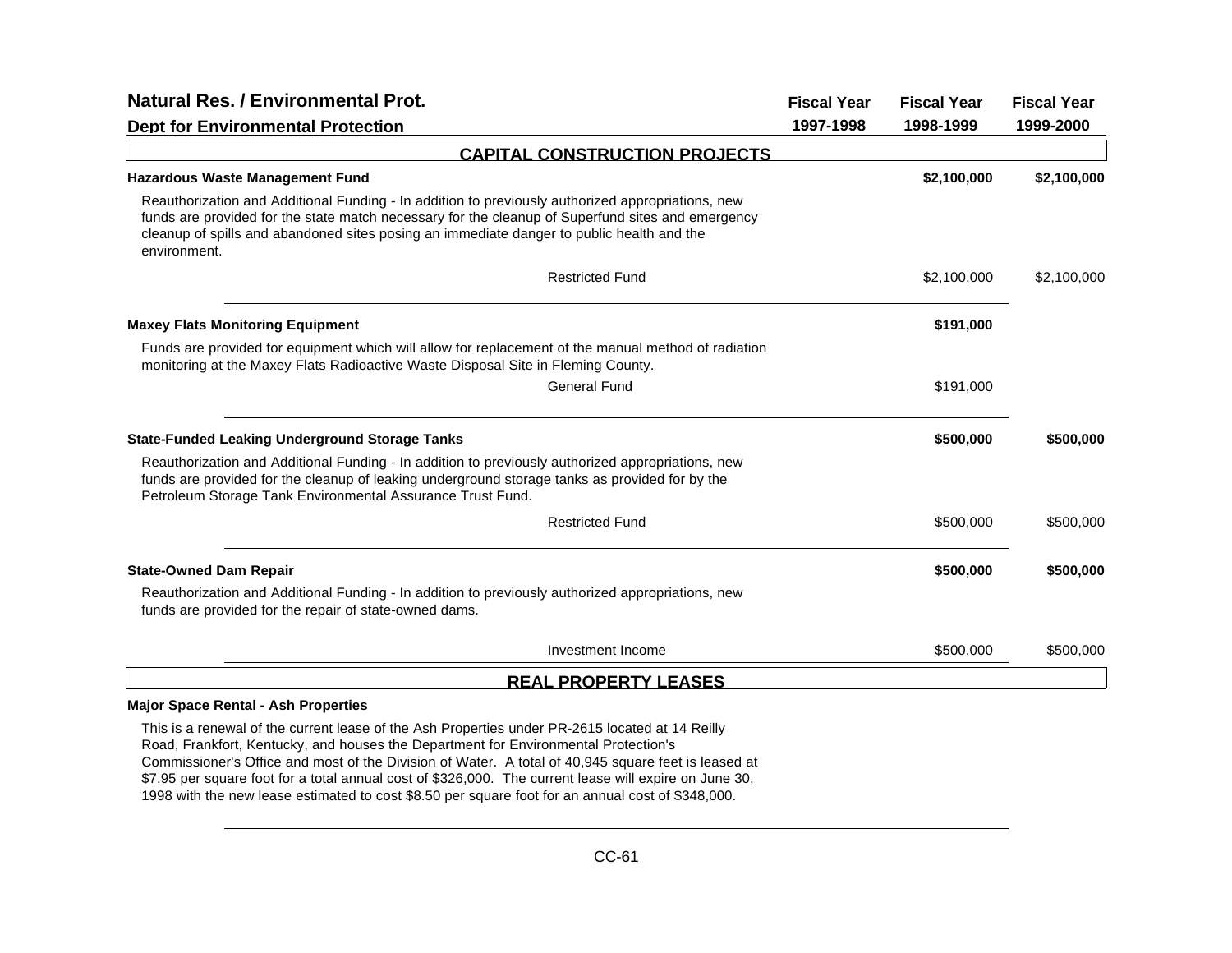| <b>Natural Res. / Environmental Prot.</b>                                                                                                                                                                                                                                                                                                                                                                                                                        |                          | <b>Fiscal Year</b> | <b>Fiscal Year</b> | <b>Fiscal Year</b> |
|------------------------------------------------------------------------------------------------------------------------------------------------------------------------------------------------------------------------------------------------------------------------------------------------------------------------------------------------------------------------------------------------------------------------------------------------------------------|--------------------------|--------------------|--------------------|--------------------|
| <b>Dept for Environmental Protection</b>                                                                                                                                                                                                                                                                                                                                                                                                                         |                          | 1997-1998          | 1998-1999          | 1999-2000          |
| Major Space Rental-Air Quality Office Space, 803 Schenkel Ln                                                                                                                                                                                                                                                                                                                                                                                                     |                          |                    |                    |                    |
| The Division for Air Quality in the Department for Environmental Protection leases 31,210 square<br>feet of space at 803 Schenkel Lane in Frankfort under PR-3835. The lease houses the central office<br>personnel for the Division at a rate of \$7.42 per square foot for a total annual cost of \$232,000. The<br>current lease will expire on June 30, 1998 with the new lease estimated to cost \$8.50 per square<br>foot for an annual cost of \$265,000. |                          |                    |                    |                    |
| <b>Dept for Environmental Protection Summary</b>                                                                                                                                                                                                                                                                                                                                                                                                                 |                          |                    | \$3,291,000        | \$3,100,000        |
|                                                                                                                                                                                                                                                                                                                                                                                                                                                                  | <b>General Fund</b>      |                    | \$191,000          |                    |
|                                                                                                                                                                                                                                                                                                                                                                                                                                                                  | <b>Restricted Fund</b>   |                    | \$2,600,000        | \$2,600,000        |
|                                                                                                                                                                                                                                                                                                                                                                                                                                                                  | <b>Investment Income</b> |                    | \$500,000          | \$500,000          |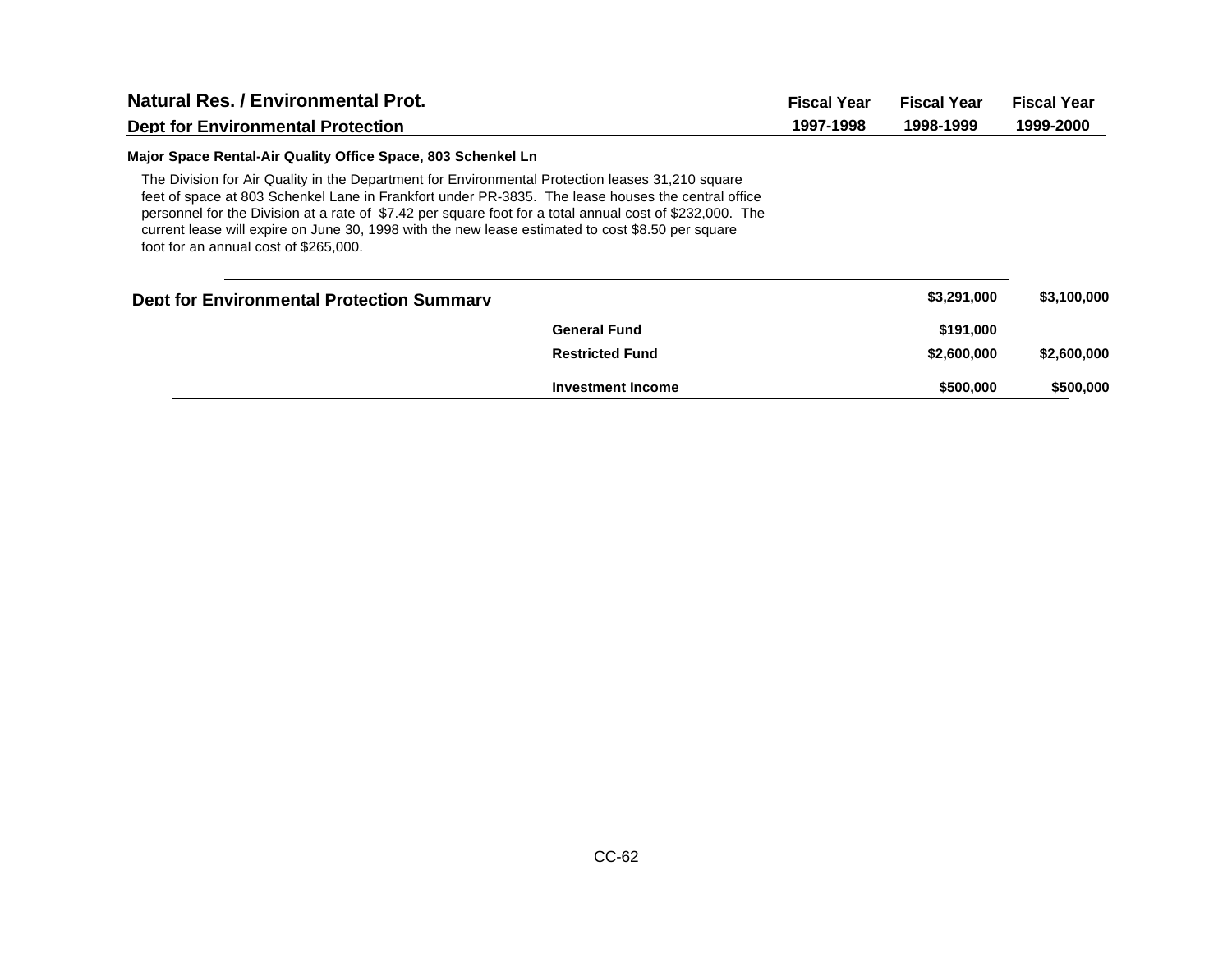| <b>Natural Res. / Environmental Prot.</b>                                                                                             | <b>Fiscal Year</b> | <b>Fiscal Year</b> | <b>Fiscal Year</b> |
|---------------------------------------------------------------------------------------------------------------------------------------|--------------------|--------------------|--------------------|
| <b>Dept for Natural Resources</b>                                                                                                     | 1997-1998          | 1998-1999          | 1999-2000          |
| <b>CAPITAL CONSTRUCTION PROJECTS</b>                                                                                                  |                    |                    |                    |
| <b>Forestry Equipment</b>                                                                                                             |                    | \$500,000          |                    |
| Funds are provided for the replacement of vehicles and heavy equipment with priority directed to fire<br>suppression equipment needs. |                    |                    |                    |
| <b>General Fund</b>                                                                                                                   |                    | \$500,000          |                    |
|                                                                                                                                       |                    |                    |                    |
| <b>Forestry Underground Storage Tank Removal</b>                                                                                      |                    | \$200,000          |                    |
| Funds are provided for the required removal of non-agricultural underground storage tanks owned<br>by the Division of Forestry.       |                    |                    |                    |
| Investment Income                                                                                                                     |                    | \$200,000          |                    |
| <b>Dept for Natural Resources Summary</b>                                                                                             |                    | \$700,000          |                    |
| <b>General Fund</b>                                                                                                                   |                    | \$500,000          |                    |
| <b>Investment Income</b>                                                                                                              |                    | \$200,000          |                    |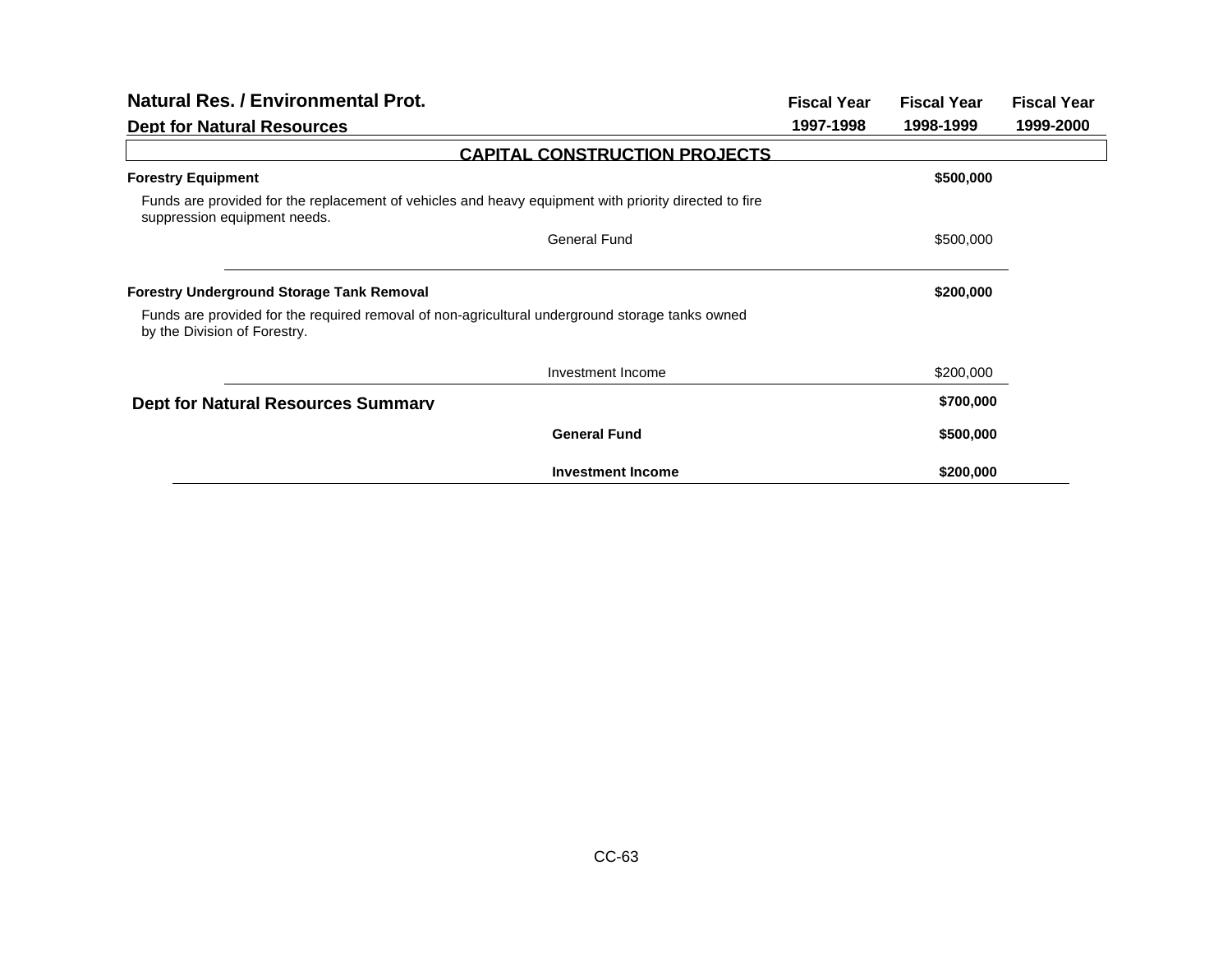| <b>Natural Res. / Environmental Prot.</b>                                                                                                                                                                                                                                                                                                                                                                                         | <b>Fiscal Year</b> | <b>Fiscal Year</b> | <b>Fiscal Year</b> |
|-----------------------------------------------------------------------------------------------------------------------------------------------------------------------------------------------------------------------------------------------------------------------------------------------------------------------------------------------------------------------------------------------------------------------------------|--------------------|--------------------|--------------------|
| <b>Dept for Surface Mining Reclamation/Enforcement</b>                                                                                                                                                                                                                                                                                                                                                                            | 1997-1998          | 1998-1999          | 1999-2000          |
| <b>REAL PROPERTY LEASES</b>                                                                                                                                                                                                                                                                                                                                                                                                       |                    |                    |                    |
| Major Space Rental - Hudson Hollow Office Park                                                                                                                                                                                                                                                                                                                                                                                    |                    |                    |                    |
| The Department for Surface Mining Reclamation and Enforcement leases 50,025 square feet of<br>office space at the Hudson Hollow Office Complex, #2 Hudson Hollow Road, Frankfort, Kentucky,<br>under PR-3322. The current lease cost is \$7.75 per square foot, or \$387,700 annually. The lease is<br>due for renewal on June 30, 1998 and is expected to increase to \$8.16 per square foot for an annual<br>cost of \$408,000. |                    |                    |                    |
| <b>Dept for Surface Mining Reclamation/Enforcement Summary</b>                                                                                                                                                                                                                                                                                                                                                                    |                    |                    |                    |
| <b>Natural Res. / Environmental Prot. Summary</b>                                                                                                                                                                                                                                                                                                                                                                                 |                    | \$15,023,000       | \$7,030,000        |
| <b>General Fund</b>                                                                                                                                                                                                                                                                                                                                                                                                               |                    | \$691,000          |                    |
| <b>Restricted Fund</b>                                                                                                                                                                                                                                                                                                                                                                                                            |                    | \$11,232,000       | \$6,130,000        |
| <b>Agency Bond</b>                                                                                                                                                                                                                                                                                                                                                                                                                |                    | \$2,000,000        |                    |

**Investment Income**

**Other Fund**

**\$800,000 \$600,000 \$300,000 \$300,000**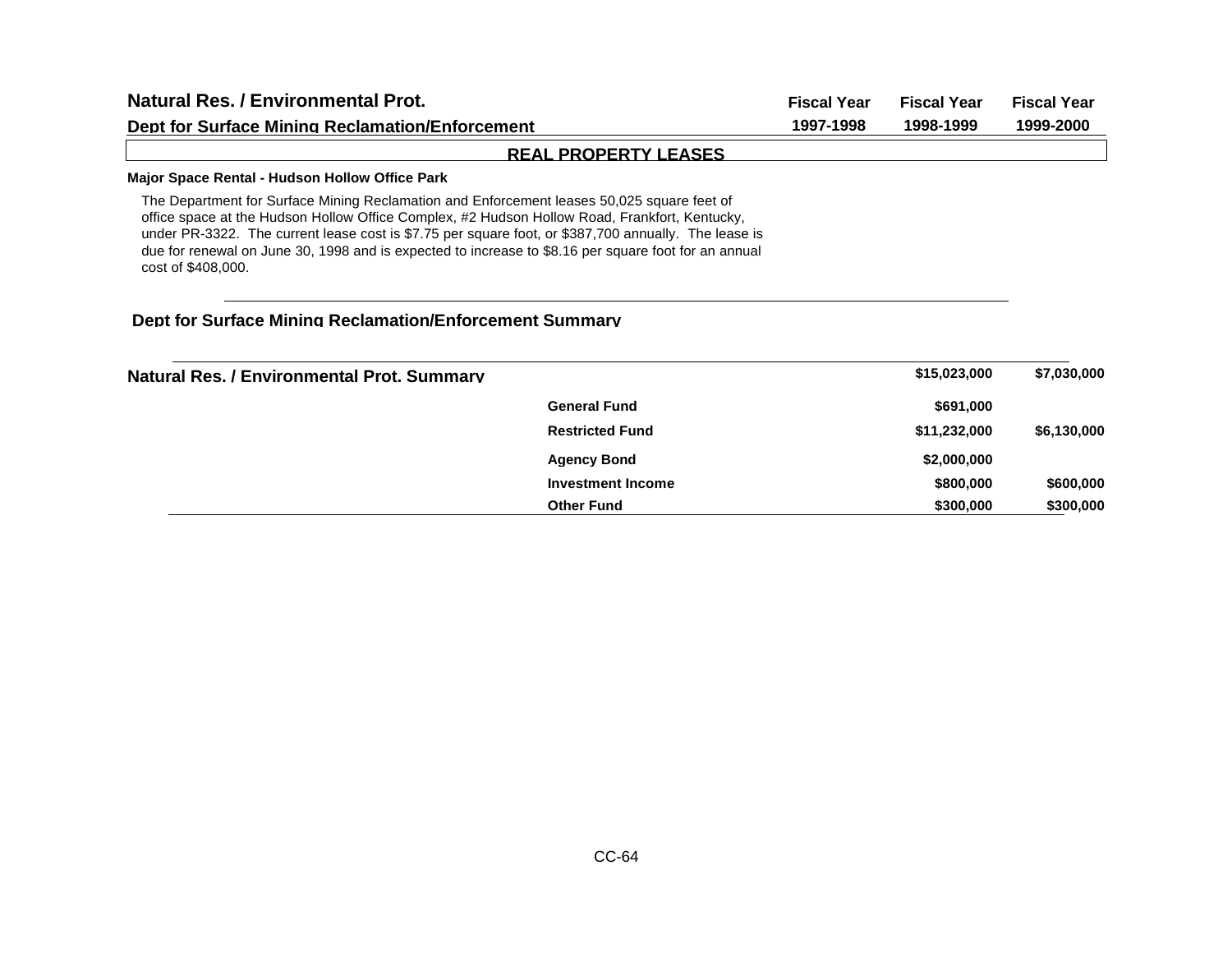| <b>Personnel</b>                          | <b>Fiscal Year</b>          | Fiscal Year | <b>Fiscal Year</b> |
|-------------------------------------------|-----------------------------|-------------|--------------------|
|                                           | 1997-1998                   | 1998-1999   | 1999-2000          |
|                                           | <b>REAL PROPERTY LEASES</b> |             |                    |
| <b>AAA E-L-A-L-L-L--- Ed. EL--- L----</b> |                             |             |                    |

**200 Fair Oaks Lane, 5th Floor, Lease**

The Personnel Cabinet leases space at 200 Fair Oaks Lane under the terms and conditions of PR-3876. This lease contains 45,496 square feet at \$8.20 per square foot plus a monthly charge for the amortization of building modifications for a total annual cost of \$379,500. Beginning July 1, 1998, it is anticipated that this lease will increase to \$9 per square foot, or \$409,500 annually.

 **Summary**

**Personnel Summary**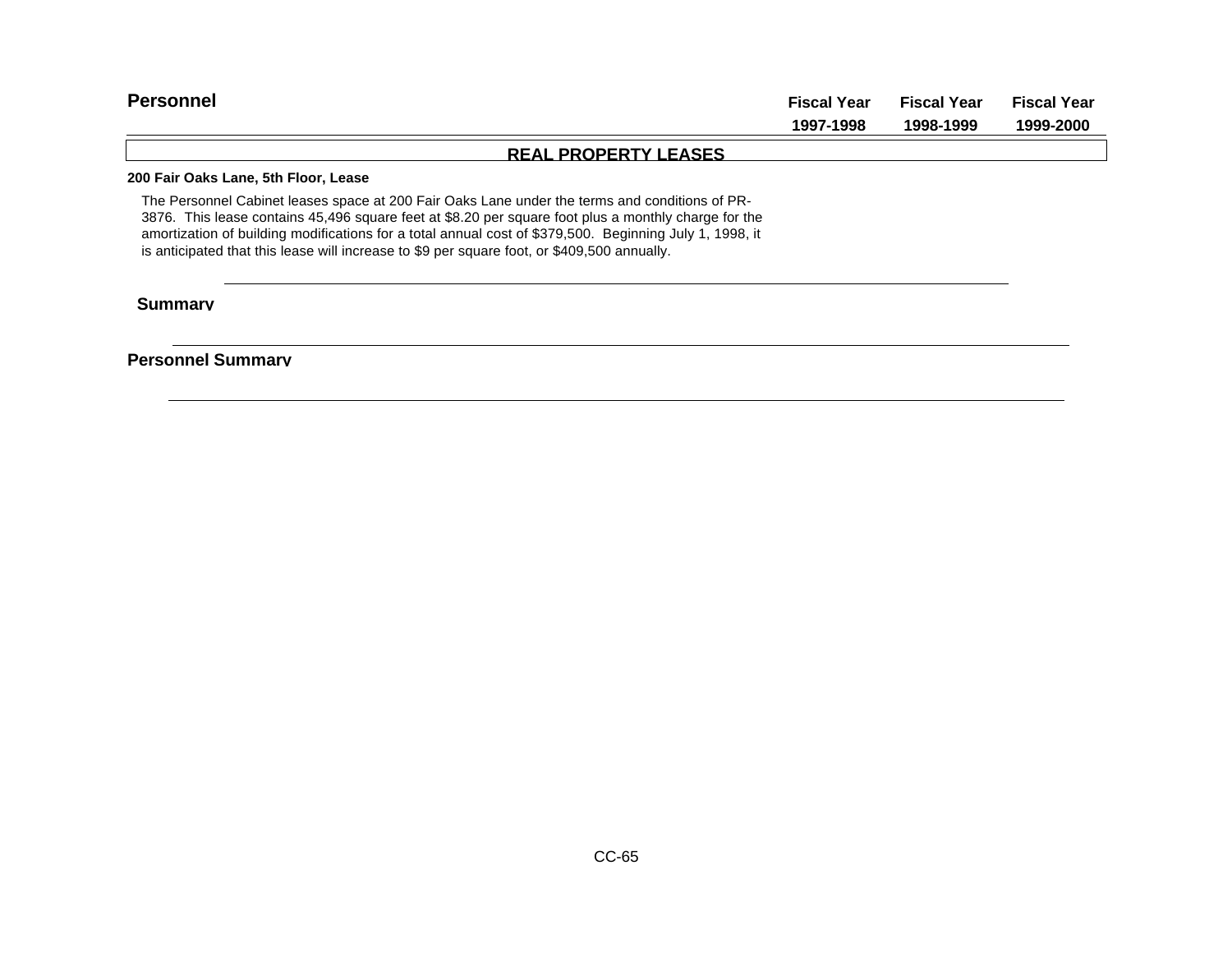| <b>Postsecondary Education</b>                                                                                                                                                                                                                                                                                                                                |                                         | <b>Fiscal Year</b> | <b>Fiscal Year</b> | <b>Fiscal Year</b> |
|---------------------------------------------------------------------------------------------------------------------------------------------------------------------------------------------------------------------------------------------------------------------------------------------------------------------------------------------------------------|-----------------------------------------|--------------------|--------------------|--------------------|
| <b>KY Higher Education Assistance Authority</b>                                                                                                                                                                                                                                                                                                               |                                         | 1997-1998          | 1998-1999          | 1999-2000          |
|                                                                                                                                                                                                                                                                                                                                                               | <b>CAPITAL CONSTRUCTION PROJECTS</b>    |                    |                    |                    |
| <b>Construction of KHEAA Office Building</b>                                                                                                                                                                                                                                                                                                                  |                                         | \$310,000          | \$10,400,000       |                    |
| In addressing the agency's long-term needs, the Kentucky Higher Education Assistance Authority<br>(KHEAA) proposes the construction of a 75,000 square foot office building using restricted agency<br>funds (both cash and bonds). The proposed investment would increase operational efficiency, while<br>allowing for the growth of programs and services. |                                         |                    |                    |                    |
| Preliminary estimates place land acquisition at \$50,000 an acre, with construction costs at \$110 a<br>square foot. A site for the proposed capital construction project has not yet been identified.                                                                                                                                                        |                                         |                    |                    |                    |
| During the interim, KHEAA is proposing a lease of 17,250 square feet of office space in addition to<br>39,600 square feet currently being leased to alleviate overcrowding and accommodate an expanding<br>level of service.                                                                                                                                  |                                         |                    |                    |                    |
|                                                                                                                                                                                                                                                                                                                                                               | <b>Restricted Fund</b>                  | \$310,000          | \$1,400,000        |                    |
|                                                                                                                                                                                                                                                                                                                                                               | Agency Bond                             |                    | \$9,000,000        |                    |
|                                                                                                                                                                                                                                                                                                                                                               | <b>INFORMATION TECHNOLOGY EQUIPMENT</b> |                    |                    |                    |
| Development Departmental Processor Upgrade                                                                                                                                                                                                                                                                                                                    |                                         |                    | \$275,000          |                    |
| This initiative involves upgrading the agency's existing "development" IBM AS/400.                                                                                                                                                                                                                                                                            |                                         |                    |                    |                    |
|                                                                                                                                                                                                                                                                                                                                                               | <b>Restricted Fund</b>                  |                    | \$275,000          |                    |
| <b>Imaging System Upgrade</b>                                                                                                                                                                                                                                                                                                                                 |                                         |                    | \$250,000          |                    |
| This initiative involves upgrading the agency's imaging solution - optical storage device, operating<br>software, and workstation software.                                                                                                                                                                                                                   |                                         |                    |                    |                    |
|                                                                                                                                                                                                                                                                                                                                                               | <b>Restricted Fund</b>                  |                    | \$250,000          |                    |
| <b>Production Departmental Processor Upgrade</b>                                                                                                                                                                                                                                                                                                              |                                         |                    | \$650,000          |                    |
| This initiative involves upgrading the agency's existing "production" IBM AS/400.                                                                                                                                                                                                                                                                             |                                         |                    |                    |                    |
|                                                                                                                                                                                                                                                                                                                                                               | <b>Restricted Fund</b>                  |                    | \$650,000          |                    |
|                                                                                                                                                                                                                                                                                                                                                               |                                         |                    |                    |                    |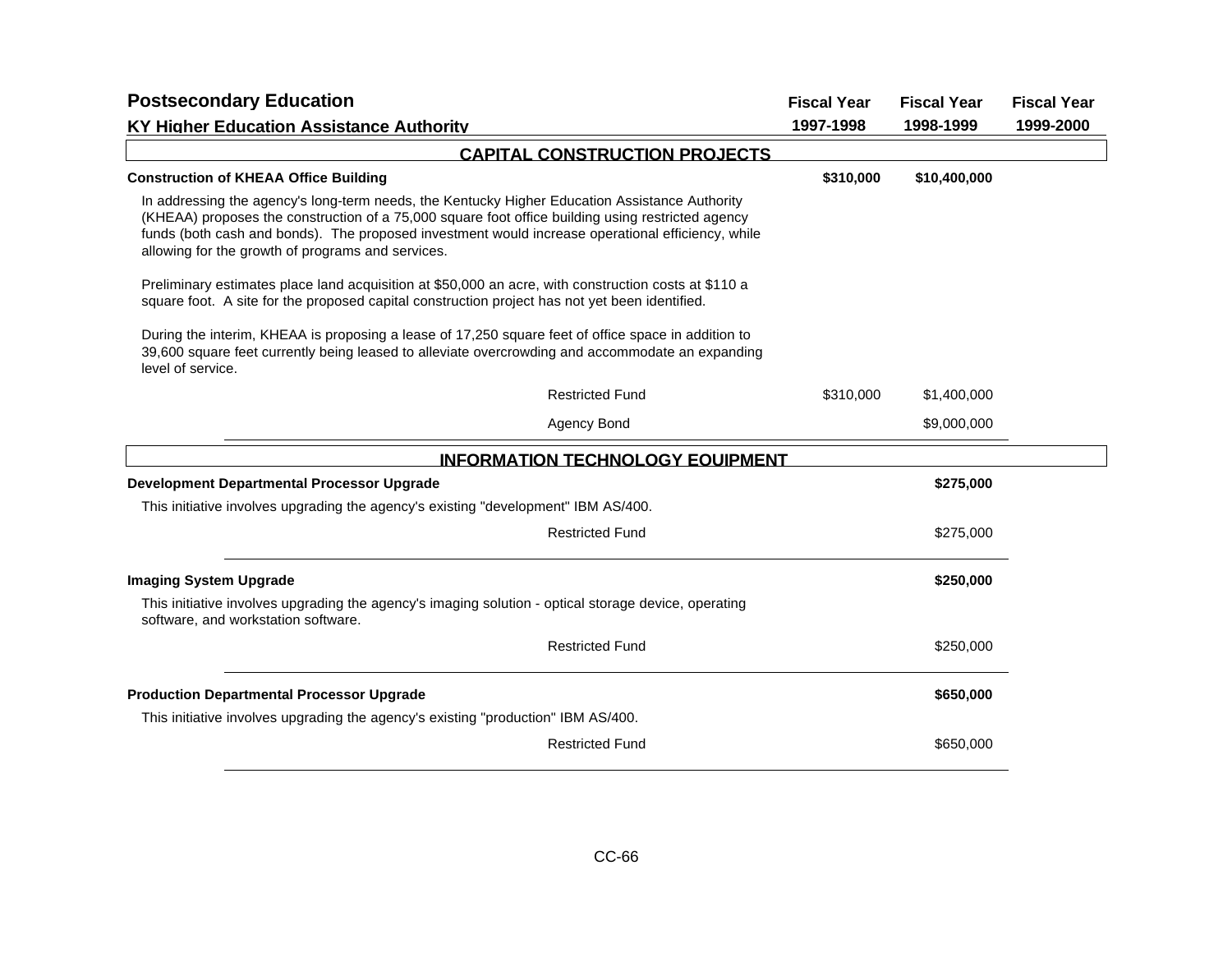| <b>Postsecondary Education</b>                                                                                                            |                             | <b>Fiscal Year</b> | <b>Fiscal Year</b> | <b>Fiscal Year</b> |
|-------------------------------------------------------------------------------------------------------------------------------------------|-----------------------------|--------------------|--------------------|--------------------|
| KY Higher Education Assistance Authority                                                                                                  |                             | 1997-1998          | 1998-1999          | 1999-2000          |
| <b>System Laser Upgrade</b>                                                                                                               |                             |                    | \$275,000          |                    |
| This initiative involves the replacement of the agency's existing system laser printer.                                                   |                             |                    |                    |                    |
|                                                                                                                                           | <b>Restricted Fund</b>      |                    | \$275,000          |                    |
| <b>Tape Management System</b>                                                                                                             |                             |                    | \$250,000          |                    |
| This initiative involves upgrading of the agency's existing tape management system.                                                       |                             |                    |                    |                    |
|                                                                                                                                           | <b>Restricted Fund</b>      |                    | \$250,000          |                    |
|                                                                                                                                           | <b>REAL PROPERTY LEASES</b> |                    |                    |                    |
| <b>Lease - Franklin County</b>                                                                                                            |                             |                    |                    |                    |
| Reauthorization - Annual cost of office space located at 1050 U.S. 127 South, Frankfort, Kentucky,<br>is \$276,000 from restricted funds. |                             |                    |                    |                    |
| KY Higher Education Assistance Authority Summary                                                                                          |                             | \$310,000          | \$12,100,000       |                    |
|                                                                                                                                           | <b>Restricted Fund</b>      | \$310,000          | \$3,100,000        |                    |
|                                                                                                                                           | <b>Agency Bond</b>          |                    | \$9,000,000        |                    |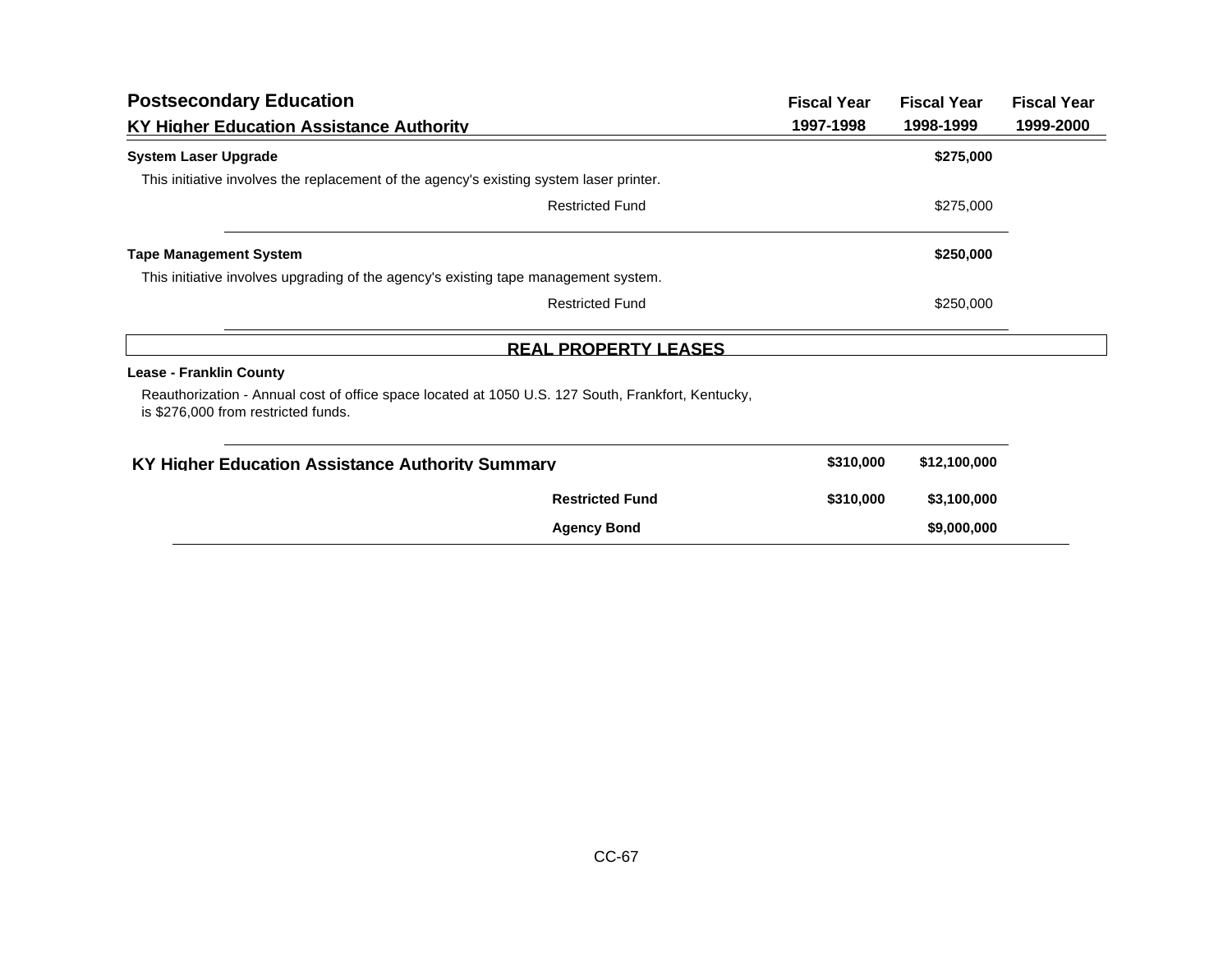| <b>Postsecondary Education</b>                                                                                                                                                                                                                                                                                                                                                                                                                                                                                                                                                                                                                                                                                                                                                                                                                                                                                                                                                                                                                                                                                                                                                      | <b>Fiscal Year</b> | <b>Fiscal Year</b> | <b>Fiscal Year</b> |
|-------------------------------------------------------------------------------------------------------------------------------------------------------------------------------------------------------------------------------------------------------------------------------------------------------------------------------------------------------------------------------------------------------------------------------------------------------------------------------------------------------------------------------------------------------------------------------------------------------------------------------------------------------------------------------------------------------------------------------------------------------------------------------------------------------------------------------------------------------------------------------------------------------------------------------------------------------------------------------------------------------------------------------------------------------------------------------------------------------------------------------------------------------------------------------------|--------------------|--------------------|--------------------|
| <b>Council on Postsecondary Education</b>                                                                                                                                                                                                                                                                                                                                                                                                                                                                                                                                                                                                                                                                                                                                                                                                                                                                                                                                                                                                                                                                                                                                           | 1997-1998          | 1998-1999          | 1999-2000          |
| <b>CAPITAL CONSTRUCTION PROJECTS</b>                                                                                                                                                                                                                                                                                                                                                                                                                                                                                                                                                                                                                                                                                                                                                                                                                                                                                                                                                                                                                                                                                                                                                |                    |                    |                    |
| <b>Agency Bond Pool</b>                                                                                                                                                                                                                                                                                                                                                                                                                                                                                                                                                                                                                                                                                                                                                                                                                                                                                                                                                                                                                                                                                                                                                             |                    | \$35,000,000       |                    |
| This authorization creates an agency bond pool totaling \$35.0 million with debt service supported by<br>restricted agency funds. This pool would provide funding for individual projects to be selected by the<br>Council on Postsecondary Education (CPE) from the list of agency bond projects approved by the<br>CPE for the 1998-2000 biennium. Also eligible for funding from this authorization is the "Deferred<br>Maintenance Pool - Auxiliary Enterprise" project at Western Kentucky University. Recommendations<br>will be made to the Secretary of the Finance and Administration Cabinet and subsequently reported<br>to the Capital Projects and Bond Oversight Committee.                                                                                                                                                                                                                                                                                                                                                                                                                                                                                           |                    |                    |                    |
| Agency Bond                                                                                                                                                                                                                                                                                                                                                                                                                                                                                                                                                                                                                                                                                                                                                                                                                                                                                                                                                                                                                                                                                                                                                                         |                    | \$35,000,000       |                    |
| <b>Commonwealth Virtual University Technology Pool</b>                                                                                                                                                                                                                                                                                                                                                                                                                                                                                                                                                                                                                                                                                                                                                                                                                                                                                                                                                                                                                                                                                                                              |                    | \$30,000,000       |                    |
| The Postsecondary Education Improvement Act of 1997 makes student access through both<br>traditional physical and electronic means a high priority. Implementation of this priority requires that<br>access be reviewed from an electronic perspective to ensure that the appropriate educational<br>support services are available to provide the greatest possible educational opportunity. For the<br>1998/2000 biennium, the Council on Postsecondary Education (CPE) will consider an approach that<br>provides the necessary infrastructure for access. This would include policy review and further<br>development of the Commonwealth Virtual University concept to identify necessary capital<br>expenditures. Such an approach would best be addressed by a pool of funds available to CPE to<br>address situations where gaps exist in electronic access points. CPE will use a process similar to<br>the Agency Bond Pool process approved in previous biennia, i.e., CPE will recommend projects to<br>the Secretary of the Finance and Administration Cabinet with subsequent reporting of approved<br>projects to the Capital Projects and Bond Oversight Committee. |                    |                    |                    |
| <b>Bond Fund</b>                                                                                                                                                                                                                                                                                                                                                                                                                                                                                                                                                                                                                                                                                                                                                                                                                                                                                                                                                                                                                                                                                                                                                                    |                    | \$30,000,000       |                    |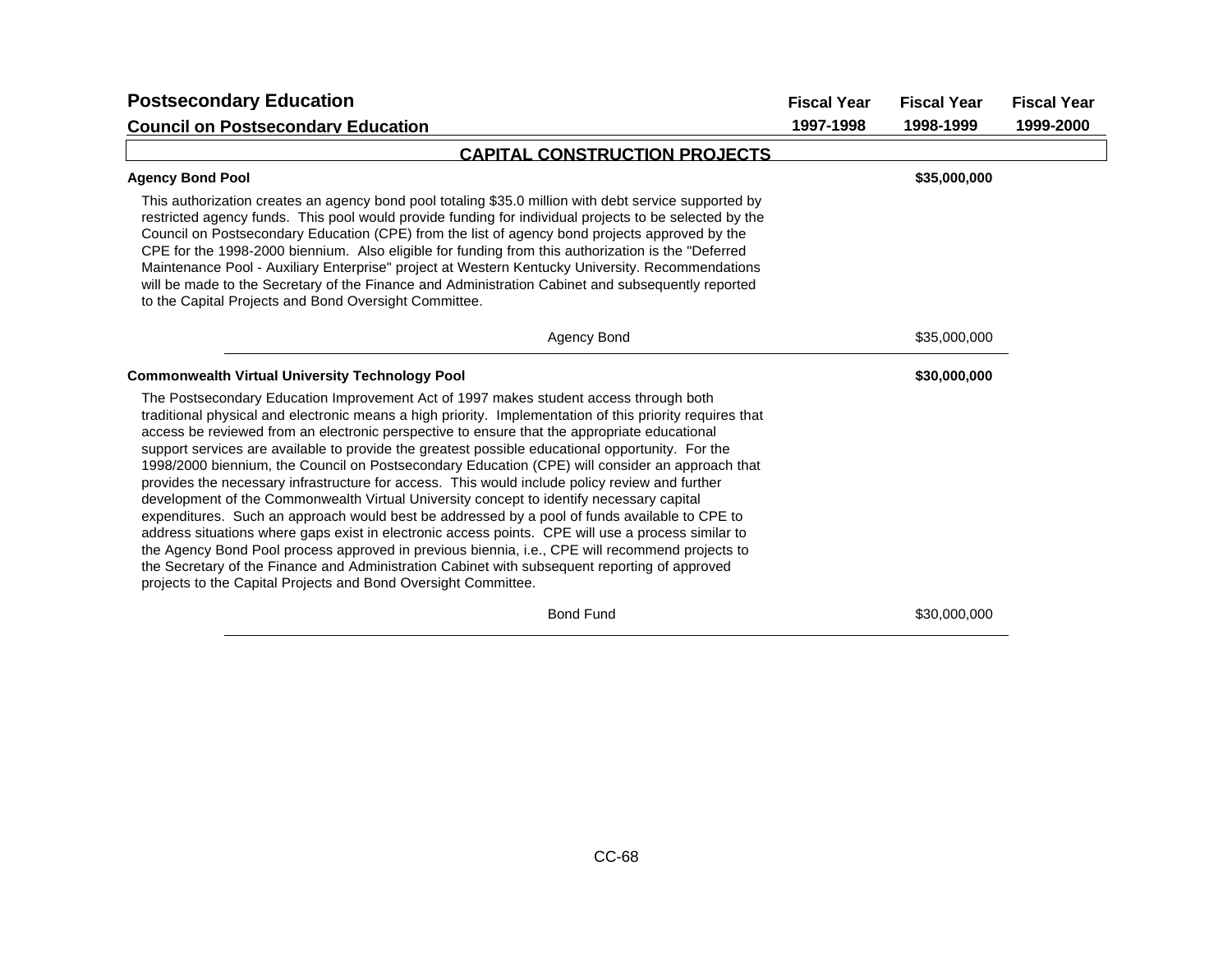| <b>Postsecondary Education</b>                                                                                                                                                                                                                                                                                                                                                                                                                                                                                                                                                                   |                        | <b>Fiscal Year</b> | <b>Fiscal Year</b> | <b>Fiscal Year</b> |
|--------------------------------------------------------------------------------------------------------------------------------------------------------------------------------------------------------------------------------------------------------------------------------------------------------------------------------------------------------------------------------------------------------------------------------------------------------------------------------------------------------------------------------------------------------------------------------------------------|------------------------|--------------------|--------------------|--------------------|
| <b>Council on Postsecondary Education</b>                                                                                                                                                                                                                                                                                                                                                                                                                                                                                                                                                        |                        | 1997-1998          | 1998-1999          | 1999-2000          |
| Deferred Maintenance and Government Mandates Pool                                                                                                                                                                                                                                                                                                                                                                                                                                                                                                                                                |                        |                    | \$41,226,000       |                    |
| The deferred maintenance and government mandates pool will provide funding for \$20.6 million in<br>state bonds with a required one for one match from each institution generating a potential of \$41.2<br>million in capital projects being completed. Each university will be required to fund, from agency<br>funds, one-half of each project to be funded from this pool. The allocation of the pool among<br>universities would be as follows: EKU-\$2,410,000; KSU-\$661,000; MoSU-\$1,400,000; MuSU-<br>\$1,971,000; NKU-\$1,163,000; UKUS-\$7,235,000; UL-\$3,657,000; WKU-\$2,116,000. |                        |                    |                    |                    |
| This pool would provide funding for individual projects to be selected by Council on Postsecondary<br>Education (CPE) from the list of deferred maintenance and government mandates projects approved<br>by CPE for the 1998-2000 biennium. Recommendations will be made to the Secretary of the<br>Finance and Administration Cabinet and subsequently reported to the Capital Projects and Bond<br>Oversight Committee.                                                                                                                                                                        |                        |                    |                    |                    |
|                                                                                                                                                                                                                                                                                                                                                                                                                                                                                                                                                                                                  | <b>Restricted Fund</b> |                    | \$20,613,000       |                    |
|                                                                                                                                                                                                                                                                                                                                                                                                                                                                                                                                                                                                  | <b>Bond Fund</b>       |                    | \$20,613,000       |                    |
| <b>MAJOR EQUIPMENT</b>                                                                                                                                                                                                                                                                                                                                                                                                                                                                                                                                                                           |                        |                    |                    |                    |
| Research Equipment and Lab Replacement or Acquisition Pool                                                                                                                                                                                                                                                                                                                                                                                                                                                                                                                                       |                        |                    | \$26,250,000       |                    |
| The Postsecondary Education Reform Act of 1997 sets as goals the achievement of nationally<br>recognized research programs at the University of Kentucky and the University of Louisville. This<br>authorization will provide a pool of funds to acquire or upgrade the necessary research and<br>laboratory equipment. The Council on Postsecondary Education will develop the criteria to award<br>funding from this pool including any required matching of funds by the universities.                                                                                                        |                        |                    |                    |                    |
| Recommendations will be made to the Secretary of the Finance and Administration Cabinet and<br>subsequently reported to the Capital Projects and Bond Oversight Committee.                                                                                                                                                                                                                                                                                                                                                                                                                       |                        |                    |                    |                    |
|                                                                                                                                                                                                                                                                                                                                                                                                                                                                                                                                                                                                  | <b>Bond Fund</b>       |                    | \$26,250,000       |                    |
| <b>Council on Postsecondary Education Summary</b>                                                                                                                                                                                                                                                                                                                                                                                                                                                                                                                                                |                        |                    | \$132,476,000      |                    |
|                                                                                                                                                                                                                                                                                                                                                                                                                                                                                                                                                                                                  | <b>Restricted Fund</b> |                    | \$20,613,000       |                    |
|                                                                                                                                                                                                                                                                                                                                                                                                                                                                                                                                                                                                  | <b>Bond Fund</b>       |                    | \$76,863,000       |                    |
|                                                                                                                                                                                                                                                                                                                                                                                                                                                                                                                                                                                                  | <b>Agency Bond</b>     |                    | \$35,000,000       |                    |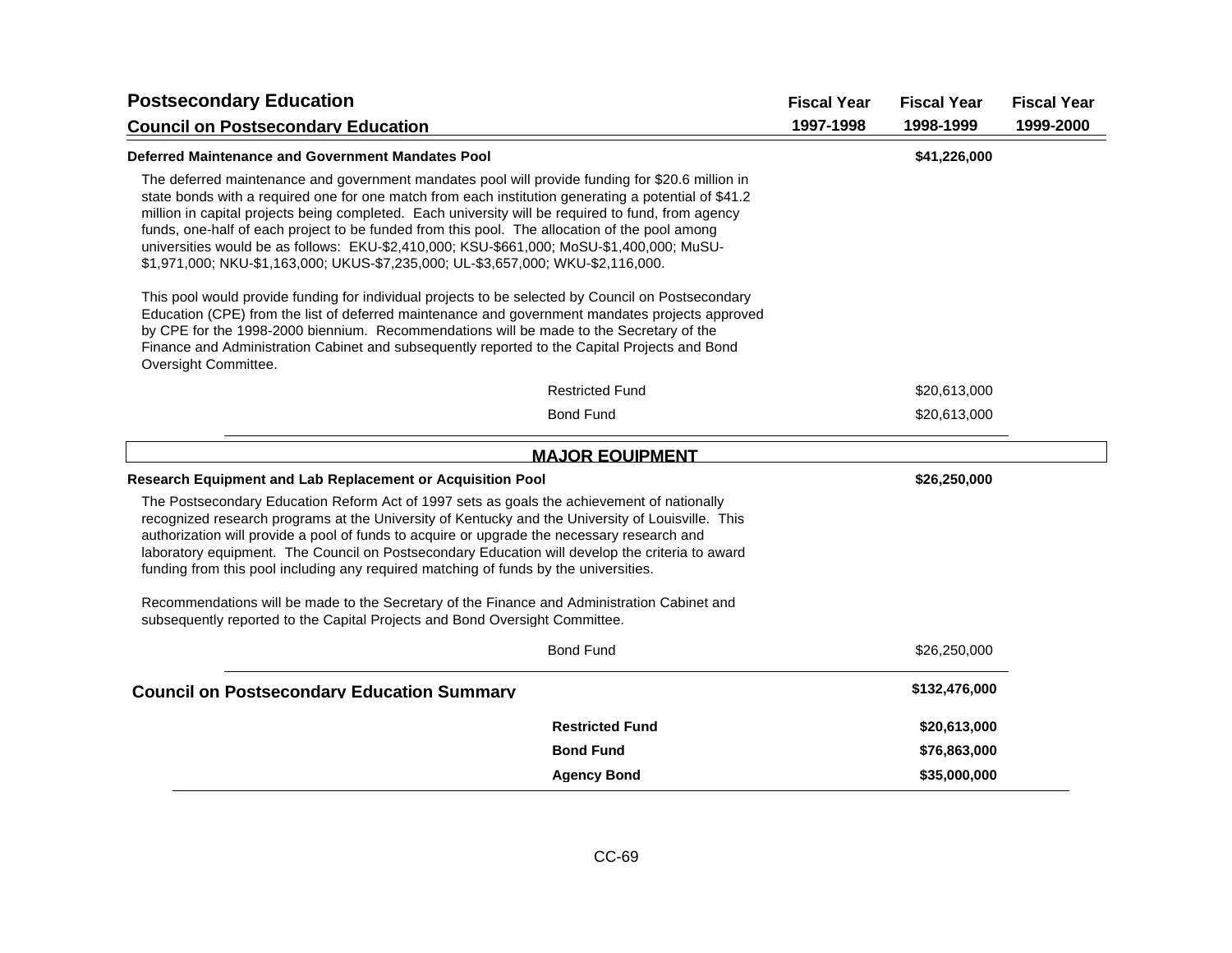| <b>Postsecondary Education</b>                                                                                                                                                                                                                                                                                                                                                                                                                                     | <b>Fiscal Year</b> | <b>Fiscal Year</b> | <b>Fiscal Year</b> |
|--------------------------------------------------------------------------------------------------------------------------------------------------------------------------------------------------------------------------------------------------------------------------------------------------------------------------------------------------------------------------------------------------------------------------------------------------------------------|--------------------|--------------------|--------------------|
| <b>Eastern Kentucky University</b>                                                                                                                                                                                                                                                                                                                                                                                                                                 | 1997-1998          | 1998-1999          | 1999-2000          |
| <b>CAPITAL CONSTRUCTION PROJECTS</b>                                                                                                                                                                                                                                                                                                                                                                                                                               |                    |                    |                    |
| <b>American Disabilities Act</b>                                                                                                                                                                                                                                                                                                                                                                                                                                   |                    | \$2,560,000        |                    |
| This authorization will allow the university to address the following items for Educational & General<br>buildings: architectural barrier removal, fire alarm system repair and installation, signage for all<br>buildings and water fountains for all buildings.                                                                                                                                                                                                  |                    |                    |                    |
| <b>Restricted Fund</b>                                                                                                                                                                                                                                                                                                                                                                                                                                             |                    | \$2,560,000        |                    |
| E & G Life Safety Begley Elevator                                                                                                                                                                                                                                                                                                                                                                                                                                  |                    | \$750,000          |                    |
| This authorization will allow installation of an elevator in a high-rise classroom facility, the Begley<br>Building, to provide handicapped access for students, faculty and staff to instructional and academic<br>support programs.                                                                                                                                                                                                                              |                    |                    |                    |
| <b>Restricted Fund</b>                                                                                                                                                                                                                                                                                                                                                                                                                                             |                    | \$750,000          |                    |
| <b>Law Enforcement Basic Training Complex</b>                                                                                                                                                                                                                                                                                                                                                                                                                      |                    | \$20,000,000       |                    |
| This authorization will allow construction of a basic training complex for the Department of Criminal<br>Justice Training on the campus of Eastern Kentucky University. This facility will contain all of the<br>classrooms, support and supply activities and gymnasium for the basic training students and<br>housing for both basic and in-service students. Debt service for the agency bonds funding this<br>project will be transferred from the KLEFP Fund. |                    |                    |                    |
| Agency Bond                                                                                                                                                                                                                                                                                                                                                                                                                                                        |                    | \$20,000,000       |                    |
| <b>Minor Projects Maintenance</b>                                                                                                                                                                                                                                                                                                                                                                                                                                  |                    | \$6,000,000        | \$6,000,000        |
| This authorization will allow the university to address numerous projects including minor physical<br>plant modifications, work on building structure systems, campus distribution systems, work on<br>building mechanical systems, resurfacing of streets and parking lots, campus and grounds, and<br>other projects under \$400,000.                                                                                                                            |                    |                    |                    |
| <b>Restricted Fund</b>                                                                                                                                                                                                                                                                                                                                                                                                                                             |                    | \$6,000,000        | \$6,000,000        |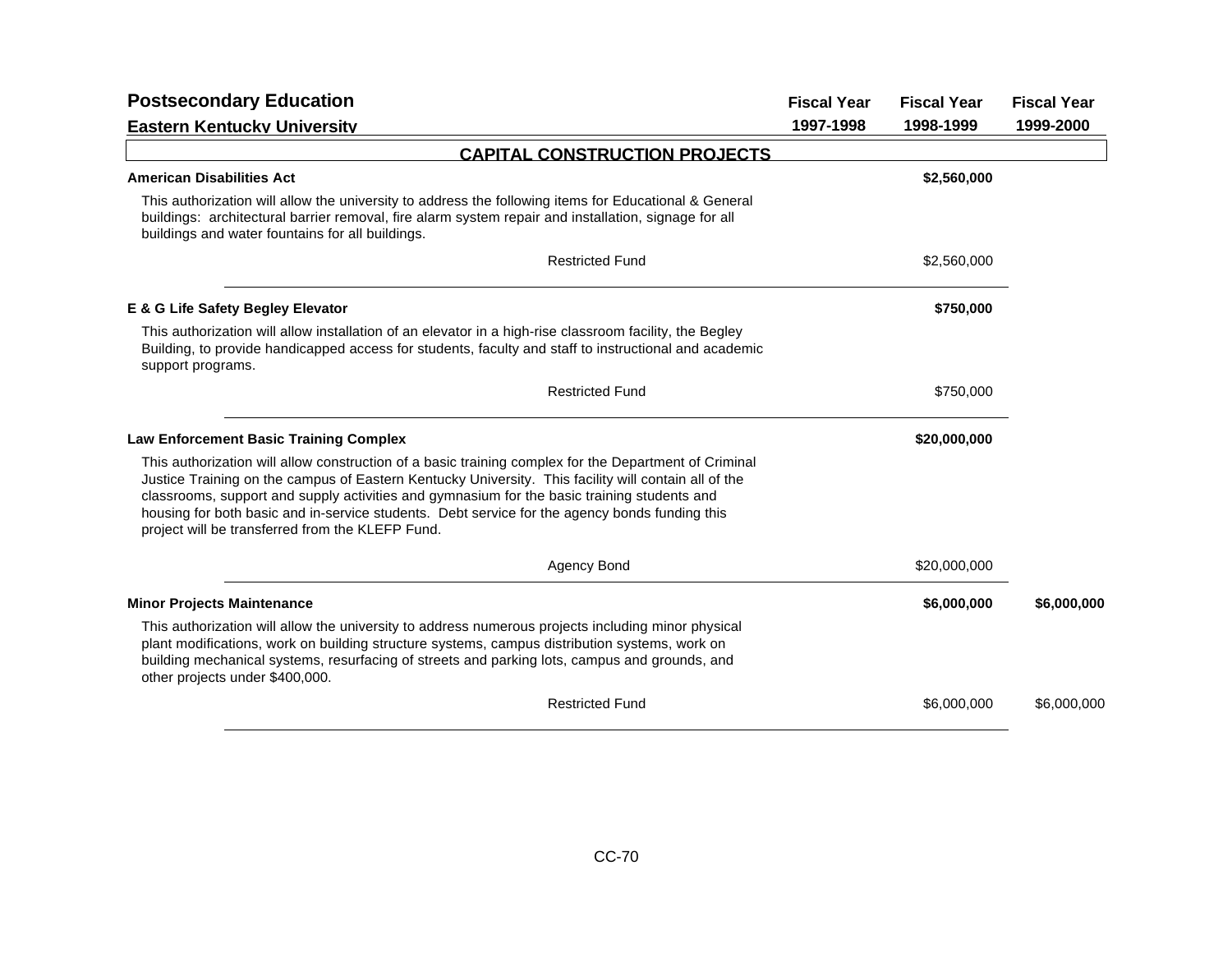| <b>Postsecondary Education</b>                                                                                                                                                                                                                                                                                                                                                                                                                                                                                                                                                         | <b>Fiscal Year</b> | <b>Fiscal Year</b> | <b>Fiscal Year</b> |
|----------------------------------------------------------------------------------------------------------------------------------------------------------------------------------------------------------------------------------------------------------------------------------------------------------------------------------------------------------------------------------------------------------------------------------------------------------------------------------------------------------------------------------------------------------------------------------------|--------------------|--------------------|--------------------|
| <b>Eastern Kentucky University</b>                                                                                                                                                                                                                                                                                                                                                                                                                                                                                                                                                     | 1997-1998          | 1998-1999          | 1999-2000          |
| <b>Parking Garage</b>                                                                                                                                                                                                                                                                                                                                                                                                                                                                                                                                                                  |                    | \$7,200,000        |                    |
| This authorization will allow construction of a 700 car parking garage to reduce the parking problems<br>in the central campus area.                                                                                                                                                                                                                                                                                                                                                                                                                                                   |                    |                    |                    |
| <b>Restricted Fund</b>                                                                                                                                                                                                                                                                                                                                                                                                                                                                                                                                                                 |                    | \$7,200,000        |                    |
| <b>Property Acquisition</b>                                                                                                                                                                                                                                                                                                                                                                                                                                                                                                                                                            |                    | \$2,000,000        | \$3,000,000        |
| This authorization will allow the institution to acquire land that may become available during the<br>biennium, consistent with the university's most recent campus master plan.                                                                                                                                                                                                                                                                                                                                                                                                       |                    |                    |                    |
| <b>Restricted Fund</b>                                                                                                                                                                                                                                                                                                                                                                                                                                                                                                                                                                 |                    | \$2,000,000        | \$3,000,000        |
| <b>Residence Hall Major Renovation</b>                                                                                                                                                                                                                                                                                                                                                                                                                                                                                                                                                 |                    | \$10,000,000       |                    |
| This authorization will allow the university to renovate residence halls to better accommodate the<br>student population and improve the overall condition of the facilities. The modifications include<br>conversion of some rooms to suites, upgrade of restroom facilities, repair/replacement of plumbing<br>and electrical systems, repair of floors and ceilings, carpeting and furniture replacement.                                                                                                                                                                           |                    |                    |                    |
| <b>Restricted Fund</b>                                                                                                                                                                                                                                                                                                                                                                                                                                                                                                                                                                 |                    | \$10,000,000       |                    |
| <b>Student Service/Classroom Building</b>                                                                                                                                                                                                                                                                                                                                                                                                                                                                                                                                              |                    | \$20,000,000       |                    |
| This authorization will provide a new facility containing 20,000 square feet of general purpose<br>classroom space and 95,000 square feet of faculty and administrative offices. This project will<br>enhance the student services program and the instructional programs of the university by providing<br>a facility centralizing all units that provide service to the students and will also contain several large<br>classrooms. The student services portion of the building will house academic advising and<br>counseling, with computer registration capability, at its core. |                    |                    |                    |
| <b>Bond Fund</b>                                                                                                                                                                                                                                                                                                                                                                                                                                                                                                                                                                       |                    | \$20,000,000       |                    |
| <b>MAJOR EQUIPMENT</b>                                                                                                                                                                                                                                                                                                                                                                                                                                                                                                                                                                 |                    |                    |                    |
| <b>Electronic Security System for Law Library</b>                                                                                                                                                                                                                                                                                                                                                                                                                                                                                                                                      |                    | \$110,000          |                    |
| <b>Restricted Fund</b>                                                                                                                                                                                                                                                                                                                                                                                                                                                                                                                                                                 |                    | \$110,000          |                    |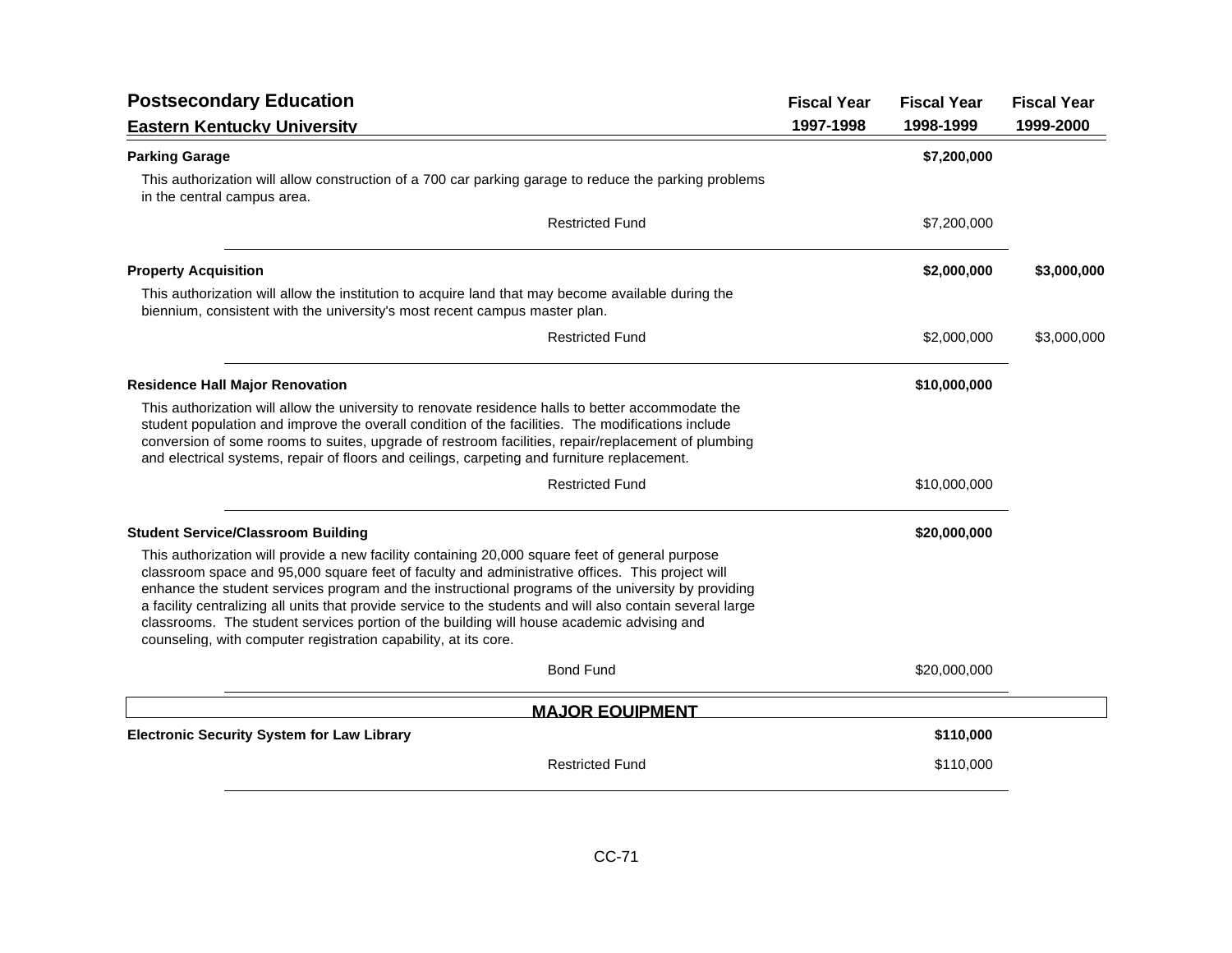| <b>Postsecondary Education</b>                                 |                                         | <b>Fiscal Year</b> | <b>Fiscal Year</b> | <b>Fiscal Year</b> |
|----------------------------------------------------------------|-----------------------------------------|--------------------|--------------------|--------------------|
| <b>Eastern Kentucky University</b>                             |                                         | 1997-1998          | 1998-1999          | 1999-2000          |
| Fourier Transformer Nuclear Magnetic Resonance Spectrometer    |                                         |                    | \$135,000          |                    |
|                                                                | <b>Restricted Fund</b>                  |                    | \$135,000          |                    |
| <b>Minor Projects Equipment</b>                                |                                         |                    | \$2,500,000        | \$2,500,000        |
|                                                                | <b>Restricted Fund</b>                  |                    | \$2,500,000        | \$2,500,000        |
|                                                                | <b>INFORMATION TECHNOLOGY EQUIPMENT</b> |                    |                    |                    |
| <b>Academic Computing Upgrades</b>                             |                                         |                    | \$120,000          | \$120,000          |
|                                                                | <b>Restricted Fund</b>                  |                    | \$120,000          | \$120,000          |
| <b>Administrative Computing System Upgrade/Replacement</b>     |                                         |                    | \$490,000          | \$490,000          |
|                                                                | <b>Restricted Fund</b>                  |                    | \$490,000          | \$490,000          |
| <b>Campus Data Network Expansion/Upgrade</b>                   |                                         |                    | \$950,000          | \$950,000          |
|                                                                | <b>Restricted Fund</b>                  |                    | \$950,000          | \$950,000          |
| <b>Distance Learning System Component Acquisition</b>          |                                         |                    | \$2,960,000        |                    |
|                                                                | <b>Restricted Fund</b>                  |                    | \$2,960,000        |                    |
| <b>Education Reform Computing Telecommunications Expansion</b> |                                         |                    | \$700,000          | \$750,000          |
|                                                                | <b>Restricted Fund</b>                  |                    | \$700,000          | \$750,000          |
| <b>Eastern Kentucky University Summary</b>                     |                                         |                    | \$76,475,000       | \$13,810,000       |
|                                                                | <b>Restricted Fund</b>                  |                    | \$36,475,000       | \$13,810,000       |
|                                                                | <b>Bond Fund</b>                        |                    | \$20,000,000       |                    |
|                                                                | <b>Agency Bond</b>                      |                    | \$20,000,000       |                    |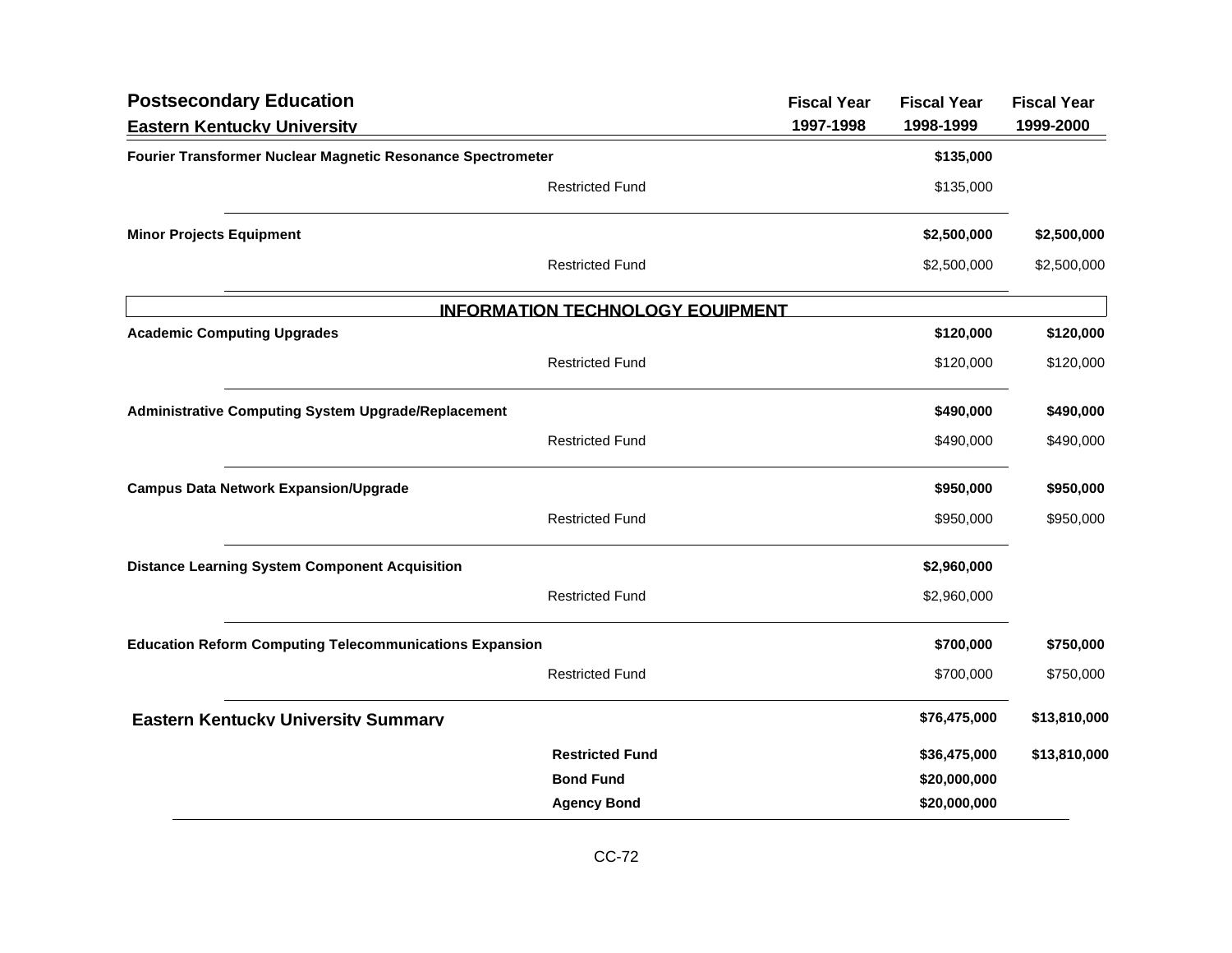| <b>Postsecondary Education</b>                                                                                                                                                                                                                                                                                                                               | <b>Fiscal Year</b> | <b>Fiscal Year</b> | <b>Fiscal Year</b> |
|--------------------------------------------------------------------------------------------------------------------------------------------------------------------------------------------------------------------------------------------------------------------------------------------------------------------------------------------------------------|--------------------|--------------------|--------------------|
| <b>Kentucky State University</b>                                                                                                                                                                                                                                                                                                                             | 1997-1998          | 1998-1999          | 1999-2000          |
| <b>CAPITAL CONSTRUCTION PROJECTS</b>                                                                                                                                                                                                                                                                                                                         |                    |                    |                    |
| <b>ADA Projects Pool</b>                                                                                                                                                                                                                                                                                                                                     |                    | \$650,000          |                    |
| This authorization will allow the university to comply with the requirements of the Americans with<br>Disabilities Act by addressing issues in all buildings except those most recently constructed. The<br>project includes installation of elevators, architectural barrier removal, curb cuts, ramps, restrooms,<br>alarms and signage.                   |                    |                    |                    |
| <b>Restricted Fund</b>                                                                                                                                                                                                                                                                                                                                       |                    | \$650,000          |                    |
| <b>Chiller Additions</b>                                                                                                                                                                                                                                                                                                                                     |                    | \$2,168,000        |                    |
| This authorization adds a chiller at the central plant. This chiller will be the replacement and an<br>upgrade to an existing chiller. The new chiller will bring the university into compliance with the CFC<br>laws on the existing chiller and reduce the operating costs of the central plant while at the same time<br>increasing the plant's capacity. |                    |                    |                    |
| <b>Restricted Fund</b>                                                                                                                                                                                                                                                                                                                                       |                    | \$2,168,000        |                    |
| <b>Combs Hall Renovation</b>                                                                                                                                                                                                                                                                                                                                 |                    |                    | \$1,235,000        |
| This authorization will allow refurbishing of architectural finishes, furniture, and the mechanical<br>system. Items that will be a part of the renovation include carpet replacement, furniture, doors,<br>hardware, window coverings, HVAC fan coil units and other general interior furnishings.                                                          |                    |                    |                    |
| <b>Restricted Fund</b>                                                                                                                                                                                                                                                                                                                                       |                    |                    | \$1,235,000        |
| <b>General Maintenance Projects</b>                                                                                                                                                                                                                                                                                                                          |                    | \$1,150,000        |                    |
| This pool of projects includes items that are beyond the scope of general maintenance and includes<br>items such as the replacement of concrete steps and walks, replacement of major pieces of<br>mechanical equipment, interior refurbishing, replacement of fixtures, electrical systems and other<br>major maintenance projects.                         |                    |                    |                    |
| <b>Restricted Fund</b>                                                                                                                                                                                                                                                                                                                                       |                    | \$1,150,000        |                    |
| <b>Guard Houses</b>                                                                                                                                                                                                                                                                                                                                          |                    |                    | \$56,000           |
| This authorization allows the construction of two guard houses at the entrances to the university.                                                                                                                                                                                                                                                           |                    |                    |                    |
| <b>Restricted Fund</b>                                                                                                                                                                                                                                                                                                                                       |                    |                    | \$56,000           |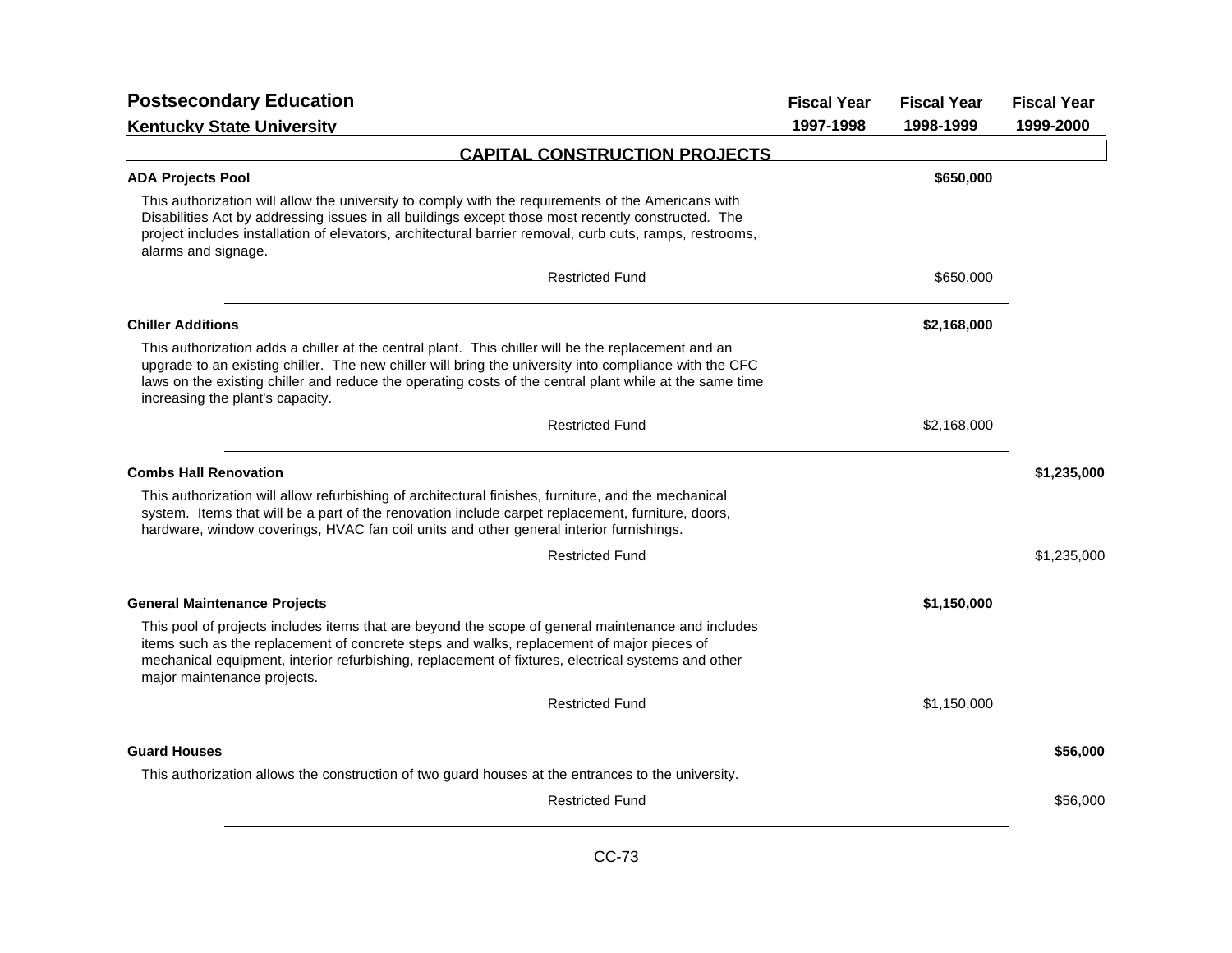|                                                                                                                                                                                                                                                                                                                                                                                     | <b>Fiscal Year</b> | <b>Fiscal Year</b> | <b>Fiscal Year</b> |
|-------------------------------------------------------------------------------------------------------------------------------------------------------------------------------------------------------------------------------------------------------------------------------------------------------------------------------------------------------------------------------------|--------------------|--------------------|--------------------|
| <b>Kentucky State University</b>                                                                                                                                                                                                                                                                                                                                                    | 1997-1998          | 1998-1999          | 1999-2000          |
| <b>Hill Student Center Renovation/Addition</b>                                                                                                                                                                                                                                                                                                                                      |                    | \$8,250,000        |                    |
| This authorization will allow a complete renovation of the Carl M. Hill Student Center Building and<br>provide an additional 25,000 square feet of space for student support activities such as study labs, a<br>media center, recreational space and food service. The renovation will upgrade the architectural<br>finishes, provide new furnishings, and replace the HVAC units. |                    |                    |                    |
| <b>Bond Fund</b>                                                                                                                                                                                                                                                                                                                                                                    |                    | \$8,250,000        |                    |
| <b>Hillcrest Renovation and Landscaping</b>                                                                                                                                                                                                                                                                                                                                         |                    | \$382,000          |                    |
| This authorization will allow improvements and renovation including landscape enhancement of the<br>President's home.                                                                                                                                                                                                                                                               |                    |                    |                    |
| <b>Restricted Fund</b>                                                                                                                                                                                                                                                                                                                                                              |                    | \$382,000          |                    |
| <b>Hunter Hall Renovation</b>                                                                                                                                                                                                                                                                                                                                                       |                    | \$1,257,000        |                    |
| This authorization will allow refurbishing of architectural finishes, furniture, and the mechanical<br>system. Items that will be a part of the renovation include carpet replacement, furniture, doors,<br>hardware, window coverings, HVAC fan coil units and other general interior furnishings.                                                                                 |                    |                    |                    |
| <b>Restricted Fund</b>                                                                                                                                                                                                                                                                                                                                                              |                    | \$1,257,000        |                    |
| <b>KSU Foundation Building</b>                                                                                                                                                                                                                                                                                                                                                      |                    |                    | \$1,715,000        |
| This authorization will allow construction of a facility to be used by the KSU Foundation for the<br>operation and accommodation of program support functions, including public and private activities<br>relating to outside financial support of the campus. Other funds in this instance will be resources<br>provided by the Foundation.                                        |                    |                    |                    |
| Other Fund                                                                                                                                                                                                                                                                                                                                                                          |                    |                    | \$1,715,000        |
| <b>McCullin Hall Renovation</b>                                                                                                                                                                                                                                                                                                                                                     |                    | \$1,642,000        |                    |
| This authorization will allow refurbishing of architectural finishes, furniture, and the mechanical<br>system. Items that will be a part of the renovation include carpet replacement, furniture, doors,<br>hardware, window coverings, HVAC fan coil units and other general interior furnishings.                                                                                 |                    |                    |                    |
| <b>Restricted Fund</b>                                                                                                                                                                                                                                                                                                                                                              |                    | \$1,642,000        |                    |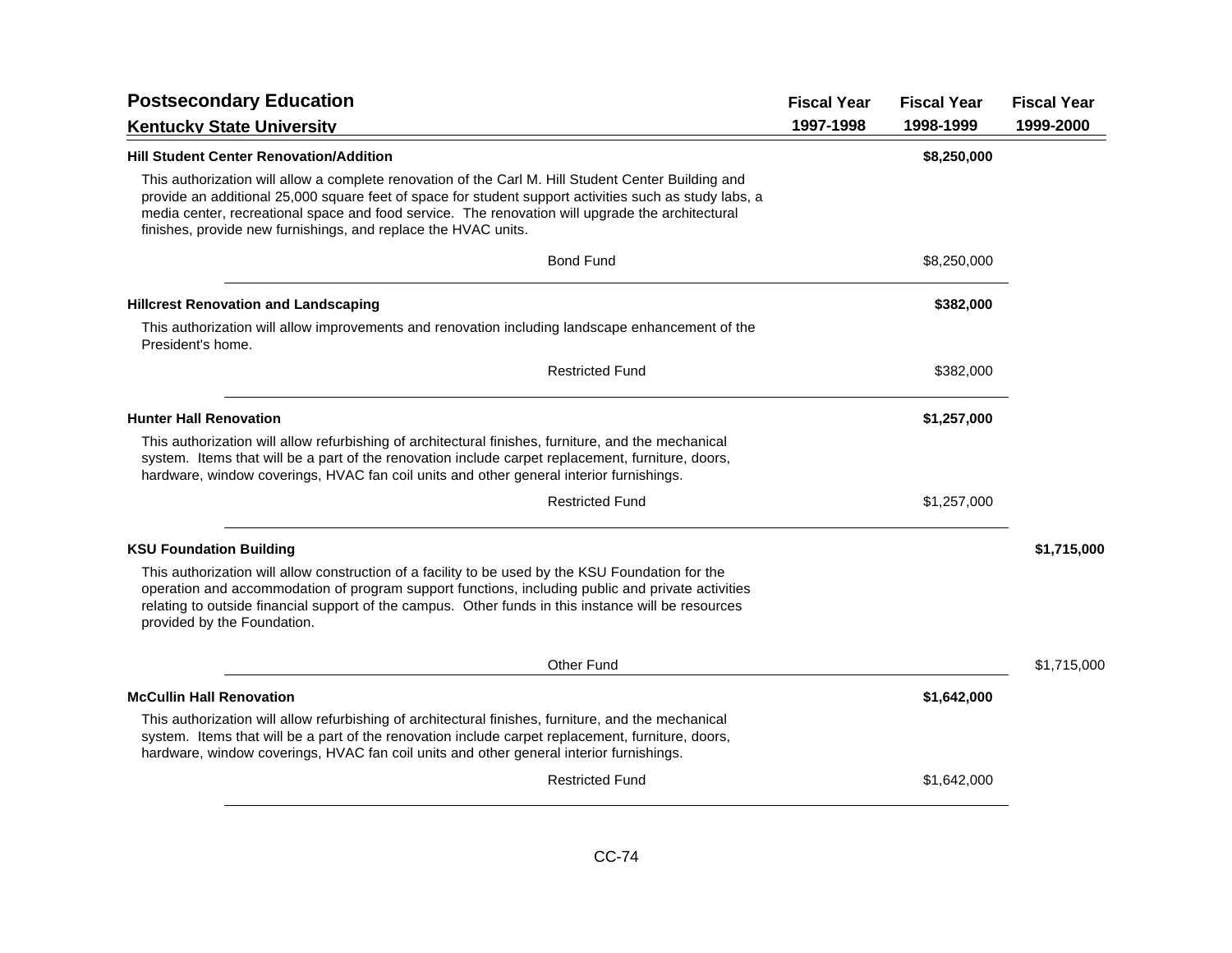| <b>Postsecondary Education</b>                                                                                                                                                                                                                                                                                                                                                                                                                                                                                                                                                            |                        | <b>Fiscal Year</b> | <b>Fiscal Year</b> | <b>Fiscal Year</b> |
|-------------------------------------------------------------------------------------------------------------------------------------------------------------------------------------------------------------------------------------------------------------------------------------------------------------------------------------------------------------------------------------------------------------------------------------------------------------------------------------------------------------------------------------------------------------------------------------------|------------------------|--------------------|--------------------|--------------------|
| <b>Kentucky State University</b>                                                                                                                                                                                                                                                                                                                                                                                                                                                                                                                                                          |                        | 1997-1998          | 1998-1999          | 1999-2000          |
| Road and Walkway Improvements                                                                                                                                                                                                                                                                                                                                                                                                                                                                                                                                                             |                        |                    | \$22,000           |                    |
| Reauthorization and Additional Funding: This project is a continuation of the campus revitalization<br>work that began in 1984. This project will address parking needs in the area around the Library, Bell<br>Gymnasium and Bradford Hall. Additionally, pedestrian malls and walks will be provided to connect<br>those facilities to the parking areas and roadways. Areas of South Campus that did not receive<br>landscape attention and campus lighting, by means of previous projects, will be made a part of this<br>work. Total authorization for the project is now \$622,000. |                        |                    |                    |                    |
|                                                                                                                                                                                                                                                                                                                                                                                                                                                                                                                                                                                           | <b>Restricted Fund</b> |                    | \$22,000           |                    |
|                                                                                                                                                                                                                                                                                                                                                                                                                                                                                                                                                                                           | <b>MAJOR EQUIPMENT</b> |                    |                    |                    |
| <b>University Motor Coach</b>                                                                                                                                                                                                                                                                                                                                                                                                                                                                                                                                                             |                        |                    | \$285,000          |                    |
|                                                                                                                                                                                                                                                                                                                                                                                                                                                                                                                                                                                           | <b>Restricted Fund</b> |                    | \$285,000          |                    |
| <b>Kentucky State University Summary</b>                                                                                                                                                                                                                                                                                                                                                                                                                                                                                                                                                  |                        |                    | \$15,806,000       | \$3,006,000        |
|                                                                                                                                                                                                                                                                                                                                                                                                                                                                                                                                                                                           | <b>Restricted Fund</b> |                    | \$7,556,000        | \$1,291,000        |
|                                                                                                                                                                                                                                                                                                                                                                                                                                                                                                                                                                                           | <b>Bond Fund</b>       |                    | \$8,250,000        |                    |
|                                                                                                                                                                                                                                                                                                                                                                                                                                                                                                                                                                                           | <b>Other Fund</b>      |                    |                    | \$1,715,000        |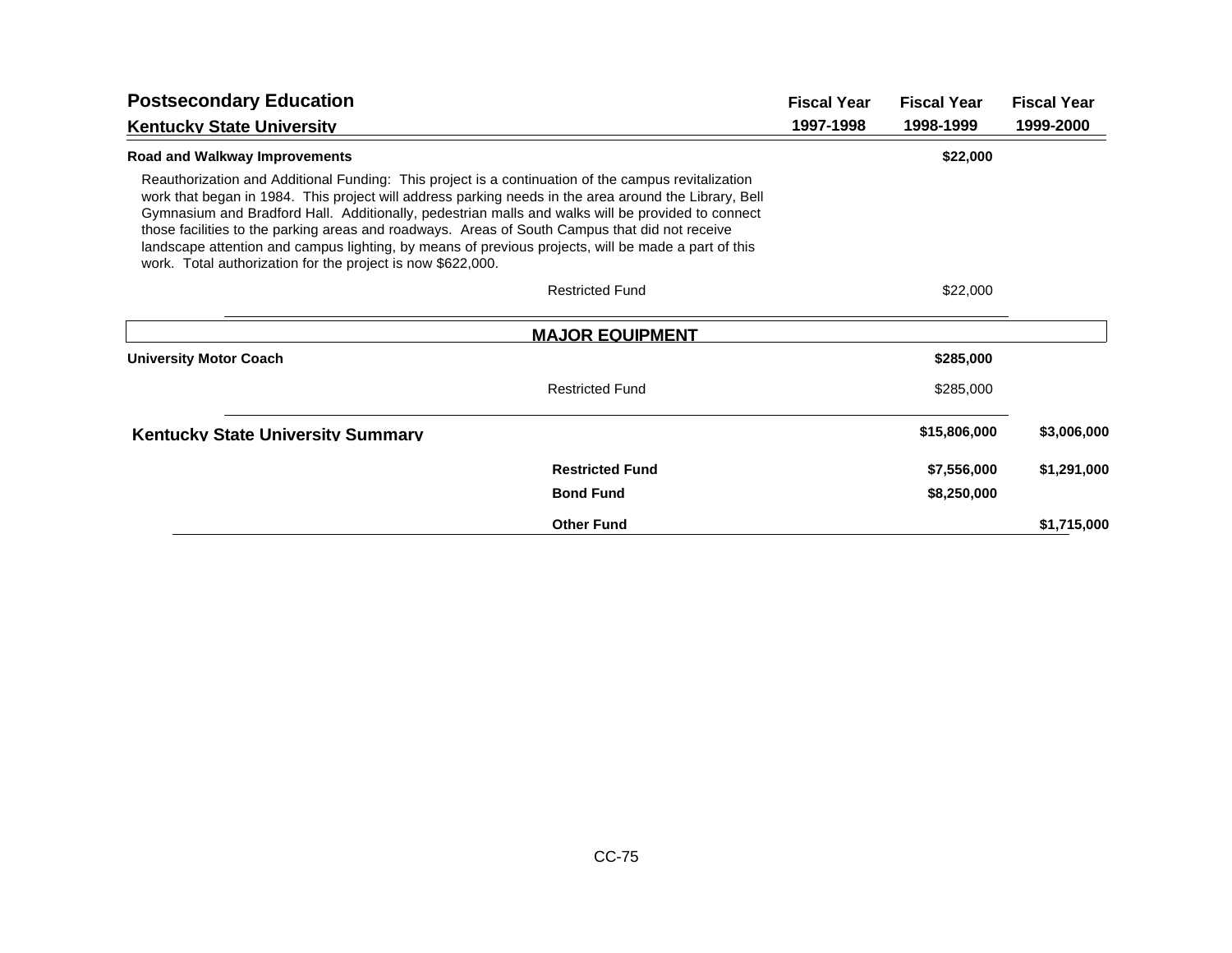| <b>Postsecondary Education</b>                                                                                                                                                                                                                                                                                                                                                                                                                                                                    |           | <b>Fiscal Year</b> | <b>Fiscal Year</b> |
|---------------------------------------------------------------------------------------------------------------------------------------------------------------------------------------------------------------------------------------------------------------------------------------------------------------------------------------------------------------------------------------------------------------------------------------------------------------------------------------------------|-----------|--------------------|--------------------|
| <b>Morehead State University</b>                                                                                                                                                                                                                                                                                                                                                                                                                                                                  | 1997-1998 | 1998-1999          | 1999-2000          |
| <b>CAPITAL CONSTRUCTION PROJECTS</b>                                                                                                                                                                                                                                                                                                                                                                                                                                                              |           |                    |                    |
| 1990 Clean Air Act Amendment Compliance                                                                                                                                                                                                                                                                                                                                                                                                                                                           |           | \$1,100,000        | \$1,100,000        |
| This authorization will allow the university to comply with the requirements of Title VI of the 1990<br>Clean Air Act Amendment including the total phase out of CFC (chloroflorocarbon) refrigerants. In<br>order to comply with the Amendment and provide air conditioned facilities, the eleven remaining<br>chillers require retrofitting or replacement.                                                                                                                                     |           |                    |                    |
| <b>Restricted Fund</b>                                                                                                                                                                                                                                                                                                                                                                                                                                                                            |           | \$1,100,000        | \$1,100,000        |
| Americans with Disabilities Act Compliance - E&G                                                                                                                                                                                                                                                                                                                                                                                                                                                  |           | \$1,025,000        | \$1,000,000        |
| This authorization will allow compliance with Title II of the Americans with Disability Act (ADA) by<br>eliminating architectural barriers and through improvements in elevators, fire alarm systems,<br>signage, and telecommunications primarily in the university's instructional facilities.                                                                                                                                                                                                  |           |                    |                    |
| <b>Restricted Fund</b>                                                                                                                                                                                                                                                                                                                                                                                                                                                                            |           | \$1,025,000        | \$1,000,000        |
| Americans with Disabilities Act Compliance-Aux. Ent.                                                                                                                                                                                                                                                                                                                                                                                                                                              |           | \$1,100,000        | \$1,075,000        |
| This authorization will allow compliance with the requirements of the Americans with Disabilities Act<br>by eliminating architectural barriers and through improvements in elevators, fire alarm systems,<br>signage, telecommunications auxiliary facilities.                                                                                                                                                                                                                                    |           |                    |                    |
| <b>Restricted Fund</b>                                                                                                                                                                                                                                                                                                                                                                                                                                                                            |           | \$1,100,000        | \$1,075,000        |
| <b>Breckinridge Hall Renovation</b>                                                                                                                                                                                                                                                                                                                                                                                                                                                               |           | \$14,000,000       |                    |
| This authorization will completely refurbish the interior of the facility; remodel classrooms; improve<br>handicapped access; allow for HVAC repairs; as well as address safety, mechanical, and electrical<br>deficiencies. The renovation will provide state-of-the-art classrooms, laboratories, and faculty<br>offices. The facility will house theater, public radio, student television production programs as well<br>as an interactive television classroom/studio for distance learning. |           |                    |                    |
| <b>Bond Fund</b>                                                                                                                                                                                                                                                                                                                                                                                                                                                                                  |           | \$14,000,000       |                    |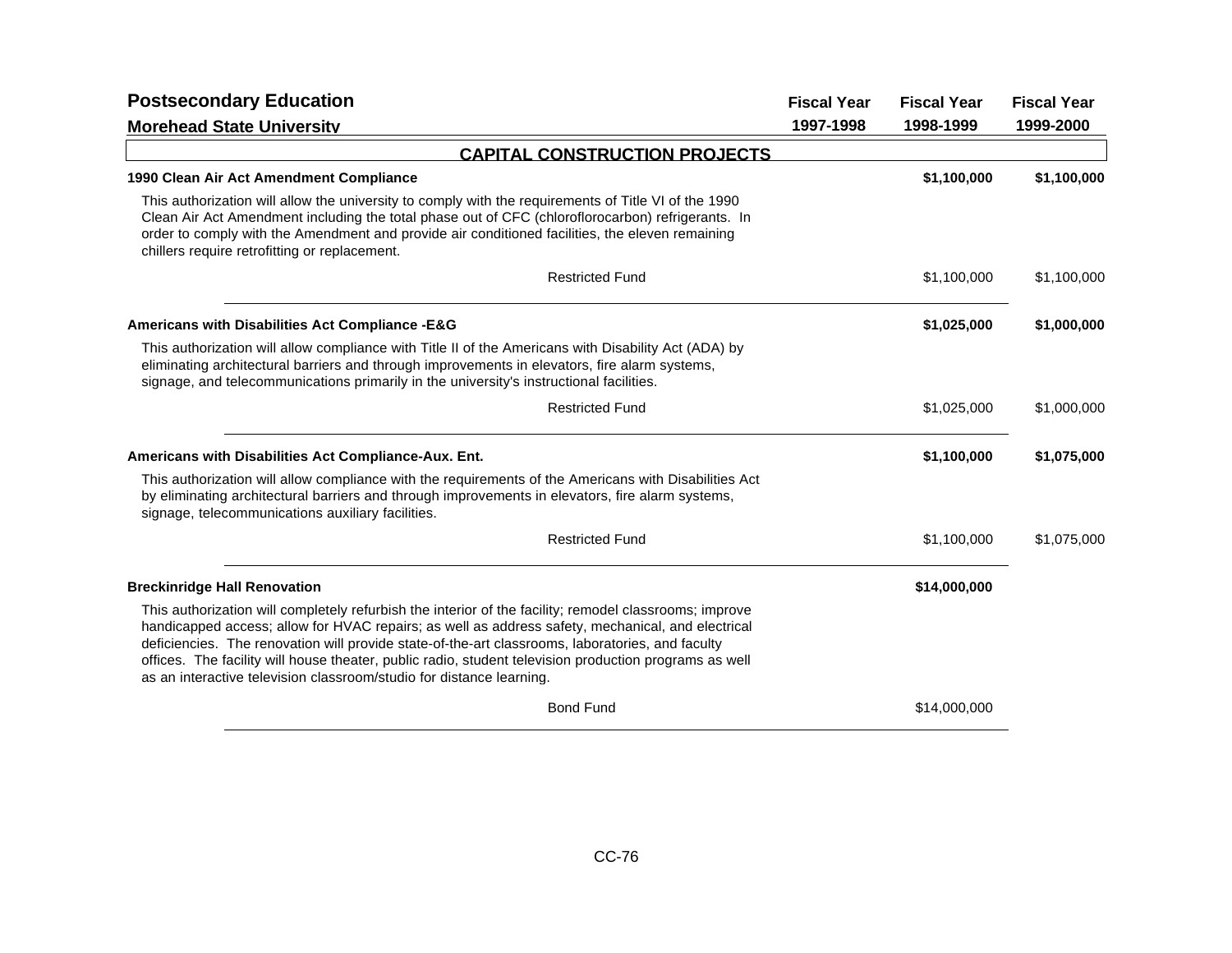| <b>Postsecondary Education</b>                                                                                                                                                                                                                                                                                                                                                                                                                                       | <b>Fiscal Year</b> | <b>Fiscal Year</b> | <b>Fiscal Year</b> |
|----------------------------------------------------------------------------------------------------------------------------------------------------------------------------------------------------------------------------------------------------------------------------------------------------------------------------------------------------------------------------------------------------------------------------------------------------------------------|--------------------|--------------------|--------------------|
| <b>Morehead State University</b>                                                                                                                                                                                                                                                                                                                                                                                                                                     | 1997-1998          | 1998-1999          | 1999-2000          |
| <b>Central Campus Reconstruction</b>                                                                                                                                                                                                                                                                                                                                                                                                                                 |                    | \$650,000          |                    |
| This authorization will provide for construction of four plazas on descending levels in the center of<br>campus to replace the trees, benches and other landscaping destroyed by a severe windstorm in<br>1995. An amphitheater would also be constructed below the University Boulevard.                                                                                                                                                                            |                    |                    |                    |
| <b>Restricted Fund</b>                                                                                                                                                                                                                                                                                                                                                                                                                                               |                    | \$650,000          |                    |
| <b>Equine Teaching Facilities/Renovation of Richardson Arena</b>                                                                                                                                                                                                                                                                                                                                                                                                     |                    | \$480,000          |                    |
| This reauthorization and additional funding allows the renovation of the Richardson Arena and the<br>construction of two new pre-engineered metal buildings for the university's equine program. The<br>renovation will include HVAC and plumbing replacement, arena floor material replacement,<br>additional electrical receptacles, new restrooms, and a new concrete floor at the front entrance. The<br>total authorization for the project is now \$1,200,000. |                    |                    |                    |
| <b>Restricted Fund</b>                                                                                                                                                                                                                                                                                                                                                                                                                                               |                    | \$480,000          |                    |
| <b>Fire Safety/Auxiliary Facilities</b>                                                                                                                                                                                                                                                                                                                                                                                                                              |                    | \$610,000          | \$610,000          |
| This authorization will allow the installation of sprinkler systems and fire alarm systems in various<br>student housing facilities.                                                                                                                                                                                                                                                                                                                                 |                    |                    |                    |
| <b>Restricted Fund</b>                                                                                                                                                                                                                                                                                                                                                                                                                                               |                    | \$610,000          | \$610,000          |
| <b>Head Start Facility</b>                                                                                                                                                                                                                                                                                                                                                                                                                                           |                    | \$720,000          |                    |
| This authorization will allow construction of a new facility for the Head Start Program which will be<br>displaced when Breckinridge Hall is renovated.                                                                                                                                                                                                                                                                                                              |                    |                    |                    |
| <b>Restricted Fund</b>                                                                                                                                                                                                                                                                                                                                                                                                                                               |                    | \$144,000          |                    |
| <b>Federal Fund</b>                                                                                                                                                                                                                                                                                                                                                                                                                                                  |                    | \$576,000          |                    |
| <b>Land Acquisitions Related to Campus Master Plan</b>                                                                                                                                                                                                                                                                                                                                                                                                               |                    | \$1,337,000        |                    |
| This authorization allow the university to purchase properties adjacent to the main campus pursuant<br>to the university's campus master plan.                                                                                                                                                                                                                                                                                                                       |                    |                    |                    |
| <b>Restricted Fund</b>                                                                                                                                                                                                                                                                                                                                                                                                                                               |                    | \$1,337,000        |                    |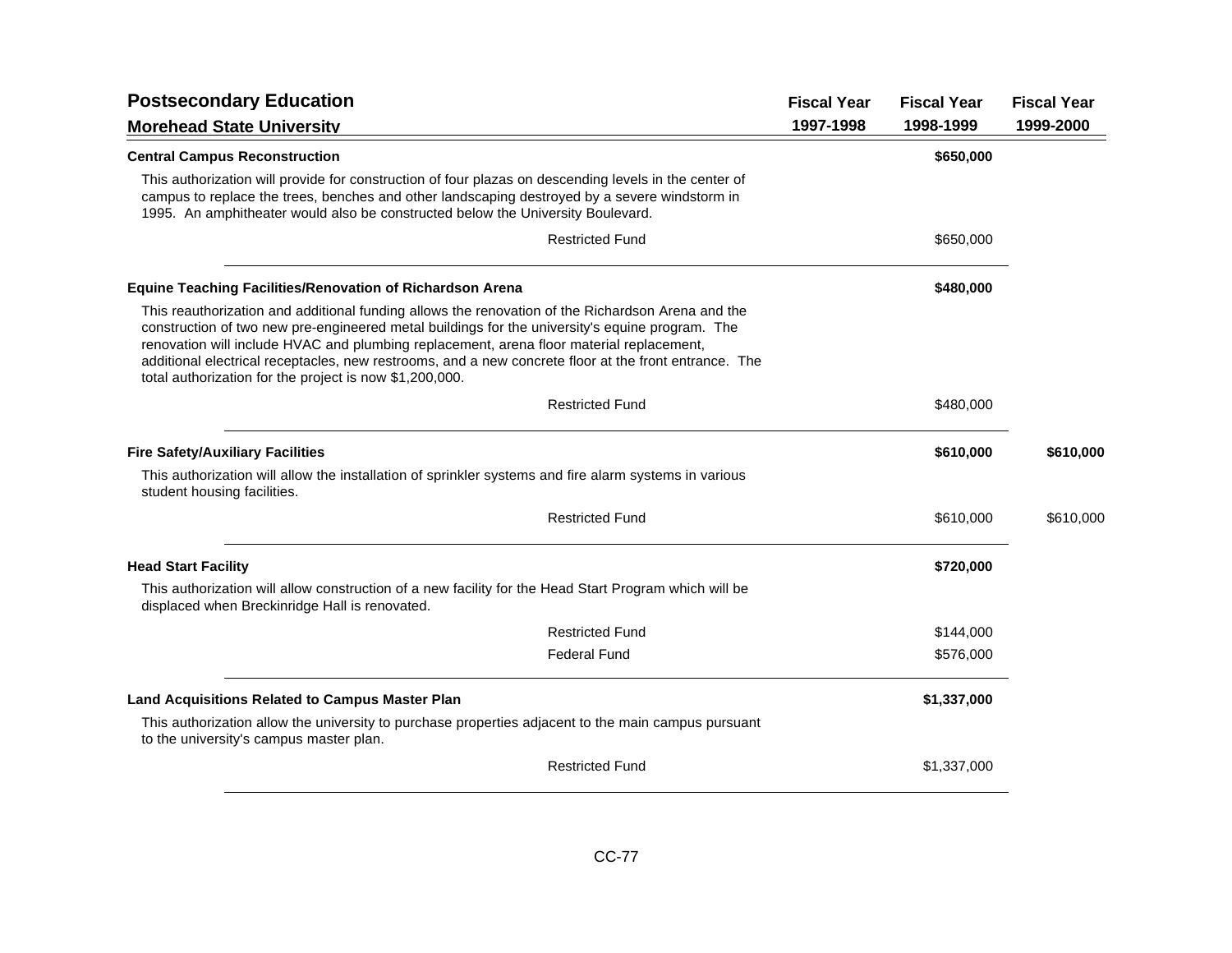| <b>Postsecondary Education</b>                                                                                                                                                                                                                                                              | <b>Fiscal Year</b> | <b>Fiscal Year</b> | <b>Fiscal Year</b> |
|---------------------------------------------------------------------------------------------------------------------------------------------------------------------------------------------------------------------------------------------------------------------------------------------|--------------------|--------------------|--------------------|
| <b>Morehead State University</b>                                                                                                                                                                                                                                                            | 1997-1998          | 1998-1999          | 1999-2000          |
| Life Safety: Claypool-Young Air Quality, Health and Safety                                                                                                                                                                                                                                  |                    | \$400,000          |                    |
| This authorization will allow upgrading or replacement of the air circulation and evacuation systems<br>in the studio classrooms throughout the Claypool-Young Art Building.                                                                                                                |                    |                    |                    |
| <b>Restricted Fund</b>                                                                                                                                                                                                                                                                      |                    | \$400,000          |                    |
| Life Safety: Dam Repair/Restoration                                                                                                                                                                                                                                                         |                    | \$800,000          |                    |
| This authorization will allow either needed major repair or replacement of the university-owned dam<br>on Triplett Creek constructed in 1935 to provide a water source for the university.                                                                                                  |                    |                    |                    |
| <b>Restricted Fund</b>                                                                                                                                                                                                                                                                      |                    | \$800,000          |                    |
| Life Safety: Elevator Repairs                                                                                                                                                                                                                                                               |                    | \$850,000          |                    |
| This authorization will allow the university to comply with recommendations made by<br>state elevator inspectors and certified technicians regarding cabling, door openers, controllers, and<br>fixtures in the elevators in numerous Education & General and Auxiliary facilities.         |                    |                    |                    |
| <b>Restricted Fund</b>                                                                                                                                                                                                                                                                      |                    | \$850,000          |                    |
| <b>Plant Facilities Construction</b>                                                                                                                                                                                                                                                        |                    | \$2,000,000        |                    |
| This authorization will allow the university to construct a warehouse/storage facility for material and<br>equipment, and other plant service needs including a central receiving function in order to relocate<br>the University's plant and motor pool functions from the central campus. |                    |                    |                    |
| <b>Restricted Fund</b>                                                                                                                                                                                                                                                                      |                    | \$2,000,000        |                    |
| <b>Protect Investment In Auxiliary Facilities</b>                                                                                                                                                                                                                                           |                    | \$1,210,000        | \$1,210,000        |
| This authorization will allow needed major mechanical, structural and roof repairs in most of the<br>university's auxiliary facilities which will extend the useful life of the facilities.                                                                                                 |                    |                    |                    |
| <b>Restricted Fund</b>                                                                                                                                                                                                                                                                      |                    | \$1,210,000        | \$1,210,000        |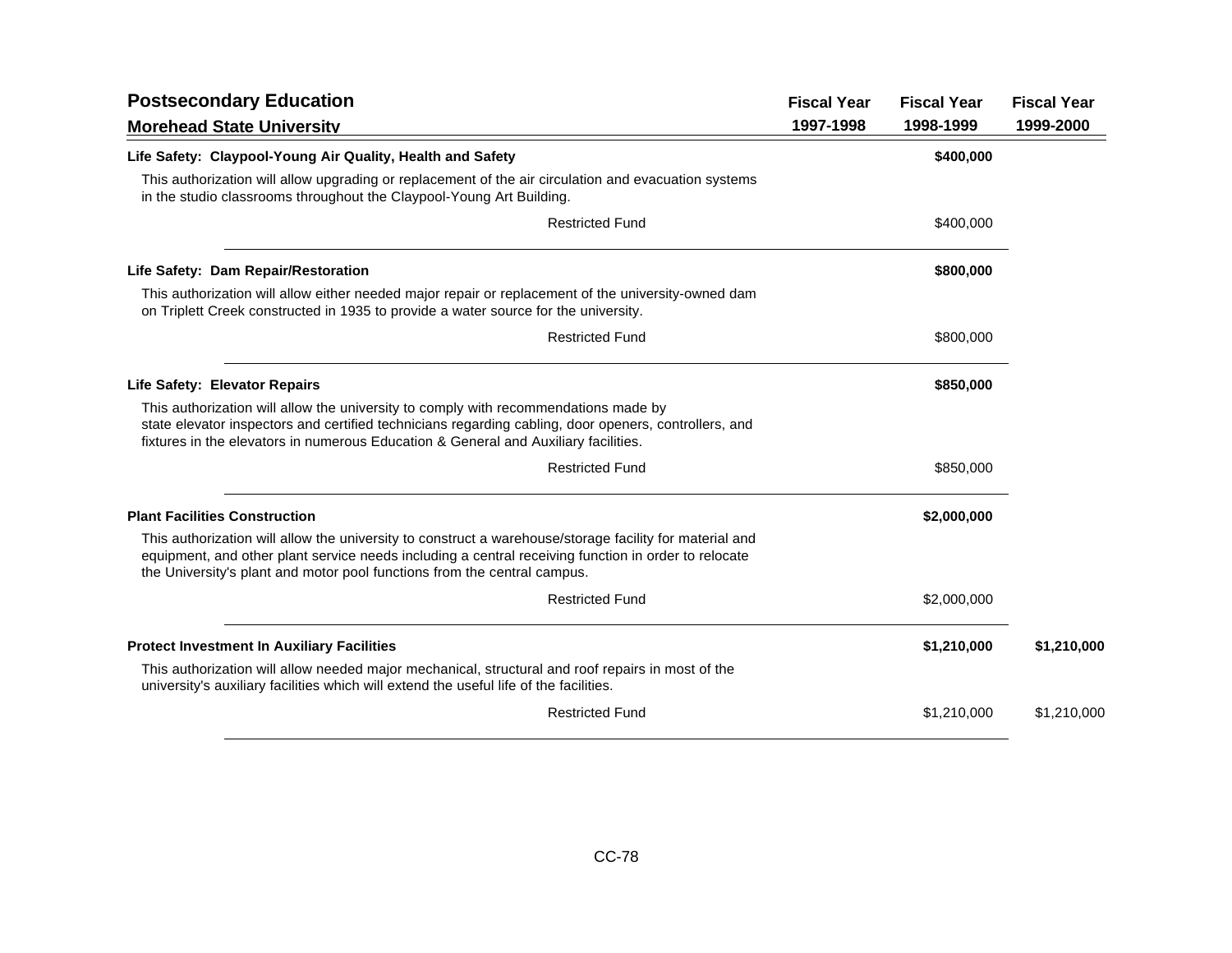| <b>Postsecondary Education</b>                                                                                                                                                                                                                                              |                                         | <b>Fiscal Year</b> | <b>Fiscal Year</b> | <b>Fiscal Year</b> |
|-----------------------------------------------------------------------------------------------------------------------------------------------------------------------------------------------------------------------------------------------------------------------------|-----------------------------------------|--------------------|--------------------|--------------------|
| <b>Morehead State University</b>                                                                                                                                                                                                                                            |                                         | 1997-1998          | 1998-1999          | 1999-2000          |
| <b>Protect Investment in E&amp;G Facilities</b>                                                                                                                                                                                                                             |                                         |                    | \$1,650,000        | \$1,650,000        |
| This authorization will allow needed major mechanical, structural and roof repairs in most of the<br>university's academic and administrative facilities which will extend the useful life of the facilities.                                                               |                                         |                    |                    |                    |
|                                                                                                                                                                                                                                                                             | <b>Restricted Fund</b>                  |                    | \$1,650,000        | \$1,650,000        |
| <b>Renovation of Family Housing Complexes</b>                                                                                                                                                                                                                               |                                         |                    | \$2,000,000        |                    |
| This authorization will allow renovation of family housing complexes on the university's main campus<br>to include HVAC and electrical fixture replacement, appliances and floor covering replacements,<br>exterior structural repair, plumbing replacement, and furniture. |                                         |                    |                    |                    |
|                                                                                                                                                                                                                                                                             | <b>Restricted Fund</b>                  |                    | \$2,000,000        |                    |
|                                                                                                                                                                                                                                                                             | <b>MAJOR EQUIPMENT</b>                  |                    |                    |                    |
| <b>Instructional Technology Initiatives</b>                                                                                                                                                                                                                                 |                                         |                    | \$1,702,000        |                    |
|                                                                                                                                                                                                                                                                             | <b>Restricted Fund</b>                  |                    | \$1,702,000        |                    |
| <b>Instructional and Support Equipment</b>                                                                                                                                                                                                                                  |                                         |                    | \$1,366,000        |                    |
|                                                                                                                                                                                                                                                                             | <b>Restricted Fund</b>                  |                    | \$1,366,000        |                    |
| <b>Nuclear Magnetic Resonance Apparatus</b>                                                                                                                                                                                                                                 |                                         |                    | \$210,000          |                    |
|                                                                                                                                                                                                                                                                             | <b>Restricted Fund</b>                  |                    | \$210,000          |                    |
| <b>Tour Bus</b>                                                                                                                                                                                                                                                             |                                         |                    | \$330,000          |                    |
|                                                                                                                                                                                                                                                                             | <b>Restricted Fund</b>                  |                    | \$330,000          |                    |
|                                                                                                                                                                                                                                                                             | <b>INFORMATION TECHNOLOGY EQUIPMENT</b> |                    |                    |                    |
| <b>Administrative &amp; Office Systems Support Initiatives</b>                                                                                                                                                                                                              |                                         |                    | \$1,250,000        |                    |
|                                                                                                                                                                                                                                                                             | <b>Restricted Fund</b>                  |                    | \$1,250,000        |                    |
|                                                                                                                                                                                                                                                                             |                                         |                    |                    |                    |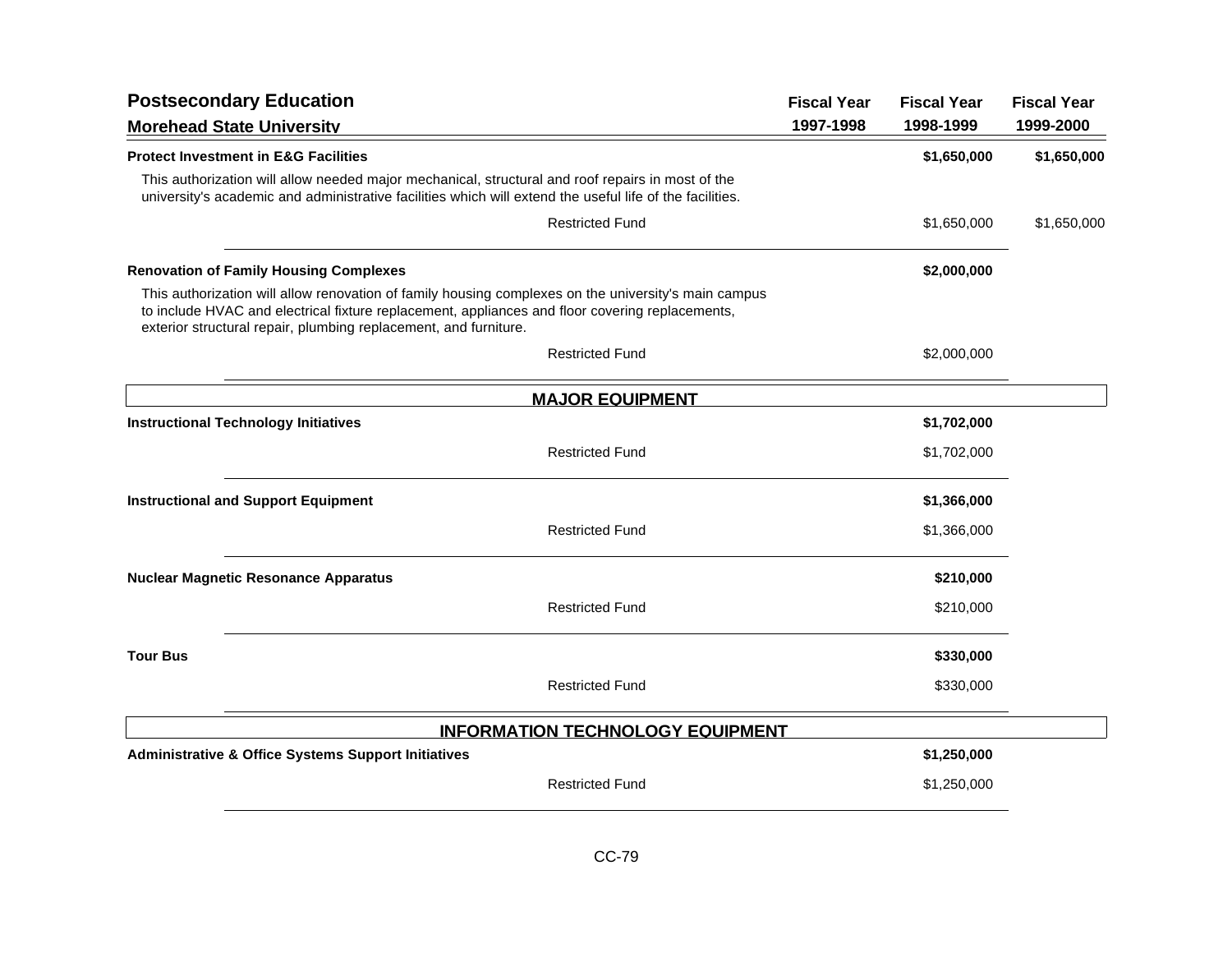| <b>Postsecondary Education</b>                                  |                                                                   | <b>Fiscal Year</b> | <b>Fiscal Year</b>                        | <b>Fiscal Year</b> |
|-----------------------------------------------------------------|-------------------------------------------------------------------|--------------------|-------------------------------------------|--------------------|
| <b>Morehead State University</b>                                |                                                                   | 1997-1998          | 1998-1999                                 | 1999-2000          |
| <b>Distance Learning Technology Initiatives</b>                 |                                                                   |                    | \$2,725,000                               |                    |
|                                                                 | <b>Restricted Fund</b>                                            |                    | \$2,725,000                               |                    |
| <b>Library Automation &amp; Information Support Initiatives</b> |                                                                   |                    | \$900,000                                 |                    |
|                                                                 | <b>Restricted Fund</b>                                            |                    | \$900,000                                 |                    |
| Microcomputer/LANs/Peripherals-Instructional                    |                                                                   |                    | \$1,800,000                               |                    |
|                                                                 | <b>Restricted Fund</b>                                            |                    | \$1,800,000                               |                    |
| Networking/Infrastructure Initiatives                           |                                                                   |                    | \$1,508,000                               |                    |
|                                                                 | <b>Restricted Fund</b>                                            |                    | \$1,508,000                               |                    |
| <b>Morehead State University Summary</b>                        |                                                                   |                    | \$41,723,000                              | \$6,645,000        |
|                                                                 | <b>Restricted Fund</b><br><b>Federal Fund</b><br><b>Bond Fund</b> |                    | \$27,147,000<br>\$576,000<br>\$14,000,000 | \$6,645,000        |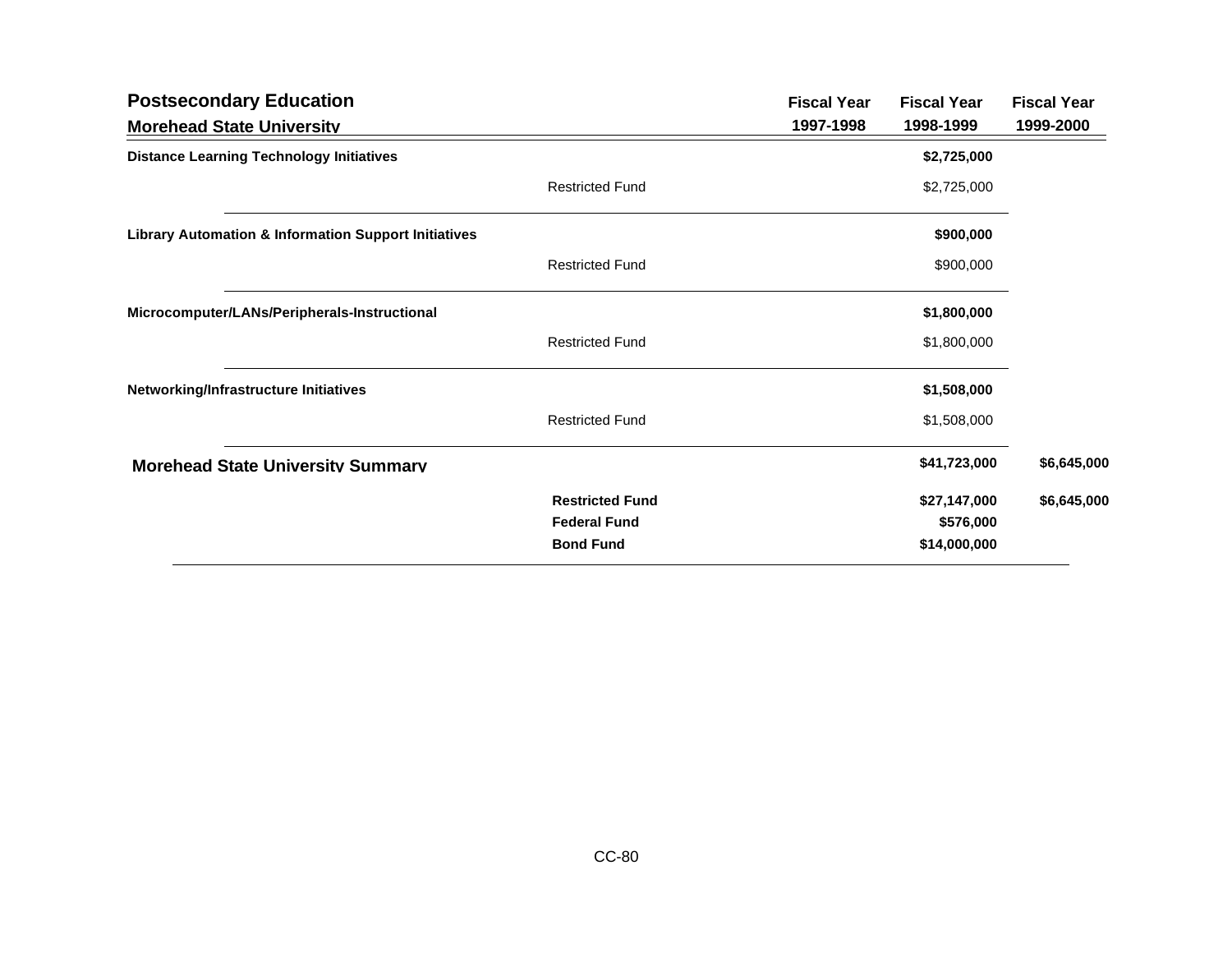| <b>Postsecondary Education</b>                                                                                                                                                                                                                                                   | <b>Fiscal Year</b> | <b>Fiscal Year</b> | <b>Fiscal Year</b> |
|----------------------------------------------------------------------------------------------------------------------------------------------------------------------------------------------------------------------------------------------------------------------------------|--------------------|--------------------|--------------------|
| <b>Murrav State University</b>                                                                                                                                                                                                                                                   | 1997-1998          | 1998-1999          | 1999-2000          |
| <b>CAPITAL CONSTRUCTION PROJECTS</b>                                                                                                                                                                                                                                             |                    |                    |                    |
| ADA Compliance: Architectural Barrier E & G Pool < \$400,000                                                                                                                                                                                                                     |                    | \$1,229,000        | \$1,192,000        |
| This authorization will allow the university to address removal of architectural barriers, to include<br>replacing elevators, for compliance with the Americans with Disabilities Act in forty-two education<br>and general facilities.                                          |                    |                    |                    |
| <b>Restricted Fund</b>                                                                                                                                                                                                                                                           |                    | \$1,229,000        | \$1,192,000        |
| ADA Compliance: Architectural Barriers Blackburn Science                                                                                                                                                                                                                         |                    |                    | \$1,367,000        |
| This authorization will allow the university to comply with the requirements of the Americans with<br>Disabilities Act in this facility.                                                                                                                                         |                    |                    |                    |
| <b>Restricted Fund</b>                                                                                                                                                                                                                                                           |                    |                    | \$1,367,000        |
| ADA Compliance: Architectural Barriers H & D Pool < \$400,000                                                                                                                                                                                                                    |                    | \$415,000          | \$475,000          |
| This authorization will allow the university to comply with the requirements of the Americans with<br>Disabilities Act in auxiliary enterprise facilities including barrier removal, installation of audible and<br>visual fire horns and modification/replacement of elevators. |                    |                    |                    |
| <b>Restricted Fund</b>                                                                                                                                                                                                                                                           |                    | \$415,000          | \$475,000          |
| Asbestos Abatement: E & G Pool < \$400,000                                                                                                                                                                                                                                       |                    | \$58,000           |                    |
| This project will address the need to abate friable asbestos from Applied Science, Blackburn<br>Science and Carr Gym exterior.                                                                                                                                                   |                    |                    |                    |
| <b>Restricted Fund</b>                                                                                                                                                                                                                                                           |                    | \$58,000           |                    |
| Asbestos Abatement: H & D Pool < \$400,000                                                                                                                                                                                                                                       |                    | \$501,000          | \$180,000          |
| This project will address the need to abate friable asbestos in Housing and Dining system facilities.                                                                                                                                                                            |                    |                    |                    |
| <b>Restricted Fund</b>                                                                                                                                                                                                                                                           |                    | \$501,000          | \$180,000          |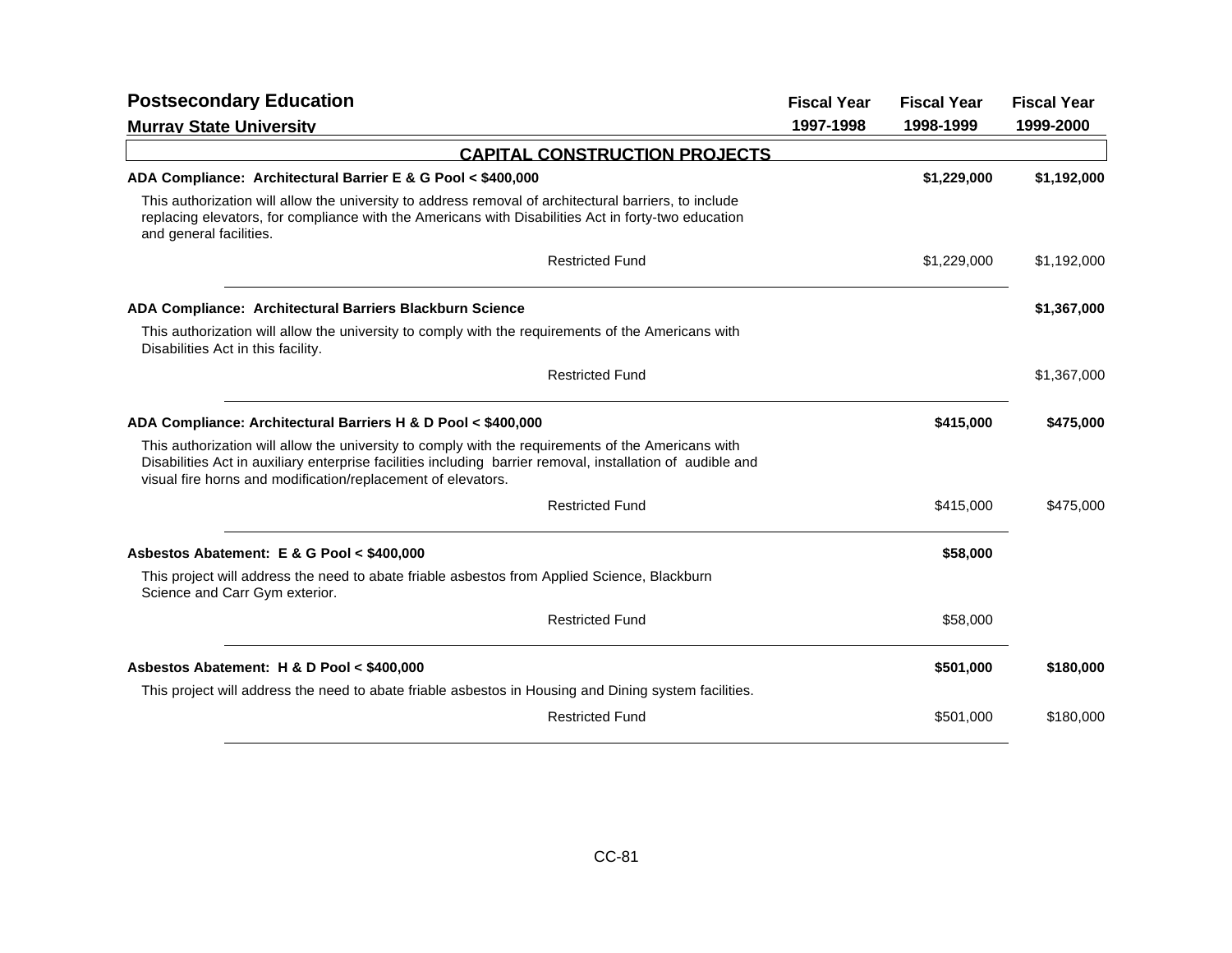| <b>Postsecondary Education</b>                                                                                                                                                                                                                                                                                                                                                                                                                                                                                                                                                                                                                              |           | <b>Fiscal Year</b> | <b>Fiscal Year</b> |
|-------------------------------------------------------------------------------------------------------------------------------------------------------------------------------------------------------------------------------------------------------------------------------------------------------------------------------------------------------------------------------------------------------------------------------------------------------------------------------------------------------------------------------------------------------------------------------------------------------------------------------------------------------------|-----------|--------------------|--------------------|
| <b>Murrav State University</b>                                                                                                                                                                                                                                                                                                                                                                                                                                                                                                                                                                                                                              | 1997-1998 | 1998-1999          | 1999-2000          |
| <b>CFC Compliance: E &amp; G Chillers Replacement</b>                                                                                                                                                                                                                                                                                                                                                                                                                                                                                                                                                                                                       |           | \$476,000          | \$421,000          |
| This authorization will allow the university to comply with clean air requirements and regulations on<br>mechanical rooms that contain CFC equipment, replace/retrofit chillers for ten education and general<br>facilities, and add monitoring systems to two buildings.                                                                                                                                                                                                                                                                                                                                                                                   |           |                    |                    |
| <b>Restricted Fund</b>                                                                                                                                                                                                                                                                                                                                                                                                                                                                                                                                                                                                                                      |           | \$476,000          | \$421,000          |
| <b>CFC Compliance: H &amp; D Chillers &amp; Monitoring System</b>                                                                                                                                                                                                                                                                                                                                                                                                                                                                                                                                                                                           |           | \$370,000          | \$370,000          |
| This authorization will allow the university to comply with the requirements of the Clean Air Act<br>(Chloroflorocarbon compliance) by replacing chillers and installing monitoring systems in ten<br>auxiliary enterprise buildings.                                                                                                                                                                                                                                                                                                                                                                                                                       |           |                    |                    |
| <b>Restricted Fund</b>                                                                                                                                                                                                                                                                                                                                                                                                                                                                                                                                                                                                                                      |           | \$370,000          | \$370,000          |
| <b>Carr Health/Business Bldg Renovations and Educ Bldg Addition</b>                                                                                                                                                                                                                                                                                                                                                                                                                                                                                                                                                                                         |           | \$14,184,000       |                    |
| This authorization will provide the university with the opportunity to address several pressing needs<br>through the use of bond funding recommended by the Council on Postsecondary Education and the<br>donation of private funds. The Carr Health renovation will be addressed partially through private<br>funding. The priorities for the remaining funding will be to construct an addition to the Special<br>Education Building to consolidate the College of Education located throughout the campus; and,<br>also to renovate the Business Building to accommodate the anticipated Center of Distinction<br>(Excellence) in Business and Industry. |           |                    |                    |
| <b>Bond Fund</b>                                                                                                                                                                                                                                                                                                                                                                                                                                                                                                                                                                                                                                            |           | \$10,184,000       |                    |
| <b>Other Fund</b>                                                                                                                                                                                                                                                                                                                                                                                                                                                                                                                                                                                                                                           |           | \$4,000,000        |                    |
| Deferred Maintenance: H & D Pool < \$400,000                                                                                                                                                                                                                                                                                                                                                                                                                                                                                                                                                                                                                |           | \$868,000          | \$894,000          |
| This authorization will allow the university to preserve and repair sixteen housing and dining<br>buildings and fixed equipment to an acceptable level of repair and thereby extend the useful life of<br>the facilities.                                                                                                                                                                                                                                                                                                                                                                                                                                   |           |                    |                    |
| <b>Restricted Fund</b>                                                                                                                                                                                                                                                                                                                                                                                                                                                                                                                                                                                                                                      |           | \$868,000          | \$894,000          |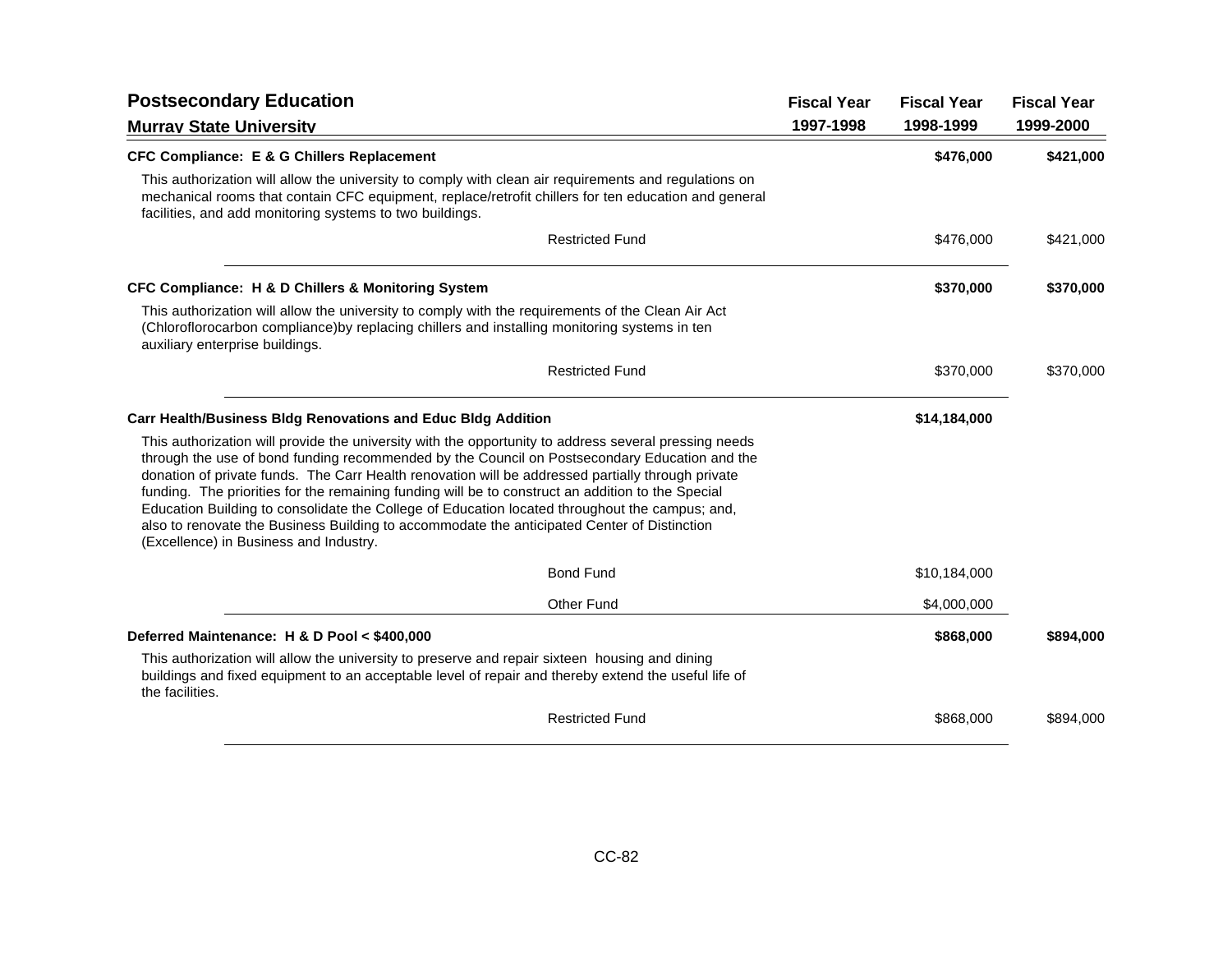| <b>Postsecondary Education</b>                                                                                                                                                                                                                                                                                                                                                                                                        | <b>Fiscal Year</b> | <b>Fiscal Year</b> | <b>Fiscal Year</b> |
|---------------------------------------------------------------------------------------------------------------------------------------------------------------------------------------------------------------------------------------------------------------------------------------------------------------------------------------------------------------------------------------------------------------------------------------|--------------------|--------------------|--------------------|
| <b>Murrav State University</b>                                                                                                                                                                                                                                                                                                                                                                                                        | 1997-1998          | 1998-1999          | 1999-2000          |
| Deferred Maintenance: E&G - Pool under \$400,000                                                                                                                                                                                                                                                                                                                                                                                      |                    | \$2,177,000        | \$2,855,000        |
| This authorization will allow the university to restore forty-eight education and general buildings and<br>fixed equipment to an acceptable level of repair and to extend the useful life of the facilities.                                                                                                                                                                                                                          |                    |                    |                    |
| <b>Restricted Fund</b>                                                                                                                                                                                                                                                                                                                                                                                                                |                    | \$2,177,000        | \$2,855,000        |
| Energy Conservation E & G Pool < \$400,000                                                                                                                                                                                                                                                                                                                                                                                            |                    | \$496,000          |                    |
| This authorization will allow the university to accomplish several energy conservation projects<br>related to steam and condensate lines, replacement of an electric boiler, energy regulation controls,<br>and other energy conservation measures.                                                                                                                                                                                   |                    |                    |                    |
|                                                                                                                                                                                                                                                                                                                                                                                                                                       |                    |                    |                    |
| <b>Restricted Fund</b>                                                                                                                                                                                                                                                                                                                                                                                                                |                    | \$496,000          |                    |
| Life Safety: E & G Pool < \$400,000                                                                                                                                                                                                                                                                                                                                                                                                   |                    | \$450,000          | \$628,000          |
| This authorization will allow installation of sprinkler systems and smoke detectors in Education and<br>General Buildings as recommended by the State Fire Marshal.                                                                                                                                                                                                                                                                   |                    |                    |                    |
| <b>Restricted Fund</b>                                                                                                                                                                                                                                                                                                                                                                                                                |                    | \$450,000          | \$628,000          |
| Life Safety: H & D Pool < \$400,000                                                                                                                                                                                                                                                                                                                                                                                                   |                    | \$296,000          | \$306,000          |
| This authorization will allow the university to address life/safety measures in Housing and Dining<br>facilities as recommended by the State Fire Marshal including installation of sprinklers and smoke<br>detectors.                                                                                                                                                                                                                |                    |                    |                    |
| <b>Restricted Fund</b>                                                                                                                                                                                                                                                                                                                                                                                                                |                    | \$296,000          | \$306,000          |
| <b>National Scouting Museum, BSA Phase III</b>                                                                                                                                                                                                                                                                                                                                                                                        |                    |                    | \$300,000          |
| This authorization provides additional funding for the final phase of converting the old laboratory<br>school for use as the National Scouting Museum. The final phase of renovation will provide<br>temperature and humidity-controlled storage space, exhibit construction shops, research, and<br>administrative office space. The additional funding this biennium increases the authorization for the<br>project to \$5,212,000. |                    |                    |                    |
| <b>Restricted Fund</b>                                                                                                                                                                                                                                                                                                                                                                                                                |                    |                    | \$300,000          |
|                                                                                                                                                                                                                                                                                                                                                                                                                                       |                    |                    |                    |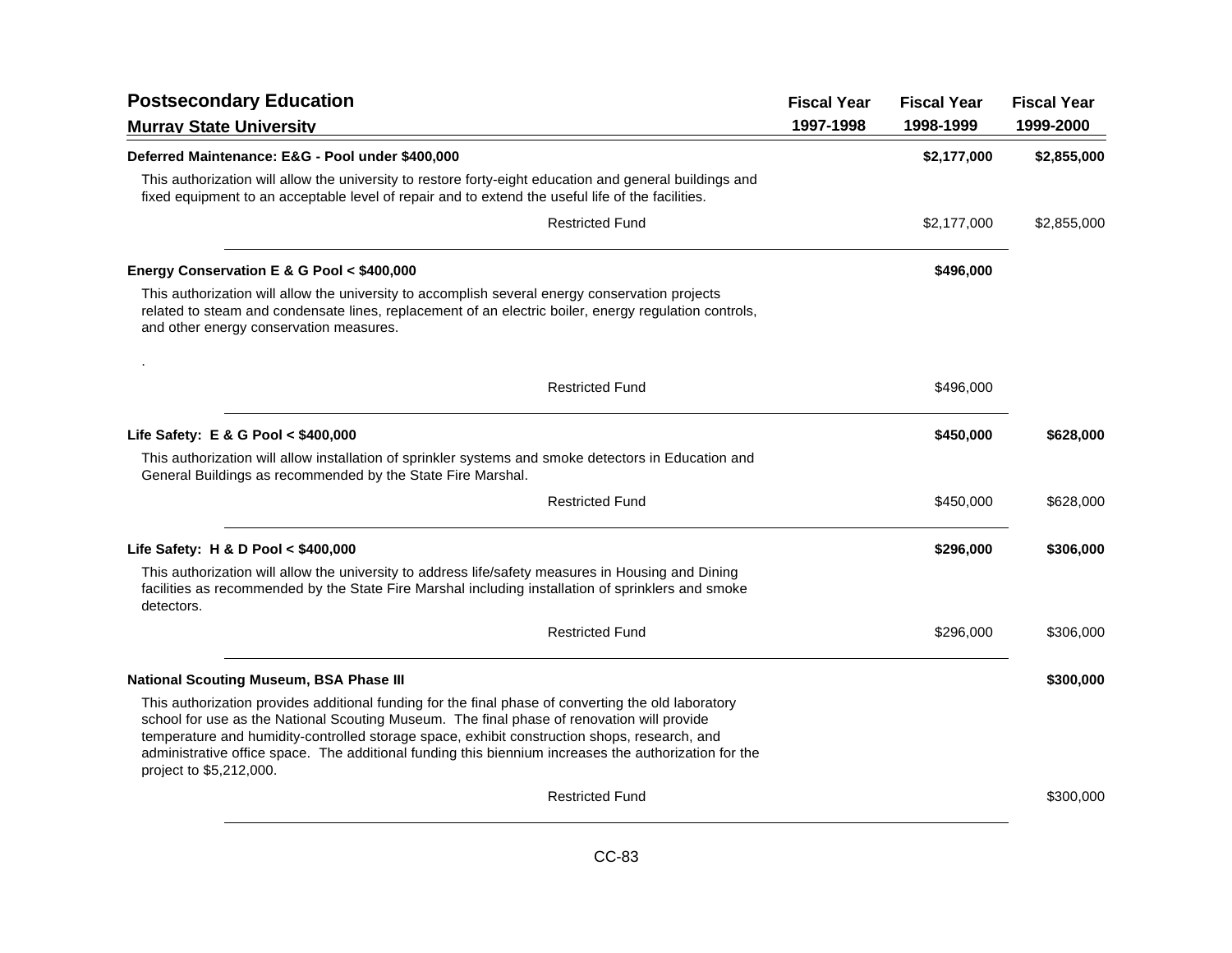| <b>Postsecondary Education</b>                                                                                                                                                                                                                                                              | <b>Fiscal Year</b> | <b>Fiscal Year</b> | <b>Fiscal Year</b> |
|---------------------------------------------------------------------------------------------------------------------------------------------------------------------------------------------------------------------------------------------------------------------------------------------|--------------------|--------------------|--------------------|
| <b>Murrav State University</b>                                                                                                                                                                                                                                                              | 1997-1998          | 1998-1999          | 1999-2000          |
| Projects Less Than \$400,000 E & G                                                                                                                                                                                                                                                          |                    | \$1,236,000        | \$1,132,000        |
| This authorization will allow the university to perform general maintenance, minor renovations and<br>replace facilities.                                                                                                                                                                   |                    |                    |                    |
| <b>Restricted Fund</b>                                                                                                                                                                                                                                                                      |                    | \$1,236,000        | \$1,132,000        |
| Projects Less Than \$400,000 H & D                                                                                                                                                                                                                                                          |                    | \$50,000           | \$70,000           |
| This authorization will allow the university to perform non-deferred maintenance for energy<br>conservation and minor renovations.                                                                                                                                                          |                    |                    |                    |
| <b>Restricted Fund</b>                                                                                                                                                                                                                                                                      |                    | \$50,000           | \$70,000           |
| <b>Replace Clark or Franklin Hall/College</b>                                                                                                                                                                                                                                               |                    | \$6,500,000        |                    |
| This authorization will allow the construction of a new student housing facility to replace current<br>facilities which are over 30 years old. Currently, a study is underway to assist in determining which<br>current student housing facility should be razed as a part of this project. |                    |                    |                    |
| <b>Restricted Fund</b>                                                                                                                                                                                                                                                                      |                    | \$6,500,000        |                    |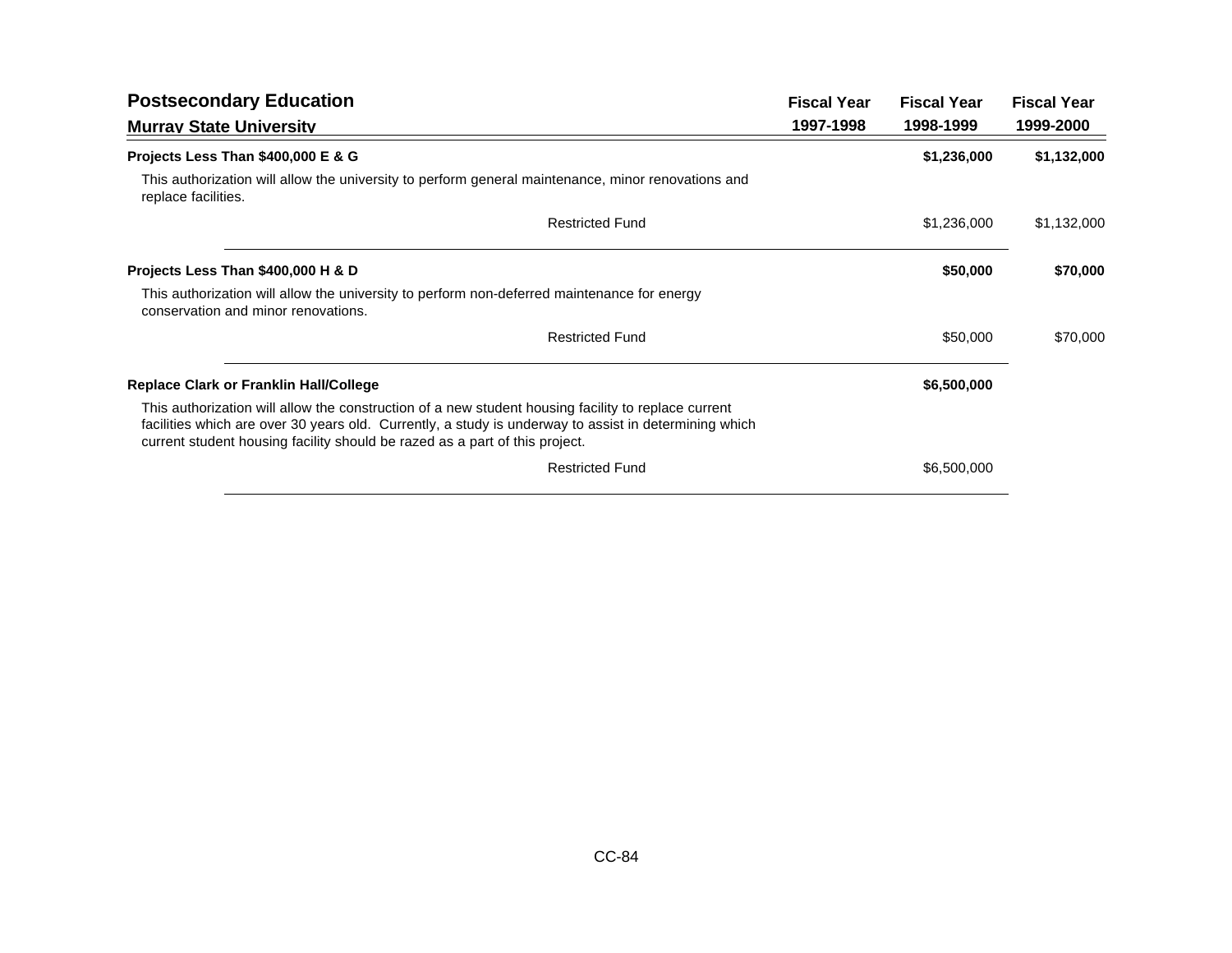| <b>Postsecondary Education</b>                                                                                                                                                                                                                                                                                                                                                                                                                                                                                                                                                                                                                                                                                                                                                                                                                                                                                                                             | <b>Fiscal Year</b> | <b>Fiscal Year</b> | <b>Fiscal Year</b> |
|------------------------------------------------------------------------------------------------------------------------------------------------------------------------------------------------------------------------------------------------------------------------------------------------------------------------------------------------------------------------------------------------------------------------------------------------------------------------------------------------------------------------------------------------------------------------------------------------------------------------------------------------------------------------------------------------------------------------------------------------------------------------------------------------------------------------------------------------------------------------------------------------------------------------------------------------------------|--------------------|--------------------|--------------------|
| <b>Murrav State University</b>                                                                                                                                                                                                                                                                                                                                                                                                                                                                                                                                                                                                                                                                                                                                                                                                                                                                                                                             | 1997-1998          | 1998-1999          | 1999-2000          |
| <b>Replace Richmond Hall</b>                                                                                                                                                                                                                                                                                                                                                                                                                                                                                                                                                                                                                                                                                                                                                                                                                                                                                                                               |                    | \$6,500,000        |                    |
| This authorization will allow the construction of a new student housing facility to replace Richmond<br>Hall/College. The new construction of student housing facilities will focus on facilities designed to<br>complement the Residential College concept of student housing/living. This project will result in the<br>modernization and improvement of the student housing environment. This authorization includes<br>approval for the university to pursue the built-to-suit option in addition to conventional construction.                                                                                                                                                                                                                                                                                                                                                                                                                        |                    |                    |                    |
| Murray State University seeks to construct a residential/student housing facility development that will<br>effectively house between 300 to 400 students. Student housing capacity estimates are based on a<br>ratio of 70 percent double occupancy rooms and 30 percent single occupancy rooms. In an effort to<br>better accommodate the Residential College concept on the University's campus, provide more cost<br>effective student housing, and to provide students with an enhanced living experience, Murray State<br>University intends to develop student housing facilities that will be constructed within small<br>quadrangles. This planned development will be consistent with the Residential College concept for<br>student housing facilities and student residence life. The mission statement of the Murray State<br>University Residential College system embodies the collegiate living and learning experience at<br>Murray State. |                    |                    |                    |
| It is also the intent of the University to develop new student housing facilities in multiple phases.<br>The first phase of new student housing facilities may be developed by utilizing a built-to-suit lease<br>agreement. In the replacement of Richmond/College, the University believes it will need to develop<br>seven small buildings within the Residential College quadrangle development approach. The initial<br>phase of this project (two buildings are envisioned) may be developed by utilizing the built-to-suit<br>lease agreement method while subsequent development of new student housing facilities may be<br>funded via agency bonds.                                                                                                                                                                                                                                                                                              |                    |                    |                    |
| <b>Restricted Fund</b>                                                                                                                                                                                                                                                                                                                                                                                                                                                                                                                                                                                                                                                                                                                                                                                                                                                                                                                                     |                    | \$6,500,000        |                    |
| <b>MAJOR EQUIPMENT</b>                                                                                                                                                                                                                                                                                                                                                                                                                                                                                                                                                                                                                                                                                                                                                                                                                                                                                                                                     |                    |                    |                    |
| Air Testing and Monitoring Equipment                                                                                                                                                                                                                                                                                                                                                                                                                                                                                                                                                                                                                                                                                                                                                                                                                                                                                                                       |                    |                    | \$125,000          |
| <b>Restricted Fund</b>                                                                                                                                                                                                                                                                                                                                                                                                                                                                                                                                                                                                                                                                                                                                                                                                                                                                                                                                     |                    |                    | \$125,000          |
| <b>Arts Educational Equipment</b>                                                                                                                                                                                                                                                                                                                                                                                                                                                                                                                                                                                                                                                                                                                                                                                                                                                                                                                          |                    | \$683,000          | \$115,000          |
| <b>Restricted Fund</b>                                                                                                                                                                                                                                                                                                                                                                                                                                                                                                                                                                                                                                                                                                                                                                                                                                                                                                                                     |                    | \$683,000          | \$115,000          |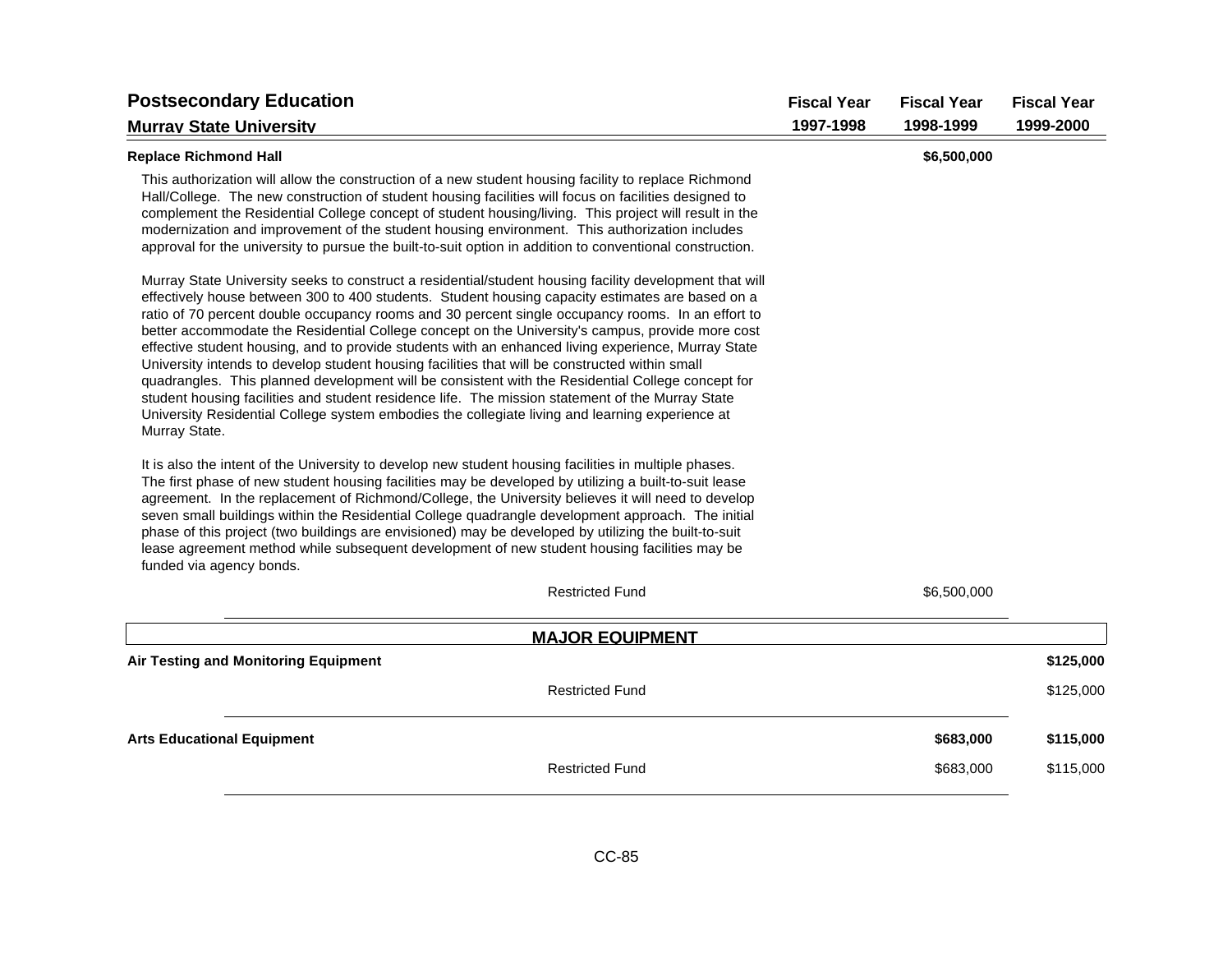| <b>Postsecondary Education</b>                  |                                         | <b>Fiscal Year</b> | <b>Fiscal Year</b> | <b>Fiscal Year</b> |
|-------------------------------------------------|-----------------------------------------|--------------------|--------------------|--------------------|
| <b>Murrav State University</b>                  |                                         | 1997-1998          | 1998-1999          | 1999-2000          |
| <b>Breathitt Lab Equipment</b>                  |                                         |                    |                    | \$661,000          |
|                                                 | <b>Restricted Fund</b>                  |                    |                    | \$661,000          |
| Equipment less than \$100,000                   |                                         |                    | \$864,000          | \$572,000          |
|                                                 | <b>Restricted Fund</b>                  |                    | \$864,000          | \$572,000          |
| <b>General Lab Equipment Replacement</b>        |                                         |                    |                    | \$687,000          |
|                                                 | <b>Restricted Fund</b>                  |                    |                    | \$602,000          |
|                                                 | <b>Federal Fund</b>                     |                    |                    | \$85,000           |
| Replace Family & Consumer Studies Lab Equipment |                                         |                    |                    | \$353,000          |
|                                                 | <b>Restricted Fund</b>                  |                    |                    | \$353,000          |
|                                                 | <b>INFORMATION TECHNOLOGY EQUIPMENT</b> |                    |                    |                    |
| <b>Purchasing and Accounts Payable System</b>   |                                         |                    | \$113,000          | \$115,000          |
|                                                 | <b>Restricted Fund</b>                  |                    | \$113,000          | \$115,000          |
| <b>Telecommunications Switching Systems</b>     |                                         |                    | \$120,000          |                    |
|                                                 | <b>Restricted Fund</b>                  |                    | \$120,000          |                    |
| <b>Murray State University Summary</b>          |                                         |                    | \$37,586,000       | \$12,818,000       |
|                                                 | <b>Restricted Fund</b>                  |                    | \$23,402,000       | \$12,733,000       |
|                                                 | <b>Federal Fund</b>                     |                    |                    | \$85,000           |
|                                                 | <b>Bond Fund</b>                        |                    | \$10,184,000       |                    |
|                                                 | <b>Other Fund</b>                       |                    | \$4,000,000        |                    |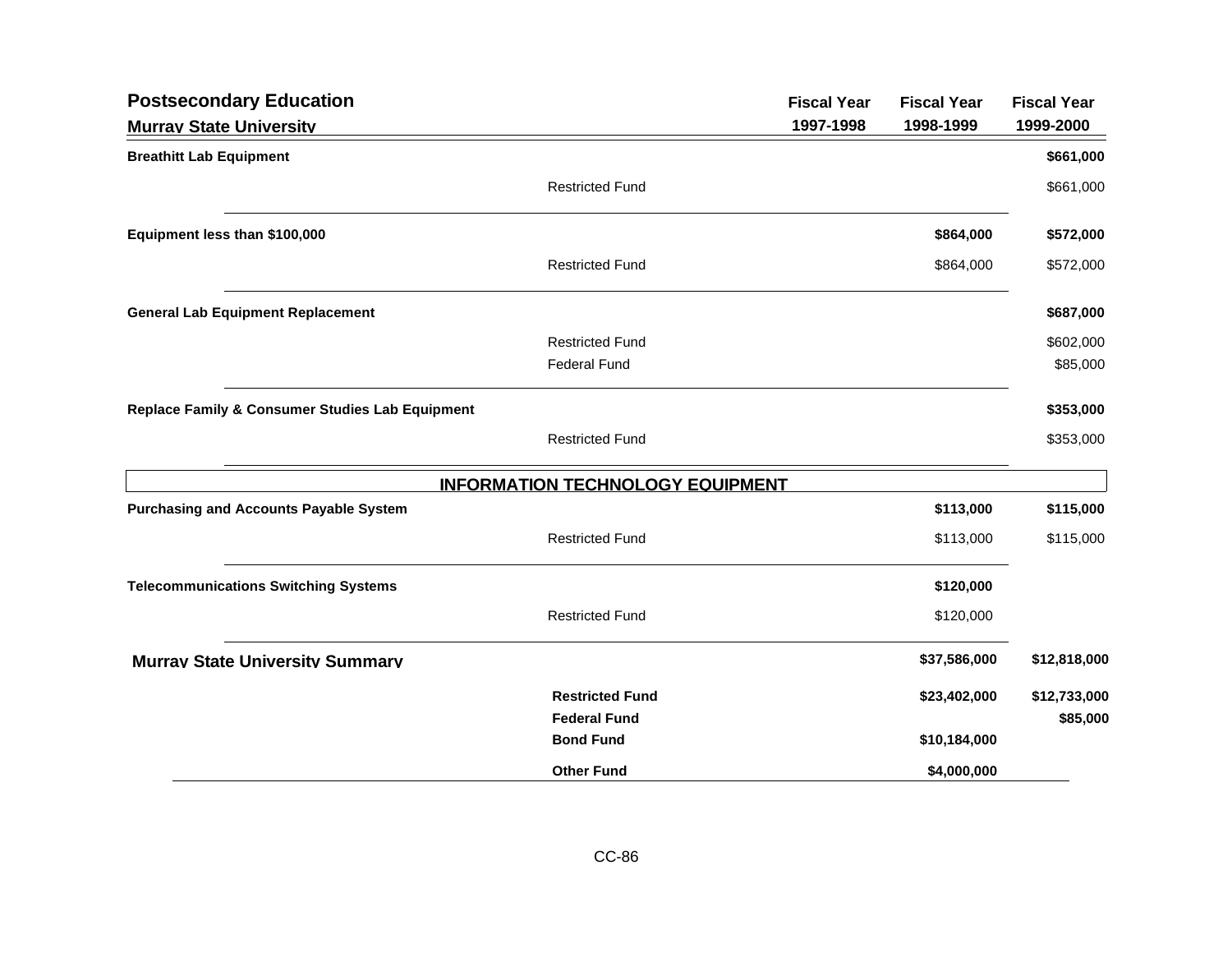| <b>Postsecondary Education</b>                                                                                                                                                                                                                                                                                                                                  | <b>Fiscal Year</b> | <b>Fiscal Year</b> | <b>Fiscal Year</b> |
|-----------------------------------------------------------------------------------------------------------------------------------------------------------------------------------------------------------------------------------------------------------------------------------------------------------------------------------------------------------------|--------------------|--------------------|--------------------|
| <b>Northern Kentucky University</b>                                                                                                                                                                                                                                                                                                                             | 1997-1998          | 1998-1999          | 1999-2000          |
| <b>CAPITAL CONSTRUCTION PROJECTS</b>                                                                                                                                                                                                                                                                                                                            |                    |                    |                    |
| <b>ADA Compliance</b>                                                                                                                                                                                                                                                                                                                                           |                    | \$400,000          |                    |
| This authorization will allow numerous minor projects related to the requirements of the Americans<br>with Disabilities Act (ADA) of 1990 including restroom renovations, door openers, exterior concrete<br>walkway/curb cut improvements, and elevator compliance in Education and General facilities on<br>both the Covington and Highland Heights campuses. |                    |                    |                    |
| <b>Restricted Fund</b>                                                                                                                                                                                                                                                                                                                                          |                    | \$400,000          |                    |
| Alumni & Faculty/Staff Center                                                                                                                                                                                                                                                                                                                                   |                    | \$3,000,000        |                    |
| This authorization will allow construction of a facility which will serve as a gathering place for faculty,<br>staff, alumni and friends of the university. Private funds will be raised to construct, equip and<br>operate this facility.                                                                                                                      |                    |                    |                    |
| <b>Other Fund</b>                                                                                                                                                                                                                                                                                                                                               |                    | \$3,000,000        |                    |
| Athletic Fields - Phase I                                                                                                                                                                                                                                                                                                                                       |                    | \$7,000,000        |                    |
| This authorization will allow Phase I of an initiative to construct a softball field, soccer field, football<br>field, practice field and small support facility for Northern's intercollegiate athletic teams. These<br>facilities would be constructed with private funds.                                                                                    |                    |                    |                    |
| Other Fund                                                                                                                                                                                                                                                                                                                                                      |                    | \$7,000,000        |                    |
| <b>Chiller Replacements/CFC</b>                                                                                                                                                                                                                                                                                                                                 |                    | \$7,100,000        |                    |
| This authorization will allow replacement of three existing chillers and install a new 500 HP boiler<br>and accomplish related, necessary upgrading of the Central Power Plant. Also included in this<br>project is the conversion of the 400 ton chiller in Nunn Hall from refrigerant R-11 to R-123.                                                          |                    |                    |                    |
| <b>Restricted Fund</b>                                                                                                                                                                                                                                                                                                                                          |                    | \$4,500,000        |                    |
| <b>Other Fund</b>                                                                                                                                                                                                                                                                                                                                               |                    | \$2,600,000        |                    |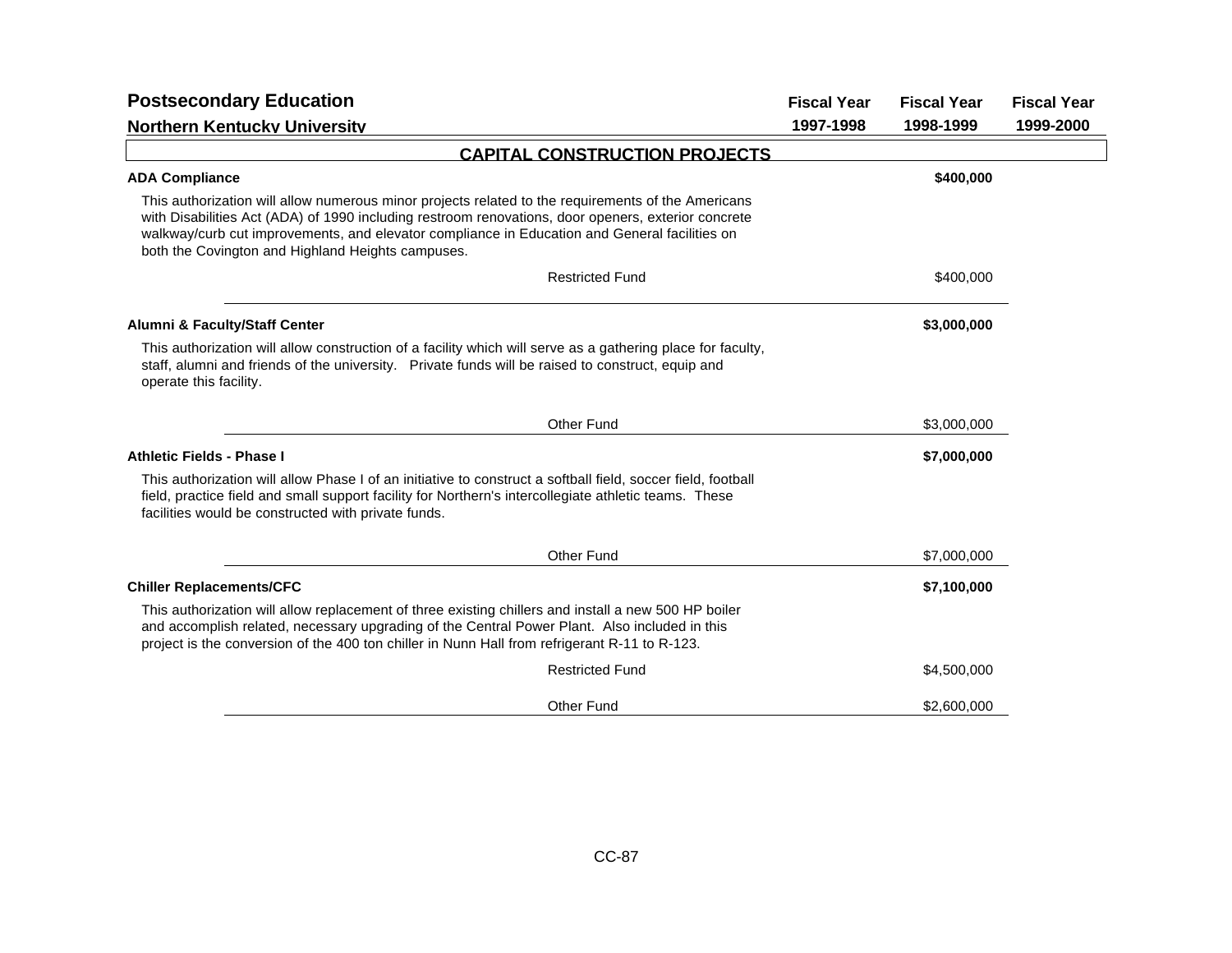| <b>Postsecondary Education</b>                                                                                                                                                                                                                                                                                                                                                                                   | <b>Fiscal Year</b> | <b>Fiscal Year</b> | <b>Fiscal Year</b> |
|------------------------------------------------------------------------------------------------------------------------------------------------------------------------------------------------------------------------------------------------------------------------------------------------------------------------------------------------------------------------------------------------------------------|--------------------|--------------------|--------------------|
| <b>Northern Kentucky University</b>                                                                                                                                                                                                                                                                                                                                                                              | 1997-1998          | 1998-1999          | 1999-2000          |
| <b>Covington Campus - Urban Learning Center</b>                                                                                                                                                                                                                                                                                                                                                                  |                    | \$10,000,000       |                    |
| This authorization will allow construction of a facility on the University's Covington Campus which<br>will better meet the University's instructional delivery needs at this location. Various options for<br>achieving this goal will be pursued, including making the site available for private development in<br>exchange for providing space in the facility for university programs at little or no cost. |                    |                    |                    |
| <b>Other Fund</b>                                                                                                                                                                                                                                                                                                                                                                                                |                    | \$10,000,000       |                    |
| <b>Energy Conservation/Management Pool</b>                                                                                                                                                                                                                                                                                                                                                                       |                    | \$400,000          |                    |
| This authorization will allow replacement of old pneumatic controls on air handling units in five<br>Education & General buildings to address indoor air quality as well as energy efficiency.                                                                                                                                                                                                                   |                    |                    |                    |
| <b>Restricted Fund</b>                                                                                                                                                                                                                                                                                                                                                                                           |                    | \$400,000          |                    |
| <b>Fire Safety: E&amp;G Sprinklers</b>                                                                                                                                                                                                                                                                                                                                                                           |                    | \$400,000          |                    |
| This authorization will allow the installation of sprinkler systems in two Education & General<br>buildings, Nunn Hall and the Natural Science Building.                                                                                                                                                                                                                                                         |                    |                    |                    |
| <b>Restricted Fund</b>                                                                                                                                                                                                                                                                                                                                                                                           |                    | \$400,000          |                    |
| Land Acquisition (1998-2000)                                                                                                                                                                                                                                                                                                                                                                                     |                    | \$2,000,000        |                    |
| The authorization will allow the university to acquire real property in support of educational<br>programs and campus development during the 1998-2000 time period.                                                                                                                                                                                                                                              |                    |                    |                    |
| <b>Restricted Fund</b>                                                                                                                                                                                                                                                                                                                                                                                           |                    | \$2,000,000        |                    |
| <b>Landrum Structural Safety Repairs</b>                                                                                                                                                                                                                                                                                                                                                                         |                    | \$650,000          |                    |
| This authorization will allow the elimination of the heaving of the slab-on-grade (or first floor) in<br>Landrum Hall. The situation has worsened over the 17 years since it was first discovered and has<br>now become a life safety issue requiring immediate attention.                                                                                                                                       |                    |                    |                    |
| <b>Restricted Fund</b>                                                                                                                                                                                                                                                                                                                                                                                           |                    | \$650,000          |                    |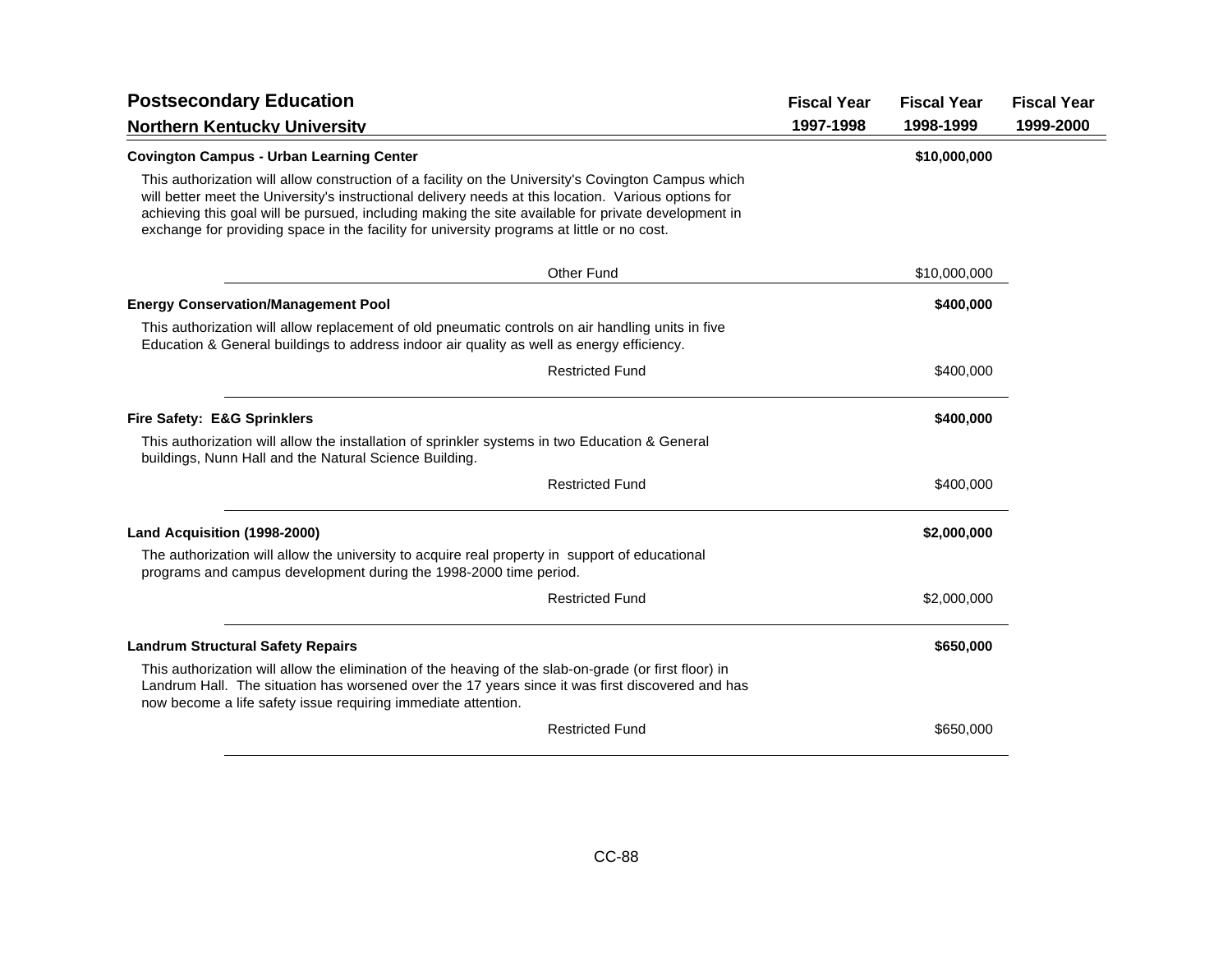| <b>Postsecondary Education</b>                                                                                                                                                                                                                                                                                                                                                                                                                                                                                                                          | <b>Fiscal Year</b> | <b>Fiscal Year</b> | <b>Fiscal Year</b> |
|---------------------------------------------------------------------------------------------------------------------------------------------------------------------------------------------------------------------------------------------------------------------------------------------------------------------------------------------------------------------------------------------------------------------------------------------------------------------------------------------------------------------------------------------------------|--------------------|--------------------|--------------------|
| <b>Northern Kentucky University</b>                                                                                                                                                                                                                                                                                                                                                                                                                                                                                                                     | 1997-1998          | 1998-1999          | 1999-2000          |
| Landscape Enhancement (1998-2000)                                                                                                                                                                                                                                                                                                                                                                                                                                                                                                                       |                    | \$1,000,000        |                    |
| This project provides for much needed landscape development on the Highland Heights campus.                                                                                                                                                                                                                                                                                                                                                                                                                                                             |                    |                    |                    |
| Other Fund                                                                                                                                                                                                                                                                                                                                                                                                                                                                                                                                              |                    | \$1,000,000        |                    |
| Minor Projects Pool (1998-2000)                                                                                                                                                                                                                                                                                                                                                                                                                                                                                                                         |                    | \$1,095,000        |                    |
| This Minor Projects Pool authorization will address the need to replace the roofs of four Education &<br>General buildings and facade damproofing for three Education & General buildings.                                                                                                                                                                                                                                                                                                                                                              |                    |                    |                    |
| <b>Restricted Fund</b>                                                                                                                                                                                                                                                                                                                                                                                                                                                                                                                                  |                    | \$1,095,000        |                    |
| <b>Natural Science Building</b>                                                                                                                                                                                                                                                                                                                                                                                                                                                                                                                         |                    | \$36,500,000       |                    |
| Reauthorization and Additional Funding: This authorization allows the construction of a new Natural<br>Science Building to house the departments of Biology, Chemistry and Physics/Geology. This<br>155,000 square foot facility will be an interdisciplinary, collaborative, experiential science learning<br>center, with the goal of being at the forefront of 21st century undergraduate science instruction.<br>Total authorization, including \$1.5 million General Fund planning and design appropriation last<br>biennium, is now \$38 million. |                    |                    |                    |
| <b>Bond Fund</b>                                                                                                                                                                                                                                                                                                                                                                                                                                                                                                                                        |                    | \$36,500,000       |                    |
| Northern Kentucky Convocation Center Feasibility Study                                                                                                                                                                                                                                                                                                                                                                                                                                                                                                  |                    | \$500,000          |                    |
| The Northern Kentucky Convocation Center is conceived as a 7,500-9,000 seat special events<br>center serving the university community and the residents of northern Kentucky. This authorization<br>will allow a feasibility study which would address issues of size, location, management, cost and<br>financing.                                                                                                                                                                                                                                     |                    |                    |                    |
| <b>Restricted Fund</b>                                                                                                                                                                                                                                                                                                                                                                                                                                                                                                                                  |                    | \$500,000          |                    |
| <b>MAJOR EQUIPMENT</b>                                                                                                                                                                                                                                                                                                                                                                                                                                                                                                                                  |                    |                    |                    |
| <b>New Printing Press</b>                                                                                                                                                                                                                                                                                                                                                                                                                                                                                                                               |                    | \$175,000          |                    |
| <b>Restricted Fund</b>                                                                                                                                                                                                                                                                                                                                                                                                                                                                                                                                  |                    | \$175,000          |                    |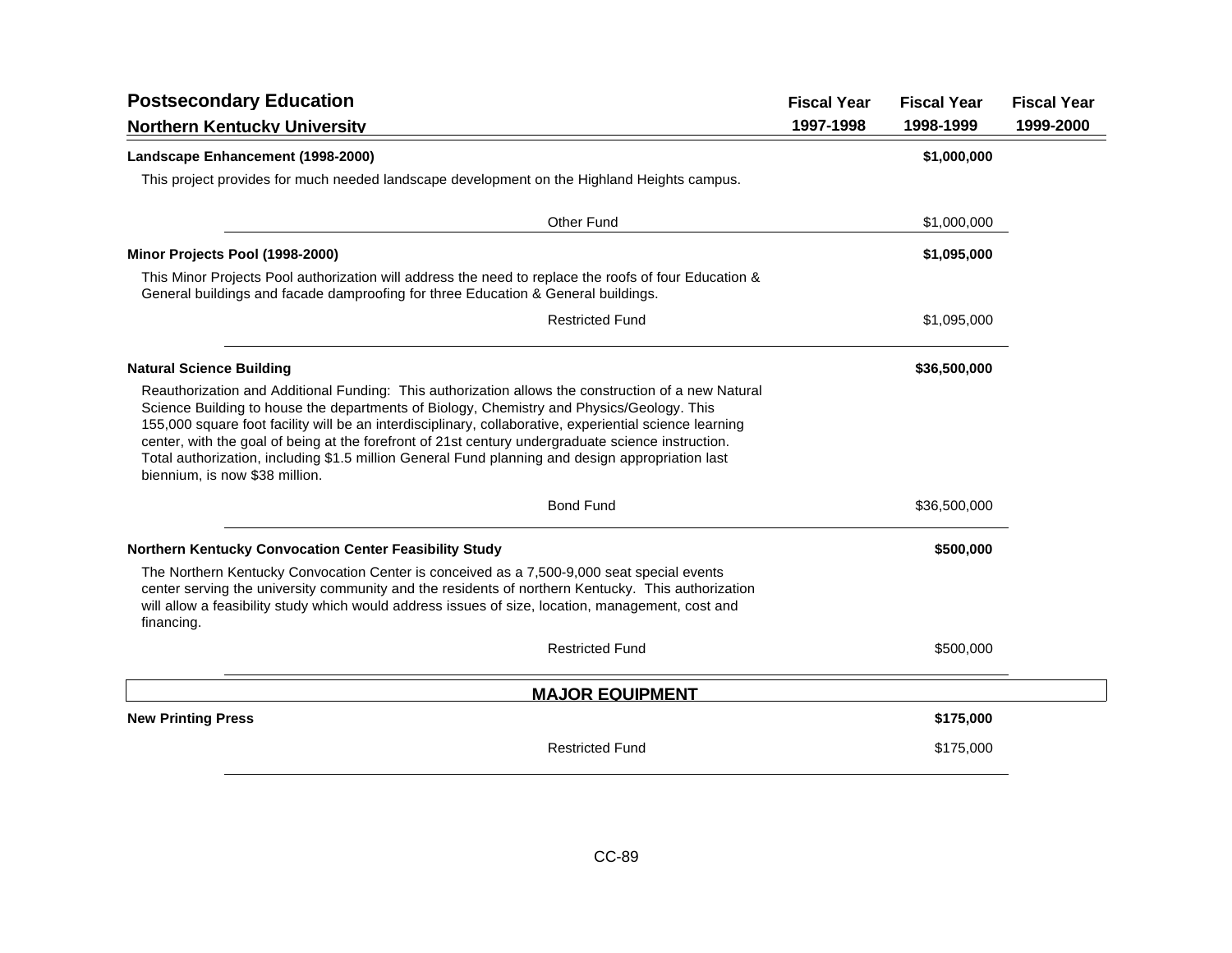| <b>Postsecondary Education</b>              |                                         | <b>Fiscal Year</b> | <b>Fiscal Year</b> | <b>Fiscal Year</b> |
|---------------------------------------------|-----------------------------------------|--------------------|--------------------|--------------------|
| <b>Northern Kentuckv Universitv</b>         |                                         | 1997-1998          | 1998-1999          | 1999-2000          |
|                                             | <b>INFORMATION TECHNOLOGY EQUIPMENT</b> |                    |                    |                    |
| <b>Alpha Computer Expansion</b>             |                                         |                    | \$135,000          |                    |
|                                             | <b>Restricted Fund</b>                  |                    | \$135,000          |                    |
| <b>Automatic Tape System</b>                |                                         |                    | \$155,000          |                    |
|                                             | <b>Restricted Fund</b>                  |                    | \$155,000          |                    |
| <b>Digital Copier</b>                       |                                         |                    | \$315,000          |                    |
|                                             | <b>Restricted Fund</b>                  |                    | \$315,000          |                    |
| <b>Laser Printer</b>                        |                                         |                    | \$125,000          |                    |
|                                             | <b>Restricted Fund</b>                  |                    | \$125,000          |                    |
| <b>Voice Mail System</b>                    |                                         |                    | \$180,000          |                    |
|                                             | <b>Restricted Fund</b>                  |                    | \$180,000          |                    |
| Voice-Response/Touch-Tone System            |                                         |                    | \$205,000          |                    |
|                                             | <b>Restricted Fund</b>                  |                    | \$205,000          |                    |
| <b>Northern Kentucky University Summary</b> |                                         |                    | \$71,335,000       |                    |
|                                             | <b>Restricted Fund</b>                  |                    | \$11,235,000       |                    |
|                                             | <b>Bond Fund</b>                        |                    | \$36,500,000       |                    |
|                                             | <b>Other Fund</b>                       |                    | \$23,600,000       |                    |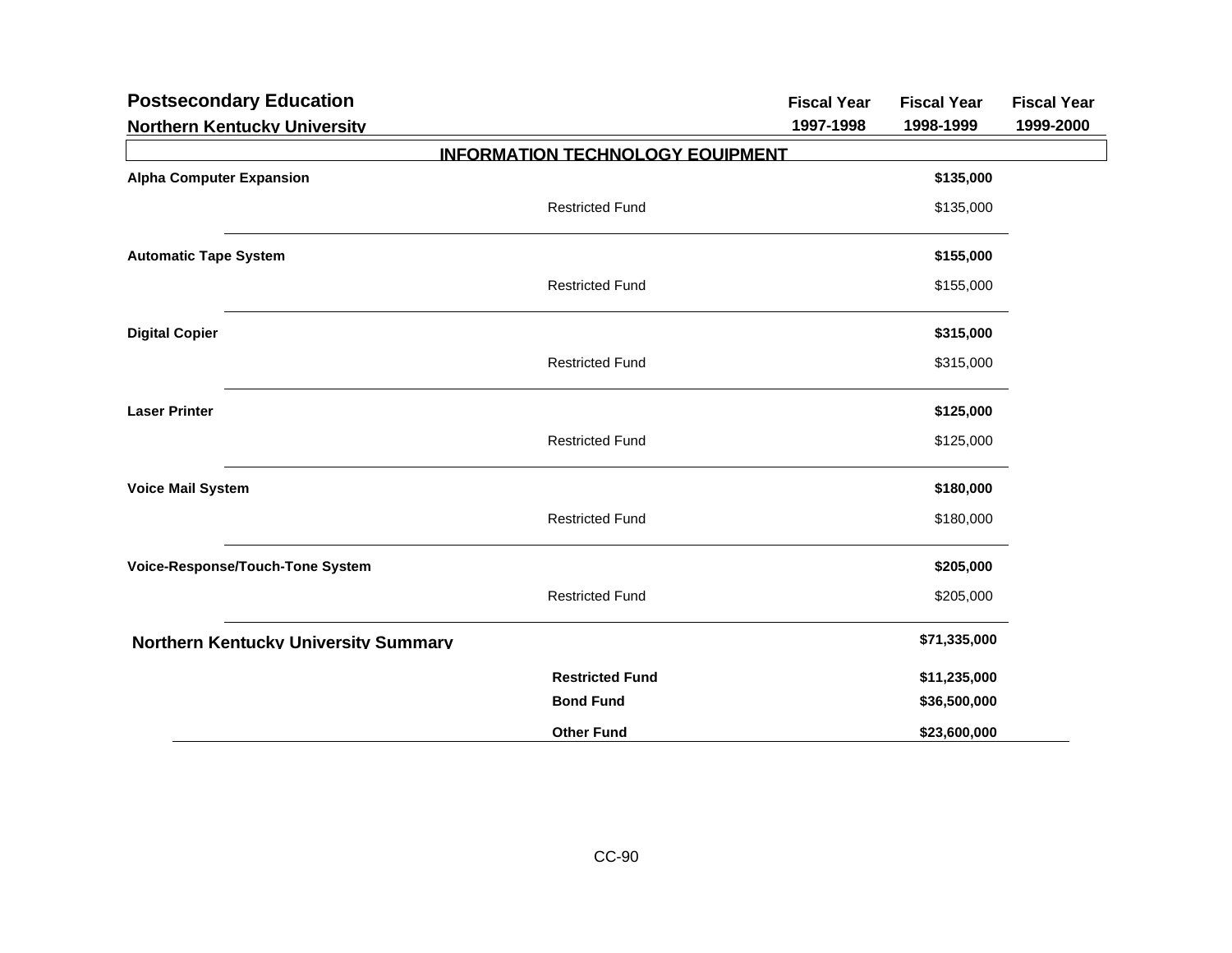| <b>Postsecondary Education</b>                                                                                                                                                                                                                                                                                                                                                                                                                                                                                                                                                                                                                                                                                                                                                                                                                                                                                                                                                                                                                                                                                                                                                                                                                                                                             | <b>Fiscal Year</b> | <b>Fiscal Year</b> | <b>Fiscal Year</b> |
|------------------------------------------------------------------------------------------------------------------------------------------------------------------------------------------------------------------------------------------------------------------------------------------------------------------------------------------------------------------------------------------------------------------------------------------------------------------------------------------------------------------------------------------------------------------------------------------------------------------------------------------------------------------------------------------------------------------------------------------------------------------------------------------------------------------------------------------------------------------------------------------------------------------------------------------------------------------------------------------------------------------------------------------------------------------------------------------------------------------------------------------------------------------------------------------------------------------------------------------------------------------------------------------------------------|--------------------|--------------------|--------------------|
| <b>University of Kentuckv-University System</b>                                                                                                                                                                                                                                                                                                                                                                                                                                                                                                                                                                                                                                                                                                                                                                                                                                                                                                                                                                                                                                                                                                                                                                                                                                                            | 1997-1998          | 1998-1999          | 1999-2000          |
| <b>CAPITAL CONSTRUCTION PROJECTS</b>                                                                                                                                                                                                                                                                                                                                                                                                                                                                                                                                                                                                                                                                                                                                                                                                                                                                                                                                                                                                                                                                                                                                                                                                                                                                       |                    |                    |                    |
| 4KV to 12KV Electrical Conversion                                                                                                                                                                                                                                                                                                                                                                                                                                                                                                                                                                                                                                                                                                                                                                                                                                                                                                                                                                                                                                                                                                                                                                                                                                                                          |                    | \$400,000          |                    |
| This authorization will complete the replacement of the existing 4KV high voltage system to a more<br>economical and dependable 12KV high voltage system.                                                                                                                                                                                                                                                                                                                                                                                                                                                                                                                                                                                                                                                                                                                                                                                                                                                                                                                                                                                                                                                                                                                                                  |                    |                    |                    |
| <b>Restricted Fund</b>                                                                                                                                                                                                                                                                                                                                                                                                                                                                                                                                                                                                                                                                                                                                                                                                                                                                                                                                                                                                                                                                                                                                                                                                                                                                                     |                    | \$400,000          |                    |
| Academic & Research Renovation (College of Medicine)                                                                                                                                                                                                                                                                                                                                                                                                                                                                                                                                                                                                                                                                                                                                                                                                                                                                                                                                                                                                                                                                                                                                                                                                                                                       |                    | \$625,000          |                    |
| This authorization will allow major renovation to approximately 3,000 net square feet of space<br>located in the Medical Science Building.                                                                                                                                                                                                                                                                                                                                                                                                                                                                                                                                                                                                                                                                                                                                                                                                                                                                                                                                                                                                                                                                                                                                                                 |                    |                    |                    |
| <b>Restricted Fund</b>                                                                                                                                                                                                                                                                                                                                                                                                                                                                                                                                                                                                                                                                                                                                                                                                                                                                                                                                                                                                                                                                                                                                                                                                                                                                                     |                    | \$625,000          |                    |
| <b>Administration Building - Exterior Repair</b>                                                                                                                                                                                                                                                                                                                                                                                                                                                                                                                                                                                                                                                                                                                                                                                                                                                                                                                                                                                                                                                                                                                                                                                                                                                           |                    | \$1,400,000        |                    |
| This authorization will allow the repair of the exterior columns, cornice, gutter, and lintels of the<br>Administration Building.                                                                                                                                                                                                                                                                                                                                                                                                                                                                                                                                                                                                                                                                                                                                                                                                                                                                                                                                                                                                                                                                                                                                                                          |                    |                    |                    |
| <b>Restricted Fund</b>                                                                                                                                                                                                                                                                                                                                                                                                                                                                                                                                                                                                                                                                                                                                                                                                                                                                                                                                                                                                                                                                                                                                                                                                                                                                                     |                    | \$1,400,000        |                    |
| <b>Aging/Allied Health Building, Phase II</b>                                                                                                                                                                                                                                                                                                                                                                                                                                                                                                                                                                                                                                                                                                                                                                                                                                                                                                                                                                                                                                                                                                                                                                                                                                                              |                    | \$33,000,000       |                    |
| This authorization for Phase II will permit the construction a single building of approximately 175,000<br>gross square feet to meet the space and program needs of two important programs of the Medical<br>Center. The proposed building will contain multidisciplinary programs and a skilled nursing facility<br>for patient care, medical education, and research. The building will contain classrooms, teaching<br>labs, some research labs, approximately 90 nursing beds (similar to a nursing home), offices for<br>administration, Allied Health College staff, Center on Aging program offices, study space, some<br>general use space and training/therapy space. Limited parking spaces will be provided to meet the<br>special needs of the nursing facility. Phase I of the Aging/Allied Health Building is currently under<br>construction with a planned completion date of March 1998. Phase I will provide all the required<br>research laboratory space needed for the Aging program, and therefore no additional research<br>laboratories will need to be constructed for the Aging Program in Phase II. Phase I is being<br>constructed as a laboratory wing addition to the Sanders-Brown Center of Aging Building, adjacent<br>to the Aging/Allied Health Building Phase II site. |                    |                    |                    |
| <b>Restricted Fund</b>                                                                                                                                                                                                                                                                                                                                                                                                                                                                                                                                                                                                                                                                                                                                                                                                                                                                                                                                                                                                                                                                                                                                                                                                                                                                                     |                    | \$13,000,000       |                    |
| <b>Bond Fund</b>                                                                                                                                                                                                                                                                                                                                                                                                                                                                                                                                                                                                                                                                                                                                                                                                                                                                                                                                                                                                                                                                                                                                                                                                                                                                                           |                    | \$20,000,000       |                    |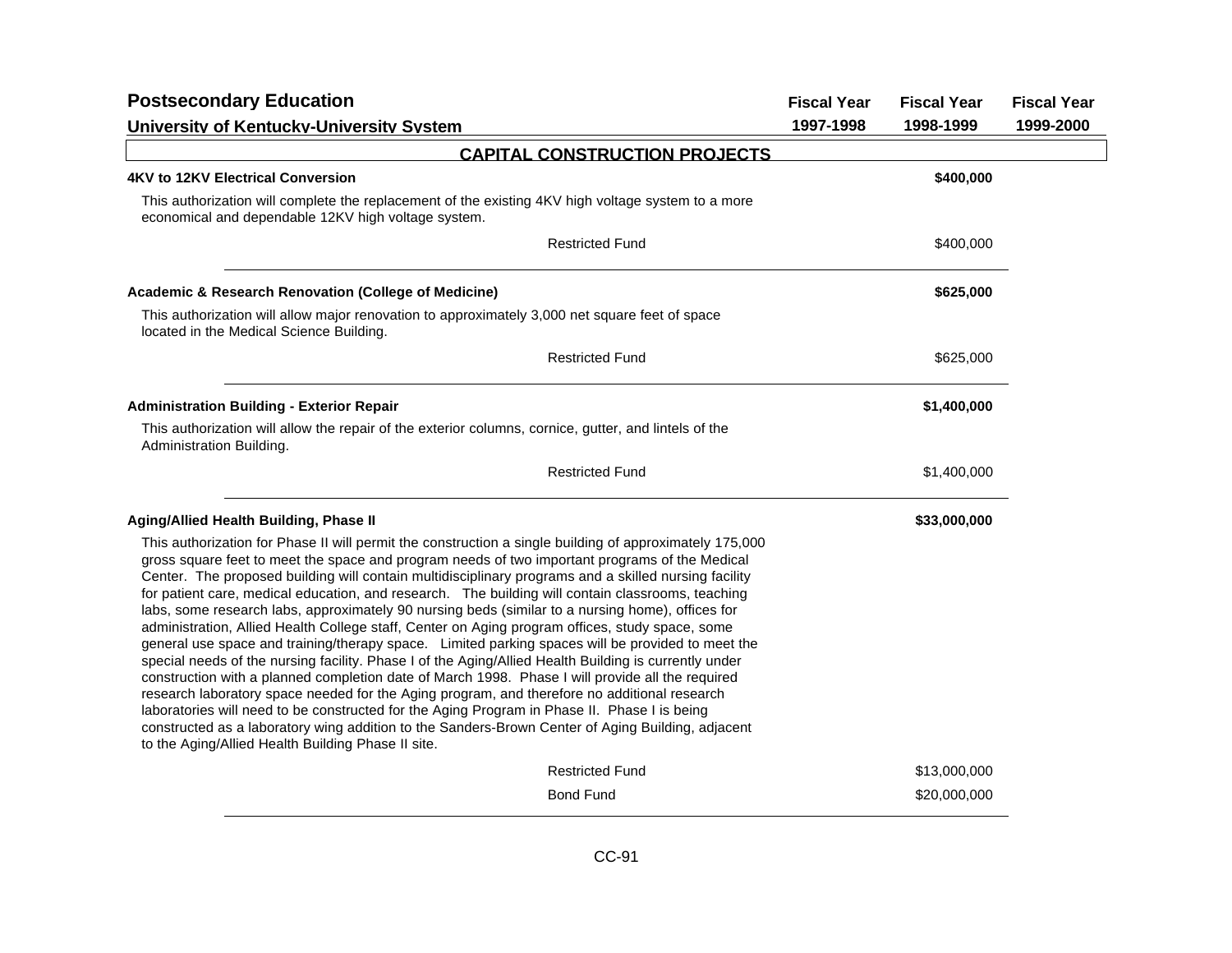| <b>Postsecondary Education</b>                                                                                                                                                                                                                                                                                                                                                                                                  | <b>Fiscal Year</b> | <b>Fiscal Year</b> | <b>Fiscal Year</b> |
|---------------------------------------------------------------------------------------------------------------------------------------------------------------------------------------------------------------------------------------------------------------------------------------------------------------------------------------------------------------------------------------------------------------------------------|--------------------|--------------------|--------------------|
| University of Kentucky-University System                                                                                                                                                                                                                                                                                                                                                                                        | 1997-1998          | 1998-1999          | 1999-2000          |
| <b>Agricultural Plant Science Facility</b>                                                                                                                                                                                                                                                                                                                                                                                      |                    | \$18,365,000       |                    |
| This authorization will allow the construction of facility on the College of Agriculture to include faculty<br>and staff offices, administrative and support offices, 3 conference rooms, 4 lecture and 5 laboratory<br>classrooms, research laboratories. Additionally, the project will include separate space to house<br>environmentally controlled plant growth chambers and support services for controlled plant growth. |                    |                    |                    |
| <b>Restricted Fund</b>                                                                                                                                                                                                                                                                                                                                                                                                          |                    | \$18,365,000       |                    |
| <b>Agricultural Science Greenhouses - Renovation</b>                                                                                                                                                                                                                                                                                                                                                                            |                    | \$750,000          |                    |
| This authorization will allow renovation of 11 greenhouses in the greenhouse complex in order to<br>provide environmental control which is efficient and dependable for experimentation.                                                                                                                                                                                                                                        |                    |                    |                    |
| <b>Restricted Fund</b>                                                                                                                                                                                                                                                                                                                                                                                                          |                    | \$750,000          |                    |
| <b>Agriculture Information Center</b>                                                                                                                                                                                                                                                                                                                                                                                           |                    | \$800,000          |                    |
| This authorization allows the renovation and refurbishing of the current Agriculture Library following<br>the move of some collections to the new main library. Included in the information center will be a<br>microcomputer lab, current periodicals area and reading room, individual and group study/meeting<br>rooms, and a staff area.                                                                                    |                    |                    |                    |
| <b>Restricted Fund</b>                                                                                                                                                                                                                                                                                                                                                                                                          |                    | \$800,000          |                    |
| <b>Agriculture North Renovation</b>                                                                                                                                                                                                                                                                                                                                                                                             |                    | \$3,150,000        |                    |
| This authorization will allow replacement of the deteriorated solar screen facade around the entire<br>perimeter of Agriculture Science North.                                                                                                                                                                                                                                                                                  |                    |                    |                    |
| <b>Restricted Fund</b>                                                                                                                                                                                                                                                                                                                                                                                                          |                    | \$3,150,000        |                    |
| <b>Agriculture Science South - Animal Care Facility Upgrade</b>                                                                                                                                                                                                                                                                                                                                                                 |                    | \$900,000          |                    |
| This authorization will allow upgrading of the animal research facilities to meet current federal<br>guidelines and requirements for animal research.                                                                                                                                                                                                                                                                           |                    |                    |                    |
| <b>Restricted Fund</b>                                                                                                                                                                                                                                                                                                                                                                                                          |                    | \$900,000          |                    |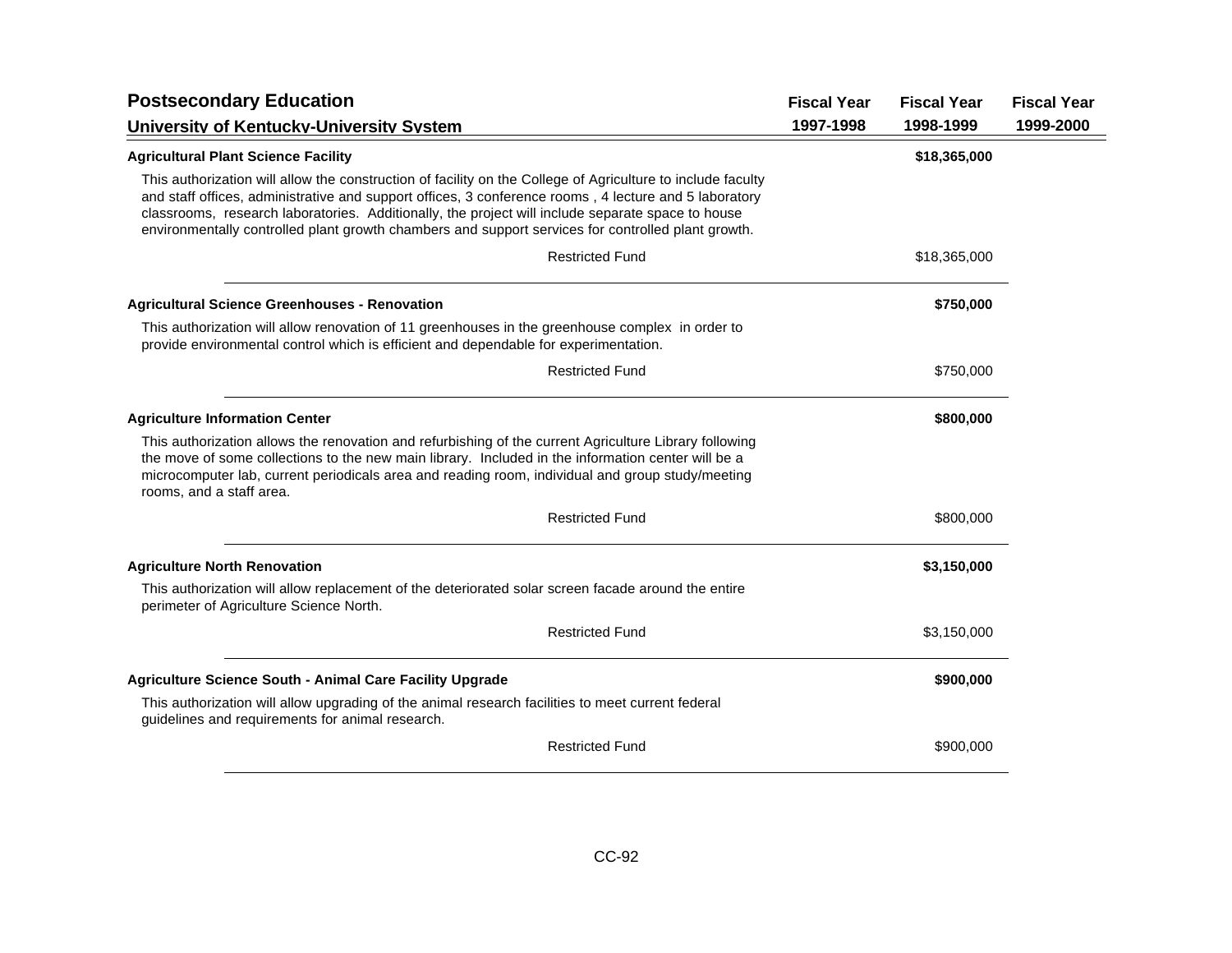| <b>Postsecondary Education</b>                                                                                                                                                                                                                      | <b>Fiscal Year</b> | <b>Fiscal Year</b> | <b>Fiscal Year</b> |
|-----------------------------------------------------------------------------------------------------------------------------------------------------------------------------------------------------------------------------------------------------|--------------------|--------------------|--------------------|
| University of Kentucky-University System                                                                                                                                                                                                            | 1997-1998          | 1998-1999          | 1999-2000          |
| <b>Bowman Hall Renovation</b>                                                                                                                                                                                                                       |                    | \$4,300,000        |                    |
| This authorization will allow renovation of Bowman Hall including basic life safety and environmental<br>improvements, such as, elevators, heating/cooling ventilation requirements as well as basic<br>refurbishing and upgrading of the building. |                    |                    |                    |
| <b>Restricted Fund</b>                                                                                                                                                                                                                              |                    | \$4,300,000        |                    |
| <b>Boyd Hall - HVAC</b>                                                                                                                                                                                                                             |                    |                    | \$1,100,000        |
| This authorization will allow the installation of a new HVAC which will allow the year-round utilization<br>of the building for students, conferences and programs.                                                                                 |                    |                    |                    |
| <b>Restricted Fund</b>                                                                                                                                                                                                                              |                    |                    | \$1,100,000        |
| <b>Chemistry Laboratory Renovation</b>                                                                                                                                                                                                              |                    | \$1,050,000        |                    |
| This authorization will allow replacement of cabinets, hoods, ducts, hardware overhead lights and<br>other equipment in the organic chemistry and general chemistry laboratories located in the<br>Chemistry Physics Building.                      |                    |                    |                    |
| <b>Restricted Fund</b>                                                                                                                                                                                                                              |                    | \$1,050,000        |                    |
| <b>Chilled Water Additions</b>                                                                                                                                                                                                                      |                    | \$700,000          |                    |
| This authorization will allow installation of chilled water pipe additions to facilitate central chilled<br>water system operation and will include system piping additions and related connections for new<br>and existing buildings.              |                    |                    |                    |
| <b>Restricted Fund</b>                                                                                                                                                                                                                              |                    | \$700,000          |                    |
| <b>Chiller Replacement - Cooling #3</b>                                                                                                                                                                                                             |                    | \$1,000,000        |                    |
| This authorization will allow replacement of the existing 1500 ton steam turbine driven chiller at<br>Cooling Plant No. 3. adding reliability and capacity to the heavily loaded cooling plant.                                                     |                    |                    |                    |
| <b>Restricted Fund</b>                                                                                                                                                                                                                              |                    | \$1,000,000        |                    |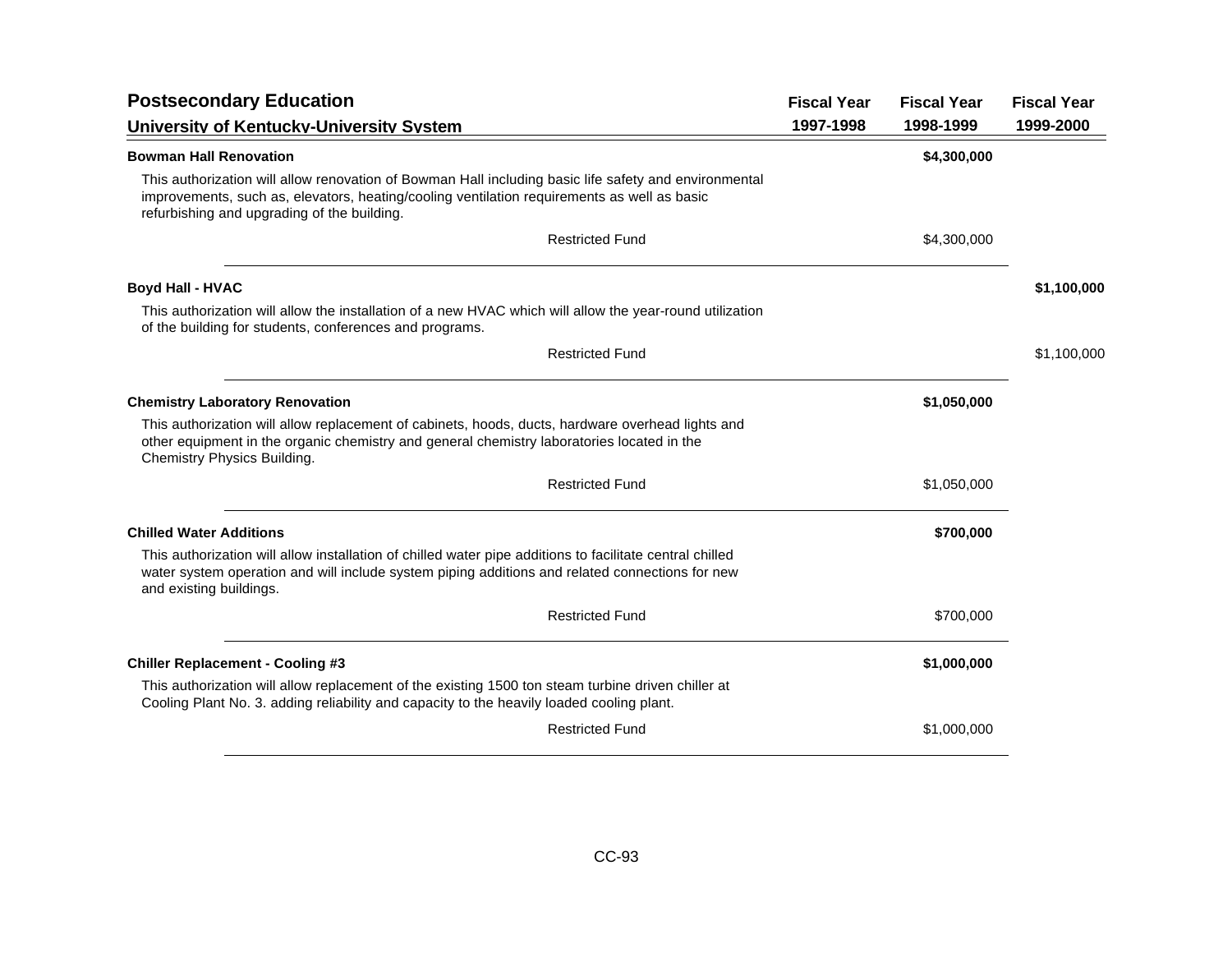| <b>Postsecondary Education</b>                                                                                                                                                                                                                                                                                                                                                                             | <b>Fiscal Year</b> | <b>Fiscal Year</b> | <b>Fiscal Year</b> |
|------------------------------------------------------------------------------------------------------------------------------------------------------------------------------------------------------------------------------------------------------------------------------------------------------------------------------------------------------------------------------------------------------------|--------------------|--------------------|--------------------|
| University of Kentucky-University System                                                                                                                                                                                                                                                                                                                                                                   | 1997-1998          | 1998-1999          | 1999-2000          |
| <b>Clinical Development Space (College of Medicine)</b>                                                                                                                                                                                                                                                                                                                                                    |                    | \$500,000          |                    |
| This authorization allows renovations in existing clinical space to include creation of additional<br>diagnostic and treatment areas to address the growing demands of customers and the healthcare<br>system.                                                                                                                                                                                             |                    |                    |                    |
| <b>Restricted Fund</b>                                                                                                                                                                                                                                                                                                                                                                                     |                    | \$500,000          |                    |
| <b>Clinical Lab-Computer Assisted Learning Facility</b>                                                                                                                                                                                                                                                                                                                                                    |                    | \$450,000          |                    |
| This authorization provides an additional 3,000 square feet of expansion space for the clinical<br>laboratory in the Health Sciences Learning Center.                                                                                                                                                                                                                                                      |                    |                    |                    |
| <b>Restricted Fund</b>                                                                                                                                                                                                                                                                                                                                                                                     |                    | \$450,000          |                    |
| <b>Commonwealth Stadium Expansion</b>                                                                                                                                                                                                                                                                                                                                                                      |                    | \$24,000,000       |                    |
| This authorization will allow expansion of Commonwealth Stadium increasing the seating capacity to<br>approximately 66,000. Project will include installation of sky/luxury box seating, additional seating,<br>and merchandising space. Funding will be provided through issuance of State Property and<br>Building and Commission bonds with the debt service being paid by university restricted funds. |                    |                    |                    |
| Agency Bond                                                                                                                                                                                                                                                                                                                                                                                                |                    | \$24,000,000       |                    |
| Cooling #3 to Limestone Street Chilled Water Pipe                                                                                                                                                                                                                                                                                                                                                          |                    | \$1,800,000        |                    |
| This authorization will allow installation of chilled water piping from Cooling #3 to existing chilled<br>water mains in front of College of Nursing/Health Science Learning Center, and to the Limestone<br>Street portion of the loop system.                                                                                                                                                            |                    |                    |                    |
| <b>Restricted Fund</b>                                                                                                                                                                                                                                                                                                                                                                                     |                    | \$1,800,000        |                    |
| <b>Cooling Secondary Pumping</b>                                                                                                                                                                                                                                                                                                                                                                           |                    | \$2,000,000        |                    |
| This authorization will allow installation of secondary pumping in buildings connected to central<br>cooling plants, including piping and control circuits to create a totally operational system. Project will<br>include system piping additions to insure total effectiveness of system modifications over the past<br>two years.                                                                       |                    |                    |                    |
| <b>Restricted Fund</b>                                                                                                                                                                                                                                                                                                                                                                                     |                    | \$2,000,000        |                    |
|                                                                                                                                                                                                                                                                                                                                                                                                            |                    |                    |                    |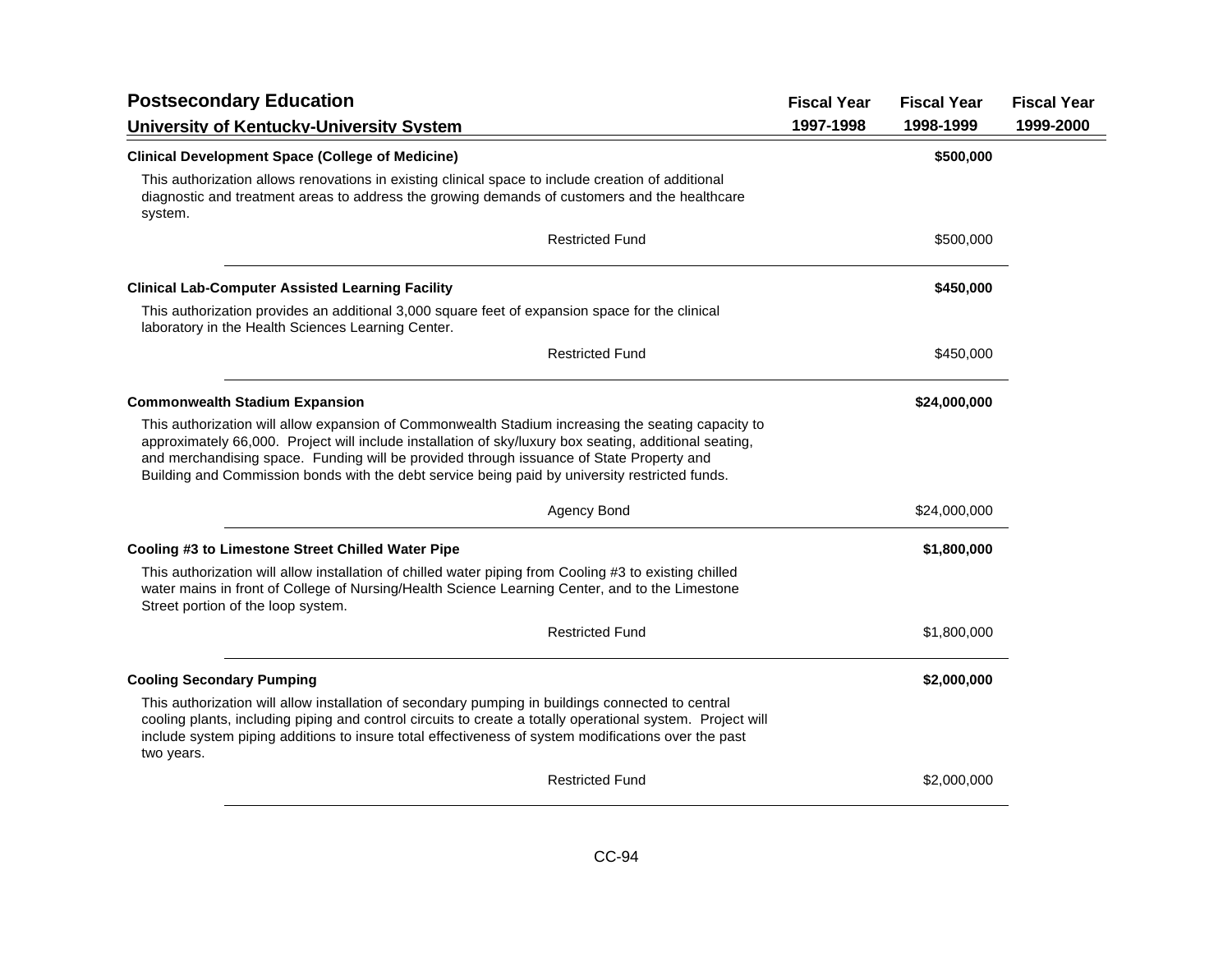| <b>Postsecondary Education</b>                                                                                                                                                                                                                                                                                                                   | <b>Fiscal Year</b> | <b>Fiscal Year</b> | <b>Fiscal Year</b> |
|--------------------------------------------------------------------------------------------------------------------------------------------------------------------------------------------------------------------------------------------------------------------------------------------------------------------------------------------------|--------------------|--------------------|--------------------|
| University of Kentucky-University System                                                                                                                                                                                                                                                                                                         | 1997-1998          | 1998-1999          | 1999-2000          |
| <b>Cooper House Renovation</b>                                                                                                                                                                                                                                                                                                                   |                    | \$750,000          |                    |
| This authorization will renovate and realign space vacated by the Department of Landscape<br>Architecture to update the facility for future use. This project includes basic life safety and<br>environmental renovations as well as restoration of the building.                                                                                |                    |                    |                    |
| <b>Restricted Fund</b>                                                                                                                                                                                                                                                                                                                           |                    | \$750,000          |                    |
| <b>Cooperstown/Shawneetown III</b>                                                                                                                                                                                                                                                                                                               |                    | \$4,500,000        |                    |
| This authorization will allow renovation of two buildings in Cooperstown Complex and two buildings<br>in Shawneetown Complex to include air conditioning, upgraded electrical service and kitchen<br>facilities and ADA improvements,                                                                                                            |                    |                    |                    |
| <b>Restricted Fund</b>                                                                                                                                                                                                                                                                                                                           |                    | \$4,500,000        |                    |
| <b>Crisp Building Replacement</b>                                                                                                                                                                                                                                                                                                                |                    | \$2,200,000        |                    |
| This authorization will provide a replacement building for the Crisp facility which was made available<br>to Murray State University as a home for its extended campus center pursuant to the provisions of<br>the framework for a regional higher education center in Paducah as approved by the Council on<br>Postsecondary Education in 1995. |                    |                    |                    |
| <b>Restricted Fund</b>                                                                                                                                                                                                                                                                                                                           |                    | \$2,200,000        |                    |
| Deferred Maintenance & Roof Replacement Project Pool                                                                                                                                                                                                                                                                                             |                    | \$9,297,000        |                    |
| This authorization will allow refurbishment, repair, and/or replacement of building and facilities<br>components on buildings owned by the university and which have gone beyond the point of normal<br>routine maintenance.                                                                                                                     |                    |                    |                    |
| <b>Restricted Fund</b>                                                                                                                                                                                                                                                                                                                           |                    | \$9,297,000        |                    |
| <b>Electrical Substation #1 and #2 Connections</b>                                                                                                                                                                                                                                                                                               |                    | \$1,500,000        |                    |
| This authorization will allow installation of electric transmission interconnect circuits between<br>Substation #1 and Substation #2 including all associated breakers, air switches, relays, pads,<br>manholes, duct banks, disconnects, electronic fuses, structure, bus bar, air disconnects and load<br>monitoring and control equipment.    |                    |                    |                    |
| <b>Restricted Fund</b>                                                                                                                                                                                                                                                                                                                           |                    | \$1,500,000        |                    |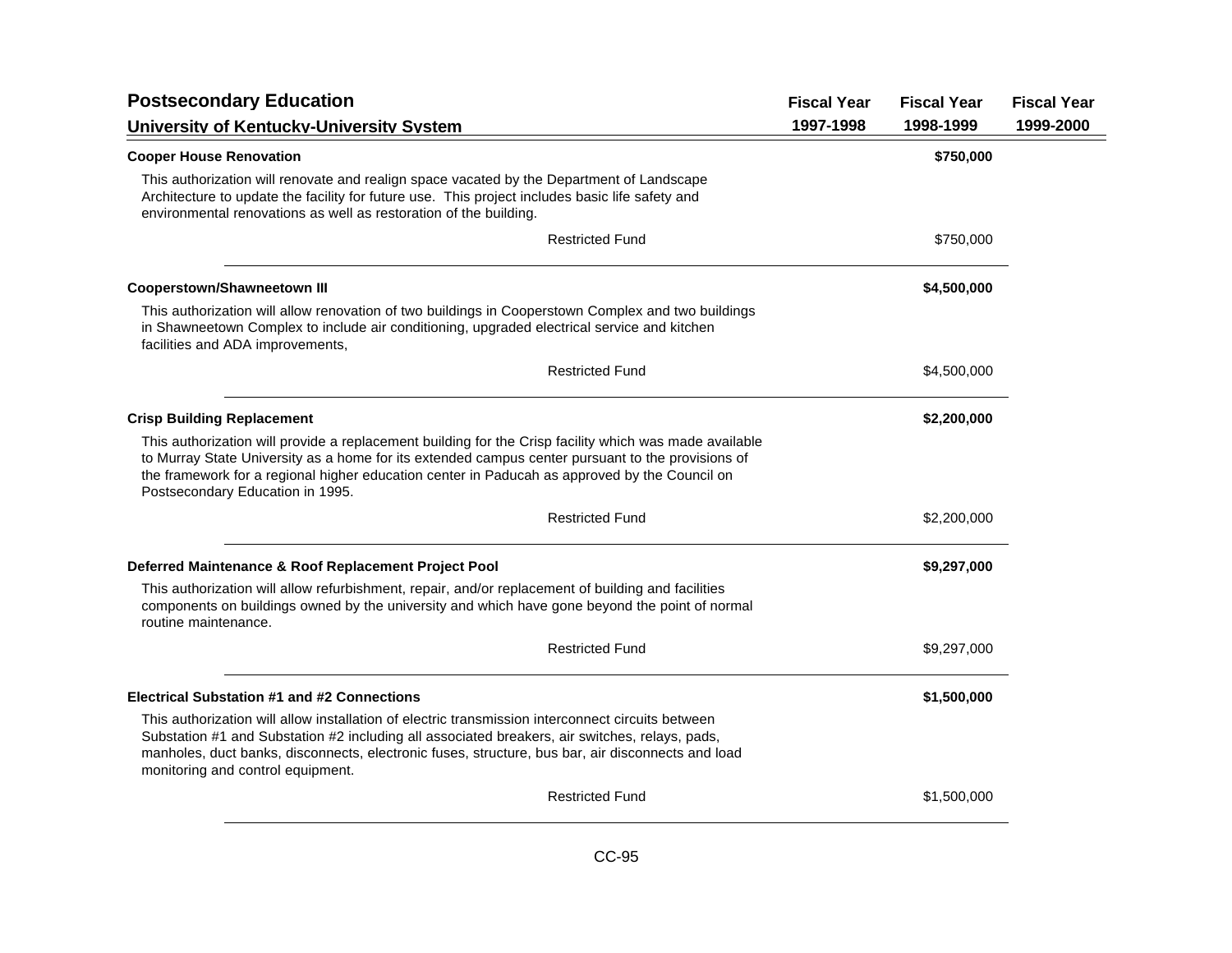| <b>Postsecondary Education</b>                                                                                                                                                                                                                                                                                                                                                                                                              | <b>Fiscal Year</b> | <b>Fiscal Year</b> | <b>Fiscal Year</b> |
|---------------------------------------------------------------------------------------------------------------------------------------------------------------------------------------------------------------------------------------------------------------------------------------------------------------------------------------------------------------------------------------------------------------------------------------------|--------------------|--------------------|--------------------|
| University of Kentucky-University System                                                                                                                                                                                                                                                                                                                                                                                                    | 1997-1998          | 1998-1999          | 1999-2000          |
| <b>Energy Conservation Project (Medical Center)</b>                                                                                                                                                                                                                                                                                                                                                                                         |                    | \$2,000,000        |                    |
| The Medical Center plans to use performance contracting through a private energy vendor to<br>analyze the payback on some energy savings, such as plumbing, lighting, heat recovery, and<br>controls. A project selected jointly by the vendor and the University to be financed and installed by<br>the vendor with repayment by the Medical Center to the vendor over a period of a few years from the<br>energy savings.                 |                    |                    |                    |
| <b>Restricted Fund</b>                                                                                                                                                                                                                                                                                                                                                                                                                      |                    | \$2,000,000        |                    |
| <b>Engineering Information Center</b>                                                                                                                                                                                                                                                                                                                                                                                                       |                    | \$650,000          |                    |
| This authorization will allow the current Engineering Library space to be renovated following the<br>relocation of the majority of the print collection to the new main library. The information center will<br>place strong emphasis on providing electronic information resources to users. Additionally, it will<br>include study areas for both individuals and groups, a microcomputer lab, public service areas, and<br>a staff area. |                    |                    |                    |
| <b>Restricted Fund</b>                                                                                                                                                                                                                                                                                                                                                                                                                      |                    | \$650,000          |                    |
| <b>Erikson Hall Renovation</b>                                                                                                                                                                                                                                                                                                                                                                                                              |                    |                    | \$2,250,000        |
| This authorization allows major renovation of Erikson Hall, constructed in 1939, including correction<br>of structural problems as well as space realignment and remodeling for more effective utilization.                                                                                                                                                                                                                                 |                    |                    |                    |
| <b>Restricted Fund</b>                                                                                                                                                                                                                                                                                                                                                                                                                      |                    |                    | \$2,250,000        |
| <b>Gatton College Addition for Int'l Business &amp; Mgmt. Center</b>                                                                                                                                                                                                                                                                                                                                                                        |                    | \$1,500,000        |                    |
| This authorization will allow the addition of a fourth floor to the existing classroom section of Carol<br>Martin Gatton College of Business and Economics.                                                                                                                                                                                                                                                                                 |                    |                    |                    |
| <b>Restricted Fund</b>                                                                                                                                                                                                                                                                                                                                                                                                                      |                    | \$1,500,000        |                    |
| <b>Handicapped Access Pool</b>                                                                                                                                                                                                                                                                                                                                                                                                              |                    | \$2,425,000        |                    |
| This authorization will allow interior and exterior handicapped modifications to numerous buildings<br>and will include modifications to doors, restrooms, drinking fountains, handrails, ramps, sidewalks,<br>telephones, signage, and elevators.                                                                                                                                                                                          |                    |                    |                    |
| <b>Restricted Fund</b>                                                                                                                                                                                                                                                                                                                                                                                                                      |                    | \$2,425,000        |                    |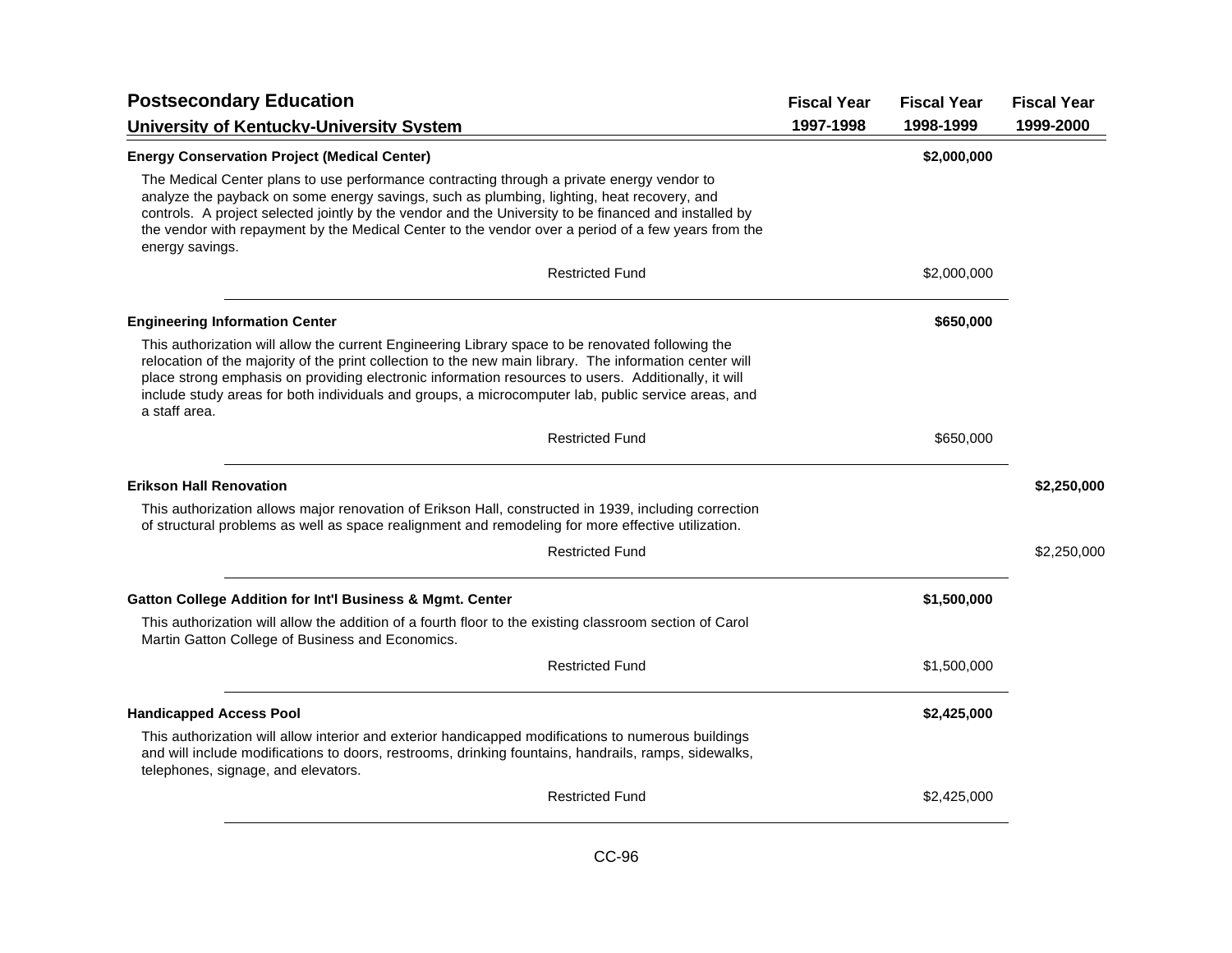| <b>Postsecondary Education</b>                                                                                                                                                                                                                                                                                                                       | <b>Fiscal Year</b> | <b>Fiscal Year</b> | <b>Fiscal Year</b> |
|------------------------------------------------------------------------------------------------------------------------------------------------------------------------------------------------------------------------------------------------------------------------------------------------------------------------------------------------------|--------------------|--------------------|--------------------|
| University of Kentucky-University System                                                                                                                                                                                                                                                                                                             | 1997-1998          | 1998-1999          | 1999-2000          |
| <b>High Security Isolation Facility</b>                                                                                                                                                                                                                                                                                                              |                    |                    | \$9,800,000        |
| This authorization will allow construction of a high security isolation unit located on the Maine<br>Chance Farm containing 30 isolation rooms with a maximum capacity of 60 horses or 120 ponies<br>which will allow the Gluck Equine Research Institute to conduct research with disease agents with<br>which the Institute cannot currently work. |                    |                    |                    |
| <b>Restricted Fund</b>                                                                                                                                                                                                                                                                                                                               |                    |                    | \$9,800,000        |
| <b>Holmes Hall - HVAC</b>                                                                                                                                                                                                                                                                                                                            |                    | \$950,000          |                    |
| This authorization will allow the installation of a new HVAC system to update Holmes Hall,<br>constructed in 1956, which will allow the increased use of the facility on a year-round basis,<br>especially for summer conferences and programs.                                                                                                      |                    |                    |                    |
| <b>Restricted Fund</b>                                                                                                                                                                                                                                                                                                                               |                    | \$950,000          |                    |
| <b>Jewell Hall - HVAC</b>                                                                                                                                                                                                                                                                                                                            |                    |                    | \$700,000          |
| This authorization will allow the installation of a new HVAC system which will allow the facility to be<br>used on a year-round basis.                                                                                                                                                                                                               |                    |                    |                    |
| <b>Restricted Fund</b>                                                                                                                                                                                                                                                                                                                               |                    |                    | \$700,000          |
| <b>Keeneland Hall - HVAC</b>                                                                                                                                                                                                                                                                                                                         |                    |                    | \$1,900,000        |
| This authorization will allow installation of new HVAC system in a non-air conditioned residence hall<br>built in 1954. This will allow the increased use of the facility on a year-round basis for students,<br>conferences and programs.                                                                                                           |                    |                    |                    |
| <b>Restricted Fund</b>                                                                                                                                                                                                                                                                                                                               |                    |                    | \$1,900,000        |
| Kentucky Clinic Annex Replacement Building                                                                                                                                                                                                                                                                                                           |                    | \$6,000,000        |                    |
| This authorization will allow construction of an outpatient clinic building of approximately 28,000<br>gross square feet containing: waiting rooms, exam rooms, charting, records area, nurse's station,<br>and faculty/physician offices.                                                                                                           |                    |                    |                    |
| <b>Restricted Fund</b>                                                                                                                                                                                                                                                                                                                               |                    | \$6,000,000        |                    |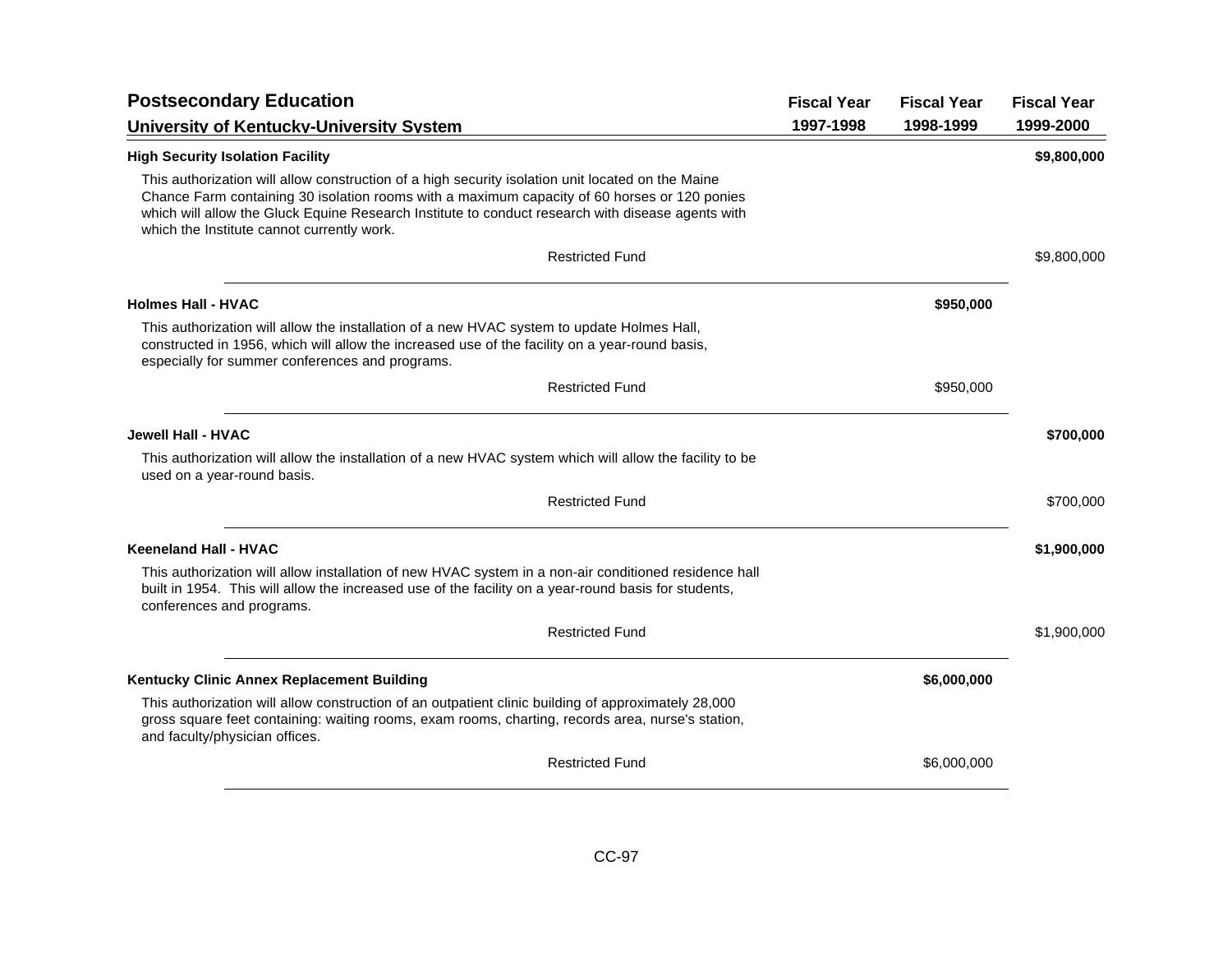| <b>Postsecondary Education</b>                                                                                                                                                                                                                                                                                                                                                                                                                                                                                                                                                                  | <b>Fiscal Year</b> | <b>Fiscal Year</b> | <b>Fiscal Year</b> |
|-------------------------------------------------------------------------------------------------------------------------------------------------------------------------------------------------------------------------------------------------------------------------------------------------------------------------------------------------------------------------------------------------------------------------------------------------------------------------------------------------------------------------------------------------------------------------------------------------|--------------------|--------------------|--------------------|
| University of Kentucky-University System                                                                                                                                                                                                                                                                                                                                                                                                                                                                                                                                                        | 1997-1998          | 1998-1999          | 1999-2000          |
| <b>King South Renovation</b>                                                                                                                                                                                                                                                                                                                                                                                                                                                                                                                                                                    |                    | \$10,365,000       |                    |
| This authorization will allow renovation of the Margaret I. King Library south building. The original<br>part of the building after renovation will house Special Collections. The 1963 addition to the building<br>will become a physical sciences and engineering library which would consolidate the extensive map<br>collection and the Geological Sciences, Mathematical Sciences, Chemistry/Physics, and<br>Engineering Libraries' collections and staff.                                                                                                                                 |                    |                    |                    |
| <b>Restricted Fund</b>                                                                                                                                                                                                                                                                                                                                                                                                                                                                                                                                                                          |                    | \$10,365,000       |                    |
| <b>Lancaster Aquatics Center Expansion</b>                                                                                                                                                                                                                                                                                                                                                                                                                                                                                                                                                      |                    | \$2,573,000        |                    |
| This authorization will allow expansion of the indoor training pool, constructed next to the Lancaster<br>Aquatic Center, for instruction, training, rehabilitation and special aquatic programs                                                                                                                                                                                                                                                                                                                                                                                                |                    |                    |                    |
| <b>Restricted Fund</b>                                                                                                                                                                                                                                                                                                                                                                                                                                                                                                                                                                          |                    | \$2,573,000        |                    |
| <b>Land Acquisition</b>                                                                                                                                                                                                                                                                                                                                                                                                                                                                                                                                                                         |                    | \$4,000,000        |                    |
| This authorization will allow the university to acquire land in the 1998-2000 biennium pursuant to the<br>University's Physical Development Plan.                                                                                                                                                                                                                                                                                                                                                                                                                                               |                    |                    |                    |
| <b>Restricted Fund</b>                                                                                                                                                                                                                                                                                                                                                                                                                                                                                                                                                                          |                    | \$4,000,000        |                    |
| <b>Life Safety Project Pool</b>                                                                                                                                                                                                                                                                                                                                                                                                                                                                                                                                                                 |                    | \$11,400,000       |                    |
| This authorization will allow various life safety improvements in existing buildings to include: fire<br>safety-exits, emergency lighting, detectors and alarm systems, and sprinklers, chemical leakage--<br>prevention and containment, ventilation improvements in chemical or dusty areas, installation of<br>emergency eye wash and shower equipment, installation of machine guards, PCB, asbestos and<br>lead paint abatement, air duct system cleaning, lighting improvements, underground storage tank<br>upgrades or replacements, and reduction of mercury contaminants in effluent. |                    |                    |                    |
| <b>Restricted Fund</b>                                                                                                                                                                                                                                                                                                                                                                                                                                                                                                                                                                          |                    | \$11,400,000       |                    |
| <b>Long Range Utility Planning</b>                                                                                                                                                                                                                                                                                                                                                                                                                                                                                                                                                              |                    | \$600,000          |                    |
| This authorization will allow the university to develop a long range utility plan for electric, steam,<br>sanitary sewer, storm sewer, lighting, water and natural gas.                                                                                                                                                                                                                                                                                                                                                                                                                         |                    |                    |                    |
| <b>Restricted Fund</b>                                                                                                                                                                                                                                                                                                                                                                                                                                                                                                                                                                          |                    | \$600,000          |                    |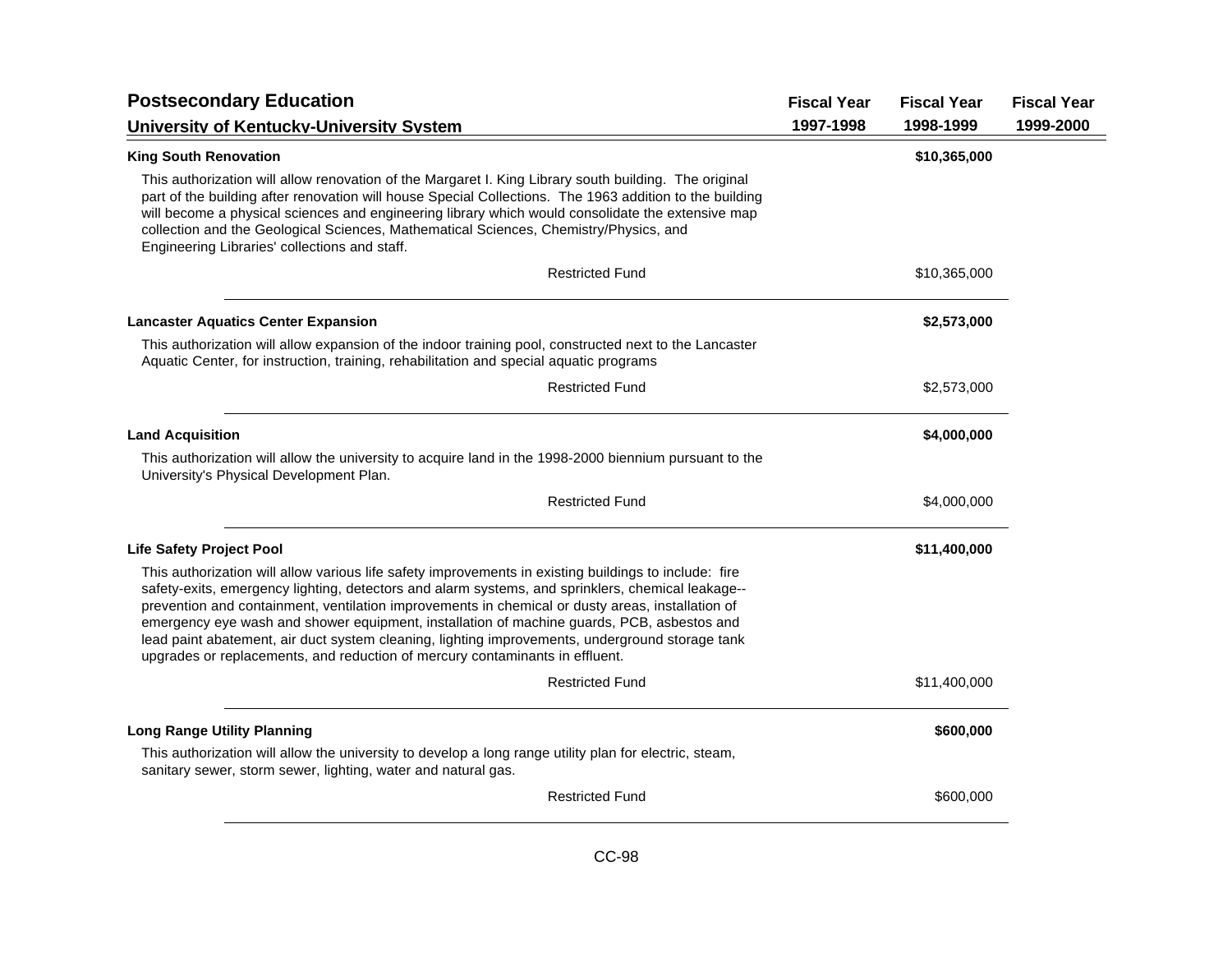| <b>Postsecondary Education</b>                                                                                                                                                                                                                                                                                                                                                                                                                                                                                                                                                                                | <b>Fiscal Year</b> | <b>Fiscal Year</b> | <b>Fiscal Year</b> |
|---------------------------------------------------------------------------------------------------------------------------------------------------------------------------------------------------------------------------------------------------------------------------------------------------------------------------------------------------------------------------------------------------------------------------------------------------------------------------------------------------------------------------------------------------------------------------------------------------------------|--------------------|--------------------|--------------------|
| <b>University of Kentucky-University System</b>                                                                                                                                                                                                                                                                                                                                                                                                                                                                                                                                                               | 1997-1998          | 1998-1999          | 1999-2000          |
| <b>Mechanical Engineering Building</b>                                                                                                                                                                                                                                                                                                                                                                                                                                                                                                                                                                        |                    | \$23,600,000       |                    |
| This authorization will allow construction of a new Mechanical Engineering Building which will<br>consolidate the program currently housed in various areas throughout the campus. The new facility<br>will allow for increasing enrollment, additional research, new technology, and space custom<br>designed for changing engineering programs.                                                                                                                                                                                                                                                             |                    |                    |                    |
| <b>Restricted Fund</b>                                                                                                                                                                                                                                                                                                                                                                                                                                                                                                                                                                                        |                    | \$4,000,000        |                    |
| <b>Bond Fund</b>                                                                                                                                                                                                                                                                                                                                                                                                                                                                                                                                                                                              |                    | \$19,600,000       |                    |
| <b>Medical Center Addition</b>                                                                                                                                                                                                                                                                                                                                                                                                                                                                                                                                                                                |                    |                    | \$11,400,000       |
| This authorization will allow the construction of a building (approximately 74,000 gross square feet)<br>to house Medical Center programs whose space needs cannot be met within present university<br>buildings.                                                                                                                                                                                                                                                                                                                                                                                             |                    |                    |                    |
| <b>Restricted Fund</b>                                                                                                                                                                                                                                                                                                                                                                                                                                                                                                                                                                                        |                    |                    | \$11,400,000       |
| <b>Medical Center Chilled Water Loop</b>                                                                                                                                                                                                                                                                                                                                                                                                                                                                                                                                                                      |                    | \$500,000          |                    |
| This authorization will allow installation of chilled water supply and return piping from Huguelet Drive<br>to the Combs Building, from Huguelet Drive to the Roach Building, from the Roach Building to the<br>Medical Center and connect to the existing 12" chilled water piping system within the Medical Center.                                                                                                                                                                                                                                                                                         |                    |                    |                    |
| <b>Restricted Fund</b>                                                                                                                                                                                                                                                                                                                                                                                                                                                                                                                                                                                        |                    | \$500,000          |                    |
| <b>Medical Center Information Center</b>                                                                                                                                                                                                                                                                                                                                                                                                                                                                                                                                                                      |                    | \$1,550,000        |                    |
| This authorization will allow renovation of current Medical Center Library into a Medical Center<br>Information Center emphasizing electronic access. The Information Center will supplement services<br>at the main library and will enable Medical Center staff and other users to access information<br>throughout the library system from their sector. Included in the facility will be current medical<br>literature, increased individual and group study areas, access to audio-visual materials, a<br>microcomputer laboratory and training area, public services, and staff offices and work space. |                    |                    |                    |
| <b>Restricted Fund</b>                                                                                                                                                                                                                                                                                                                                                                                                                                                                                                                                                                                        |                    | \$1,550,000        |                    |
|                                                                                                                                                                                                                                                                                                                                                                                                                                                                                                                                                                                                               |                    |                    |                    |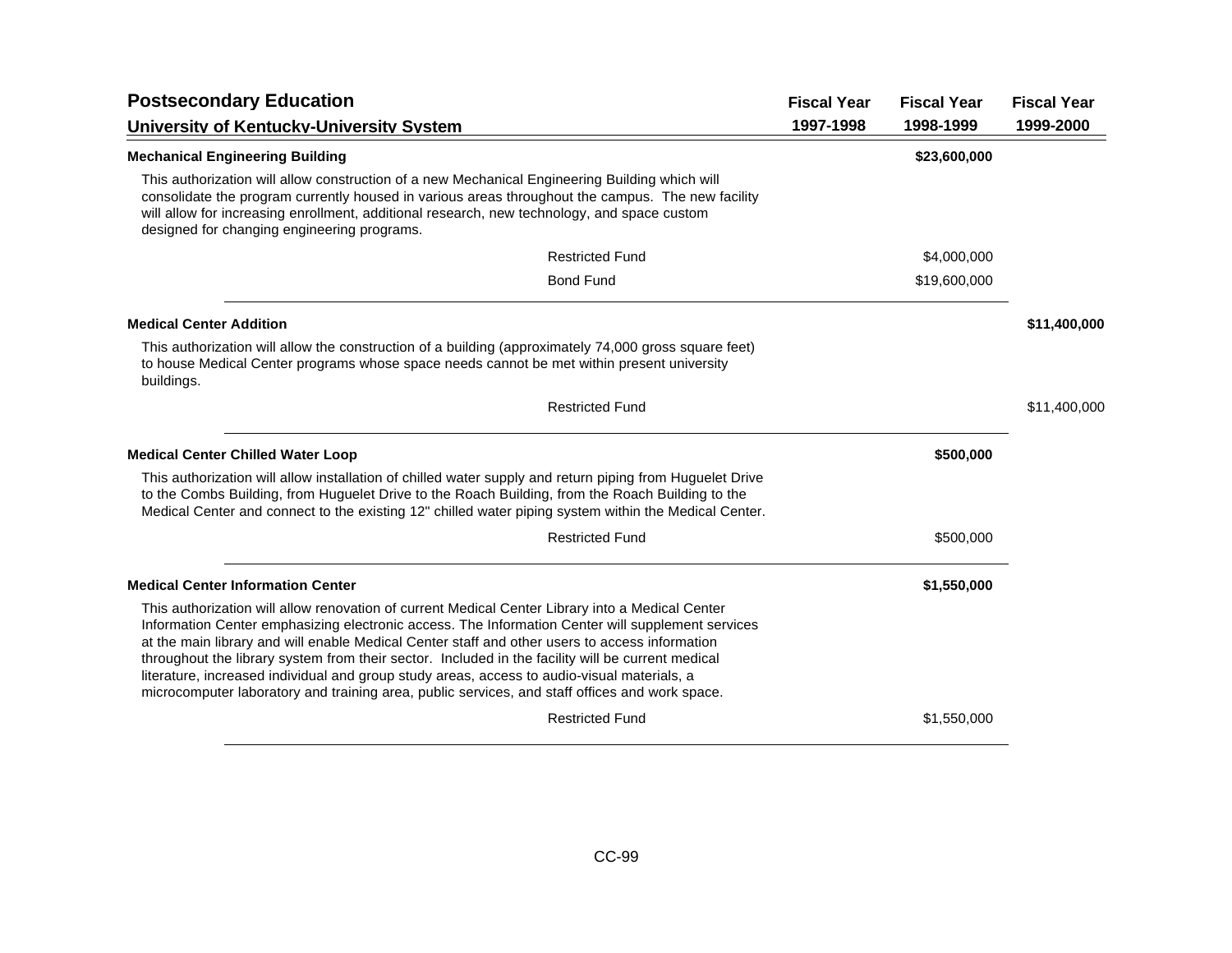| <b>Postsecondary Education</b>                                                                                                                                                                                           | <b>Fiscal Year</b> | <b>Fiscal Year</b> | <b>Fiscal Year</b> |
|--------------------------------------------------------------------------------------------------------------------------------------------------------------------------------------------------------------------------|--------------------|--------------------|--------------------|
| University of Kentucky-University System                                                                                                                                                                                 | 1997-1998          | 1998-1999          | 1999-2000          |
| <b>Outpatient Clinic Expansion - Dentistry</b>                                                                                                                                                                           |                    |                    | \$2,000,000        |
| This authorization will allow renovation to provide a 20 operatory facility with full-service dental<br>capability.                                                                                                      |                    |                    |                    |
| <b>Restricted Fund</b>                                                                                                                                                                                                   |                    |                    | \$2,000,000        |
| <b>Parking Structure Expansion</b>                                                                                                                                                                                       |                    | \$5,654,000        |                    |
| This authorization will allow the addition of approximately 400 new parking spaces as part of an<br>addition and expansion to an existing parking structure.                                                             |                    |                    |                    |
| <b>Restricted Fund</b>                                                                                                                                                                                                   |                    | \$5,654,000        |                    |
| <b>Patterson Hall Renovation</b>                                                                                                                                                                                         |                    |                    | \$2,950,000        |
| This authorization will allow major renovation of Patterson Hall, to include upgrade of all<br>architectural, mechanical and electrical elements in a manner consistent with the maximum<br>restoration of the facility. |                    |                    |                    |
| <b>Restricted Fund</b>                                                                                                                                                                                                   |                    |                    | \$2,950,000        |
| <b>Pharmacy Dispensing Lab</b>                                                                                                                                                                                           |                    | \$600,000          |                    |
| This authorization will allow the College of Pharmacy to remodel its dispensing laboratory area into a<br>state-of-the-art facility to teach pharmaceutical care to pharmacy students.                                   |                    |                    |                    |
| <b>Restricted Fund</b>                                                                                                                                                                                                   |                    | \$600,000          |                    |
| <b>Pollution Controls, Medical Center Heating Plant</b>                                                                                                                                                                  |                    | \$1,333,000        |                    |
| This authorization will allow replacement and/or installation of additional controls to meet current<br>pollution standards.                                                                                             |                    |                    |                    |
| <b>Restricted Fund</b>                                                                                                                                                                                                   |                    | \$1,333,000        |                    |
| <b>Publishing Services Building Addition</b>                                                                                                                                                                             |                    | \$450,000          |                    |
| This authorization will allow the addition of 3,214 gross square feet to the existing Publishing<br>Services Building located on South Upper Street on the University of Kentucky's Lexington campus.                    |                    |                    |                    |
| <b>Restricted Fund</b>                                                                                                                                                                                                   |                    | \$450,000          |                    |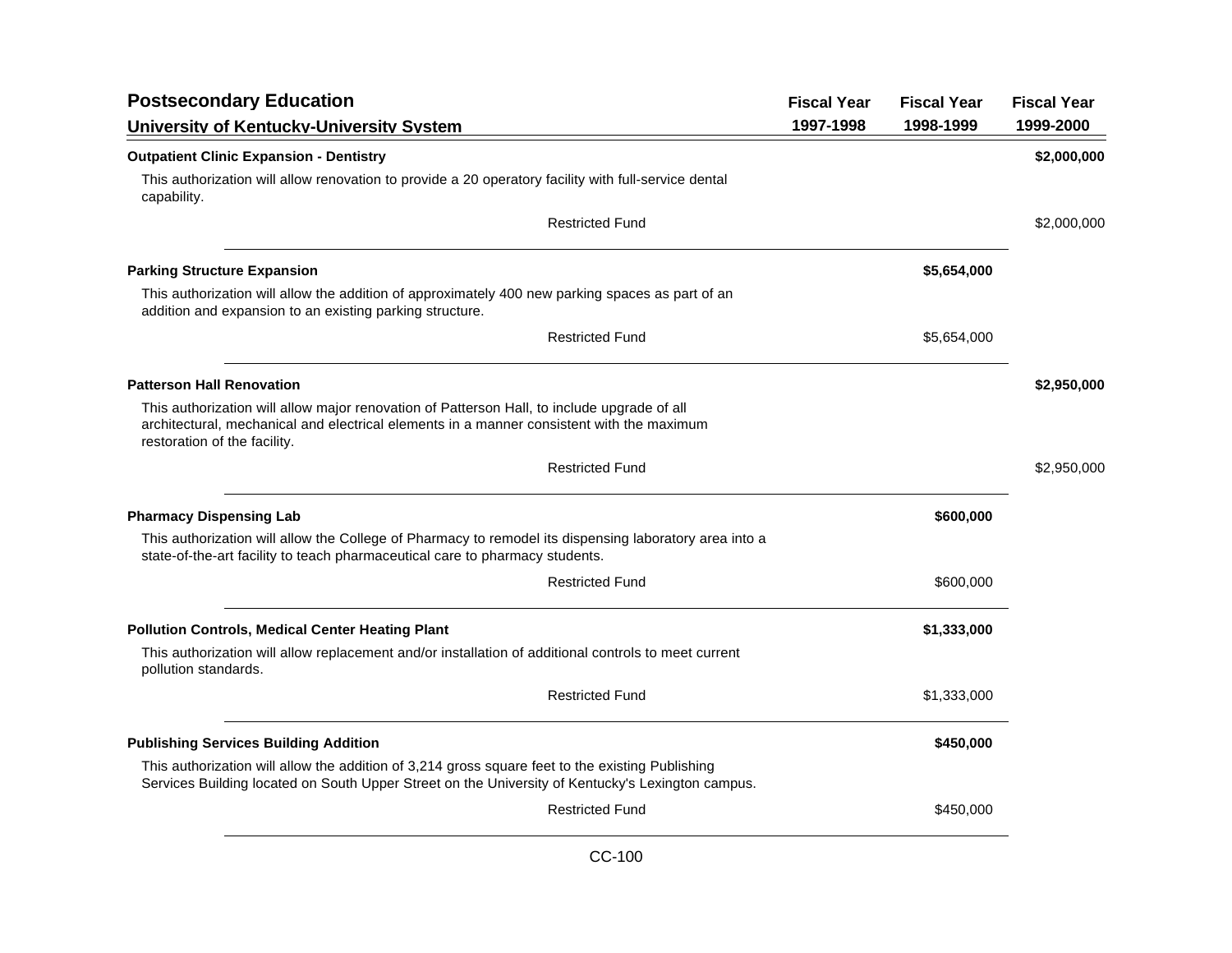| <b>Fiscal Year</b> | <b>Fiscal Year</b> | <b>Fiscal Year</b> |
|--------------------|--------------------|--------------------|
| 1997-1998          | 1998-1999          | 1999-2000          |
|                    | \$1,300,000        |                    |
|                    |                    |                    |
|                    | \$1,300,000        |                    |
|                    | \$700,000          |                    |
|                    |                    |                    |
|                    | \$700,000          |                    |
|                    | \$15,350,000       |                    |
|                    |                    |                    |
|                    | \$15,350,000       |                    |
|                    | \$1,850,000        |                    |
|                    |                    |                    |
|                    | \$1,850,000        |                    |
|                    | \$3,900,000        |                    |
|                    |                    |                    |
|                    | \$3,900,000        |                    |
|                    |                    |                    |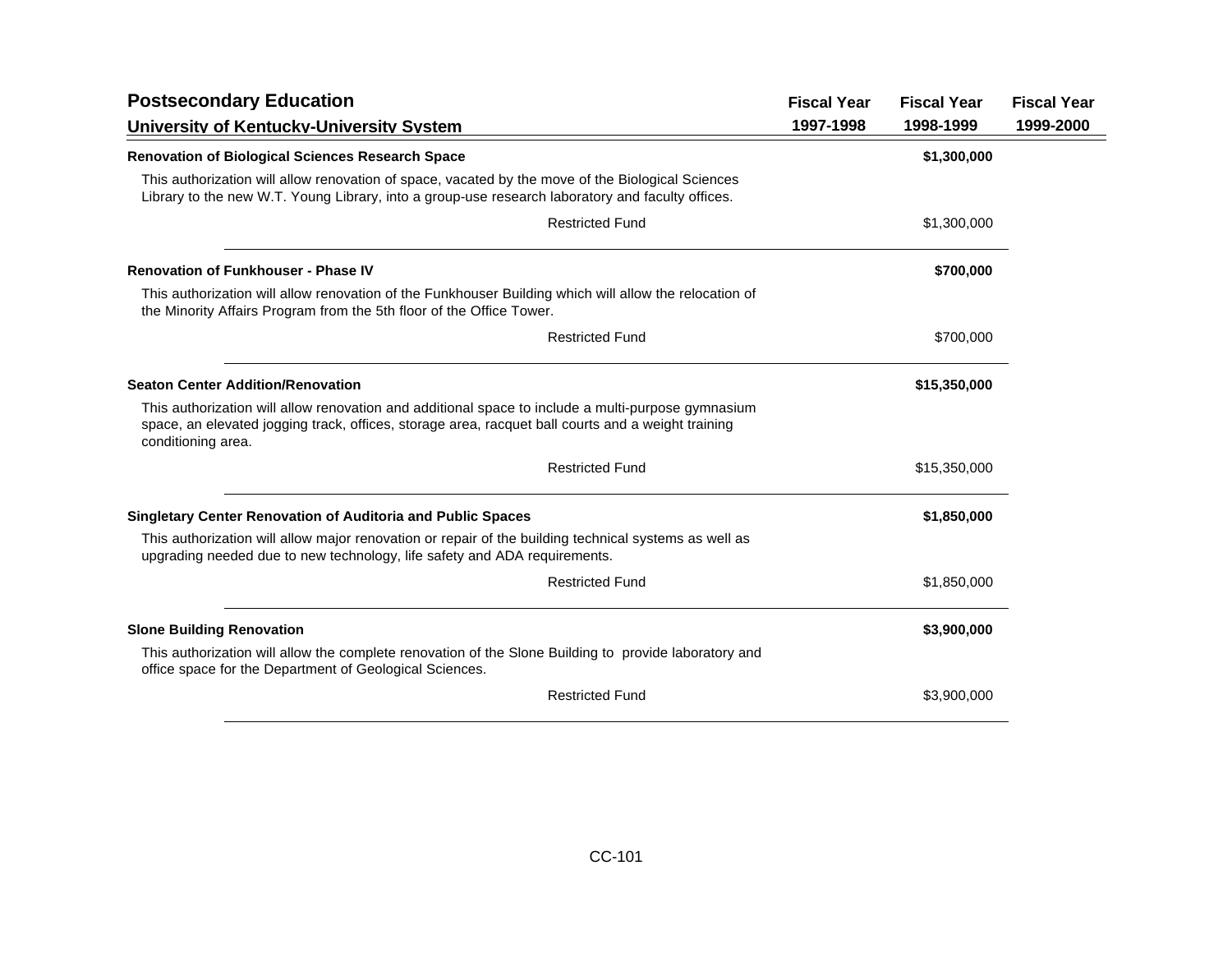| <b>Postsecondary Education</b>                                                                                                                                                                                                                                                                                                                                                                                           |           | <b>Fiscal Year</b> | <b>Fiscal Year</b> |
|--------------------------------------------------------------------------------------------------------------------------------------------------------------------------------------------------------------------------------------------------------------------------------------------------------------------------------------------------------------------------------------------------------------------------|-----------|--------------------|--------------------|
| University of Kentucky-University System                                                                                                                                                                                                                                                                                                                                                                                 | 1997-1998 | 1998-1999          | 1999-2000          |
| <b>South Campus Communications Infrastructure</b>                                                                                                                                                                                                                                                                                                                                                                        |           | \$2,294,000        |                    |
| The project will extend the voice, data, and video communications infrastructure to the south<br>campus. Installation will include conduit, fiber, and copper and all related labor to provide<br>communications services.                                                                                                                                                                                               |           |                    |                    |
| <b>Restricted Fund</b>                                                                                                                                                                                                                                                                                                                                                                                                   |           | \$2,294,000        |                    |
| <b>Specialized Greenhouses</b>                                                                                                                                                                                                                                                                                                                                                                                           |           | \$3,550,000        |                    |
| This authorization will allow the construction of specialized greenhouses designed to eliminate<br>problems of air pollution that the present greenhouse space is facing. The proposed space will<br>provide an environmentally-controlled surrounding in which researchers can conduct their<br>experiments in conditions that are unaffected by the air pollution and other undesirable conditions.                    |           |                    |                    |
| <b>Restricted Fund</b>                                                                                                                                                                                                                                                                                                                                                                                                   |           | \$3,550,000        |                    |
| <b>Steam Line Expansion - Rose Street</b>                                                                                                                                                                                                                                                                                                                                                                                |           | \$700,000          |                    |
| This authorization will allow installation of central steam piping consisting of high pressure steam<br>and condensate return lines from Huguelet Avenue to the existing steam line on Rose Street in front<br>of the College of Nursing/Health Science Learning Center and from H-46 in the main building to the<br>new Critical Care Center in order to connect Central Heating Plant #1 and Central Heating Plant #2. |           |                    |                    |
| <b>Restricted Fund</b>                                                                                                                                                                                                                                                                                                                                                                                                   |           | \$700,000          |                    |
| <b>Steam and Condensate Pipe Repair</b>                                                                                                                                                                                                                                                                                                                                                                                  |           | \$2,100,000        |                    |
| This authorization will allow replacement and repair of the deteriorated central underground steam<br>and condensate piping.                                                                                                                                                                                                                                                                                             |           |                    |                    |
| <b>Restricted Fund</b>                                                                                                                                                                                                                                                                                                                                                                                                   |           | \$2,100,000        |                    |
| <b>Storm Sewer Improvements - Funkhouser</b>                                                                                                                                                                                                                                                                                                                                                                             |           | \$800,000          |                    |
| This authorization allows design and installation of a new storm system from the Funkhouser<br>Building area to Limestone Street.                                                                                                                                                                                                                                                                                        |           |                    |                    |
| <b>Restricted Fund</b>                                                                                                                                                                                                                                                                                                                                                                                                   |           | \$800,000          |                    |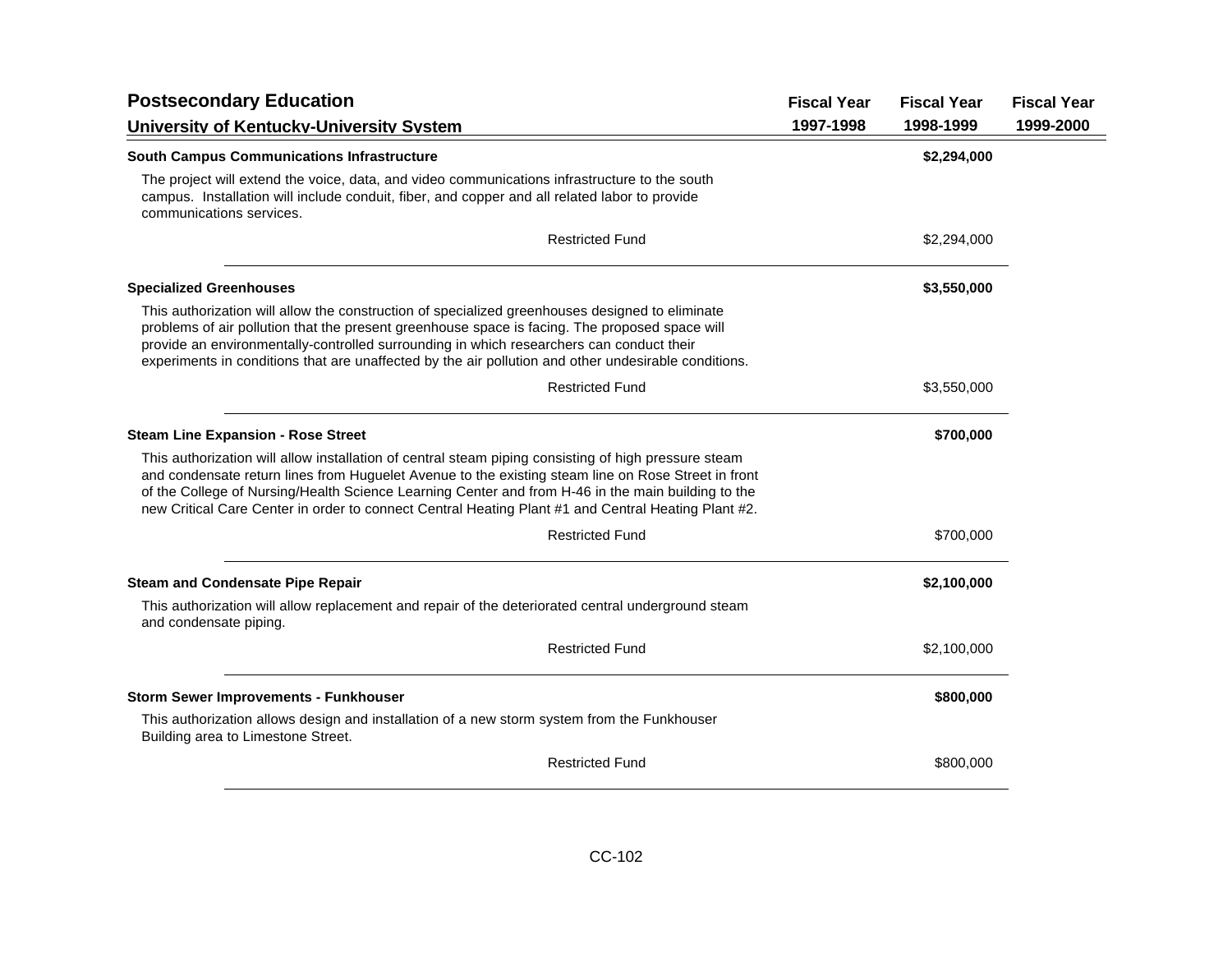| <b>Postsecondary Education</b>                                                                                                       |                        | <b>Fiscal Year</b> | <b>Fiscal Year</b> | <b>Fiscal Year</b> |
|--------------------------------------------------------------------------------------------------------------------------------------|------------------------|--------------------|--------------------|--------------------|
| University of Kentucky-University System                                                                                             |                        | 1997-1998          | 1998-1999          | 1999-2000          |
| <b>Student Center Sprinkler System</b>                                                                                               |                        |                    | \$700,000          |                    |
| This authorization will allow installations of sprinklers in the Student Center.                                                     |                        |                    |                    |                    |
|                                                                                                                                      | <b>Restricted Fund</b> |                    | \$700,000          |                    |
| <b>Student Housing/Fraternity House Replacement</b>                                                                                  |                        |                    | \$5,600,000        |                    |
| Construction of small residence hall housing approximately 40 to 60 persons.                                                         |                        |                    |                    |                    |
|                                                                                                                                      | <b>Restricted Fund</b> |                    | \$5,600,000        |                    |
| <b>Substation #2 Renovation</b>                                                                                                      |                        |                    | \$2,000,000        |                    |
| This authorization will allow renovation and replacement of existing superstructure and switching of<br>electrical substation No. 2. |                        |                    |                    |                    |
|                                                                                                                                      | <b>Restricted Fund</b> |                    | \$2,000,000        |                    |
|                                                                                                                                      | <b>MAJOR EQUIPMENT</b> |                    |                    |                    |
| 4.7 Tessler Human Scanner                                                                                                            |                        |                    | \$4,000,000        |                    |
|                                                                                                                                      | <b>Restricted Fund</b> |                    | \$4,000,000        |                    |
| 600 MHz NMR System                                                                                                                   |                        |                    | \$1,500,000        |                    |
|                                                                                                                                      | <b>Restricted Fund</b> |                    | \$1,500,000        |                    |
| 600 MHz Nuclear Magnetic Resonance                                                                                                   |                        |                    | \$1,000,000        |                    |
|                                                                                                                                      | <b>Restricted Fund</b> |                    | \$300,000          |                    |
|                                                                                                                                      | <b>Federal Fund</b>    |                    | \$700,000          |                    |
| 800 MHz NMR System                                                                                                                   |                        |                    | \$2,500,000        |                    |
|                                                                                                                                      | <b>Restricted Fund</b> |                    | \$2,500,000        |                    |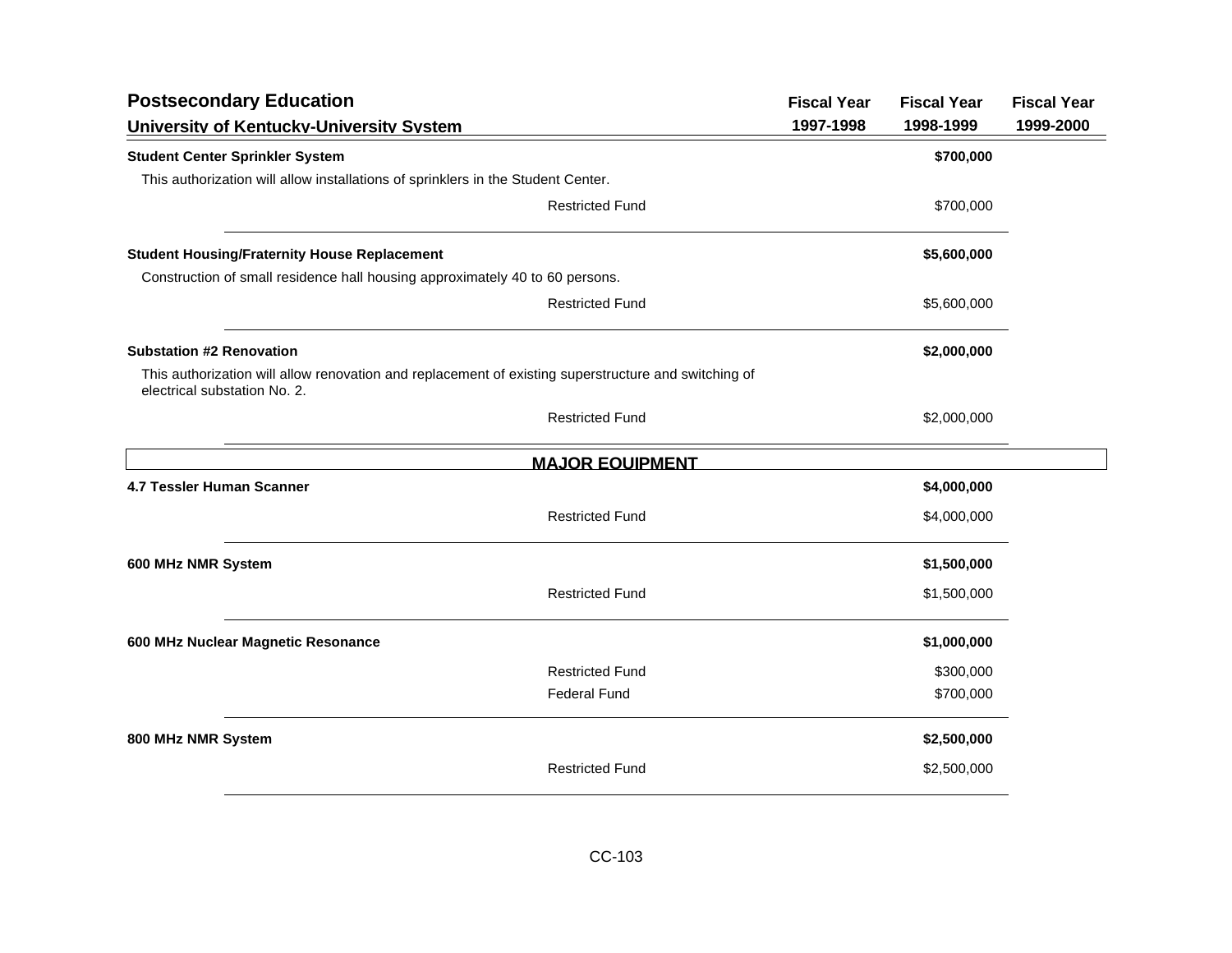| University of Kentucky-University System<br>1997-1998<br>1998-1999<br>9.4 Tessler Scanner<br>\$750,000<br><b>Restricted Fund</b><br>\$750,000<br>\$120,000<br><b>ABS DNA Sequencer</b><br><b>Restricted Fund</b><br>\$120,000<br><b>Area Detector Diffractomer</b><br>\$310,000<br><b>Restricted Fund</b><br>\$100,000<br><b>Federal Fund</b><br>\$210,000<br>Autoradiography<br>\$207,000<br><b>Restricted Fund</b><br>\$207,000<br><b>Calorimeter</b><br>\$104,000<br><b>Restricted Fund</b><br>\$104,000<br><b>Confocal Microscope</b><br>\$315,000<br><b>Restricted Fund</b><br>\$315,000<br><b>Confocal Microscope System</b><br>\$120,000<br><b>Restricted Fund</b><br>\$120,000<br>\$130,000<br><b>DNA Sequencer</b><br><b>Restricted Fund</b><br>\$130,000 | <b>Postsecondary Education</b> | <b>Fiscal Year</b> | <b>Fiscal Year</b> | <b>Fiscal Year</b> |
|--------------------------------------------------------------------------------------------------------------------------------------------------------------------------------------------------------------------------------------------------------------------------------------------------------------------------------------------------------------------------------------------------------------------------------------------------------------------------------------------------------------------------------------------------------------------------------------------------------------------------------------------------------------------------------------------------------------------------------------------------------------------|--------------------------------|--------------------|--------------------|--------------------|
|                                                                                                                                                                                                                                                                                                                                                                                                                                                                                                                                                                                                                                                                                                                                                                    |                                |                    |                    | 1999-2000          |
|                                                                                                                                                                                                                                                                                                                                                                                                                                                                                                                                                                                                                                                                                                                                                                    |                                |                    |                    |                    |
|                                                                                                                                                                                                                                                                                                                                                                                                                                                                                                                                                                                                                                                                                                                                                                    |                                |                    |                    |                    |
|                                                                                                                                                                                                                                                                                                                                                                                                                                                                                                                                                                                                                                                                                                                                                                    |                                |                    |                    |                    |
|                                                                                                                                                                                                                                                                                                                                                                                                                                                                                                                                                                                                                                                                                                                                                                    |                                |                    |                    |                    |
|                                                                                                                                                                                                                                                                                                                                                                                                                                                                                                                                                                                                                                                                                                                                                                    |                                |                    |                    |                    |
|                                                                                                                                                                                                                                                                                                                                                                                                                                                                                                                                                                                                                                                                                                                                                                    |                                |                    |                    |                    |
|                                                                                                                                                                                                                                                                                                                                                                                                                                                                                                                                                                                                                                                                                                                                                                    |                                |                    |                    |                    |
|                                                                                                                                                                                                                                                                                                                                                                                                                                                                                                                                                                                                                                                                                                                                                                    |                                |                    |                    |                    |
|                                                                                                                                                                                                                                                                                                                                                                                                                                                                                                                                                                                                                                                                                                                                                                    |                                |                    |                    |                    |
|                                                                                                                                                                                                                                                                                                                                                                                                                                                                                                                                                                                                                                                                                                                                                                    |                                |                    |                    |                    |
|                                                                                                                                                                                                                                                                                                                                                                                                                                                                                                                                                                                                                                                                                                                                                                    |                                |                    |                    |                    |
|                                                                                                                                                                                                                                                                                                                                                                                                                                                                                                                                                                                                                                                                                                                                                                    |                                |                    |                    |                    |
|                                                                                                                                                                                                                                                                                                                                                                                                                                                                                                                                                                                                                                                                                                                                                                    |                                |                    |                    |                    |
|                                                                                                                                                                                                                                                                                                                                                                                                                                                                                                                                                                                                                                                                                                                                                                    |                                |                    |                    |                    |
|                                                                                                                                                                                                                                                                                                                                                                                                                                                                                                                                                                                                                                                                                                                                                                    |                                |                    |                    |                    |
|                                                                                                                                                                                                                                                                                                                                                                                                                                                                                                                                                                                                                                                                                                                                                                    |                                |                    |                    |                    |
|                                                                                                                                                                                                                                                                                                                                                                                                                                                                                                                                                                                                                                                                                                                                                                    |                                |                    |                    |                    |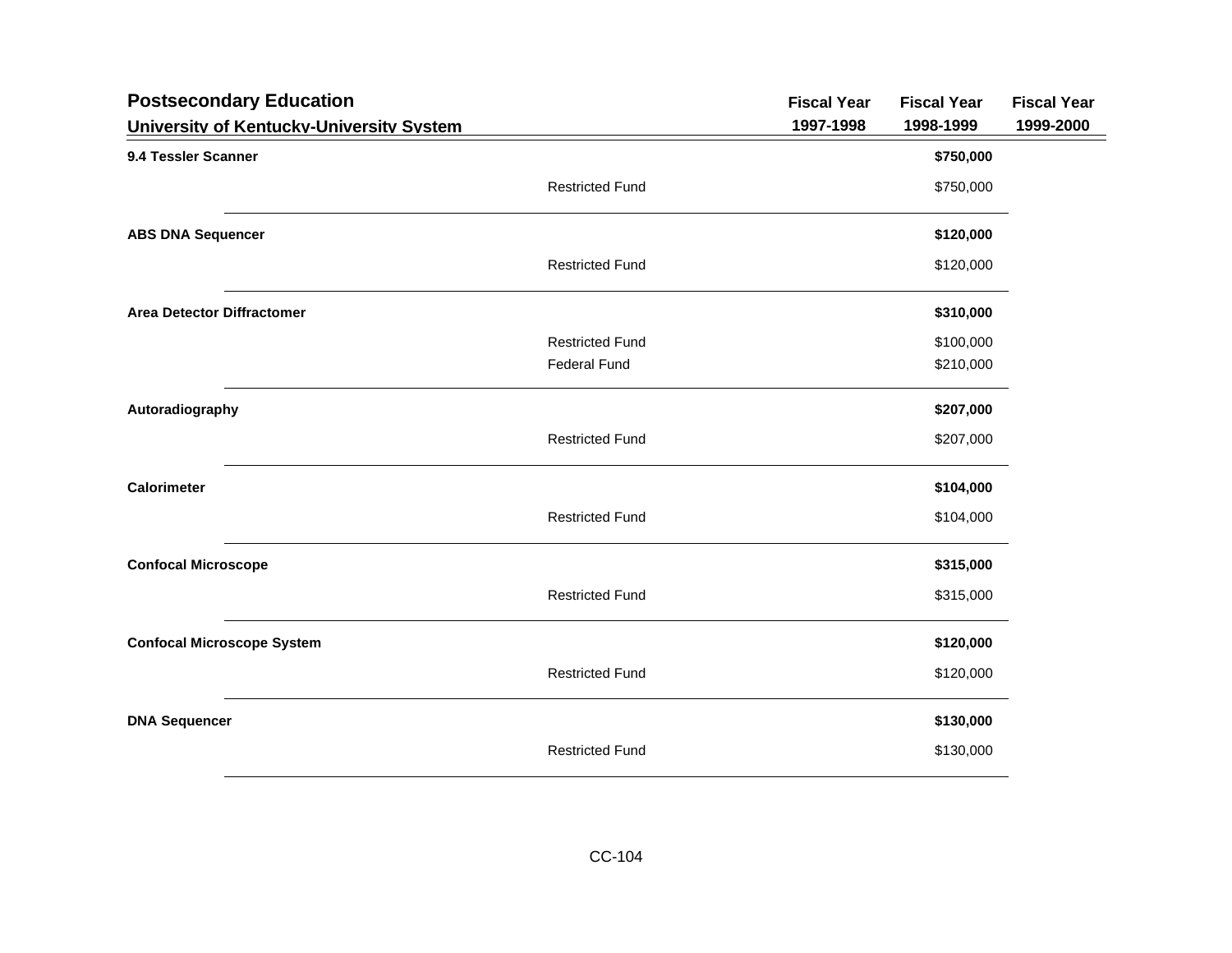| <b>Postsecondary Education</b>                          |                        | <b>Fiscal Year</b> | <b>Fiscal Year</b> | <b>Fiscal Year</b> |
|---------------------------------------------------------|------------------------|--------------------|--------------------|--------------------|
| University of Kentucky-University System                |                        | 1997-1998          | 1998-1999          | 1999-2000          |
| <b>DNA Sequencer</b>                                    |                        |                    | \$120,000          |                    |
|                                                         | <b>Restricted Fund</b> |                    | \$120,000          |                    |
| <b>DNA Sequencer</b>                                    |                        |                    | \$150,000          |                    |
|                                                         | <b>Restricted Fund</b> |                    | \$150,000          |                    |
| <b>DNA Sequencer/Gene Mapping</b>                       |                        |                    | \$130,000          | \$130,000          |
|                                                         | <b>Restricted Fund</b> |                    | \$130,000          | \$130,000          |
| <b>DNA Synthesizer</b>                                  |                        |                    | \$100,000          |                    |
|                                                         | <b>Restricted Fund</b> |                    | \$100,000          |                    |
| Differential Flow Calorimeter/Thermomechanical Analyzer |                        |                    | \$175,000          |                    |
|                                                         | <b>Restricted Fund</b> |                    | \$175,000          |                    |
| <b>Dissecting Confocal Microscope</b>                   |                        |                    | \$200,000          |                    |
|                                                         | <b>Restricted Fund</b> |                    | \$200,000          |                    |
| <b>Electron Spin Resonance Instrument</b>               |                        |                    | \$200,000          |                    |
|                                                         | <b>Restricted Fund</b> |                    | \$65,000           |                    |
|                                                         | <b>Federal Fund</b>    |                    | \$135,000          |                    |
| <b>Electrophysiologic Analysis System</b>               |                        |                    | \$200,000          |                    |
|                                                         | <b>Restricted Fund</b> |                    | \$200,000          |                    |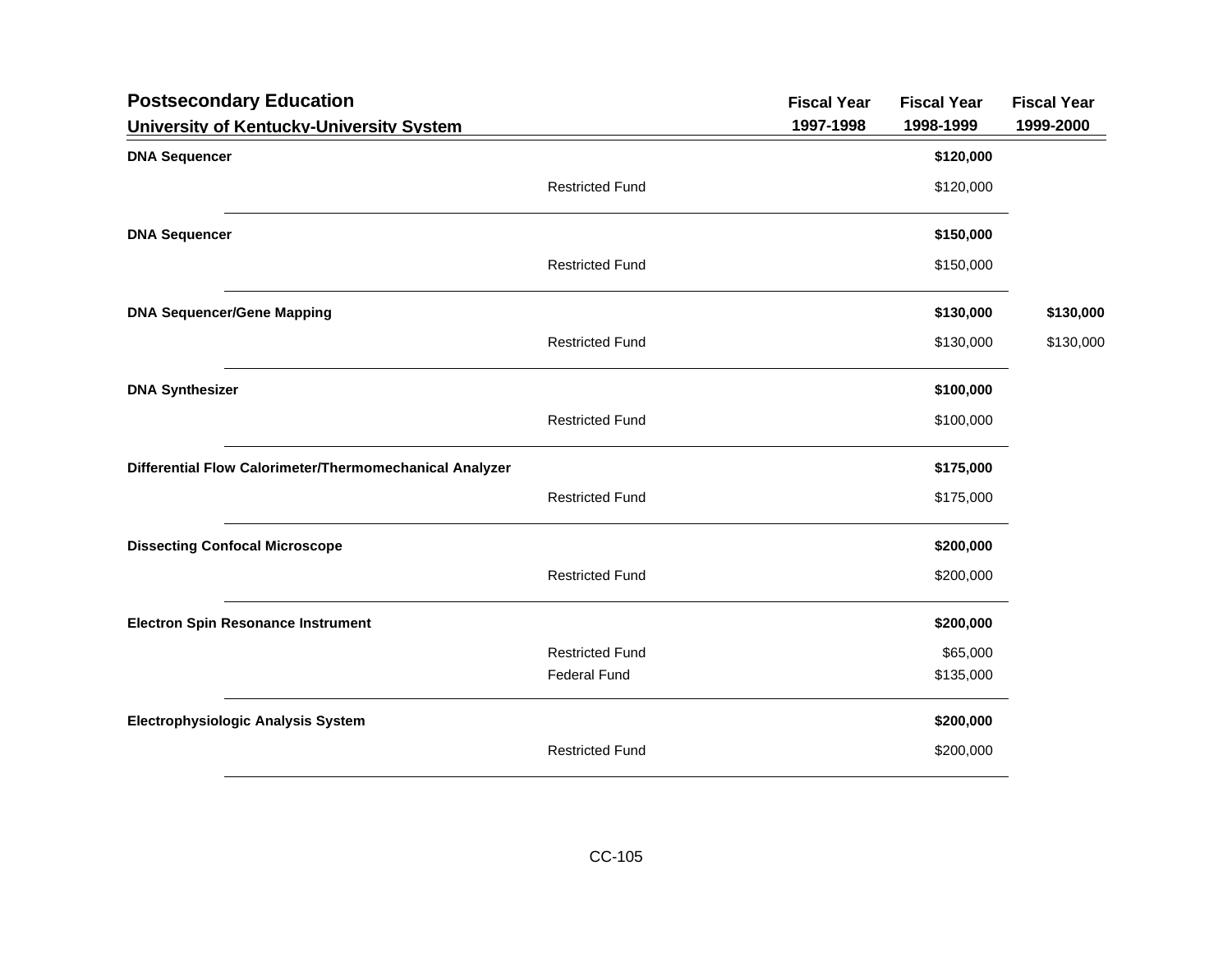| <b>Postsecondary Education</b>            |                        | <b>Fiscal Year</b> | <b>Fiscal Year</b> | <b>Fiscal Year</b> |
|-------------------------------------------|------------------------|--------------------|--------------------|--------------------|
| University of Kentucky-University System  |                        | 1997-1998          | 1998-1999          | 1999-2000          |
| <b>Environmental Test System</b>          |                        |                    | \$125,000          |                    |
|                                           | <b>Restricted Fund</b> |                    | \$125,000          |                    |
| <b>Epi-Flourescence Microscope</b>        |                        |                    | \$130,000          |                    |
|                                           | <b>Restricted Fund</b> |                    | \$130,000          |                    |
| <b>Faraday Balance</b>                    |                        |                    | \$200,000          |                    |
|                                           | <b>Restricted Fund</b> |                    | \$60,000           |                    |
|                                           | <b>Federal Fund</b>    |                    | \$140,000          |                    |
| <b>Flow Cytometry Lab</b>                 |                        |                    | \$375,000          |                    |
|                                           | <b>Restricted Fund</b> |                    | \$375,000          |                    |
| <b>Fluorescence Activated Cell Sorter</b> |                        |                    | \$200,000          |                    |
|                                           | <b>Restricted Fund</b> |                    | \$200,000          |                    |
| <b>Fluorescent Activated Cell Sorter</b>  |                        |                    | \$230,000          |                    |
|                                           | <b>Restricted Fund</b> |                    | \$230,000          |                    |
| <b>Freeze-Thaw Apparatus</b>              |                        |                    | \$100,000          |                    |
|                                           | <b>Restricted Fund</b> |                    | \$100,000          |                    |
| <b>GT Ultracentrifuges</b>                |                        |                    | \$345,000          |                    |
|                                           | <b>Restricted Fund</b> |                    | \$345,000          |                    |
|                                           |                        |                    |                    |                    |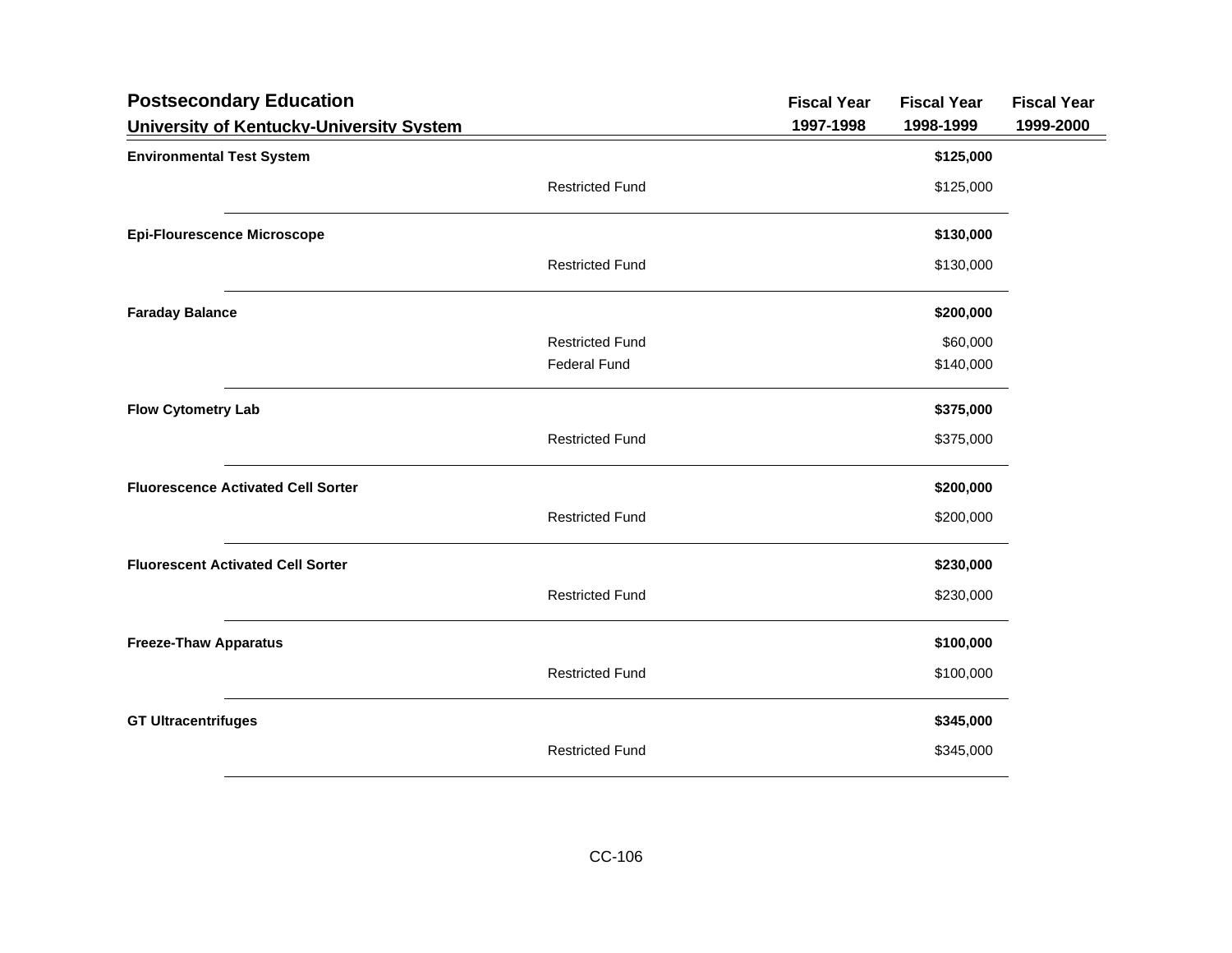| <b>Postsecondary Education</b>                       |                        | <b>Fiscal Year</b> | <b>Fiscal Year</b> | <b>Fiscal Year</b> |
|------------------------------------------------------|------------------------|--------------------|--------------------|--------------------|
| University of Kentucky-University System             |                        | 1997-1998          | 1998-1999          | 1999-2000          |
| <b>Garbage Truck Front Loader - Replacement</b>      |                        |                    | \$150,000          |                    |
|                                                      | <b>Restricted Fund</b> |                    | \$150,000          |                    |
| <b>Gas Analyzer</b>                                  |                        |                    | \$100,000          |                    |
|                                                      | <b>Restricted Fund</b> |                    | \$100,000          |                    |
| <b>Gas Chromatograph Mass Spectrometer</b>           |                        |                    | \$250,000          |                    |
|                                                      | <b>Restricted Fund</b> |                    | \$250,000          |                    |
| Gas Chromatograph-Mass Spectrophotometer System      |                        |                    | \$210,000          |                    |
|                                                      | <b>Restricted Fund</b> |                    | \$210,000          |                    |
| Gas Chromatography/Atomic Emission Detector (GC/AED) |                        |                    | \$120,000          |                    |
|                                                      | <b>Restricted Fund</b> |                    | \$120,000          |                    |
| <b>HPLC to Measure Cellular Metabolites</b>          |                        |                    | \$100,000          |                    |
|                                                      | <b>Restricted Fund</b> |                    | \$100,000          |                    |
| <b>HPLC/Mass Spectrometer System</b>                 |                        |                    | \$300,000          |                    |
|                                                      | <b>Restricted Fund</b> |                    | \$300,000          |                    |
| <b>High Power C02 Laser</b>                          |                        |                    | \$250,000          |                    |
|                                                      | <b>Restricted Fund</b> |                    | \$250,000          |                    |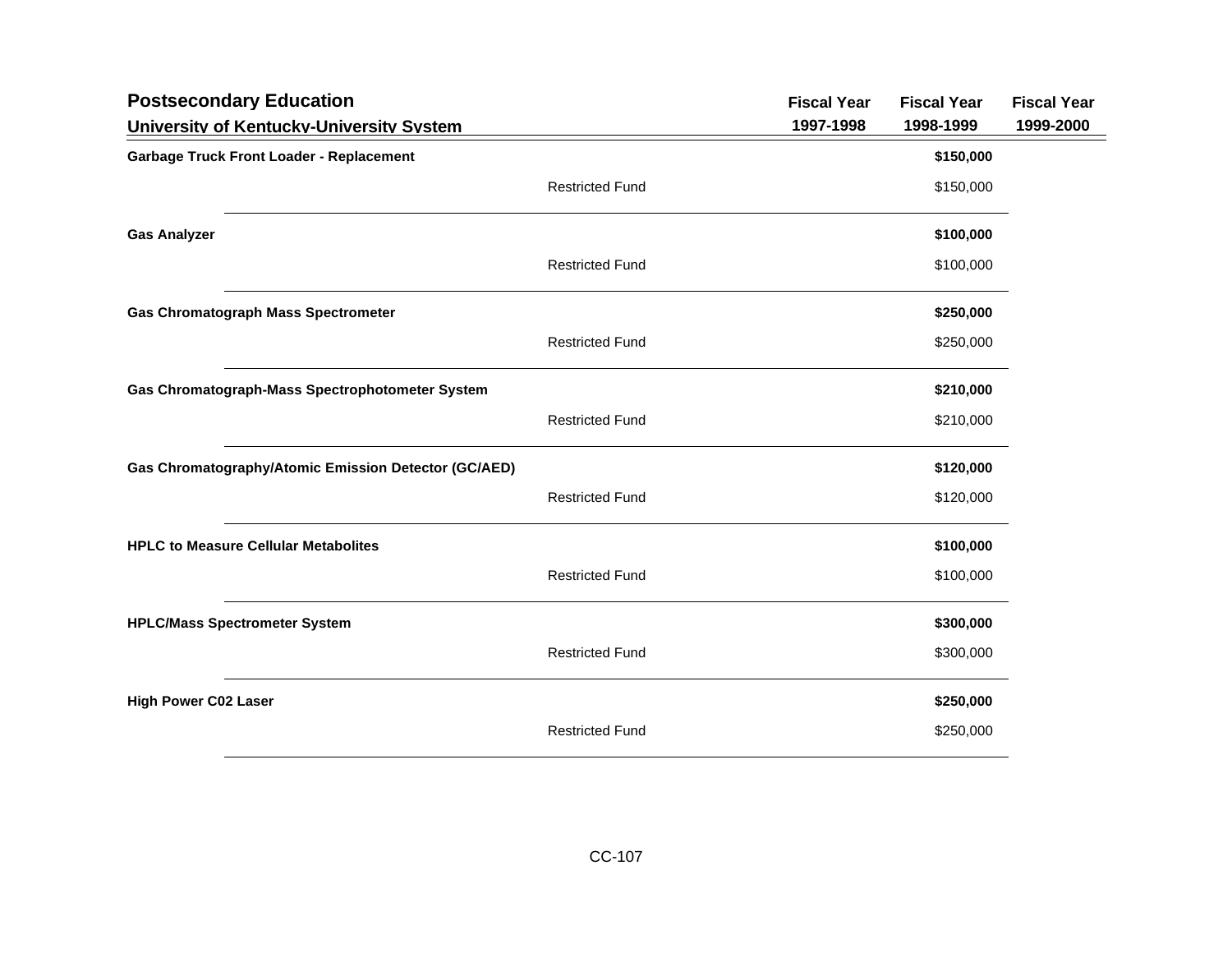| <b>Postsecondary Education</b>                             |                        | <b>Fiscal Year</b> | <b>Fiscal Year</b> | <b>Fiscal Year</b> |
|------------------------------------------------------------|------------------------|--------------------|--------------------|--------------------|
| University of Kentucky-University System                   |                        | 1997-1998          | 1998-1999          | 1999-2000          |
| <b>High Pressure Liquid Chromatography and Accessories</b> |                        |                    | \$200,000          |                    |
|                                                            | <b>Restricted Fund</b> |                    | \$100,000          |                    |
|                                                            | <b>Federal Fund</b>    |                    | \$100,000          |                    |
| <b>High Resolution Mass Spectrometer</b>                   |                        |                    | \$500,000          |                    |
|                                                            | <b>Restricted Fund</b> |                    | \$500,000          |                    |
| <b>High Resolution Phosophor Imager</b>                    |                        |                    | \$200,000          |                    |
|                                                            | <b>Restricted Fund</b> |                    | \$200,000          |                    |
| <b>High Resolution STEM 400KV</b>                          |                        |                    | \$1,500,000        |                    |
|                                                            | <b>Restricted Fund</b> |                    | \$1,500,000        |                    |
| <b>High Temperature Optical Microscope</b>                 |                        |                    | \$105,000          |                    |
|                                                            | <b>Restricted Fund</b> |                    | \$105,000          |                    |
| High-Speed Digital Signal Processing Development System    |                        |                    | \$150,000          |                    |
|                                                            | <b>Federal Fund</b>    |                    | \$150,000          |                    |
| High-Temperature X-Ray Diffractometer                      |                        |                    | \$225,000          |                    |
|                                                            | <b>Restricted Fund</b> |                    | \$225,000          |                    |
| Holographic System with Image Analyzer                     |                        |                    | \$110,000          |                    |
|                                                            | <b>Restricted Fund</b> |                    | \$110,000          |                    |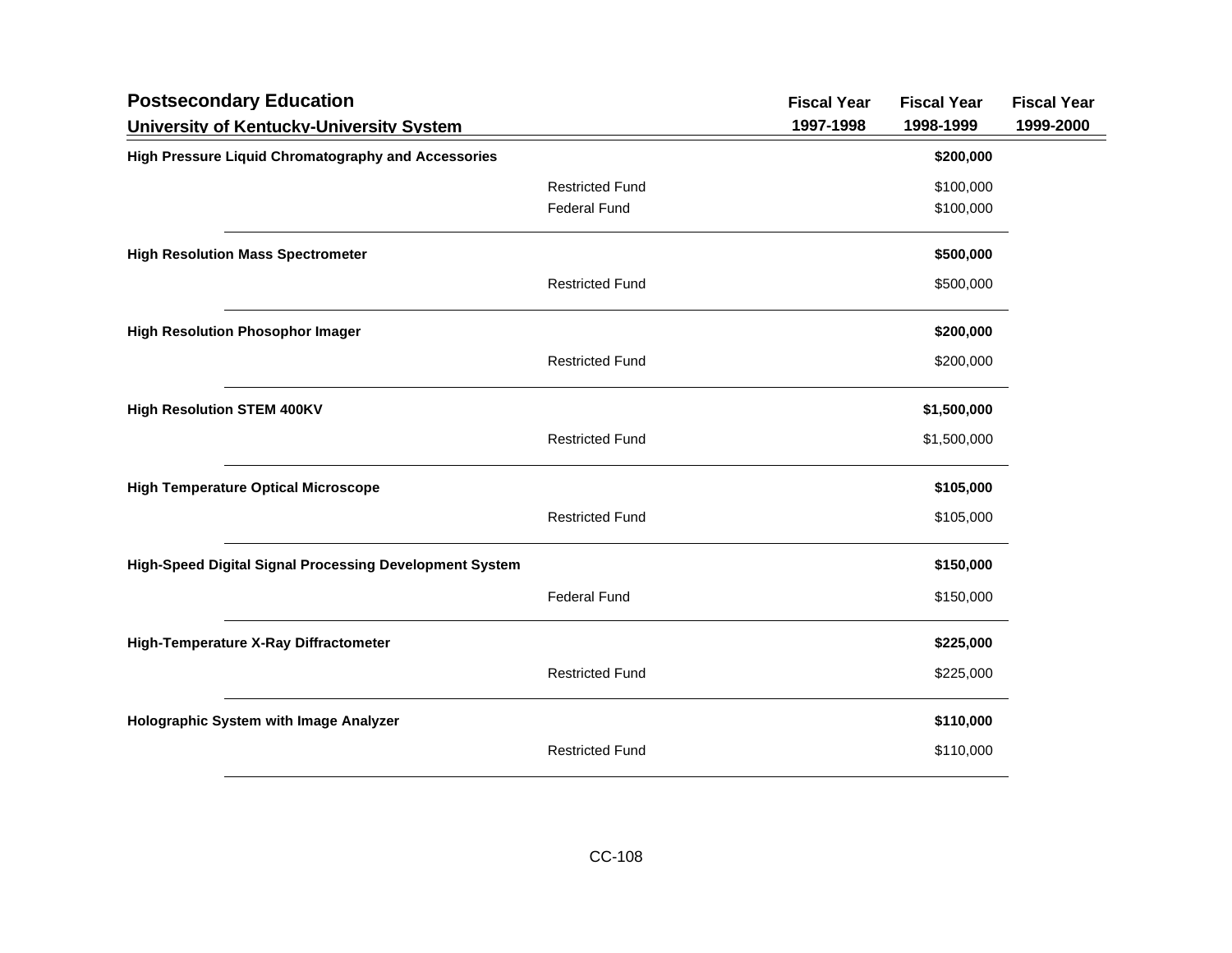| <b>Postsecondary Education</b>                             |                        | <b>Fiscal Year</b> | <b>Fiscal Year</b> | <b>Fiscal Year</b> |
|------------------------------------------------------------|------------------------|--------------------|--------------------|--------------------|
| University of Kentucky-University System                   |                        | 1997-1998          | 1998-1999          | 1999-2000          |
| <b>Hydro Flume</b>                                         |                        |                    | \$130,000          |                    |
|                                                            | <b>Restricted Fund</b> |                    | \$130,000          |                    |
| <b>Image Analysis System</b>                               |                        |                    | \$200,000          |                    |
|                                                            | <b>Restricted Fund</b> |                    | \$200,000          |                    |
| <b>Image Analyzer System</b>                               |                        |                    | \$200,000          |                    |
|                                                            | <b>Restricted Fund</b> |                    | \$200,000          |                    |
| <b>Incinerator Replacement</b>                             |                        |                    | \$1,600,000        |                    |
|                                                            | <b>Restricted Fund</b> |                    | \$1,600,000        |                    |
| <b>Inductive Coupled Argon Plasma Unit</b>                 |                        |                    | \$110,000          |                    |
|                                                            | <b>Restricted Fund</b> |                    | \$110,000          |                    |
| <b>Integrated TGA/Differential Scanning Calorimeter/MS</b> |                        |                    | \$120,000          |                    |
|                                                            | <b>Restricted Fund</b> |                    | \$120,000          |                    |
| <b>Inverted Microscope Including Fluoroscope</b>           |                        |                    | \$150,000          |                    |
|                                                            | <b>Restricted Fund</b> |                    | \$150,000          |                    |
| <b>Isolated Cell Calcium Detector</b>                      |                        |                    | \$110,000          |                    |
|                                                            | <b>Restricted Fund</b> |                    | \$110,000          |                    |
| Laser                                                      |                        |                    | \$104,000          |                    |
|                                                            | <b>Restricted Fund</b> |                    | \$104,000          |                    |
|                                                            |                        |                    |                    |                    |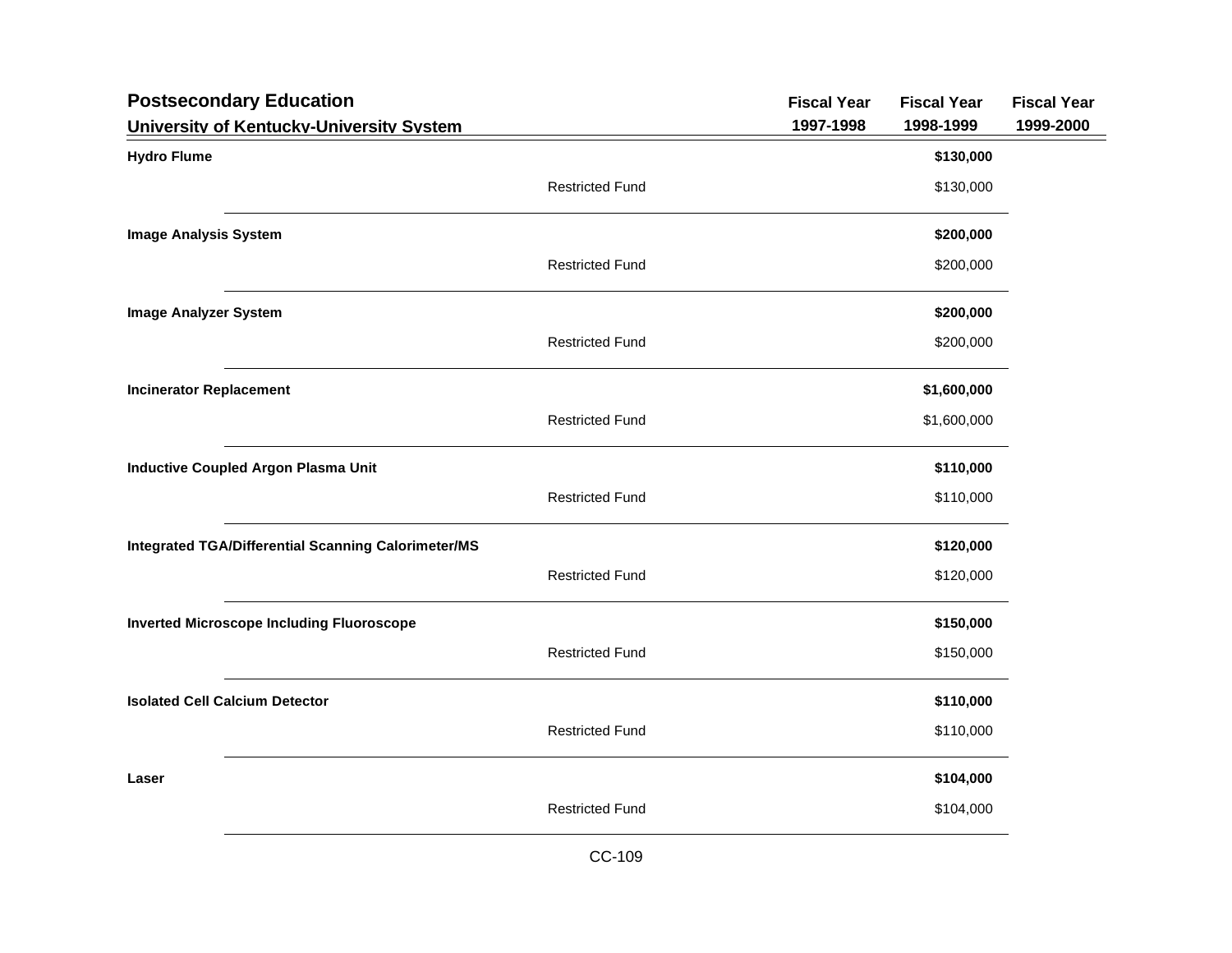| <b>Postsecondary Education</b>                       |                        | <b>Fiscal Year</b> | <b>Fiscal Year</b> | <b>Fiscal Year</b> |
|------------------------------------------------------|------------------------|--------------------|--------------------|--------------------|
| University of Kentucky-University System             |                        | 1997-1998          | 1998-1999          | 1999-2000          |
| Laser Ablation Sampling System/Attachment for ICP/MS |                        |                    | \$200,000          |                    |
|                                                      | <b>Restricted Fund</b> |                    | \$200,000          |                    |
| <b>Laser Confocal Microscope</b>                     |                        |                    | \$303,000          |                    |
|                                                      | <b>Restricted Fund</b> |                    | \$303,000          |                    |
| <b>Laser System</b>                                  |                        |                    | \$250,000          |                    |
|                                                      | <b>Restricted Fund</b> |                    | \$80,000           |                    |
|                                                      | <b>Federal Fund</b>    |                    | \$170,000          |                    |
| <b>Lighting System</b>                               |                        |                    | \$237,000          |                    |
|                                                      | <b>Restricted Fund</b> |                    | \$237,000          |                    |
| <b>MB Ultracentrifuges</b>                           |                        |                    | \$354,000          |                    |
|                                                      | <b>Restricted Fund</b> |                    | \$354,000          |                    |
| <b>MB/GT Phospho-Imager</b>                          |                        |                    | \$128,000          |                    |
|                                                      | <b>Restricted Fund</b> |                    | \$128,000          |                    |
| <b>Motion Analysis System Upgrade</b>                |                        |                    | \$204,000          |                    |
|                                                      | <b>Restricted Fund</b> |                    | \$204,000          |                    |
| NMR Spectrometer 300 Mhz Upgrade                     |                        |                    | \$400,000          |                    |
|                                                      | <b>Restricted Fund</b> |                    | \$400,000          |                    |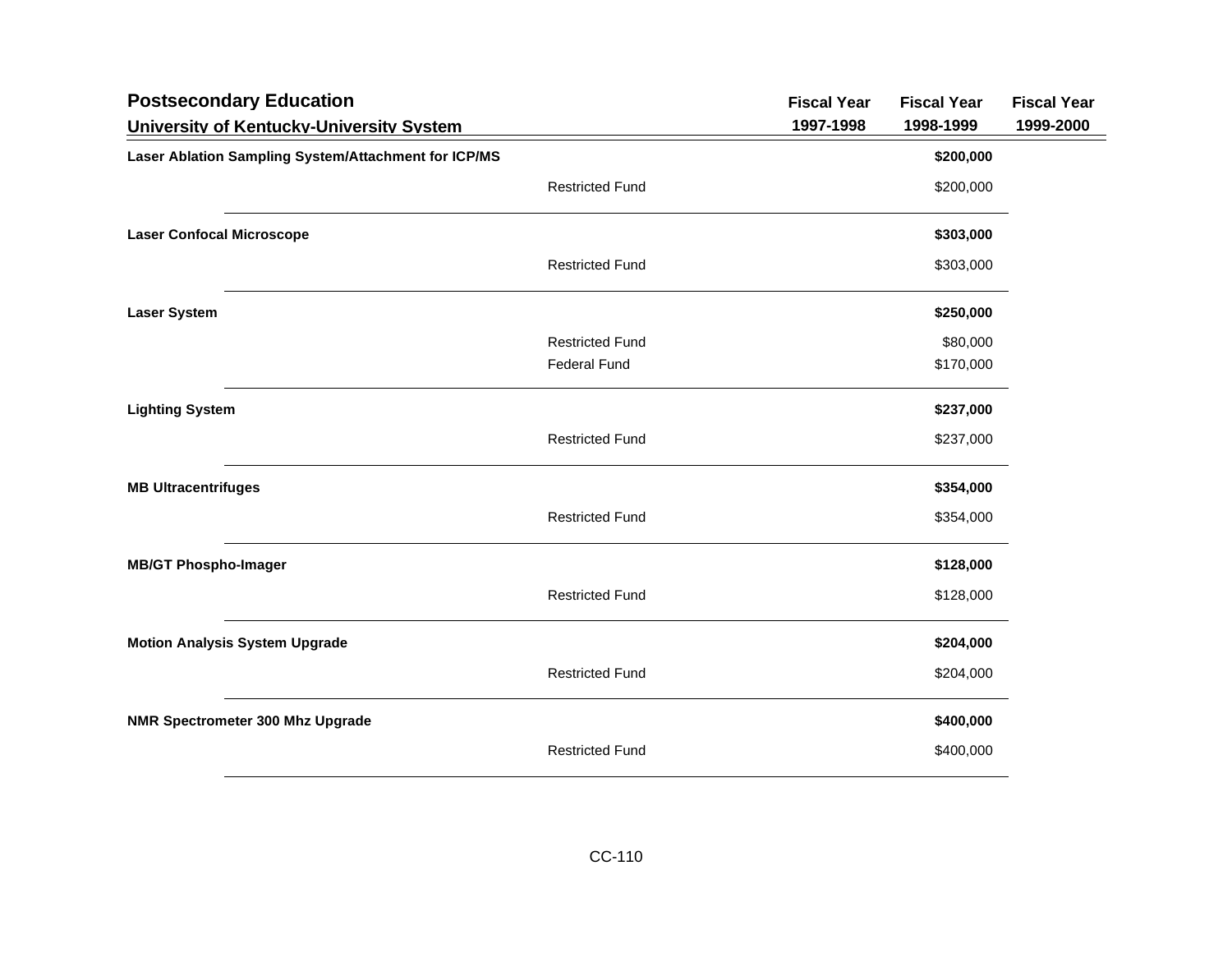| <b>Postsecondary Education</b>                                           |                        | <b>Fiscal Year</b><br>1997-1998 | <b>Fiscal Year</b><br>1998-1999 | <b>Fiscal Year</b><br>1999-2000 |
|--------------------------------------------------------------------------|------------------------|---------------------------------|---------------------------------|---------------------------------|
| University of Kentucky-University System<br><b>Offset Printing Press</b> |                        |                                 | \$150,000                       |                                 |
|                                                                          | <b>Restricted Fund</b> |                                 | \$150,000                       |                                 |
| <b>Oxymax Open Circuit Calorimeter</b>                                   |                        |                                 | \$100,000                       |                                 |
|                                                                          | <b>Restricted Fund</b> |                                 | \$100,000                       |                                 |
| <b>Plot Combine with Weighing System</b>                                 |                        |                                 | \$125,000                       |                                 |
|                                                                          | <b>Restricted Fund</b> |                                 | \$125,000                       |                                 |
| <b>Protein Synthesizer</b>                                               |                        |                                 | \$200,000                       |                                 |
|                                                                          | <b>Restricted Fund</b> |                                 | \$200,000                       |                                 |
| <b>Real Time Confocal Microscope</b>                                     |                        |                                 | \$300,000                       |                                 |
|                                                                          | <b>Restricted Fund</b> |                                 | \$300,000                       |                                 |
| <b>Research Grade Light Microscope</b>                                   |                        |                                 | \$100,000                       |                                 |
|                                                                          | <b>Restricted Fund</b> |                                 | \$100,000                       |                                 |
| <b>Solids NMR Spectrometer</b>                                           |                        |                                 | \$900,000                       |                                 |
|                                                                          | <b>Restricted Fund</b> |                                 | \$900,000                       |                                 |
| <b>Sterilizer</b>                                                        |                        |                                 | \$100,000                       |                                 |
|                                                                          | <b>Restricted Fund</b> |                                 | \$100,000                       |                                 |
| <b>Sterilizing/Cleaning System</b>                                       |                        |                                 | \$234,000                       |                                 |
|                                                                          | <b>Restricted Fund</b> |                                 | \$234,000                       |                                 |
|                                                                          |                        |                                 |                                 |                                 |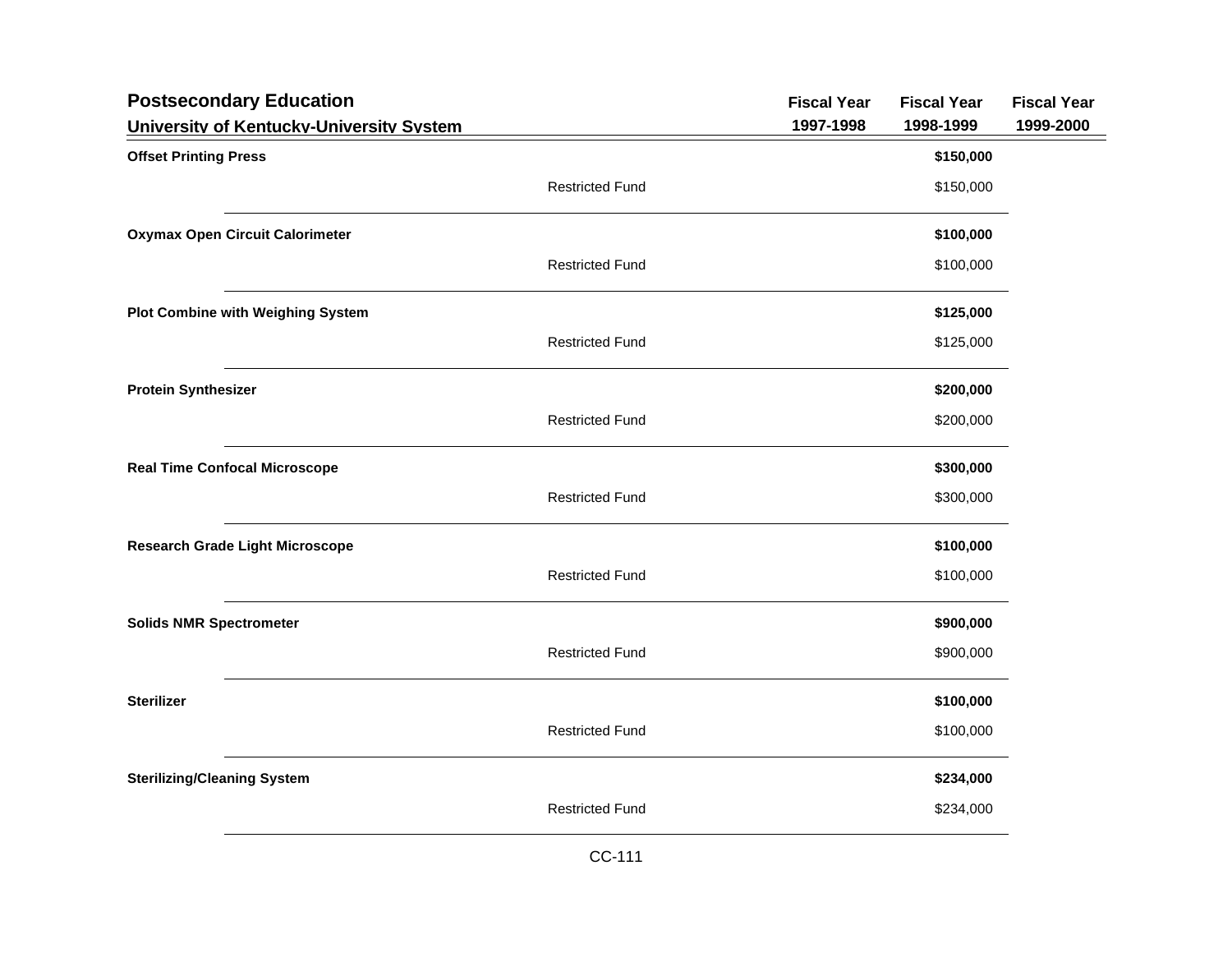| <b>Postsecondary Education</b>                    |                        | <b>Fiscal Year</b> | <b>Fiscal Year</b> | <b>Fiscal Year</b> |
|---------------------------------------------------|------------------------|--------------------|--------------------|--------------------|
| University of Kentucky-University System          |                        | 1997-1998          | 1998-1999          | 1999-2000          |
| <b>Stiff Testing Machine</b>                      |                        |                    | \$140,000          |                    |
|                                                   | <b>Restricted Fund</b> |                    | \$140,000          |                    |
| <b>Studio Recording Equipment</b>                 |                        |                    | \$113,000          |                    |
|                                                   | <b>Restricted Fund</b> |                    | \$113,000          |                    |
| <b>Thermal Analyzer and Powder Diffractometer</b> |                        |                    | \$310,000          |                    |
|                                                   | <b>Restricted Fund</b> |                    | \$310,000          |                    |
| <b>Three-Dimensional Scaling Device</b>           |                        |                    | \$100,000          |                    |
|                                                   | <b>Federal Fund</b>    |                    | \$100,000          |                    |
| <b>Tinius Olsen Ductometer</b>                    |                        |                    | \$100,000          |                    |
|                                                   | <b>Restricted Fund</b> |                    | \$100,000          |                    |
| <b>Transmission Electron Microscope</b>           |                        |                    | \$200,000          |                    |
|                                                   | <b>Restricted Fund</b> |                    | \$200,000          |                    |
| <b>Ultra High Vacuum Chamber</b>                  |                        |                    | \$250,000          |                    |
|                                                   | <b>Restricted Fund</b> |                    | \$80,000           |                    |
|                                                   | <b>Federal Fund</b>    |                    | \$170,000          |                    |
| Ultracentrifuge                                   |                        |                    | \$113,000          |                    |
|                                                   | <b>Restricted Fund</b> |                    | \$113,000          |                    |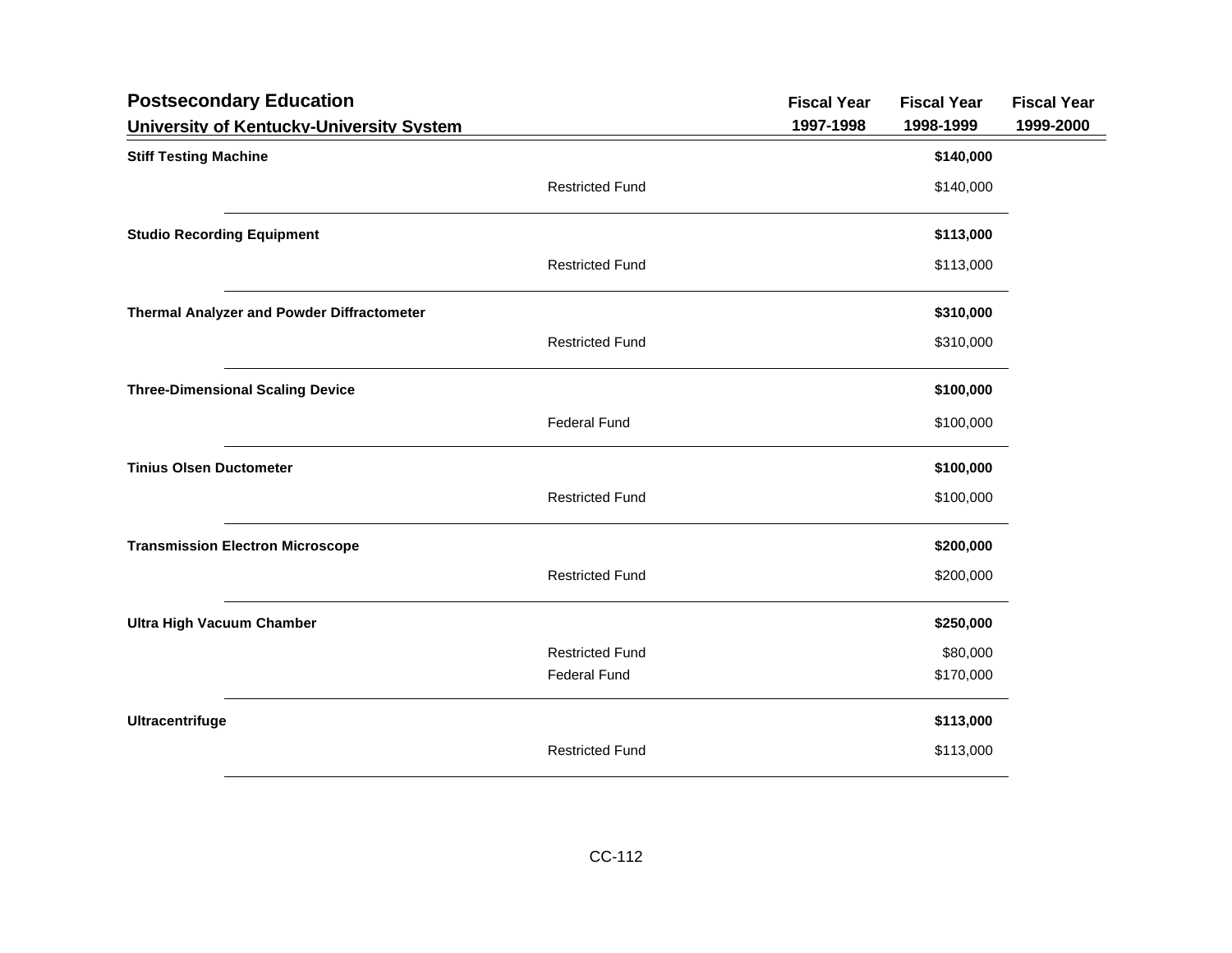| <b>Postsecondary Education</b>                |                                         | <b>Fiscal Year</b> | <b>Fiscal Year</b> | <b>Fiscal Year</b> |
|-----------------------------------------------|-----------------------------------------|--------------------|--------------------|--------------------|
| University of Kentucky-University System      |                                         | 1997-1998          | 1998-1999          | 1999-2000          |
| Upgrade of 400 MHz Nuclear Magnetic Resonance |                                         |                    | \$500,000          |                    |
|                                               | <b>Restricted Fund</b>                  |                    | \$160,000          |                    |
|                                               | <b>Federal Fund</b>                     |                    | \$340,000          |                    |
| <b>Virtual Environment Simulator</b>          |                                         |                    | \$125,000          |                    |
|                                               | <b>Restricted Fund</b>                  |                    | \$125,000          |                    |
| <b>Whole Body Composition Analyzer</b>        |                                         |                    | \$150,000          |                    |
|                                               | <b>Restricted Fund</b>                  |                    | \$150,000          |                    |
| X-Ray Fluorescence Instrument                 |                                         |                    |                    | \$130,000          |
|                                               | <b>Restricted Fund</b>                  |                    |                    | \$130,000          |
| X-Ray Fluorescence System                     |                                         |                    | \$175,000          |                    |
|                                               | <b>Restricted Fund</b>                  |                    | \$175,000          |                    |
| X-Ray Laue Unit - Single Crystal              |                                         |                    | \$150,000          |                    |
|                                               | <b>Restricted Fund</b>                  |                    | \$150,000          |                    |
|                                               | <b>INFORMATION TECHNOLOGY EQUIPMENT</b> |                    |                    |                    |
| 3.7 Satellite Uplink                          |                                         |                    | \$304,000          |                    |
|                                               | <b>Restricted Fund</b>                  |                    | \$304,000          |                    |
| <b>CAD/CAM System</b>                         |                                         |                    | \$184,000          |                    |
|                                               | <b>Restricted Fund</b>                  |                    | \$184,000          |                    |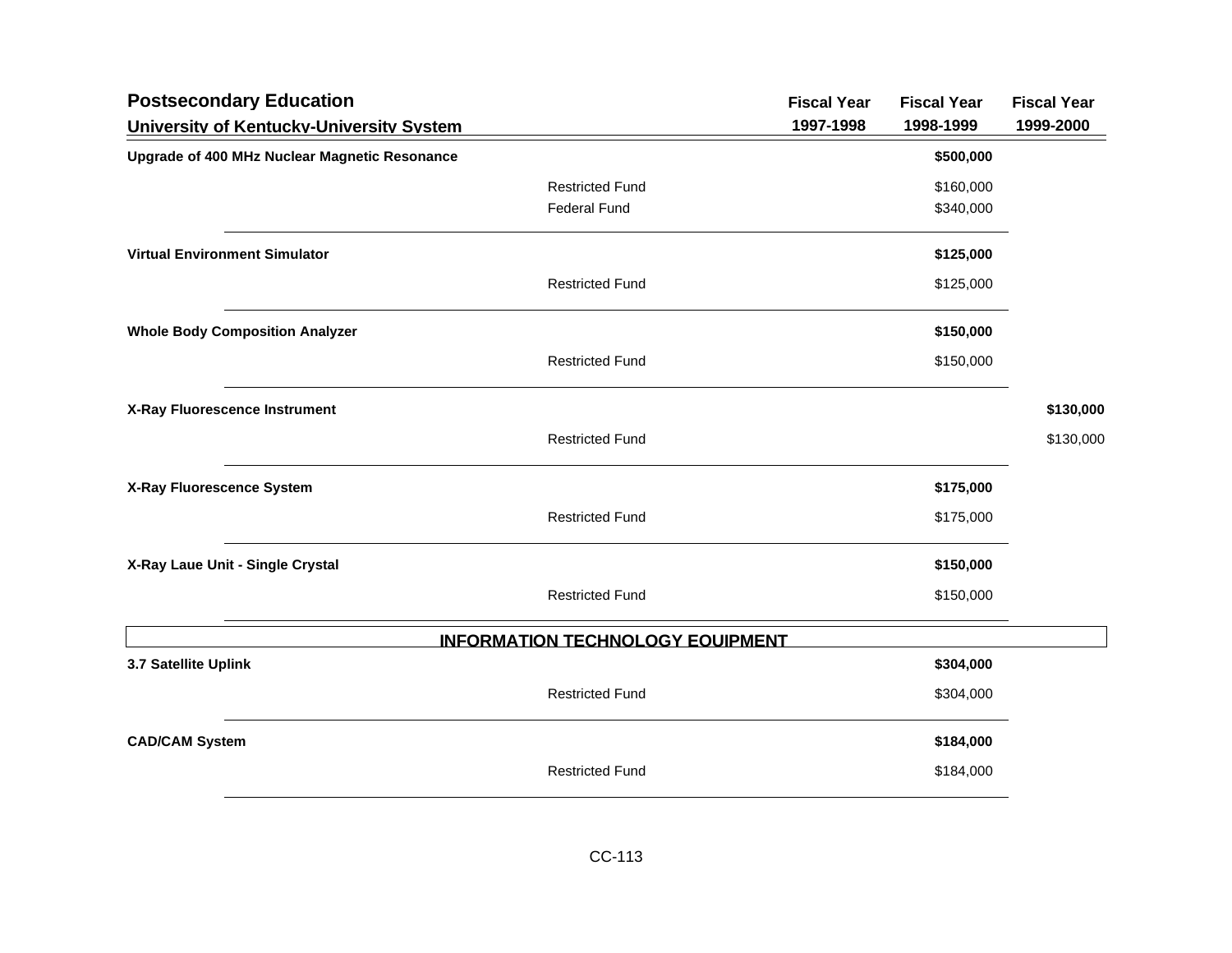| <b>Postsecondary Education</b><br>University of Kentucky-University System |                        | <b>Fiscal Year</b><br>1997-1998 | <b>Fiscal Year</b><br>1998-1999 | <b>Fiscal Year</b><br>1999-2000 |
|----------------------------------------------------------------------------|------------------------|---------------------------------|---------------------------------|---------------------------------|
| <b>Community College System Network Upgrade</b>                            |                        |                                 | \$1,187,000                     |                                 |
|                                                                            | <b>Restricted Fund</b> |                                 | \$1,187,000                     |                                 |
| <b>Compressed Video - Hazard</b>                                           |                        |                                 | \$136,000                       |                                 |
|                                                                            | <b>Restricted Fund</b> |                                 | \$136,000                       |                                 |
| <b>Database Testbed</b>                                                    |                        |                                 | \$225,000                       |                                 |
|                                                                            | <b>Restricted Fund</b> |                                 | \$225,000                       |                                 |
| <b>Department Computer Upgrade</b>                                         |                        |                                 | \$225,000                       |                                 |
|                                                                            | <b>Restricted Fund</b> |                                 | \$225,000                       |                                 |
| <b>Digital Radiograph/Imaging System</b>                                   |                        |                                 | \$200,000                       |                                 |
|                                                                            | <b>Restricted Fund</b> |                                 | \$200,000                       |                                 |
| <b>Distributed Testbed System</b>                                          |                        |                                 | \$250,000                       |                                 |
|                                                                            | <b>Restricted Fund</b> |                                 | \$250,000                       |                                 |
| <b>Engineering Research Computing System</b>                               |                        |                                 | \$440,000                       |                                 |
|                                                                            | <b>Restricted Fund</b> |                                 | \$440,000                       |                                 |
| <b>General Chemistry Computerization</b>                                   |                        |                                 | \$385,000                       |                                 |
|                                                                            | <b>Restricted Fund</b> |                                 | \$385,000                       |                                 |
| <b>Healthcare Network</b>                                                  |                        |                                 | \$3,000,000                     |                                 |
|                                                                            | <b>Restricted Fund</b> |                                 | \$3,000,000                     |                                 |
|                                                                            |                        |                                 |                                 |                                 |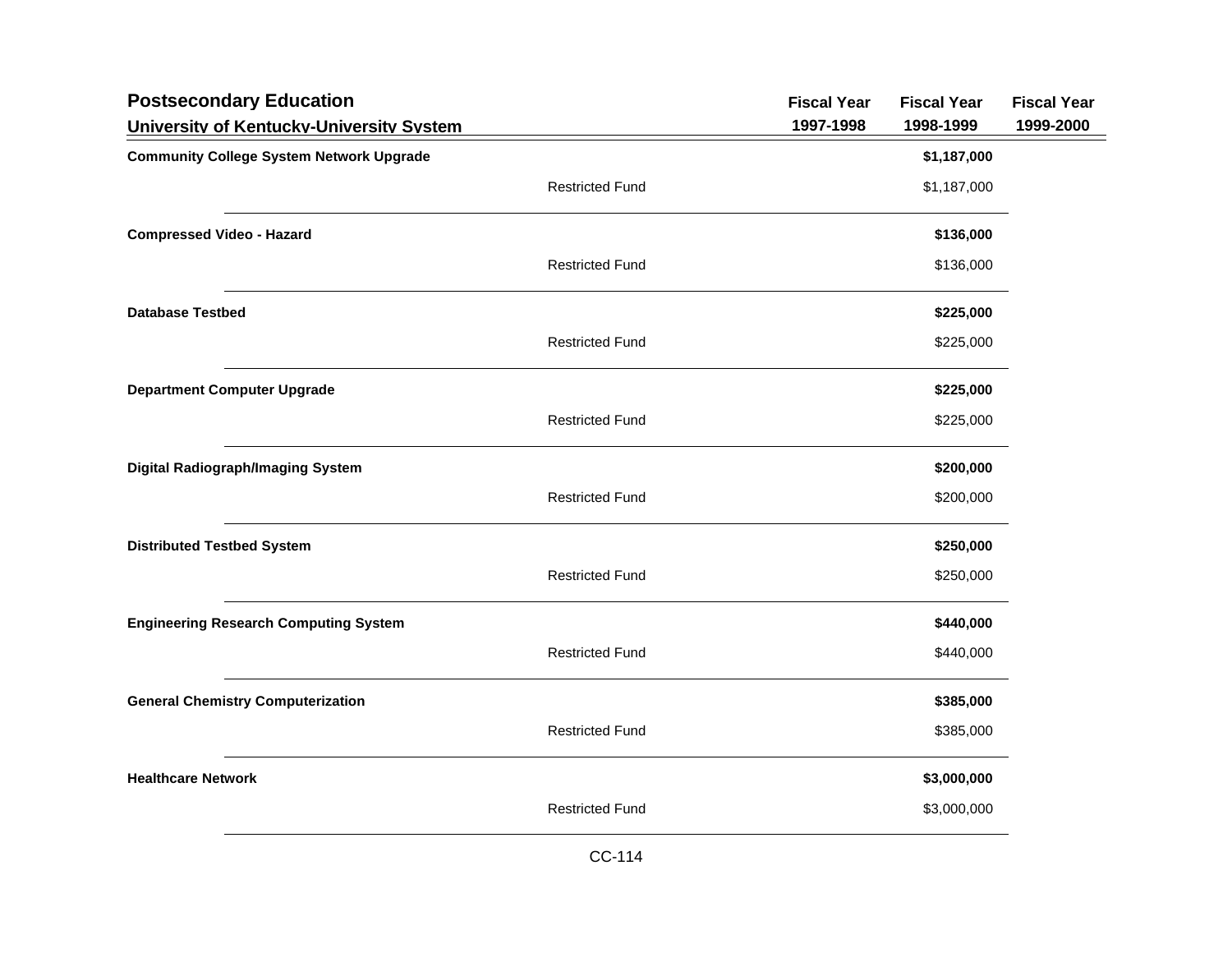| <b>Postsecondary Education</b>                       |                        | <b>Fiscal Year</b> | <b>Fiscal Year</b> | <b>Fiscal Year</b> |
|------------------------------------------------------|------------------------|--------------------|--------------------|--------------------|
| University of Kentucky-University System             |                        | 1997-1998          | 1998-1999          | 1999-2000          |
| <b>Imaging Systems I</b>                             |                        |                    | \$328,000          |                    |
|                                                      | <b>Restricted Fund</b> |                    | \$328,000          |                    |
| Instructional Multi-Media, Phase II                  |                        |                    | \$576,000          | \$1,150,000        |
|                                                      | <b>Restricted Fund</b> |                    | \$576,000          | \$1,150,000        |
| Language Lab                                         |                        |                    | \$300,000          |                    |
|                                                      | <b>Restricted Fund</b> |                    | \$300,000          |                    |
| <b>NSF Fileserver</b>                                |                        |                    | \$150,000          |                    |
|                                                      | <b>Restricted Fund</b> |                    | \$150,000          |                    |
| <b>Network Replacement</b>                           |                        |                    | \$100,000          |                    |
|                                                      | <b>Restricted Fund</b> |                    | \$100,000          |                    |
| <b>Optical Disk Server</b>                           |                        |                    | \$180,000          |                    |
|                                                      | <b>Restricted Fund</b> |                    | \$180,000          |                    |
| <b>Patient Classification Equipment Rural Health</b> |                        |                    | \$250,000          |                    |
|                                                      | <b>Restricted Fund</b> |                    | \$250,000          |                    |
| Satellite Uplink - Rural Health                      |                        |                    | \$400,000          |                    |
|                                                      | <b>Restricted Fund</b> |                    | \$400,000          |                    |
| <b>Storage Management System I</b>                   |                        |                    | \$328,000          |                    |
|                                                      | <b>Restricted Fund</b> |                    | \$328,000          |                    |
|                                                      |                        |                    |                    |                    |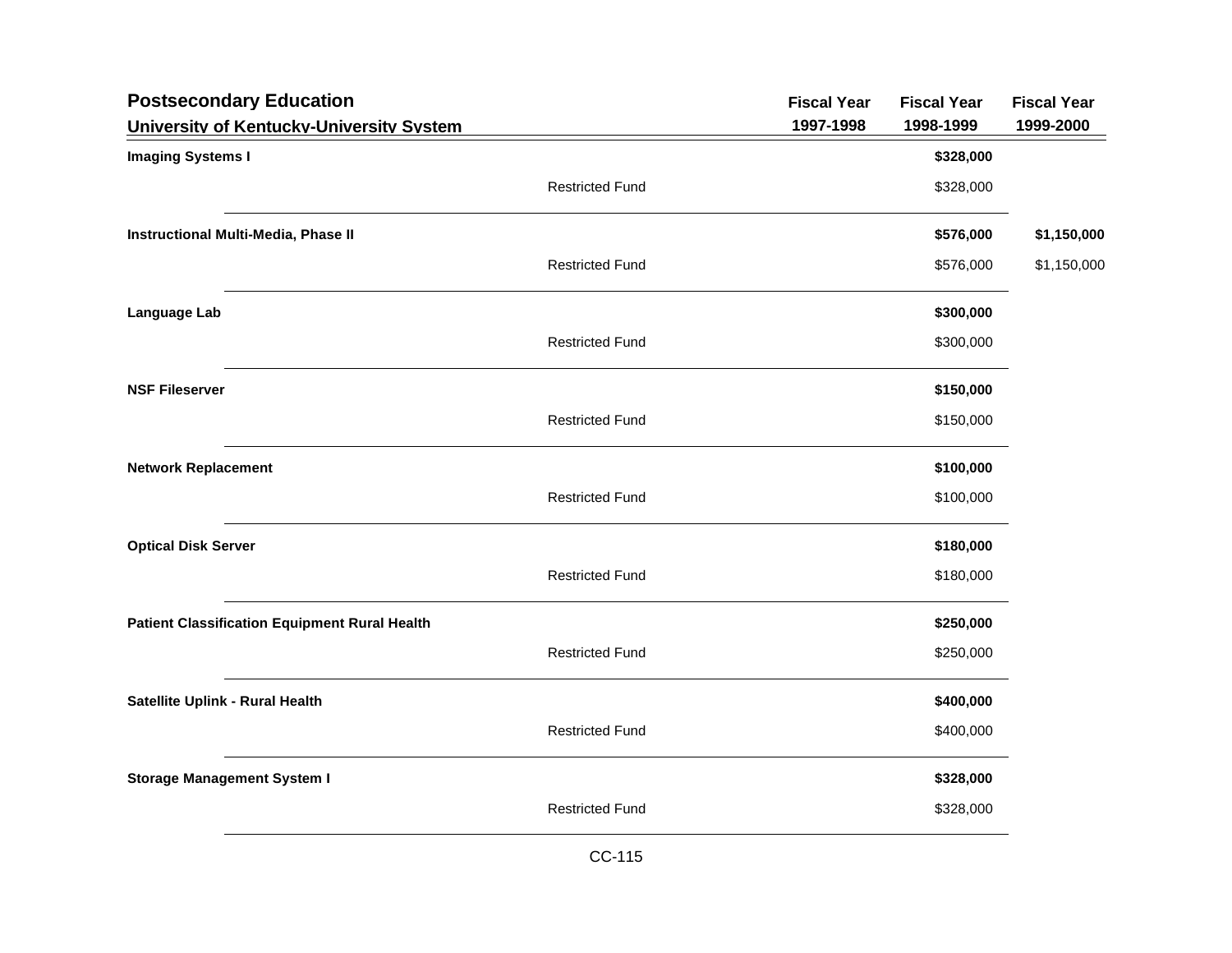| <b>Postsecondary Education</b>                     |                        | <b>Fiscal Year</b> | <b>Fiscal Year</b> | <b>Fiscal Year</b> |
|----------------------------------------------------|------------------------|--------------------|--------------------|--------------------|
| University of Kentucky-University System           |                        | 1997-1998          | 1998-1999          | 1999-2000          |
| <b>Supercomputer Upgrade I</b>                     |                        |                    | \$1,574,000        | \$1,574,000        |
|                                                    | <b>Restricted Fund</b> |                    | \$1,574,000        | \$1,574,000        |
| <b>Telemedicine Equipment - Rural Health</b>       |                        |                    | \$400,000          |                    |
|                                                    | <b>Restricted Fund</b> |                    | \$400,000          |                    |
| <b>Telemedicine Systems</b>                        |                        |                    | \$600,000          |                    |
|                                                    | <b>Restricted Fund</b> |                    | \$600,000          |                    |
| <b>Upgrading/Establishing Communication System</b> |                        |                    | \$365,000          | \$462,000          |
|                                                    | <b>Restricted Fund</b> |                    | \$365,000          | \$462,000          |
| <b>Virtual Reality Computing System</b>            |                        |                    | \$150,000          |                    |
|                                                    | <b>Restricted Fund</b> |                    | \$150,000          |                    |
|                                                    |                        |                    |                    |                    |

## **REAL PROPERTY LEASES**

## **College of Medicine - Clinical**

The space will be used to provide clinical outreach programs to a community. The site will also provide an opportunity for medical teaching and research. Parking spaces will need to be adjacent to the facility. The space required may be less than indicated herein, depending upon the needs of the community involved. University restricted funds will cover lease expenses. The lease period will likely extend over several years, at up to \$428,000 per year.

## **College of Medicine - Clinical/Educational**

The creation of a Center for Rural Health was mandated by the General Assembly. It presently is located at 100 Airport Garden Courts Road, Hazard, Kentucky. The lease is currently funded through state funds (PR# 8082). The current lease cost is \$383,807.60 per year established in May 1991. The lease expansion will cost an additional \$76,500 per year increasing the total lease cost to \$460,300 per year.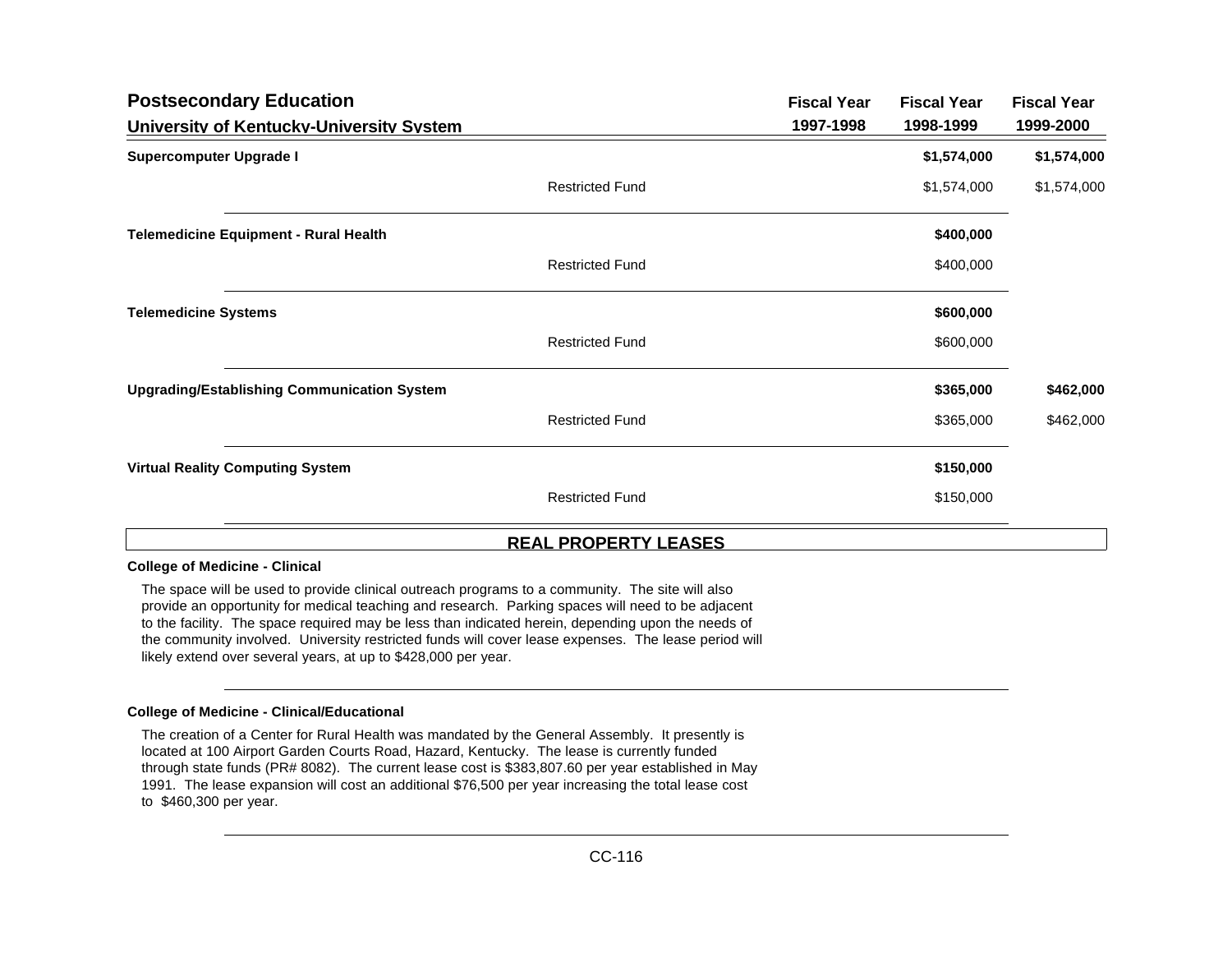| <b>Postsecondary Education</b><br>University of Kentucky-University System |                        | <b>Fiscal Year</b> | <b>Fiscal Year</b><br>1998-1999 | <b>Fiscal Year</b><br>1999-2000 |
|----------------------------------------------------------------------------|------------------------|--------------------|---------------------------------|---------------------------------|
|                                                                            |                        | 1997-1998          |                                 |                                 |
| University of Kentucky-University System Summary                           |                        |                    | \$270,609,000                   | \$35,546,000                    |
|                                                                            | <b>Restricted Fund</b> |                    | \$204,794,000                   | \$35,546,000                    |
|                                                                            | <b>Federal Fund</b>    |                    | \$2,215,000                     |                                 |
|                                                                            | <b>Bond Fund</b>       |                    | \$39,600,000                    |                                 |
|                                                                            | <b>Agency Bond</b>     |                    | \$24,000,000                    |                                 |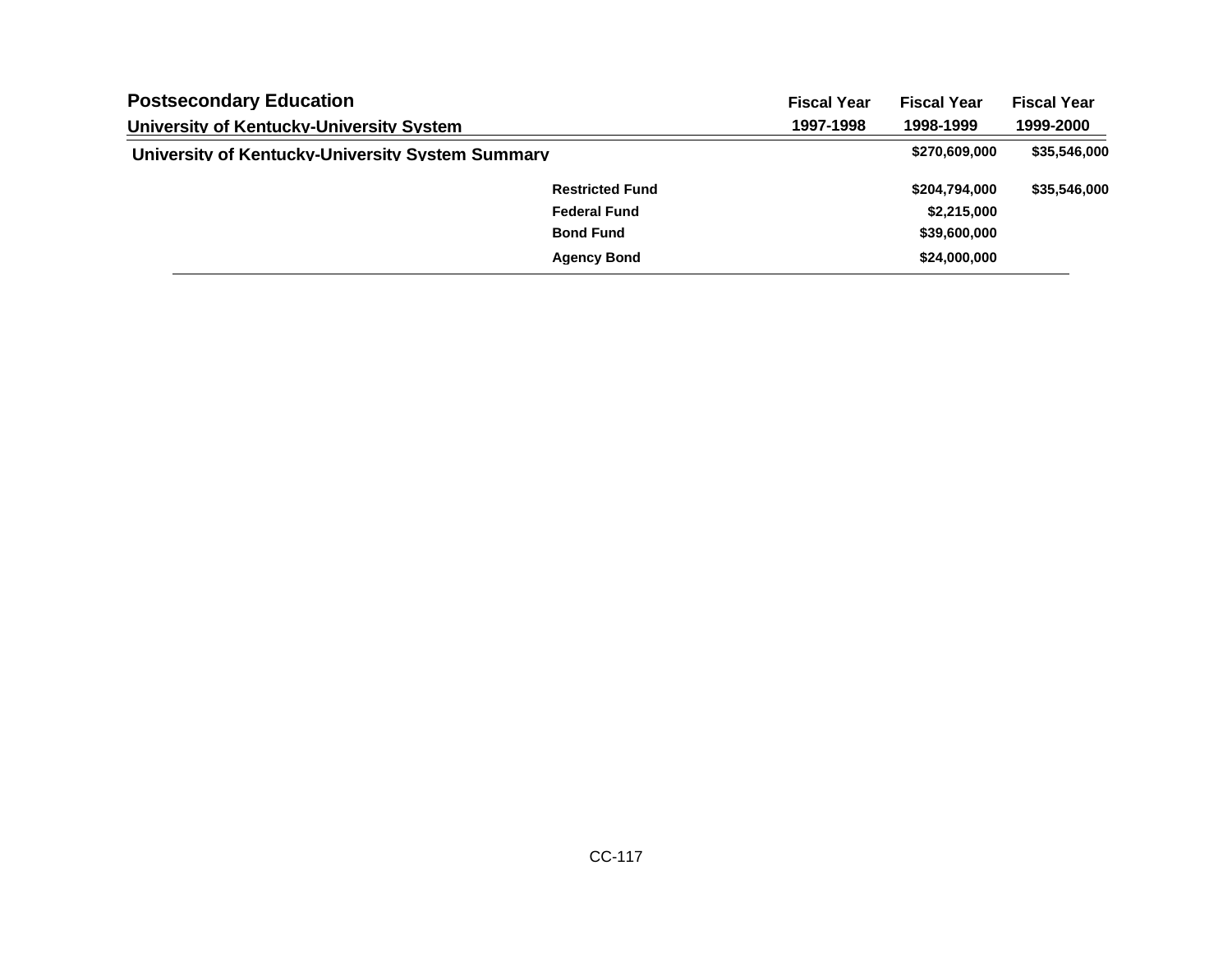| <b>Postsecondary Education</b>                                                                                                                                                                                                                                                                                                                                                                                                                                                                                                                                                                                                                                                                                                                                                                                                                                                                                        | <b>Fiscal Year</b> | <b>Fiscal Year</b> | <b>Fiscal Year</b><br>1999-2000 |
|-----------------------------------------------------------------------------------------------------------------------------------------------------------------------------------------------------------------------------------------------------------------------------------------------------------------------------------------------------------------------------------------------------------------------------------------------------------------------------------------------------------------------------------------------------------------------------------------------------------------------------------------------------------------------------------------------------------------------------------------------------------------------------------------------------------------------------------------------------------------------------------------------------------------------|--------------------|--------------------|---------------------------------|
| <b>Kentucky Community and Technical College System</b>                                                                                                                                                                                                                                                                                                                                                                                                                                                                                                                                                                                                                                                                                                                                                                                                                                                                | 1997-1998          | 1998-1999          |                                 |
| <b>CAPITAL CONSTRUCTION PROJECTS</b>                                                                                                                                                                                                                                                                                                                                                                                                                                                                                                                                                                                                                                                                                                                                                                                                                                                                                  |                    |                    |                                 |
| <b>Central Regional Postsecondary Education Center - Phase I</b>                                                                                                                                                                                                                                                                                                                                                                                                                                                                                                                                                                                                                                                                                                                                                                                                                                                      |                    | \$13,452,000       |                                 |
| This Phase I project represents a coordination of effort between the Kentucky Community and<br>Technical College System (KCTCS) and the Council on Postsecondary Education (CPE) to meet the<br>postsecondary education and training needs of the Elizabethtown area. \$5 million of the bond fund<br>recommendation represents a portion of what was the CPE's \$25 million Physical Access Pool<br>recommendation. Included in the project are a technology expansion for Kentucky Tech<br>Elizabethtown and the Elizabethtown Community College, instructional space for use by other<br>postsecondary institutions to meet the growing demand for postsecondary education in the region,<br>and a regional service center for the Commonwealth Virtual University (CVU). Also included in the<br>project is the renovation of 7,000 square feet of existing space at the Kentucky Tech Elizabethtown<br>facility. |                    |                    |                                 |
| <b>Bond Fund</b>                                                                                                                                                                                                                                                                                                                                                                                                                                                                                                                                                                                                                                                                                                                                                                                                                                                                                                      |                    | \$10,663,000       |                                 |
| Other Fund                                                                                                                                                                                                                                                                                                                                                                                                                                                                                                                                                                                                                                                                                                                                                                                                                                                                                                            |                    | \$2,789,000        |                                 |
| Deferred Maintenance and Government Mandates Pool                                                                                                                                                                                                                                                                                                                                                                                                                                                                                                                                                                                                                                                                                                                                                                                                                                                                     |                    | \$8,774,000        |                                 |
| The Deferred Maintenance and Government Mandates Pool provides the Kentucky Community and<br>Technical College System with a source of funds that will allow the institutions to address major<br>plant maintenance needs such as roof replacements and HVAC System renovations, and life safety<br>or building accessibility needs such as sprinkler system installations or elevator installations, that<br>have been delayed due to a lack of available funding. This recommendation will require each<br>institution to match each pool dollar with one of their own. The projects as previously identified<br>during the request process are restricted to less than \$400,000 each.                                                                                                                                                                                                                             |                    |                    |                                 |
| <b>Restricted Fund</b>                                                                                                                                                                                                                                                                                                                                                                                                                                                                                                                                                                                                                                                                                                                                                                                                                                                                                                |                    | \$4,387,000        |                                 |
| <b>Bond Fund</b>                                                                                                                                                                                                                                                                                                                                                                                                                                                                                                                                                                                                                                                                                                                                                                                                                                                                                                      |                    | \$4,387,000        |                                 |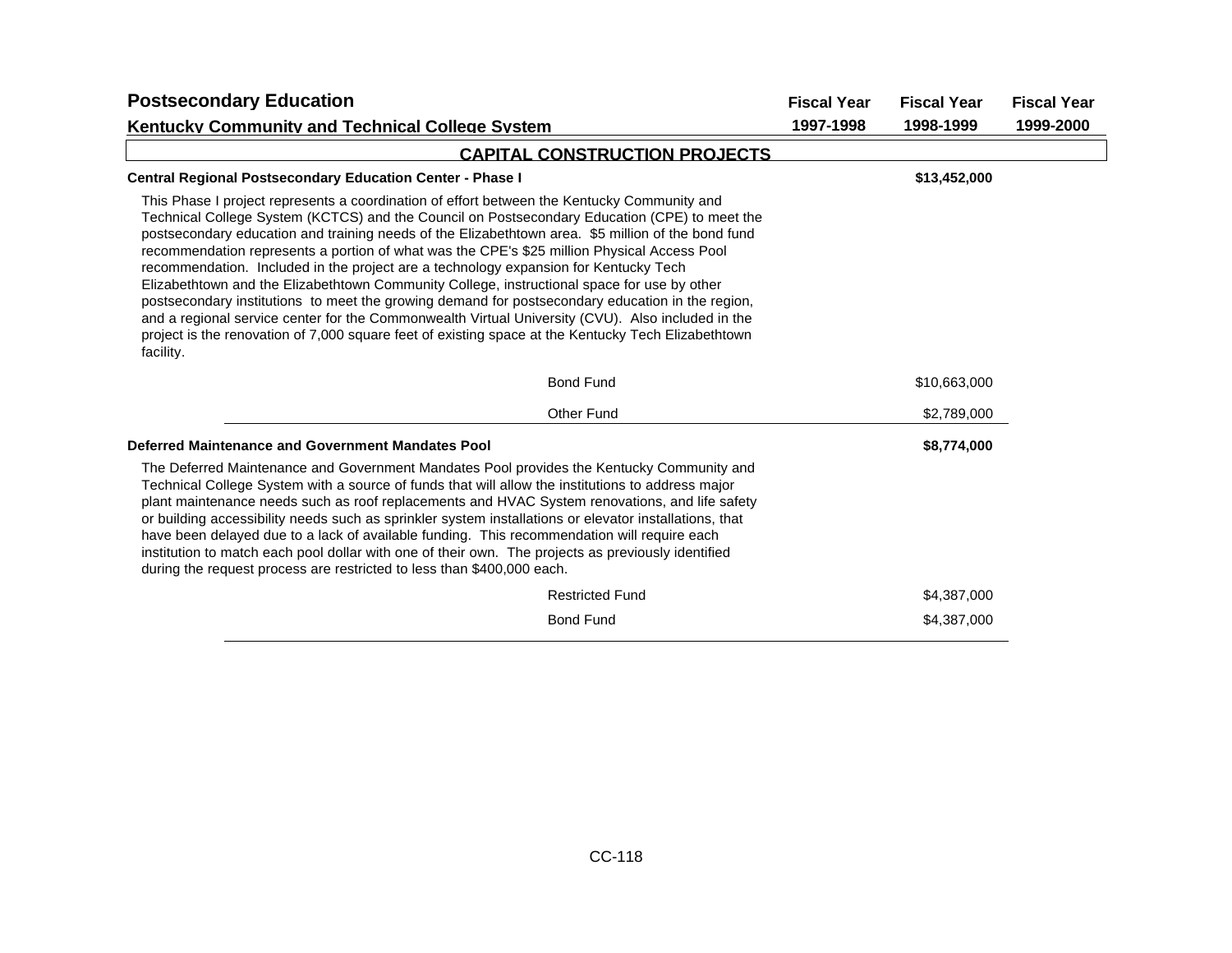| <b>Postsecondary Education</b>                                                                                                                                                                                                                                                                                                                                                                                                                                                                                                                                                                                                                                                                                                                                                                                                                               | <b>Fiscal Year</b> | <b>Fiscal Year</b> | <b>Fiscal Year</b> |
|--------------------------------------------------------------------------------------------------------------------------------------------------------------------------------------------------------------------------------------------------------------------------------------------------------------------------------------------------------------------------------------------------------------------------------------------------------------------------------------------------------------------------------------------------------------------------------------------------------------------------------------------------------------------------------------------------------------------------------------------------------------------------------------------------------------------------------------------------------------|--------------------|--------------------|--------------------|
| <b>Kentucky Community and Technical College System</b>                                                                                                                                                                                                                                                                                                                                                                                                                                                                                                                                                                                                                                                                                                                                                                                                       | 1997-1998          | 1998-1999          | 1999-2000          |
| <b>Hazard Community College Classroom Building - Phase II</b>                                                                                                                                                                                                                                                                                                                                                                                                                                                                                                                                                                                                                                                                                                                                                                                                |                    | \$6,500,000        |                    |
| This second phase of the Hazard Community College Classroom Building project will consist of<br>approximately 35,000 gross square feet and will include specialized classrooms for science, math<br>and technology, the East Kentucky Challenger Learning Center and a small science/technology<br>museum, all designed to support KERA related activities in the region. In addition, the facility will<br>include a child care and family life training center designed to be a center for the transition of welfare<br>participants into the workforce. A family life and wellness center will be housed in the facility as well<br>as several general classrooms, and faculty offices. The facility will be equipped with<br>interconnectivity to other centers in the region via telecommunications. Needed parking will be<br>included in the project. |                    |                    |                    |
| <b>Bond Fund</b>                                                                                                                                                                                                                                                                                                                                                                                                                                                                                                                                                                                                                                                                                                                                                                                                                                             |                    | \$4,355,000        |                    |
| <b>Other Fund</b>                                                                                                                                                                                                                                                                                                                                                                                                                                                                                                                                                                                                                                                                                                                                                                                                                                            |                    | \$2,145,000        |                    |
| Kentucky Advanced Technology Institute - Land Acquisition                                                                                                                                                                                                                                                                                                                                                                                                                                                                                                                                                                                                                                                                                                                                                                                                    |                    | \$265,000          |                    |
| This authorization will allow the acquisition of land adjacent to and for use by the Kentucky<br>Advanced Technology Institute in Bowling Green.                                                                                                                                                                                                                                                                                                                                                                                                                                                                                                                                                                                                                                                                                                             |                    |                    |                    |
| <b>General Fund</b>                                                                                                                                                                                                                                                                                                                                                                                                                                                                                                                                                                                                                                                                                                                                                                                                                                          |                    | \$265,000          |                    |
| Kentucky Tech College of Arts & Crafts                                                                                                                                                                                                                                                                                                                                                                                                                                                                                                                                                                                                                                                                                                                                                                                                                       |                    | \$4,100,000        |                    |
| The authorization will allow construction a postsecondary education institution in Knott County<br>where students can learn the skills necessary to produce and market high quality arts and craft<br>products. The facility will potentially include laboratory space for hands-on instruction in craft<br>making, classroom space for basic academic programs and business and entrepreneurial training, a<br>distance learning and teleconferencing facility, and an academic resource center. This project will<br>consist of approximately 20,943 gross square feet of new construction.                                                                                                                                                                                                                                                                |                    |                    |                    |
| <b>Bond Fund</b>                                                                                                                                                                                                                                                                                                                                                                                                                                                                                                                                                                                                                                                                                                                                                                                                                                             |                    | \$2,747,000        |                    |
| <b>Other Fund</b>                                                                                                                                                                                                                                                                                                                                                                                                                                                                                                                                                                                                                                                                                                                                                                                                                                            |                    | \$1,353,000        |                    |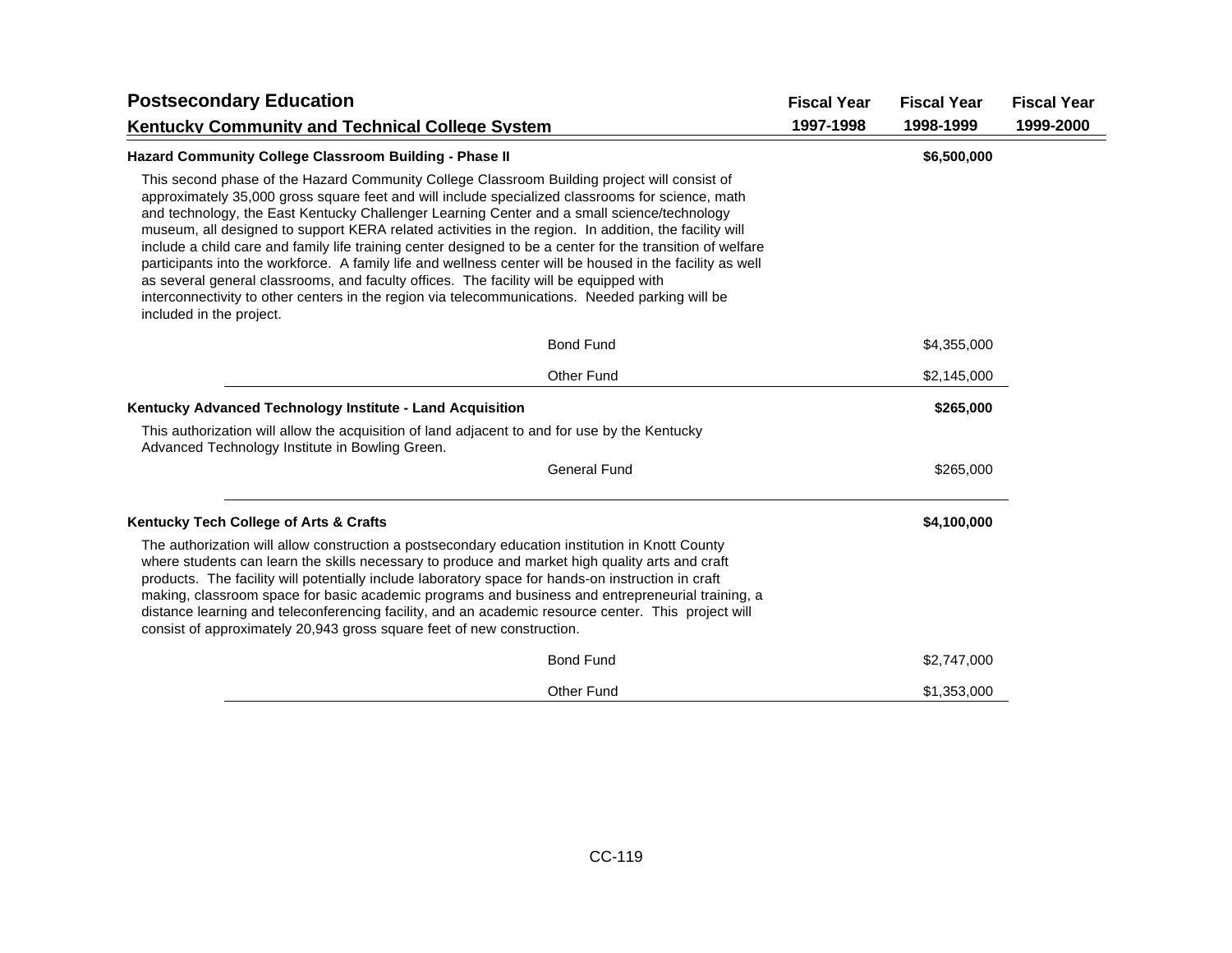| <b>Postsecondary Education</b>                                                                                                                                                                                                                                                                                                                                                                                                                                                                                                                                                                                                                                                                                                                                                                                    |                     | <b>Fiscal Year</b> | <b>Fiscal Year</b><br>1998-1999 | <b>Fiscal Year</b> |
|-------------------------------------------------------------------------------------------------------------------------------------------------------------------------------------------------------------------------------------------------------------------------------------------------------------------------------------------------------------------------------------------------------------------------------------------------------------------------------------------------------------------------------------------------------------------------------------------------------------------------------------------------------------------------------------------------------------------------------------------------------------------------------------------------------------------|---------------------|--------------------|---------------------------------|--------------------|
| <b>Kentucky Community and Technical College System</b>                                                                                                                                                                                                                                                                                                                                                                                                                                                                                                                                                                                                                                                                                                                                                            |                     | 1997-1998          |                                 | 1999-2000          |
| Ky. Tech Clinton County Regional Technology Center                                                                                                                                                                                                                                                                                                                                                                                                                                                                                                                                                                                                                                                                                                                                                                |                     |                    | \$6,537,000                     |                    |
| The authorization will allow construction of a new, postsecondary technology center in the Albany<br>area that will provide the citizens of Clinton and surrounding counties with an opportunity to pursue<br>postsecondary education without having to travel a significant distance. The new facility will be<br>designed and equipped to meet the educational and training needs of the population and the skills<br>and abilities needed by regional business and industry. Both branches of the KCTCS will have a<br>presence in the facility. This project will be approached in phases, with the first phase consisting of<br>the core technology programs and industry training facilities. Classroom space, a resource center<br>and counseling and placement services are also projected in this phase. |                     |                    |                                 |                    |
|                                                                                                                                                                                                                                                                                                                                                                                                                                                                                                                                                                                                                                                                                                                                                                                                                   | <b>Bond Fund</b>    |                    | \$3,537,000                     |                    |
|                                                                                                                                                                                                                                                                                                                                                                                                                                                                                                                                                                                                                                                                                                                                                                                                                   | Other Fund          |                    | \$3,000,000                     |                    |
| Ky. Tech Danville: Regional Technology Center - Phase I                                                                                                                                                                                                                                                                                                                                                                                                                                                                                                                                                                                                                                                                                                                                                           |                     |                    | \$6,985,000                     |                    |
| Phase I of this project will construct a new 33,465 square foot facility to address the workforce<br>training needs of the U.S. 127 corridor and replace a lease of private property that currently houses<br>the Danville Health Technology Center. The new facility will provide classroom and laboratory<br>space for these health technology programs, and classroom and laboratory space for academic and<br>technical training programs that will serve the training needs of area business and industry. It is<br>anticipated that the building site will be donated.                                                                                                                                                                                                                                      |                     |                    |                                 |                    |
|                                                                                                                                                                                                                                                                                                                                                                                                                                                                                                                                                                                                                                                                                                                                                                                                                   | <b>Bond Fund</b>    |                    | \$4,680,000                     |                    |
|                                                                                                                                                                                                                                                                                                                                                                                                                                                                                                                                                                                                                                                                                                                                                                                                                   | <b>Other Fund</b>   |                    | \$2,305,000                     |                    |
| Madisonville Comm. Coll. - Science / Technical Cl. Rm. Bldg.                                                                                                                                                                                                                                                                                                                                                                                                                                                                                                                                                                                                                                                                                                                                                      |                     |                    | \$5,400,000                     |                    |
| The project will provide for the design and construction of a 25,000 gross square foot<br>Science/Technical Building located in proximity to the existing Academic/Administrative Building as<br>indicated on the campus master plan. The facility will house general classrooms, laboratories, and<br>office support space for the Physical and Biological Sciences divisions. It will include space for<br>general studies courses such as biology and chemistry plus related technical programs which<br>include engineering technology and CAD.                                                                                                                                                                                                                                                               |                     |                    |                                 |                    |
|                                                                                                                                                                                                                                                                                                                                                                                                                                                                                                                                                                                                                                                                                                                                                                                                                   | <b>Federal Fund</b> |                    | \$500,000                       |                    |
|                                                                                                                                                                                                                                                                                                                                                                                                                                                                                                                                                                                                                                                                                                                                                                                                                   | <b>Bond Fund</b>    |                    | \$2,900,000                     |                    |
|                                                                                                                                                                                                                                                                                                                                                                                                                                                                                                                                                                                                                                                                                                                                                                                                                   | Other Fund          |                    | \$2,000,000                     |                    |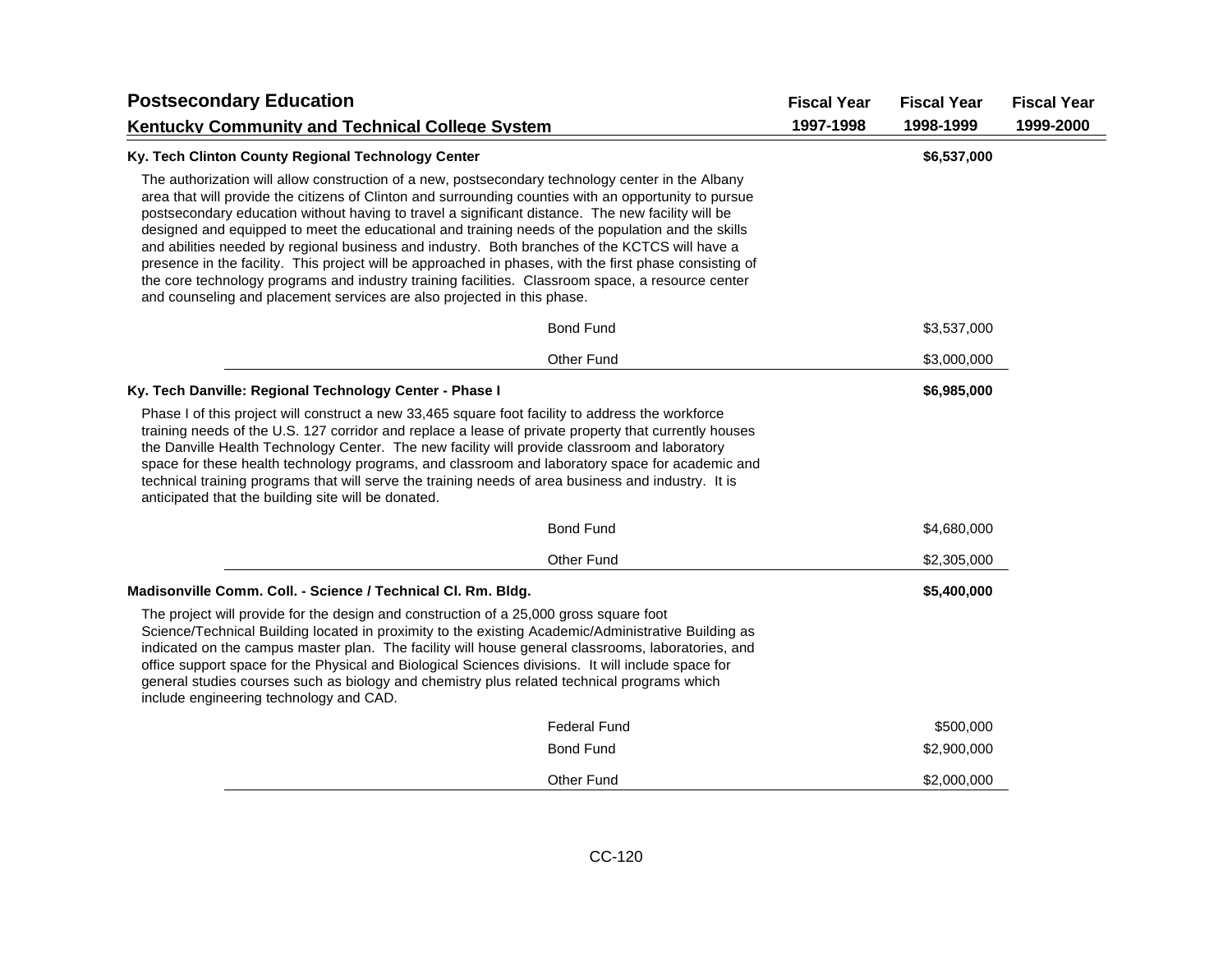| <b>Postsecondary Education</b>                                                                                                                                                                                                                                                                                                                                                                                                                                                                                                                                                                                                                                                                                                                                                                             |  | <b>Fiscal Year</b> | <b>Fiscal Year</b> |
|------------------------------------------------------------------------------------------------------------------------------------------------------------------------------------------------------------------------------------------------------------------------------------------------------------------------------------------------------------------------------------------------------------------------------------------------------------------------------------------------------------------------------------------------------------------------------------------------------------------------------------------------------------------------------------------------------------------------------------------------------------------------------------------------------------|--|--------------------|--------------------|
| <b>Kentucky Community and Technical College System</b>                                                                                                                                                                                                                                                                                                                                                                                                                                                                                                                                                                                                                                                                                                                                                     |  | 1998-1999          | 1999-2000          |
| Madisonville Community College: Muhlenberg Co. Cl. Rm. Bldg.                                                                                                                                                                                                                                                                                                                                                                                                                                                                                                                                                                                                                                                                                                                                               |  | \$3,500,000        |                    |
| This authorization provides for the design and construction of a general purpose classroom building<br>to be located in Central City on a twenty acre site donated to the University by the Everly Brothers<br>Foundation. Site development including parking, lighting, sidewalks, utility development,<br>communication services and landscaping will be included.                                                                                                                                                                                                                                                                                                                                                                                                                                       |  |                    |                    |
| <b>Restricted Fund</b>                                                                                                                                                                                                                                                                                                                                                                                                                                                                                                                                                                                                                                                                                                                                                                                     |  | \$3,500,000        |                    |
| Maysville C. C. & Ky. Tech Maysville: New Technology Center                                                                                                                                                                                                                                                                                                                                                                                                                                                                                                                                                                                                                                                                                                                                                |  | \$2,500,000        |                    |
| This authorization will allow construction of a new 12,425 gross square foot facility on the<br>Community College Campus for use by both Branches of the KCTCS. The facility will be designed to<br>include space for selected technical training programs which may include electronics technology,<br>fluid power technology, computer applications and mechanical systems technology. Flexible-use<br>laboratory space will also be provided for use by area business and industry for short-term and<br>upgrade training programs.                                                                                                                                                                                                                                                                     |  |                    |                    |
| <b>Bond Fund</b>                                                                                                                                                                                                                                                                                                                                                                                                                                                                                                                                                                                                                                                                                                                                                                                           |  | \$1,675,000        |                    |
| Other Fund                                                                                                                                                                                                                                                                                                                                                                                                                                                                                                                                                                                                                                                                                                                                                                                                 |  | \$825,000          |                    |
| New Ky. Tech Shelby Co. Campus & Jefferson Comm. Coll. Ext.                                                                                                                                                                                                                                                                                                                                                                                                                                                                                                                                                                                                                                                                                                                                                |  | \$10,758,000       |                    |
| This authorization will allow construction of a new Regional Technology Center / Community College<br>Extension Center in Shelby County. This project will consist of approximately 54,586 square feet<br>and will be the first phase of an original project proposal to construct a new 88,500 square foot<br>facility in the Shelbyville area for use by both Branches of the KCTCS. Phase II of this project will<br>be requested next biennium. This project is designed to respond to the increased demand by<br>business and industry for advanced technical training, the amount of new business and industry that<br>has been established within the community, the demand for a trained workforce within the<br>geographic area, and the increased number of adults desiring to learn new skills. |  |                    |                    |
| <b>Bond Fund</b>                                                                                                                                                                                                                                                                                                                                                                                                                                                                                                                                                                                                                                                                                                                                                                                           |  | \$7,208,000        |                    |
| <b>Other Fund</b>                                                                                                                                                                                                                                                                                                                                                                                                                                                                                                                                                                                                                                                                                                                                                                                          |  | \$3,550,000        |                    |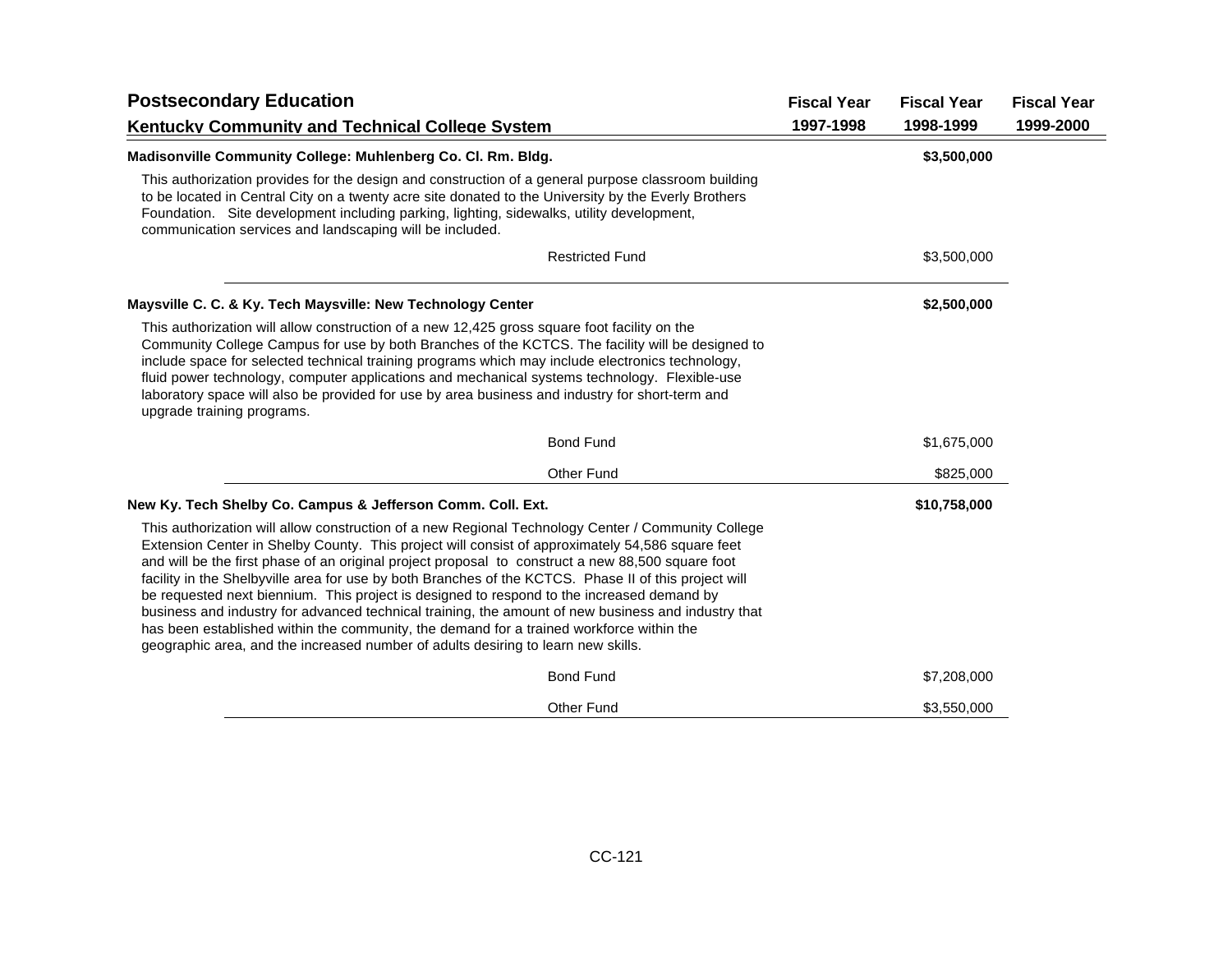| <b>Postsecondary Education</b><br><b>Kentucky Community and Technical College System</b>                                                                                                                                                                                                                                                                                                                                                                                                                                                                                                                                                                                                         |  | <b>Fiscal Year</b><br>1998-1999 | <b>Fiscal Year</b><br>1999-2000 |
|--------------------------------------------------------------------------------------------------------------------------------------------------------------------------------------------------------------------------------------------------------------------------------------------------------------------------------------------------------------------------------------------------------------------------------------------------------------------------------------------------------------------------------------------------------------------------------------------------------------------------------------------------------------------------------------------------|--|---------------------------------|---------------------------------|
|                                                                                                                                                                                                                                                                                                                                                                                                                                                                                                                                                                                                                                                                                                  |  |                                 |                                 |
| This authorization will allow construction of a 33,000 gross square foot facility to house a Regional<br>Postsecondary Education Center on the campus of the Prestonsburg Community College that will<br>represent a collaborative effort between all postsecondary institutions in the region to address the<br>unmet postsecondary education and technical training needs of both the Prestonsburg community<br>and the region. The \$5 million bond fund recommendation represents a portion of what was the<br>CPE's \$25 million Physical Access Pool recommendation. The facility will also serve as a regional<br>"hub" of activity related to the Commonwealth Virtual University (CVU). |  |                                 |                                 |
| <b>Bond Fund</b>                                                                                                                                                                                                                                                                                                                                                                                                                                                                                                                                                                                                                                                                                 |  | \$5,000,000                     |                                 |
| <b>Other Fund</b>                                                                                                                                                                                                                                                                                                                                                                                                                                                                                                                                                                                                                                                                                |  | \$1,650,000                     |                                 |
| Paducah C.C. Engineering Building Infrastructure Completion                                                                                                                                                                                                                                                                                                                                                                                                                                                                                                                                                                                                                                      |  | \$709,000                       |                                 |
| This authorization will allow completion of the remaining infrastructure needs associated with the<br>new engineering facility at Paducah Community College including the purchase and installation of<br>fiber optic lines; a mini-computer; computers for engineering students; two "electronic" classrooms<br>and satellite or comparable switching devices. Funding will be provided in the form of a grant to<br>complete this privately funded building initiated by Paducah Community College.                                                                                                                                                                                            |  |                                 |                                 |
| <b>General Fund</b>                                                                                                                                                                                                                                                                                                                                                                                                                                                                                                                                                                                                                                                                              |  | \$709,000                       |                                 |
| Paducah C.C. Engineering Building Instructional Labs                                                                                                                                                                                                                                                                                                                                                                                                                                                                                                                                                                                                                                             |  | \$734,000                       |                                 |
| This authorization will allow completion of the chemical and mechanical engineering instructional<br>laboratories. Funding will be provided in the form of a grant to complete this privately funded<br>building initiated by Paducah Community College.                                                                                                                                                                                                                                                                                                                                                                                                                                         |  |                                 |                                 |
| <b>General Fund</b>                                                                                                                                                                                                                                                                                                                                                                                                                                                                                                                                                                                                                                                                              |  | \$734,000                       |                                 |
| <b>Paducah Community College Library Renovation</b>                                                                                                                                                                                                                                                                                                                                                                                                                                                                                                                                                                                                                                              |  | \$1,150,000                     |                                 |
| This authorization will allow renovation of the library at Paducah Community College considered to<br>be an integral part of the engineering program planning from the outset. The library will be the hub<br>of all campus-based information technology and the repository of engineering-related equipment,<br>books, periodicals, and library staff and student learning (Internet-connected) spaces. Also included<br>will be major renovations to the HVAC system.                                                                                                                                                                                                                          |  |                                 |                                 |
| <b>General Fund</b>                                                                                                                                                                                                                                                                                                                                                                                                                                                                                                                                                                                                                                                                              |  | \$1,150,000                     |                                 |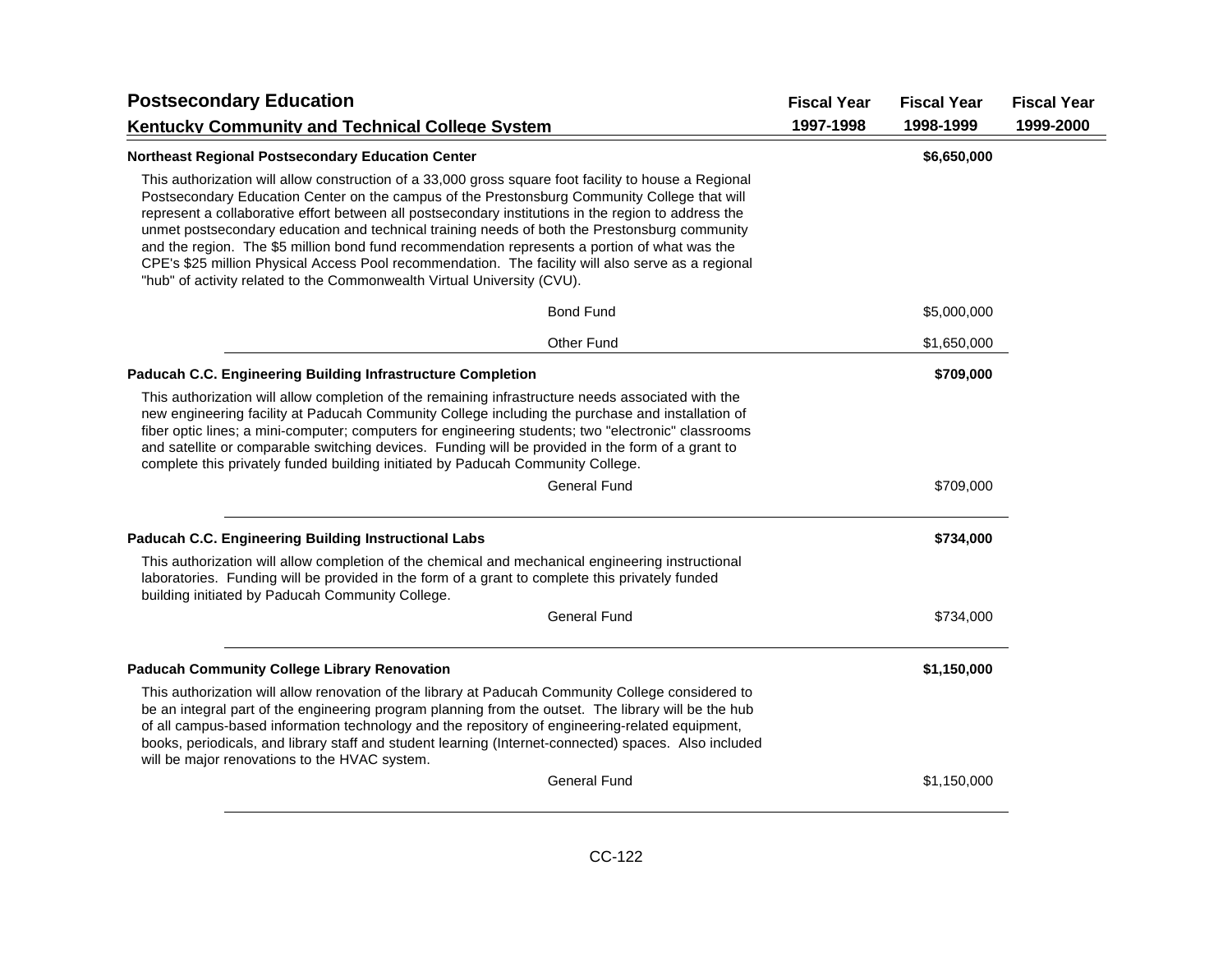| <b>Postsecondary Education</b><br><b>Kentucky Community and Technical College System</b>                                                                                                                                                                                                                                                                                                                                                                                                                                                                                                                                                                                                                                                                                                                                                                                                                                                                                                            |  | <b>Fiscal Year</b> | <b>Fiscal Year</b> |
|-----------------------------------------------------------------------------------------------------------------------------------------------------------------------------------------------------------------------------------------------------------------------------------------------------------------------------------------------------------------------------------------------------------------------------------------------------------------------------------------------------------------------------------------------------------------------------------------------------------------------------------------------------------------------------------------------------------------------------------------------------------------------------------------------------------------------------------------------------------------------------------------------------------------------------------------------------------------------------------------------------|--|--------------------|--------------------|
|                                                                                                                                                                                                                                                                                                                                                                                                                                                                                                                                                                                                                                                                                                                                                                                                                                                                                                                                                                                                     |  | 1998-1999          | 1999-2000          |
| Somerset C. C. & Ky. Tech - Academic Support/Tech Ed Complex                                                                                                                                                                                                                                                                                                                                                                                                                                                                                                                                                                                                                                                                                                                                                                                                                                                                                                                                        |  | \$10,258,000       |                    |
| This authorization will allow construction of a 48,321 square foot facility on the Somerset Community<br>College Campus for use by both Branches of the KCTCS. Also included is a renovation of 15,000<br>square feet of existing facilities which will update existing instructional space to meet today's<br>technological training demands. Parking for 400 vehicles will be provided.                                                                                                                                                                                                                                                                                                                                                                                                                                                                                                                                                                                                           |  |                    |                    |
| <b>Bond Fund</b>                                                                                                                                                                                                                                                                                                                                                                                                                                                                                                                                                                                                                                                                                                                                                                                                                                                                                                                                                                                    |  | \$6,873,000        |                    |
| <b>Other Fund</b>                                                                                                                                                                                                                                                                                                                                                                                                                                                                                                                                                                                                                                                                                                                                                                                                                                                                                                                                                                                   |  | \$3,385,000        |                    |
| South Regional Postsecondary Education Center - Phase I                                                                                                                                                                                                                                                                                                                                                                                                                                                                                                                                                                                                                                                                                                                                                                                                                                                                                                                                             |  | \$9,000,000        |                    |
| This Phase I project represents a coordination of effort between the Kentucky Community and<br>Technical College System (KCTCS) and the Council on Postsecondary Education (CPE) to meet the<br>postsecondary education and training needs of the Glasgow/Barren County area. \$3.5 million of<br>the bond fund recommendation represents a portion of what was the CPE's \$25 million Physical<br>Access Pool recommendation. Included in the project are a Business and Industry Training<br>Complex, instructional space for use by other postsecondary institutions to meet the growing<br>demand for postsecondary education in the region, and a regional service center for the<br>Commonwealth Virtual University (CVU). The new facility will be 43,714 gross square feet in size.<br>Debt service on the \$1,525,000 agency bond recommendation will be supported by funding supplied<br>by Western Kentucky University as a part of the local funding contribution recommended by KCTCS. |  |                    |                    |
| <b>Bond Fund</b>                                                                                                                                                                                                                                                                                                                                                                                                                                                                                                                                                                                                                                                                                                                                                                                                                                                                                                                                                                                    |  | \$6,180,000        |                    |
| Agency Bond                                                                                                                                                                                                                                                                                                                                                                                                                                                                                                                                                                                                                                                                                                                                                                                                                                                                                                                                                                                         |  | \$1,525,000        |                    |
| <b>Other Fund</b>                                                                                                                                                                                                                                                                                                                                                                                                                                                                                                                                                                                                                                                                                                                                                                                                                                                                                                                                                                                   |  | \$1,295,000        |                    |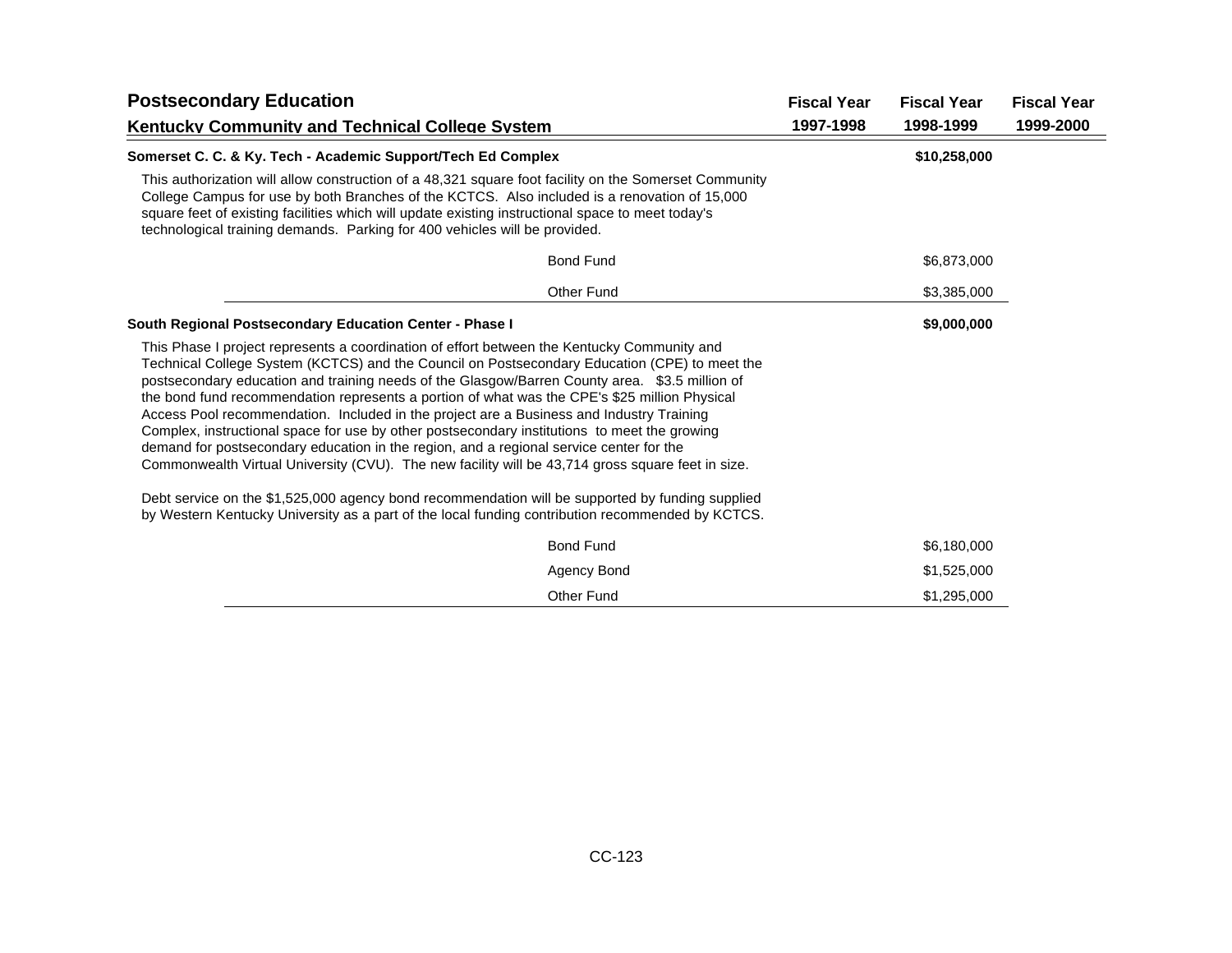| <b>Postsecondary Education</b>                                                                                                                                                                                                                                                                                                                                                                                                                                                                                                                                                                                                                                                                                                                                                                                                                                                                                                                                                   | <b>Fiscal Year</b><br><b>Fiscal Year</b> | <b>Fiscal Year</b> |
|----------------------------------------------------------------------------------------------------------------------------------------------------------------------------------------------------------------------------------------------------------------------------------------------------------------------------------------------------------------------------------------------------------------------------------------------------------------------------------------------------------------------------------------------------------------------------------------------------------------------------------------------------------------------------------------------------------------------------------------------------------------------------------------------------------------------------------------------------------------------------------------------------------------------------------------------------------------------------------|------------------------------------------|--------------------|
| <b>Kentucky Community and Technical College System</b>                                                                                                                                                                                                                                                                                                                                                                                                                                                                                                                                                                                                                                                                                                                                                                                                                                                                                                                           | 1997-1998<br>1998-1999                   | 1999-2000          |
| Southeast Regional Postsecondary Education Center - Phase I                                                                                                                                                                                                                                                                                                                                                                                                                                                                                                                                                                                                                                                                                                                                                                                                                                                                                                                      | \$13,185,000                             |                    |
| This authorization for Phase I represents a coordination of effort between the Kentucky Community<br>and Technical College System (KCTCS) and the Council on Postsecondary Education (CPE) to<br>meet the postsecondary education and training needs of the London/Corbin area. Five million<br>dollars of the bond fund recommendation represents a portion of what was the CPE's \$25 million<br>Physical Access Pool recommendation. Included in the project are a Business and Industry<br>Training Expansion for the Laurel County Regional Technology Center and the local Community<br>College, instructional space for use by other postsecondary institutions to meet the growing demand<br>for postsecondary education in the region, and a regional service center for the Commonwealth<br>Virtual University (CVU). The new, 68,678 square foot facility will be constructed on donated<br>property. A second phase of this project will be requested next biennium. |                                          |                    |
| <b>Bond Fund</b>                                                                                                                                                                                                                                                                                                                                                                                                                                                                                                                                                                                                                                                                                                                                                                                                                                                                                                                                                                 | \$10,484,000                             |                    |
| Other Fund                                                                                                                                                                                                                                                                                                                                                                                                                                                                                                                                                                                                                                                                                                                                                                                                                                                                                                                                                                       | \$2,701,000                              |                    |
| <b>West Regional Postsecondary Education Center</b>                                                                                                                                                                                                                                                                                                                                                                                                                                                                                                                                                                                                                                                                                                                                                                                                                                                                                                                              | \$6,650,000                              |                    |
| This authorization will allow construction of a 33,000 gross square foot Regional Postsecondary<br>Education Center on the campus of the Hopkinsville Community College that will represent a<br>collaborative effort between all postsecondary institutions in the region to address the unmet<br>postsecondary education and technical training needs of both the Hopkinsville community and the<br>region. The \$5,000,000 bond fund recommendation represents a portion of what was the CPE's<br>\$25,000,000 Physical Access Pool recommendation. The facility will also serve as a regional "hub"<br>of activity related to the Commonwealth Virtual University (CVU).                                                                                                                                                                                                                                                                                                     |                                          |                    |
| <b>Bond Fund</b>                                                                                                                                                                                                                                                                                                                                                                                                                                                                                                                                                                                                                                                                                                                                                                                                                                                                                                                                                                 | \$5,000,000                              |                    |
| <b>Other Fund</b>                                                                                                                                                                                                                                                                                                                                                                                                                                                                                                                                                                                                                                                                                                                                                                                                                                                                                                                                                                | \$1,650,000                              |                    |
| <b>MAJOR EQUIPMENT</b>                                                                                                                                                                                                                                                                                                                                                                                                                                                                                                                                                                                                                                                                                                                                                                                                                                                                                                                                                           |                                          |                    |
| Hazard Regional Technology Center: Articulating Grader                                                                                                                                                                                                                                                                                                                                                                                                                                                                                                                                                                                                                                                                                                                                                                                                                                                                                                                           | \$187,000                                |                    |
| <b>Restricted Fund</b>                                                                                                                                                                                                                                                                                                                                                                                                                                                                                                                                                                                                                                                                                                                                                                                                                                                                                                                                                           | \$187,000                                |                    |
| Hazard Regional Technology Center: Bulldozer                                                                                                                                                                                                                                                                                                                                                                                                                                                                                                                                                                                                                                                                                                                                                                                                                                                                                                                                     | \$478,000                                |                    |
| <b>Restricted Fund</b>                                                                                                                                                                                                                                                                                                                                                                                                                                                                                                                                                                                                                                                                                                                                                                                                                                                                                                                                                           | \$478,000                                |                    |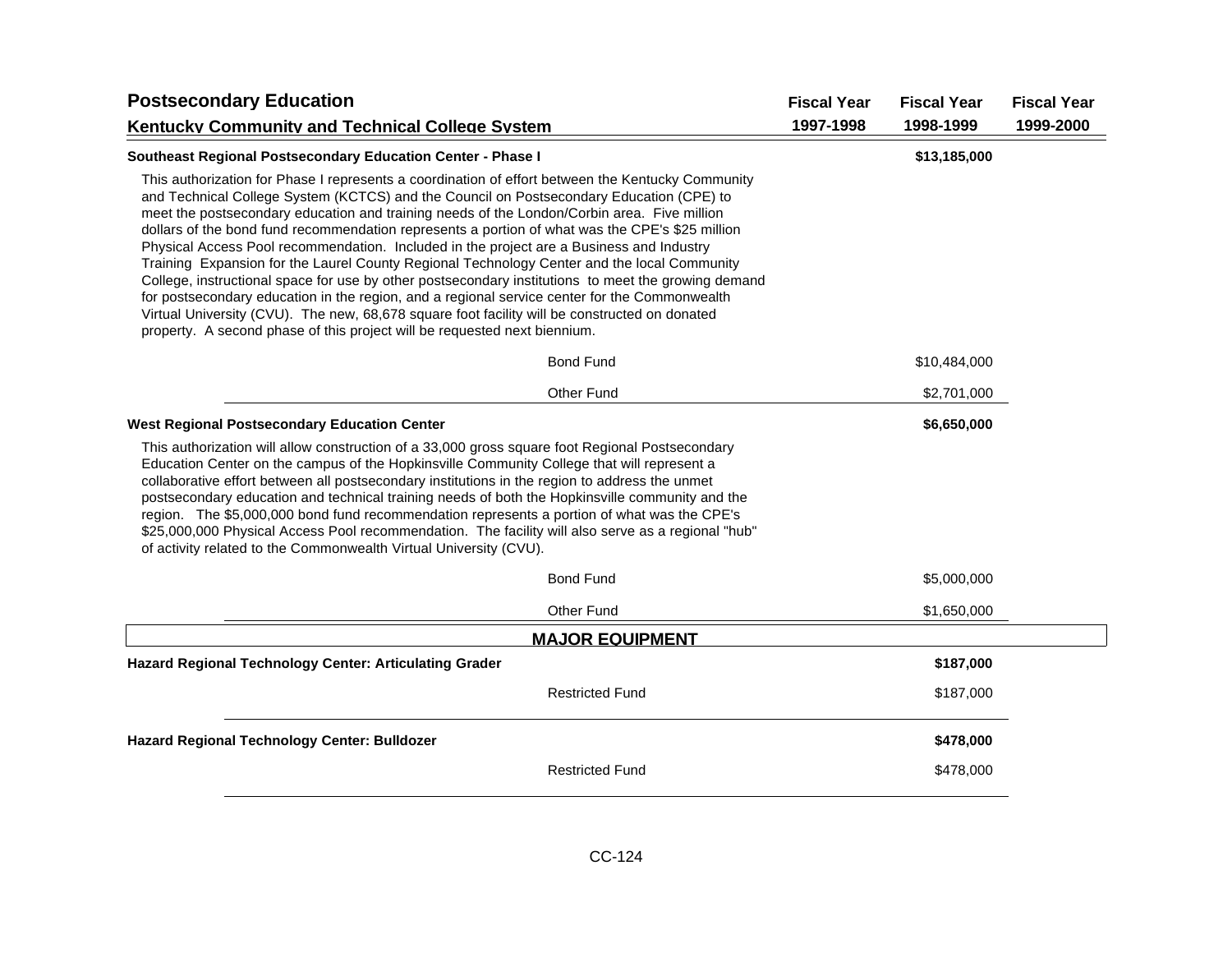| <b>Postsecondary Education</b>                                                                                                                                                                                                                                                                                                                                                                                                                                                                                                                                                                                                                                                                                                                             |                                         | <b>Fiscal Year</b> | <b>Fiscal Year</b> | <b>Fiscal Year</b> |
|------------------------------------------------------------------------------------------------------------------------------------------------------------------------------------------------------------------------------------------------------------------------------------------------------------------------------------------------------------------------------------------------------------------------------------------------------------------------------------------------------------------------------------------------------------------------------------------------------------------------------------------------------------------------------------------------------------------------------------------------------------|-----------------------------------------|--------------------|--------------------|--------------------|
| <b>Kentucky Community and Technical College System</b>                                                                                                                                                                                                                                                                                                                                                                                                                                                                                                                                                                                                                                                                                                     |                                         | 1997-1998          | 1998-1999          | 1999-2000          |
| Hazard Regional Technology Center: Endloader                                                                                                                                                                                                                                                                                                                                                                                                                                                                                                                                                                                                                                                                                                               |                                         |                    | \$161,000          |                    |
|                                                                                                                                                                                                                                                                                                                                                                                                                                                                                                                                                                                                                                                                                                                                                            | <b>Restricted Fund</b>                  |                    | \$161,000          |                    |
|                                                                                                                                                                                                                                                                                                                                                                                                                                                                                                                                                                                                                                                                                                                                                            | <b>INFORMATION TECHNOLOGY EQUIPMENT</b> |                    |                    |                    |
| <b>Automated Administrative Systems</b>                                                                                                                                                                                                                                                                                                                                                                                                                                                                                                                                                                                                                                                                                                                    |                                         | \$13,500,000       |                    |                    |
| This authorization will allow the Kentucky Community and Technical College System (KCTCS) to<br>purchase an information system that will provide for complete administrative functions across both<br>branches of the KCTCS. The scope of this project includes software and hardware for a student<br>records system, a financial resource system and a human resource system, installation of the<br>communications backbone infrastructure for Kentucky Tech facilities, and the services required for<br>implementation of the systems.<br>A balanced architecture will be utilized that splits processing demands logically between the client<br>and one or more servers. The system will contain totally integrated software modules operating on a |                                         |                    |                    |                    |
| common hardware platform and network that allows for seamless transfer and sharing of information<br>both internally within a branch and between branches. It will support current industry best practices<br>and will be accessible to the customer (student) through avenues such as "interactive voice<br>response" and the World Wide Web. A powerful graphic user interface will be utilized to take full<br>advantage of the power of the desktop tools and applications such as word processors and<br>spreadsheets. The system will facilitate workflow, which will automate the timely flow of information<br>from one person to another across the organization.                                                                                 |                                         |                    |                    |                    |
| The project will be funded over several years with the restricted funds representing transfers of<br>operating budget appropriations (including General Fund) to the approved capital project.                                                                                                                                                                                                                                                                                                                                                                                                                                                                                                                                                             |                                         |                    |                    |                    |
|                                                                                                                                                                                                                                                                                                                                                                                                                                                                                                                                                                                                                                                                                                                                                            | <b>Restricted Fund</b>                  | \$10,300,000       |                    |                    |
|                                                                                                                                                                                                                                                                                                                                                                                                                                                                                                                                                                                                                                                                                                                                                            | <b>Bond Fund</b>                        | \$3,200,000        |                    |                    |
| Kentucky Community and Technical College System Summary                                                                                                                                                                                                                                                                                                                                                                                                                                                                                                                                                                                                                                                                                                    |                                         | \$13,500,000       | \$117,933,000      |                    |
|                                                                                                                                                                                                                                                                                                                                                                                                                                                                                                                                                                                                                                                                                                                                                            | <b>General Fund</b>                     |                    | \$2,858,000        |                    |
|                                                                                                                                                                                                                                                                                                                                                                                                                                                                                                                                                                                                                                                                                                                                                            | <b>Restricted Fund</b>                  | \$10,300,000       | \$8,713,000        |                    |
|                                                                                                                                                                                                                                                                                                                                                                                                                                                                                                                                                                                                                                                                                                                                                            | <b>Federal Fund</b>                     |                    | \$500,000          |                    |
|                                                                                                                                                                                                                                                                                                                                                                                                                                                                                                                                                                                                                                                                                                                                                            | <b>Bond Fund</b>                        | \$3,200,000        | \$75,689,000       |                    |
|                                                                                                                                                                                                                                                                                                                                                                                                                                                                                                                                                                                                                                                                                                                                                            | <b>Agency Bond</b>                      |                    | \$1,525,000        |                    |
|                                                                                                                                                                                                                                                                                                                                                                                                                                                                                                                                                                                                                                                                                                                                                            | <b>Other Fund</b>                       |                    | \$28,648,000       |                    |

CC-125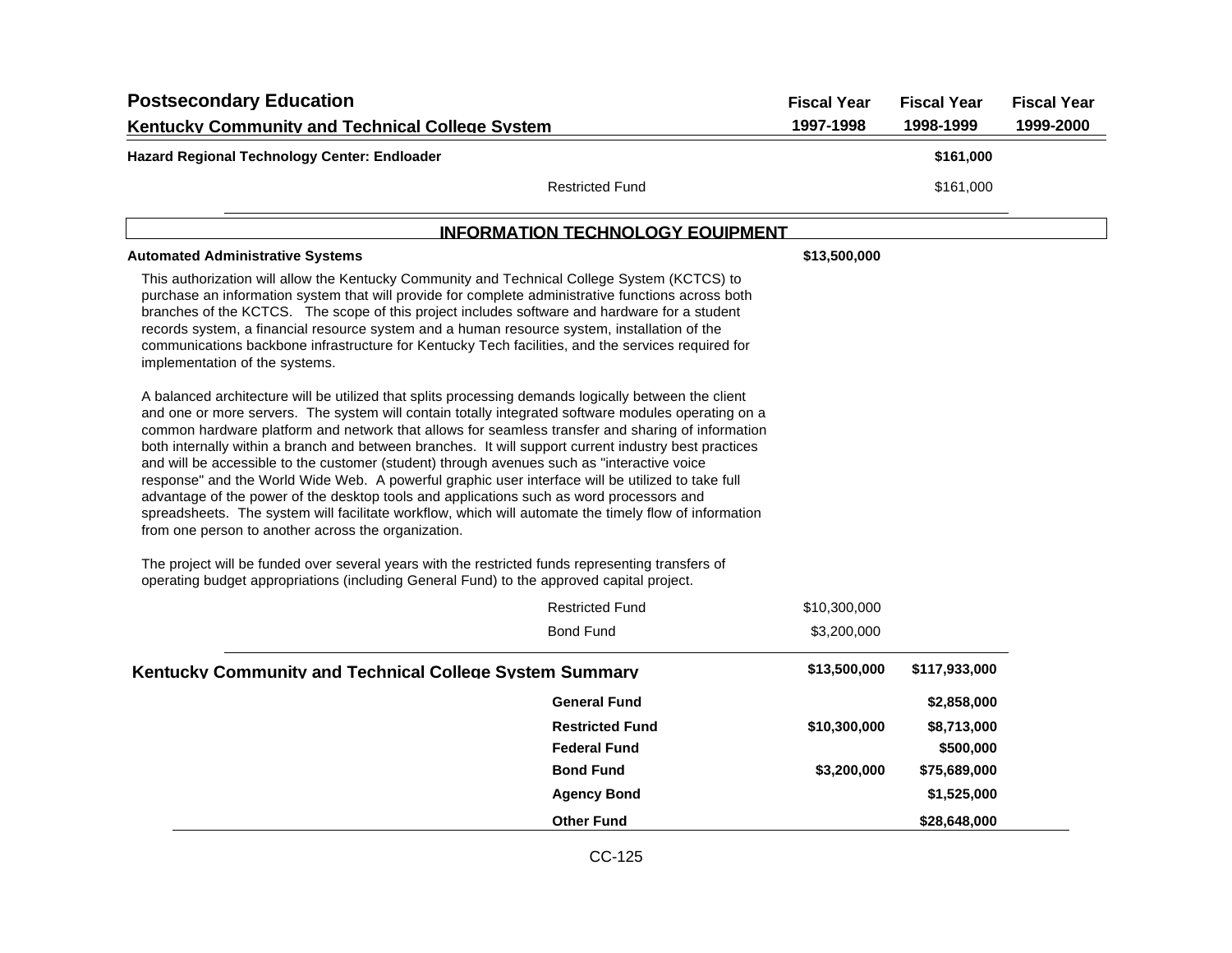| <b>Postsecondary Education</b>                                                                                                                                                                                                                | <b>Fiscal Year</b> | <b>Fiscal Year</b> | <b>Fiscal Year</b> |
|-----------------------------------------------------------------------------------------------------------------------------------------------------------------------------------------------------------------------------------------------|--------------------|--------------------|--------------------|
| University of Kentucky-Hospital                                                                                                                                                                                                               | 1997-1998          | 1998-1999          | 1999-2000          |
| <b>CAPITAL CONSTRUCTION PROJECTS</b>                                                                                                                                                                                                          |                    |                    |                    |
| <b>Biohazard/Environmental Protection I</b>                                                                                                                                                                                                   |                    | \$1,500,000        |                    |
| This authorization will allow the hospital to address increasingly stringent laws and regulations of<br>state and federal environmental regulatory agencies.                                                                                  |                    |                    |                    |
| <b>Restricted Fund</b>                                                                                                                                                                                                                        |                    | \$1,500,000        |                    |
| <b>Building Connectors II</b>                                                                                                                                                                                                                 |                    | \$2,200,000        |                    |
| The authorization will allow the university to provide above ground "connectors" to improve<br>connections between the various buildings on the Medical Center campus.                                                                        |                    |                    |                    |
| <b>Restricted Fund</b>                                                                                                                                                                                                                        |                    | \$2,200,000        |                    |
| <b>Building/Site Upgrade II</b>                                                                                                                                                                                                               |                    | \$710,000          |                    |
| This authorization will allow the hospital to address anticipated maintenance related to its roof,<br>roads, glazing, or possibly other infrastructure elements.                                                                              |                    |                    |                    |
| <b>Restricted Fund</b>                                                                                                                                                                                                                        |                    | \$710,000          |                    |
| <b>Data Systems Expansion I</b>                                                                                                                                                                                                               |                    | \$595,000          |                    |
| This authorization will allow the hospital to respond to changes in computer technology and<br>expansion of information systems services including wiring and hardware infrastructure to handle<br>increased demand and multiple new devices. |                    |                    |                    |
| <b>Restricted Fund</b>                                                                                                                                                                                                                        |                    | \$595,000          |                    |
| <b>Diagnostic Service Upgrade VII</b>                                                                                                                                                                                                         |                    | \$1,100,000        |                    |
| This authorization will allow renovation of approximately 5,000 gsf of clinical, pharmaceutical, or<br>imaging departments to accommodate changes in equipment, expanded interfaces between<br>equipment, or improved patient management.     |                    |                    |                    |
| <b>Restricted Fund</b>                                                                                                                                                                                                                        |                    | \$1,100,000        |                    |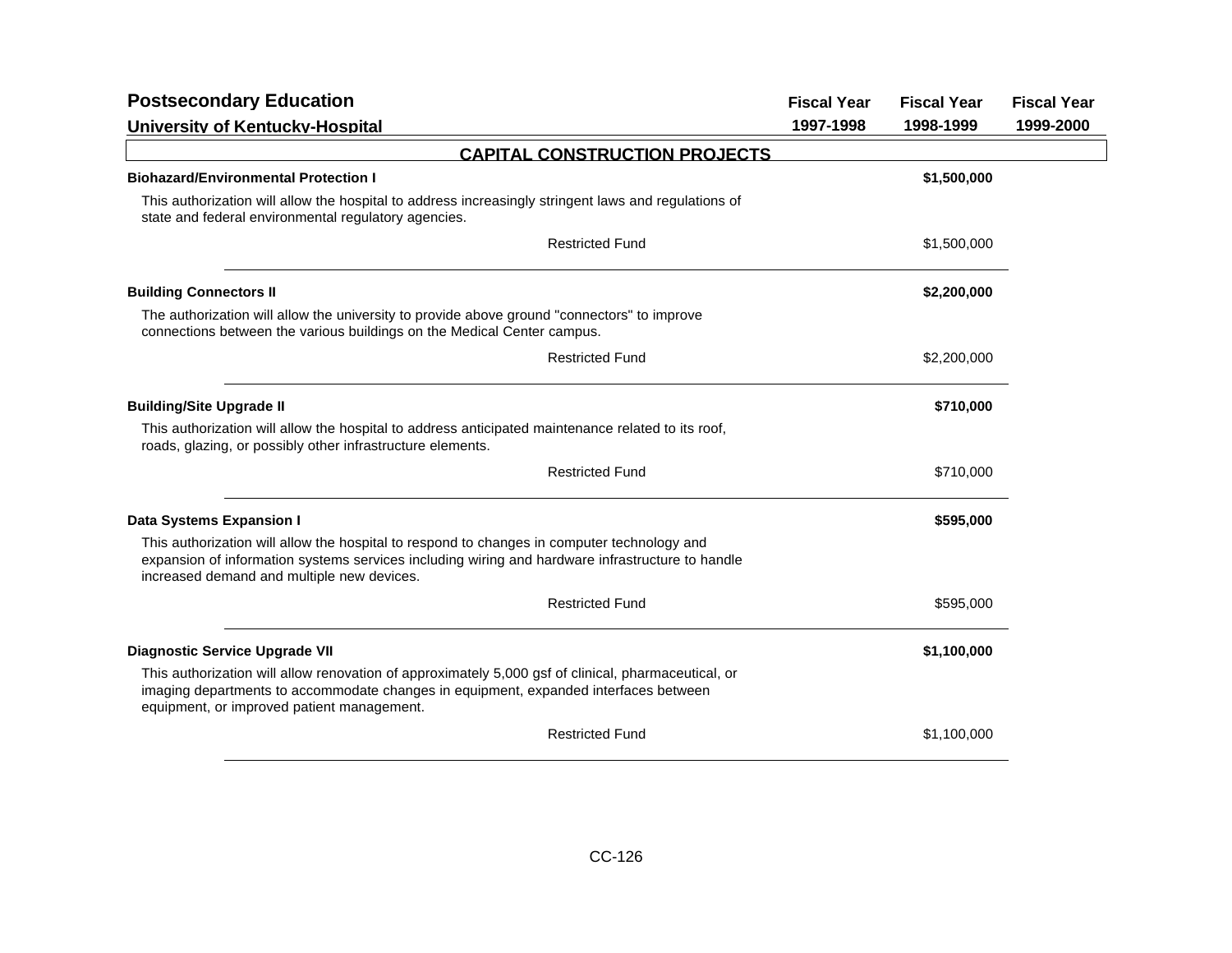| <b>Postsecondary Education</b>                                                                                                                                                                                                                                                                | <b>Fiscal Year</b> | <b>Fiscal Year</b> | <b>Fiscal Year</b> |
|-----------------------------------------------------------------------------------------------------------------------------------------------------------------------------------------------------------------------------------------------------------------------------------------------|--------------------|--------------------|--------------------|
| University of Kentucky-Hospital                                                                                                                                                                                                                                                               | 1997-1998          | 1998-1999          | 1999-2000          |
| <b>Diagnostic Services Upgrade VIII</b>                                                                                                                                                                                                                                                       |                    | \$1,100,000        |                    |
| This authorization will allow the renovation of approximately 5,000 gsf of clinical, pharmaceutical, or<br>imaging departments to accommodate changes in equipment, expanded interfaces between<br>equipment, or improved patient management.                                                 |                    |                    |                    |
| <b>Restricted Fund</b>                                                                                                                                                                                                                                                                        |                    | \$1,100,000        |                    |
| <b>HVAC Upgrade</b>                                                                                                                                                                                                                                                                           |                    |                    | \$3,500,000        |
| Increasing demands on the Hospital's HVAC systems due to technology and patient care<br>requirements (from JCAHO and OSHA standards) are outstripping the systems' capacity. Almost all<br>renovations are requiring new, separate AHUs, adding significant renovation and maintenance costs. |                    |                    |                    |
| <b>Restricted Fund</b>                                                                                                                                                                                                                                                                        |                    |                    | \$3,500,000        |
| <b>Hospital Kitchen Renovation I</b>                                                                                                                                                                                                                                                          |                    | \$1,000,000        |                    |
| This authorization will allow major redesign of approximately 4,160 gsf of the Hospital kitchen and<br>food preparation areas.                                                                                                                                                                |                    |                    |                    |
| <b>Restricted Fund</b>                                                                                                                                                                                                                                                                        |                    | \$1,000,000        |                    |
| <b>Hospital Kitchen Renovation II</b>                                                                                                                                                                                                                                                         |                    | \$520,000          |                    |
| This authorization will allow major redesign of approximately 3,000 gsf of the Hospital kitchen and<br>food preparation areas                                                                                                                                                                 |                    |                    |                    |
| <b>Restricted Fund</b>                                                                                                                                                                                                                                                                        |                    | \$520,000          |                    |
| <b>Hospital Parking Expansion</b>                                                                                                                                                                                                                                                             |                    |                    | \$3,100,000        |
| This authorization will allow the expansion of the current hospital garage by approximately 320<br>parking spaces.                                                                                                                                                                            |                    |                    |                    |
| <b>Restricted Fund</b>                                                                                                                                                                                                                                                                        |                    |                    | \$3,100,000        |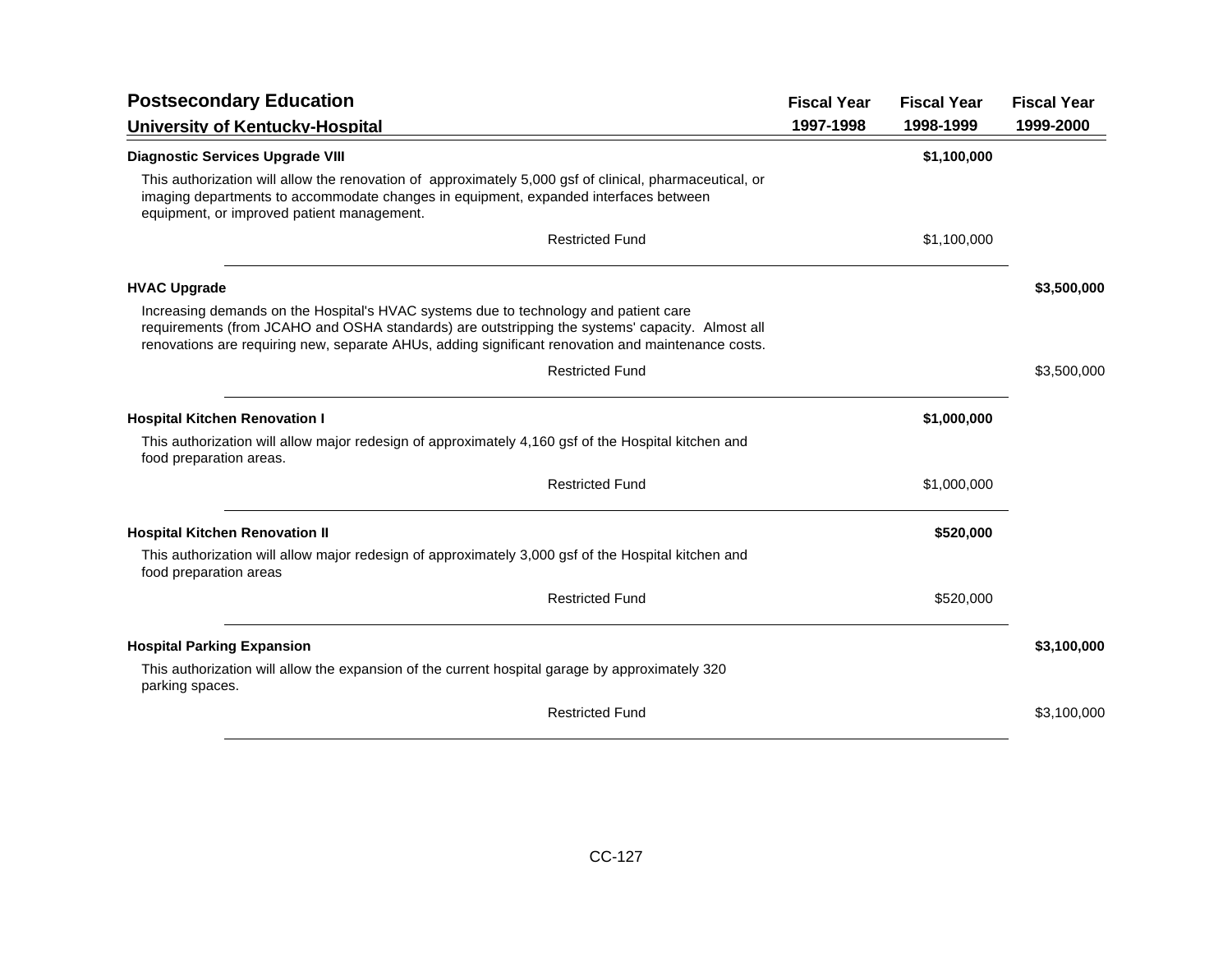| <b>Postsecondary Education</b>                                                                                                                                                                                                                                                                | <b>Fiscal Year</b> | <b>Fiscal Year</b> | <b>Fiscal Year</b> |
|-----------------------------------------------------------------------------------------------------------------------------------------------------------------------------------------------------------------------------------------------------------------------------------------------|--------------------|--------------------|--------------------|
| University of Kentucky-Hospital                                                                                                                                                                                                                                                               | 1997-1998          | 1998-1999          | 1999-2000          |
| <b>Imaging Services</b>                                                                                                                                                                                                                                                                       |                    | \$3,500,000        |                    |
| This authorization will allow the renovation of 19,500 gsf to consolidate imaging modalities which are<br>now decentralized in surgery, endoscopy, radiology, and nuclear medicine.                                                                                                           |                    |                    |                    |
| <b>Restricted Fund</b>                                                                                                                                                                                                                                                                        |                    | \$3,500,000        |                    |
| <b>Implementation of Land Use Plan II</b>                                                                                                                                                                                                                                                     |                    | \$2,500,000        |                    |
| This authorization allows the acquisition of nearby property in the 1998-2000 biennium in<br>anticipation of the need to extend the Medical Center campus in the 1990's and after 2000.                                                                                                       |                    |                    |                    |
| <b>Restricted Fund</b>                                                                                                                                                                                                                                                                        |                    | \$2,500,000        |                    |
| <b>Intra-Hospital Transportation Systems III</b>                                                                                                                                                                                                                                              |                    | \$700,000          |                    |
| This authorization will allow the maintenance and upgrading of hospital's existing elevator, conveyor,<br>and pneumatic tube systems.                                                                                                                                                         |                    |                    |                    |
| <b>Restricted Fund</b>                                                                                                                                                                                                                                                                        |                    | \$700,000          |                    |
| <b>Limited Stay Facility</b>                                                                                                                                                                                                                                                                  |                    | \$5,200,000        |                    |
| This authorization allows the construction of a 45,000 gsf freestanding hotel-type facility for patients.                                                                                                                                                                                     |                    |                    |                    |
| <b>Restricted Fund</b>                                                                                                                                                                                                                                                                        |                    | \$5,200,000        |                    |
| <b>Markey 4th Floor Renovation</b>                                                                                                                                                                                                                                                            |                    | \$3,800,000        |                    |
| This authorization will allow renovation of the 4th floor of the Markey Cancer Center to return the 4th<br>floor to patient care and patient care support. The project involves converting what is currently office<br>space into inpatient rooms, nurses' stations, and other support space. |                    |                    |                    |
| <b>Restricted Fund</b>                                                                                                                                                                                                                                                                        |                    | \$3,800,000        |                    |
| <b>Materials Handling Storage/Distribution Center</b>                                                                                                                                                                                                                                         |                    | \$970,000          |                    |
| This authorization will allow the construction of approximately 20,000 gsf of warehouse storage<br>space and material handling and distribution facilities.                                                                                                                                   |                    |                    |                    |
| <b>Restricted Fund</b>                                                                                                                                                                                                                                                                        |                    | \$970,000          |                    |
|                                                                                                                                                                                                                                                                                               |                    |                    |                    |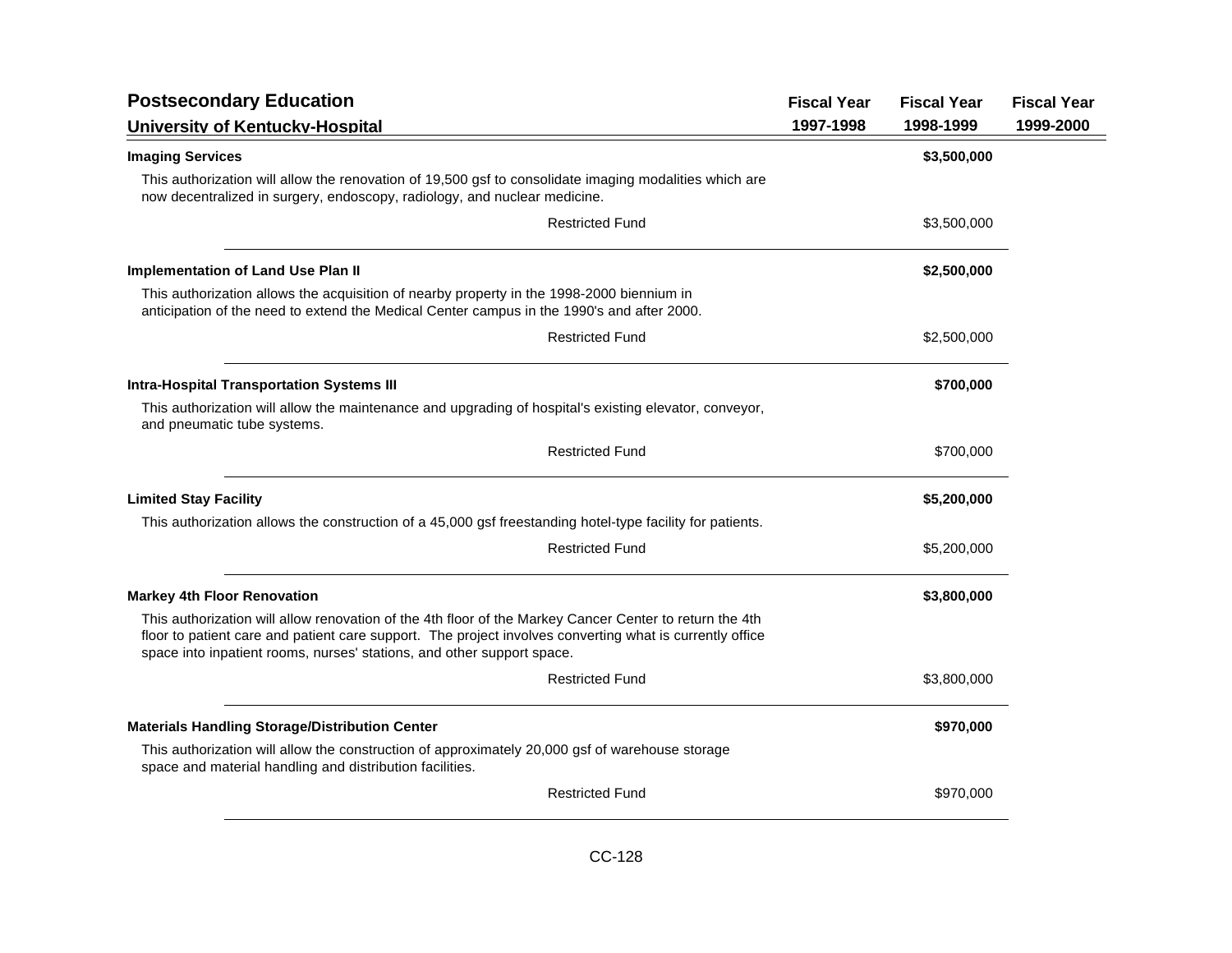| <b>Postsecondary Education</b>                                                                                                                                                                                                                                                                                                                                                                                               | <b>Fiscal Year</b> | <b>Fiscal Year</b> | <b>Fiscal Year</b> |
|------------------------------------------------------------------------------------------------------------------------------------------------------------------------------------------------------------------------------------------------------------------------------------------------------------------------------------------------------------------------------------------------------------------------------|--------------------|--------------------|--------------------|
| University of Kentucky-Hospital                                                                                                                                                                                                                                                                                                                                                                                              | 1997-1998          | 1998-1999          | 1999-2000          |
| <b>Nursing Unit Modification VI</b>                                                                                                                                                                                                                                                                                                                                                                                          |                    | \$940,000          |                    |
| This authorization will provide for routine and periodic upgrade for approximately 6,500 gsf of<br>hospital space.                                                                                                                                                                                                                                                                                                           |                    |                    |                    |
| <b>Restricted Fund</b>                                                                                                                                                                                                                                                                                                                                                                                                       |                    | \$940,000          |                    |
| <b>Nursing Unit Modification VIII</b>                                                                                                                                                                                                                                                                                                                                                                                        |                    | \$3,500,000        |                    |
| This authorization will provide for routine and periodic upgrade for approximately 24,500 gsf of<br>hospital space.                                                                                                                                                                                                                                                                                                          |                    |                    |                    |
| <b>Restricted Fund</b>                                                                                                                                                                                                                                                                                                                                                                                                       |                    | \$3,500,000        |                    |
| <b>Outpatient Care Facility</b>                                                                                                                                                                                                                                                                                                                                                                                              |                    | \$3,500,000        |                    |
| This authorization will allow expansion of outpatient services to support the Medical Center's<br>teaching and service missions. The project seeks to provide a limited range of services such as an<br>outpatient surgery/procedure center or diagnostic and imaging services.                                                                                                                                              |                    |                    |                    |
| <b>Restricted Fund</b>                                                                                                                                                                                                                                                                                                                                                                                                       |                    | \$3,500,000        |                    |
| <b>Outpatient Diagnostic and Treatment Center</b>                                                                                                                                                                                                                                                                                                                                                                            |                    | \$14,000,000       |                    |
| This authorization will allow construction of a facility up to approximately 87,500 gsf for outpatient<br>diagnostic and treatment services which may include a surgery center, capacity for invasive<br>diagnostic procedures, a full range of imaging services, rehabilitation services, clinical laboratory<br>services, screening services, and faculty offices in disciplines relevant to the services in the facility. |                    |                    |                    |
| <b>Restricted Fund</b>                                                                                                                                                                                                                                                                                                                                                                                                       |                    | \$14,000,000       |                    |
| <b>Outpatient Services</b>                                                                                                                                                                                                                                                                                                                                                                                                   |                    | \$3,600,000        |                    |
| This authorization will allow construction of an approximately 20,000 gsf facility to provide outpatient<br>services, such as exam rooms, diagnostic or therapeutic modalities, pharmacy or clinical labs.                                                                                                                                                                                                                   |                    |                    |                    |
| <b>Restricted Fund</b>                                                                                                                                                                                                                                                                                                                                                                                                       |                    | \$3,600,000        |                    |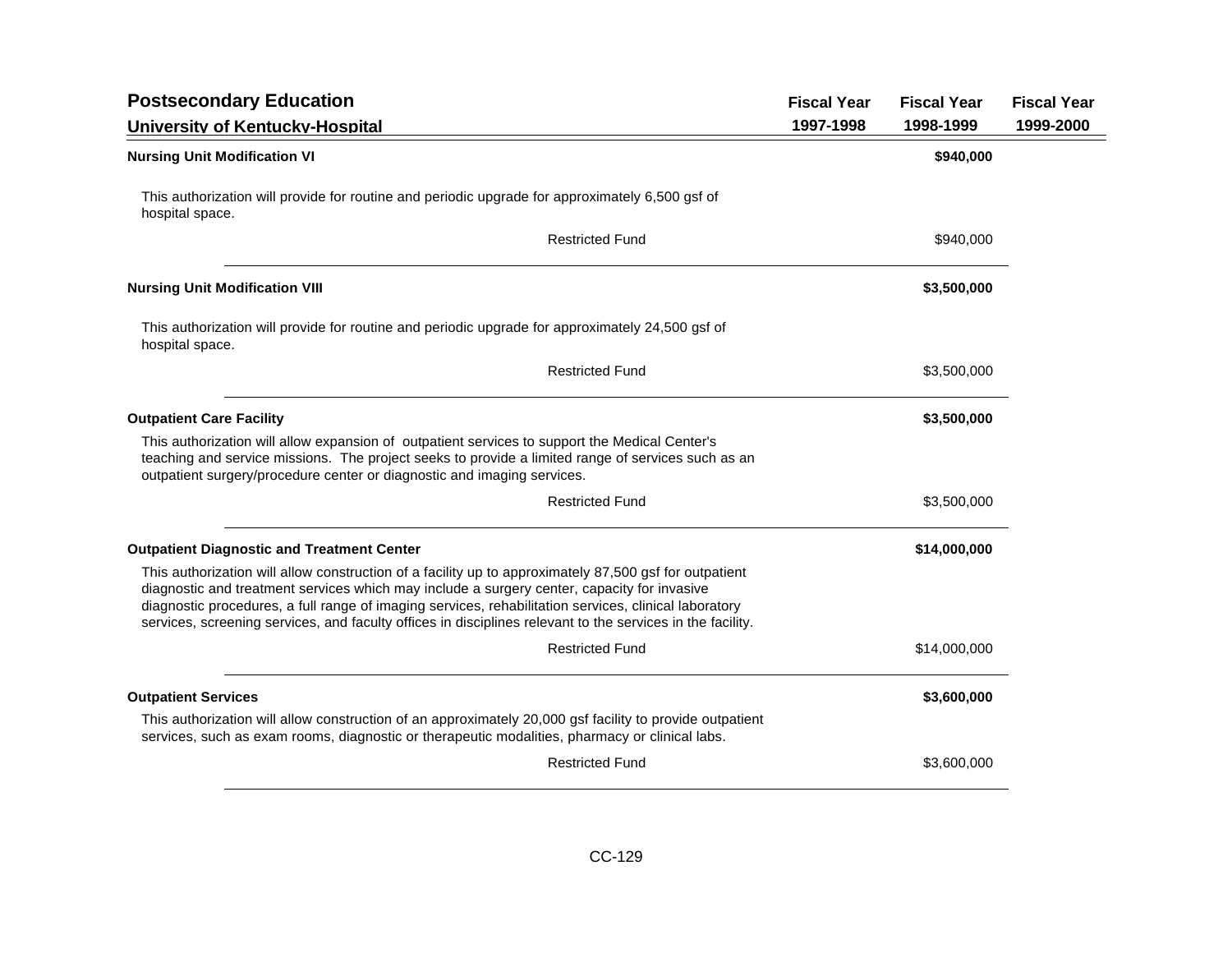| <b>Postsecondary Education</b>                                                                                                                                                                                                        | <b>Fiscal Year</b> | <b>Fiscal Year</b> | <b>Fiscal Year</b> |
|---------------------------------------------------------------------------------------------------------------------------------------------------------------------------------------------------------------------------------------|--------------------|--------------------|--------------------|
| University of Kentucky-Hospital                                                                                                                                                                                                       | 1997-1998          | 1998-1999          | 1999-2000          |
| <b>Parking Structure I</b>                                                                                                                                                                                                            |                    | \$6,600,000        |                    |
| This authorization will allow construction of an additional parking structure capable of providing<br>approximately 600 parking spaces.                                                                                               |                    |                    |                    |
| <b>Restricted Fund</b>                                                                                                                                                                                                                |                    | \$6,600,000        |                    |
| <b>Parking Structure II</b>                                                                                                                                                                                                           |                    | \$6,600,000        |                    |
| This authorization will construction of an additional parking structure capable of providing<br>approximately 600 parking spaces.                                                                                                     |                    |                    |                    |
| <b>Restricted Fund</b>                                                                                                                                                                                                                |                    | \$6,600,000        |                    |
| <b>Patient Care Facility/Women's Cancer Center</b>                                                                                                                                                                                    |                    | \$8,000,000        |                    |
| This authorization will allow the construction of an approximately 33,000 gsf facility for the<br>consolidation and expansion of existing services.                                                                                   |                    |                    |                    |
| <b>Restricted Fund</b>                                                                                                                                                                                                                |                    | \$8,000,000        |                    |
| <b>Primary Care Center</b>                                                                                                                                                                                                            |                    | \$13,200,000       |                    |
| This authorization will allow construction of a 55,000 gsf free standing facility to provide primary care<br>services.                                                                                                                |                    |                    |                    |
| <b>Restricted Fund</b>                                                                                                                                                                                                                |                    | \$13,200,000       |                    |
| <b>Utility System Upgrade III</b>                                                                                                                                                                                                     |                    | \$1,500,000        |                    |
| This project supports the coordinated, centralized approach to utility systems for the University. It<br>provides a basis for addressing additional utility system capacity in support of Hospital projects<br>should the need arise. |                    |                    |                    |
| <b>Restricted Fund</b>                                                                                                                                                                                                                |                    | \$1,500,000        |                    |
| <b>MAJOR EQUIPMENT</b>                                                                                                                                                                                                                |                    |                    |                    |
| Angiographic Unit                                                                                                                                                                                                                     |                    | \$1,950,000        |                    |
| <b>Restricted Fund</b>                                                                                                                                                                                                                |                    | \$1,950,000        |                    |
|                                                                                                                                                                                                                                       |                    |                    |                    |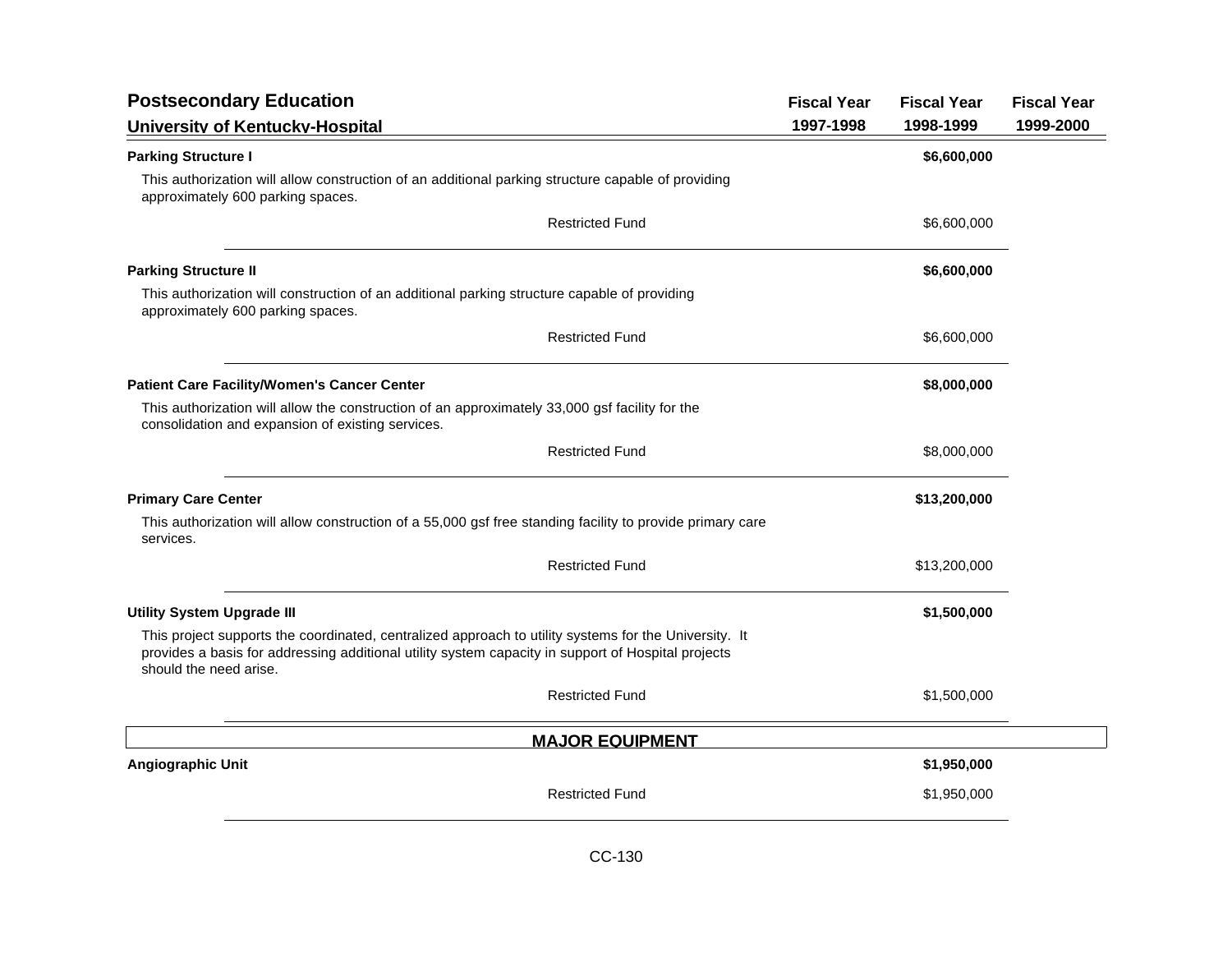| <b>Postsecondary Education</b>     |                        | <b>Fiscal Year</b> | <b>Fiscal Year</b> | <b>Fiscal Year</b> |
|------------------------------------|------------------------|--------------------|--------------------|--------------------|
| University of Kentucky-Hospital    |                        | 1997-1998          | 1998-1999          | 1999-2000          |
| <b>Automated Screening System</b>  |                        |                    | \$200,000          |                    |
|                                    | <b>Restricted Fund</b> |                    | \$200,000          |                    |
| <b>Breast Radiographic</b>         |                        |                    | \$250,000          |                    |
|                                    | <b>Restricted Fund</b> |                    | \$250,000          |                    |
| <b>CT Scanner</b>                  |                        |                    | \$1,600,000        |                    |
|                                    | <b>Restricted Fund</b> |                    | \$1,600,000        |                    |
| <b>Cardiac Catheterization Lab</b> |                        |                    | \$4,000,000        |                    |
|                                    | <b>Restricted Fund</b> |                    | \$4,000,000        |                    |
| <b>Cardiac Ultrasound</b>          |                        |                    | \$300,000          |                    |
|                                    | <b>Restricted Fund</b> |                    | \$300,000          |                    |
| <b>Catheterization Lab</b>         |                        |                    | \$2,500,000        |                    |
|                                    | <b>Restricted Fund</b> |                    | \$2,500,000        |                    |
| <b>Digital Enhancement</b>         |                        |                    | \$850,000          |                    |
|                                    | <b>Restricted Fund</b> |                    | \$850,000          |                    |
| <b>Digital Radiology</b>           |                        |                    | \$1,750,000        |                    |
|                                    | <b>Restricted Fund</b> |                    | \$1,750,000        |                    |
| <b>Digital Radiology</b>           |                        |                    | \$800,000          |                    |
|                                    | <b>Restricted Fund</b> |                    | \$800,000          |                    |
|                                    |                        |                    |                    |                    |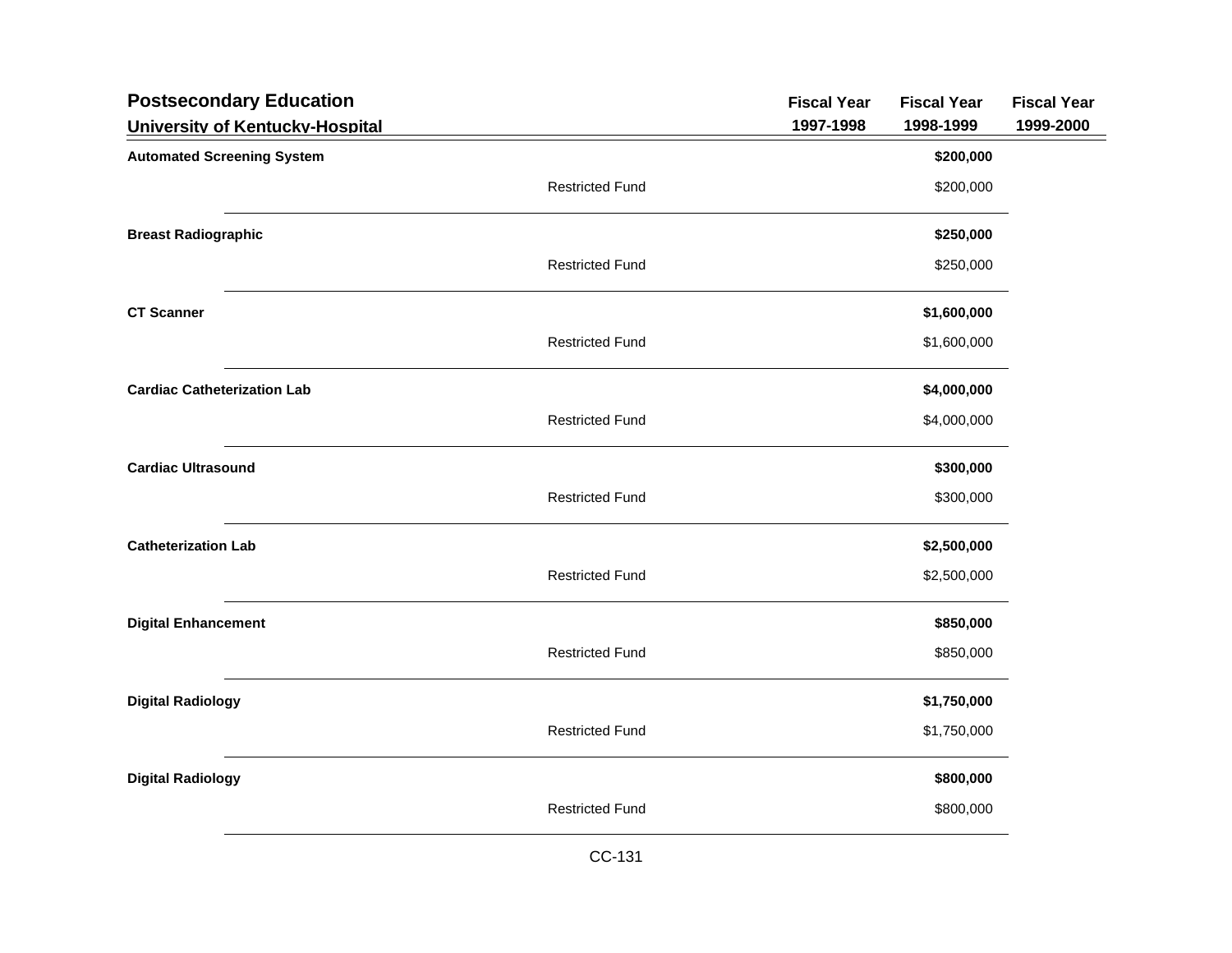| <b>Postsecondary Education</b>      |                        | <b>Fiscal Year</b> | <b>Fiscal Year</b> | <b>Fiscal Year</b> |
|-------------------------------------|------------------------|--------------------|--------------------|--------------------|
| University of Kentucky-Hospital     |                        | 1997-1998          | 1998-1999          | 1999-2000          |
| <b>Digitract Orbitor Camera</b>     |                        |                    | \$250,000          |                    |
|                                     | <b>Restricted Fund</b> |                    | \$250,000          |                    |
| <b>EKG Management System</b>        |                        |                    | \$250,000          |                    |
|                                     | <b>Restricted Fund</b> |                    | \$250,000          |                    |
| <b>EKG Unit</b>                     |                        |                    | \$400,000          |                    |
|                                     | <b>Restricted Fund</b> |                    | \$400,000          |                    |
| <b>EMG Unit</b>                     |                        |                    | \$200,000          |                    |
|                                     | <b>Restricted Fund</b> |                    | \$200,000          |                    |
| <b>Echocardiography Equipment</b>   |                        |                    | \$300,000          |                    |
|                                     | <b>Restricted Fund</b> |                    | \$300,000          |                    |
| <b>Electrophysiology Lab</b>        |                        |                    | \$1,500,000        |                    |
|                                     | <b>Restricted Fund</b> |                    | \$1,500,000        |                    |
| <b>Electrophysiology Laboratory</b> |                        |                    | \$1,250,000        |                    |
|                                     | <b>Restricted Fund</b> |                    | \$1,250,000        |                    |
| <b>Endoscopy Video/Ultrasound</b>   |                        |                    | \$300,000          |                    |
|                                     | <b>Restricted Fund</b> |                    | \$300,000          |                    |
| <b>Endoscopy Video/Ultrasound</b>   |                        |                    | \$250,000          |                    |
|                                     | <b>Restricted Fund</b> |                    | \$250,000          |                    |
|                                     |                        |                    |                    |                    |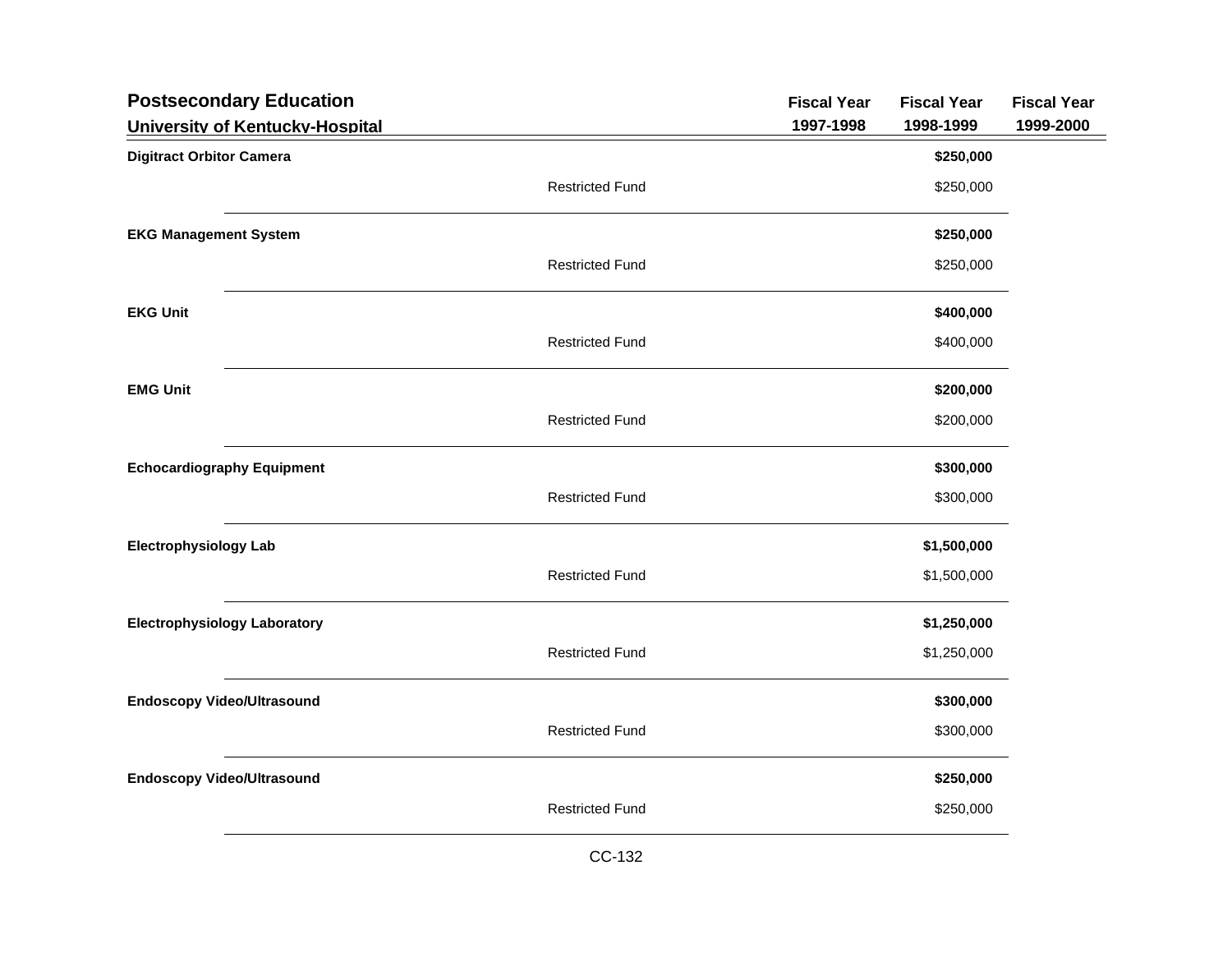| <b>Postsecondary Education</b>               |                        | <b>Fiscal Year</b> | <b>Fiscal Year</b> | <b>Fiscal Year</b> |
|----------------------------------------------|------------------------|--------------------|--------------------|--------------------|
| University of Kentucky-Hospital              |                        | 1997-1998          | 1998-1999          | 1999-2000          |
| <b>Fluoroscopy Unit</b>                      |                        |                    | \$500,000          |                    |
|                                              | <b>Restricted Fund</b> |                    | \$500,000          |                    |
| <b>Gamma Knife Upgrade</b>                   |                        |                    | \$2,000,000        |                    |
|                                              | <b>Restricted Fund</b> |                    | \$2,000,000        |                    |
| <b>General Radiography Unit</b>              |                        |                    | \$800,000          |                    |
|                                              | <b>Restricted Fund</b> |                    | \$800,000          |                    |
| <b>General Radiography/Fluoroscopic Unit</b> |                        |                    | \$500,000          |                    |
|                                              | <b>Restricted Fund</b> |                    | \$500,000          |                    |
| <b>General Radiology Unit</b>                |                        |                    | \$500,000          |                    |
|                                              | <b>Restricted Fund</b> |                    | \$500,000          |                    |
| <b>General Radiology Unit</b>                |                        |                    | \$800,000          |                    |
|                                              | <b>Restricted Fund</b> |                    | \$800,000          |                    |
| <b>Hyperbaric Chamber</b>                    |                        |                    | \$150,000          |                    |
|                                              | <b>Restricted Fund</b> |                    | \$150,000          |                    |
| <b>Infectious Disease Detection System</b>   |                        |                    | \$102,000          |                    |
|                                              | <b>Restricted Fund</b> |                    | \$102,000          |                    |
| <b>Laboratory Analyzer</b>                   |                        |                    | \$200,000          |                    |
|                                              | <b>Restricted Fund</b> |                    | \$200,000          |                    |
|                                              |                        |                    |                    |                    |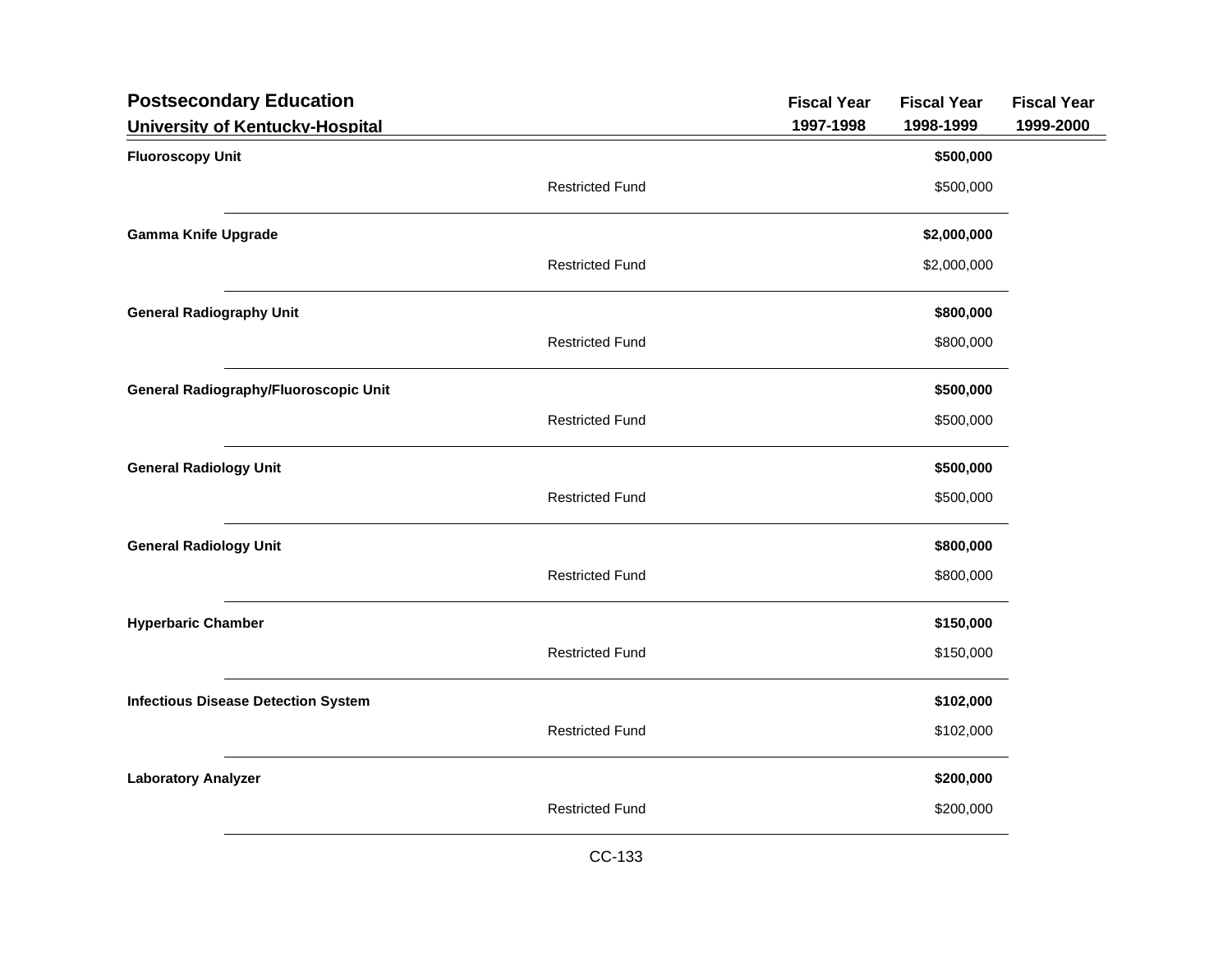| <b>Postsecondary Education</b>  |                        | <b>Fiscal Year</b> | <b>Fiscal Year</b> | <b>Fiscal Year</b> |
|---------------------------------|------------------------|--------------------|--------------------|--------------------|
| University of Kentucky-Hospital |                        | 1997-1998          | 1998-1999          | 1999-2000          |
| <b>Laboratory Analyzer</b>      |                        |                    | \$200,000          |                    |
|                                 | <b>Restricted Fund</b> |                    | \$200,000          |                    |
| <b>MRI</b>                      |                        |                    | \$2,500,000        |                    |
|                                 | <b>Restricted Fund</b> |                    | \$2,500,000        |                    |
| <b>MRI Upgrade</b>              |                        |                    | \$500,000          |                    |
|                                 | <b>Restricted Fund</b> |                    | \$500,000          |                    |
| <b>Mobile Fluoroscopy</b>       |                        |                    | \$200,000          |                    |
|                                 | <b>Restricted Fund</b> |                    | \$200,000          |                    |
| <b>Mobile Radiology Unit</b>    |                        |                    | \$200,000          |                    |
|                                 | <b>Restricted Fund</b> |                    | \$200,000          |                    |
| <b>Neuro-Radiography Unit</b>   |                        |                    | \$1,500,000        |                    |
|                                 | <b>Restricted Fund</b> |                    | \$1,500,000        |                    |
| <b>Nuclear Medicine Camera</b>  |                        |                    | \$750,000          |                    |
|                                 | <b>Restricted Fund</b> |                    | \$750,000          |                    |
| <b>OB Ultrasound</b>            |                        |                    | \$300,000          |                    |
|                                 | <b>Restricted Fund</b> |                    | \$300,000          |                    |
| <b>Radiation Therapy Unit</b>   |                        |                    | \$1,800,000        |                    |
|                                 | <b>Restricted Fund</b> |                    | \$1,800,000        |                    |
|                                 |                        |                    |                    |                    |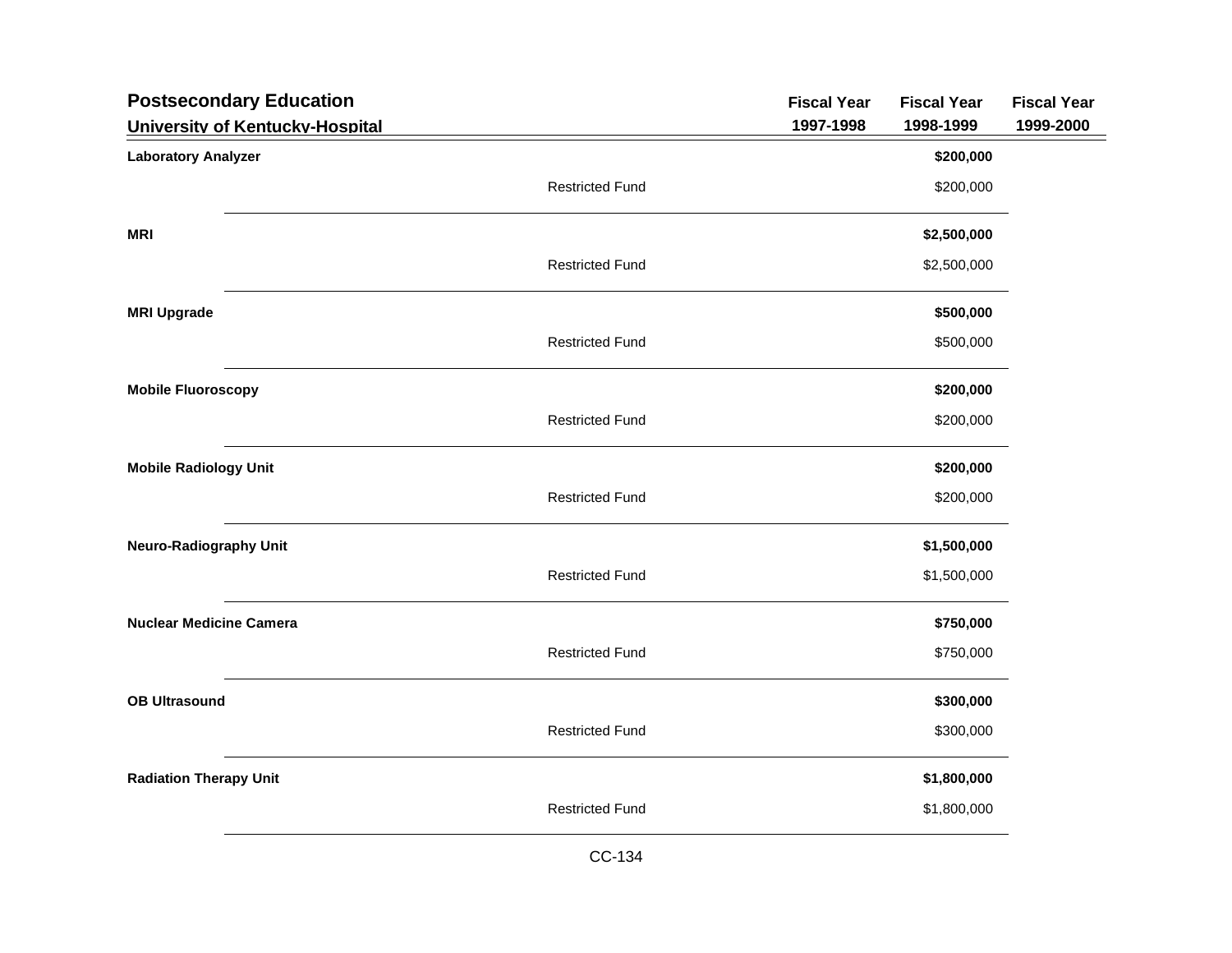| <b>Postsecondary Education</b>   |                        | <b>Fiscal Year</b> | <b>Fiscal Year</b> | <b>Fiscal Year</b> |
|----------------------------------|------------------------|--------------------|--------------------|--------------------|
| University of Kentucky-Hospital  |                        | 1997-1998          | 1998-1999          | 1999-2000          |
| <b>Radiology Ultrasound</b>      |                        |                    | \$400,000          |                    |
|                                  | <b>Restricted Fund</b> |                    | \$400,000          |                    |
| <b>SPECT System</b>              |                        |                    | \$750,000          |                    |
|                                  | <b>Restricted Fund</b> |                    | \$750,000          |                    |
| <b>Scrub Dispenser</b>           |                        |                    | \$225,000          |                    |
|                                  | <b>Restricted Fund</b> |                    | \$225,000          |                    |
| <b>Surgical Laser</b>            |                        |                    | \$200,000          |                    |
|                                  | <b>Restricted Fund</b> |                    | \$200,000          |                    |
| <b>Surgical Laser</b>            |                        |                    | \$200,000          |                    |
|                                  | <b>Restricted Fund</b> |                    | \$200,000          |                    |
| <b>Surgical Microscope</b>       |                        |                    | \$300,000          |                    |
|                                  | <b>Restricted Fund</b> |                    | \$300,000          |                    |
| <b>Surgical Microscope</b>       |                        |                    | \$300,000          |                    |
|                                  | <b>Restricted Fund</b> |                    | \$300,000          |                    |
| <b>Treatment Planning System</b> |                        |                    | \$1,200,000        |                    |
|                                  | <b>Restricted Fund</b> |                    | \$1,200,000        |                    |
| <b>UROL Table</b>                |                        |                    | \$300,000          |                    |
|                                  | <b>Restricted Fund</b> |                    | \$300,000          |                    |
|                                  |                        |                    |                    |                    |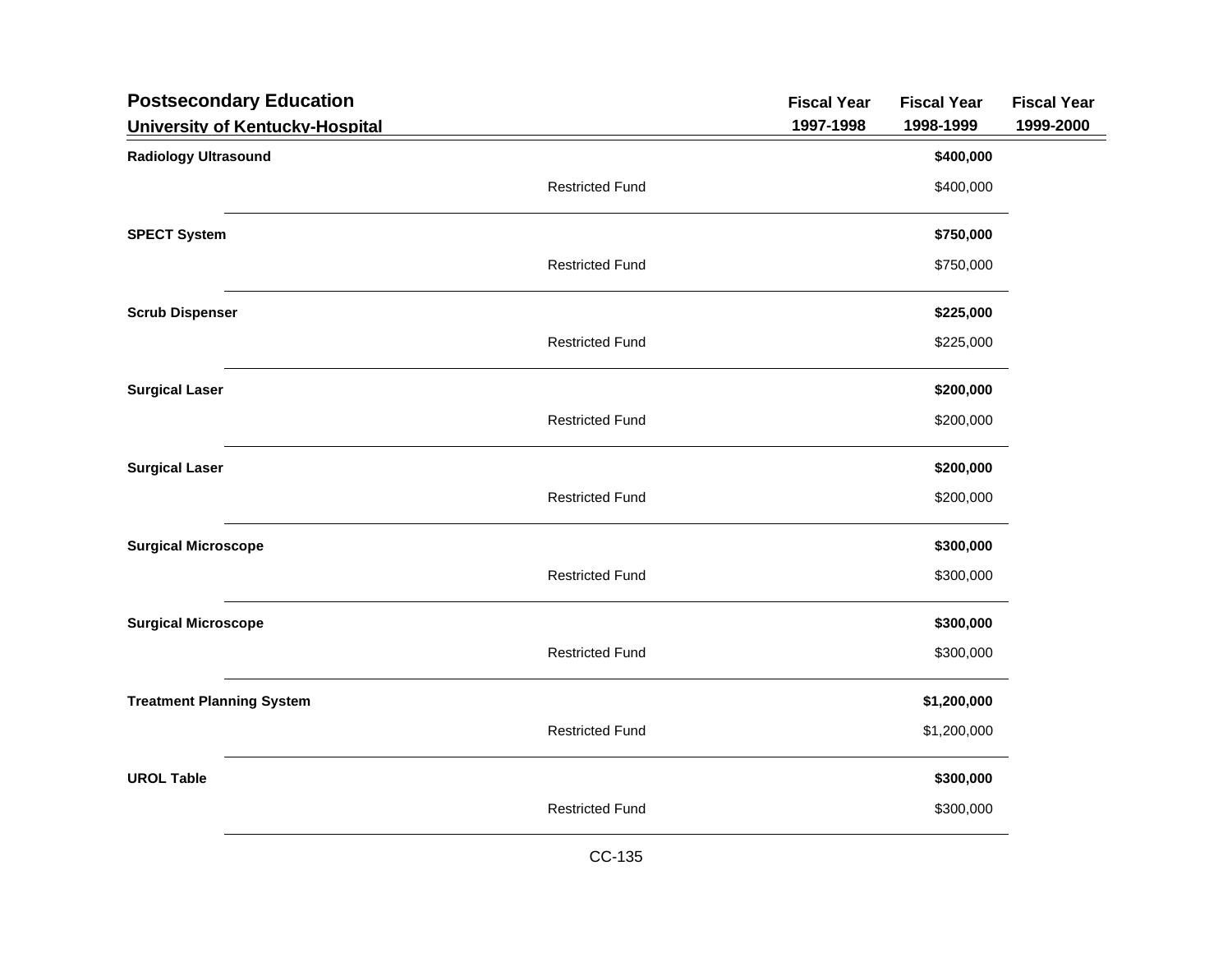| <b>Postsecondary Education</b>                 |                                         | <b>Fiscal Year</b> | <b>Fiscal Year</b> | <b>Fiscal Year</b> |
|------------------------------------------------|-----------------------------------------|--------------------|--------------------|--------------------|
| University of Kentucky-Hospital                |                                         | 1997-1998          | 1998-1999          | 1999-2000          |
| <b>Vascular Ultrasound</b>                     |                                         |                    | \$300,000          |                    |
|                                                | <b>Restricted Fund</b>                  |                    | \$300,000          |                    |
|                                                | <b>INFORMATION TECHNOLOGY EQUIPMENT</b> |                    |                    |                    |
| <b>ALIS</b>                                    |                                         |                    | \$800,000          |                    |
|                                                | <b>Restricted Fund</b>                  |                    | \$800,000          |                    |
| <b>Clinical Information System</b>             |                                         |                    | \$1,000,000        |                    |
|                                                | <b>Restricted Fund</b>                  |                    | \$1,000,000        |                    |
| <b>Clinical Information System</b>             |                                         |                    | \$3,000,000        |                    |
|                                                | <b>Restricted Fund</b>                  |                    | \$3,000,000        |                    |
| <b>Clinical System Enterprise</b>              |                                         |                    | \$5,000,000        |                    |
|                                                | <b>Restricted Fund</b>                  |                    | \$5,000,000        |                    |
| <b>Digital Imaging</b>                         |                                         |                    | \$750,000          |                    |
|                                                | <b>Restricted Fund</b>                  |                    | \$750,000          |                    |
| <b>Digital Medical Record Expansion</b>        |                                         |                    | \$2,000,000        |                    |
|                                                | <b>Restricted Fund</b>                  |                    | \$2,000,000        |                    |
| <b>Infrastructure Communication Enterprise</b> |                                         |                    | \$5,000,000        |                    |
|                                                | <b>Restricted Fund</b>                  |                    | \$5,000,000        |                    |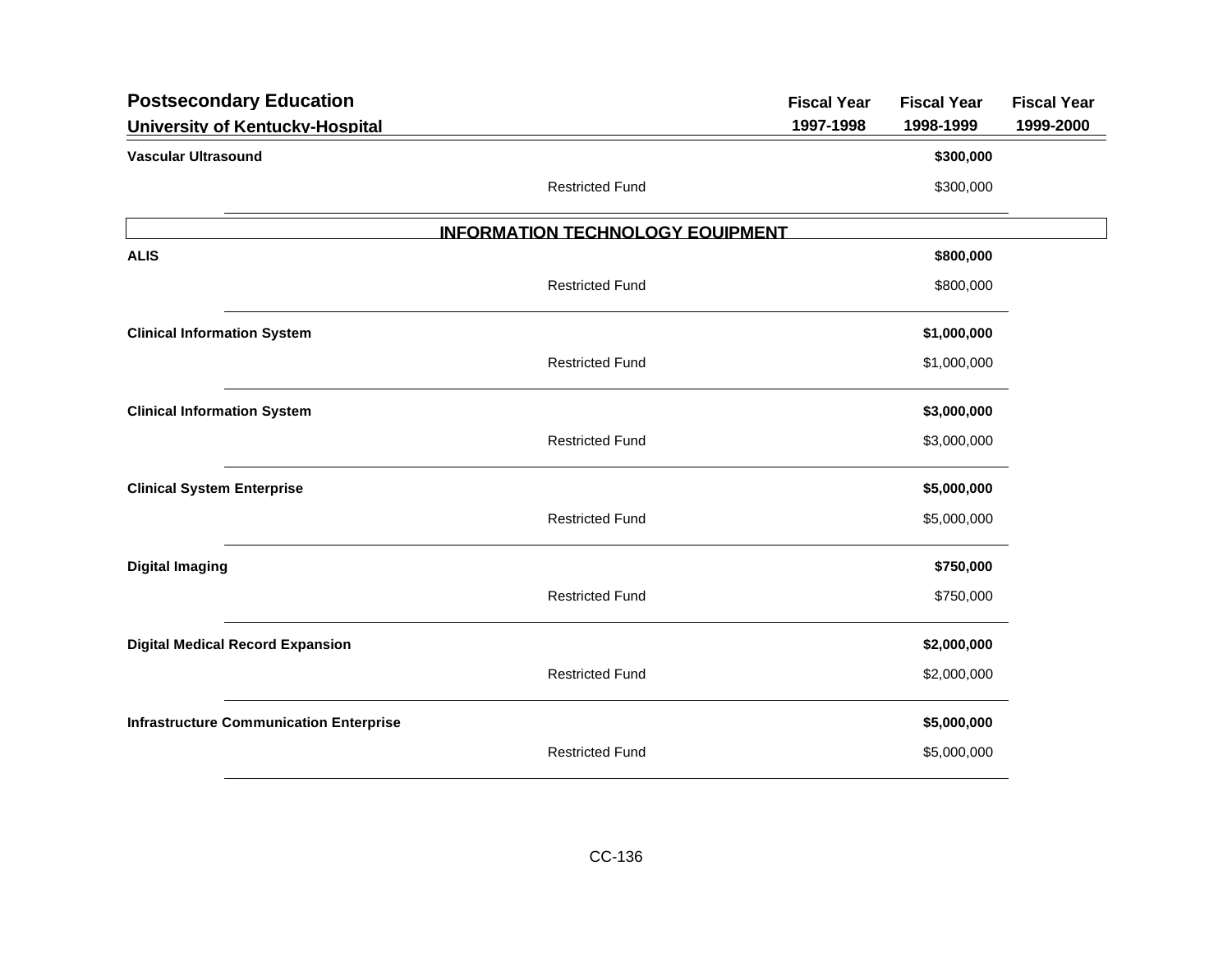| <b>Postsecondary Education</b>        |                        | <b>Fiscal Year</b> | <b>Fiscal Year</b> | <b>Fiscal Year</b> |
|---------------------------------------|------------------------|--------------------|--------------------|--------------------|
| University of Kentucky-Hospital       |                        | 1997-1998          | 1998-1999          | 1999-2000          |
| <b>Managed Care Enterprise</b>        |                        |                    | \$1,000,000        |                    |
|                                       | <b>Restricted Fund</b> |                    | \$1,000,000        |                    |
| <b>Mass Storage Capability</b>        |                        |                    | \$200,000          |                    |
|                                       | <b>Restricted Fund</b> |                    | \$200,000          |                    |
| <b>Mass Storage Capability</b>        |                        |                    | \$300,000          |                    |
|                                       | <b>Restricted Fund</b> |                    | \$300,000          |                    |
| <b>Patient System Enterprise</b>      |                        |                    | \$4,000,000        |                    |
|                                       | <b>Restricted Fund</b> |                    | \$4,000,000        |                    |
| <b>Perioperative Clinical</b>         |                        |                    | \$350,000          |                    |
|                                       | <b>Restricted Fund</b> |                    | \$350,000          |                    |
| <b>State Communication Enterprise</b> |                        |                    | \$3,000,000        |                    |
|                                       | <b>Restricted Fund</b> |                    | \$3,000,000        |                    |
| <b>Telecommunications</b>             |                        |                    | \$1,250,000        |                    |
|                                       | <b>Restricted Fund</b> |                    | \$1,250,000        |                    |
| <b>Telecommunications</b>             |                        |                    | \$800,000          |                    |
|                                       | <b>Restricted Fund</b> |                    | \$800,000          |                    |
| <b>Upgrade Disk Capacity</b>          |                        |                    | \$250,000          |                    |
|                                       | <b>Restricted Fund</b> |                    | \$250,000          |                    |
|                                       |                        |                    |                    |                    |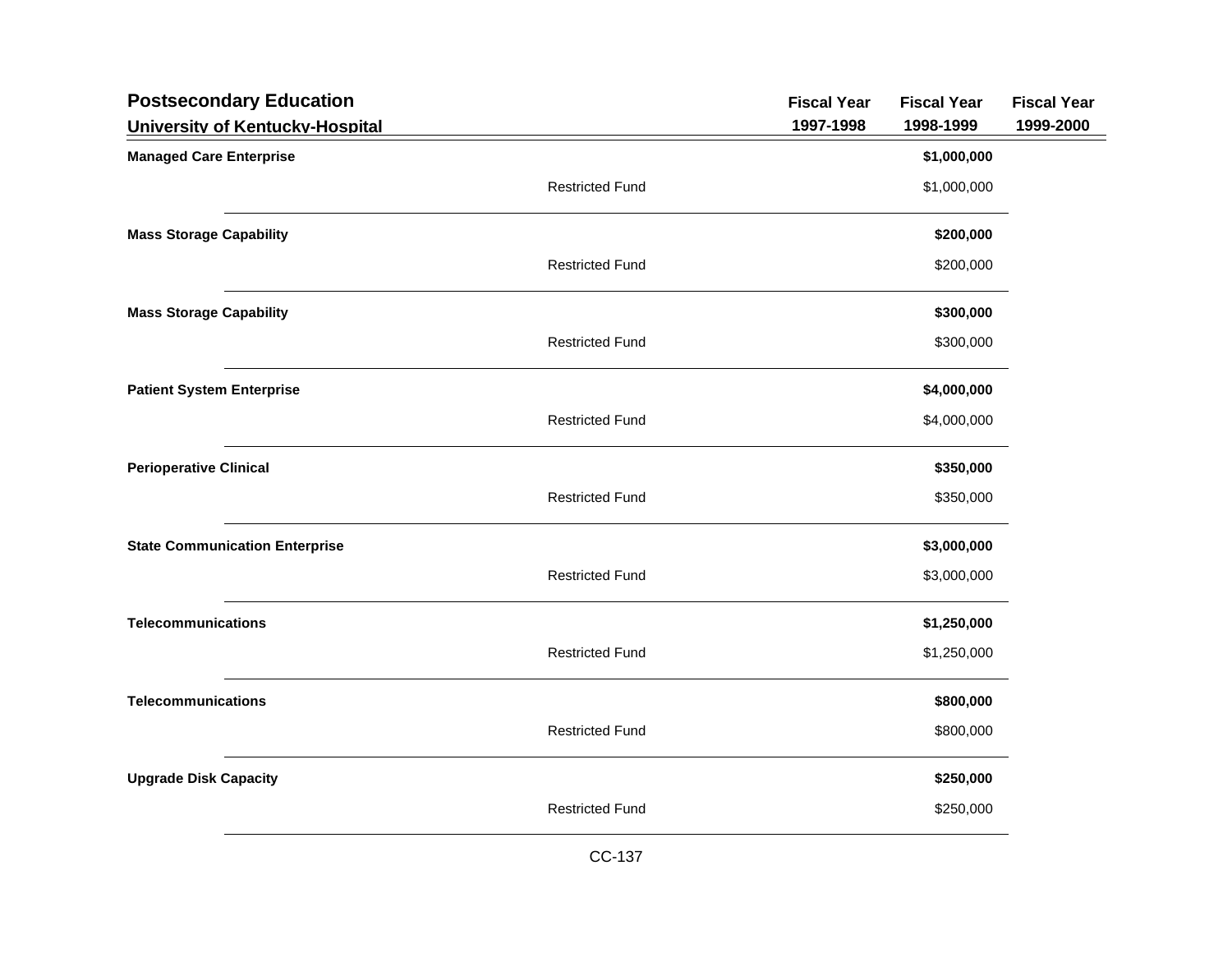| <b>Postsecondary Education</b>               |                        | <b>Fiscal Year</b> | <b>Fiscal Year</b> | <b>Fiscal Year</b> |
|----------------------------------------------|------------------------|--------------------|--------------------|--------------------|
| University of Kentucky-Hospital              |                        | 1997-1998          | 1998-1999          | 1999-2000          |
| <b>Upgrade Disk Capacity</b>                 |                        |                    | \$450,000          |                    |
|                                              | <b>Restricted Fund</b> |                    | \$450,000          |                    |
| <b>Upgrade HIS Computing Facilities</b>      |                        |                    | \$2,500,000        |                    |
|                                              | <b>Restricted Fund</b> |                    | \$2,500,000        |                    |
| <b>Upgrade Printing Capacity</b>             |                        |                    | \$400,000          |                    |
|                                              | <b>Restricted Fund</b> |                    | \$400,000          |                    |
| <b>Upgrade Tape Capacity</b>                 |                        |                    | \$250,000          |                    |
|                                              | <b>Restricted Fund</b> |                    | \$250,000          |                    |
| <b>Upgrade Telecommunications Facilities</b> |                        |                    | \$750,000          |                    |
|                                              | <b>Restricted Fund</b> |                    | \$750,000          |                    |
| <b>Upgrade Telecommunications Facilities</b> |                        |                    | \$250,000          |                    |
|                                              | <b>Restricted Fund</b> |                    | \$250,000          |                    |
| University of Kentucky-Hospital Summary      |                        |                    | \$156,712,000      | \$6,600,000        |
|                                              | <b>Restricted Fund</b> |                    | \$156,712,000      | \$6,600,000        |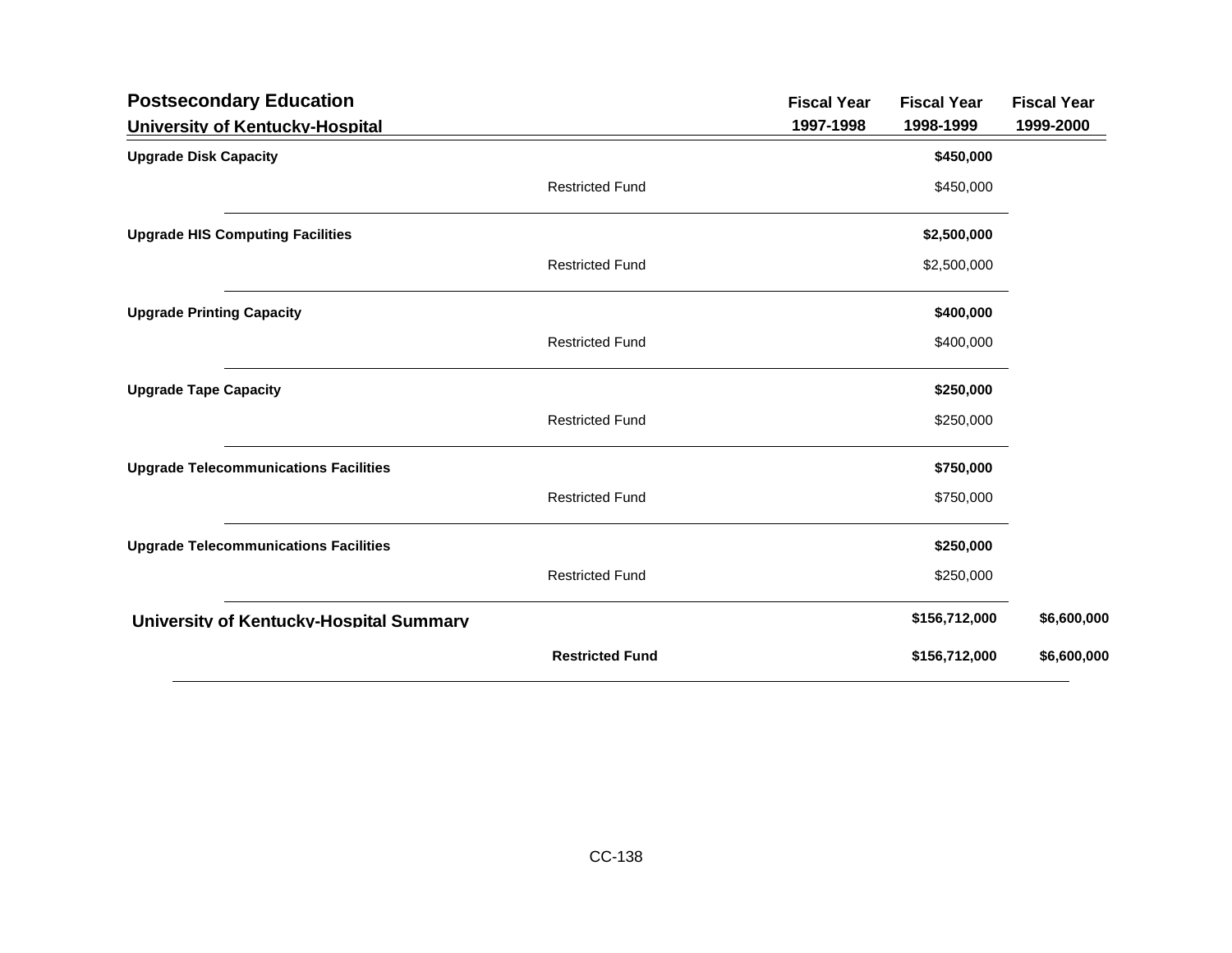| <b>Postsecondary Education</b>                                                                                                                                                                                                                                                                                                              | <b>Fiscal Year</b> | <b>Fiscal Year</b> | <b>Fiscal Year</b> |
|---------------------------------------------------------------------------------------------------------------------------------------------------------------------------------------------------------------------------------------------------------------------------------------------------------------------------------------------|--------------------|--------------------|--------------------|
| <b>University of Louisville</b>                                                                                                                                                                                                                                                                                                             | 1997-1998          | 1998-1999          | 1999-2000          |
| <b>CAPITAL CONSTRUCTION PROJECTS</b>                                                                                                                                                                                                                                                                                                        |                    |                    |                    |
| Americans Disabilities Act (ADA) Project Pool                                                                                                                                                                                                                                                                                               |                    | \$6,279,000        |                    |
| This authorization will allow the university to upgrade its buildings to meet the requirements of the<br>Americans with Disabilities Act (ADA).                                                                                                                                                                                             |                    |                    |                    |
| <b>Restricted Fund</b>                                                                                                                                                                                                                                                                                                                      |                    | \$6,279,000        |                    |
| Chlorofluorocarbon Project, Phase II                                                                                                                                                                                                                                                                                                        |                    | \$1,325,000        |                    |
| This authorization, Phase II, will allow the university to replace Chiller "E" in the central plant with a<br>larger, more energy efficient chiller to accommodate the construction of new facilities and building<br>expansions on Belknap Campus and to comply with the requirements of the Clean Air Act<br>Amendments of 1990.          |                    |                    |                    |
| <b>Restricted Fund</b>                                                                                                                                                                                                                                                                                                                      |                    | \$1,325,000        |                    |
| Chlorofluorocarbon Project, Phase III                                                                                                                                                                                                                                                                                                       |                    |                    | \$1,851,000        |
| This authorization, Phase III, will allow the university to replace Chillers "C" and "D" in the central<br>plant with larger, more energy efficient chillers to accommodate the construction of new facilities and<br>building expansions on Belknap Campus and to comply with the requirements of the Clean Air Act<br>Amendments of 1990. |                    |                    |                    |
| <b>Restricted Fund</b>                                                                                                                                                                                                                                                                                                                      |                    |                    | \$1,851,000        |
| <b>Code Improvements - Fire Safety Pool</b>                                                                                                                                                                                                                                                                                                 |                    | \$2,588,000        |                    |
| This authorization will allow the university to upgrade its buildings to meet current federal and state<br>life and fire safety building codes.                                                                                                                                                                                             |                    |                    |                    |
| <b>Restricted Fund</b>                                                                                                                                                                                                                                                                                                                      |                    | \$2,588,000        |                    |
| <b>Dental Clinic and Sterilization Renovation</b>                                                                                                                                                                                                                                                                                           |                    |                    | \$3,000,000        |
| This project will reconfigure and re-equip the central sterilization area in the School of Dentistry and<br>will also renovate one of the Dental Clinics to create state-of-the art operatories, refurbished waiting<br>areas, and associated laboratory/examining areas.                                                                   |                    |                    |                    |
| Other Fund                                                                                                                                                                                                                                                                                                                                  |                    |                    | \$3,000,000        |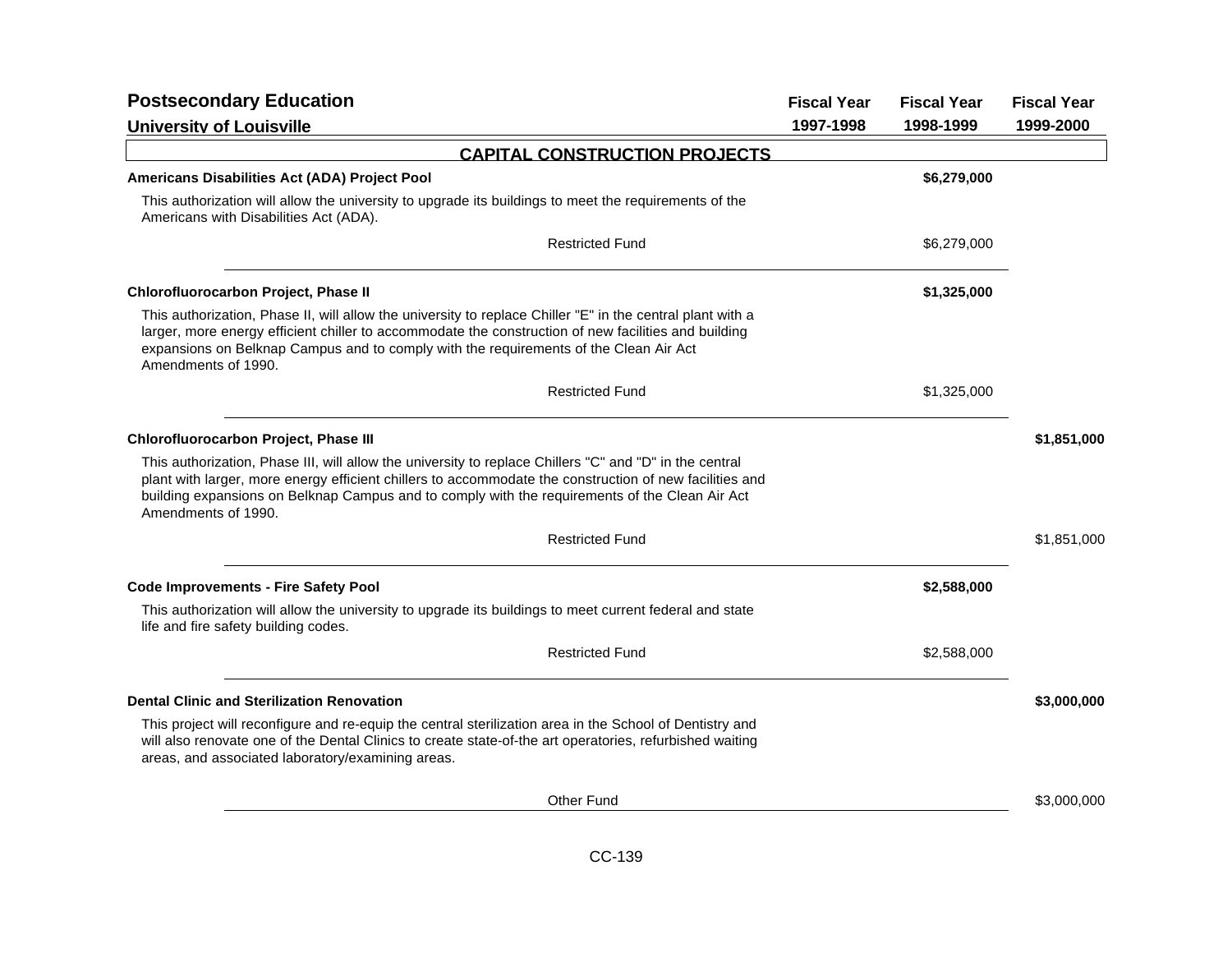| <b>Postsecondary Education</b>                                                                                                                                                                                                                                                                                                                                                                                                                                                |           | <b>Fiscal Year</b> | <b>Fiscal Year</b> |
|-------------------------------------------------------------------------------------------------------------------------------------------------------------------------------------------------------------------------------------------------------------------------------------------------------------------------------------------------------------------------------------------------------------------------------------------------------------------------------|-----------|--------------------|--------------------|
| <b>University of Louisville</b>                                                                                                                                                                                                                                                                                                                                                                                                                                               | 1997-1998 | 1998-1999          | 1999-2000          |
| Early Childhood "EDUCARE" Center                                                                                                                                                                                                                                                                                                                                                                                                                                              |           | \$3,300,000        |                    |
| This authorization will allow construction of a new facility to house an Early Childhood "EDUCARE"<br>Center which is associated with the School of Education and closely tied to the University of<br>Louisville's Challenge for Excellence initiatives. This center will serve as a model teaching and<br>research facility in early childhood education, as well as, provide quality child care service to<br>students, faculty and staff within the university community. |           |                    |                    |
| <b>Restricted Fund</b>                                                                                                                                                                                                                                                                                                                                                                                                                                                        |           | \$3,300,000        |                    |
| <b>Environmental Health and Safety Projects</b>                                                                                                                                                                                                                                                                                                                                                                                                                               |           | \$1,224,000        |                    |
| This authorization will address compliance with state and federal statutes for environmental<br>protection for underground storage tank removal and remediation and hazardous waste<br>management.                                                                                                                                                                                                                                                                            |           |                    |                    |
| <b>Restricted Fund</b>                                                                                                                                                                                                                                                                                                                                                                                                                                                        |           | \$1,224,000        |                    |
| <b>HSC Parking Garage - Two Additional Floors</b>                                                                                                                                                                                                                                                                                                                                                                                                                             |           | \$4,454,000        |                    |
| This authorization will allow the addition of two additional floors to Health Sciences Center parking<br>garage increasing the capacity from 820 parking spaces to 1,180 spaces.                                                                                                                                                                                                                                                                                              |           |                    |                    |
| <b>Restricted Fund</b>                                                                                                                                                                                                                                                                                                                                                                                                                                                        |           | \$4,454,000        |                    |
| <b>Humanities Classroom Renovation</b>                                                                                                                                                                                                                                                                                                                                                                                                                                        |           | \$721,000          |                    |
| This authorization will allow the upgrading of all of the classrooms in the Humanities Building. The<br>renovation will include cleaning ceiling tiles, lighting improvements; replacement of door hardware;<br>floor tiles; carpet; installation of high quality chalkboards; project screens; teaching stations; and<br>lecterns.                                                                                                                                           |           |                    |                    |
| <b>Restricted Fund</b>                                                                                                                                                                                                                                                                                                                                                                                                                                                        |           | \$721,000          |                    |
| Land Purchase East of University Hospital - HSC                                                                                                                                                                                                                                                                                                                                                                                                                               |           |                    | \$5,000,000        |
| This authorization will allow the university to acquire land during the 1998-2000 biennium needed<br>for expansion of the Health Sciences Campus and U of L Hospital.                                                                                                                                                                                                                                                                                                         |           |                    |                    |
| <b>Restricted Fund</b>                                                                                                                                                                                                                                                                                                                                                                                                                                                        |           |                    | \$5,000,000        |
|                                                                                                                                                                                                                                                                                                                                                                                                                                                                               |           |                    |                    |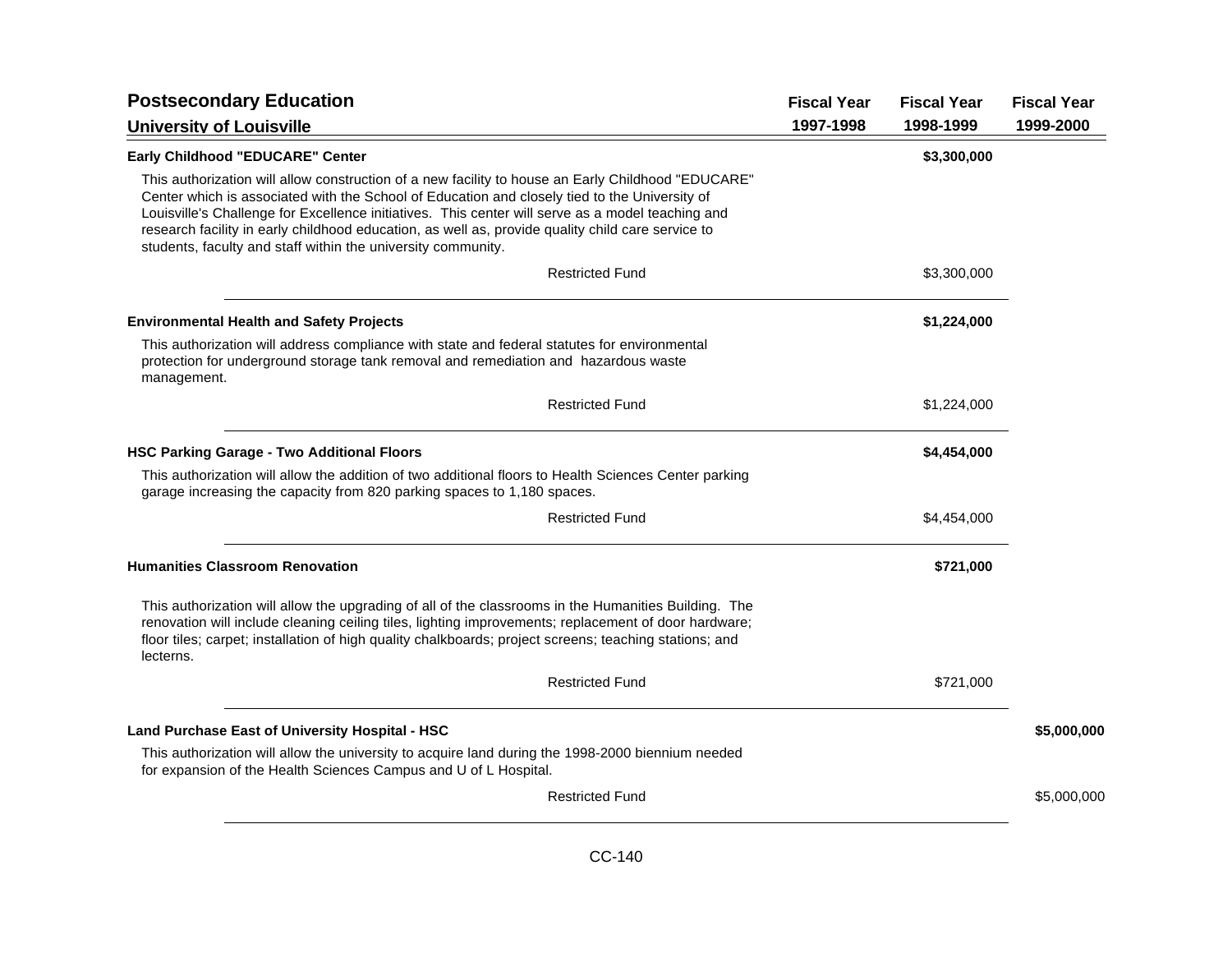| <b>Postsecondary Education</b>                                                                                                                                                                                                                                                                                                           | <b>Fiscal Year</b> | <b>Fiscal Year</b> | <b>Fiscal Year</b> |
|------------------------------------------------------------------------------------------------------------------------------------------------------------------------------------------------------------------------------------------------------------------------------------------------------------------------------------------|--------------------|--------------------|--------------------|
| <b>University of Louisville</b>                                                                                                                                                                                                                                                                                                          | 1997-1998          | 1998-1999          | 1999-2000          |
| <b>MDR Renovation, Phase I, Bldg. 51</b>                                                                                                                                                                                                                                                                                                 |                    | \$1,548,000        |                    |
| This authorization will allow renovation of approximately 6,000 sq. ft. of laboratory space in the<br>Medical/Dental Research (MDR) Building that will create laboratories more conducive to molecular<br>research.                                                                                                                      |                    |                    |                    |
| <b>Restricted Fund</b>                                                                                                                                                                                                                                                                                                                   |                    | \$1,548,000        |                    |
| <b>MDR Renovation, Phase II, Building 51</b>                                                                                                                                                                                                                                                                                             |                    |                    | \$1,595,000        |
| This authorization will allow the renovation of approximately 6,000 square feet of research space in<br>the Medical/Dental Research (MDR) Building which will be vacated when the new Health Sciences<br>Center Research Building is completed.                                                                                          |                    |                    |                    |
| <b>Restricted Fund</b>                                                                                                                                                                                                                                                                                                                   |                    |                    | \$1,595,000        |
| <b>MDR Renovation, Phase III, Building 51</b>                                                                                                                                                                                                                                                                                            |                    |                    | \$2,583,000        |
| This authorization will allow the renovation of approximately 10,000 square feet of research space in<br>the Medical/Dental Research (MDR) Building which will be vacated when the new Health Sciences<br>Center Research Building is completed.                                                                                         |                    |                    |                    |
| <b>Restricted Fund</b>                                                                                                                                                                                                                                                                                                                   |                    |                    | \$2,583,000        |
| <b>Major Maintenance Pool, Phase I</b>                                                                                                                                                                                                                                                                                                   |                    | \$6,142,000        |                    |
| This authorization will allow the university to address the following types of major maintenance<br>projects: roof replacement; elevator upgrades; electrical distribution of high voltage cable and<br>switchgears; replacement of aged steam and chilled water lines in old tunnel; and<br>occupant/environmental/mechanical upgrades. |                    |                    |                    |
| <b>Restricted Fund</b>                                                                                                                                                                                                                                                                                                                   |                    | \$6,142,000        |                    |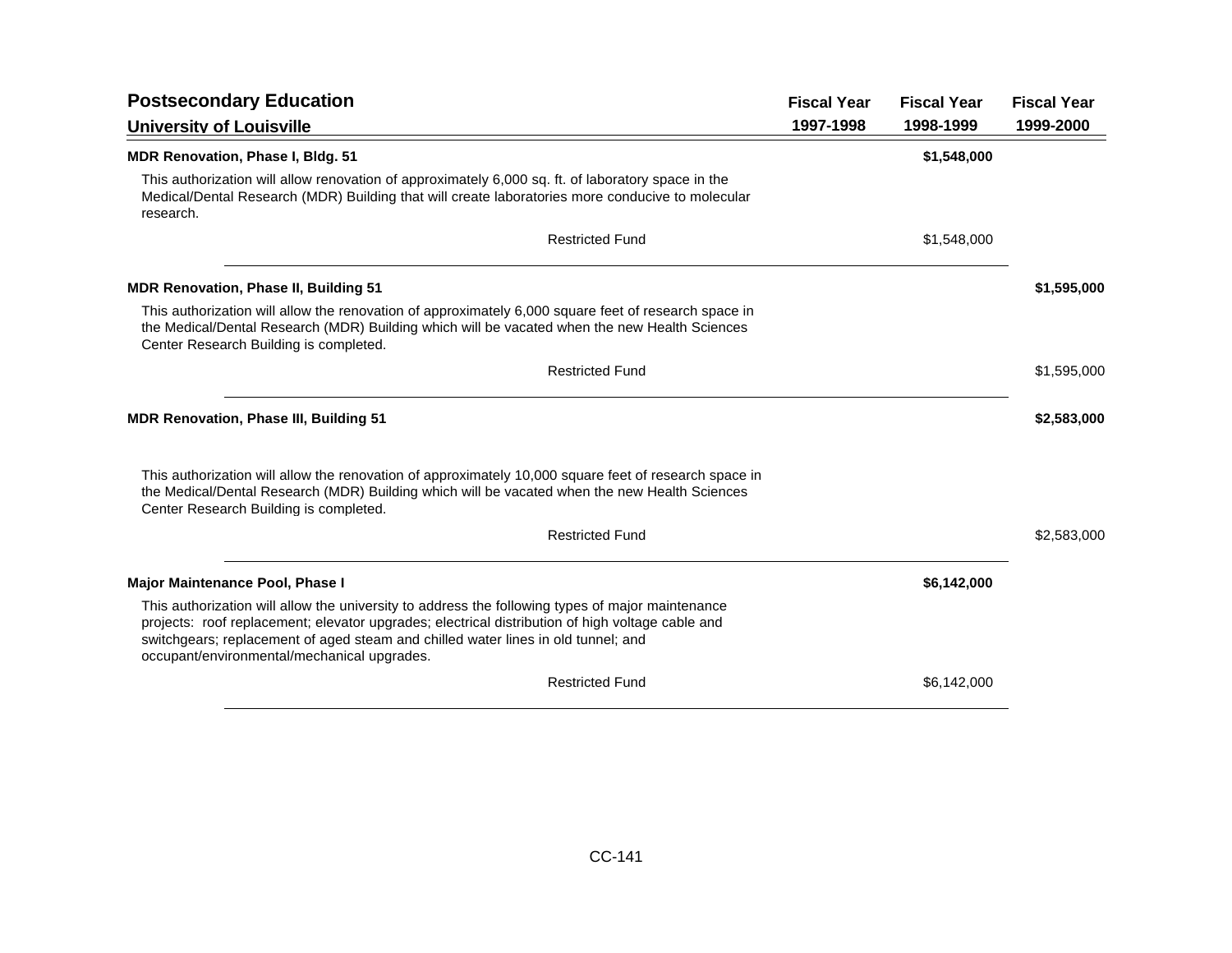| <b>Postsecondary Education</b>                                                                                                                                                                                                                                                                                                                                                                                                                                                                                                                                                                                                                                                                                                                                                      | <b>Fiscal Year</b> | <b>Fiscal Year</b> | <b>Fiscal Year</b> |
|-------------------------------------------------------------------------------------------------------------------------------------------------------------------------------------------------------------------------------------------------------------------------------------------------------------------------------------------------------------------------------------------------------------------------------------------------------------------------------------------------------------------------------------------------------------------------------------------------------------------------------------------------------------------------------------------------------------------------------------------------------------------------------------|--------------------|--------------------|--------------------|
| <b>University of Louisville</b>                                                                                                                                                                                                                                                                                                                                                                                                                                                                                                                                                                                                                                                                                                                                                     | 1997-1998          | 1998-1999          | 1999-2000          |
| <b>Medical School Lab Renovation, Bldg. 55A</b>                                                                                                                                                                                                                                                                                                                                                                                                                                                                                                                                                                                                                                                                                                                                     |                    | \$1,717,000        |                    |
| This project will renovate approximately 8,000 sq. ft. of space on the third and fourth floors of the<br>Medical School Tower Building, which is a twenty-seven year old facility. The School of Medicine<br>will recruit a new Chair for the Department of Microbiology and Immunology in 1997. It is anticipated<br>that this recruitment will be concluded in 1998 with the need to renovate the two floors to<br>accommodate new faculty and a molecular approach to the research to be conducted. The<br>renovation will include creating larger labs, common equipment rooms, tissue culture facilities, and<br>support areas such as autoclave areas and glass-washing facilities. This facility was constructed in<br>1970 with no significant renovations since that time. |                    |                    |                    |
| <b>Restricted Fund</b>                                                                                                                                                                                                                                                                                                                                                                                                                                                                                                                                                                                                                                                                                                                                                              |                    | \$1,717,000        |                    |
| <b>New Residence Hall and West Utilities</b>                                                                                                                                                                                                                                                                                                                                                                                                                                                                                                                                                                                                                                                                                                                                        |                    | \$18,277,000       |                    |
| This authorization will provide replacement housing approximately 300 graduate and undergraduate<br>students. This project also includes the cost of connecting the residence hall to the central steam<br>and chilled water plant.                                                                                                                                                                                                                                                                                                                                                                                                                                                                                                                                                 |                    |                    |                    |
| Other Fund                                                                                                                                                                                                                                                                                                                                                                                                                                                                                                                                                                                                                                                                                                                                                                          |                    | \$18,277,000       |                    |
| <b>Purchase Parking Spaces on Health Sciences Campus</b>                                                                                                                                                                                                                                                                                                                                                                                                                                                                                                                                                                                                                                                                                                                            |                    | \$825,000          |                    |
| This project entails the purchase of 109 parking spaces from Jewish Hospital Properties within their<br>newly constructed parking structure to accommodate parking needs for university employees.                                                                                                                                                                                                                                                                                                                                                                                                                                                                                                                                                                                  |                    |                    |                    |
| <b>Restricted Fund</b>                                                                                                                                                                                                                                                                                                                                                                                                                                                                                                                                                                                                                                                                                                                                                              |                    | \$825,000          |                    |
| <b>Research Building (Belknap)</b>                                                                                                                                                                                                                                                                                                                                                                                                                                                                                                                                                                                                                                                                                                                                                  |                    | \$32,040,000       |                    |
| This authorization will allow the construction of a new facility for research space for various graduate<br>programs throughout the Belknap Campus to accommodate critically deficient research program<br>needs. The following five areas of concentration will be housed in the new research facility: 1)<br>bioengineering; 2) chemical catalysis and biohealth; 3) environmental sciences and engineering; 4)<br>sensory, perception and cognitive psychology; and 5) supply chain management.                                                                                                                                                                                                                                                                                  |                    |                    |                    |
| <b>Bond Fund</b>                                                                                                                                                                                                                                                                                                                                                                                                                                                                                                                                                                                                                                                                                                                                                                    |                    | \$32,040,000       |                    |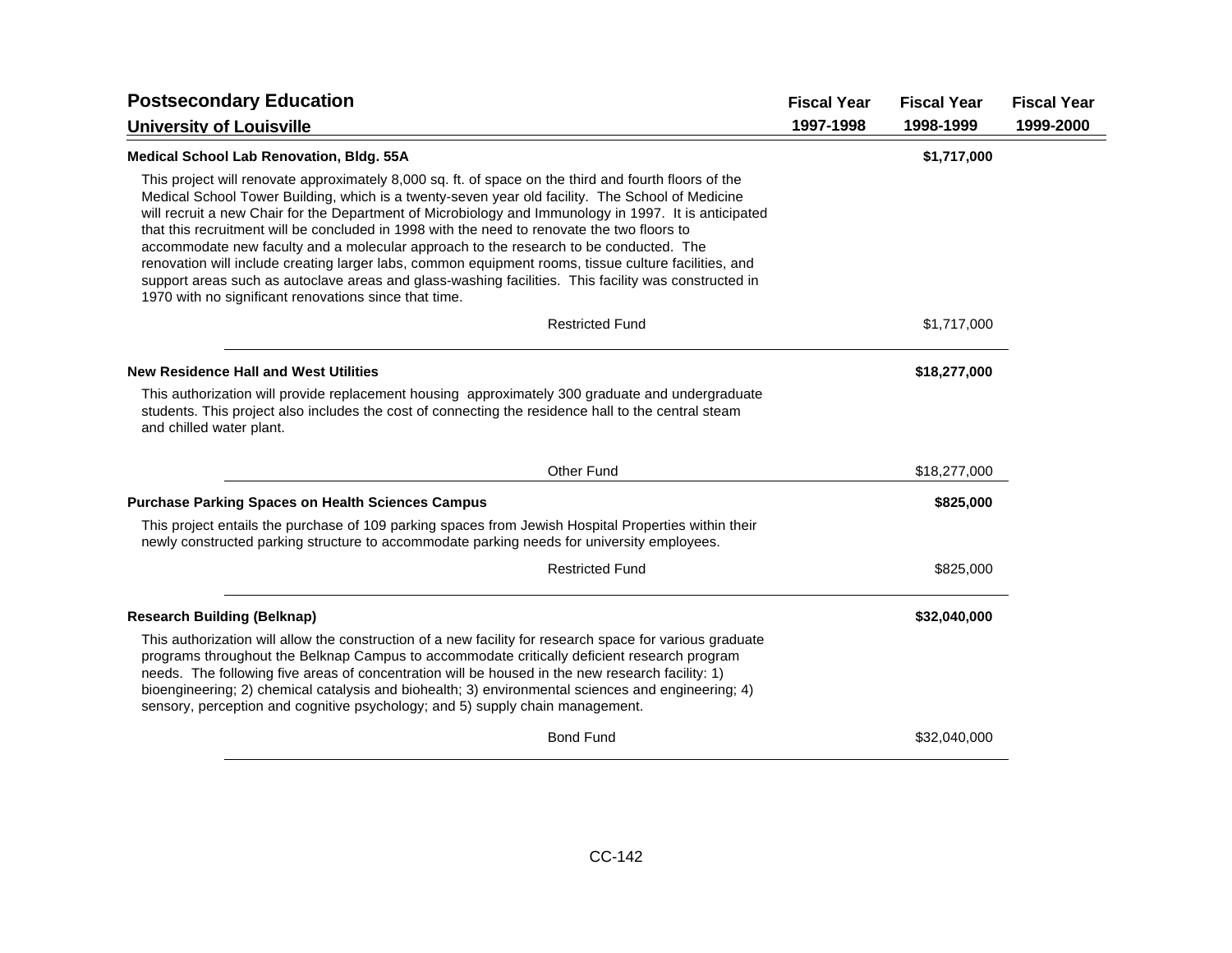| <b>Postsecondary Education</b>                                                                                                                                                                                                                                                                                                                                                                                                                                                     | <b>Fiscal Year</b> | <b>Fiscal Year</b> | <b>Fiscal Year</b> |
|------------------------------------------------------------------------------------------------------------------------------------------------------------------------------------------------------------------------------------------------------------------------------------------------------------------------------------------------------------------------------------------------------------------------------------------------------------------------------------|--------------------|--------------------|--------------------|
| <b>University of Louisville</b>                                                                                                                                                                                                                                                                                                                                                                                                                                                    | 1997-1998          | 1998-1999          | 1999-2000          |
| <b>Research Resources Center Expansion</b>                                                                                                                                                                                                                                                                                                                                                                                                                                         |                    | \$1,588,000        |                    |
| This authorization will allow expansion of the number of surgical suites available to meet the<br>demand for increased surgical research by expanding into the basement level of the MDR Building.<br>#51.                                                                                                                                                                                                                                                                         |                    |                    |                    |
| <b>Restricted Fund</b>                                                                                                                                                                                                                                                                                                                                                                                                                                                             |                    | \$1,588,000        |                    |
| Social Work - Practice Center - Marine Hospital (Portland)                                                                                                                                                                                                                                                                                                                                                                                                                         |                    |                    | \$7,865,000        |
| The authorization will allow renovation of the historical Marine Hospital to house a division of the<br>Kent School of Social Work. The division would be the Center for Social Work Practice - Training<br>and Research. The renovation will include new offices and meeting rooms to accommodate social<br>work activities. The University officials will be working with local government officials to seek<br>funding and other arrangements for the Marine Hospital property. |                    |                    |                    |
| <b>Other Fund</b>                                                                                                                                                                                                                                                                                                                                                                                                                                                                  |                    |                    | \$7,865,000        |
| <b>Support Services Land Acquisition (Northeast)</b>                                                                                                                                                                                                                                                                                                                                                                                                                               |                    |                    | \$3,820,000        |
| This authorization will allow the university to continue the implementation of its land use plan during<br>the 1998-2000 biennium to deal with the developmental and expansion needs of Belknap Campus.<br>The land will be used to consolidate the support services programs of the university to the northeast<br>side of campus.                                                                                                                                                |                    |                    |                    |
| <b>Restricted Fund</b>                                                                                                                                                                                                                                                                                                                                                                                                                                                             |                    |                    | \$3,820,000        |
| <b>Transgenic Facility</b>                                                                                                                                                                                                                                                                                                                                                                                                                                                         |                    |                    | \$2,261,000        |
| This project will create a Transgenic Facility on the Health Sciences Campus. Dedicated research<br>space must be reconfigured to provide the capability of creating and housing transgenic animals.<br>This involves the creation of a micro-injection facility, a founding room (birthing area), and separate<br>housing facilities with hepa filtered capability for both the supply and exhaust systems.                                                                       |                    |                    |                    |
| <b>Restricted Fund</b>                                                                                                                                                                                                                                                                                                                                                                                                                                                             |                    |                    | \$2,261,000        |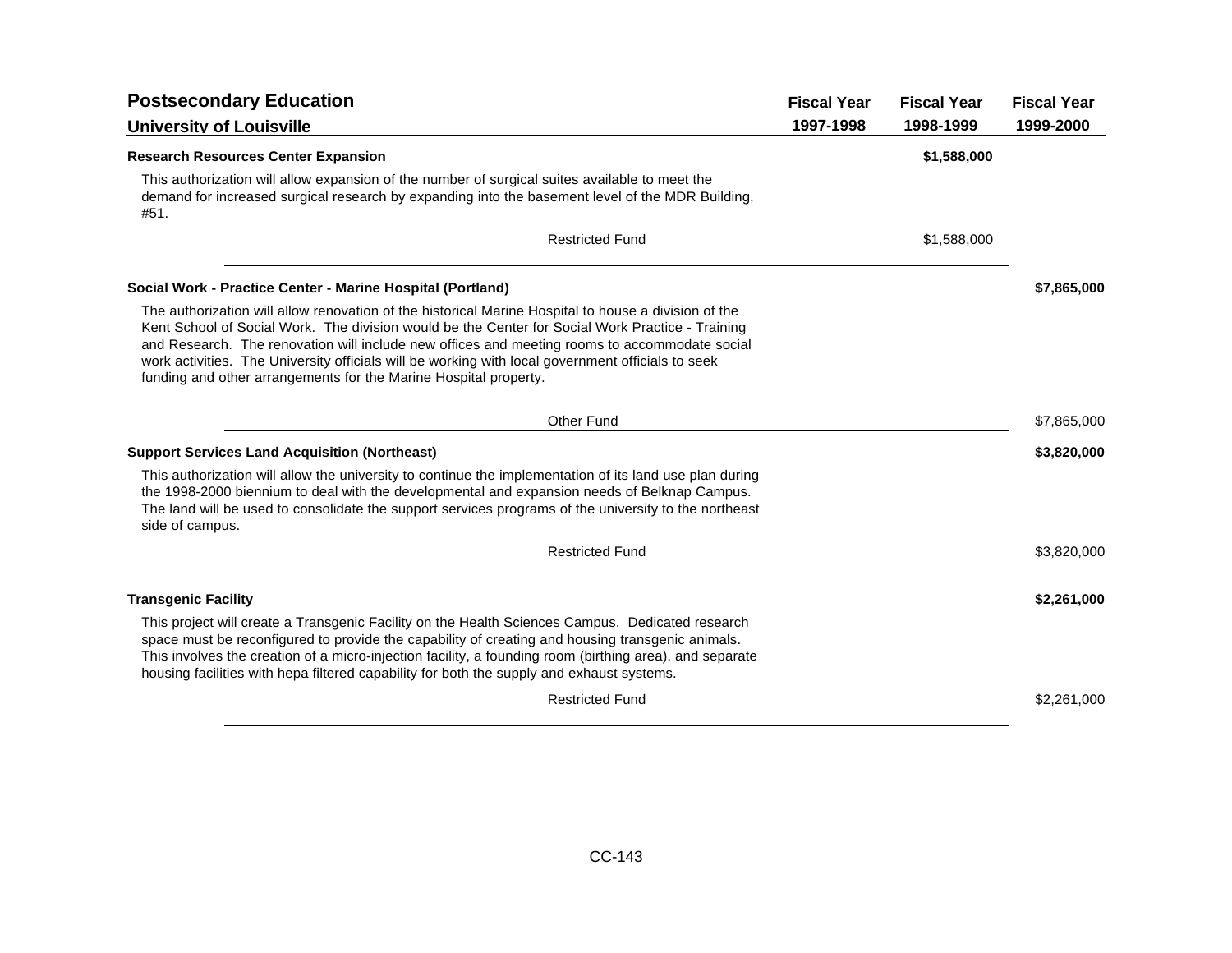| <b>Postsecondary Education</b>                                                                                                                                                                                          | <b>Fiscal Year</b> | <b>Fiscal Year</b> | <b>Fiscal Year</b> |
|-------------------------------------------------------------------------------------------------------------------------------------------------------------------------------------------------------------------------|--------------------|--------------------|--------------------|
| <b>University of Louisville</b>                                                                                                                                                                                         | 1997-1998          | 1998-1999          | 1999-2000          |
| University Park - Parkway Field / Baseball Stadium                                                                                                                                                                      |                    | \$2,392,000        |                    |
| This authorization will allow a phased project which will include relocation of the track, realignment<br>of the baseball field and the addition of stadium seating at Parkway Field.                                   |                    |                    |                    |
| <b>Other Fund</b>                                                                                                                                                                                                       |                    | \$2,392,000        |                    |
| University Park-Track&Field, Soccer & Field Hockey Facility                                                                                                                                                             |                    | \$4,987,000        |                    |
| This authorization will allow construction of a Track & Field, Soccer and Field Hockey facility<br>consistent with the long-range development plan for the consolidation of athletic facilities on Belknap<br>Campus.   |                    |                    |                    |
| Other Fund                                                                                                                                                                                                              |                    | \$4,987,000        |                    |
| <b>Utility Distribution Improvements - South</b>                                                                                                                                                                        |                    | \$6,541,000        |                    |
| This project will connect the College of Engineering buildings, as well as the proposed new Belknap<br>Campus Research Building and the Multi-Cultural Center Building to the central steam and chilled<br>water plant. |                    |                    |                    |
| <b>Restricted Fund</b>                                                                                                                                                                                                  |                    | \$6,541,000        |                    |
| <b>MAJOR EQUIPMENT</b>                                                                                                                                                                                                  |                    |                    |                    |
| 3-Dimensional Echocardiographic Package                                                                                                                                                                                 |                    | \$140,000          |                    |
| <b>Restricted Fund</b>                                                                                                                                                                                                  |                    | \$140,000          |                    |
| 49 Foot Research Vessel                                                                                                                                                                                                 |                    | \$500,000          |                    |
| <b>Restricted Fund</b>                                                                                                                                                                                                  |                    | \$100,000          |                    |
| <b>Federal Fund</b>                                                                                                                                                                                                     |                    | \$400,000          |                    |
| 750 MHz Nuclear Magnetic Resonance Spectrometer                                                                                                                                                                         |                    | \$1,200,000        |                    |
| <b>Restricted Fund</b>                                                                                                                                                                                                  |                    | \$400,000          |                    |
| <b>Federal Fund</b>                                                                                                                                                                                                     |                    | \$800,000          |                    |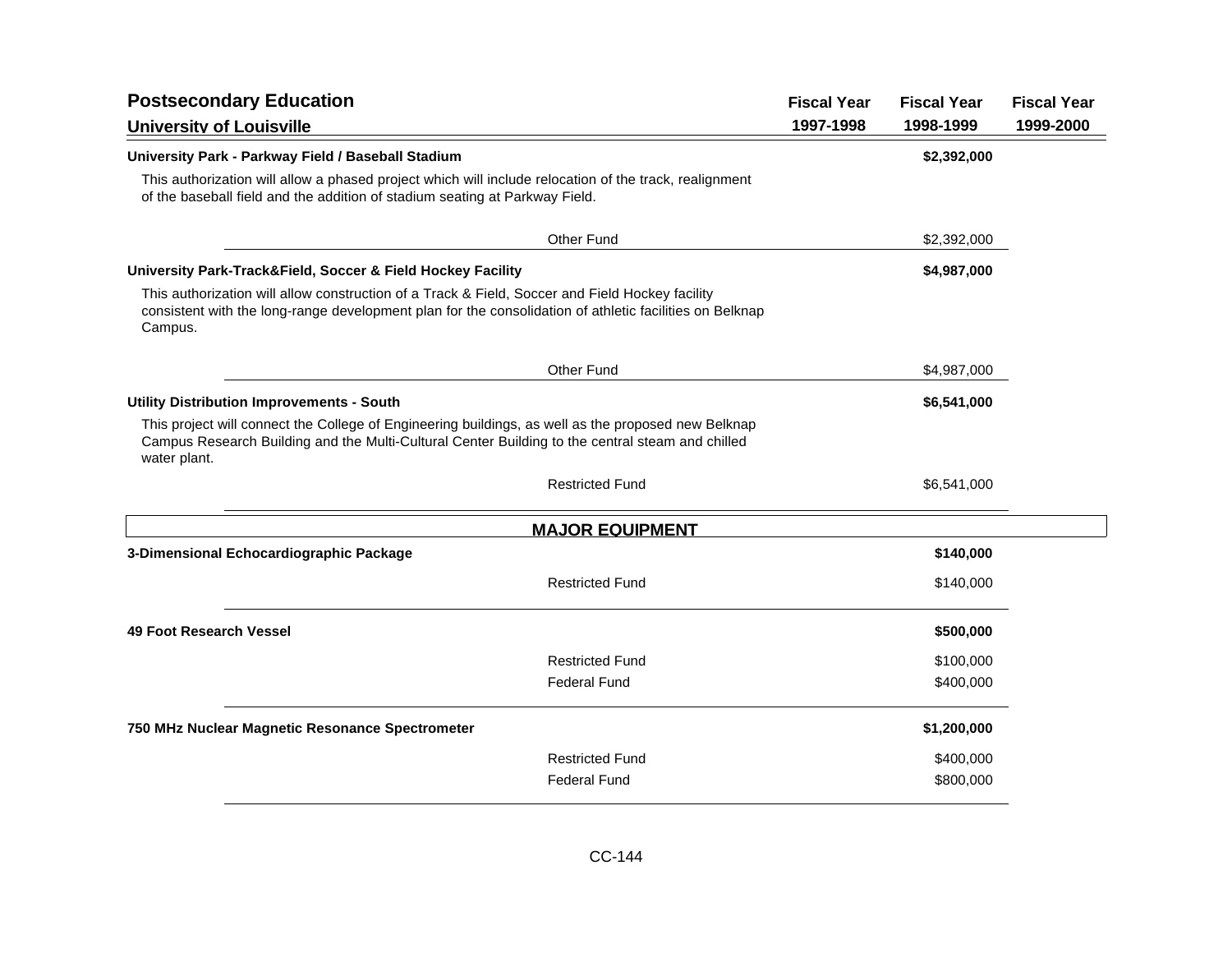| <b>Postsecondary Education</b>                       |                                               | <b>Fiscal Year</b> | <b>Fiscal Year</b> | <b>Fiscal Year</b> |
|------------------------------------------------------|-----------------------------------------------|--------------------|--------------------|--------------------|
| <b>University of Louisville</b>                      |                                               | 1997-1998          | 1998-1999          | 1999-2000          |
| <b>Acoustic Imaging 5200 Envision</b>                |                                               |                    | \$176,000          |                    |
|                                                      | <b>Restricted Fund</b>                        |                    | \$176,000          |                    |
| <b>Animal Irradiator</b>                             |                                               |                    | \$154,000          |                    |
|                                                      | <b>Restricted Fund</b>                        |                    | \$154,000          |                    |
| Atomic Absorption (AA) Spectrometer, High-Resolution |                                               |                    | \$110,000          |                    |
|                                                      | <b>Restricted Fund</b>                        |                    | \$110,000          |                    |
| Autoclave, Large pass-thru                           |                                               |                    | \$300,000          |                    |
|                                                      | <b>Restricted Fund</b>                        |                    | \$300,000          |                    |
| <b>Automated DNA Sequencer</b>                       |                                               |                    | \$149,000          |                    |
|                                                      | <b>Restricted Fund</b>                        |                    | \$149,000          |                    |
| <b>Automated Synthesizer</b>                         |                                               |                    |                    | \$200,000          |
|                                                      | <b>Restricted Fund</b>                        |                    |                    | \$100,000          |
|                                                      | <b>Federal Fund</b>                           |                    |                    | \$100,000          |
| <b>Backside Mask Aligner</b>                         |                                               |                    |                    | \$154,000          |
|                                                      | <b>Restricted Fund</b>                        |                    |                    | \$154,000          |
| <b>Bruker AMX 500 Console Upgrade</b>                |                                               |                    |                    | \$200,000          |
|                                                      | <b>Restricted Fund</b><br><b>Federal Fund</b> |                    |                    | \$100,000          |
|                                                      |                                               |                    |                    | \$100,000          |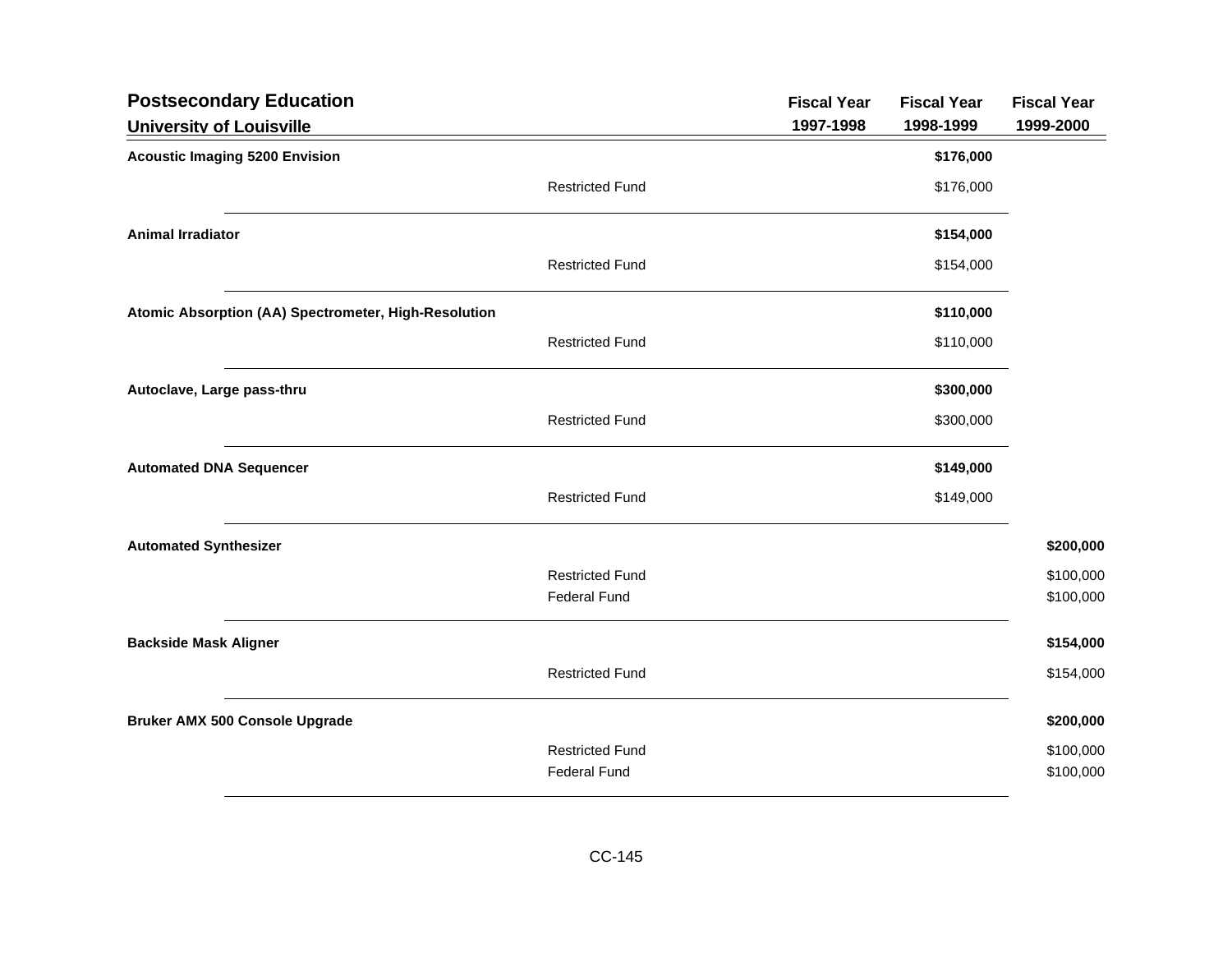| <b>Postsecondary Education</b>                              |                        | <b>Fiscal Year</b> | <b>Fiscal Year</b> | <b>Fiscal Year</b> |
|-------------------------------------------------------------|------------------------|--------------------|--------------------|--------------------|
| <b>University of Louisville</b>                             |                        | 1997-1998          | 1998-1999          | 1999-2000          |
| <b>Capillary Electropheresis</b>                            |                        |                    |                    | \$100,000          |
|                                                             | <b>Restricted Fund</b> |                    |                    | \$50,000           |
|                                                             | <b>Federal Fund</b>    |                    |                    | \$50,000           |
| <b>Computerized Cardiac Laboratory</b>                      |                        |                    | \$256,000          |                    |
|                                                             | <b>Restricted Fund</b> |                    | \$256,000          |                    |
| Digital Micro-Luminography System for Transmission Electron |                        |                    | \$120,000          |                    |
|                                                             | <b>Restricted Fund</b> |                    | \$120,000          |                    |
| <b>Diode Laser</b>                                          |                        |                    | \$100,000          |                    |
|                                                             | <b>Restricted Fund</b> |                    | \$100,000          |                    |
| <b>EPR Spectrometer Update</b>                              |                        |                    |                    | \$125,000          |
|                                                             | <b>Restricted Fund</b> |                    |                    | \$60,000           |
|                                                             | <b>Federal Fund</b>    |                    |                    | \$65,000           |
| <b>Echocardiograph Vascular System</b>                      |                        |                    | \$300,000          |                    |
|                                                             | <b>Restricted Fund</b> |                    | \$300,000          |                    |
| <b>Electronic Darkroom</b>                                  |                        |                    | \$113,000          |                    |
|                                                             | <b>Restricted Fund</b> |                    | \$113,000          |                    |
| <b>Epifluorescence Microscope</b>                           |                        |                    |                    | \$105,000          |
|                                                             | <b>Restricted Fund</b> |                    |                    | \$50,000           |
|                                                             | <b>Federal Fund</b>    |                    |                    | \$55,000           |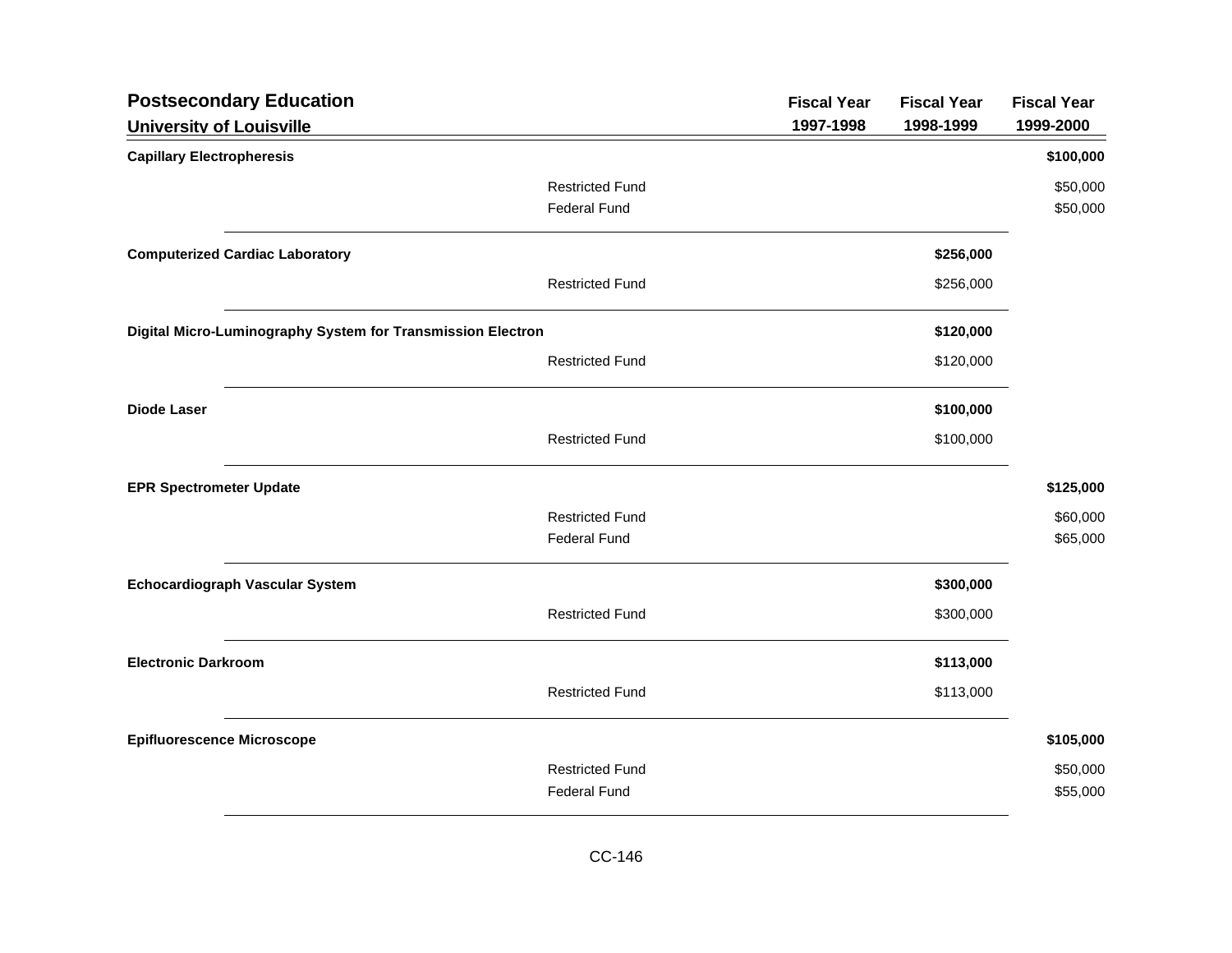| <b>Postsecondary Education</b>                        |                        | <b>Fiscal Year</b> | <b>Fiscal Year</b> | <b>Fiscal Year</b> |
|-------------------------------------------------------|------------------------|--------------------|--------------------|--------------------|
| <b>University of Louisville</b>                       |                        | 1997-1998          | 1998-1999          | 1999-2000          |
| <b>Exicerm Laser</b>                                  |                        |                    |                    | \$600,000          |
|                                                       | <b>Restricted Fund</b> |                    |                    | \$600,000          |
| FT IR Spectrometer                                    |                        |                    |                    | \$150,000          |
|                                                       | <b>Restricted Fund</b> |                    |                    | \$75,000           |
|                                                       | <b>Federal Fund</b>    |                    |                    | \$75,000           |
| <b>Fluorescence Activated Cell Sorter</b>             |                        |                    | \$352,000          |                    |
|                                                       | <b>Restricted Fund</b> |                    | \$352,000          |                    |
| Gas Chromatography-Mass Spec. (GC-MS) High-Resolution |                        |                    | \$110,000          |                    |
|                                                       | <b>Restricted Fund</b> |                    | \$110,000          |                    |
| <b>Gel/Blot Image Analysis System</b>                 |                        |                    | \$140,000          |                    |
|                                                       | <b>Restricted Fund</b> |                    | \$140,000          |                    |
| <b>High Definition Video System</b>                   |                        |                    | \$300,000          |                    |
|                                                       | <b>Restricted Fund</b> |                    | \$300,000          |                    |
| High Resolution SEM with Backscatter Detector         |                        |                    |                    | \$160,000          |
|                                                       | <b>Restricted Fund</b> |                    |                    | \$160,000          |
| High Resolution/Mass Spectrometer (GC/MS) System      |                        |                    | \$470,000          |                    |
|                                                       | <b>Restricted Fund</b> |                    | \$470,000          |                    |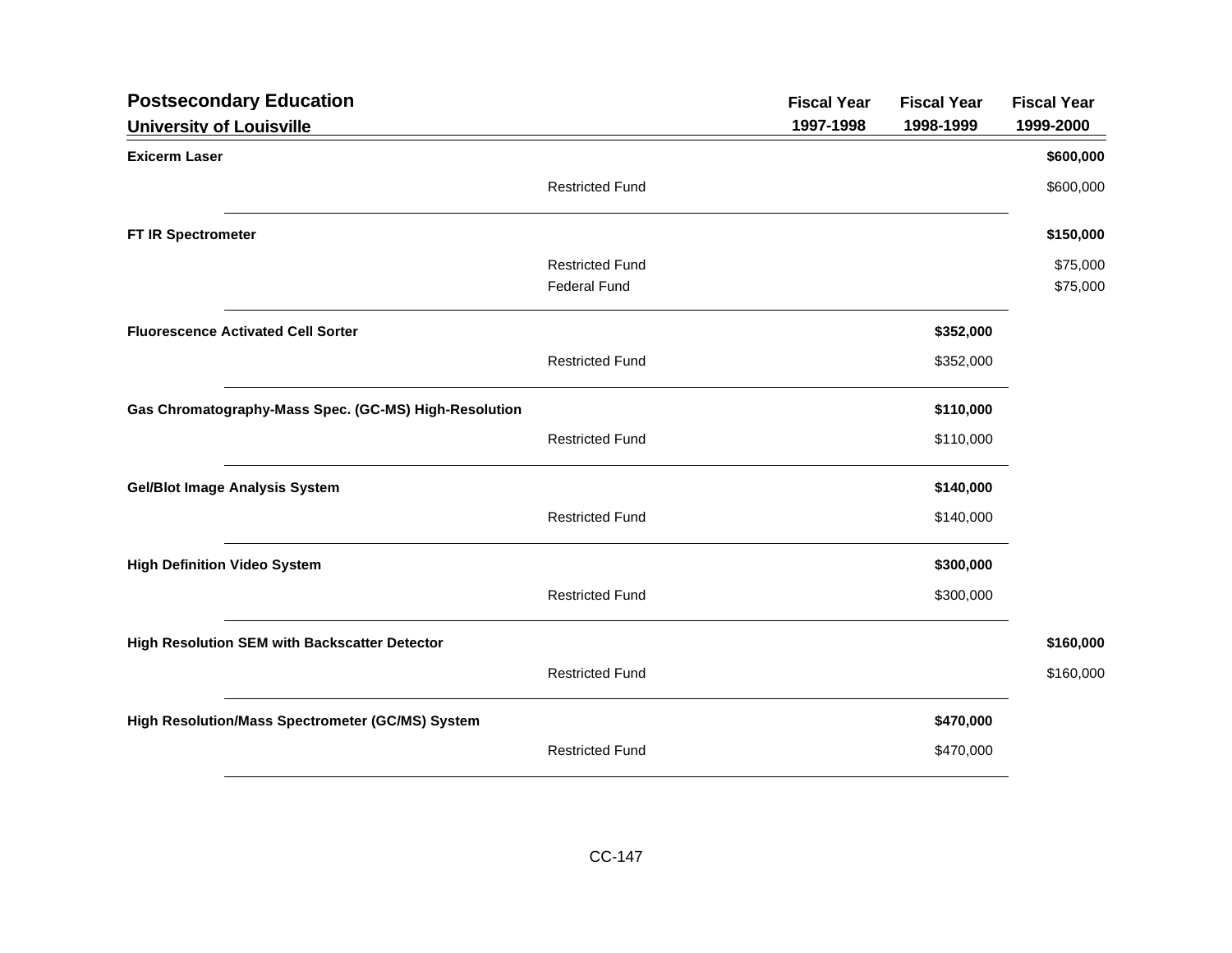| <b>Postsecondary Education</b>                               |                        | <b>Fiscal Year</b> | <b>Fiscal Year</b> | <b>Fiscal Year</b> |
|--------------------------------------------------------------|------------------------|--------------------|--------------------|--------------------|
| <b>University of Louisville</b>                              |                        | 1997-1998          | 1998-1999          | 1999-2000          |
| <b>Imaging Raman Spectrometer</b>                            |                        |                    | \$170,000          |                    |
|                                                              | <b>Restricted Fund</b> |                    | \$85,000           |                    |
|                                                              | <b>Federal Fund</b>    |                    | \$85,000           |                    |
| In Vivo Thrombosis Detection and Quantitation System         |                        |                    |                    | \$168,000          |
|                                                              | <b>Restricted Fund</b> |                    |                    | \$168,000          |
| <b>Integrated Multi-Detector Imaging System</b>              |                        |                    | \$545,000          |                    |
|                                                              | <b>Restricted Fund</b> |                    | \$545,000          |                    |
| <b>Intermediate Voltage Transmission Electron Microscope</b> |                        |                    |                    | \$350,000          |
|                                                              | <b>Restricted Fund</b> |                    |                    | \$350,000          |
| <b>Liquid Chromatograph Mass Spectrometer</b>                |                        |                    |                    | \$450,000          |
|                                                              | <b>Restricted Fund</b> |                    |                    | \$150,000          |
|                                                              | <b>Federal Fund</b>    |                    |                    | \$300,000          |
| <b>MALDI Mass Spectrometer</b>                               |                        |                    |                    | \$400,000          |
|                                                              | <b>Restricted Fund</b> |                    |                    | \$200,000          |
|                                                              | <b>Federal Fund</b>    |                    |                    | \$200,000          |
| <b>Message Board - University Park</b>                       |                        |                    | \$300,000          |                    |
|                                                              | <b>Restricted Fund</b> |                    | \$300,000          |                    |
| <b>Metabolic Stress System and Bike</b>                      |                        |                    | \$106,000          |                    |
|                                                              | <b>Restricted Fund</b> |                    | \$106,000          |                    |
|                                                              |                        |                    |                    |                    |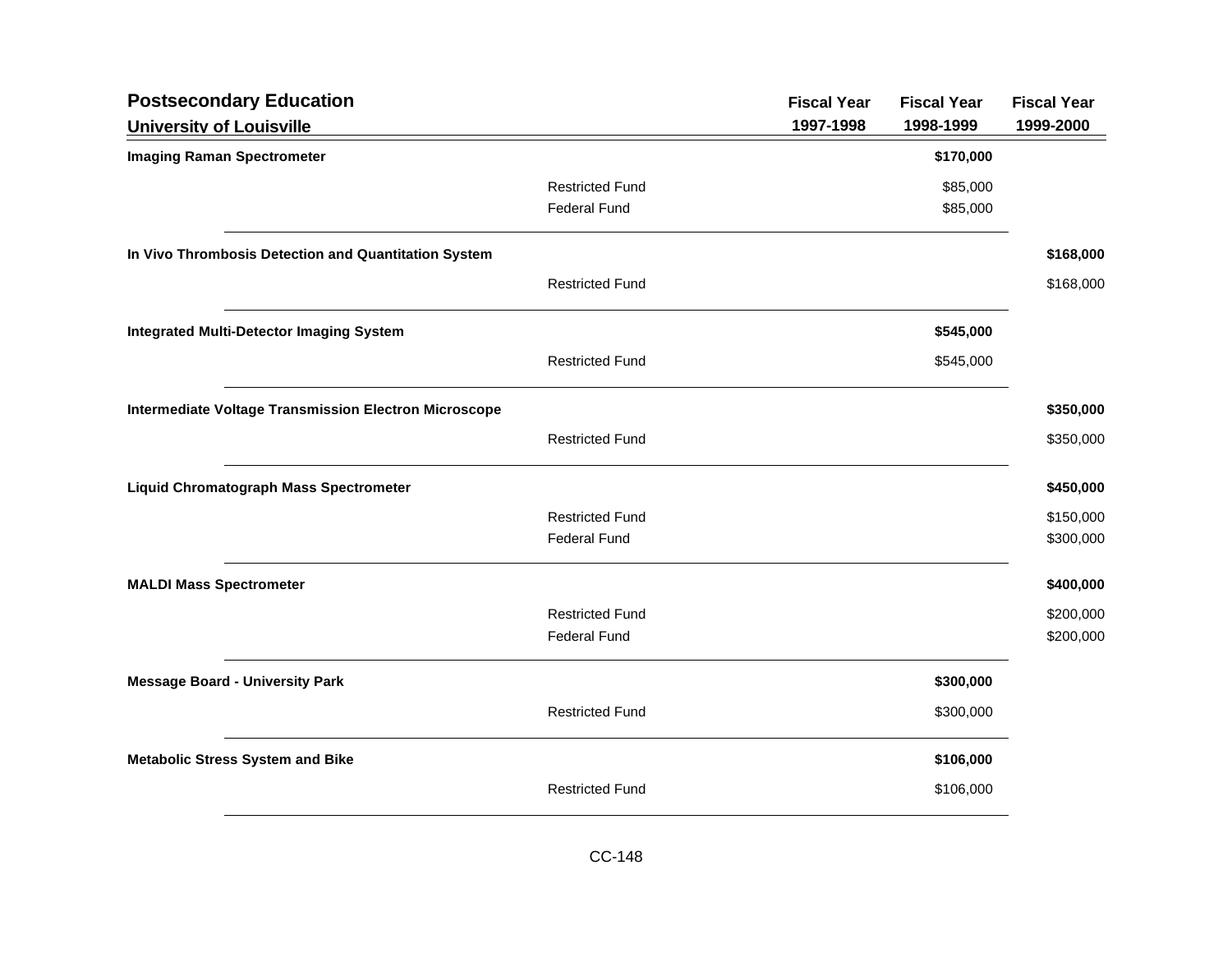| <b>Postsecondary Education</b>                            |                        | <b>Fiscal Year</b> | <b>Fiscal Year</b> | <b>Fiscal Year</b> |
|-----------------------------------------------------------|------------------------|--------------------|--------------------|--------------------|
| <b>University of Louisville</b>                           |                        | 1997-1998          | 1998-1999          | 1999-2000          |
| <b>Molecular Imaging System</b>                           |                        |                    |                    | \$105,000          |
|                                                           | <b>Restricted Fund</b> |                    |                    | \$50,000           |
|                                                           | <b>Federal Fund</b>    |                    |                    | \$55,000           |
| Nailfold Microvascular Analysis System                    |                        |                    | \$119,000          |                    |
|                                                           | <b>Restricted Fund</b> |                    | \$119,000          |                    |
| Peak 3D Computerized Motion Measurement & Analysis System |                        |                    | \$115,000          |                    |
|                                                           | <b>Restricted Fund</b> |                    | \$115,000          |                    |
| <b>Peptide Sequencer</b>                                  |                        |                    | \$145,000          |                    |
|                                                           | <b>Restricted Fund</b> |                    | \$145,000          |                    |
| <b>Plasma Enhanced Chemical Deposition System</b>         |                        |                    |                    | \$133,000          |
|                                                           | <b>Restricted Fund</b> |                    |                    | \$133,000          |
| <b>Protein Sequencer</b>                                  |                        |                    | \$191,000          |                    |
|                                                           | <b>Restricted Fund</b> |                    | \$191,000          |                    |
| Radiographic/Fluoroscopic Imaging Unit                    |                        |                    | \$195,000          |                    |
|                                                           | <b>Restricted Fund</b> |                    | \$195,000          |                    |
| Radiographic/Fluoroscopic X-Ray System                    |                        |                    | \$317,000          |                    |
|                                                           | <b>Restricted Fund</b> |                    | \$317,000          |                    |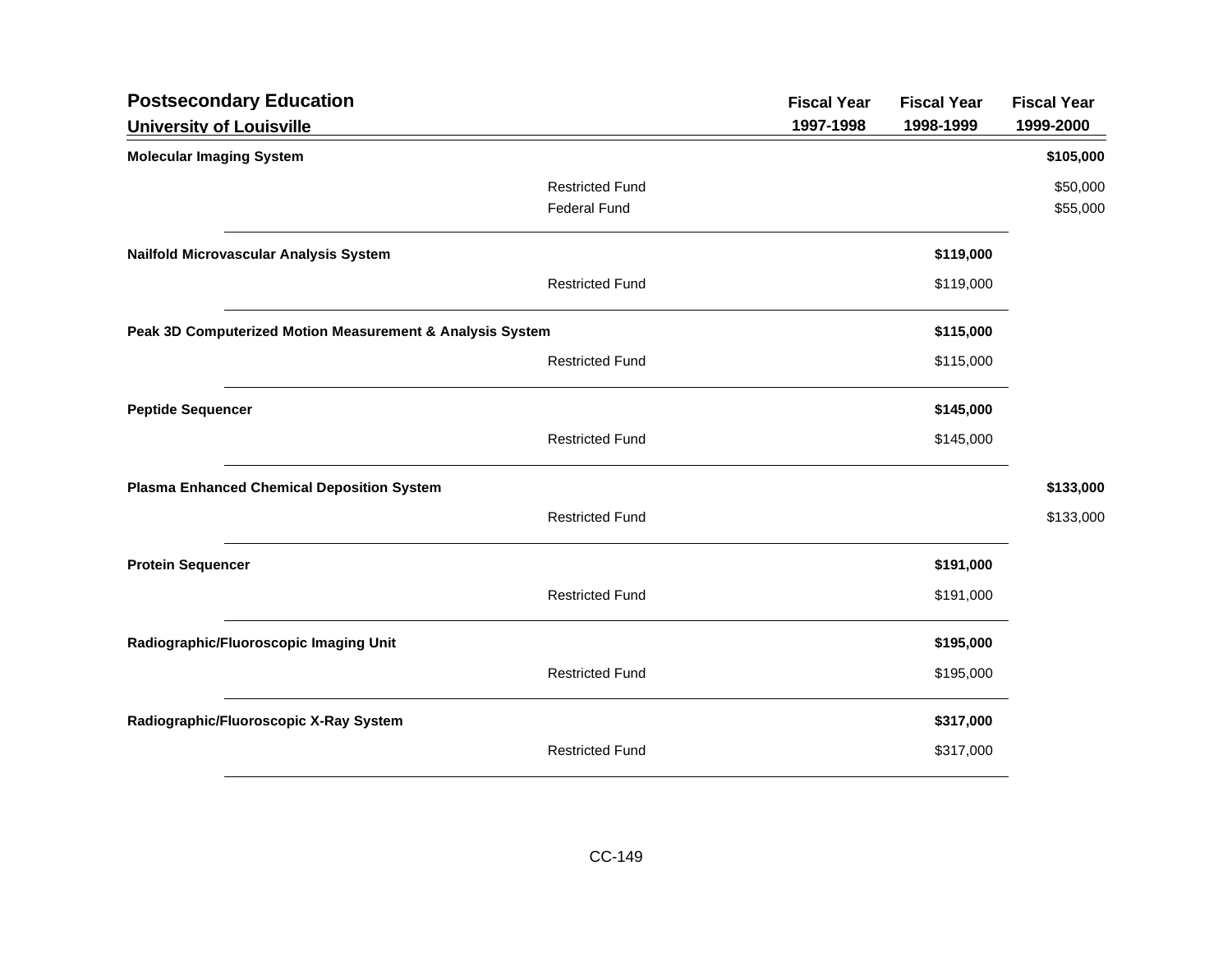| <b>Postsecondary Education</b>                    |                        | <b>Fiscal Year</b> | <b>Fiscal Year</b> | <b>Fiscal Year</b> |
|---------------------------------------------------|------------------------|--------------------|--------------------|--------------------|
| <b>University of Louisville</b>                   |                        | 1997-1998          | 1998-1999          | 1999-2000          |
| <b>Rapid Prototyping System</b>                   |                        |                    |                    | \$376,000          |
|                                                   | <b>Restricted Fund</b> |                    |                    | \$376,000          |
| <b>SEM Accessories for Elemental Analysis</b>     |                        |                    |                    | \$165,000          |
|                                                   | <b>Restricted Fund</b> |                    |                    | \$165,000          |
| <b>SIMS: Materials Characterization Apparatus</b> |                        |                    |                    | \$165,000          |
|                                                   | <b>Restricted Fund</b> |                    |                    | \$165,000          |
| <b>Scanning Electron Microscope</b>               |                        |                    |                    | \$230,000          |
|                                                   | <b>Restricted Fund</b> |                    |                    | \$115,000          |
|                                                   | <b>Federal Fund</b>    |                    |                    | \$115,000          |
| <b>Scanning Electron Microscope</b>               |                        |                    | \$160,000          |                    |
|                                                   | Other Fund             |                    | \$160,000          |                    |
| <b>Scanning Tunnelling Microscope</b>             |                        |                    |                    | \$103,000          |
|                                                   | <b>Restricted Fund</b> |                    |                    | \$50,000           |
|                                                   | <b>Federal Fund</b>    |                    |                    | \$53,000           |
| <b>Small Artery Reactivity Diagnostic System</b>  |                        |                    |                    | \$138,000          |
|                                                   | <b>Restricted Fund</b> |                    |                    | \$138,000          |
| Small Vein In Vivo Diagnostic System              |                        |                    | \$197,000          |                    |
|                                                   | <b>Restricted Fund</b> |                    | \$197,000          |                    |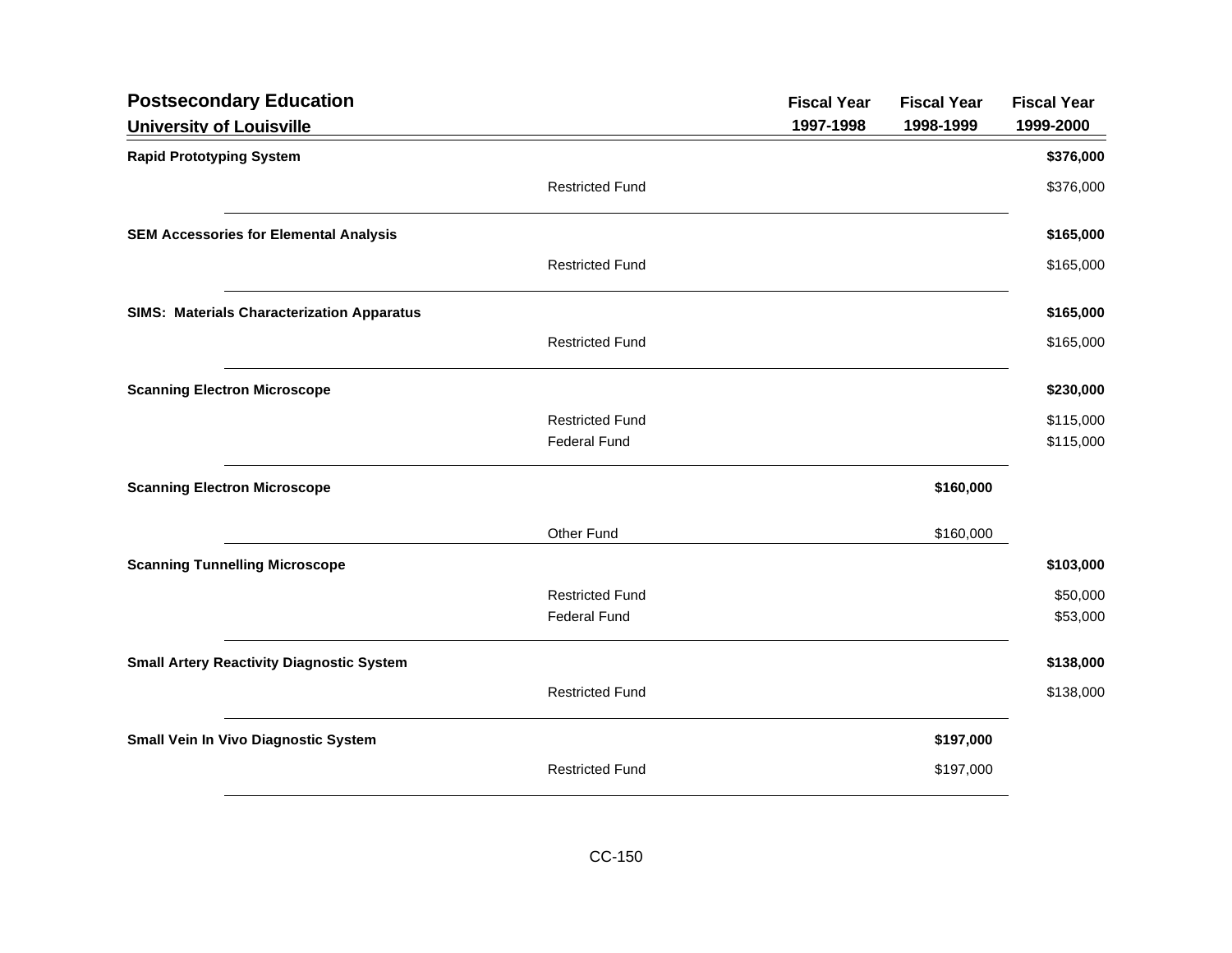| <b>Postsecondary Education</b>               |                        | <b>Fiscal Year</b> | <b>Fiscal Year</b> | <b>Fiscal Year</b> |
|----------------------------------------------|------------------------|--------------------|--------------------|--------------------|
| <b>University of Louisville</b>              |                        | 1997-1998          | 1998-1999          | 1999-2000          |
| Spectroflurometer                            |                        |                    |                    | \$100,000          |
|                                              | <b>Restricted Fund</b> |                    |                    | \$50,000           |
|                                              | <b>Federal Fund</b>    |                    |                    | \$50,000           |
| <b>Stress Echo System</b>                    |                        |                    | \$127,000          |                    |
|                                              | <b>Restricted Fund</b> |                    | \$127,000          |                    |
| <b>Surface Analysis Microscope System</b>    |                        |                    |                    | \$400,000          |
|                                              | <b>Restricted Fund</b> |                    |                    | \$200,000          |
|                                              | <b>Federal Fund</b>    |                    |                    | \$200,000          |
| <b>Trash Compactor</b>                       |                        |                    | \$125,000          |                    |
|                                              | <b>Restricted Fund</b> |                    | \$125,000          |                    |
| <b>Ultra High Vacuum Chamber</b>             |                        |                    | \$310,000          |                    |
|                                              | Other Fund             |                    | \$310,000          |                    |
| Vascular Smooth Muscle Analyzer              |                        |                    | \$144,000          |                    |
|                                              | <b>Restricted Fund</b> |                    | \$144,000          |                    |
| Video Diagnostic Analysis System             |                        |                    | \$154,000          |                    |
|                                              | <b>Restricted Fund</b> |                    | \$154,000          |                    |
| White Blood Cell Velocity Measurement System |                        |                    | \$126,000          |                    |
|                                              | <b>Restricted Fund</b> |                    | \$126,000          |                    |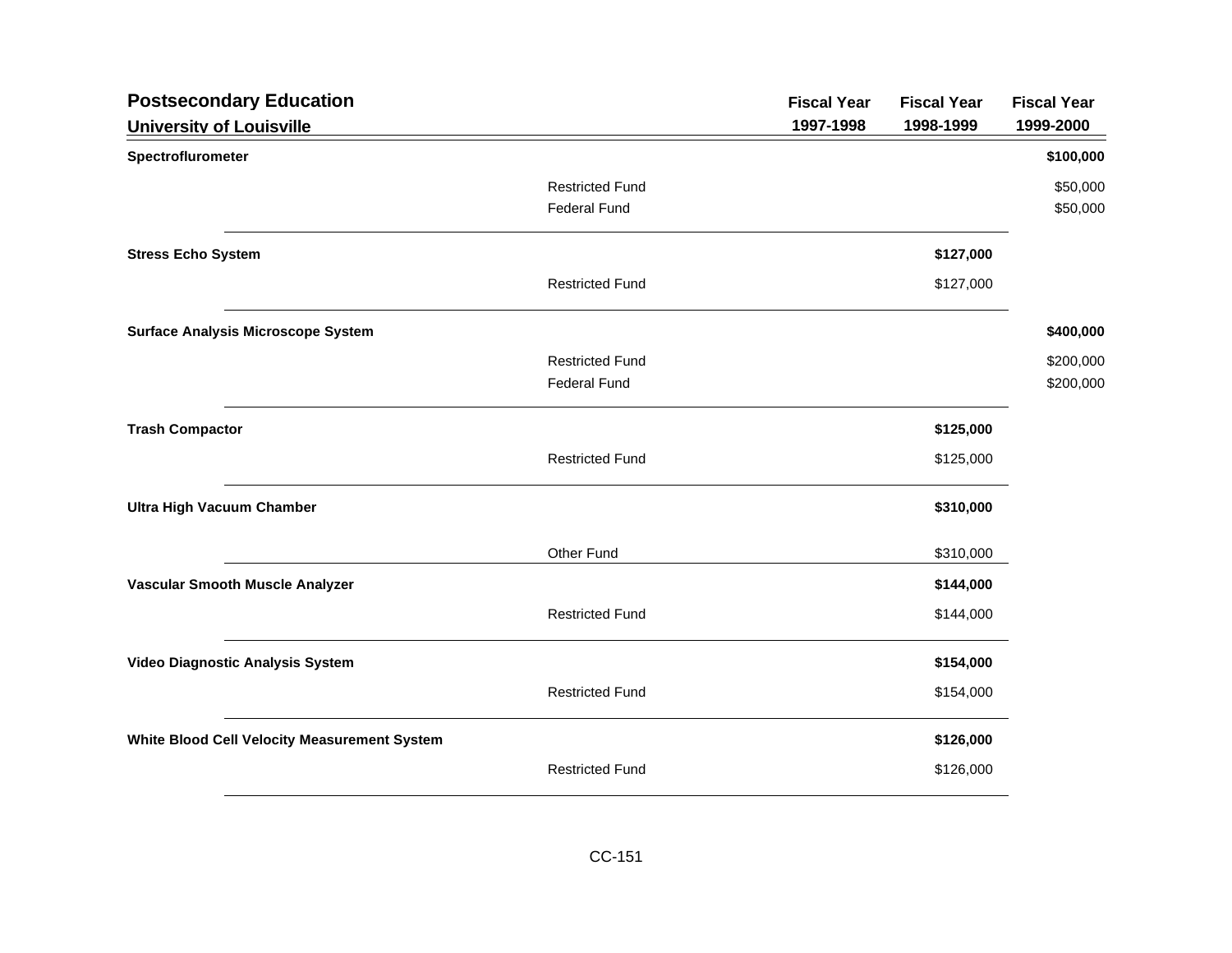| <b>Postsecondary Education</b>                                  |                                         | <b>Fiscal Year</b> | <b>Fiscal Year</b> | <b>Fiscal Year</b> |
|-----------------------------------------------------------------|-----------------------------------------|--------------------|--------------------|--------------------|
| <b>University of Louisville</b>                                 |                                         | 1997-1998          | 1998-1999          | 1999-2000          |
| X-Ray Deffractometer with Area Detector                         |                                         |                    |                    | \$450,000          |
|                                                                 | <b>Restricted Fund</b>                  |                    |                    | \$225,000          |
|                                                                 | <b>Federal Fund</b>                     |                    |                    | \$225,000          |
|                                                                 | <b>INFORMATION TECHNOLOGY EQUIPMENT</b> |                    |                    |                    |
| <b>Array Processor/Parallel Processor</b>                       |                                         |                    |                    | \$200,000          |
|                                                                 | <b>Restricted Fund</b>                  |                    |                    | \$200,000          |
| <b>Broadcasting Facilities Equipment</b>                        |                                         |                    | \$500,000          |                    |
|                                                                 | <b>Restricted Fund</b>                  |                    | \$250,000          |                    |
|                                                                 | <b>Federal Fund</b>                     |                    | \$250,000          |                    |
| <b>Client/Server System</b>                                     |                                         |                    | \$200,000          | \$200,000          |
|                                                                 | <b>Restricted Fund</b>                  |                    | \$200,000          | \$200,000          |
| <b>Compressed Video Conferencing Room and Instructional Lab</b> |                                         |                    | \$446,000          |                    |
|                                                                 | Other Fund                              |                    | \$446,000          |                    |
| <b>Computer File Server</b>                                     |                                         |                    | \$220,000          | \$220,000          |
|                                                                 | <b>Restricted Fund</b>                  |                    | \$220,000          | \$220,000          |
| <b>Computer Processing System</b>                               |                                         |                    |                    | \$3,000,000        |
|                                                                 | <b>Restricted Fund</b>                  |                    |                    | \$3,000,000        |
| <b>Computer Workstations</b>                                    |                                         |                    |                    | \$500,000          |
|                                                                 | <b>Restricted Fund</b>                  |                    |                    | \$500,000          |
|                                                                 |                                         |                    |                    |                    |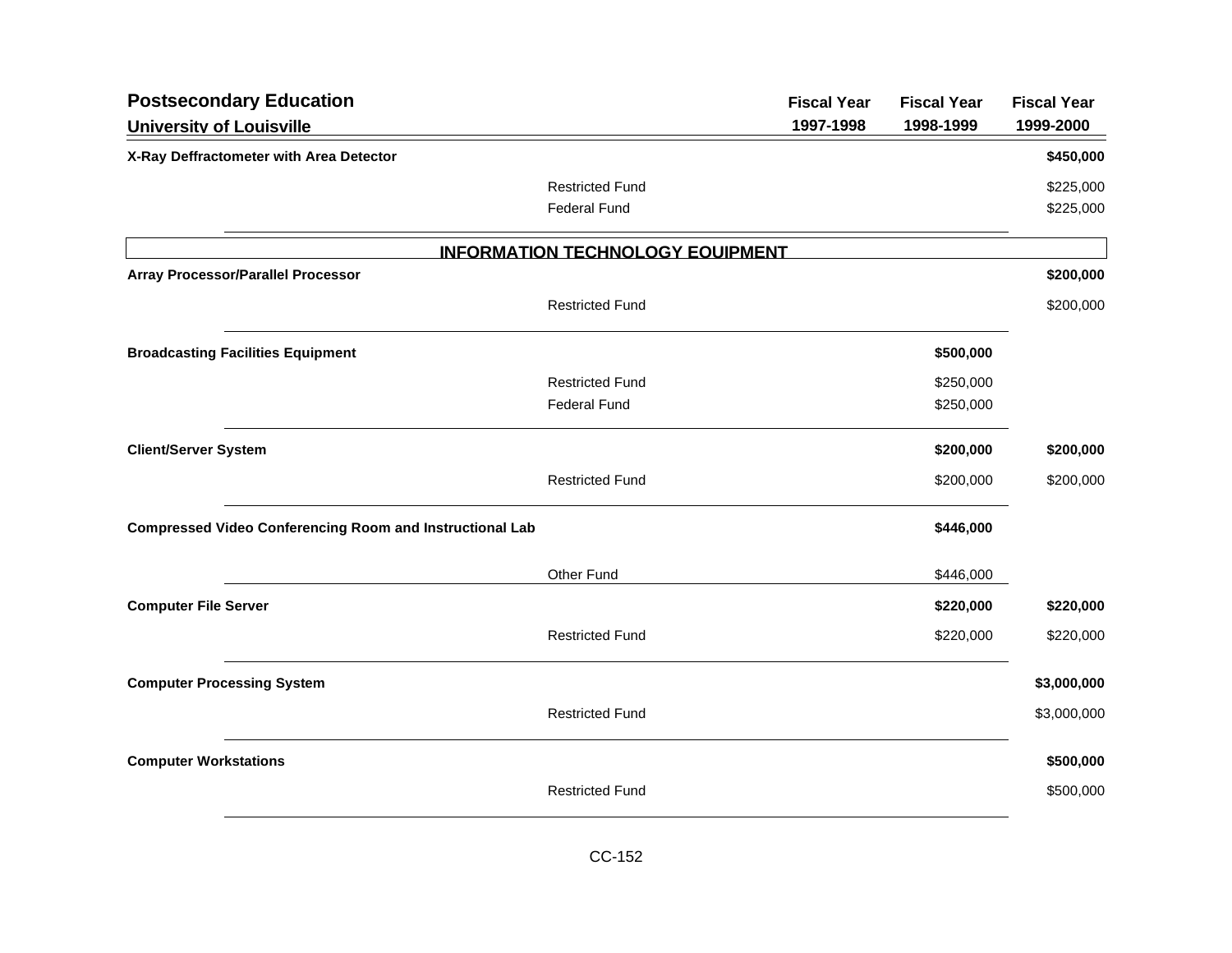| <b>Postsecondary Education</b>                              |                        | <b>Fiscal Year</b> | <b>Fiscal Year</b> | <b>Fiscal Year</b> |
|-------------------------------------------------------------|------------------------|--------------------|--------------------|--------------------|
| <b>University of Louisville</b>                             |                        | 1997-1998          | 1998-1999          | 1999-2000          |
| <b>Dental Clinical Computer System</b>                      |                        |                    | \$500,000          |                    |
|                                                             | <b>Restricted Fund</b> |                    | \$500,000          |                    |
| <b>Digital Communications Network</b>                       |                        |                    | \$300,000          | \$250,000          |
|                                                             | <b>Restricted Fund</b> |                    | \$300,000          | \$250,000          |
| <b>Disk Storage Sub-systems</b>                             |                        |                    | \$500,000          | \$500,000          |
|                                                             | <b>Restricted Fund</b> |                    | \$500,000          | \$500,000          |
| <b>Electronic Medical Record</b>                            |                        |                    | \$2,044,000        |                    |
|                                                             | <b>Restricted Fund</b> |                    | \$2,044,000        |                    |
| <b>Engineering/Scientific Processor</b>                     |                        |                    | \$400,000          | \$500,000          |
|                                                             | <b>Restricted Fund</b> |                    | \$400,000          | \$500,000          |
| <b>Expand Medical Information Technology Infrastructure</b> |                        |                    | \$440,000          |                    |
|                                                             | <b>Restricted Fund</b> |                    | \$440,000          |                    |
| Fiber Optic LAN/Computer-based Instruction System           |                        |                    | \$427,000          |                    |
|                                                             | <b>Restricted Fund</b> |                    | \$427,000          |                    |
| <b>Mid-Range Computer Systems</b>                           |                        |                    | \$200,000          | \$200,000          |
|                                                             | <b>Restricted Fund</b> |                    | \$200,000          | \$200,000          |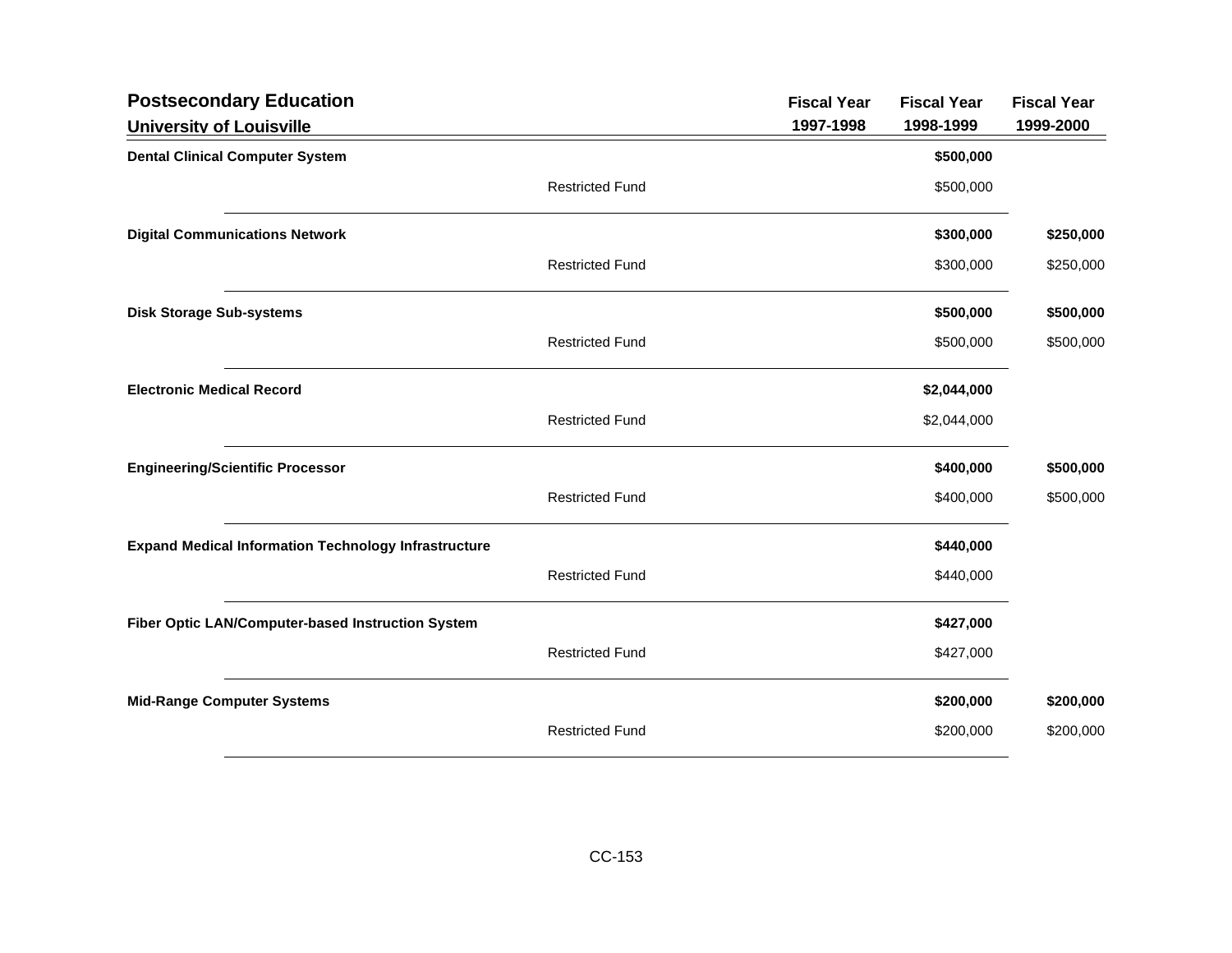| <b>Postsecondary Education</b>                              |                        | <b>Fiscal Year</b> | <b>Fiscal Year</b> | <b>Fiscal Year</b> |
|-------------------------------------------------------------|------------------------|--------------------|--------------------|--------------------|
| <b>University of Louisville</b>                             |                        | 1997-1998          | 1998-1999          | 1999-2000          |
| <b>Molecular Dynamics Software and Computer Workstation</b> |                        |                    | \$125,000          |                    |
|                                                             | <b>Restricted Fund</b> |                    | \$63,000           |                    |
|                                                             | <b>Federal Fund</b>    |                    | \$62,000           |                    |
| <b>Network Switching System</b>                             |                        |                    | \$300,000          | \$150,000          |
|                                                             | <b>Restricted Fund</b> |                    | \$300,000          | \$150,000          |
| <b>Satellite Uplink</b>                                     |                        |                    | \$380,000          |                    |
|                                                             | <b>Restricted Fund</b> |                    | \$140,000          |                    |
|                                                             | <b>Federal Fund</b>    |                    | \$240,000          |                    |
| <b>Telemarketing System</b>                                 |                        |                    | \$133,000          |                    |
|                                                             | <b>Restricted Fund</b> |                    | \$133,000          |                    |
| <b>Theoretical Research Computer System</b>                 |                        |                    | \$104,000          |                    |
|                                                             | <b>Restricted Fund</b> |                    | \$54,000           |                    |
|                                                             | Other Fund             |                    | \$50,000           |                    |
| <b>University of Louisville Summary</b>                     |                        |                    | \$111,703,000      | \$39,222,000       |
|                                                             | <b>Restricted Fund</b> |                    | \$51,204,000       | \$26,714,000       |
|                                                             | <b>Federal Fund</b>    |                    | \$1,837,000        | \$1,643,000        |
|                                                             | <b>Bond Fund</b>       |                    | \$32,040,000       |                    |
|                                                             | <b>Other Fund</b>      |                    | \$26,622,000       | \$10,865,000       |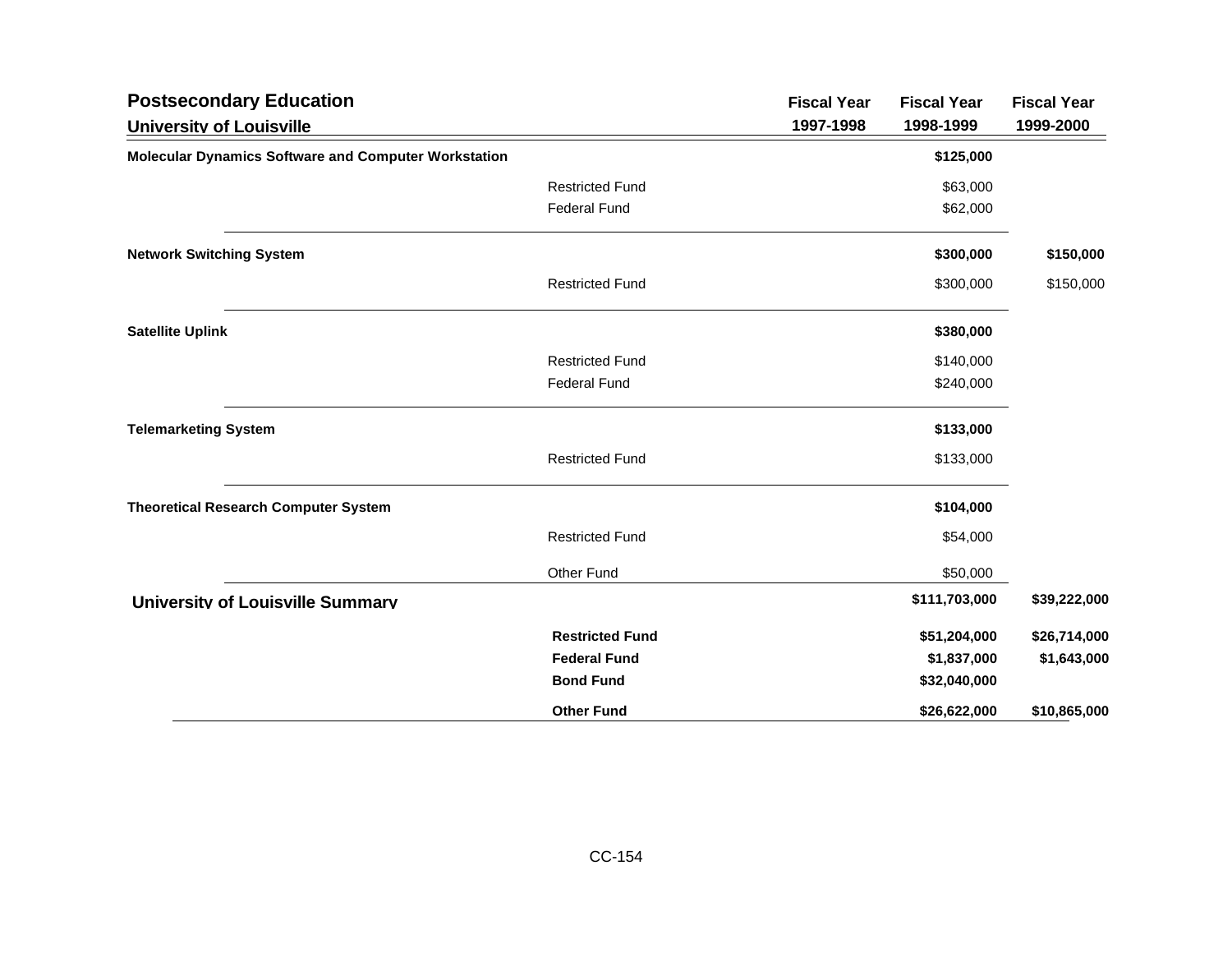| <b>Postsecondary Education</b>                                                                                                                                                                                                                               | <b>Fiscal Year</b> | <b>Fiscal Year</b> | <b>Fiscal Year</b> |
|--------------------------------------------------------------------------------------------------------------------------------------------------------------------------------------------------------------------------------------------------------------|--------------------|--------------------|--------------------|
| <b>Western Kentucky University</b>                                                                                                                                                                                                                           | 1997-1998          | 1998-1999          | 1999-2000          |
| <b>CAPITAL CONSTRUCTION PROJECTS</b>                                                                                                                                                                                                                         |                    |                    |                    |
| A.D.A. Accessibility Projects                                                                                                                                                                                                                                |                    | \$816,000          |                    |
| The authorization will allow the university to address issues related to the American Disability Act<br>including signage, fire alarms and elevators in various campus buildings.                                                                            |                    |                    |                    |
| <b>Restricted Fund</b>                                                                                                                                                                                                                                       |                    | \$816,000          |                    |
| <b>Academic Complex Roof Replacement</b>                                                                                                                                                                                                                     |                    | \$400,000          |                    |
| This authorization will allow replacement of the roof to protect investment by maintaining building<br>envelope.                                                                                                                                             |                    |                    |                    |
| <b>Restricted Fund</b>                                                                                                                                                                                                                                       |                    | \$400,000          |                    |
| <b>Agriculture Exposition Center HVAC Improvements Phase II</b>                                                                                                                                                                                              |                    | \$650,000          |                    |
| This authorization will allow renovation of the ventilation system by adding two (2) additional boilers<br>and hot water loop system and installation of air conditioning in the Agriculture Exposition Center to<br>allow its use during the summer months. |                    |                    |                    |
| <b>Restricted Fund</b>                                                                                                                                                                                                                                       |                    | \$650,000          |                    |
| Air Conditioning for Academic-Athletic No. 1                                                                                                                                                                                                                 |                    | \$1,700,000        |                    |
| This authorization will allow installation of a central air conditioning system for Academic-Athletic No.<br>1 to enhance the use and efficiency of the building, as well as extend the building's life cycle.                                               |                    |                    |                    |
| <b>Restricted Fund</b>                                                                                                                                                                                                                                       |                    | \$1,700,000        |                    |
| <b>Building Envelope/Ext. Door Deferred Maintenance Projects</b>                                                                                                                                                                                             |                    | \$444,000          |                    |
| This authorization will allow the university to repair various building envelope components to extend<br>the useful life of buildings and correct existing problems.                                                                                         |                    |                    |                    |
| <b>Restricted Fund</b>                                                                                                                                                                                                                                       |                    | \$444,000          |                    |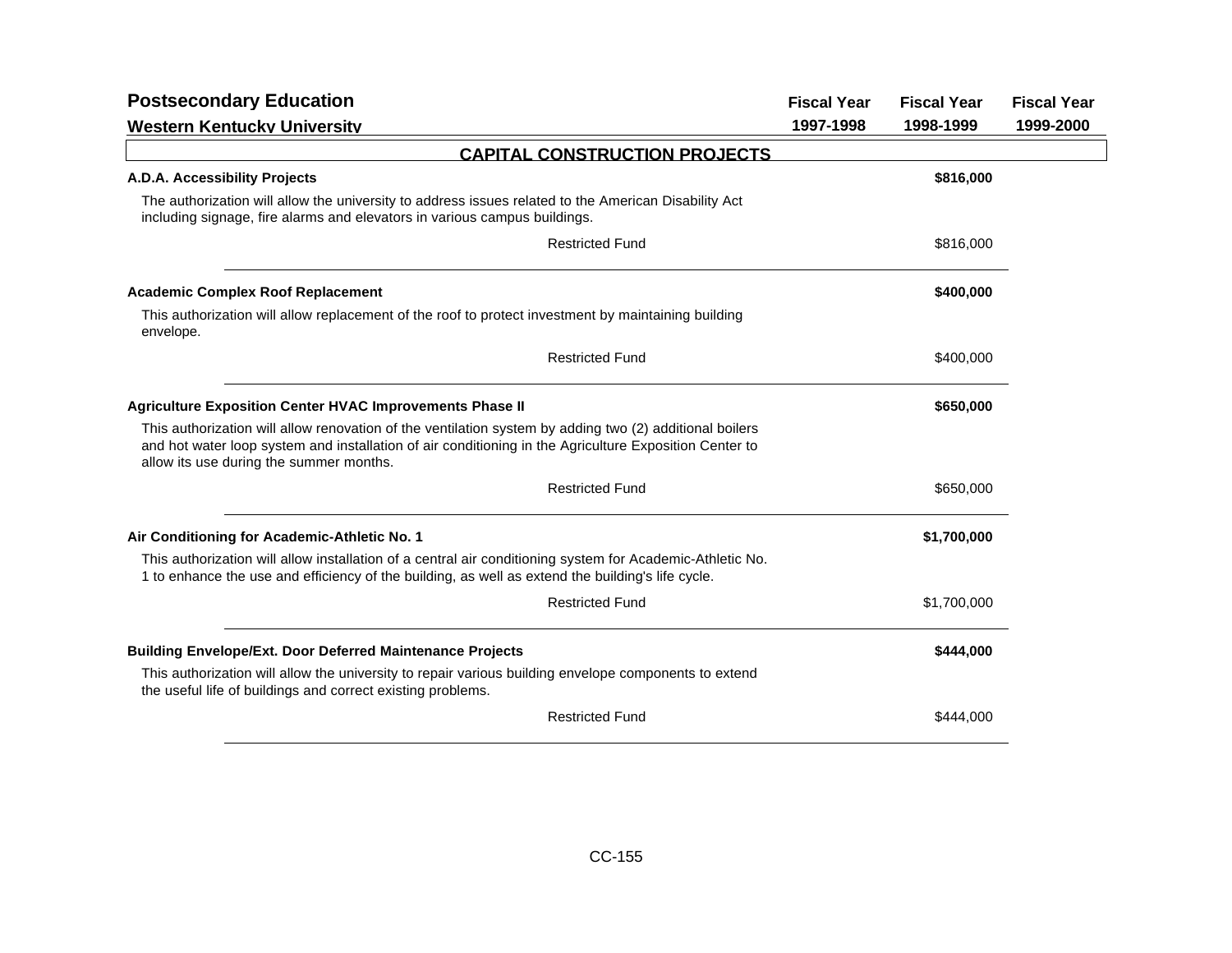| <b>Postsecondary Education</b>                                                                                                                                                                                             | <b>Fiscal Year</b> | <b>Fiscal Year</b> | <b>Fiscal Year</b> |
|----------------------------------------------------------------------------------------------------------------------------------------------------------------------------------------------------------------------------|--------------------|--------------------|--------------------|
| <b>Western Kentucky University</b>                                                                                                                                                                                         | 1997-1998          | 1998-1999          | 1999-2000          |
| <b>Campus Energy Conservation</b>                                                                                                                                                                                          |                    | \$2,165,000        |                    |
| This authorization will allow the university to utilize technology to reduce lighting costs through<br>lighting retrofits, task lighting, sensors and expanding the energy management system.                              |                    |                    |                    |
| Other Fund                                                                                                                                                                                                                 |                    | \$2,165,000        |                    |
| <b>Cherry Hall Window Replacement</b>                                                                                                                                                                                      |                    | \$635,000          |                    |
| This authorization will allow the university to replace 60 year old and deteriorating windows to<br>maintain integrity of building envelope, improve appearance and conserve energy.                                       |                    |                    |                    |
| <b>Restricted Fund</b>                                                                                                                                                                                                     |                    | \$635,000          |                    |
| <b>Chiller Conversion (R-12 to R-123)</b>                                                                                                                                                                                  |                    | \$569,000          |                    |
| The authorization will allow continued reliable environmental building controls by upgrading various<br>aging mechanical equipment building components and comply with Clean Air Act requirements to<br>eliminate CFC use. |                    |                    |                    |
| <b>Restricted Fund</b>                                                                                                                                                                                                     |                    | \$569,000          |                    |
| <b>Cooling Towers and Chiller Renovations</b>                                                                                                                                                                              |                    | \$574,000          |                    |
| This authorization will allow replacement of aging mechanical equipment building components and<br>comply with Clean Air Act requirements regarding CFC use.                                                               |                    |                    |                    |
| <b>Restricted Fund</b>                                                                                                                                                                                                     |                    | \$574,000          |                    |
| Deferred Maintenance Pool - Auxiliary Enterprise                                                                                                                                                                           |                    | \$3,444,000        |                    |
| This authorization will allow the university to address numerous identified auxiliary enterprise facility<br>deferred maintenance needs costing less than \$400,000 each.                                                  |                    |                    |                    |
| <b>Restricted Fund</b>                                                                                                                                                                                                     |                    | \$3,444,000        |                    |
| <b>E &amp; G Buildings Interior Projects</b>                                                                                                                                                                               |                    | \$487,000          |                    |
| This authorization will allow the university to accomplish various building interior repairs and<br>replacements in order to extend useful building life and correct deficiencies.                                         |                    |                    |                    |
| <b>Restricted Fund</b>                                                                                                                                                                                                     |                    | \$487,000          |                    |
|                                                                                                                                                                                                                            |                    |                    |                    |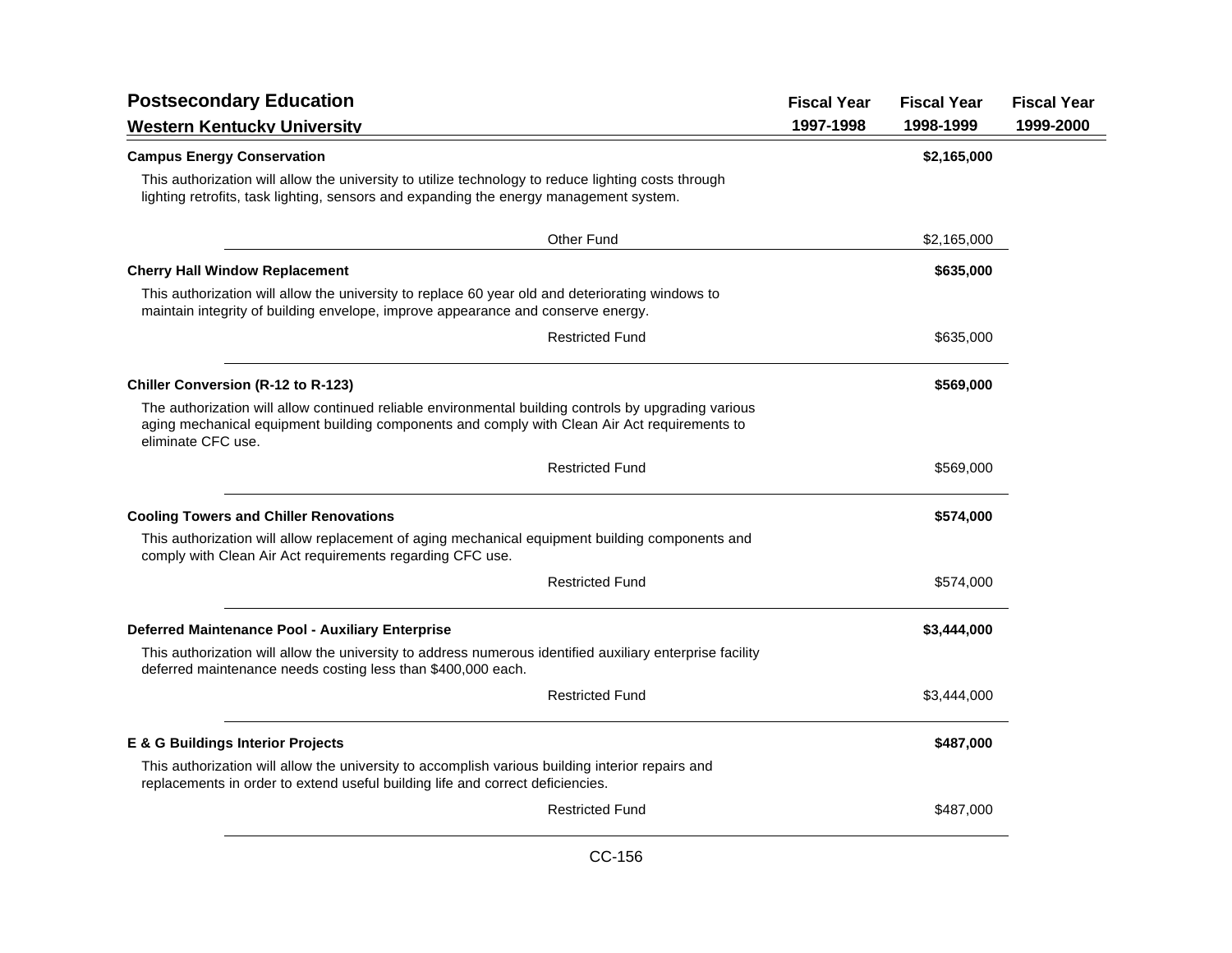| <b>Postsecondary Education</b>                                                                                                                                                                                                                                                                                                                                                                                                                                     | <b>Fiscal Year</b> | <b>Fiscal Year</b> | <b>Fiscal Year</b> |
|--------------------------------------------------------------------------------------------------------------------------------------------------------------------------------------------------------------------------------------------------------------------------------------------------------------------------------------------------------------------------------------------------------------------------------------------------------------------|--------------------|--------------------|--------------------|
| <b>Western Kentucky Universitv</b>                                                                                                                                                                                                                                                                                                                                                                                                                                 | 1997-1998          | 1998-1999          | 1999-2000          |
| E & G Life Safety Deferred Maintenance Projects                                                                                                                                                                                                                                                                                                                                                                                                                    |                    | \$522,000          |                    |
| This authorization pool will allow the university to address identified life safety hazards or<br>deficiencies.                                                                                                                                                                                                                                                                                                                                                    |                    |                    |                    |
| <b>Restricted Fund</b>                                                                                                                                                                                                                                                                                                                                                                                                                                             |                    | \$522,000          |                    |
| <b>Electrical Deferred Maintenance Projects</b>                                                                                                                                                                                                                                                                                                                                                                                                                    |                    | \$764,000          |                    |
| This authorization will upgrading and replacement of various obsolete and aging electrical<br>components.                                                                                                                                                                                                                                                                                                                                                          |                    |                    |                    |
| <b>Restricted Fund</b>                                                                                                                                                                                                                                                                                                                                                                                                                                             |                    | \$764,000          |                    |
| <b>Equine Science Teaching Facility</b>                                                                                                                                                                                                                                                                                                                                                                                                                            | \$205,000          |                    |                    |
| Reauthorization and Additional Funding: This authorization will allow construction of a fully enclosed<br>building containing a riding arena, tack storage room, classroom, office, and adjoining shed row<br>stalls. Additional funding provided in this biennium will increase the scope of the project to<br>\$580,000. Restricted funds for this project have been approved by the Council on Postsecondary<br>Education from the Equine Revolving Trust Fund. |                    |                    |                    |
| <b>Restricted Fund</b>                                                                                                                                                                                                                                                                                                                                                                                                                                             | \$205,000          |                    |                    |
| <b>Grise Hall/Tate Page Roof Replacement</b>                                                                                                                                                                                                                                                                                                                                                                                                                       |                    | \$808,000          |                    |
| This authorization will allow the university to repair or replace various building roof components to<br>extend the useful life of buildings and correct existing deficiencies.                                                                                                                                                                                                                                                                                    |                    |                    |                    |
| <b>Restricted Fund</b>                                                                                                                                                                                                                                                                                                                                                                                                                                             |                    | \$808,000          |                    |
| <b>HVAC/Plumbing Deferred Maintenance Projects</b>                                                                                                                                                                                                                                                                                                                                                                                                                 |                    | \$544,000          |                    |
| This authorization will allow the repair of various building HVAC/plumbing components.                                                                                                                                                                                                                                                                                                                                                                             |                    |                    |                    |
| <b>Restricted Fund</b>                                                                                                                                                                                                                                                                                                                                                                                                                                             |                    | \$544,000          |                    |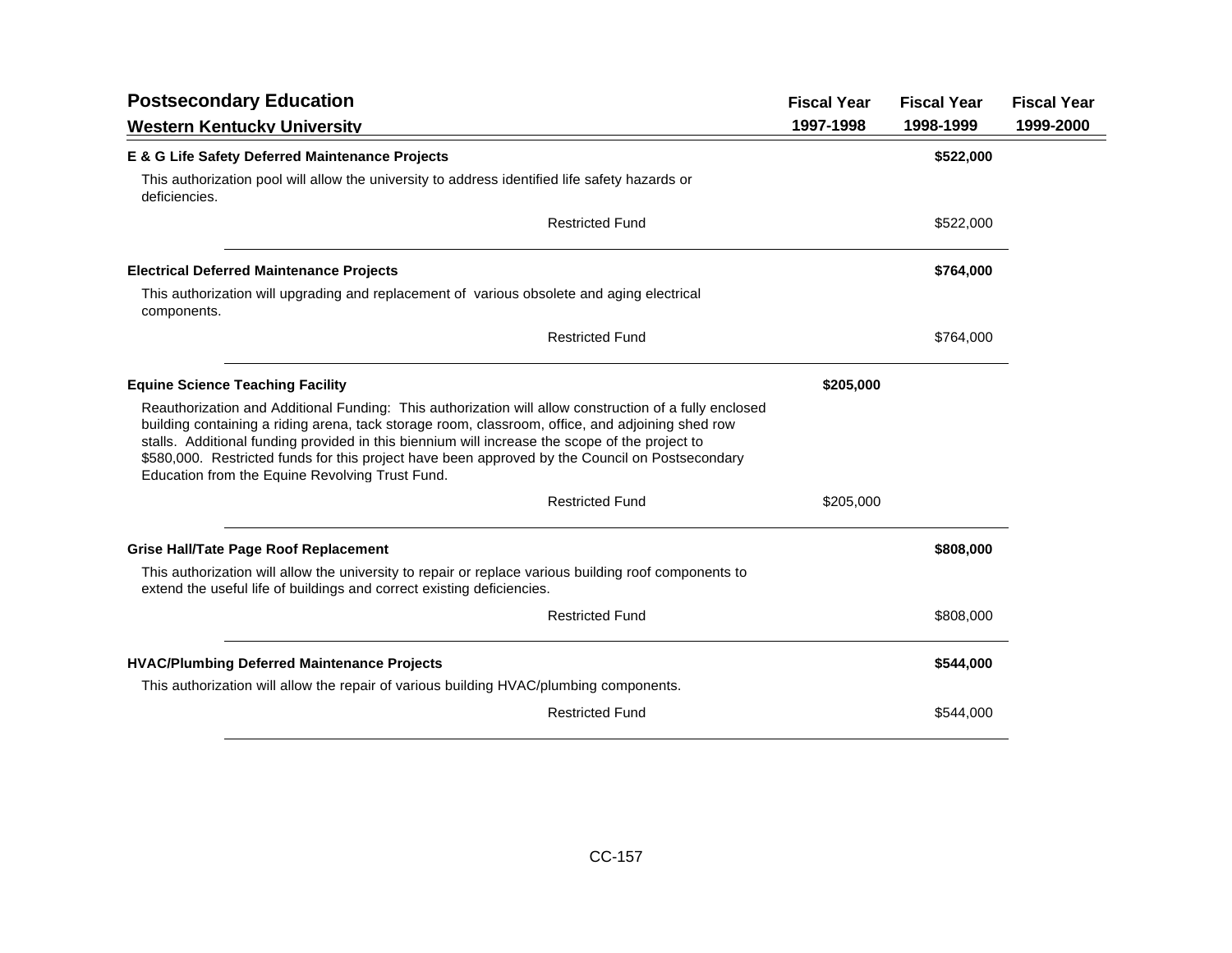| <b>Postsecondary Education</b>                                                                                                                                                                                                                                                                                                                                                                                                                                                                                  | <b>Fiscal Year</b> | <b>Fiscal Year</b> | <b>Fiscal Year</b> |
|-----------------------------------------------------------------------------------------------------------------------------------------------------------------------------------------------------------------------------------------------------------------------------------------------------------------------------------------------------------------------------------------------------------------------------------------------------------------------------------------------------------------|--------------------|--------------------|--------------------|
| <b>Western Kentucky University</b>                                                                                                                                                                                                                                                                                                                                                                                                                                                                              | 1997-1998          | 1998-1999          | 1999-2000          |
| Ivan Wilson Center Chillers Replacement                                                                                                                                                                                                                                                                                                                                                                                                                                                                         |                    | \$500,000          |                    |
| This authorization will allow the replacement of aging environmental control equipment as well as<br>address CFC phaseout requirements.                                                                                                                                                                                                                                                                                                                                                                         |                    |                    |                    |
| <b>Restricted Fund</b>                                                                                                                                                                                                                                                                                                                                                                                                                                                                                          |                    | \$500,000          |                    |
| <b>Ivan Wilson Fine Arts Center Addition</b>                                                                                                                                                                                                                                                                                                                                                                                                                                                                    |                    | \$1,209,000        |                    |
| The authorization will allow constructing an addition to the Ivan Wilson Fine Arts Center to provide a<br>recital hall for instrumental and choral music.                                                                                                                                                                                                                                                                                                                                                       |                    |                    |                    |
| <b>Restricted Fund</b>                                                                                                                                                                                                                                                                                                                                                                                                                                                                                          |                    | \$1,209,000        |                    |
| <b>Life Safety Fire Alarm Improvements</b>                                                                                                                                                                                                                                                                                                                                                                                                                                                                      |                    | \$476,000          |                    |
| This authorization will allow the university to upgrade outdated/original fire alarm systems to meet<br>current standards and codes.                                                                                                                                                                                                                                                                                                                                                                            |                    |                    |                    |
| <b>Restricted Fund</b>                                                                                                                                                                                                                                                                                                                                                                                                                                                                                          |                    | \$476,000          |                    |
| Postsecondary Education Improvement Act of 1997 Facility                                                                                                                                                                                                                                                                                                                                                                                                                                                        |                    | \$18,500,000       |                    |
| This authorization will allow the construction of 130,000 square feet of new space to house the<br>Commonwealth Center for Instructional Technology and the Journalism Program to serve as a<br>statewide and national resource for training and development in the innovative and effective use of<br>information technology in student learning. It will construct laboratories and electronic classrooms<br>for workshops, conferences, and demonstrations focusing on the use of new learning technologies. |                    |                    |                    |
| <b>Bond Fund</b>                                                                                                                                                                                                                                                                                                                                                                                                                                                                                                |                    | \$18,500,000       |                    |
| <b>Property Acquisition</b>                                                                                                                                                                                                                                                                                                                                                                                                                                                                                     |                    |                    | \$370,000          |
| The authorization will allow university property acquisition during the 1998-2000 biennium consistent<br>with university's campus master plan.                                                                                                                                                                                                                                                                                                                                                                  |                    |                    |                    |
| <b>Restricted Fund</b>                                                                                                                                                                                                                                                                                                                                                                                                                                                                                          |                    |                    | \$370,000          |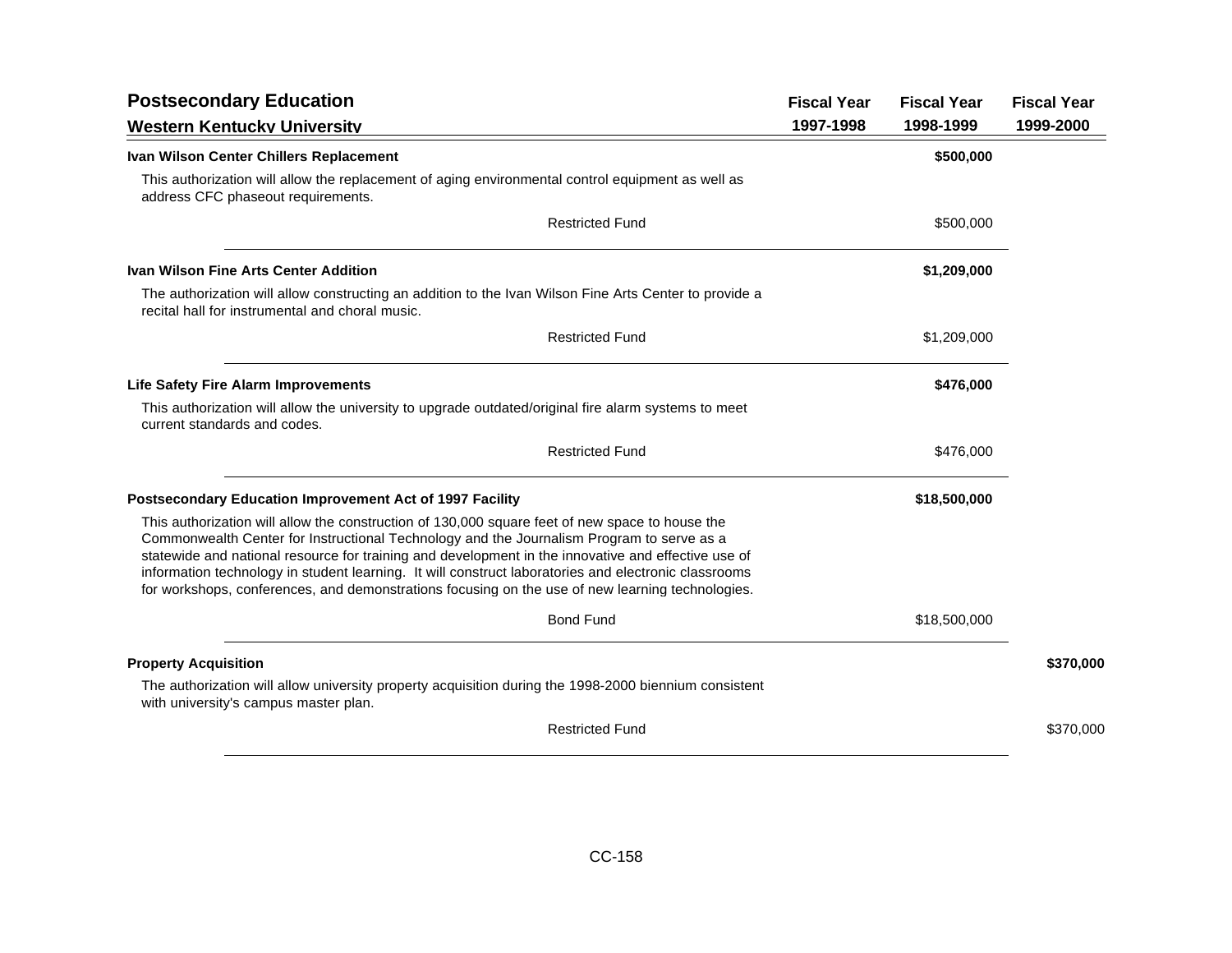| <b>Postsecondary Education</b>                                                                                                                                                                                                                                                                                                                                                                                                                    | <b>Fiscal Year</b> | <b>Fiscal Year</b> | <b>Fiscal Year</b> |
|---------------------------------------------------------------------------------------------------------------------------------------------------------------------------------------------------------------------------------------------------------------------------------------------------------------------------------------------------------------------------------------------------------------------------------------------------|--------------------|--------------------|--------------------|
| <b>Western Kentucky University</b>                                                                                                                                                                                                                                                                                                                                                                                                                | 1997-1998          | 1998-1999          | 1999-2000          |
| <b>Public Radio and Television Transmission Tower</b>                                                                                                                                                                                                                                                                                                                                                                                             |                    |                    | \$615,000          |
| This authorization will allow construction of a 600 ft. guyed steel tower and associated equipment<br>building to provide a common tower facility for Western Kentucky University's public radio station<br>(WKYU, Bowling Green) and public television station (WKYU-TV, Bowling Green). The project will<br>include land acquisition, tower construction, transmitter building, new FM and TV antennas,<br>transmission lines and installation. |                    |                    |                    |
| <b>Restricted Fund</b>                                                                                                                                                                                                                                                                                                                                                                                                                            |                    |                    | \$615,000          |
| <b>Renovation of Craig Alumni Center</b>                                                                                                                                                                                                                                                                                                                                                                                                          |                    |                    | \$250,000          |
| The Craig Alumni Center will be renovated to accommodate the needs of the Institutional<br>Advancement program. The electrical wiring and internal space division need to be renovated to<br>accommodate modern office functions. (The space was originally built for use as a house.)                                                                                                                                                            |                    |                    |                    |
| <b>Restricted Fund</b>                                                                                                                                                                                                                                                                                                                                                                                                                            |                    |                    | \$250,000          |
| <b>Renovation of Former Science Library in TCCW</b>                                                                                                                                                                                                                                                                                                                                                                                               |                    | \$639,000          |                    |
| This authorization will allow renovation of former library space in Thompson Complex - Central Wing<br>for use as classrooms, laboratories, faculty offices, and student study areas.                                                                                                                                                                                                                                                             |                    |                    |                    |
| <b>Restricted Fund</b>                                                                                                                                                                                                                                                                                                                                                                                                                            |                    | \$639,000          |                    |
| <b>Renovation of Theatre 100 in Gordon Wilson Hall</b>                                                                                                                                                                                                                                                                                                                                                                                            |                    |                    | \$450,000          |
| This authorization will allow modernization of the theatre facilities in Gordon Wilson Hall to include<br>replacement of seating, lighting, and sound systems as well as giving the facility a general facelift.                                                                                                                                                                                                                                  |                    |                    |                    |
| <b>Restricted Fund</b>                                                                                                                                                                                                                                                                                                                                                                                                                            |                    |                    | \$450,000          |
| <b>Repair/Replacement of Walks and Lots</b>                                                                                                                                                                                                                                                                                                                                                                                                       |                    | \$746,000          |                    |
| This authorization will repair or replace parking lots and walks, maintaining them for safety,<br>attractiveness and functional use.                                                                                                                                                                                                                                                                                                              |                    |                    |                    |
| <b>Restricted Fund</b>                                                                                                                                                                                                                                                                                                                                                                                                                            |                    | \$746,000          |                    |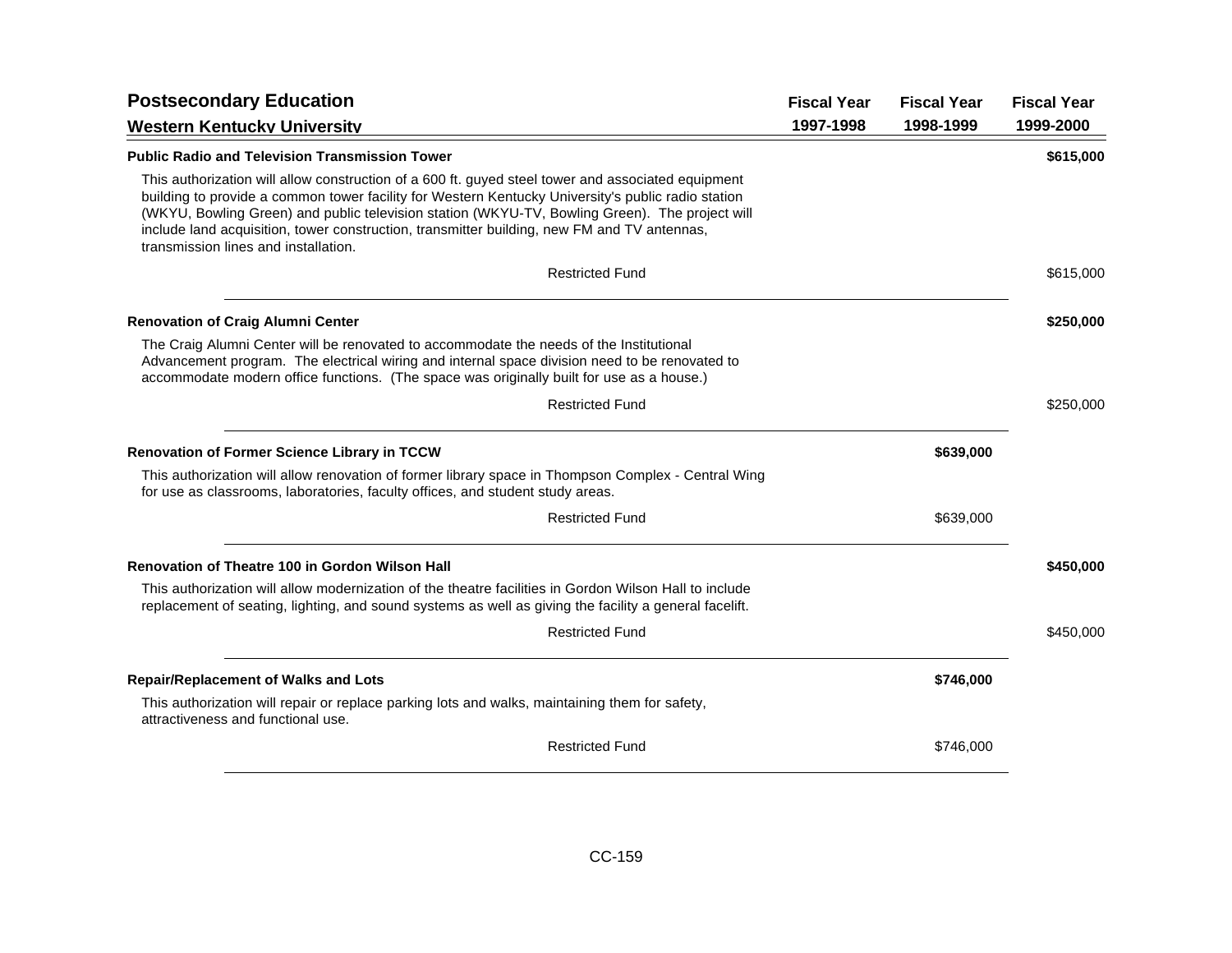| <b>Postsecondary Education</b>                                                                                                                                                                                                                                                                                                                                                                 | <b>Fiscal Year</b> | <b>Fiscal Year</b> | <b>Fiscal Year</b> |
|------------------------------------------------------------------------------------------------------------------------------------------------------------------------------------------------------------------------------------------------------------------------------------------------------------------------------------------------------------------------------------------------|--------------------|--------------------|--------------------|
| <b>Western Kentucky University</b>                                                                                                                                                                                                                                                                                                                                                             | 1997-1998          | 1998-1999          | 1999-2000          |
| Roof Repair/Replacement Deferred Maintenance Projects                                                                                                                                                                                                                                                                                                                                          |                    | \$877,000          |                    |
| This authorization will allow the replacement or repair of various building roofs to maintain building<br>envelopes.                                                                                                                                                                                                                                                                           |                    |                    |                    |
| <b>Restricted Fund</b>                                                                                                                                                                                                                                                                                                                                                                         |                    | \$877,000          |                    |
| <b>Thompson Complex North Wing HVAC</b>                                                                                                                                                                                                                                                                                                                                                        |                    | \$1,375,000        |                    |
| This authorization will allow the university to replace all HVAC related piping, controls, wiring, and<br>FCUs in the Thompson Complex North Wing.                                                                                                                                                                                                                                             |                    |                    |                    |
| <b>Restricted Fund</b>                                                                                                                                                                                                                                                                                                                                                                         |                    | \$1,375,000        |                    |
| <b>University Farms Improvements</b>                                                                                                                                                                                                                                                                                                                                                           |                    | \$750,000          |                    |
| This authorization will allow the following improvements: 1) additions and renovations of grain<br>storage and handling facilities and construction of a feed processing facility; 2) renovation of existing<br>swine facilities at the University Farm and the construction of additions to those facilities; and 3)<br>construction of an eight-cow milking parlor and associated equipment. |                    |                    |                    |
| <b>Restricted Fund</b>                                                                                                                                                                                                                                                                                                                                                                         |                    | \$750,000          |                    |
| <b>WKU Primary Electrical Service (Stage II)</b>                                                                                                                                                                                                                                                                                                                                               |                    | \$1,500,000        |                    |
| This authorization will allow completion of the campus back feed between substations by connecting<br>the Jonesville and Mimosa substations. The project would provide emergency power to campus<br>areas.                                                                                                                                                                                     |                    |                    |                    |
| <b>Restricted Fund</b>                                                                                                                                                                                                                                                                                                                                                                         |                    | \$1,500,000        |                    |
| Western Kentucky University Alumni Center                                                                                                                                                                                                                                                                                                                                                      |                    | \$1,200,000        | \$10,800,000       |
| This authorization will allow construction of a new facility to house the Western Kentucky University<br>Alumni Center.                                                                                                                                                                                                                                                                        |                    |                    |                    |
| <b>Other Fund</b>                                                                                                                                                                                                                                                                                                                                                                              |                    | \$1,200,000        | \$10,800,000       |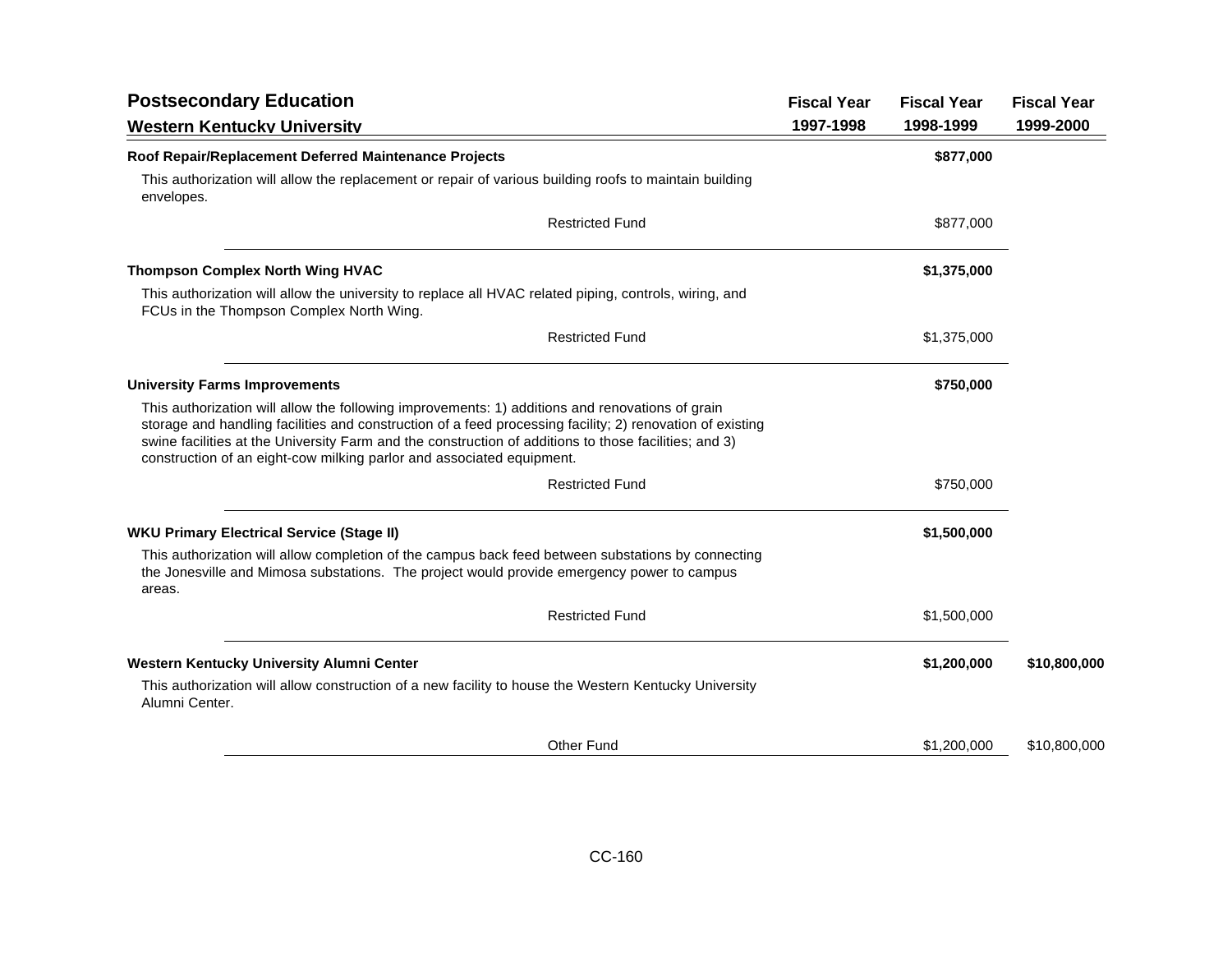| <b>Postsecondary Education</b>                                                                                                                              | <b>Fiscal Year</b> | <b>Fiscal Year</b> | <b>Fiscal Year</b> |
|-------------------------------------------------------------------------------------------------------------------------------------------------------------|--------------------|--------------------|--------------------|
| <b>Western Kentucky University</b>                                                                                                                          | 1997-1998          | 1998-1999          | 1999-2000          |
| <b>Window Repair/Replacement</b>                                                                                                                            |                    | \$596,000          |                    |
| This authorization will allow the replacement windows in numerous buildings as part of a program to<br>protect investment by maintaining building envelope. |                    |                    |                    |
| <b>Restricted Fund</b>                                                                                                                                      |                    | \$596,000          |                    |
| <b>MAJOR EQUIPMENT</b>                                                                                                                                      |                    |                    |                    |
| <b>ADA Accessible Shuttle Buses</b>                                                                                                                         |                    | \$330,000          |                    |
| <b>Restricted Fund</b>                                                                                                                                      |                    | \$330,000          |                    |
| <b>Confocal Microscope</b>                                                                                                                                  |                    |                    | \$110,000          |
| <b>Restricted Fund</b>                                                                                                                                      |                    |                    | \$110,000          |
| <b>Mass Spectrometer</b>                                                                                                                                    |                    | \$126,000          |                    |
| <b>Restricted Fund</b>                                                                                                                                      |                    | \$126,000          |                    |
| <b>INFORMATION TECHNOLOGY EQUIPMENT</b>                                                                                                                     |                    |                    |                    |
| Administrative Computing System Upgrade/Replacement                                                                                                         |                    | \$2,100,000        |                    |
| <b>Restricted Fund</b>                                                                                                                                      |                    | \$2,100,000        |                    |
| <b>Computing Network Expansion and Upgrade</b>                                                                                                              |                    | \$855,000          |                    |
| <b>Restricted Fund</b>                                                                                                                                      |                    | \$855,000          |                    |
| <b>Satellite Uplink</b>                                                                                                                                     |                    | \$426,000          |                    |
| <b>Restricted Fund</b>                                                                                                                                      |                    | \$426,000          |                    |
| Telephone Infrastructure Upgrade                                                                                                                            |                    | \$750,000          |                    |
| <b>Restricted Fund</b>                                                                                                                                      |                    | \$750,000          |                    |
|                                                                                                                                                             |                    |                    |                    |

CC-161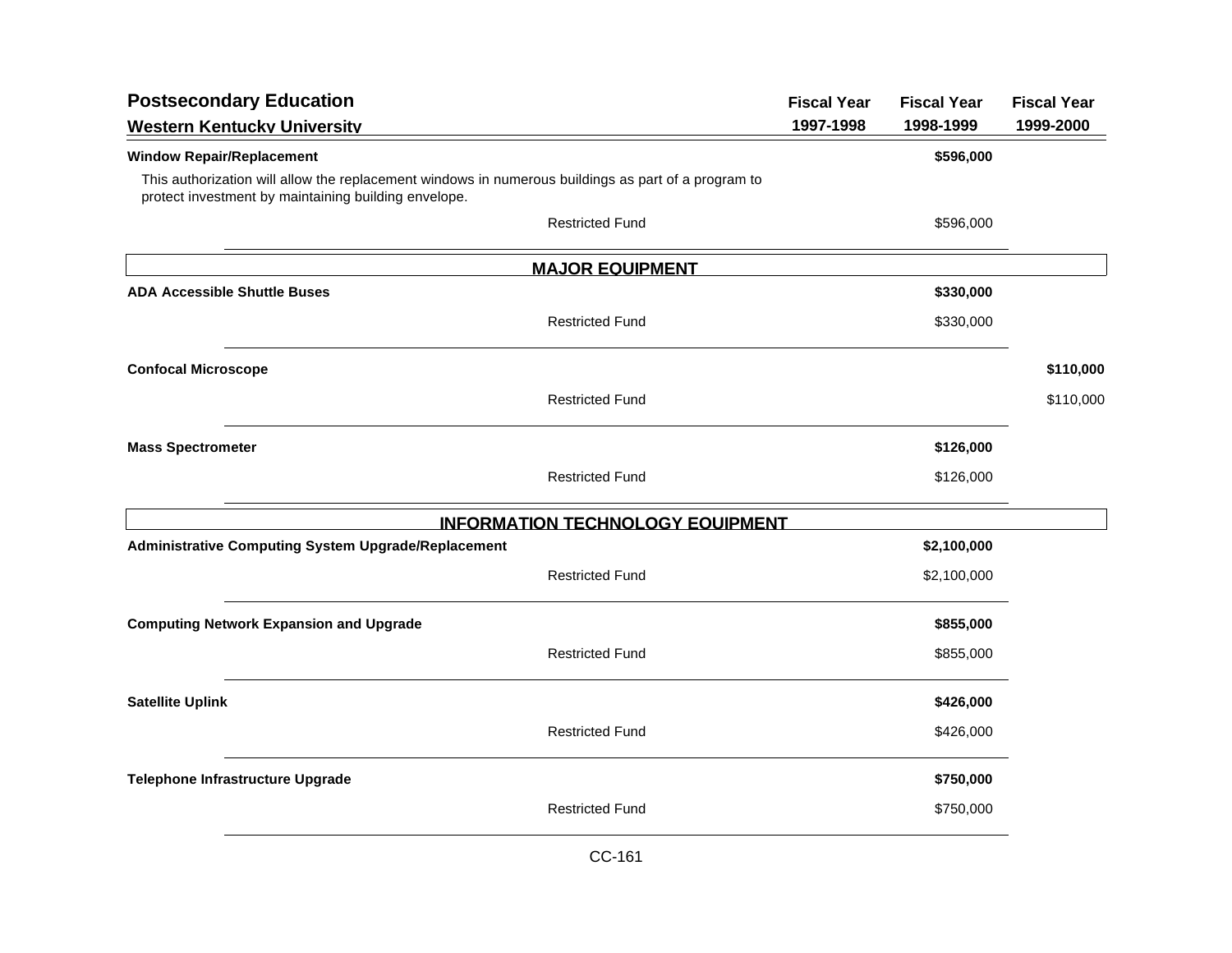| <b>Postsecondary Education</b>             |                        | <b>Fiscal Year</b> | <b>Fiscal Year</b> | <b>Fiscal Year</b> |
|--------------------------------------------|------------------------|--------------------|--------------------|--------------------|
| <b>Western Kentucky University</b>         |                        | 1997-1998          | 1998-1999          | 1999-2000          |
| <b>Video Server</b>                        |                        |                    | \$801,000          |                    |
|                                            | <b>Restricted Fund</b> |                    | \$801,000          |                    |
| <b>Western Kentucky University Summary</b> |                        | \$205,000          | \$48,278,000       | \$12,595,000       |
|                                            | <b>Restricted Fund</b> | \$205,000          | \$26,413,000       | \$1,795,000        |
|                                            | <b>Bond Fund</b>       |                    | \$18,500,000       |                    |
|                                            | <b>Other Fund</b>      |                    | \$3,365,000        | \$10,800,000       |
| <b>Postsecondary Education Summary</b>     |                        | \$14,015,000       | \$1,092,736,000    | \$130,242,000      |
|                                            | <b>General Fund</b>    |                    | \$2,858,000        |                    |
|                                            | <b>Restricted Fund</b> | \$10,815,000       | \$577,364,000      | \$105,134,000      |
|                                            | <b>Federal Fund</b>    |                    | \$5,128,000        | \$1,728,000        |
|                                            | <b>Bond Fund</b>       | \$3,200,000        | \$331,626,000      |                    |
|                                            | <b>Agency Bond</b>     |                    | \$89,525,000       |                    |
|                                            | <b>Other Fund</b>      |                    | \$86,235,000       | \$23,380,000       |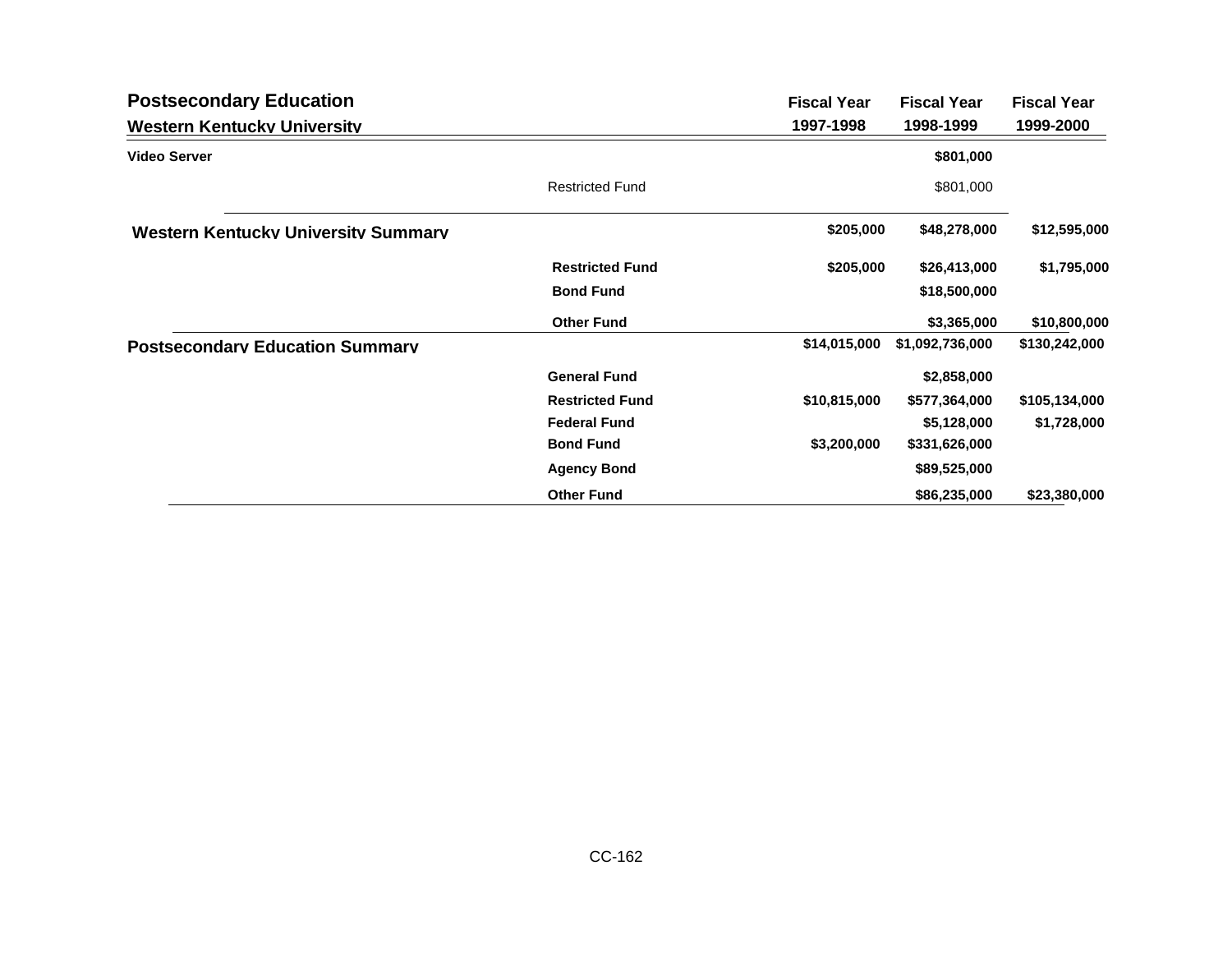| <b>Public Protection</b>                                                                                                                                                                                                                                                                                                                                                                                                                                                                                                                                                                                                                                                                                              | <b>Fiscal Year</b> | <b>Fiscal Year</b> | <b>Fiscal Year</b> |
|-----------------------------------------------------------------------------------------------------------------------------------------------------------------------------------------------------------------------------------------------------------------------------------------------------------------------------------------------------------------------------------------------------------------------------------------------------------------------------------------------------------------------------------------------------------------------------------------------------------------------------------------------------------------------------------------------------------------------|--------------------|--------------------|--------------------|
| <b>Public Service Commission</b>                                                                                                                                                                                                                                                                                                                                                                                                                                                                                                                                                                                                                                                                                      | 1997-1998          | 1998-1999          | 1999-2000          |
| <b>CAPITAL CONSTRUCTION PROJECTS</b>                                                                                                                                                                                                                                                                                                                                                                                                                                                                                                                                                                                                                                                                                  |                    |                    |                    |
| <b>Public Service Commission Building</b>                                                                                                                                                                                                                                                                                                                                                                                                                                                                                                                                                                                                                                                                             |                    | \$1,100,000        |                    |
| Reauthorization and Additional Funding for New Building - These "General Fund-supported bonds"<br>will permit a consolidation of the Public Service Commission offices from current lease agreements<br>in three locations. The agency will finance this project by assessing public utility companies within<br>statutorily approved millage rates. The agency has reduced its estimated lease amount (shown<br>below) in fiscal year 2000 in anticipation of relocating operations into the new building. The initial<br>project authorization from the 1996 General Assembly was \$5,450,000 (\$776,000 - restricted funds;<br>\$4,684,000 - bond fund). The revised estimate for the new building is \$6,550,000. |                    |                    |                    |
| <b>Bond Fund</b>                                                                                                                                                                                                                                                                                                                                                                                                                                                                                                                                                                                                                                                                                                      |                    | \$1,100,000        |                    |
| <b>REAL PROPERTY LEASES</b>                                                                                                                                                                                                                                                                                                                                                                                                                                                                                                                                                                                                                                                                                           |                    |                    |                    |
| Lease of 730 Schenkel Lane                                                                                                                                                                                                                                                                                                                                                                                                                                                                                                                                                                                                                                                                                            |                    |                    |                    |
| Reauthorization - (\$222,000 in fiscal year 1999 and \$125,000 in fiscal year 2000) - For lease space<br>at 730 Schenkel Lane, Frankfort.                                                                                                                                                                                                                                                                                                                                                                                                                                                                                                                                                                             |                    |                    |                    |
| <b>Public Service Commission Summary</b>                                                                                                                                                                                                                                                                                                                                                                                                                                                                                                                                                                                                                                                                              |                    | \$1,100,000        |                    |
| <b>Bond Fund</b>                                                                                                                                                                                                                                                                                                                                                                                                                                                                                                                                                                                                                                                                                                      |                    | \$1,100,000        |                    |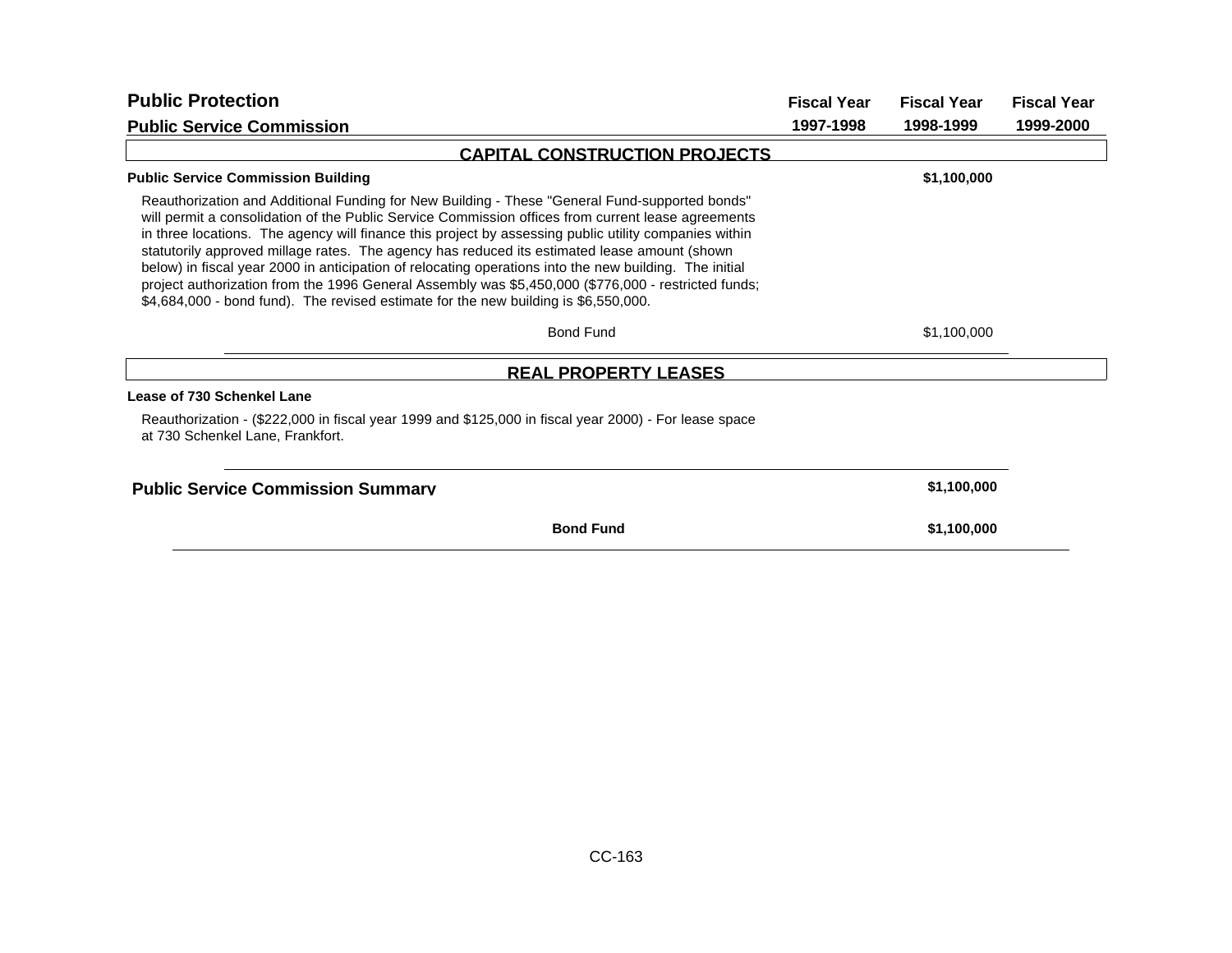| <b>Public Protection</b>       | <b>Fiscal Year</b> | <b>Fiscal Year</b> | Fiscal Year |
|--------------------------------|--------------------|--------------------|-------------|
| <b>Dept of Public Advocacy</b> | 1997-1998          | 1998-1999          | 1999-2000   |
| <b>REAL PROPERTY LEASES</b>    |                    |                    |             |
| Lease of 100 Fair Oaks         |                    |                    |             |

Reauthorization - (\$219,000 in fiscal year 1999 and \$219,000 in fiscal year 2000) - For lease space at 100 Fair Oaks, Frankfort.

## **Dept of Public Advocacy Summary**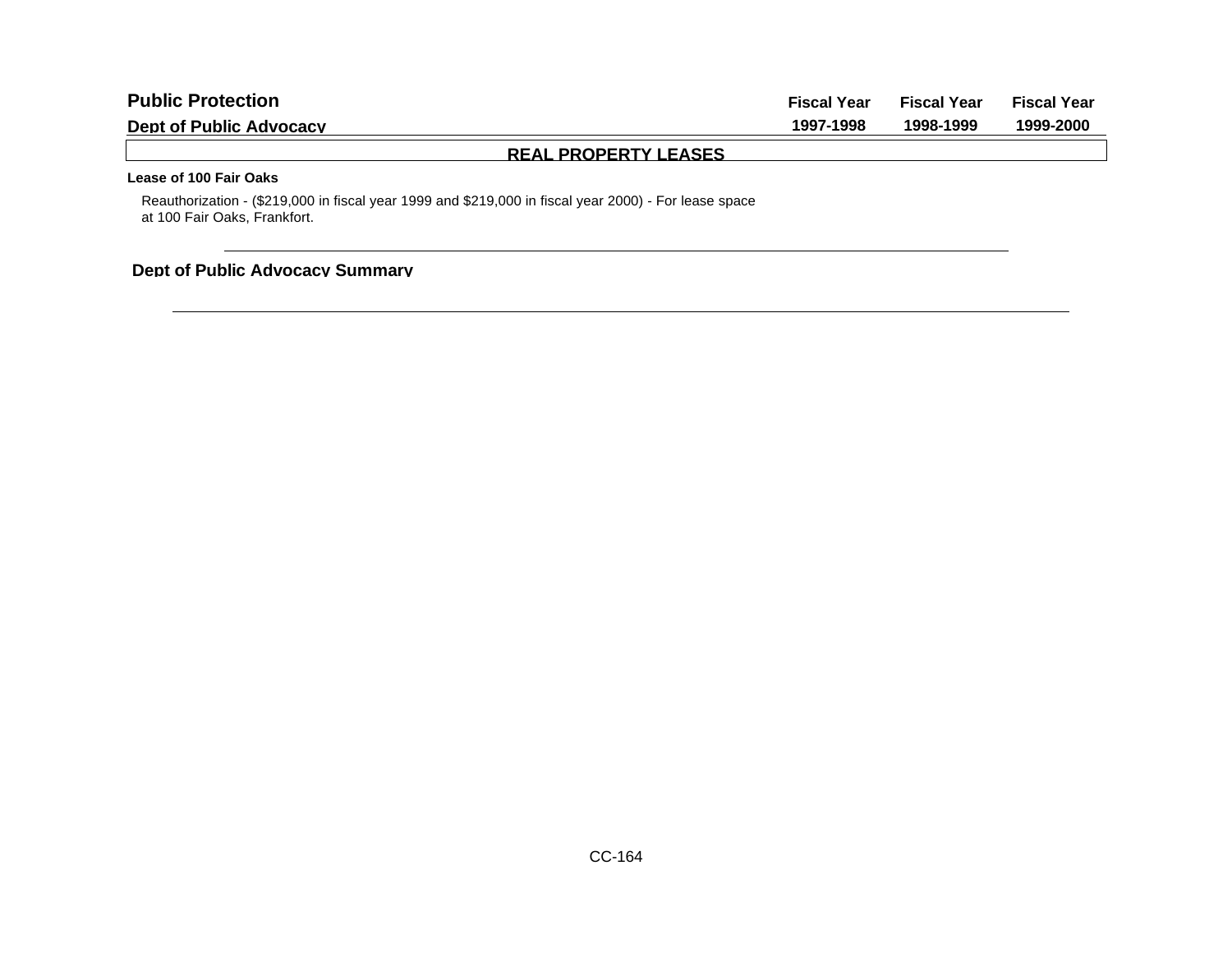| <b>Public Protection</b>                                                                                                                     | <b>Fiscal Year</b> | <b>Fiscal Year</b> | <b>Fiscal Year</b> |
|----------------------------------------------------------------------------------------------------------------------------------------------|--------------------|--------------------|--------------------|
| Dept of Insurance                                                                                                                            | 1997-1998          | 1998-1999          | 1999-2000          |
| <b>REAL PROPERTY LEASES</b>                                                                                                                  |                    |                    |                    |
| Lease of 215 West Main Street                                                                                                                |                    |                    |                    |
| Reauthorization - (\$290,500 in fiscal year 1999 and \$290,500 in fiscal year 2000) - For lease space<br>at 215 West Main Street, Frankfort. |                    |                    |                    |
| <b>Dept of Insurance Summary</b>                                                                                                             |                    |                    |                    |
| <b>Public Protection Summary</b>                                                                                                             |                    | \$1,100,000        |                    |
| <b>Bond Fund</b>                                                                                                                             |                    | \$1,100,000        |                    |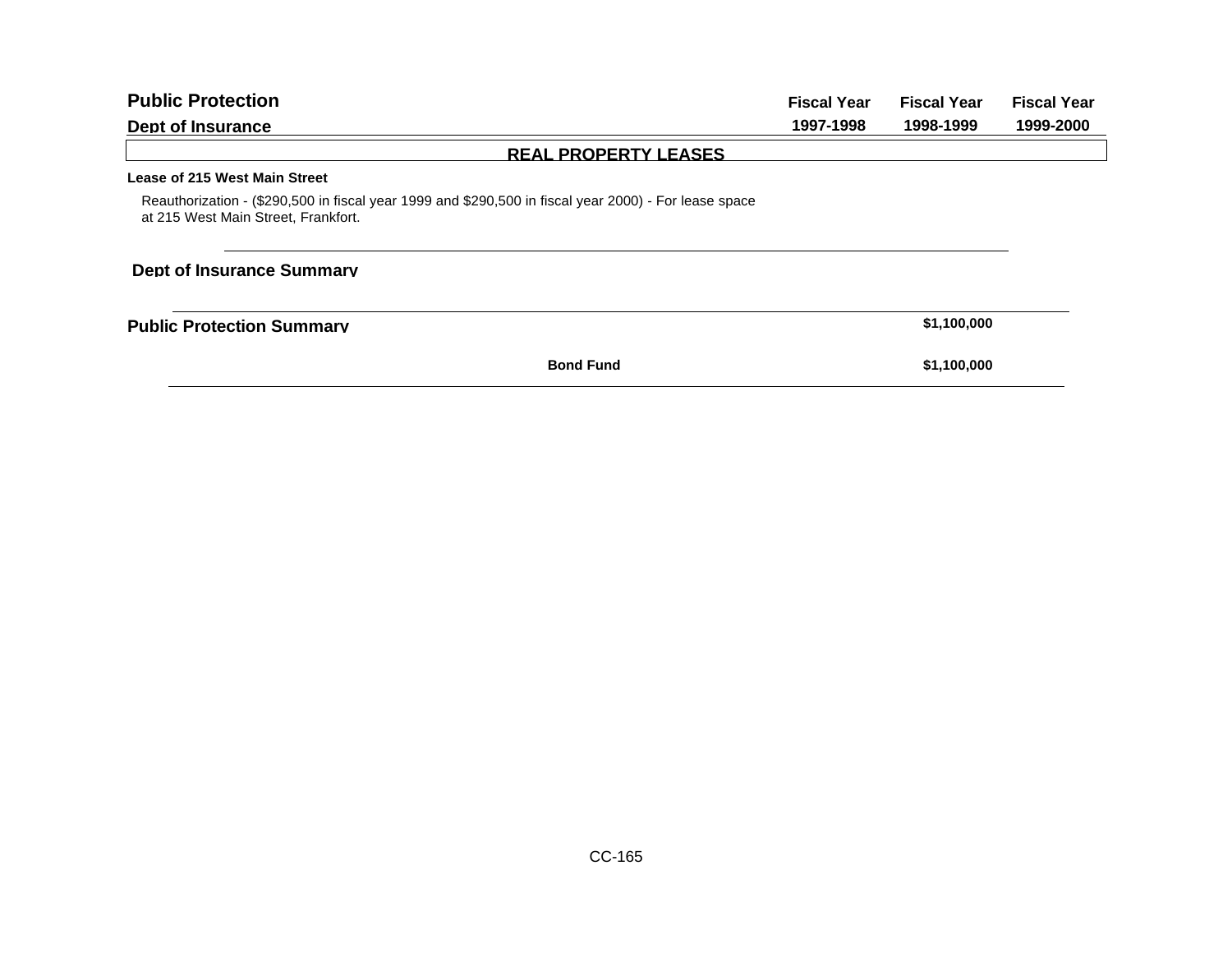| <b>Revenue</b>                                                                                                                                                                                                                                                                                               | <b>Fiscal Year</b> | <b>Fiscal Year</b> | <b>Fiscal Year</b> |
|--------------------------------------------------------------------------------------------------------------------------------------------------------------------------------------------------------------------------------------------------------------------------------------------------------------|--------------------|--------------------|--------------------|
| <b>Office of the Secretary</b>                                                                                                                                                                                                                                                                               | 1997-1998          | 1998-1999          | 1999-2000          |
| <b>INFORMATION TECHNOLOGY EQUIPMENT</b>                                                                                                                                                                                                                                                                      |                    |                    |                    |
| <b>Technology Infrastructure Support</b>                                                                                                                                                                                                                                                                     |                    | \$425,000          |                    |
| This initiative will upgrade the underlying internal information technology of the Revenue Cabinet.<br>These enhancements, while supporting the Cabinet's Empower Kentucky efforts, are not directly<br>part of that effort and are a necessary element of the Cabinet's baseline technology infrastructure. |                    |                    |                    |
| Investment Income                                                                                                                                                                                                                                                                                            |                    | \$425,000          |                    |
| <b>REAL PROPERTY LEASES</b>                                                                                                                                                                                                                                                                                  |                    |                    |                    |
| <b>Lease of 100 Fair Oaks</b><br>Reauthorization - (\$430,500) - For lease space at 100 Fair Oaks, Frankfort.                                                                                                                                                                                                |                    |                    |                    |
| Lease of 200 Fair Oaks<br>Reauthorization - (\$1,305,000) - For lease space at 200 Fair Oaks, Frankfort.                                                                                                                                                                                                     |                    |                    |                    |
| <b>Lease of Perimeter Park</b><br>Reauthorization - (\$373,500) - For lease space at Perimeter Park, Frankfort.                                                                                                                                                                                              |                    |                    |                    |
| <b>Office of the Secretary Summary</b>                                                                                                                                                                                                                                                                       |                    | \$425,000          |                    |
| <b>Investment Income</b>                                                                                                                                                                                                                                                                                     |                    | \$425,000          |                    |
| <b>Revenue Summary</b>                                                                                                                                                                                                                                                                                       |                    | \$425,000          |                    |
| <b>Investment Income</b>                                                                                                                                                                                                                                                                                     |                    | \$425,000          |                    |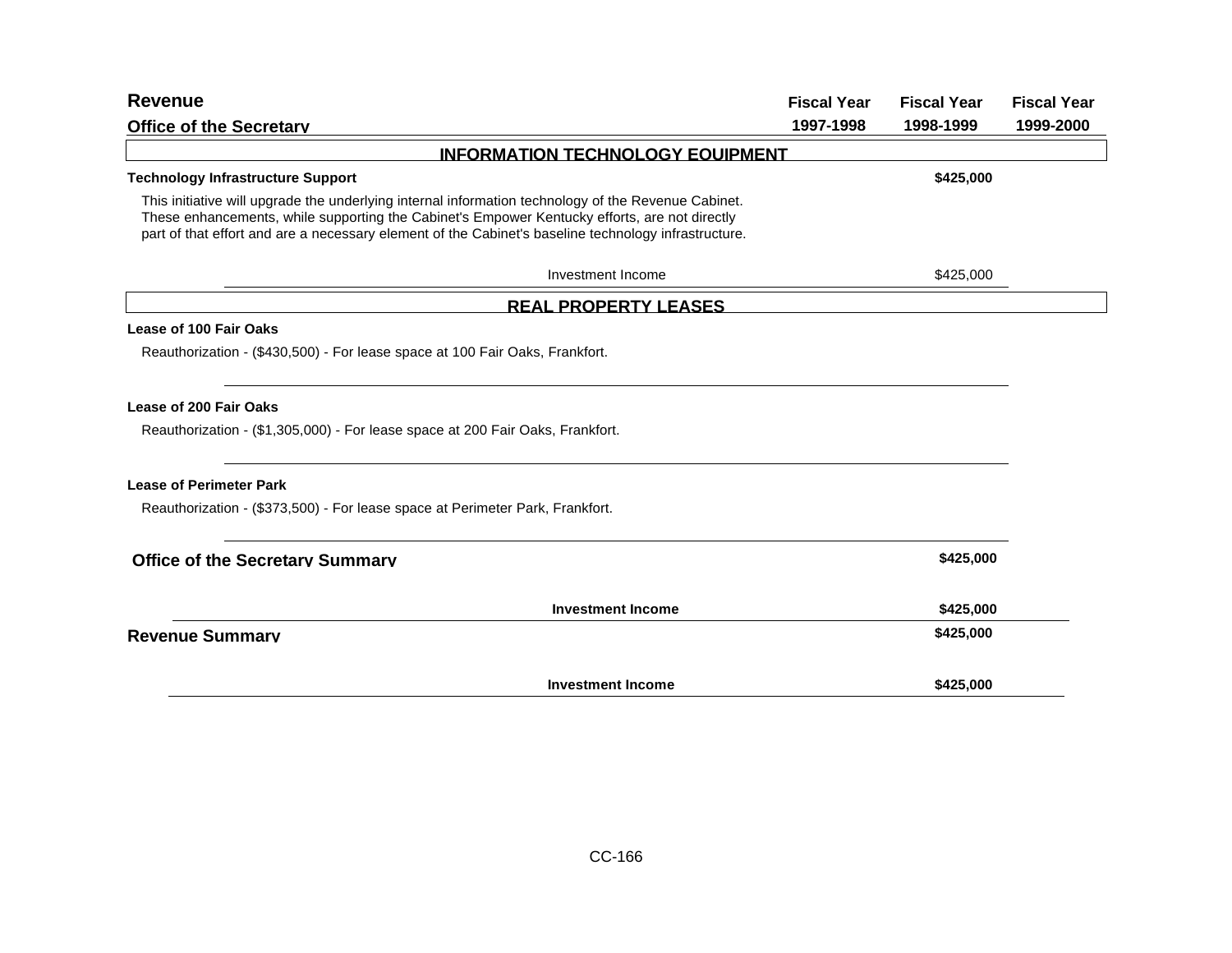| <b>Tourism</b>                                                                                                                                           | <b>Fiscal Year</b> | <b>Fiscal Year</b> | <b>Fiscal Year</b> |
|----------------------------------------------------------------------------------------------------------------------------------------------------------|--------------------|--------------------|--------------------|
| <b>State Fair Board</b>                                                                                                                                  | 1997-1998          | 1998-1999          | 1999-2000          |
| <b>CAPITAL CONSTRUCTION PROJECTS</b>                                                                                                                     |                    |                    |                    |
| <b>Maintenance Pool</b>                                                                                                                                  |                    | \$1,000,000        | \$1,000,000        |
| These funds are to be expended for maintenance and renovation projects under \$400,000 each.                                                             |                    |                    |                    |
| <b>Restricted Fund</b>                                                                                                                                   |                    | \$700,000          | \$1,000,000        |
| Investment Income                                                                                                                                        |                    | \$300,000          |                    |
| <b>Roof Replacement</b>                                                                                                                                  |                    | \$800,000          | \$800,000          |
| Funds are provided to replace or recoat roofs on various buildings at the Kentucky Fair and<br>Exposition Center and the Commonwealth Convention Center. |                    |                    |                    |
| <b>Restricted Fund</b>                                                                                                                                   |                    | \$800,000          | \$800,000          |
| <b>State Fair Board Summary</b>                                                                                                                          |                    | \$1,800,000        | \$1,800,000        |
| <b>Restricted Fund</b>                                                                                                                                   |                    | \$1,500,000        | \$1,800,000        |
| <b>Investment Income</b>                                                                                                                                 |                    | \$300,000          |                    |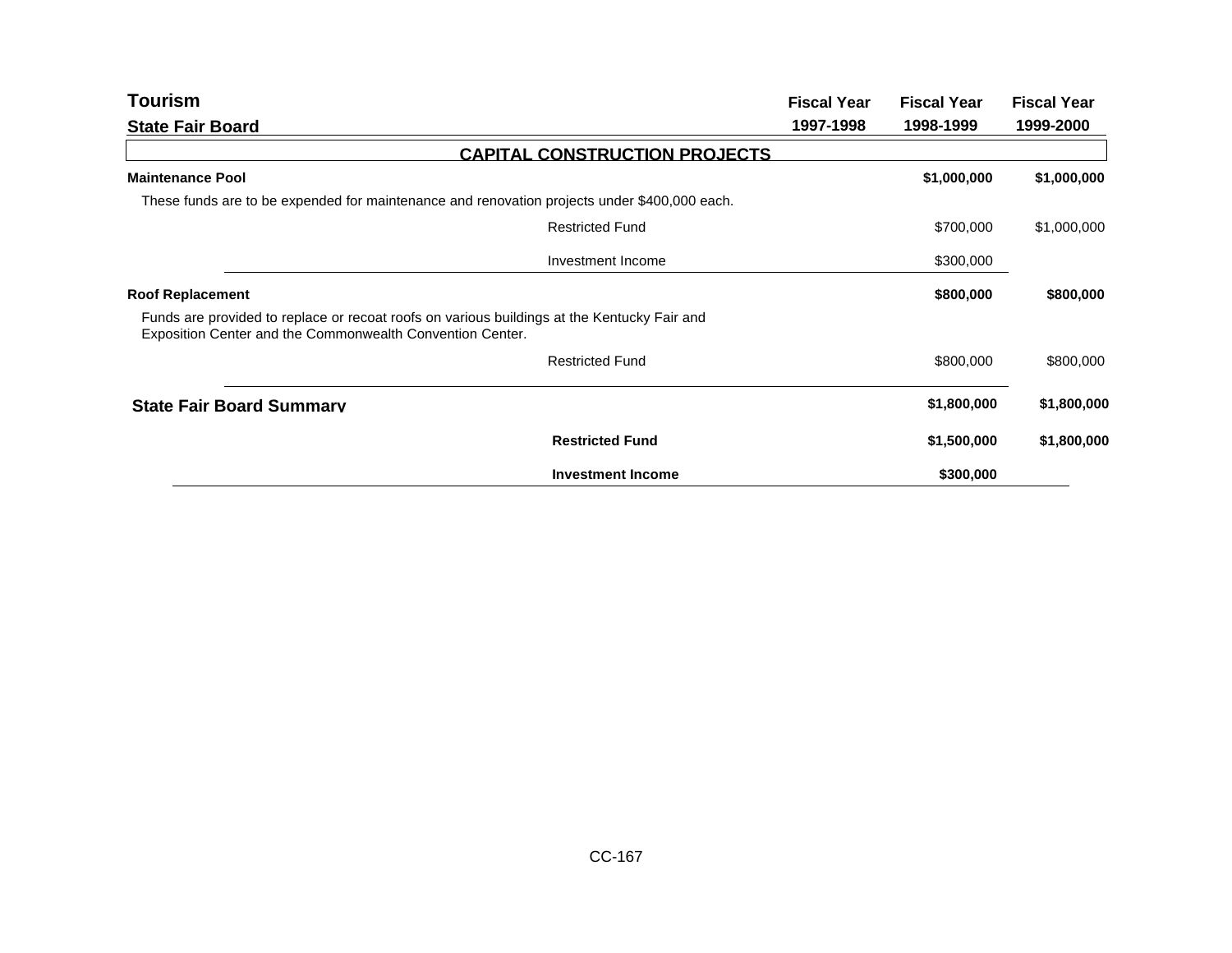| Tourism                                                                                                                                                                                                                                                                                                                                                                                                                      | <b>Fiscal Year</b> | <b>Fiscal Year</b> | <b>Fiscal Year</b> |
|------------------------------------------------------------------------------------------------------------------------------------------------------------------------------------------------------------------------------------------------------------------------------------------------------------------------------------------------------------------------------------------------------------------------------|--------------------|--------------------|--------------------|
| Dept of Fish and Wildlife Resources                                                                                                                                                                                                                                                                                                                                                                                          | 1997-1998          | 1998-1999          | 1999-2000          |
| <b>CAPITAL CONSTRUCTION PROJECTS</b>                                                                                                                                                                                                                                                                                                                                                                                         |                    |                    |                    |
| <b>F&amp;W - Land Acquisition</b>                                                                                                                                                                                                                                                                                                                                                                                            |                    | \$500,000          | \$500,000          |
| To acquire lands to be managed for the creation, improvement, and perpetuation of wildlife habitats<br>and populations and to enhance outdoor recreation opportunities. Any unexpended balance<br>remaining in the land acquisition pool at the close of the 1996-98 biennium shall not lapse, but shall<br>continue into fiscal year 1999.                                                                                  |                    |                    |                    |
| <b>Restricted Fund</b>                                                                                                                                                                                                                                                                                                                                                                                                       |                    | \$500,000          | \$500,000          |
| <b>Maintenance Pool</b>                                                                                                                                                                                                                                                                                                                                                                                                      |                    | \$200,000          | \$200,000          |
| Restricted funds are to be transferred from an agency account for construction and maintenance<br>items of under \$400,000 for such projects as dams, fishing piers, wells, storage buildings,<br>conservation camp facilities, and stream access facilities. Any unexpended balance remaining in<br>the maintenance pool at the close of the 1996-98 biennium shall not lapse, but shall continue into<br>fiscal year 1999. |                    |                    |                    |
| <b>Restricted Fund</b>                                                                                                                                                                                                                                                                                                                                                                                                       |                    | \$200,000          | \$200,000          |
| Dept of Fish and Wildlife Resources Summary                                                                                                                                                                                                                                                                                                                                                                                  |                    | \$700,000          | \$700,000          |
| <b>Restricted Fund</b>                                                                                                                                                                                                                                                                                                                                                                                                       |                    | \$700,000          | \$700,000          |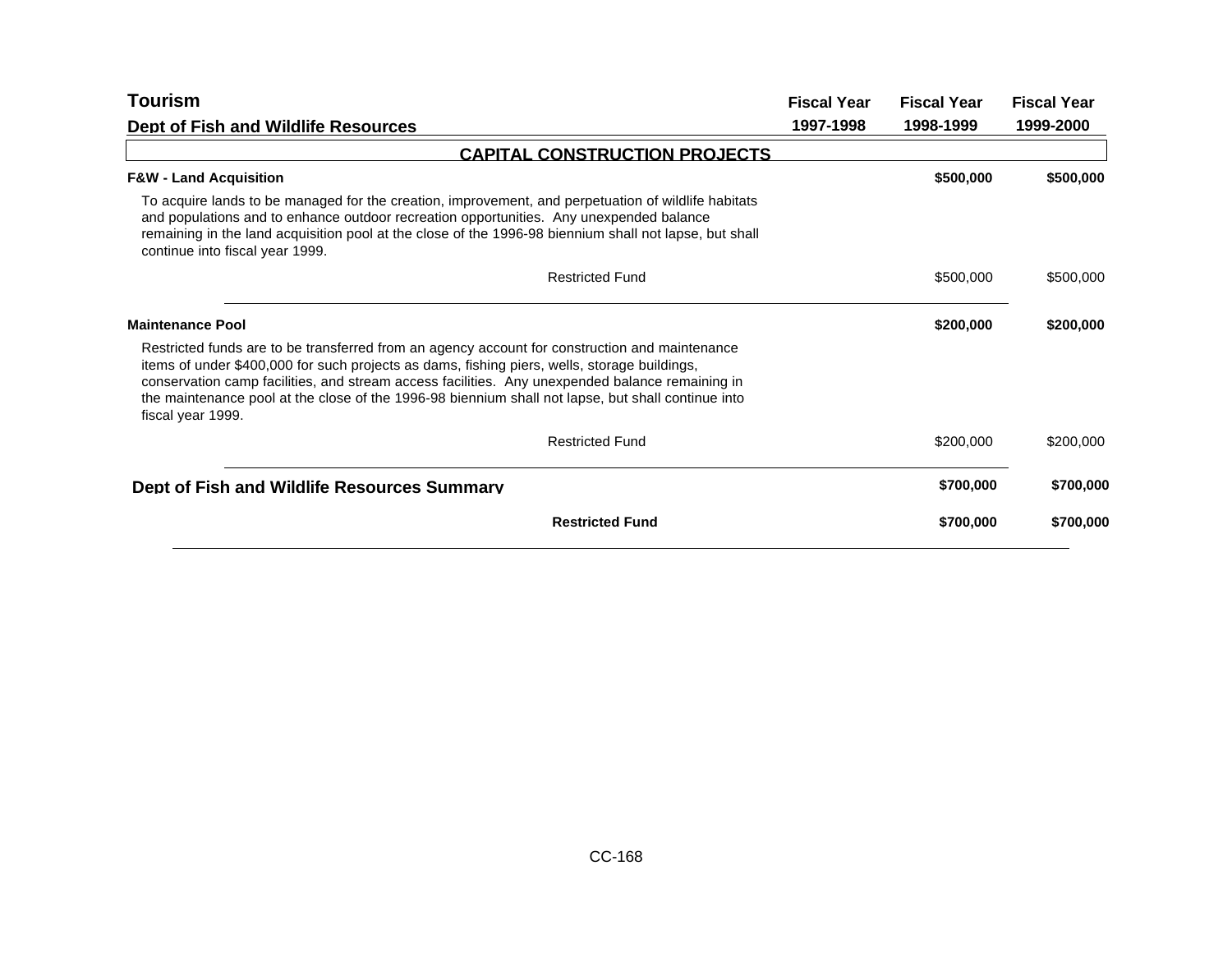| <b>Tourism</b>                                                                                                                                                                                                                                                                                                                                                                                                     | <b>Fiscal Year</b> | <b>Fiscal Year</b> | <b>Fiscal Year</b> |
|--------------------------------------------------------------------------------------------------------------------------------------------------------------------------------------------------------------------------------------------------------------------------------------------------------------------------------------------------------------------------------------------------------------------|--------------------|--------------------|--------------------|
| <b>KY Horse Park</b>                                                                                                                                                                                                                                                                                                                                                                                               | 1997-1998          | 1998-1999          | 1999-2000          |
| <b>CAPITAL CONSTRUCTION PROJECTS</b>                                                                                                                                                                                                                                                                                                                                                                               |                    |                    |                    |
| <b>KY Horse Park - Additional Stalls</b>                                                                                                                                                                                                                                                                                                                                                                           |                    | \$435,000          |                    |
| Funds are provided to complete the construction of five new barns with fifty stalls each, including all<br>major site preparation and necessary utilities. The additional funds will increase the total scope of<br>the project to \$1,034,900.                                                                                                                                                                    |                    |                    |                    |
| Investment Income                                                                                                                                                                                                                                                                                                                                                                                                  |                    | \$435,000          |                    |
| <b>KY Horse Park - Capital Outlay</b>                                                                                                                                                                                                                                                                                                                                                                              |                    | \$100,000          |                    |
| Funding from this one-time source is provided to help alleviate some of the problems created by<br>limited expenditures for replacement equipment over the past several years. The Park operates and<br>maintains approximately 1,000 acres; 826 stalls; a 260 site campground; a museum; and numerous<br>other facilities.                                                                                        |                    |                    |                    |
| <b>General Fund</b>                                                                                                                                                                                                                                                                                                                                                                                                |                    | \$100,000          |                    |
| <b>Maintenance Pool</b>                                                                                                                                                                                                                                                                                                                                                                                            |                    | \$375,000          | \$375,000          |
| These funds are to be expended for various maintenance projects. The appropriations in fiscal year<br>1999 and fiscal year 2000 contain \$50,000 for painting all facilities to the extent that funds are<br>available.                                                                                                                                                                                            |                    |                    |                    |
| Investment Income                                                                                                                                                                                                                                                                                                                                                                                                  |                    | \$375,000          | \$375,000          |
| <b>National Horse Center - Infrastructure Development</b>                                                                                                                                                                                                                                                                                                                                                          | \$377,000          |                    |                    |
| Funding is provided for infrastructure development to provide building sites for the location of horse-<br>related organizations at the Park. Phase one will consist of extending the utilities to the site, i.e.,<br>sewer, electrical, phone, and waterline extensions, and rock excavation. Phase two will include<br>storm drainage, paved access road and parking, lighting, walks, signage, and landscaping. |                    |                    |                    |
| Capital Const. Surplus Account                                                                                                                                                                                                                                                                                                                                                                                     | \$377,000          |                    |                    |
| <b>Primary Electric Line Renovation</b>                                                                                                                                                                                                                                                                                                                                                                            |                    | \$747,000          |                    |
| Funding is provided to replace the outdated primary electrical lines and switchgears at the Park.                                                                                                                                                                                                                                                                                                                  |                    |                    |                    |
| Investment Income                                                                                                                                                                                                                                                                                                                                                                                                  |                    | \$747,000          |                    |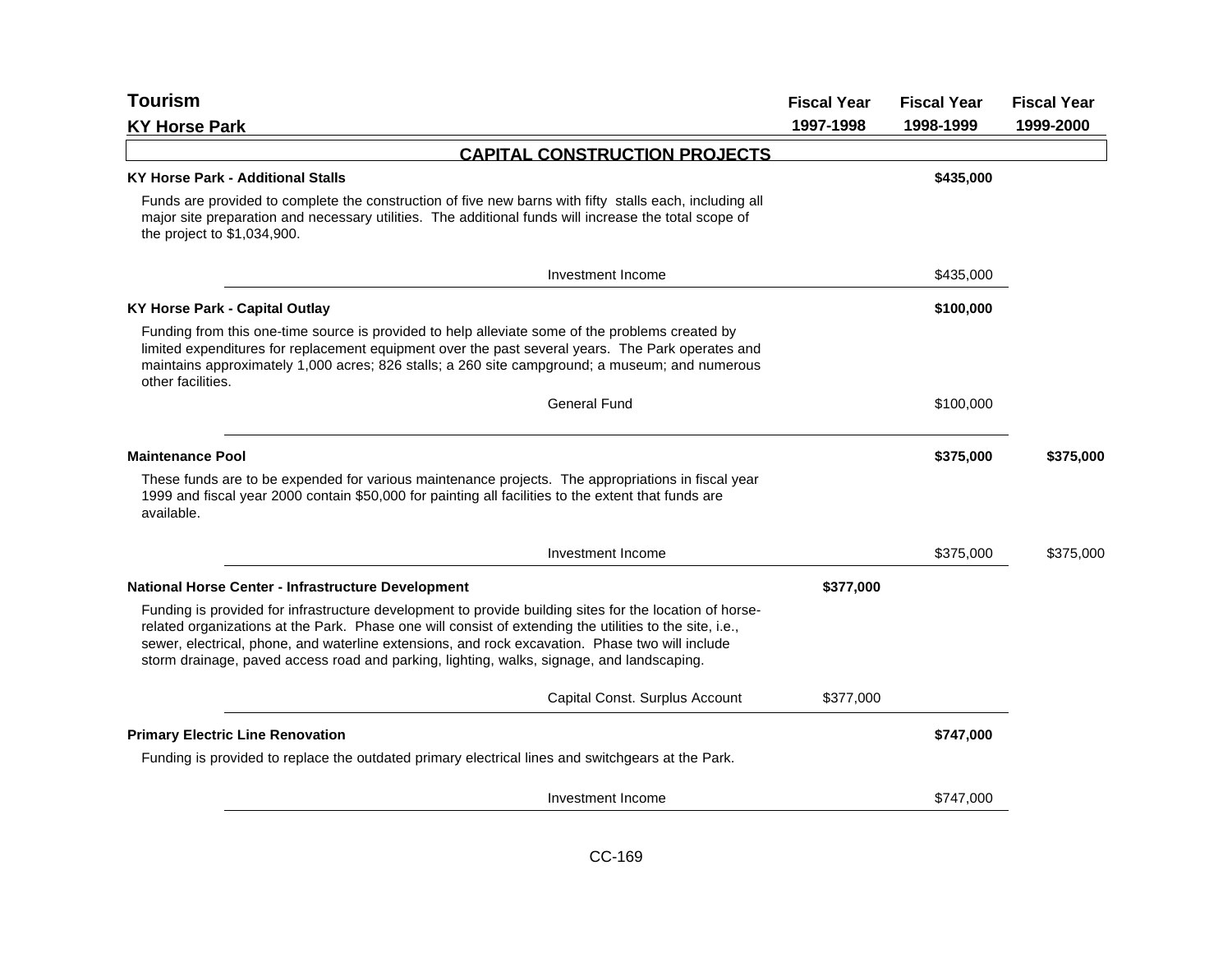| <b>Tourism</b>               |                                       | <b>Fiscal Year</b> | <b>Fiscal Year</b> | <b>Fiscal Year</b> |
|------------------------------|---------------------------------------|--------------------|--------------------|--------------------|
| <b>KY Horse Park</b>         |                                       | 1997-1998          | 1998-1999          | 1999-2000          |
| <b>KY Horse Park Summary</b> |                                       | \$377,000          | \$1,657,000        | \$375,000          |
|                              | <b>General Fund</b>                   |                    | \$100,000          |                    |
|                              | <b>Capital Const. Surplus Account</b> | \$377,000          |                    |                    |
|                              | <b>Investment Income</b>              |                    | \$1,557,000        | \$375,000          |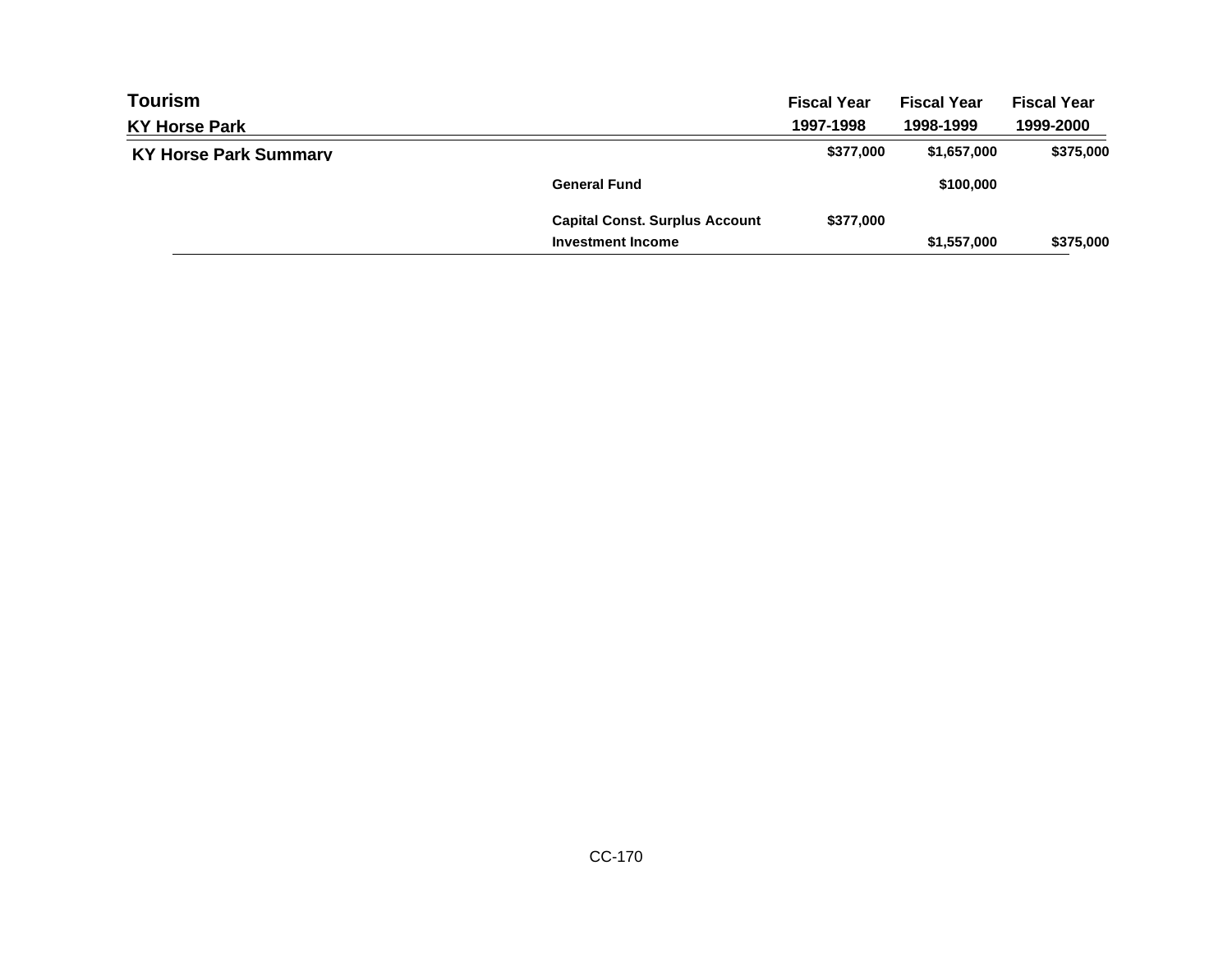| Tourism                                                                                                                                                                                                                                                                                                                                                                                                                                                                                                                                                                                                                                                                                           | <b>Fiscal Year</b> | <b>Fiscal Year</b> | <b>Fiscal Year</b> |
|---------------------------------------------------------------------------------------------------------------------------------------------------------------------------------------------------------------------------------------------------------------------------------------------------------------------------------------------------------------------------------------------------------------------------------------------------------------------------------------------------------------------------------------------------------------------------------------------------------------------------------------------------------------------------------------------------|--------------------|--------------------|--------------------|
| <b>Dept of Parks</b>                                                                                                                                                                                                                                                                                                                                                                                                                                                                                                                                                                                                                                                                              | 1997-1998          | 1998-1999          | 1999-2000          |
| <b>CAPITAL CONSTRUCTION PROJECTS</b>                                                                                                                                                                                                                                                                                                                                                                                                                                                                                                                                                                                                                                                              |                    |                    |                    |
| <b>Capital Outlay</b>                                                                                                                                                                                                                                                                                                                                                                                                                                                                                                                                                                                                                                                                             |                    | \$2,000,000        |                    |
| Funding from this one-time source is provided to help alleviate some of the problems created by the<br>limited resources that the Department of Parks has had available for equipment during the past<br>several years. The Department must operate and maintain approximately 42,500 acres; 2,500<br>campsites; 760 lodge rooms; 339 cottages; 119 shelters; 24 swimming pools; 17 golf courses; and a<br>multitude of other facilities. Moreover, the appropriation of this \$2,000,000 will provide an average<br>of \$40,800 for each of the 49 Parks during this biennium. (The Department has an equipment<br>replacement schedule that indicates the need for approximately \$20,000,000.) |                    |                    |                    |
| <b>General Fund</b>                                                                                                                                                                                                                                                                                                                                                                                                                                                                                                                                                                                                                                                                               |                    | \$2,000,000        |                    |
| <b>Maintenance Pool</b>                                                                                                                                                                                                                                                                                                                                                                                                                                                                                                                                                                                                                                                                           |                    | \$4,200,000        | \$4,200,000        |
| These funds are to be expended for maintenance and renovation projects under \$400,000 in the<br>state parks. Also to be provided are such items as picnic shelters, tennis courts, game courts,<br>stables, restroom buildings, maintenance buildings, landscaping, land acquisition, asbestos<br>abatement, and fuel storage tank replacements as identified by the Department.                                                                                                                                                                                                                                                                                                                 |                    |                    |                    |
| Investment Income                                                                                                                                                                                                                                                                                                                                                                                                                                                                                                                                                                                                                                                                                 |                    | \$4,200,000        | \$4,200,000        |
| <b>Technology - Capital Outlay</b>                                                                                                                                                                                                                                                                                                                                                                                                                                                                                                                                                                                                                                                                |                    | \$244,000          |                    |
| These funds are provided to update computer equipment throughout the Department.                                                                                                                                                                                                                                                                                                                                                                                                                                                                                                                                                                                                                  |                    |                    |                    |
| <b>General Fund</b>                                                                                                                                                                                                                                                                                                                                                                                                                                                                                                                                                                                                                                                                               |                    | \$244,000          |                    |
| <b>Dept of Parks Summary</b>                                                                                                                                                                                                                                                                                                                                                                                                                                                                                                                                                                                                                                                                      |                    | \$6,444,000        | \$4,200,000        |
| <b>General Fund</b>                                                                                                                                                                                                                                                                                                                                                                                                                                                                                                                                                                                                                                                                               |                    | \$2,244,000        |                    |
| <b>Investment Income</b>                                                                                                                                                                                                                                                                                                                                                                                                                                                                                                                                                                                                                                                                          |                    | \$4,200,000        | \$4,200,000        |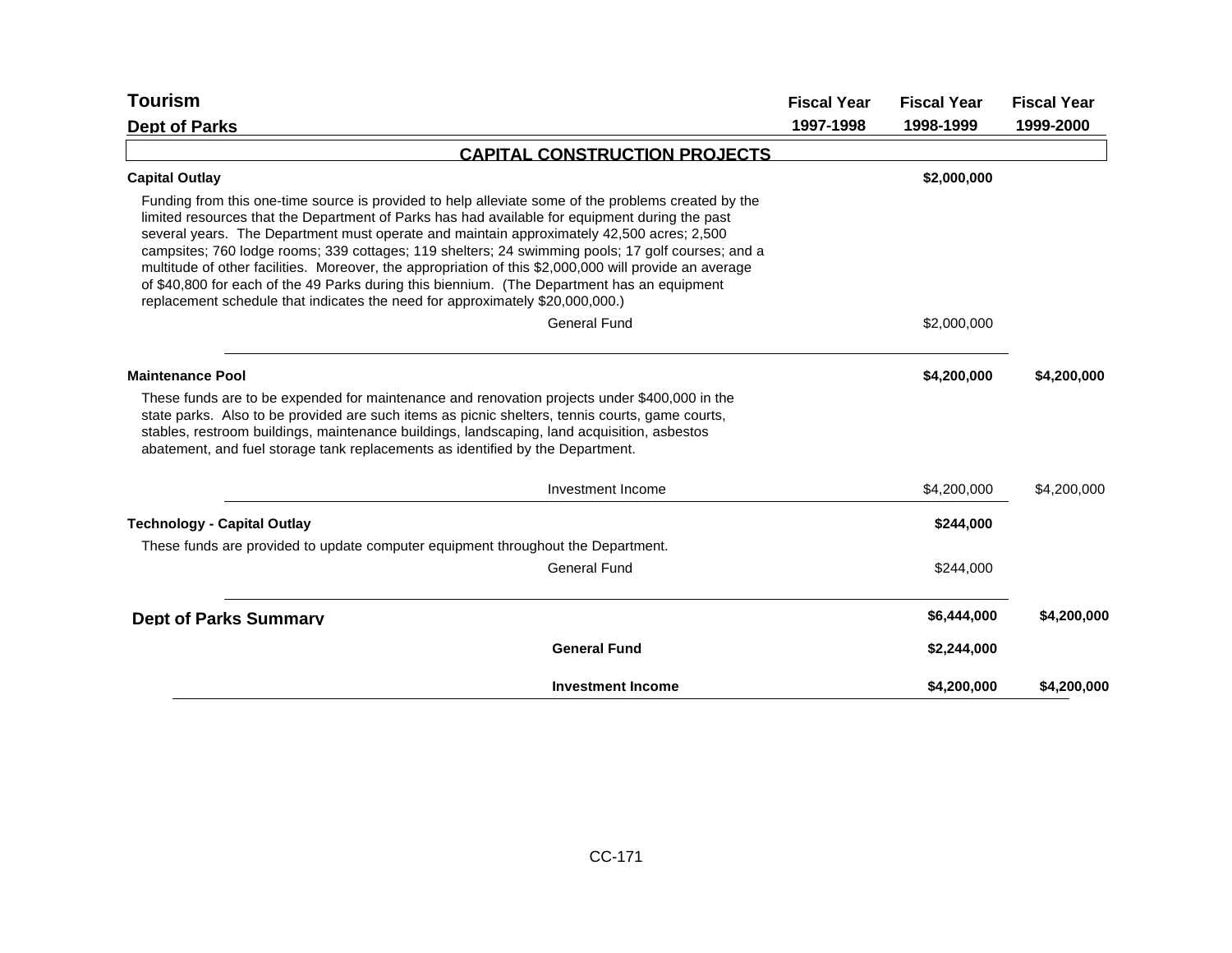| Tourism                                                                                                                                                                                                                                                                             |                                       | <b>Fiscal Year</b> | <b>Fiscal Year</b> | <b>Fiscal Year</b> |
|-------------------------------------------------------------------------------------------------------------------------------------------------------------------------------------------------------------------------------------------------------------------------------------|---------------------------------------|--------------------|--------------------|--------------------|
| <b>Office of the Secretary</b>                                                                                                                                                                                                                                                      |                                       | 1997-1998          | 1998-1999          | 1999-2000          |
|                                                                                                                                                                                                                                                                                     | <b>CAPITAL CONSTRUCTION PROJECTS</b>  |                    |                    |                    |
| <b>Breaks Interstate Park-Additional Lodge Rooms</b>                                                                                                                                                                                                                                |                                       |                    | \$1,350,000        |                    |
| This proposed project is to construct an additional 48 lodge units and to upgrade the Park's waste<br>water treatment plant. The expenditure of these funds is contingent upon the Commonwealth of<br>Virginia providing an appropriation which would be matched dollar for dollar. |                                       |                    |                    |                    |
|                                                                                                                                                                                                                                                                                     | <b>General Fund</b>                   |                    | \$1,350,000        |                    |
| <b>Office of the Secretary Summary</b>                                                                                                                                                                                                                                              |                                       |                    | \$1,350,000        |                    |
|                                                                                                                                                                                                                                                                                     | <b>General Fund</b>                   |                    | \$1,350,000        |                    |
| <b>Tourism Summarv</b>                                                                                                                                                                                                                                                              |                                       | \$377,000          | \$11,951,000       | \$7,075,000        |
|                                                                                                                                                                                                                                                                                     | <b>General Fund</b>                   |                    | \$3,694,000        |                    |
|                                                                                                                                                                                                                                                                                     | <b>Restricted Fund</b>                |                    | \$2,200,000        | \$2,500,000        |
|                                                                                                                                                                                                                                                                                     | <b>Capital Const. Surplus Account</b> | \$377,000          |                    |                    |
|                                                                                                                                                                                                                                                                                     | <b>Investment Income</b>              |                    | \$6,057,000        | \$4,575,000        |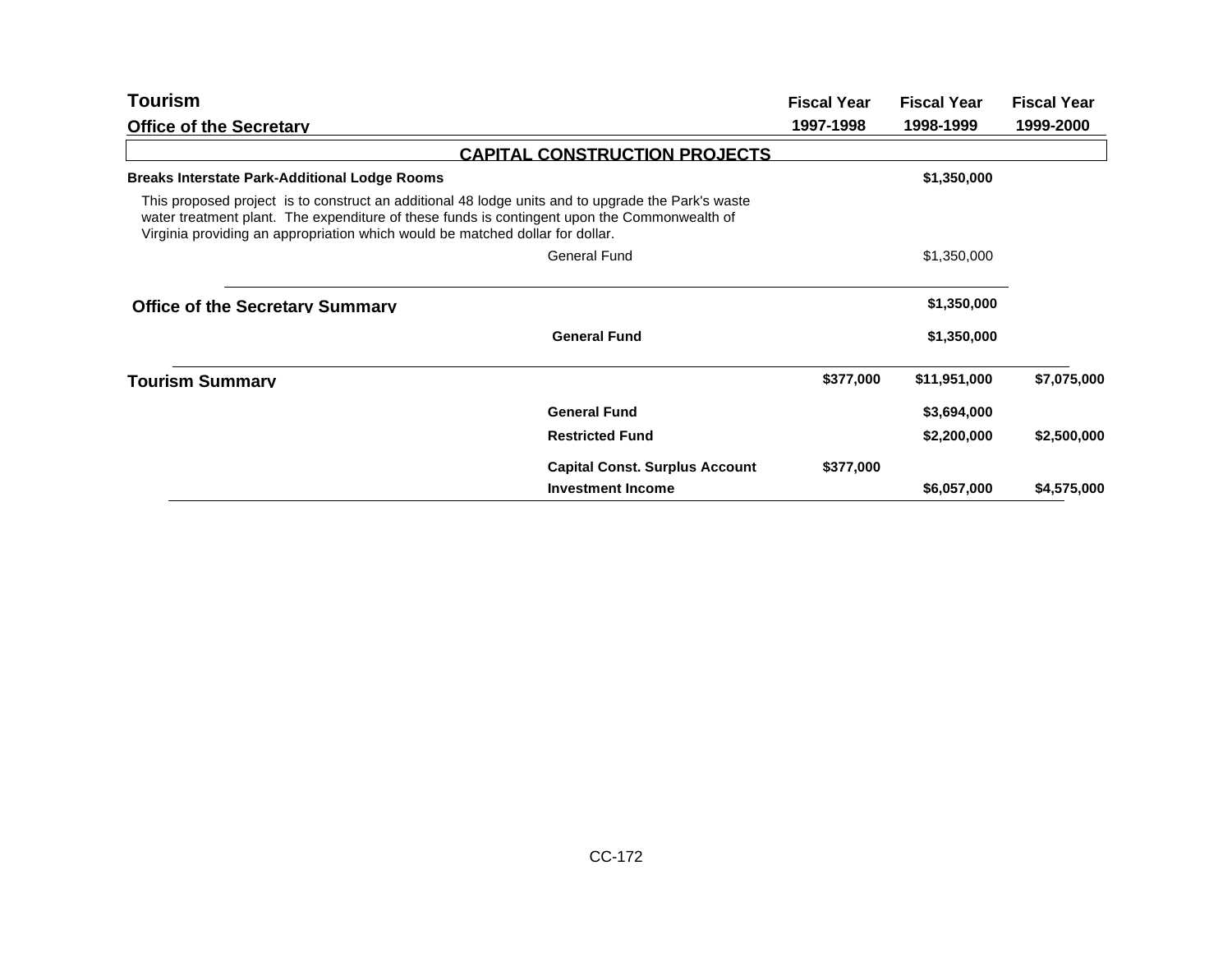| <b>Transportation</b>                                                                                                                                                                                                                                                                                                                                                                                                                                                                                                                                                                                                                      | <b>Fiscal Year</b> | <b>Fiscal Year</b> | <b>Fiscal Year</b> |
|--------------------------------------------------------------------------------------------------------------------------------------------------------------------------------------------------------------------------------------------------------------------------------------------------------------------------------------------------------------------------------------------------------------------------------------------------------------------------------------------------------------------------------------------------------------------------------------------------------------------------------------------|--------------------|--------------------|--------------------|
| <b>Dept of Administrative Services</b>                                                                                                                                                                                                                                                                                                                                                                                                                                                                                                                                                                                                     | 1997-1998          | 1998-1999          | 1999-2000          |
| <b>CAPITAL CONSTRUCTION PROJECTS</b>                                                                                                                                                                                                                                                                                                                                                                                                                                                                                                                                                                                                       |                    |                    |                    |
| <b>Bowling Green District Office</b>                                                                                                                                                                                                                                                                                                                                                                                                                                                                                                                                                                                                       |                    | \$2,263,000        |                    |
| Reauthorization, Modification, and Additional Funding - Funds are provided to construct a new<br>district office building. This project was approved in the 1994-96 biennial budget as a renovation of<br>the existing building. Due to deterioration, it has been determined that the building is now beyond<br>renovating and the Cabinet should instead construct a new building. This intended change was<br>reported to the Capital Projects and Bond Oversight Committee and the Transportation Cabinet was<br>approved to proceed with the design work on the new construction using existing funds from the<br>renovation project. |                    |                    |                    |
| Road Fund                                                                                                                                                                                                                                                                                                                                                                                                                                                                                                                                                                                                                                  |                    | \$2,263,000        |                    |
| <b>Building Renovation and Emergency Repairs</b>                                                                                                                                                                                                                                                                                                                                                                                                                                                                                                                                                                                           |                    | \$500,000          | \$500,000          |
| Reauthorization and Additional Funding - Funds are provided for the general repair, emergency<br>repair, maintenance, and renovation of older buildings. This pool was authorized in the 1996-98<br>biennial budget at \$500,000 and \$500,000 for fiscal years 1997 and 1998 with additional<br>authorization for 1998-2000 of \$500,000 and \$500,000 for fiscal years 1999 and 2000. Total project<br>funding - \$2,000,000.                                                                                                                                                                                                            |                    |                    |                    |
| Road Fund                                                                                                                                                                                                                                                                                                                                                                                                                                                                                                                                                                                                                                  |                    | \$500,000          | \$500,000          |
| <b>Bullitt County Maintenance Facility</b>                                                                                                                                                                                                                                                                                                                                                                                                                                                                                                                                                                                                 |                    |                    | \$845,000          |
| Funds are provided to acquire a site and construct a new primary highway maintenance facility to<br>replace the existing facility.                                                                                                                                                                                                                                                                                                                                                                                                                                                                                                         |                    |                    |                    |
| Road Fund                                                                                                                                                                                                                                                                                                                                                                                                                                                                                                                                                                                                                                  |                    |                    | \$845,000          |
| Heating, Ventilitation, & Cooling Maintenance & Repair                                                                                                                                                                                                                                                                                                                                                                                                                                                                                                                                                                                     |                    | \$200,000          | \$200,000          |
| Funds are provided for the installation, maintenance, and repair of HVAC systems in all Cabinet-<br>owned buildings statewide.                                                                                                                                                                                                                                                                                                                                                                                                                                                                                                             |                    |                    |                    |
| Road Fund                                                                                                                                                                                                                                                                                                                                                                                                                                                                                                                                                                                                                                  |                    | \$200,000          | \$200,000          |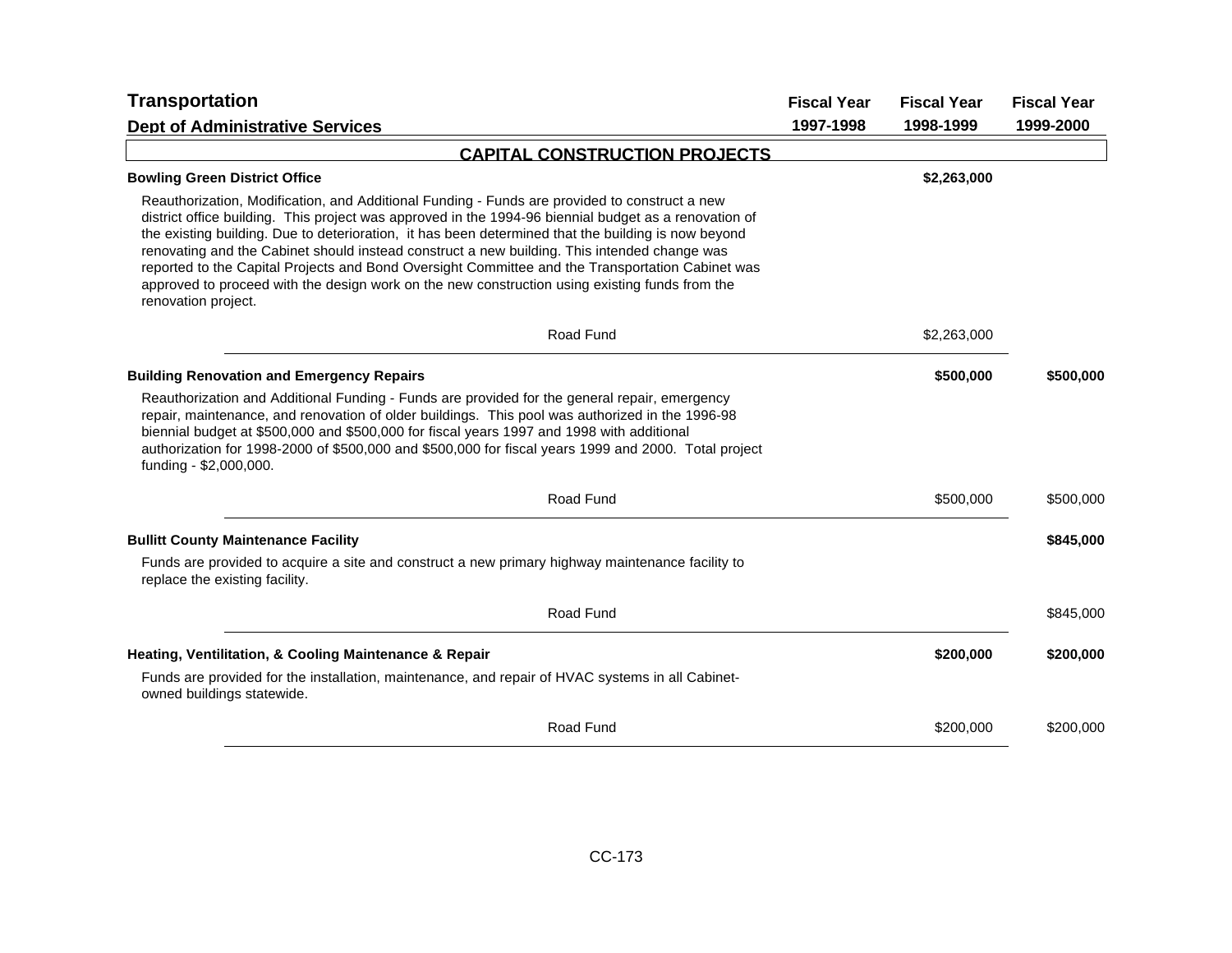| <b>Transportation</b>                                                                                                                                                                                                                                                                                                                                                                                                                                                                                  | <b>Fiscal Year</b> | <b>Fiscal Year</b> | <b>Fiscal Year</b> |
|--------------------------------------------------------------------------------------------------------------------------------------------------------------------------------------------------------------------------------------------------------------------------------------------------------------------------------------------------------------------------------------------------------------------------------------------------------------------------------------------------------|--------------------|--------------------|--------------------|
| <b>Dept of Administrative Services</b>                                                                                                                                                                                                                                                                                                                                                                                                                                                                 | 1997-1998          | 1998-1999          | 1999-2000          |
| <b>Hopkins County Maintenance Facility</b>                                                                                                                                                                                                                                                                                                                                                                                                                                                             |                    |                    | \$645,000          |
| Funds are provided for a new county primary highway maintenance facility to replace the existing<br>facility.                                                                                                                                                                                                                                                                                                                                                                                          |                    |                    |                    |
| Road Fund                                                                                                                                                                                                                                                                                                                                                                                                                                                                                              |                    |                    | \$645,000          |
| <b>Hydraulic Hoists, Heavy Equipment</b>                                                                                                                                                                                                                                                                                                                                                                                                                                                               |                    | \$50,000           | \$100,000          |
| Reauthorization and Additional Funding - Funds are provided to purchase heavy equipment<br>hydraulic hoists for safety lifting and holding trucks and other roadway maintenance equipment. This<br>pool was authorized in the 1996-98 biennial budget at \$90,000 and \$90,000 for fiscal years 1997<br>and 1998, with an additional 1998-2000 biennial budget recommendation of \$50,000 and \$100,000<br>for fiscal years 1999 and 2000. Total project funding \$330,000.                            |                    |                    |                    |
| Road Fund                                                                                                                                                                                                                                                                                                                                                                                                                                                                                              |                    | \$50,000           | \$100,000          |
| <b>Lewis County Maintenance Facility</b>                                                                                                                                                                                                                                                                                                                                                                                                                                                               |                    | \$708,000          |                    |
| Funds are provided to acquire a site and construct a new primary maintenance facility to replace the<br>existing facility.                                                                                                                                                                                                                                                                                                                                                                             |                    |                    |                    |
| Road Fund                                                                                                                                                                                                                                                                                                                                                                                                                                                                                              |                    | \$708,000          |                    |
| Loadometer Station & Rest Area Maintenance and Repair                                                                                                                                                                                                                                                                                                                                                                                                                                                  |                    | \$400,000          | \$400,000          |
| Funds are provided for general repairs, emergency repairs, maintenance and renovation of existing<br>loadometer stations and interstate rest areas.                                                                                                                                                                                                                                                                                                                                                    |                    |                    |                    |
| Road Fund                                                                                                                                                                                                                                                                                                                                                                                                                                                                                              |                    | \$400,000          | \$400,000          |
| <b>Magoffin County Maintenance Facility</b>                                                                                                                                                                                                                                                                                                                                                                                                                                                            |                    | \$458,000          |                    |
| Reauthorization and Additional Funding - Funds are provided to acquire a site and construct a new<br>primary highway maintenance facility. This project was authorized in the 1994-96 biennial budget<br>with a scope of \$857,000 but was delayed and funding reduced to \$399,000 due to difficulty in<br>finding a suitable site. Additional funding is provided in the 1998-2000 biennial budget<br>recommendation at \$458,000 for fiscal year 1999. Total project funding provided is \$857,000. |                    |                    |                    |
| Road Fund                                                                                                                                                                                                                                                                                                                                                                                                                                                                                              |                    | \$458,000          |                    |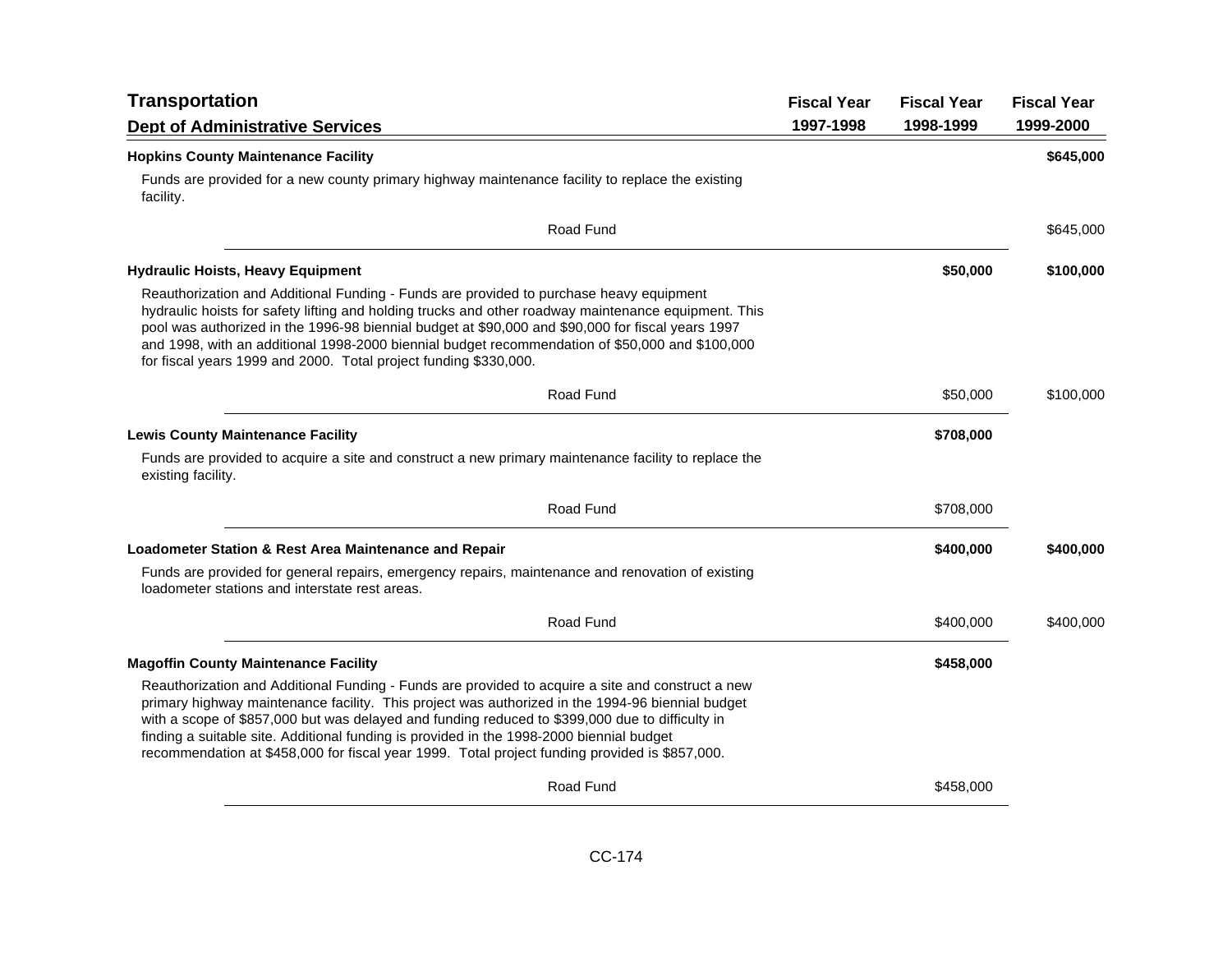| <b>Transportation</b>                                                                                                                                                                                                                                                                                                                                                                                                                                                                                  | <b>Fiscal Year</b> | <b>Fiscal Year</b> | <b>Fiscal Year</b> |
|--------------------------------------------------------------------------------------------------------------------------------------------------------------------------------------------------------------------------------------------------------------------------------------------------------------------------------------------------------------------------------------------------------------------------------------------------------------------------------------------------------|--------------------|--------------------|--------------------|
| <b>Dept of Administrative Services</b>                                                                                                                                                                                                                                                                                                                                                                                                                                                                 | 1997-1998          | 1998-1999          | 1999-2000          |
| <b>Meade County Maintenance Facility</b>                                                                                                                                                                                                                                                                                                                                                                                                                                                               |                    | \$233,000          |                    |
| Reauthorization and Additional Funding - Funds are provided to acquire a site and construct a new<br>primary highway maintenance facility. This project was authorized in the 1994-96 biennial budget<br>with a scope of \$857,000 but was delayed and funding reduced to \$399,000 due to difficulty in<br>finding a suitable site. Additional funding is provided in the 1998-2000 biennial budget<br>recommendation of \$233,000 for fiscal year 1999. Total project funding provided is \$632,000. |                    |                    |                    |
| Road Fund                                                                                                                                                                                                                                                                                                                                                                                                                                                                                              |                    | \$233,000          |                    |
| <b>Metcalfe County Maintenance Facility</b>                                                                                                                                                                                                                                                                                                                                                                                                                                                            |                    | \$745,000          |                    |
| Funds are provided to obtain a site and construct a primary maintenance facility to replace the<br>existing facility.                                                                                                                                                                                                                                                                                                                                                                                  |                    |                    |                    |
| Road Fund                                                                                                                                                                                                                                                                                                                                                                                                                                                                                              |                    | \$745,000          |                    |
| <b>Painting and Roof Replacement</b>                                                                                                                                                                                                                                                                                                                                                                                                                                                                   |                    | \$400,000          | \$400,000          |
| Funds are provided for painting and roof replacement on various facilities throughout the state.                                                                                                                                                                                                                                                                                                                                                                                                       |                    |                    |                    |
| Road Fund                                                                                                                                                                                                                                                                                                                                                                                                                                                                                              |                    | \$400,000          | \$400,000          |
| <b>Paving and Landscaping</b>                                                                                                                                                                                                                                                                                                                                                                                                                                                                          |                    | \$100,000          | \$100,000          |
| Funds are provided for paving and landscaping, including those areas affected by environmental<br>cleanups.                                                                                                                                                                                                                                                                                                                                                                                            |                    |                    |                    |
| Road Fund                                                                                                                                                                                                                                                                                                                                                                                                                                                                                              |                    | \$100,000          | \$100,000          |
| <b>Pikeville District Office Addition</b>                                                                                                                                                                                                                                                                                                                                                                                                                                                              |                    |                    | \$424,000          |
| Funds are provided to construct a major addition to the current Pikeville District Office Building.                                                                                                                                                                                                                                                                                                                                                                                                    |                    |                    |                    |
| Road Fund                                                                                                                                                                                                                                                                                                                                                                                                                                                                                              |                    |                    | \$424,000          |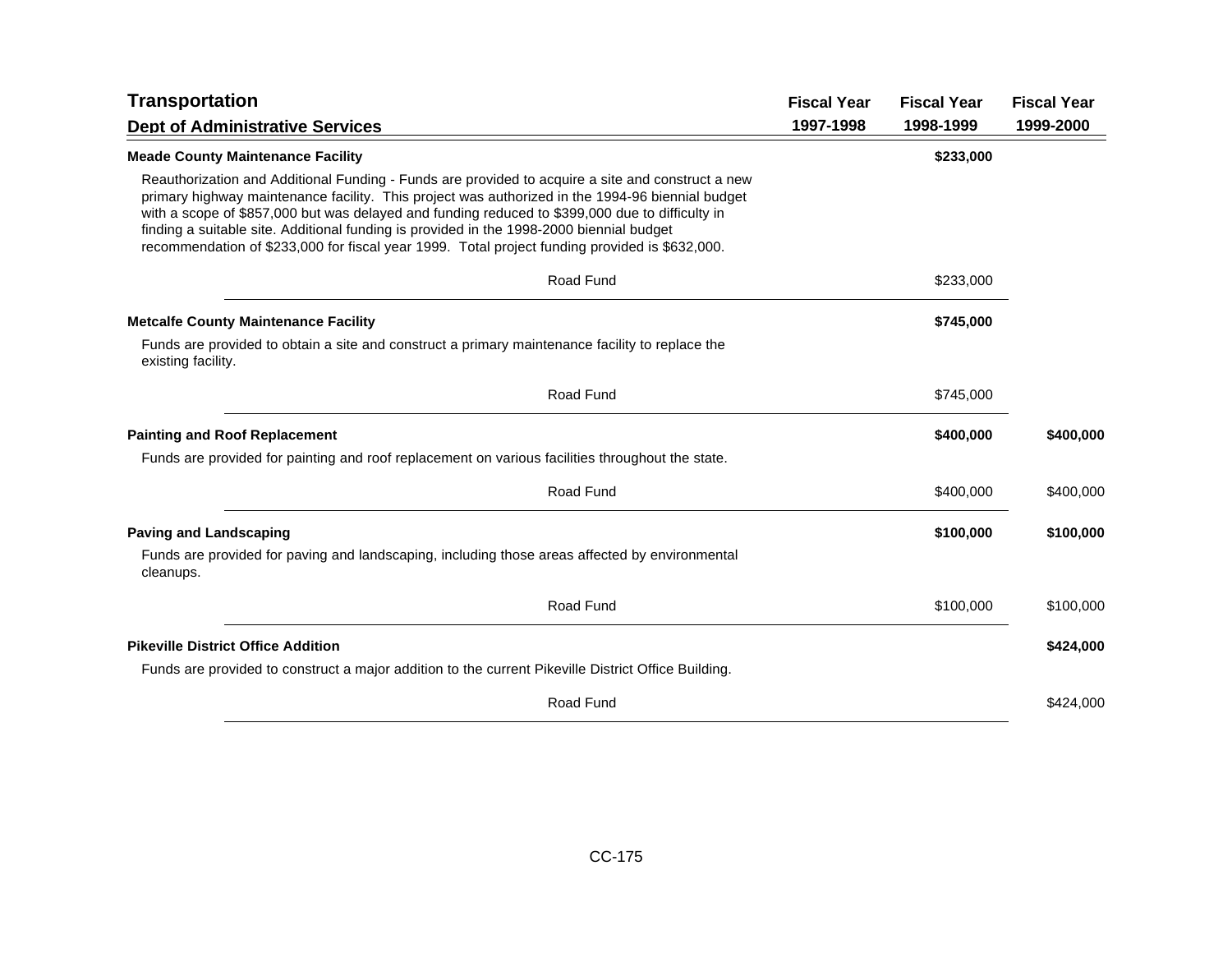| <b>Transportation</b>                                                                                                                                                                                                                                                                                                                                                                                                                                                                                                                                                                                                                                                                                                                                                                                                                                                                                                                                                                                                                                                                                                                                                                                                                                                                                                                                                                                                                                                                                                                                                                                                                               | <b>Fiscal Year</b> | <b>Fiscal Year</b> | <b>Fiscal Year</b> |
|-----------------------------------------------------------------------------------------------------------------------------------------------------------------------------------------------------------------------------------------------------------------------------------------------------------------------------------------------------------------------------------------------------------------------------------------------------------------------------------------------------------------------------------------------------------------------------------------------------------------------------------------------------------------------------------------------------------------------------------------------------------------------------------------------------------------------------------------------------------------------------------------------------------------------------------------------------------------------------------------------------------------------------------------------------------------------------------------------------------------------------------------------------------------------------------------------------------------------------------------------------------------------------------------------------------------------------------------------------------------------------------------------------------------------------------------------------------------------------------------------------------------------------------------------------------------------------------------------------------------------------------------------------|--------------------|--------------------|--------------------|
| <b>Dept of Administrative Services</b>                                                                                                                                                                                                                                                                                                                                                                                                                                                                                                                                                                                                                                                                                                                                                                                                                                                                                                                                                                                                                                                                                                                                                                                                                                                                                                                                                                                                                                                                                                                                                                                                              | 1997-1998          | 1998-1999          | 1999-2000          |
| <b>Road Maintenance/Various Parks</b>                                                                                                                                                                                                                                                                                                                                                                                                                                                                                                                                                                                                                                                                                                                                                                                                                                                                                                                                                                                                                                                                                                                                                                                                                                                                                                                                                                                                                                                                                                                                                                                                               |                    | \$700,000          |                    |
| Reauthorization and Additional Funding - Funds are provided for the upgrading and resurfacing of<br>state park roads and parking areas, including striping, culverts, bridges, shoulders, ditches, curbs,<br>and guardrails. These projects were authorized in the 1996-98 biennial budget at \$750,000 and<br>\$750,000 for fiscal years 1999 and 2000. Additional funding is provided in the 1998-2000 biennial<br>budget recommendation at \$700,000 in fiscal year 1999. Total project funding provided is<br>\$2,200,000.                                                                                                                                                                                                                                                                                                                                                                                                                                                                                                                                                                                                                                                                                                                                                                                                                                                                                                                                                                                                                                                                                                                      |                    |                    |                    |
| Road Fund                                                                                                                                                                                                                                                                                                                                                                                                                                                                                                                                                                                                                                                                                                                                                                                                                                                                                                                                                                                                                                                                                                                                                                                                                                                                                                                                                                                                                                                                                                                                                                                                                                           |                    | \$700,000          |                    |
| <b>Road Resurfacing-Kentucky Horse Park</b>                                                                                                                                                                                                                                                                                                                                                                                                                                                                                                                                                                                                                                                                                                                                                                                                                                                                                                                                                                                                                                                                                                                                                                                                                                                                                                                                                                                                                                                                                                                                                                                                         |                    | \$250,000          |                    |
| Funds are provided for various paving projects at the Kentucky Horse Park.                                                                                                                                                                                                                                                                                                                                                                                                                                                                                                                                                                                                                                                                                                                                                                                                                                                                                                                                                                                                                                                                                                                                                                                                                                                                                                                                                                                                                                                                                                                                                                          |                    |                    |                    |
| Road Fund                                                                                                                                                                                                                                                                                                                                                                                                                                                                                                                                                                                                                                                                                                                                                                                                                                                                                                                                                                                                                                                                                                                                                                                                                                                                                                                                                                                                                                                                                                                                                                                                                                           |                    | \$250,000          |                    |
| <b>Transportation Cabinet Office Building</b>                                                                                                                                                                                                                                                                                                                                                                                                                                                                                                                                                                                                                                                                                                                                                                                                                                                                                                                                                                                                                                                                                                                                                                                                                                                                                                                                                                                                                                                                                                                                                                                                       |                    | \$68,100,000       |                    |
| Funding is recommended for the construction of the first major state office building in Frankfort in<br>over 20 years. This project encompasses design, site preparation and construction of an<br>approximately 420,000 square foot structure. The building will serve as the primary office building for<br>the Transportation Cabinet, which is currently housed in the State Office Building and several<br>smaller buildings in Frankfort. A new Road Fund bond authorization of \$68,100,000 is to be<br>combined with \$18,900,000 of previously authorized General Fund-supported bonds for an all funds<br>total project scope of \$87,000,000. The \$18,900,000 portion of the funding will be derived from the<br>proceeds of previously authorized General Fund bonds for renovation projects relating to the<br>existing State Office Building. Expenditure commitments from the \$21,900,000 in previously<br>authorized bond proceeds have been \$3,000,000 to date leaving a residual of \$18,900,000<br>recommended for authorization for this new project. The first phase of that renovation project was<br>authorized in the 1994-96 biennial budget at \$10,000,000; phase two of the renovation project for<br>the same building was authorized in the 1996-98 biennial budget at \$11,900,000 for fiscal year<br>1997. However, that original renovation project has now been temporarily halted due to major cost<br>overruns encountered during the bid process and will be deferred until this new building project can<br>be completed and the current occupants (primarily Transportation Cabinet employees) relocated. |                    |                    |                    |
| <b>Bond Fund</b>                                                                                                                                                                                                                                                                                                                                                                                                                                                                                                                                                                                                                                                                                                                                                                                                                                                                                                                                                                                                                                                                                                                                                                                                                                                                                                                                                                                                                                                                                                                                                                                                                                    |                    | \$68,100,000       |                    |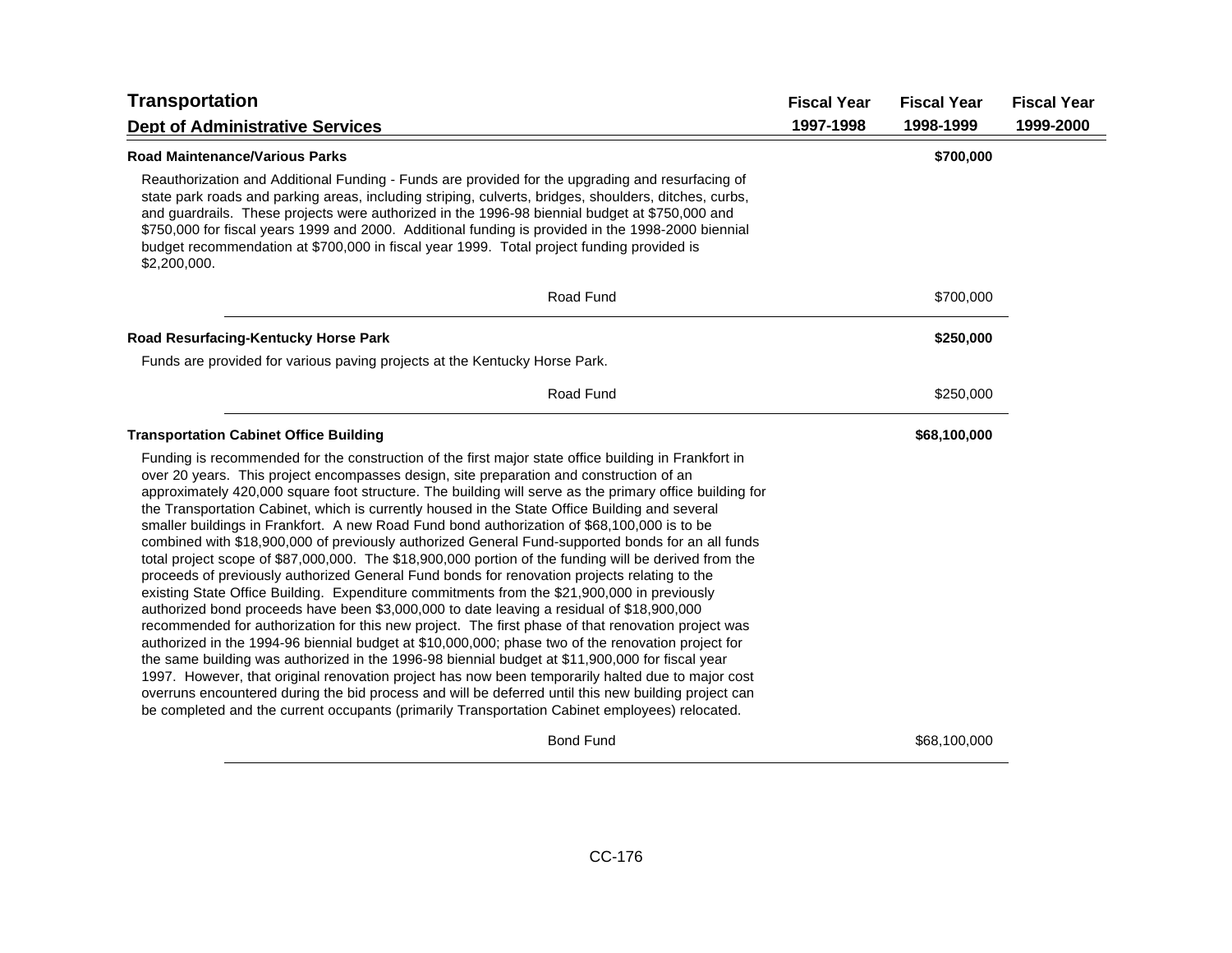| <b>Transportation</b>                                                                                                                                                                                                                                                                                                                                                                                                                                                                                                                                                                                                                                                                                                                                                                                                                                                                                       | <b>Fiscal Year</b> | <b>Fiscal Year</b> | <b>Fiscal Year</b> |
|-------------------------------------------------------------------------------------------------------------------------------------------------------------------------------------------------------------------------------------------------------------------------------------------------------------------------------------------------------------------------------------------------------------------------------------------------------------------------------------------------------------------------------------------------------------------------------------------------------------------------------------------------------------------------------------------------------------------------------------------------------------------------------------------------------------------------------------------------------------------------------------------------------------|--------------------|--------------------|--------------------|
| <b>Dept of Administrative Services</b>                                                                                                                                                                                                                                                                                                                                                                                                                                                                                                                                                                                                                                                                                                                                                                                                                                                                      | 1997-1998          | 1998-1999          | 1999-2000          |
| <b>Various Environmental Site Investigations/Remediations</b>                                                                                                                                                                                                                                                                                                                                                                                                                                                                                                                                                                                                                                                                                                                                                                                                                                               |                    |                    | \$500,000          |
| Reauthorization and Additional Funding - Funds are provided to investigate known or suspected or<br>contaminated sites, evaluate and design remedial measures, and implement the measures to clean<br>up contamination from spills or releases of hazardous substances or non-hazardous pollutants. This<br>applies to all cabinet properties (including but not limited to contamination on highways and right-of-<br>ways, operation facilities at traffic barns, maintenance lots, equipment garages, rest areas,<br>warehouses and any adjacent properties that may have been impacted.) This project was<br>authorized in the 1996-98 biennial budget at \$1,500,000 for fiscal year 1997 and \$1,500,000 for<br>fiscal year 1998. Additional funding is provided in the 1998-2000 biennial budget recommendation<br>at \$500,000 for fiscal year 2000. Total project funding provided is \$3,500,000. |                    |                    |                    |
| Road Fund                                                                                                                                                                                                                                                                                                                                                                                                                                                                                                                                                                                                                                                                                                                                                                                                                                                                                                   |                    |                    | \$500,000          |
| Various Maintenance Facilities - Secondary Structures                                                                                                                                                                                                                                                                                                                                                                                                                                                                                                                                                                                                                                                                                                                                                                                                                                                       |                    | \$250,000          | \$250,000          |
| Funds are provided for the construction and maintenance of secondary structures necessary to the<br>operation of the primary maintenance facilities.                                                                                                                                                                                                                                                                                                                                                                                                                                                                                                                                                                                                                                                                                                                                                        |                    |                    |                    |
| Road Fund                                                                                                                                                                                                                                                                                                                                                                                                                                                                                                                                                                                                                                                                                                                                                                                                                                                                                                   |                    | \$250,000          | \$250,000          |
| <b>Various Salt Storage Structures and Repair</b>                                                                                                                                                                                                                                                                                                                                                                                                                                                                                                                                                                                                                                                                                                                                                                                                                                                           |                    | \$250,000          | \$250,000          |
| Funds are provided to construct and maintain salt and calcium chloride dome storage structures.                                                                                                                                                                                                                                                                                                                                                                                                                                                                                                                                                                                                                                                                                                                                                                                                             |                    |                    |                    |
| Road Fund                                                                                                                                                                                                                                                                                                                                                                                                                                                                                                                                                                                                                                                                                                                                                                                                                                                                                                   |                    | \$250,000          | \$250,000          |
| Various Waste Water Treatment and Water Supply Projects                                                                                                                                                                                                                                                                                                                                                                                                                                                                                                                                                                                                                                                                                                                                                                                                                                                     |                    | \$75,000           | \$75,000           |
| Reauthorization and Additional Funding - Funds are provided to eliminate the sewage treatment<br>plants, septic systems, and cisterns on the older maintenance lots by connecting to public sewer<br>and water systems. This project was authorized in the 1994-96 biennial budget at \$250,000 in fiscal<br>year 1997. Additional funding is provided in the 1998-2000 biennial budget recommendation of<br>\$75,000 and \$75,000 for fiscal years 1999 and 2000. Total project funding provided is \$400,000.                                                                                                                                                                                                                                                                                                                                                                                             |                    |                    |                    |
| Road Fund                                                                                                                                                                                                                                                                                                                                                                                                                                                                                                                                                                                                                                                                                                                                                                                                                                                                                                   |                    | \$75,000           | \$75,000           |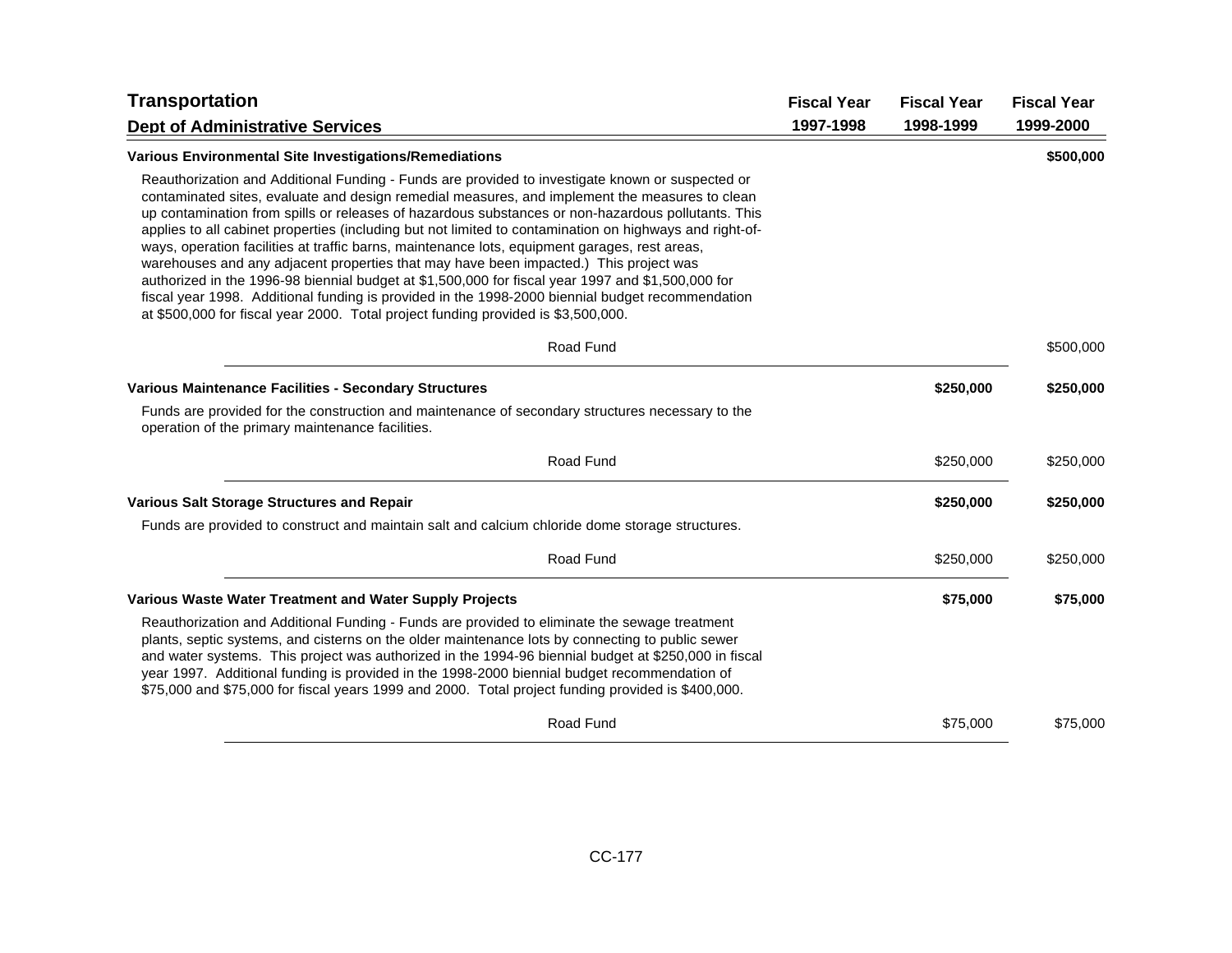| <b>Transportation</b>                                                                                                                              | <b>Fiscal Year</b> | <b>Fiscal Year</b> | <b>Fiscal Year</b> |
|----------------------------------------------------------------------------------------------------------------------------------------------------|--------------------|--------------------|--------------------|
| <b>Dept of Administrative Services</b>                                                                                                             | 1997-1998          | 1998-1999          | 1999-2000          |
| <b>MAJOR EQUIPMENT</b>                                                                                                                             |                    |                    |                    |
| <b>Chemical Testing Equipment</b>                                                                                                                  |                    | \$175,000          |                    |
| Funds are provided for various items of equipment to produce chemical analyses of numerous<br>products and chemicals used in highway construction. |                    |                    |                    |
| Road Fund                                                                                                                                          |                    | \$175,000          |                    |
| <b>Highway Design Microfilm Equipment</b>                                                                                                          |                    | \$148,000          |                    |
| Funds are provided for equipment that produces, reads, and prints microfilm of roadway design<br>projects.                                         |                    |                    |                    |
| Road Fund                                                                                                                                          |                    | \$148,000          |                    |
| <b>Nuclear Density Gauges</b>                                                                                                                      |                    | \$40,000           | \$35,000           |
| Funds are provided to purchase nuclear density gauges for control of the compaction of soil,<br>aggregates, asphalt and concrete.                  |                    |                    |                    |
| Road Fund                                                                                                                                          |                    | \$40,000           | \$35,000           |
| <b>Printing Press</b>                                                                                                                              |                    |                    | \$204,000          |
| Funds are provided to replace an obsolete printing press which reproduces materials from plate<br>negatives.                                       |                    |                    |                    |
| Road Fund                                                                                                                                          |                    |                    | \$204,000          |
| <b>Superpave Testing Equipment</b>                                                                                                                 |                    | \$200,000          |                    |
| Funds are provided for an equipment pool that mixes, compacts and represents field conditions for<br>the testing of asphalt mixtures.              |                    |                    |                    |
| Road Fund                                                                                                                                          |                    | \$200,000          |                    |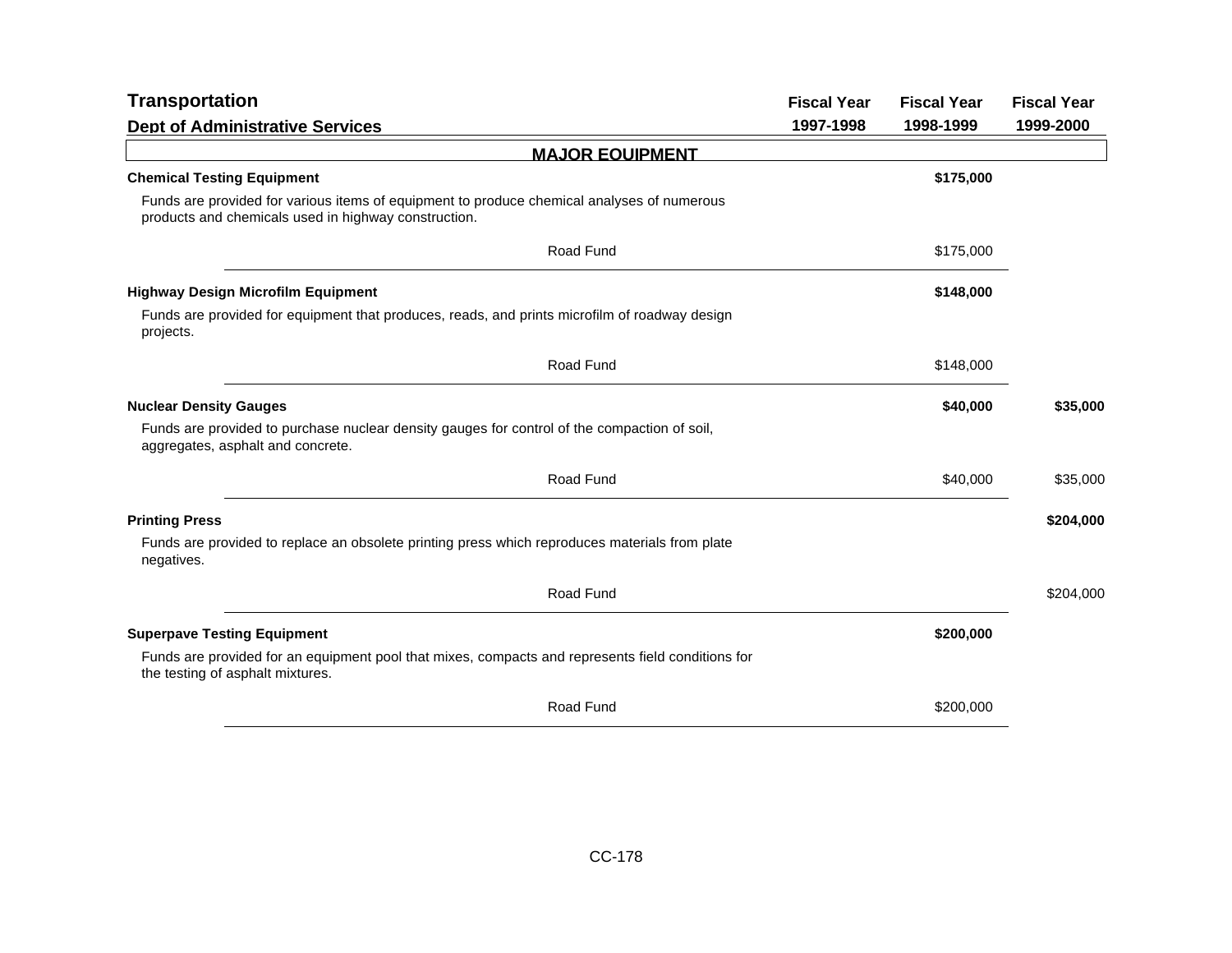| <b>Transportation</b>                                                                                                                                                                                                                                                                                                                                                                                                                                                                                                                                                                                                                       | <b>Fiscal Year</b> | <b>Fiscal Year</b> | <b>Fiscal Year</b> |
|---------------------------------------------------------------------------------------------------------------------------------------------------------------------------------------------------------------------------------------------------------------------------------------------------------------------------------------------------------------------------------------------------------------------------------------------------------------------------------------------------------------------------------------------------------------------------------------------------------------------------------------------|--------------------|--------------------|--------------------|
| <b>Dept of Administrative Services</b>                                                                                                                                                                                                                                                                                                                                                                                                                                                                                                                                                                                                      | 1997-1998          | 1998-1999          | 1999-2000          |
| Weigh In Motion/Traffic Data Collection Equipment (WIM/TDC)                                                                                                                                                                                                                                                                                                                                                                                                                                                                                                                                                                                 |                    | \$292,000          | \$301,000          |
| Funds are provided for equipment used to provide the raw data used to make accurate traffic<br>forecasts.                                                                                                                                                                                                                                                                                                                                                                                                                                                                                                                                   |                    |                    |                    |
| Road Fund                                                                                                                                                                                                                                                                                                                                                                                                                                                                                                                                                                                                                                   |                    | \$292,000          | \$301,000          |
| <b>INFORMATION TECHNOLOGY EQUIPMENT</b>                                                                                                                                                                                                                                                                                                                                                                                                                                                                                                                                                                                                     |                    |                    |                    |
| <b>Digitized Drivers Licensing</b>                                                                                                                                                                                                                                                                                                                                                                                                                                                                                                                                                                                                          |                    | \$2,010,000        | \$1,980,000        |
| Funds are provided to electronically capture and store digital information for Kentucky drivers<br>licenses and identification cards. The driver's photograph and signature will be stored along with the<br>driving license record. Each license and ID card will also contain coded identifying information such<br>as name and date of birth.                                                                                                                                                                                                                                                                                            |                    |                    |                    |
| Road Fund                                                                                                                                                                                                                                                                                                                                                                                                                                                                                                                                                                                                                                   |                    | \$2,010,000        | \$1,980,000        |
| Vehicle Titling & Registration System (KVIS)-EMPOWER KY                                                                                                                                                                                                                                                                                                                                                                                                                                                                                                                                                                                     |                    |                    | \$1,714,000        |
| Provides Road Funds for the ongoing Kentucky Vehicle Titling and Registration System (KVIS) at<br>\$1,714,000 for fiscal year 2000. Associated General Funds of \$2,800,000 and \$2,600,000 for fiscal<br>year 1999 and 2000 are being sought through the Empower Kentucky process for completion of this<br>system.                                                                                                                                                                                                                                                                                                                        |                    |                    |                    |
| This project was endorsed by the Redesign Steering Committee established by House Bill 379 to<br>oversee EMPOWER Kentucky initiatives in fiscal year 1996-98. It received \$400,000 in General<br>Fund support combined with \$6,000,000 from the Road Fund operating budget in fiscal year 1997<br>and \$1,000,000 in fiscal year 1998. This previous total Road Fund commitment of \$7,000,000 was<br>transferred to the Empower Kentucky initiative along with the General Fund Empower Kentucky<br>commitment of \$400,000 for fiscal year 1998. The \$1,714,000 is expected to complete the Road<br>Fund contribution to this project. |                    |                    |                    |
| Total project authorized budget: General Fund - \$5,800,000; Road Fund - \$8,714,000; Total<br>Funds - \$14,514,000.                                                                                                                                                                                                                                                                                                                                                                                                                                                                                                                        |                    |                    |                    |
| Road Fund                                                                                                                                                                                                                                                                                                                                                                                                                                                                                                                                                                                                                                   |                    |                    | \$1,714,000        |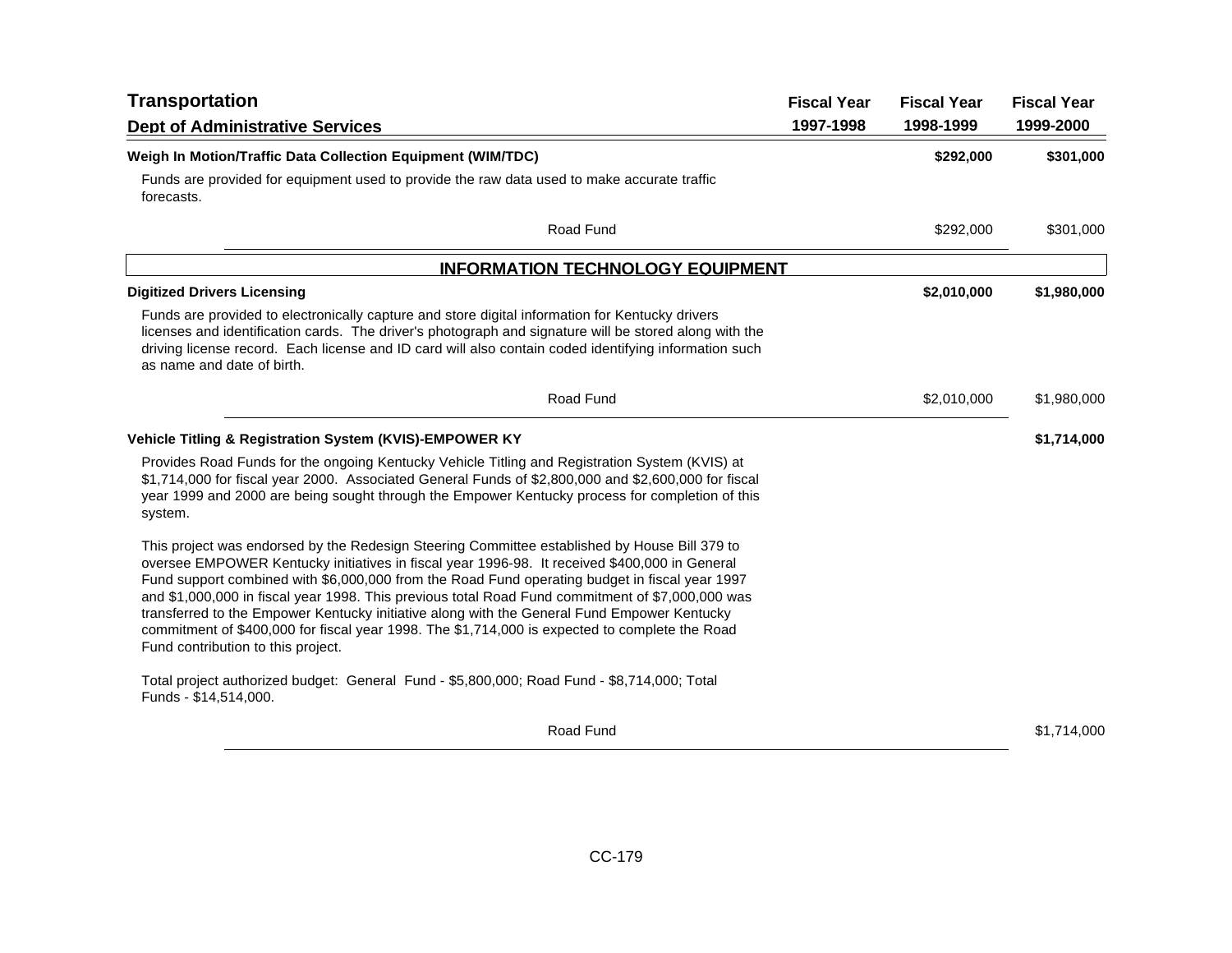| Transportation                                 |                  | <b>Fiscal Year</b> | <b>Fiscal Year</b> | <b>Fiscal Year</b> |
|------------------------------------------------|------------------|--------------------|--------------------|--------------------|
| <b>Dept of Administrative Services</b>         |                  | 1997-1998          | 1998-1999          | 1999-2000          |
| <b>Dept of Administrative Services Summary</b> |                  |                    | \$78,547,000       | \$8,923,000        |
|                                                | <b>Bond Fund</b> |                    | \$68,100,000       |                    |
|                                                | <b>Road Fund</b> |                    | \$10,447,000       | \$8,923,000        |
| <b>Transportation Summary</b>                  |                  |                    | \$78,547,000       | \$8,923,000        |
|                                                | <b>Bond Fund</b> |                    | \$68,100,000       |                    |
|                                                | <b>Road Fund</b> |                    | \$10,447,000       | \$8,923,000        |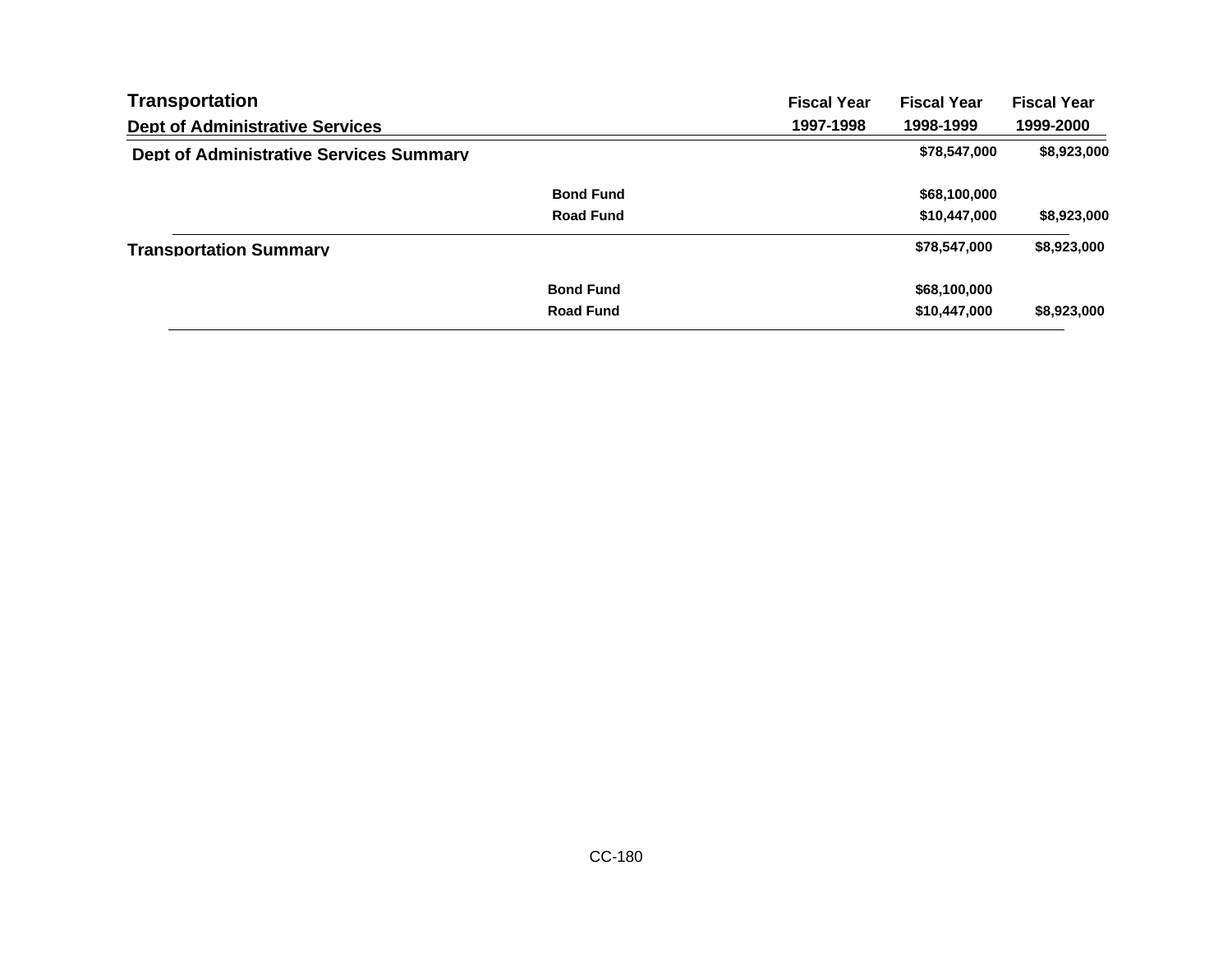| <b>Workforce</b>                                                                                                                                                                | <b>Fiscal Year</b> | <b>Fiscal Year</b> | <b>Fiscal Year</b> |
|---------------------------------------------------------------------------------------------------------------------------------------------------------------------------------|--------------------|--------------------|--------------------|
| <b>Office of the Secretary</b>                                                                                                                                                  | 1997-1998          | 1998-1999          | 1999-2000          |
| <b>CAPITAL CONSTRUCTION PROJECTS</b>                                                                                                                                            |                    |                    |                    |
| <b>Maintenance Pool</b>                                                                                                                                                         |                    | \$250,000          | \$250,000          |
| The maintenance pool provides the Cabinet with a source of funds for capital construction<br>maintenance and renovation projects with a total cost of less than \$400,000 each. |                    |                    |                    |
| Investment Income                                                                                                                                                               |                    | \$250,000          | \$250,000          |
| <b>Office of the Secretary Summary</b>                                                                                                                                          |                    | \$250,000          | \$250,000          |
| <b>Investment Income</b>                                                                                                                                                        |                    | \$250,000          | \$250,000          |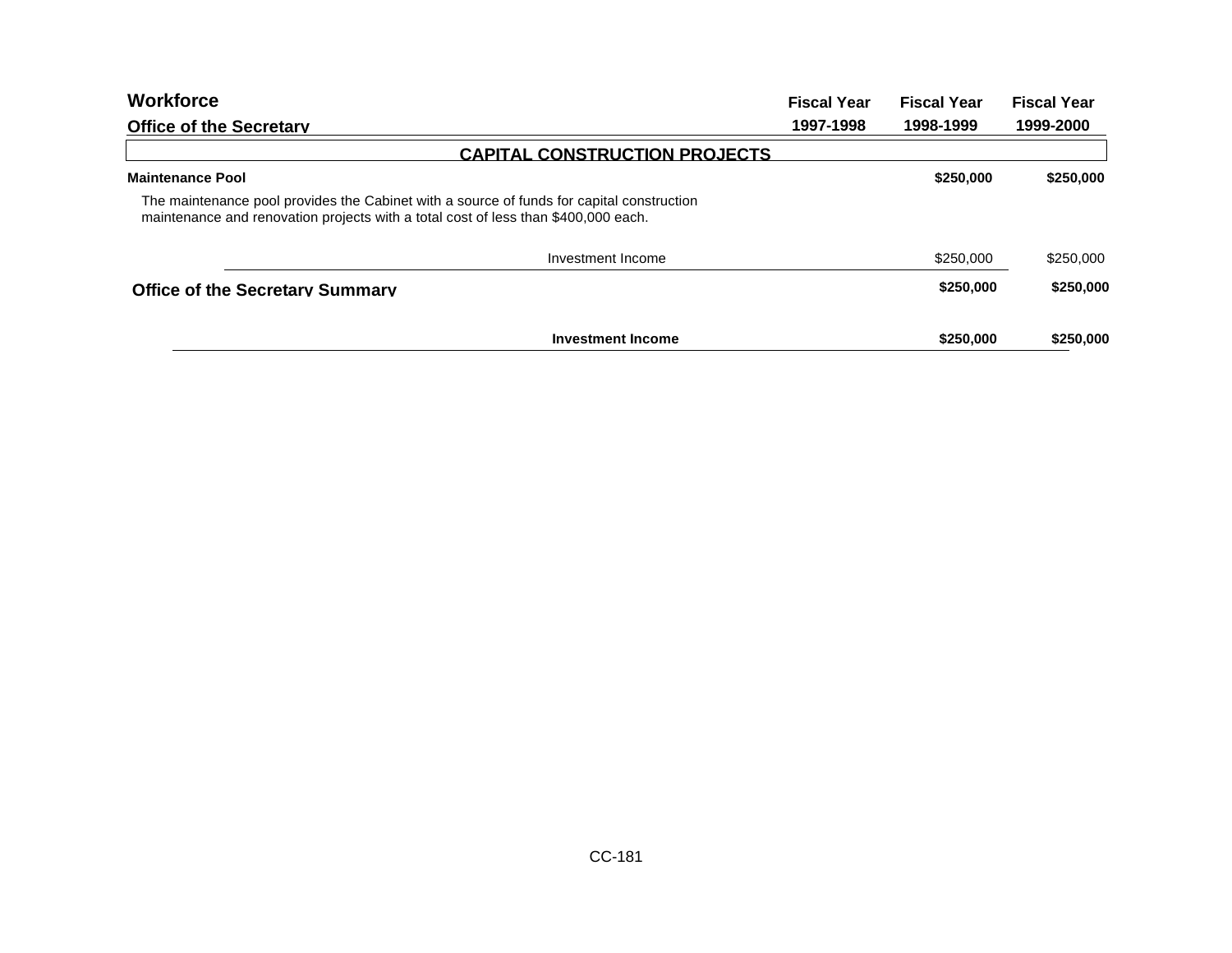| <b>Workforce</b>                                                                                                                                                                                                              | <b>Fiscal Year</b> | <b>Fiscal Year</b> | <b>Fiscal Year</b> |
|-------------------------------------------------------------------------------------------------------------------------------------------------------------------------------------------------------------------------------|--------------------|--------------------|--------------------|
| <b>Dept for Employment Services</b>                                                                                                                                                                                           | 1997-1998          | 1998-1999          | 1999-2000          |
| <b>INFORMATION TECHNOLOGY EQUIPMENT</b>                                                                                                                                                                                       |                    |                    |                    |
| <b>DES Unemployment Insurance Imaging System</b>                                                                                                                                                                              |                    | \$736,000          | \$1,010,000        |
| Scanners and PC Workstations to provide statewide access to Unemployment Insurance documents.                                                                                                                                 |                    |                    |                    |
| <b>Federal Fund</b>                                                                                                                                                                                                           |                    | \$736,000          | \$1,010,000        |
| <b>DES Unemployment Insurance Scanner</b>                                                                                                                                                                                     |                    | \$981,000          |                    |
| Optical character recognition system. This scanner will enable the Department to phase in five<br>different Unemployment Insurance sub-processes, converting significant paper documents to<br>retrievable electronic images. |                    |                    |                    |
| <b>Federal Fund</b>                                                                                                                                                                                                           |                    | \$981,000          |                    |
| <b>Dept for Employment Services Summary</b>                                                                                                                                                                                   |                    | \$1,717,000        | \$1,010,000        |
| <b>Federal Fund</b>                                                                                                                                                                                                           |                    | \$1,717,000        | \$1,010,000        |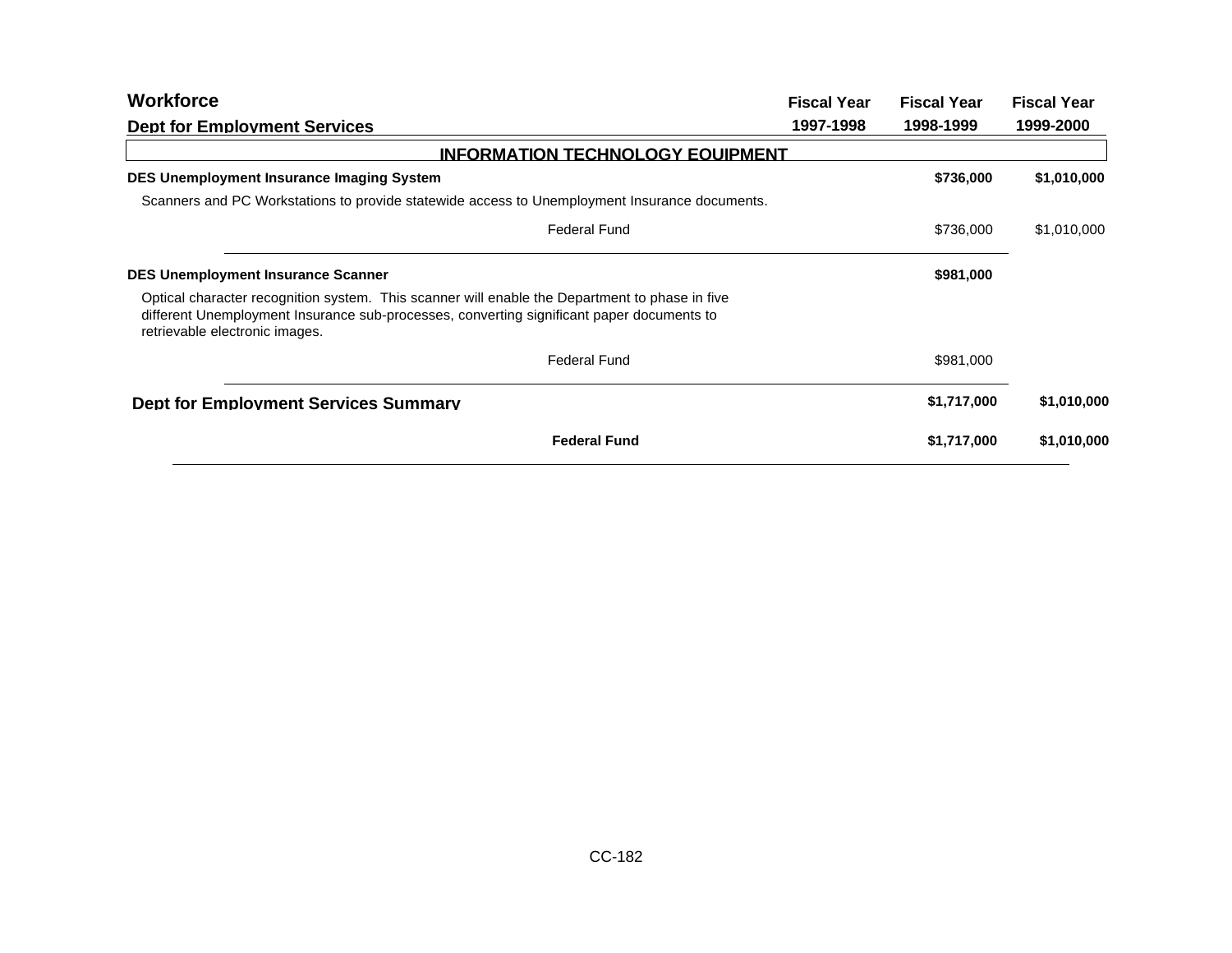| <b>Workforce</b>                                                                                                                                                                                                                                                                              | <b>Fiscal Year</b> | <b>Fiscal Year</b> | <b>Fiscal Year</b> |  |
|-----------------------------------------------------------------------------------------------------------------------------------------------------------------------------------------------------------------------------------------------------------------------------------------------|--------------------|--------------------|--------------------|--|
| <b>Dept for Technical Education</b>                                                                                                                                                                                                                                                           | 1997-1998          | 1998-1999          | 1999-2000          |  |
| <b>CAPITAL CONSTRUCTION PROJECTS</b>                                                                                                                                                                                                                                                          |                    |                    |                    |  |
| <b>Network Connectivity/Vesis Upgrade</b>                                                                                                                                                                                                                                                     |                    | \$2,100,000        |                    |  |
| Network wiring and connectivity for the 54 Area Technology Centers, regional offices and central<br>office to allow for future state-of-the art systems applications, including an upgrade of the outdated<br>student information system used for reporting information and allocating funds. |                    |                    |                    |  |
| General Fund                                                                                                                                                                                                                                                                                  |                    | \$2,100,000        |                    |  |
| <b>Dept for Technical Education Summary</b>                                                                                                                                                                                                                                                   |                    | \$2,100,000        |                    |  |
| <b>General Fund</b>                                                                                                                                                                                                                                                                           |                    | \$2,100,000        |                    |  |
|                                                                                                                                                                                                                                                                                               |                    |                    |                    |  |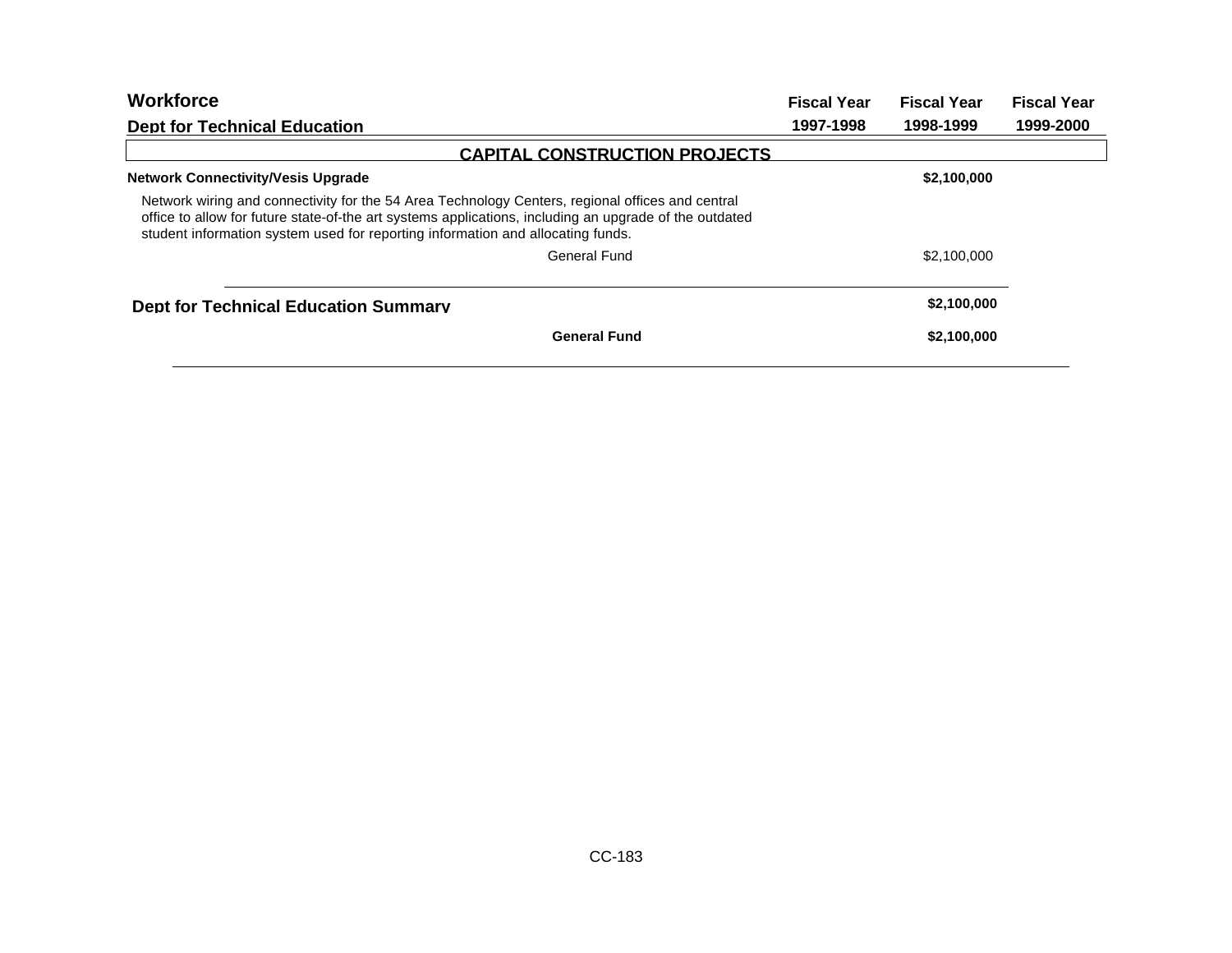| <b>Workforce</b>                                                                                                                                                                                                                                                                                                 | <b>Fiscal Year</b> | <b>Fiscal Year</b><br>1998-1999 | <b>Fiscal Year</b><br>1999-2000 |
|------------------------------------------------------------------------------------------------------------------------------------------------------------------------------------------------------------------------------------------------------------------------------------------------------------------|--------------------|---------------------------------|---------------------------------|
| Dept of Vocational Rehabilitation                                                                                                                                                                                                                                                                                | 1997-1998          |                                 |                                 |
| <b>REAL PROPERTY LEASES</b>                                                                                                                                                                                                                                                                                      |                    |                                 |                                 |
| Leased Office Space: Depts. of Voc. Rehab. & the Blind, OTR                                                                                                                                                                                                                                                      |                    |                                 |                                 |
| This is an existing lease (PR3920) of 28,265 square feet on St. Clair Street in Frankfort that houses<br>the Department of Vocational Rehabilitation, the Department for the Blind and the Office of Training<br>and Reemployment. The lease was originally executed and the building occupied on June 23, 1995. |                    |                                 |                                 |
| The cost of this lease will be borne entirely by the operating budgets of the occupying agencies.                                                                                                                                                                                                                |                    |                                 |                                 |
| Dept of Vocational Rehabilitation Summary                                                                                                                                                                                                                                                                        |                    |                                 |                                 |
| <b>Workforce Summary</b>                                                                                                                                                                                                                                                                                         |                    | \$4,067,000                     | \$1,260,000                     |

**General Fund Federal Fund**

**Investment Income**

**\$2,100,000**

**\$1,717,000 \$1,010,000**

**\$250,000 \$250,000**